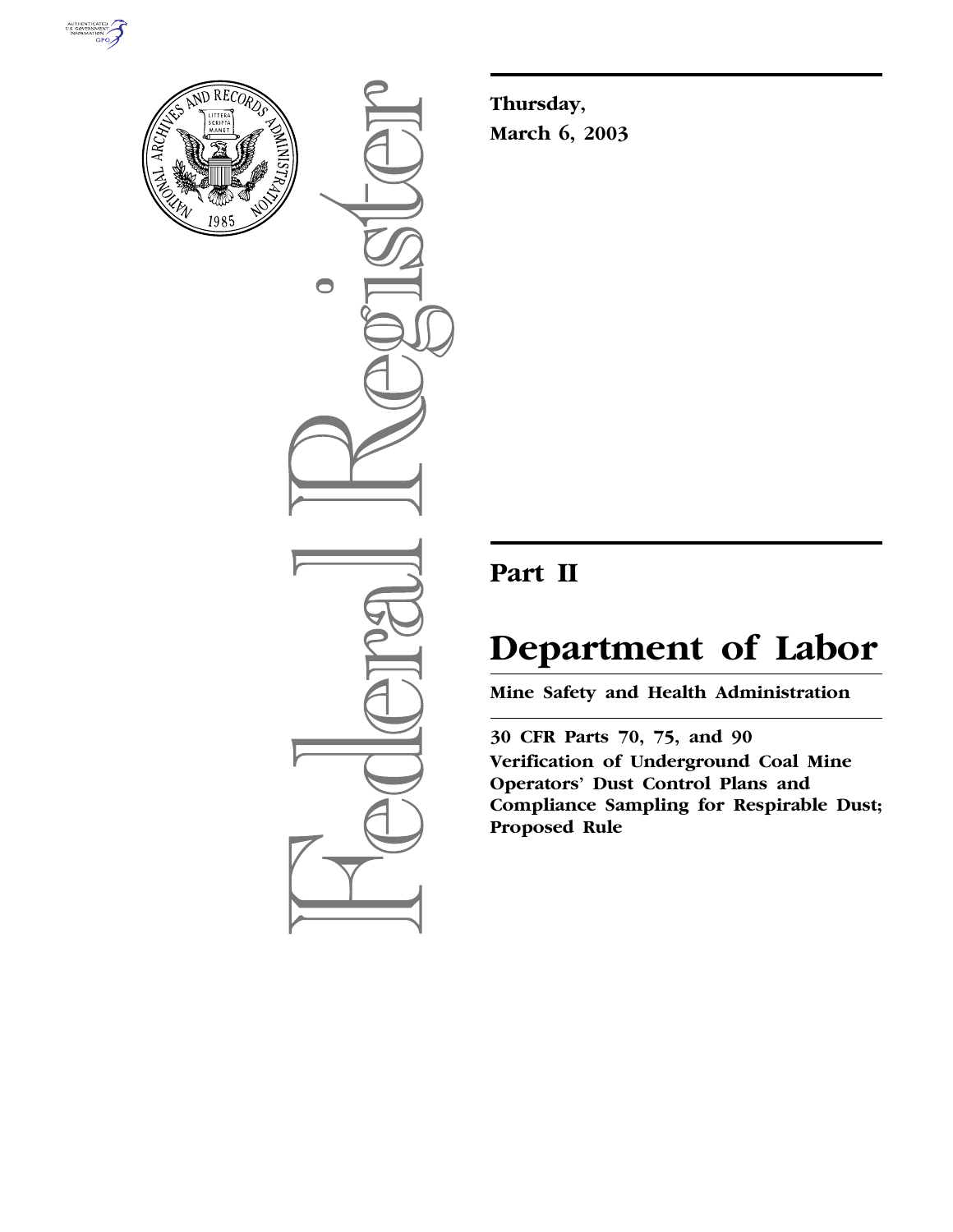## **DEPARTMENT OF LABOR**

## **Mine Safety and Health Administration**

#### **30 CFR Parts 70, 75 and 90**

## **RIN 1219–AB14**

## **Verification of Underground Coal Mine Operators' Dust Control Plans and Compliance Sampling for Respirable Dust**

**AGENCY:** Mine Safety and Health Administration (MSHA), Labor.

**ACTION:** Proposed rule; notice of public hearings; close of record.

**SUMMARY:** This proposed rule supercedes the proposed rule published by MSHA on July 7, 2000. Under this proposed rule mine operators would be required to verify and periodically monitor, through sampling, the effectiveness of the dust control parameters for each mechanized mining unit (MMU) specified in the mine ventilation plan. For samples to be valid, the operator would be required to sample on a production shift during which the amount of material produced by a MMU is at or above the verification production level using only the dust control parameters listed in the ventilation plan. The use of approved powered, air-purifying respirators (PAPRs) and/or verifiable administrative controls would be allowed as a supplemental means of compliance when MSHA determines that all feasible engineering or environmental controls are being used. MSHA is also proposing to rescind operator compliance sampling in underground coal mines. The use of a personal, continuous dust monitor (PCDM), once developed and approved, could be used by an operator in conjunction with the dust control parameters specified in the mine ventilation plan. The proposed rule would significantly improve miners health protection by limiting the exposure of individual miners to respirable coal mine dust.

**DATES:** Comments on the proposed rule should be submitted on or before June 4, 2003.

MSHA also is announcing that the Agency will hold public hearings on the proposed rule. The hearing dates and times will be announced by a separate document in the **Federal Register**.

**ADDRESSES:** Comments must be clearly identified as such and transmitted either electronically to *comments@msha.gov,* by facsimile to (202) 693–9441, or by regular mail or hand delivery to MSHA, Office of Standards, Regulations, and Variances, 1100 Wilson Blvd., Room

2313, Arlington, Virginia 22209–3939. You may contact MSHA with any format questions. Comments are posted for public viewing at *http:// www.msha.gov/currentcomments.htm.*

#### **Information Collection Requirements**

Send written comments on the information collection requirements to both the Office of Management and Budget (OMB) and MSHA as follows:

(1) To OMB: If under 10 pages, by facsimile (202) 395–6974 to Attn: Desk Officer for MSHA; or by email to: *cathomas@omb.gov.* All comments may be sent by mail addressed to the Office of Information and Regulatory Affairs, Office of Management and Budget, New Executive Office Building, 725 17th Street, NW., Washington, DC 20503, Attn: Desk Officer for MSHA; and

(2) To MSHA: Comments must be clearly identified as comments on the information collection requirements and transmitted either electronically to *comments@msha.gov,* by facsimile to (202) 693–9441, or by regular mail or hand delivery to MSHA, Office of Standards, Regulations, and Variances, 1100 Wilson Blvd., Room 2313, Arlington, Virginia 22209–3939. **FOR FURTHER INFORMATION CONTACT:**

Marvin W. Nichols, Jr., Director, Office of Standards, Regulations and Variances, MSHA; phone: (202) 693– 9440; facsimile: (202) 693–9441; E-mail: *nichols-marvin@msha.gov.*

This proposed rule is also available on MSHA's webpage at *http:// www.msha.gov,* under Statutory and Regulatory Information; **Federal Register** Documents; Proposed Rules. You can view comments filed on this rulemaking at *http://www.msha.gov/ currentcomments.htm.*

#### **SUPPLEMENTARY INFORMATION:**

I. Table of Contents

- II. Background
	- A. Procedural History
	- B. Overview of Proposed Rule
	- 1. New Proposed Respirable Dust Sampling Program
	- 2. Verification of Ventilation Plan Effectiveness
	- 3. Measures to Supplement Engineering Controls to Reduce Exposures
- C. Control of Coal Mine Respirable Dust
- D. Coal Mine Respirable Dust Task Group
- E. NIOSH Criteria Document
- F. Advisory Committee on the Elimination of Pneumoconiosis Among Coal Mine Workers
- III. General Discussion
	- A. Proposed Reforms to the Respirable Dust Monitoring Program
	- a. Compliance Sampling
	- b. Abatement Sampling
	- c. Operator Verification Sampling and Quarterly Sampling
	- d. Advantages of MSHA Sampling Over the Existing Program
- B. Procedures for Setting the Applicable Dust Standard When Quartz is Present
- 1. Proposed Procedures
- 2. Validity of Averaging Percentages
- C. Respirable Dust Control Program for Underground Coal Mines
- 1. Proposed Procedures for Evaluating, Approving, and Monitoring Plan Requirements
- D. Hierarchy of Dust Controls
- 1. Primacy of Engineering Controls
- 2. Administrative Controls
- 3. Limitations of Engineering Controls
- 4. Respiratory Protection
- a. Selection of Respirators: Powered Air-Purifying Respirators (PAPR)
- b. PAPR Protection Program
- c. PAPR Protection Factor
- E. Guidelines for Determining What is a Feasible Dust Control
- F. Application of New Technology for Monitoring Coal Mine Dust Levels
- IV. Section-by-Section Discussion of Proposed Rule
	- A. Part 70
	- B. Part 75
- C. Part 90
- V. Health Effects
- A. Introduction
- B. Hazard Identification
- 1. Agent: Coal
- 2. Physical State: Coal Mine Dust
- 3. Biological Action: Respirable Coal Mine Dust
- C. Health Effects of Respirable Coal Mine Dust
- 1. Description of Major Health Effects
- a. Simple Coal Workers' Pneumoconiosis (Simple CWP) and Progressive Massive Fibrosis (PMF)
- b. Other Health Effects
- 2. Toxicological Literature
- 3. Epidemiological Literature
- a. Simple Coal Workers' Pneumoconiosis (Simple CWP) and Progressive Massive Fibrosis (PMF)
- b. Other Health Effects
- VI. Quantitative Risk Assessment
- VII. Significance of Risk
- VIII. Feasibility Issues
- A. Technological Feasibility
- B. Economic Feasibility
- IX. Preliminary Regulatory Economic Analysis
	- A. Costs and Benefits: Executive Order 12866
	- 1. Compliance Costs
- 2. Benefits
- B. Regulatory Flexibility Certification and Regulatory Flexibility Analysis
- X. Other Statutory Requirements
	- A. Unfunded Mandates Reform Act of 1995
	- B. Paperwork Reduction Act of 1995
	- C. National Environmental Policy Act D. Executive Order 12630: Governmental Actions and Interference with Constitutionally Protected Property Rights
	- E. Executive Order 12988: Civil Justice Reform
	- F. Executive Order 13045: Protection of Children from Environmental Health Risks and Safety Risks
	- G. Executive Order 13175: Consultation and Coordination with Indian Tribal Governments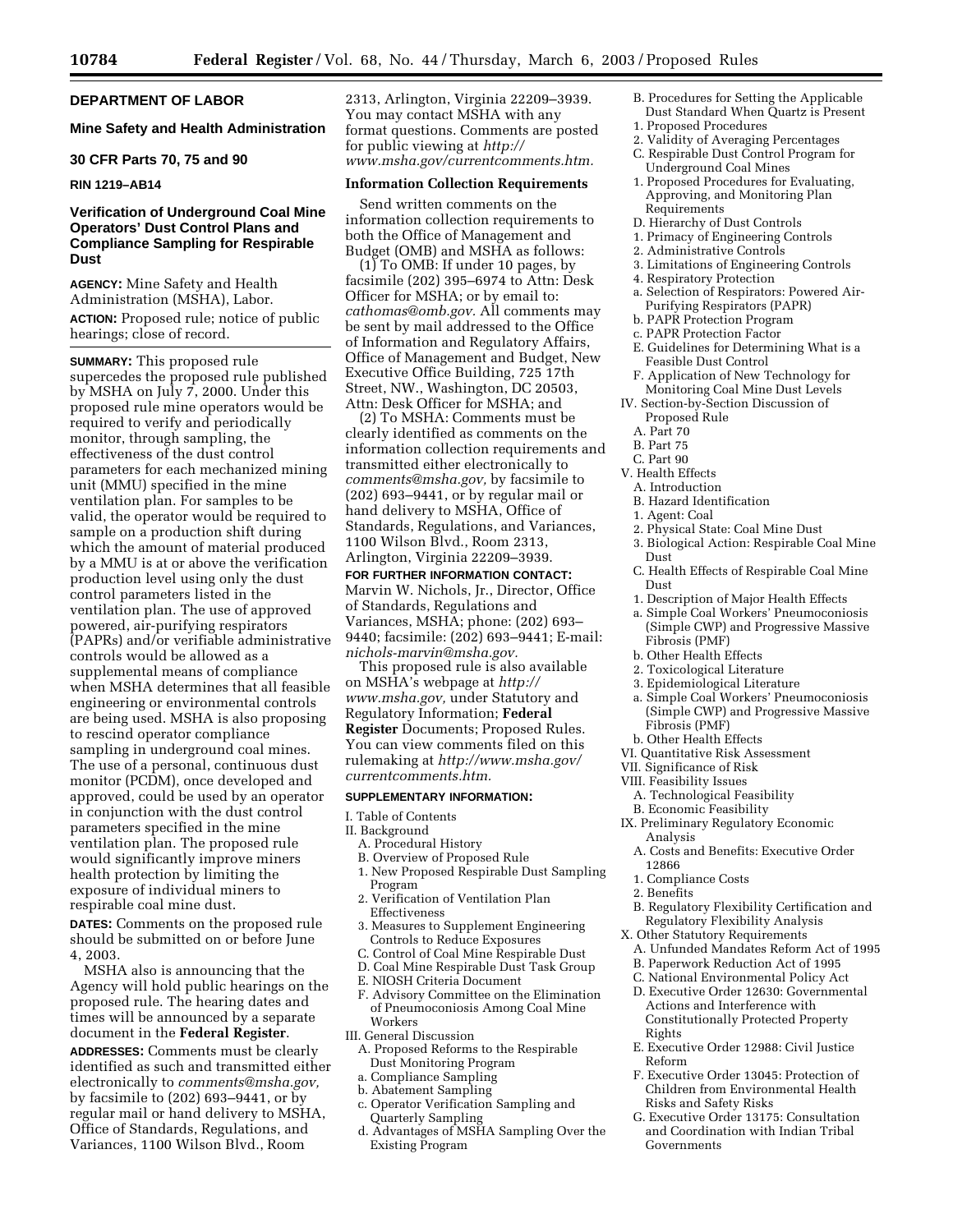- H. Executive Order 13132: Federalism
- I. Executive Order 13211: Energy
- J. Executive Order 13272: Proper
- Consideration of Small Entities in Agency Rulemaking

XI. Public Hearings

- Appendix A. Derivation of the Critical Values
- Appendix B. Model Powered Air-Purifying Respirator (PAPR) Program
- Appendix C. Citation Threshold Values (CTV)
- Appendix D. References
- Appendix E. Supplemental References
- XII. Regulatory Text

## **II. Background**

#### *A. Procedural History*

On July 7, 2000, the Mine Safety and Health Administration published a Notice of Proposed Rulemaking (NPRM) in the **Federal Register:** Verification of Underground Coal Mine Operators' Dust Control Plans and Compliance Sampling for Respirable Dust (65 FR 42122). A notice of public hearing and close of record was also published in the **Federal Register** (65 FR 42186) on July 7, 2000. During August 2000, three public hearings were conducted in Morgantown, West Virginia; Prestonsburg, Kentucky; and Salt Lake City, Utah. Transcripts of those proceedings were made available to the public. The close of the rulemaking record was originally scheduled for August 24, 2000. In response to requests from commenters, an extension of the comment period for the NPRM was published in the **Federal Register** (65 FR 49215) on August 11, 2000; the rulemaking comment period was extended to September 8, 2000. Supplementary statements and data postmarked on or before the close of the record, September 8, 2000, were included in the rulemaking record and made available to the public.

Many commenters on the proposed rule urged MSHA to withdraw the proposed rule and publish another. In their opinion, the agency failed to adequately address the concerns of mine operators and ignored other reforms in the dust sampling program urged by coal miners since the mid 1970s or that were recommended by the Secretary of Labor's Advisory Committee on the Elimination of Pneumoconiosis Among Coal Workers (Dust Advisory Committee) and the NIOSH Criteria Document addressing respirable coal mine dust.

After carefully considering all the facts, issues, and concerns raised by commenters during this rulemaking, MSHA concluded that, to proceed to a final rule would not be in the best interest of miners' health or the mining community. The Agency is re-proposing for further public comment, the rule which is the subject of this rulemaking.

## *B. Overview of Proposed Rule*

In preparing this proposed rule, MSHA has responded to comments that were made to the July 7, 2000 proposed rule. However, since this proposed rule differs from the earlier proposed rule in several areas, the agency may not have addressed each concern that was identified by the earlier commenters.

MSHA believes that the proposed rule would significantly improve miners' health protection from the debilitating effects of occupational respiratory disease by limiting their exposures to respirable coal mine dust to no more than the applicable dust standard on each shift.1 Accordingly, this proposed rule revises 30 CFR part 70, subparts A, B, and C; amends two existing sections of part 75; and revises part 90, subparts A, B, C, and D.

Under this proposed rule, MSHA would be responsible for all compliance and abatement sampling, which is currently being carried out by the operator. This includes frequent sampling of each mechanized mining unit (MMU) and part 90 miner, sampling of outby Designated Areas (DAs) and occupations, and abatement sampling. This proposed rule specifies that compliance and abatement determinations will be based on the results of single samples. Also, only MSHA samples would be used to set a reduced dust standard when the quartz content of the respirable dust exceeds five percent.

In response to comments raised in the earlier proposed rule, mine operators will continue to play a role in monitoring the mine environment. The proposed rule requires each underground operator to verify, through sampling, that the dust control parameters specified in a mine ventilation plan are effective in controlling the concentration of respirable coal mine dust and quartz dust at or below the verification limits of 2.0 mg/m<sup>3</sup> and 100  $\mu$ g/m<sup>3</sup> respectively. For a sample to be valid for verification purposes, the amount of material produced must be at or above the ''verification production level'' or VPL. The VPL is defined as the tenth highest production level recorded in the most recent 30 production shifts. In addition, the engineering or environmental control parameters must not exceed 115% of the quantities specified in the ventilation plan and the

sampling must take place over the entire production shift.

The dust control parameters specified in mine ventilation plans must be designed to maintain dust concentrations at or below the applicable standard on each shift. If during the initial verification sampling, the VPL is achieved and dust concentrations are sufficiently low, the district manager could approve a plan based on one shift of sampling. However, if dust concentration measurements are higher, or if the actual production was less than the VPL, MSHA will require the operator to sample additional shifts. All verification samples would be submitted to MSHA for analysis. However, mine operators would not be cited if sample results show an overexposure so long as the operator takes steps to identify and correct the condition that caused the verification limit to be exceeded.

Also, to confirm the continued effectiveness of the plan parameters, mine operators would be required to sample quarterly each producing MMU designated by MSHA under the same conditions that were in place when the plan parameters were initially verified. As in the earlier proposed rule, mine operators would be required to maintain records of the total amount of material produced by shift for each MMU.

In the earlier proposed rule, commenters expressed concern about a provision in the July 7, 2000 proposed rule allowing the use of supplementary controls (powered, air-purifying respirators (PAPRs) and administrative controls), on an interim basis, in mines utilizing longwall mining technology. Commenters offered a wide range of opinions on this part of the proposed rule. Some commenters supported MSHA's decision to allow the use of supplementary controls, but criticized the proposed rule for being too restrictive. Other commenters objected to the proposed provision, claiming that the requirement was inconsistent with the provision of the Mine Act which prohibits respirators to be used as substitutes for engineering controls. These commenters were also concerned that operators would have no incentive to implement available engineering controls once they are permitted to use supplementary controls as proposed.

This proposed rule recognizes that there may be circumstances where, even after implementing all feasible engineering or environmental controls, a mine operator may be unable to maintain concentrations at or below the verification limits. This includes operations that employ longwalls or other mining systems. In those

<sup>1</sup>For details, see the Quantitative Risk Assessment and Significance of Risk Sections.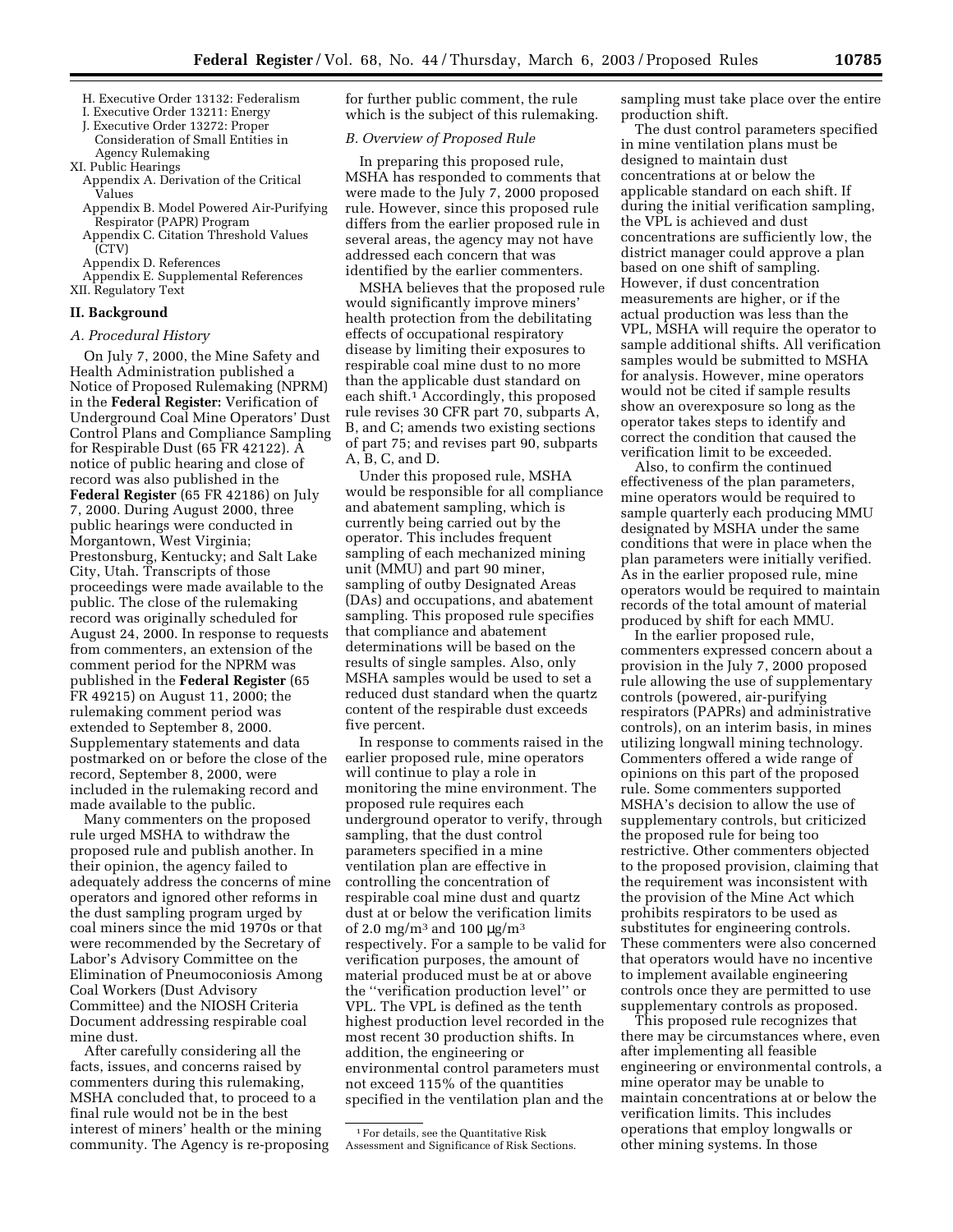instances, the proposed rule would allow a mine operator, with the approval of the Administrator of Coal Mine Safety and Health, to use either PAPRs or administrative controls or a combination of both to supplement engineering or environmental controls to reduce the dust exposure of individual miners. Approval to use supplementary control measures would be contingent on the mine operator adopting new engineering and environmental controls when they become available. The proposed rule also recognizes that there may be special situations that occur intermittently and for short periods of time where the approved dust control measures may not protect miners from overexposure. An example would be where the operator is required to mine through a rock parting with high quartz content. In these situations, the district manager may allow the operator to use PAPRs for a period not to exceed 30 calendar days.

This proposed rule would require that the mine operator provide a copy of any request for supplemental controls to the representative of the miners. This would provide an opportunity for miners' input prior to MSHA making any determination.

A full discussion of these and other provisions is provided in the section-bysection analysis of this proposed rule.

A number of commenters stated that MSHA's earlier proposed rule was incomplete because it did not address some key recommendations of by the Dust Advisory Committee, and by NIOSH in its Criteria Document (see sections II.E. and II.F. of the preamble). Some of these commenters expressed concern that the proposed rule failed to recognize and consider alternatives involving continuous dust monitoring technology. Since publication of that earlier proposed rule, technology has advanced to a point that will likely allow for continuous monitoring of dust exposures in the near future. Accordingly, this proposed rule has provisions that would allow mine operators to adopt such technology to meet the requirements for operator monitoring of dust control effectiveness and miner exposure.

The recommendations regarding exposure limits for respirable coal mine dust and crystalline silica were beyond the scope of either the single sample or plan verification rules. In the interim, MSHA enforcement efforts continue to focus on lowering the quartz exposure of miners as recommended by the Dust Advisory Committee.

1. New Proposed Respirable Dust Sampling Program

In order to improve miner confidence in the respirable dust sampling program, the proposed rule revises the existing operator sampling requirements for underground mines and for part 90 miners under 30 CFR parts 70 and 90, respectively, and provides that MSHA conduct compliance and abatement sampling.

This proposed rule would result in fewer shifts being sampled than under existing requirements. However, MSHA believes that the amount of sampling it will conduct under the proposed rule will be more protective because a greater number of individual compliance determinations would be made. MSHA samples the Designated Occupation (DO) and at least four other occupations, if available, on each sampling inspection. Also, since all MSHA sampling is unannounced, sampling will occur under conditions that are more typical of the actual mining environment. In addition, compliance determinations would be based solely on a single-sample measurement and not on an average of multiple shift measurements. Multiple shift measurements can mask overexposures by diluting a measurement of high dust exposure with lower measurements made on different shifts or at different occupational locations.

Commenters to the July 7, 2000 proposed rule also criticized MSHA for failing to fully incorporate the preamble discussion on the Agency's sampling procedures into the proposed regulation to prevent those procedures from being changed or modified in the future. MSHA does not believe that it would be appropriate to incorporate agency enforcement procedures into rules that are designed to regulate the mining industry. It is necessary for MSHA to retain the ability to modify its enforcement policies and procedures in response to, among other things, case law, new health or safety concerns, major mine emergencies, or changes in technology which may require the agency to redirect its efforts to protect miner health and safety.

In order to provide the mining community with an understanding of how the agency intends to enforce this proposed rule, MSHA has published a draft of Chapter 1 (Respirable Dust) of MSHA's health inspection procedures (see *http://www.msha.gov*) which it intends to adopt as its enforcement strategy when the final rule becomes effective.

2. Verification of Ventilation Plan Effectiveness

The proposed rule requires that each underground coal mine operator must have a mine ventilation plan verified by operator sampling. The verified plan must be effective in controlling respirable dust in each MMU under typical mining conditions prior to approval of the plan by the district manager. In addition, mine operators would be required to sample quarterly each producing MMU designated by MSHA to determine if the dust control measures specified in the approved ventilation plan, continue to protect miners from overexposure. No citations would be issued to mine operators based on the results of this sampling as long as the operator takes steps to eliminate the conditions which caused any overexposure identified through such sampling.

Consistent with the Mine Act and its implementing regulations, this proposed rule preserves the primacy of engineering controls to the extent that they are technologically and economically feasible.

The dust control parameters specified in the mine ventilation plans should be designed to control respirable dust and prevent overexposures on individual shifts. These plans should accurately reflect the engineering or environmental controls that are suitable to the mining system and operating conditions at the MMU.

Under the proposed rule, the mine operator will collect respirable dust samples to demonstrate the adequacy of the dust control parameters specified in the mine ventilation plan in maintaining the concentration of respirable coal mine and quartz dust at or below the ''verification limits'' of 2.0 mg/m3 and 100 µg/m3, respectively. The adequacy of the dust control parameters must be demonstrated on shifts during which the amount of material produced is at or above the ''verification production level'' (VPL) or the tenth highest production level recorded in the most recent 30 production shifts, and using only the engineering or environmental control parameters proposed in the ventilation plan, at levels not exceeding 115 percent of the quantities specified in the plan.

The proposed rule would require mine operators to: (a) Set and maintain the dust control parameters during verification sampling at levels specified in the plan; (b) maintain and make available to MSHA records of the amount of material produced by each mechanized mining unit during each production shift; (c) provide additional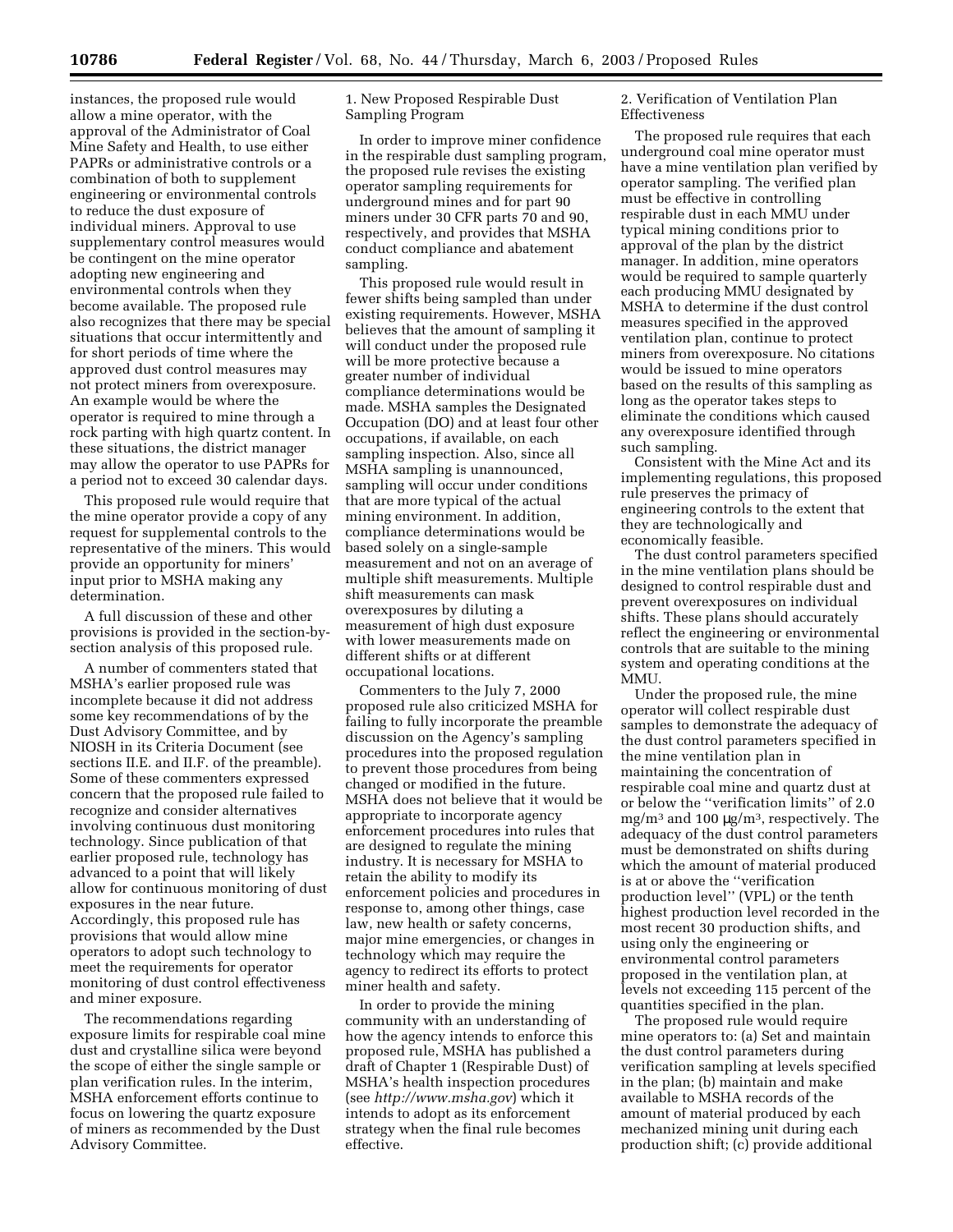information in mine ventilation plans such as the VPL, shift length, etc.; and (d) provide the miners' representative the opportunity to participate in the plan verification process.

During sampling to secure plan approval, the district manager could approve a plan based on one shift of sampling if the VPL is achieved, and respirable dust concentrations are sufficiently low. However, if dust concentration measurements are higher, or if the actual production was less than the VPL, the mine operator would be required to sample additional shifts.

3. Measures To Supplement Engineering Controls to Reduce Exposures

Under the proposed rule, if a ventilation plan cannot be verified using all feasible engineering or environmental controls, the mine operator may be permitted to use either powered, air-purifying respirators (PAPRs) or verifiable administrative controls, or a combination of both, as a supplemental means of control (see section III.D. Hierarchy of Dust Controls). MSHA may, under certain conditions, approve such use only after the Administrator for Coal Mine Safety and Health has determined that all feasible engineering or environmental controls have been adopted in the ventilation plan, but miners continue to be at risk of overexposure. District managers may also approve the use of supplementary controls for limited periods of time when unusual or intermittent adverse conditions could result in miners not being fully protected by the approved dust control plan.

These and other provisions of the proposed rule are explained in more detail in the Section-by-Section Discussion of this preamble.

## *C. Control of Coal Mine Respirable Dust*

Maintaining a work environment free of excessive levels of respirable coal mine dust and quartz dust (hereafter referred to as ''respirable dust'') is essential for long-term health protection. Section 202(b)(2) of the Federal Mine Safety and Health Act of 1977 (Mine Act) requires each operator to continuously maintain the average concentration of respirable dust in the mine atmosphere, during each shift to which each miner in the active workings of such mine is exposed, at or below 2.0 milligrams of respirable dust per cubic meter of air (mg/m3). Under the Mine Act and the implementing regulations, when respirable coal mine dust contains more than five percent quartz, the applicable dust standard is further reduced by means of a formula.

Although MSHA does not enforce a separate standard for respirable quartz dust, the formula (10 divided by the percentage quartz) used to establish an applicable dust standard, in effect, limits respirable quartz concentrations to 100  $\mu$ g/m<sup>3</sup> (as an MRE equivalent).

Consistent with the Mine Act and MSHA regulations, the primary focus of the federal respirable dust program is on controlling the concentrations of respirable dust in the environment where miners work or travel through the application of feasible engineering or environmental control measures. Engineering or environmental controls for respirable dust in the mine environment are the proven dust-control techniques and the principal methods for protecting miners' health. These include all methods for controlling the quantity of respirable dust in the air that a miner breathes by either reducing dust generation, or by suppressing, diluting, capturing, or diverting the dust that is being generated by the mining process. Under the Mine Act, the mine operator has primary responsibility for implementing a program to control respirable dust so that all miners work in an environment free of excessive levels of respirable dust. Mine operators must develop, implement, and maintain effective measures to control the level of respirable dust in the mine environment, and evaluate these control measures at regular intervals to ensure that they function as intended. These control measures, or ''dust control parameters,'' are required to be specified in the dust control portion of the operator's mine ventilation plan under § 75.370.

Mine ventilation plans are a longrecognized means of addressing health issues that are mine-specific and for achieving work environments that are free of excessive concentrations of respirable dust. Currently, section 75.370 requires each operator of an underground coal mine to develop and follow a ventilation plan that is designed to control methane and respirable dust in the mine. The plan must be suitable to the conditions and mining systems employed at the mine. Although ventilation plans must be designed to control respirable dust, there has been no requirement that the plan's effectiveness be verified.

The dust control portion of the mine ventilation plan is a key element of the operator's strategy to control respirable dust in the working environment of each mechanized mining unit (MMU) during each shift. Existing section 70.2 defines, in part, a MMU to mean ''a unit of mining equipment, including hand loading equipment, used for the

production of material.'' The plan provides a description of the specific engineering control measures in use. The plan also contains procedures for maintenance of specific dust control equipment, such as scrubbers, dust collectors on roof bolters, and spray nozzles, or for the replacement of cutting picks to minimize dust generation. Once approved by the district manager, the dust control parameters must be employed on a continuous basis to provide protection from the hazards of respirable dust to coal miners. By insuring that the parameters are being maintained on each production shift, miners can be assured that respirable dust levels are being adequately controlled without the need to continuously monitor respirable dust levels in the mine environment. Implementing dust control parameters that have been determined effective under typical mining conditions, and maintaining these controls in proper working order, provides reasonable assurance that no miner will be overexposed. Because technology that continuously monitors respirable dust and displays dust concentrations in real-time is not yet available for use in underground coal mines, the implementation of effective ventilation plans is the only practical means of reasonably ensuring, on a continuous basis, that miners are not overexposed.

In 1996, MSHA implemented revised ventilation standards which, among other provisions, required an on-shift examination of the dust control parameters before coal production begins on each MMU to assure compliance with the dust control parameters specified in the ventilation plan. Based on the recommendations of MSHA's Coal Mine Respirable Dust Task Group (MSHA, 1992), this requirement is intended to focus attention on the need for properly functioning dust controls before production begins. On-shift examinations of dust control parameters under existing § 75.362 are one important component for an effective respirable dust control strategy. Recent advances in technology make it feasible to continuously monitor certain parameters, such as air quantity and velocity and spray water flow rate and pressure (Spencer, *et al.* 1996). Existing §75.362 encourages the use of such monitors as it would eliminate the need for periodic physical measurements of some dust controls to verify if they are operating properly. Although current technology allows real-time data to be obtained on certain dust control parameters such as air quantities,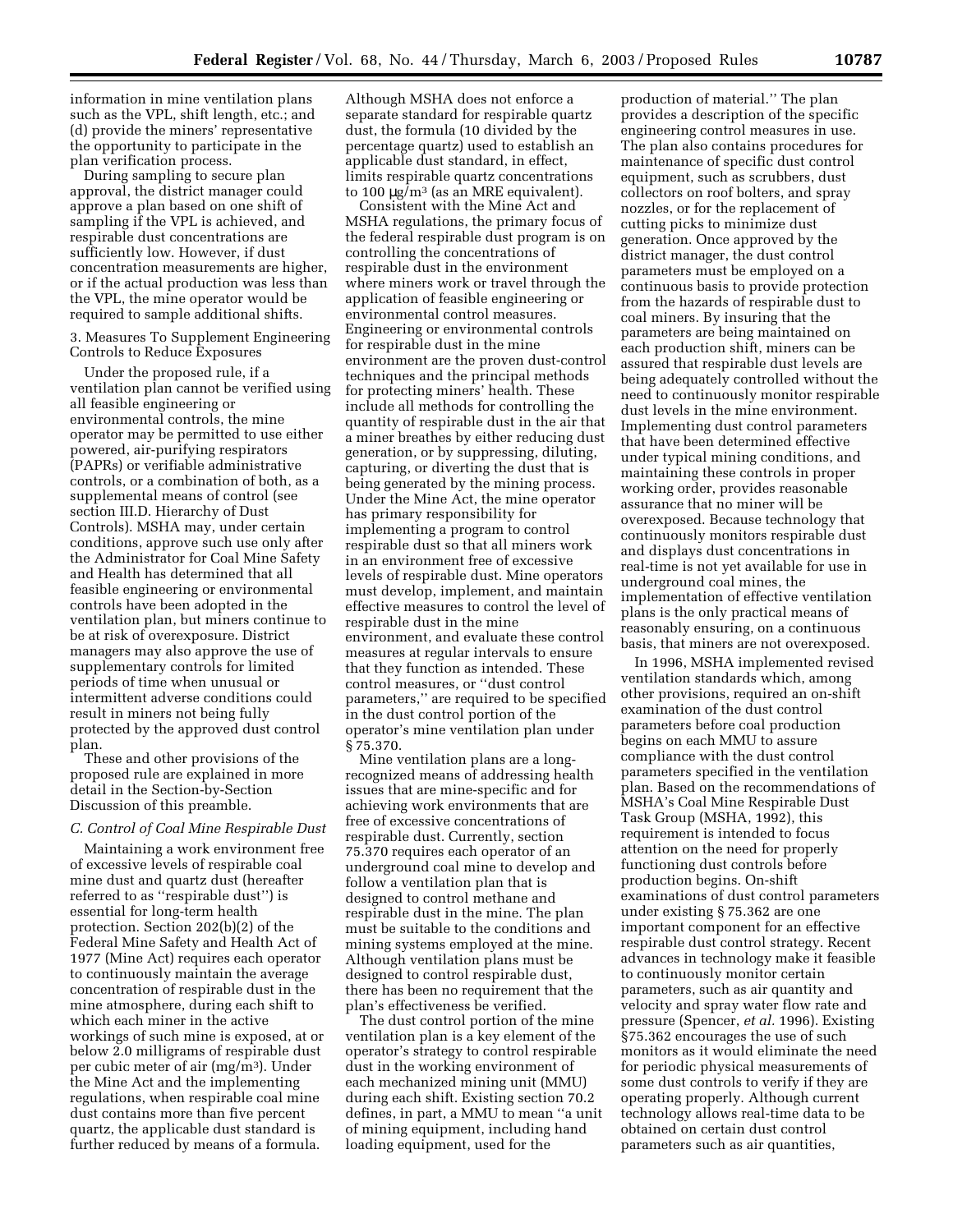MSHA is not aware of its use by any operator.

Since establishment of the first comprehensive dust standards in 1969, the implementation of ventilation plans by mine operators and their enforcement by MSHA has had a significant impact on control of dust levels in underground coal mines. For example, based on federal mine personnel sampling results, the average dust concentration in the environment of a continuous miner operator (occupation code—036) has been reduced by 87 percent over the past 32 years, from 7.7 mg/m3 to approximately 1.0 mg/m3. This accounts for the significant decline in the percentage of operator continuous miner designated occupation (DO) samples with concentrations of 2.1 mg/m<sup>3</sup> or higher, from 49 percent (over 32,000 samples/ shifts) in 1971, to 7 percent (over 1,250 samples/shifts) during the first three quarters of 2002. Analysis of all valid operator DO samples collected during the same time period as above indicates that in 1971, 53,463 (44 percent) of the 122,404 shifts sampled, were at or above 2.1 mg/m3, compared to 1,450 (7 percent) of the 19,336 shifts sampled in 2002 (MSHA, DO Samples by Calendar Year, 2002). Despite this progress, MSHA has found evidence that a significant number of overexposures still occur on the shifts sampled during which the approved dust control parameters are operating at or above approved levels. This evidence suggests that it is highly probable that some miners are overexposed to respirable dust on shifts not sampled by either the operator or by MSHA. In addition, recent medical surveillance data suggests that miners continue to be at risk of developing simple coal workers' pneumoconiosis (CWP), progressive massive fibrosis (PMF), and silicosis (Elam, April 1999).

Two expert panels, that reviewed the federal program designed to prevent pneumoconiosis among coal miners, found that certain aspects of the current respirable dust program limit MSHA's ability to determine the adequacy of the dust control parameters under typical mining conditions. Both the *Coal Mine Respirable Dust Task Group,* (Task Group) an interagency task group established in 1991 by the Assistant Secretary for Mine Safety and Health, and the *Advisory Committee on the Elimination of Pneumoconiosis Among Coal Mine Workers,* (Dust Advisory Committee) established in 1995 by the Secretary of Labor, considered all aspects of the respirable coal mine dust control program and made recommendations for improvement. In

addition, in November 1995, NIOSH issued a criteria document that contained recommendations to improve miner health protections.

## *D. Coal Mine Respirable Dust Task Group*

In response to concerns about the Federal coal mine dust program (MSHA, 1992), MSHA's Task Group undertook an extensive review of the program to control respirable coal mine dust and made recommendations to improve the program in 1991. As part of that review, MSHA developed a special respirable dust ''spot inspection program'' (SIP). This program was designed to provide the Agency and the Task Group with information on the dust levels to which underground miners are typically exposed.

The Task Group found that MSHA's current program did not promote the development and implementation of quality plans. Based on its review of a representative number of dust control plans, the Task Group found that some plans lacked specificity or did not include all the dust control parameters actually used. For example, the plans for three major underground coal mines listed the air quantity, the primary means of controlling concentrations of respirable coal mine dust, to be 18,000 cubic feet per minute (cfm) in the mining section. The actual quantities measured by MSHA samples at these mines during the SIP varied from 40,000 cfm to over 120,000 cfm.

Based on a review of MSHA Form 2000–86 (Revised), *Respirable Dust Sampling and Monitoring Data,* similar differences were found between air quantities specified in approved ventilation plans and the levels observed at a number of longwall MMUs inspected in 1999. For example, 20 of the 47 longwall MMUs were using significantly more air than specified in the ventilation plan (MSHA, September 1999). Under these circumstances, it would be impossible to assess whether the air volume specified in the plan was adequate to maintain dust concentrations at or below the applicable dust standard. It should be noted that air quantities, air velocities, water spray pressures, and other control parameters, specified in the plan are considered to be minimum requirements and MSHA encourages mine operators to exceed their plan parameters, but only after the levels specified in the plan have been shown to be effective under the conditions in effect during sampling. In addition, a lack of specificity in some plans made it difficult for MSHA samples to determine whether the operator was

complying with the approved plan. Although several plans indicated that the mining equipment was to be provided with water sprays, the plan did not specify the location of the sprays or the water pressure at the spray nozzle.

Currently, MSHA relies on information provided by the operator to determine at what production level the plan should be evaluated. No production records are required for each MMU. Although operators must submit production data on a quarterly basis, the data is compiled for the entire mine. In addition, these quarterly reports provide information on the amount of clean coal produced, which are much lower than the tonnage of total material produced, and are not useful for establishing what constitutes ''normal production shifts'' for sampling purposes.

The Task Group determined that the use of low production levels for evaluating the effectiveness of dust control parameters can result in marginal or inadequate plans. Therefore, the Task Group recommended that MSHA require mine ventilation plans to be effective under typical mining conditions. A more detailed discussion of the impact of production on the quality of dust control parameters specified in mine ventilation plans is contained in sections III.C.1. and IV.B. of this preamble.

A survey conducted by MSHA in August of 2002 found that 48 percent of producing MMUs worked at least a 9 hour shift. The Task Group concluded that current regulations limiting the duration of sampling to eight hours do not provide for adequate assessment of respirable dust exposure during nontraditional shifts of more than eight hours.

Implementation of the Task Group recommendations would have required regulatory change. The effort to implement these changes was suspended pending the deliberations and recommendations of the Advisory Committee on the Elimination of Pneumoconiosis Among Coal Mine Workers, which was convened in 1995.

#### *E. NIOSH Criteria Document*

On November 7, 1995, MSHA received the document, *Criteria for a Recommended Standard: Occupational Exposures to Respirable Coal Mine Dust,* (Criteria Document) from the National Institute for Occupational Safety and Health (NIOSH). That document contains recommendations to minimize the health risks encountered by surface and underground coal miners due to their occupational exposure to respirable coal mine dust and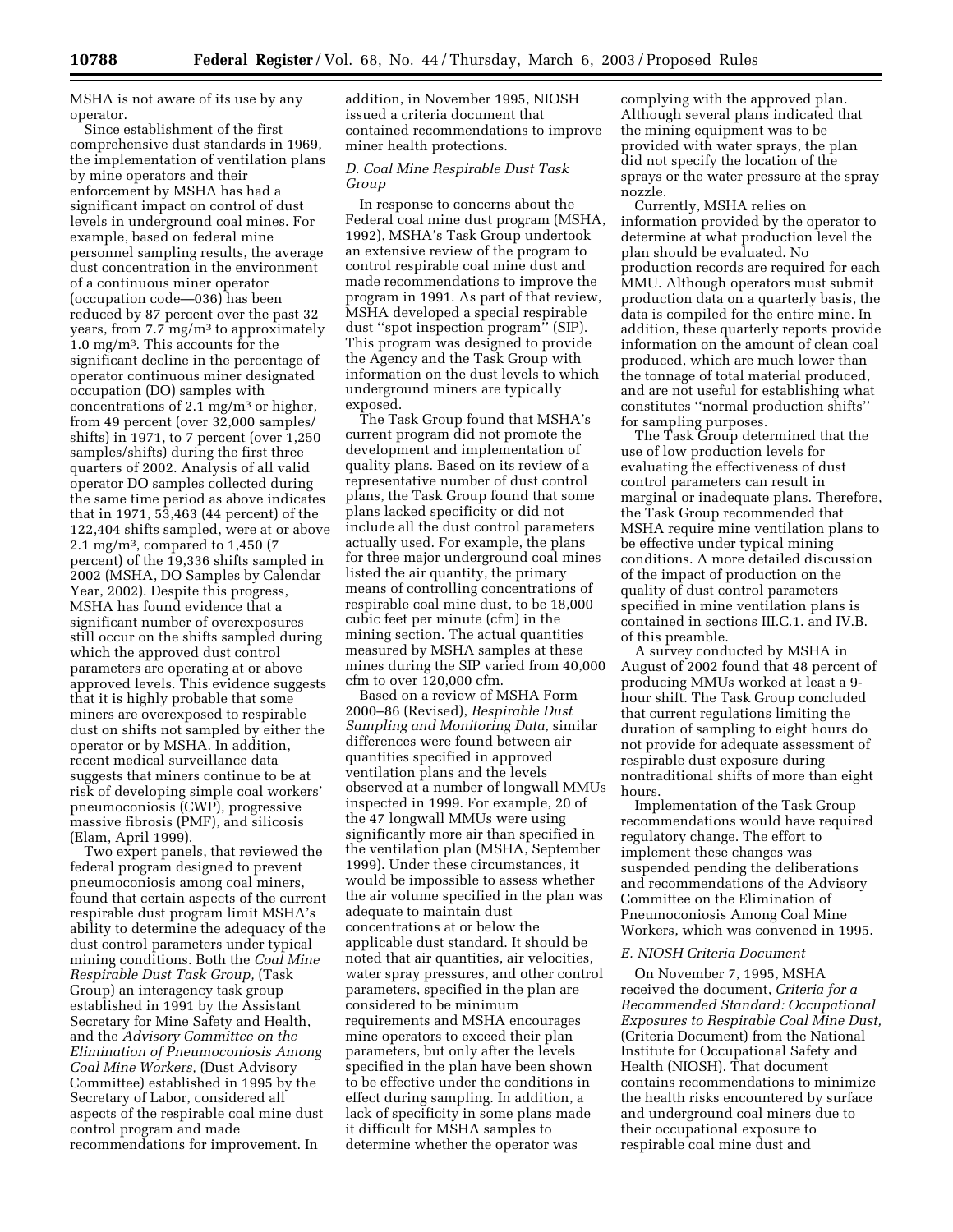crystalline silica, hereafter referred to as ''quartz.''

According to NIOSH,

By means of criteria documents, NIOSH communicates these recommended standards to regulatory agencies (including the Occupational Safety and Health Administration (OSHA) and MSHA) and to others in the community of occupational safety and health \* \* \*. In addition to transmitting these documents to the Department of Labor, NIOSH also distributes them to health professionals in academic institutions, industry, organized labor, public interest groups, and other government agencies. (NIOSH, 1995, p. iii).

Pursuant to the Mine Act, MSHA was required to issue a public response to this criteria document within 60 days. The statutory deadline for MSHA's response fell on January 7, 1996. In the fall of 1995, there was a lapse in funding for the Federal government, and the Department of Labor was unable to take timely action on this matter (61 FR 731). On April 25, 1996, MSHA published its response to the Criteria Document in the **Federal Register** (61 FR 18308) stating it would develop its regulatory response to the Criteria Document in conjunction with its response to the outcome of the Dust Advisory Committee. (See section  $IIF$ ).

Some commenters criticized the earlier proposed rules for not addressing all the recommendations of the Criteria Document. During the August 2000 hearings when these comments were made, a NIOSH representative stated,  $\lq\lq\lq*$  \* \* strong steps are necessary \* oftentimes they do need to be incremental in nature.'' Among the relevant recommendations from the Criteria Document raised by commenters were the following:

• Sampling should be conducted with a device that operates in accordance with NIOSH Accuracy Criteria Document, using the international definition of respirable dust.

• Single-shift measurements should be used to determine noncompliance.

• The exposure limit for respirable coal mine dust should be limited to 1.0 mg/m3 as a time-weighted-average (TWA) concentration for up to 10 hours per day, during a 40-hour workweek.

• There should be a gravimetric standard for silica of  $0.05$  mg/m<sup>3</sup> as a TWA for up to 10 hours per day, for a 40-hour workweek.

• Sampling goals should include determining the effectiveness of a dust control system and determining compliance with exposure limits to ensure that exposure conditions are comparable between shifts which are sampled and those which are not.

• Engineering controls and work practices should reflect reasonable

efforts to reduce exposures to respirable coal mine dust below the exposure limit.

• MSHA should not make an upward adjustment of the exposure limit to account for measurement uncertainties (*i.e.,* citation threshold values (CTV)). (See section III.A.4.a.).

• Continuous monitoring devices should be developed for use in sampling respirable coal mine dust.

• Sampling frequency should be enough that a significant and deleterious change in the contaminant generation process or exposure controls is not permitted to persist.

MSHA has carefully considered the applicability of each NIOSH recommendation to reduce miners' exposure to respirable coal mine dust, and the agency has integrated these recommendations into our programs, policies, and promulgation of standards. The proposed rule published today are, in part, responsive to NIOSH's recommendations.

For example, the single sample rule, for which the record is reopened in today's **Federal Register** notice is responsive to the Criteria Document. This rule was jointly developed with NIOSH.

The two recommendations regarding exposure limits for respirable coal mine dust and quartz dust are beyond the scope of either the single sample or plan verification proposed rules.

MSHA and NIOSH agree that the level of ''coal production significantly affects the amount of airborne respirable coal mine dust'' (NIOSH 1995, p. 86). NIOSH recommended that ''The mine operator, therefore, should establish a productionlevel threshold to ensure that exposure conditions are comparable between sampled and unsampled shifts'' (NIOSH, 1995, p. 86). NIOSH recommended that, for a production shift to be considered a normal production shift, it must produce at least 80% of the average production, over the last 30 production shifts.

Through this plan verification proposed rule, MSHA would require operators to design their ventilation plan to be effective in controlling respirable coal mine dust at or above the ''verification production level'' (VPL). The VPL is defined as the tenth highest production level recorded in the most recent 30 production shifts. This quantity generally exceeds the production criteria recommended by NIOSH by a substantial amount.

In addition, for MSHA to approve an operator's mine ventilation plan, the plan's dust control parameters must be shown to be effective in meeting the verification limits of 2.0 mg/m3 for

respirable coal mine dust and  $100 \mu g/m^3$ for respirable quartz dust, under typical mining conditions. MSHA expects that most ventilation plans will be verified at or below those values. Therefore, for most mechanized mining units (MMUs), engineering controls will be in place that can control respirable coal mine dust at or below the exposure limit. (See chapter IX. Costs in the Preliminary Regulatory Economic Analysis (REA) for details).

Citation threshold values (CTV) are calculated to ensure that citations are issued only when a single sample measurement demonstrates, with at least 95-percent confidence, that the applicable dust standard had been exceeded.2 Thus, before issuing a citation, the Secretary requires a high level of confidence that there has been an overexposure. Even so, a dust concentration measurement that falls between the applicable dust standard and the corresponding CTV does not demonstrate that the sampled environment is in compliance. MSHA would identify such environments for further sampling to determine if engineering controls are adequately protective.

As mentioned earlier, several commenters to the 2000 proposal expressed concern that, under MSHA's proposed sampling program, the number of shifts to be sampled would be less than under the current operator and MSHA sampling programs combined. Although MSHA will sample fewer shifts than what was recommended by the Dust Advisory Committee, the number of compliance determinations per MMU will not decrease. Under the existing sampling programs, each MMU averages 10 compliance determinations per year.3 Each of these compliance determinations is based on the average

3Currently, six of the ten compliance determinations are based on the average of five operator, ''designated occupation'' (DO) exposure measurements. Each of these measurements is collected on a different shift within a bimonthly cycle. The remaining four determinations are based on the average of five inspector samples taken quarterly on different occupations from a MMU. Since the publication of the earlier proposed rule, the number of yearly MSHA sampling inspections at each MMU was reduced from six to four. This was the result of the impact on Agency resources due to a decision by the Federal Mine Safety and Health Review Commission that violations of the applicable dust standard must be based on samples taken on multiple shifts. Prior to that decision, MSHA compliance decisions were based on multiple samples taken on a single-shift. Accordingly, there has been a need to increase the number of shifts of MSHA sampling at MMUs where overexposures are found on the first sampling shift. This results in fewer sampling inspections being available at other MMUs.

<sup>2</sup>CTVs are listed in Table 70.2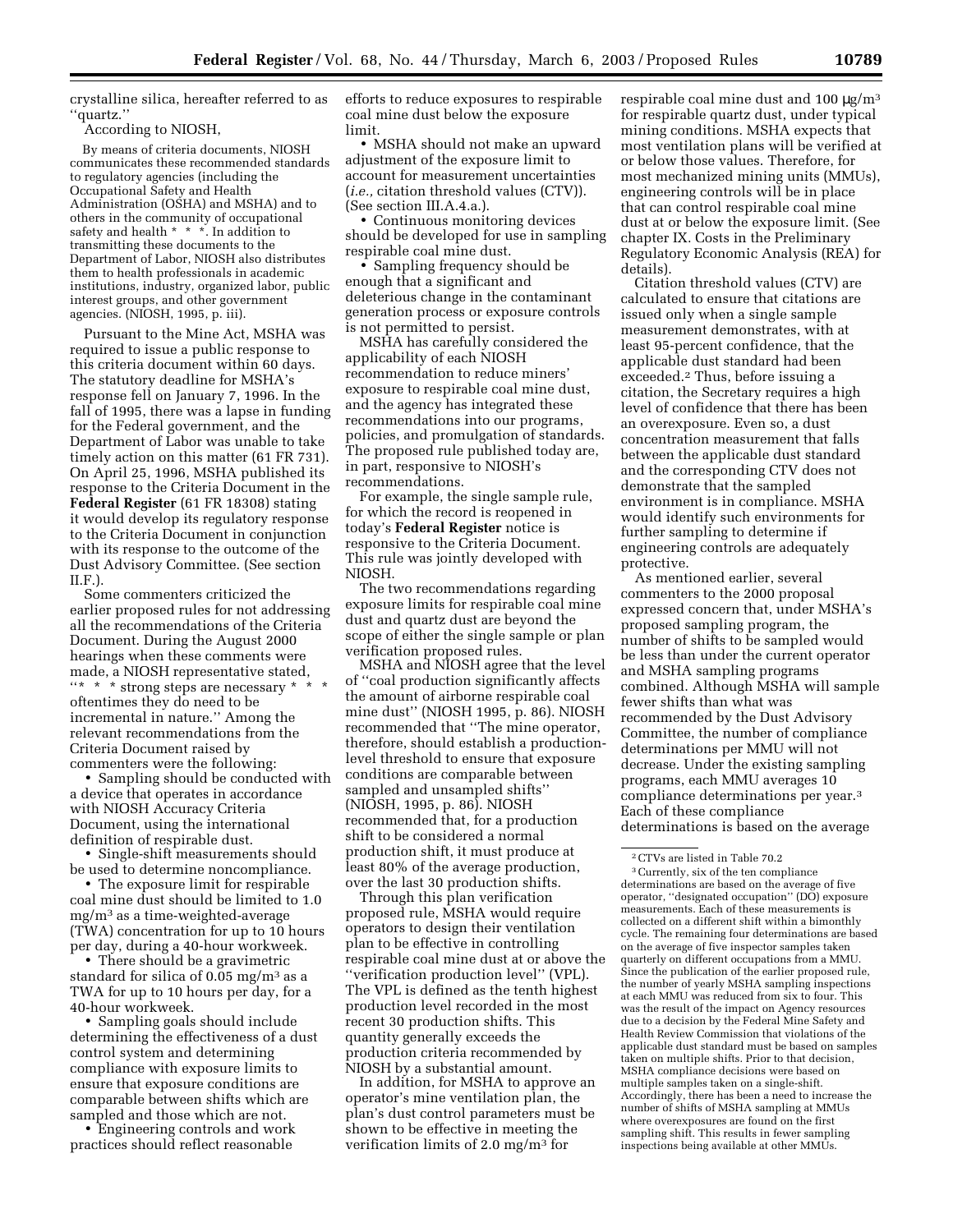of five 8-hour exposure measurements. (See III.A.2. Post-1980 Sampling Program). Under this proposed rule, each MMU will average significantly more compliance determinations annually using the results of single sample measurements taken by MSHA personnel (30 CFR 70.202).4 This increase does not reflect the additional compliance determinations that will be made as a result of sampling, concurrently with MMUs, each intake DA, roof bolter DA and outby occupations.

The new sampling program will be far more effective in monitoring the quality of the mine air that miners must breathe, and in preventing overexposures on individual shifts, because MSHA will be making compliance determinations using measurements that are more representative of the dust concentrations to which miners are exposed on individual shifts. As such, MSHA believes the new MSHA sampling program addresses the NIOSH recommendation that sampling be conducted ''frequently enough that a significant and deleterious change in the contaminant generation process or exposure controls is not permitted to persist'' (NIOSH, 1995, p. 85).

Significant progress in monitoring technology has been made since MSHA published the earlier proposed rule on plan verification. The agency has been informed by NIOSH that a continuous dust monitor may be available for inmine use by the middle of 2004. Accordingly, as recommended in the criteria document, MSHA is proposing a new standard that would permit operators to use this new technology in conjunction with existing dust controls specified in the ventilation plan to prevent overexposures on individual shifts.

Today's proposed rule does not adopt all the Criteria Document recommendations since many of the recommendations are outside the scope of these rules. However, MSHA continues to be committed to the principles that ''preventive efforts [must] be focused primarily on reducing work exposures (NIOSH, 1995).''

The Secretary of Labor and the Secretary of Health and Human Services believe that miners' health will be further protected from the debilitating

effects of occupational respiratory disease by limiting their exposures to the applicable dust standard through the implementation of the single sample rule which conforms to the NIOSH Accuracy Criteria. Furthermore, as stated by NIOSH during the hearings:

NIOSH does support efforts by MSHA and anyone else that will reduce miners' exposures to dust and silica dust and also eliminate or at least reduce significantly the incidence of the diseases  $*$   $*$ 

MSHA believes that this proposed plan verification rule provides an improved program for measuring, monitoring, and reducing overexposures to respirable coal mine dust and quartz dust, under typical mining conditions. As such, it greatly advances the level of health protection afforded underground miners and is consistent with recommendations issued by NIOSH in its Criteria Document.

## *F. Advisory Committee on the Elimination of Pneumoconiosis Among Coal Mine Workers*

On January 31, 1995, the Secretary of Labor established the *Advisory Committee on the Elimination of Pneumoconiosis Among Coal Mine Workers* (Dust Advisory Committee). The Dust Advisory Committee was chartered to ''make recommendations for improving the program to control respirable coal mine dust in underground and surface mines in the United States.'' The Dust Advisory Committee identified and addressed many of the same issues considered by the Task Group. Findings and consensus recommendations were developed for each issue (MSHA, 1996). The Dust Advisory Committee concluded that the dust control portion of the mine ventilation plan is the key element of an operator's strategy to control respirable dust in the work environment. They concluded that the initial evaluation, approval, in-mine verification and monitoring to demonstrate the effectiveness of the operator's proposed dust control plan is critical for the protection of miners from lung disease. Also, believing that the credibility of the current system of mine operator sampling to monitor compliance with exposure limits has been severely compromised, the Dust Advisory Committee concluded that restoration of miner and mine operator confidence in the respirable coal mine dust sampling program should be one of MSHA's highest priorities. Accordingly, there was unanimous agreement that in order to restore confidence in the program MSHA should take full responsibility for all compliance sampling currently

being carried out by mine operators under 30 CFR parts 70 and 90.

The November 1996 Dust Advisory Committee Report recommended numerous improvements for the federal program to protect miners from simple CWP, PMF, and silicosis. Of these, the following have been incorporated in this proposed rule:

1. MSHA will take full responsibility for all compliance sampling (periodic and abatement) at a level which ensures that representative samples are collected of respirable dust exposures under usual conditions of work without adversely impacting the Agency's resources and responsibilities.

2. Operators would be required to verify, through sampling, the effectiveness of the dust controls in the ventilation plan prior to approval by MSHA. The plan must be verified utilizing only those controls that are listed in the plan. In addition, mine operators would sample designated MMUs quarterly to ensure that the dust controls continue to protect miners from overexposure.

3. MSHA will redefine the range of production levels which must be maintained during sampling to verify the plan. The value will be sufficiently close to maximum anticipated production levels in order to reasonably ensure that the plan is effective under typical operations.

4. MSHA will review compliance and production records to determine when there is a need for plan verification and modification.

5. MSHA would allow mine operators to use newly developed technology to continuously monitor the work environment and prevent overexposures on individual shifts.

This proposed rule is intended to eliminate overexposures on individual shifts and to restore the confidence of miners and mine operators in the respirable coal mine dust sampling program by addressing the shortcomings identified by the Task Group and the Dust Advisory Committee in the current respirable coal mine dust program. This proposed rule would revise the operator dust sampling programs under 30 CFR parts 70 and 90 and require the implementation of mine ventilation plans demonstrated to be effective in maintaining respirable dust at or below applicable dust standards on each shift. These ventilation plans will be verified through sampling by the mine operator, and the plans' effectiveness may be monitored on a quarterly basis by the operator. MSHA intends to periodically monitor operator verification sampling and on a recurring basis will conduct sampling on each MMU to assure

<sup>4</sup>On a re-occuring basis MSHA will sample an average of five different occupations on each producing MMU. Since every measurement will be compared with the CTV corresponding to the applicable dust standard in effect, MSHA will be making significantly more compliance determinations yearly than under the current operator and MSHA sampling programs combined.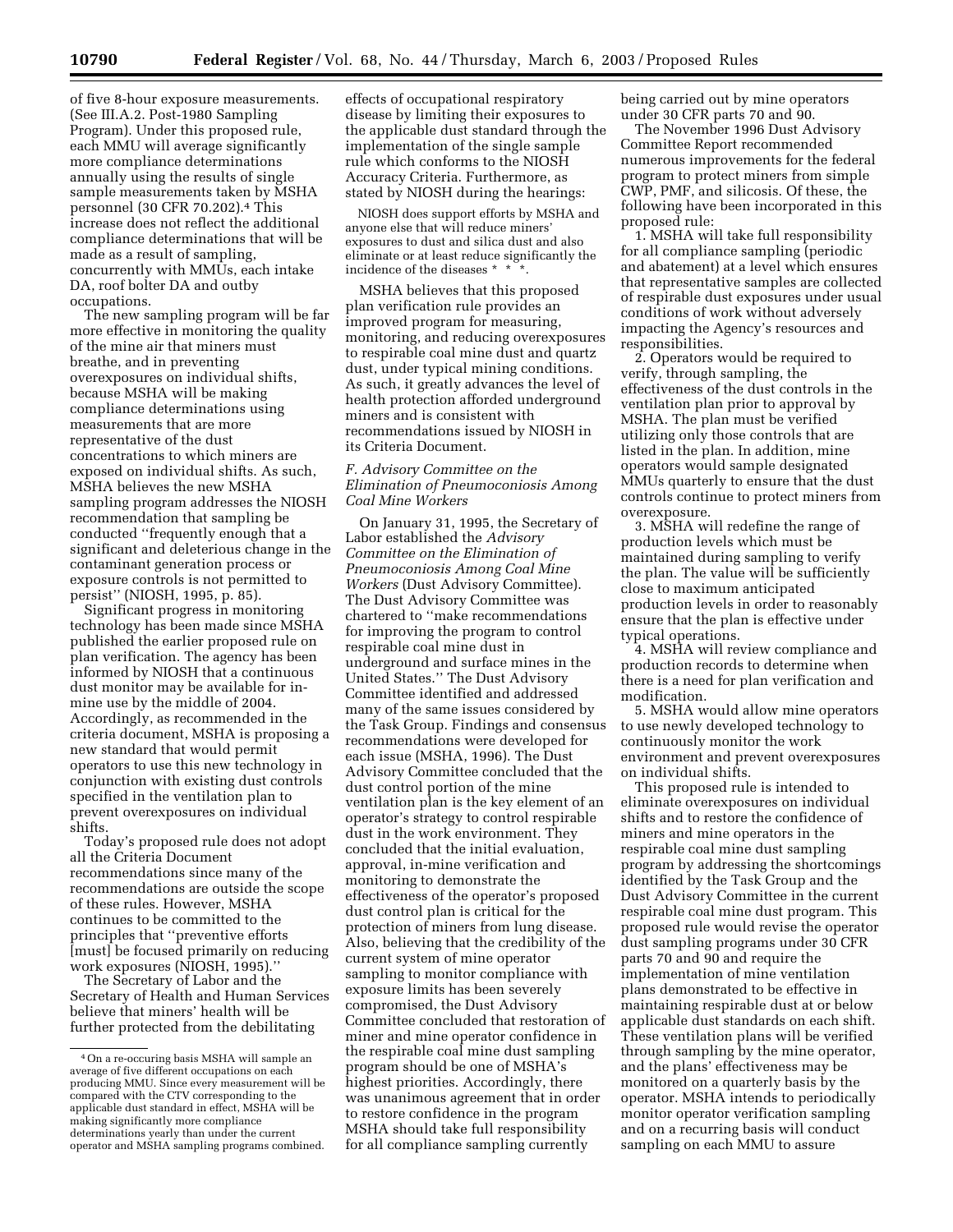compliance with the provisions of the ventilation plan and the applicable dust standard. A notice reopening the record regarding the use of single-shift sample measurements of respirable coal mine dust to determine average concentration is also published in today's **Federal Register**.

MSHA recognizes that the Dust Advisory Committee made several recommendations that also impact on surface coal mine workers. These surface coal mine issues are beyond the scope of this proposed rule and will be addressed by the Agency at a later date.

In response to comments received, MSHA has specifically stated in this proposed rule that the representative of miners has the right to observe MSHA sampling with no loss of pay as recommended by the Dust Advisory Committee. The proposed rule also allows the miners' representative the opportunity to participate in operator sampling to verify the ventilation plan. However, such participation would be with no loss of pay, only when MSHA personnel are present to observe that sampling. This proposed rule does not specifically address the committee's recommendations concerning specialized miner training on verification sampling procedures. However, MSHA does intend, during the implementation of any final rule, to provide training to miners, miners' representatives and mine operators on the requirements of the new regulations. In addition, agency personnel are available to provide training to miners and their representatives on the verification procedures as needed.

This proposed rule does not incorporate full-shift sampling as recommended by the Dust Advisory Committee. In this proposed rule, MSHA does require that verification and operator quarterly sampling occur for the entire production shift since the purpose of that sampling is to evaluate the effectiveness of the dust controls on the MMU. Therefore, outby travel time is not included. With regard to compliance sampling by MSHA, the agency believes that sampling portal to portal for the entire shift or eight hours, whichever is less, provides the agency with sufficient data to determine if the dust control measures outlined in the ventilation plan are adequate and being followed or to determine if overexposures are occurring.

Although the Dust Advisory Committee also recommended that MSHA adjust the exposure limit to account for extended work weeks, such a change is considered to be outside the scope of this rulemaking.

MSHA has clarified in this proposed rule that the Secretary will cite for overexposure when an MSHA sample demonstrates that the applicable dust standard has been exceeded, based on the citation threshold value (CTV). In response to concerns that, by using a CTV, MSHA is increasing the standard, MSHA has clarified that respirable dust concentration levels must always be maintained at or below the applicable dust standard. In order to obtain ventilation plan approval from MSHA, operators must demonstrate that the dust control parameters adequately prevent excessive dust concentrations on individual shifts. The plan's effectiveness is evaluated against the applicable dust standard itself—not the CTV—and must be demonstrated at a high level of confidence.

This proposed rule also provides for the limited use of measures to supplement engineering or environmental controls for exposure control. These supplemental measures would be permitted at certain times when the Administrator for Coal Mine Safety and Health has determined that all feasible engineering and environmental controls have been applied and the mine operator is unable to verify the ventilation plan. Supplementary controls may also be approved by MSHA for short-term use to protect individual miners when operators encounter intermittent, adverse conditions under which exposures cannot be maintained within the applicable standard using the approved dust control parameters.

Finally, MSHA received comments suggesting that this rule address the Dust Advisory Committee recommendation to establish a separate silica standard. This issue is outside the scope of this rule.

## **III. General Discussion**

## *A. Proposed Reforms to the Respirable Dust Monitoring Program*

One of the Dust Advisory Committee's key recommendations was that MSHA take full responsibility for all compliance sampling at a level which assures representative samples of respirable dust exposure under usual conditions of work. This was based on the belief that one of MSHA's highest priorities must be to restore the confidence of miners and mine operators in the respirable coal mine dust sampling program.

Accordingly, MSHA is proposing to revise the operator dust sampling programs under current 30 CFR parts 70 and 90 and to take full responsibility for all compliance sampling (*i.e.*, periodic

and abatement sampling) in a manner that it believes will be more protective than the current operator sampling program. MSHA intends to monitor miners' dust exposure and compliance with the dust control provisions of the approved mine ventilation plan, or with the respirable dust control plan for a Part 90 miner at underground mines, in accordance with the procedures and guidelines established in Chapter 1 of the Coal Mine Health Inspection Procedures Handbook.

#### (a) Compliance Sampling

MSHA will routinely collect samples from the working environment of the DO, Part 90 miners and, if available, four or more other occupations working in each producing MMU. The data from this sampling will be utilized by MSHA to formulate an effective compliance sampling strategy that focuses on the performance of individual sampling entities and to target MMUs for operator quarterly sampling. The strategy will be detailed in the Agency's respirable dust inspection procedures.

Each DA inby the section dump point, such as intake and roof bolter DAs, and other DAs that can be sampled concurrently with the MMU will also be sampled routinely. If the MMU sampled is operating with approved supplemental control measures, the five or more occupations sampled will include the DO and all miners whose exposure is being controlled through the use of PAPRs or verifiable administrative controls.

Since MSHA's inspections are unannounced, the primary objective is to assess the respirable dust conditions to which miners are exposed under the operating conditions in effect at the time of sampling (*i.e.*, production level, air quantities and velocities, *etc.*). All respirable dust samples collected will be considered valid, unless voided by MSHA for other reasons, such as a malfunctioning pump. Because the primary purposes are to measure the quality of the mine air miners breathe and to evaluate the operating conditions on a particular shift, the Agency believes there is no reason to invalidate any sample if a certain level of production is not attained as under the previous sampling procedures. Compliance sampling results, however, will provide MSHA personnel with sufficient information to make a sound engineering judgement about the effectiveness of the dust control parameters in use.

Also, since the purpose of this sampling is not intended to evaluate plan effectiveness, the term ''full shift'' for purposes of compliance and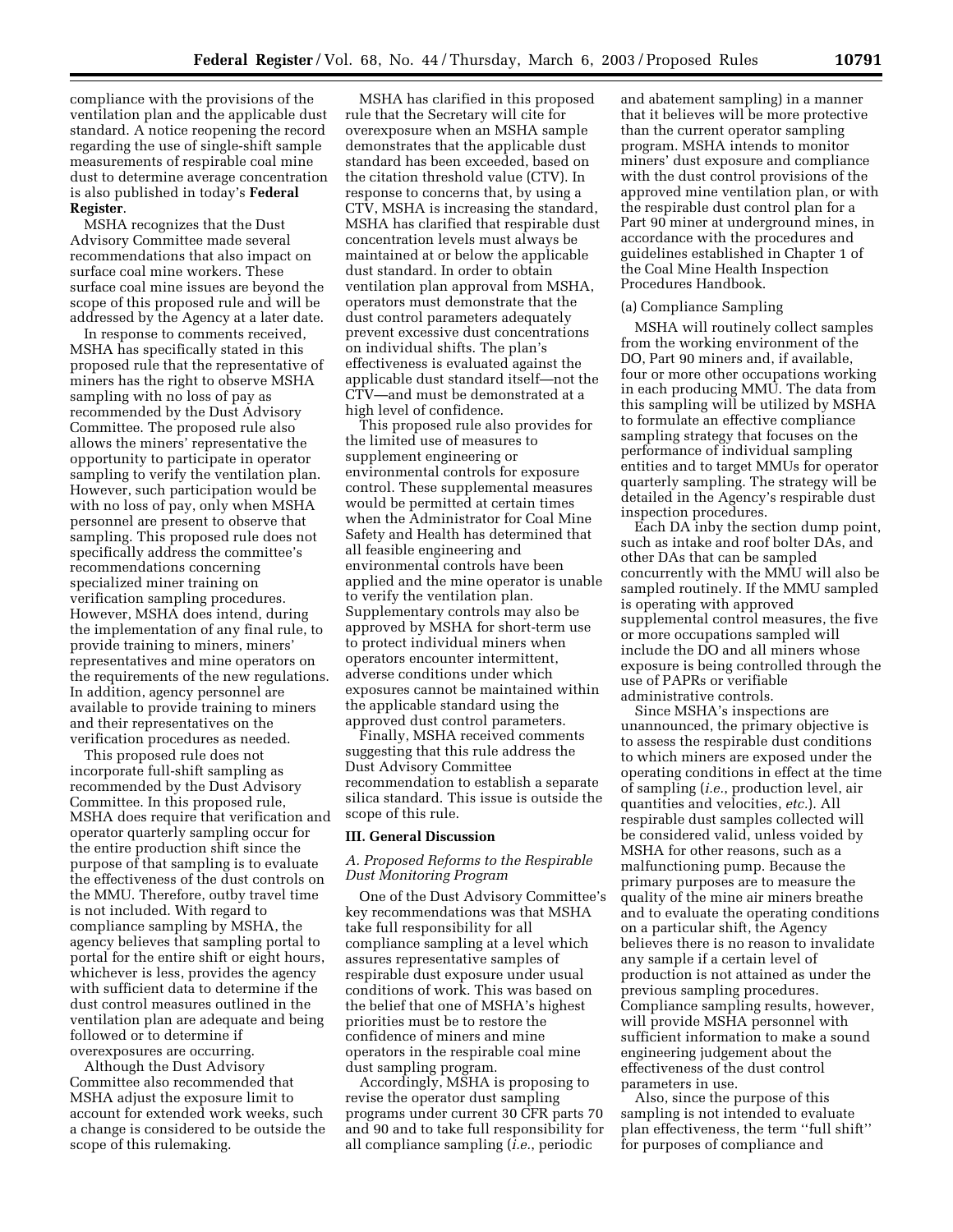abatement sampling will continue to mean the entire work shift including travel time but excluding any time in excess of 480 minutes. This is different from the definition of ''full shift'' that is proposed for verification sampling. For purposes of verification sampling, ''full shift'' would mean an entire work shift during which material is produced by a MMU. MSHA solicits comments on whether full shift for compliance sampling should be defined in the same way as for verification sampling.

MSHA is proposing to continue the current policy of sampling outby locations only once per year. The historical data that has been collected by MSHA personnel at outby locations confirms our belief that, if the working sections are in compliance with the applicable dust standard and if controls are in place at outby dust generating locations, workers throughout the mine are being protected from overexposure. MSHA personnel will continue to sample each DA located outby the section dump point on a production shift and any other dust-generating sources that can be sampled concurrently with the DA.

MSHA will issue a citation for noncompliance when a valid single sample measurement, expressed as an equivalent dust concentration, meets or exceeds the Citation Threshold Value (CTV) corresponding to the applicable dust standard in effect.

The current CTVs are contained in Table 70.2 of this proposed rule. The CTVs and an explanation of how they were derived was originally published in the **Federal Register** notice of February 3, 1998 (63 FR 5687), entitled ''Coal Mine Respirable Dust Standard Noncompliance Determinations.'' As explained in that notice and in Appendix ''C'' of the current notice of proposed rulemaking, each CTV is calculated so that citations are issued only when a single-shift measurement demonstrates noncompliance at least at a 95 percent confidence level.

Noncompliance determinations based on single-shift measurements will reduce the chances for failure to cite cases of noncompliance. According to the federal sampling inspections conducted in 1995, only 132 MMUs were found to be in violation of the applicable dust standard. These MMUs were cited under the existing enforcement policy of measurement averaging, compared to 545 MMUs that would have been citable using single sample measurements in combination with the CTV table. This clearly demonstrates that the new enforcement strategy will not compromise miners' health, instead it would have identified

413 additional instances of overexposure. Otherwise, these overexposures would continue to go uncorrected under the previous policy of measurement averaging.

Many commenters believed that miners would receive greater protection if MSHA cited for noncompliance whenever any single-shift measurement exceeded the applicable dust standard. MSHA has carefully considered, but rejected this suggestion. Such citations may not be sustained with a sufficient degree of confidence for enforcement action. If the mine environment is sufficiently controlled, the likelihood that a particular measurement exceeds the applicable dust standard, but not the CTV, due to measurement error, can actually exceed the likelihood that the measurement exceeds the standard due to excessive dust concentration. A thorough technical discussion of this issue is provided at 63 FR 5709–5712 (Appendix D of the **Federal Register** notice cited above) and is incorporated into this notice by reference. Basing noncompliance determinations on a single sample measurement, in conjunction with the CTV table, will improve working conditions for miners.

Many commenters contended that a policy of citing in accordance with the CTV table, rather than citing whenever a measurement exceeds the applicable dust standard, would effectively increase the allowable dust concentration limit. These commenters expressed concern that MSHA was raising the applicable dust standard when it proposed to cite violations only when the measurement demonstrated noncompliance at a high level of confidence.

The CTVs do not raise the applicable dust standard. Instead, MSHA must ensure a sufficiently high level of confidence in noncompliance determinations to withstand a legal challenge. For those MMUs with measurements above the applicable dust standard but below the CTV, MSHA will thoroughly review their dust control parameters. Special emphasis will be directed to working environments required to comply with standards below 2.0 mg/m<sup>3</sup>. As a result of such reviews MSHA may initiate additional sampling.

The Secretary has concluded that using single sample measurements for noncompliance determinations in accordance with the CTV table neither increases nor decreases the applicable dust standard. Operators are required to maintain compliance with the applicable dust standard at all times. Dust controls must be verified as adequate to maintain dust

concentrations at or below the applicable dust standard on all shifts, not merely at or below the CTV. If a measurement exceeds the applicable dust standard by an amount insufficient to warrant citation—that is, the level does not meet or exceed the CTV— MSHA will target that mine or area for additional sampling to ensure that dust controls are adequate.

#### (b) Abatement Sampling

Under this proposed rule, MSHA would also assume responsibility for all abatement sampling. As recommended by the Dust Advisory Committee, MSHA would utilize single samples to demonstrate abatement. Since the criteria under which the effectiveness of ventilation plans are required to be verified are significantly more stringent than those for compliance sampling, MSHA does not anticipate issuing many citations to MMUs and sectional DAs.

When a mine operator is cited for violation of the applicable dust standard, MSHA will require that approved respiratory equipment be made available to the affected miners in accordance with existing § 70.300 of this part. The mine operator also will be required to review the dust control practices to identify the cause of the excessive dust concentration and correct any deficiencies within the abatement period fixed in the citation.

The mine operator must notify the district manager of the corrective measures taken within 24 hours of implementation to enable MSHA to determine whether abatement or verification sampling should be scheduled. This determination will be based on the review of the information the mine operator provides and the latest inspection reports documenting the measured quantities of the dust control parameters that were in use at the time the citation was issued.

If it is determined that the existing dust control parameters are likely to be adequate to maintain compliance, the district manager will initiate abatement sampling under § 70.218. For example, if the operator believes that the overexposure was caused by improper work practices, the proper course of action would be to review these work practices with the affected miners rather than requiring the operator to upgrade the engineering or environmental controls. Since there was no need to change the plan parameters, MSHA would initiate abatement sampling in this particular case.

If, on the other hand, the district manager determines that the dust control parameters may not maintain respirable dust levels at or below the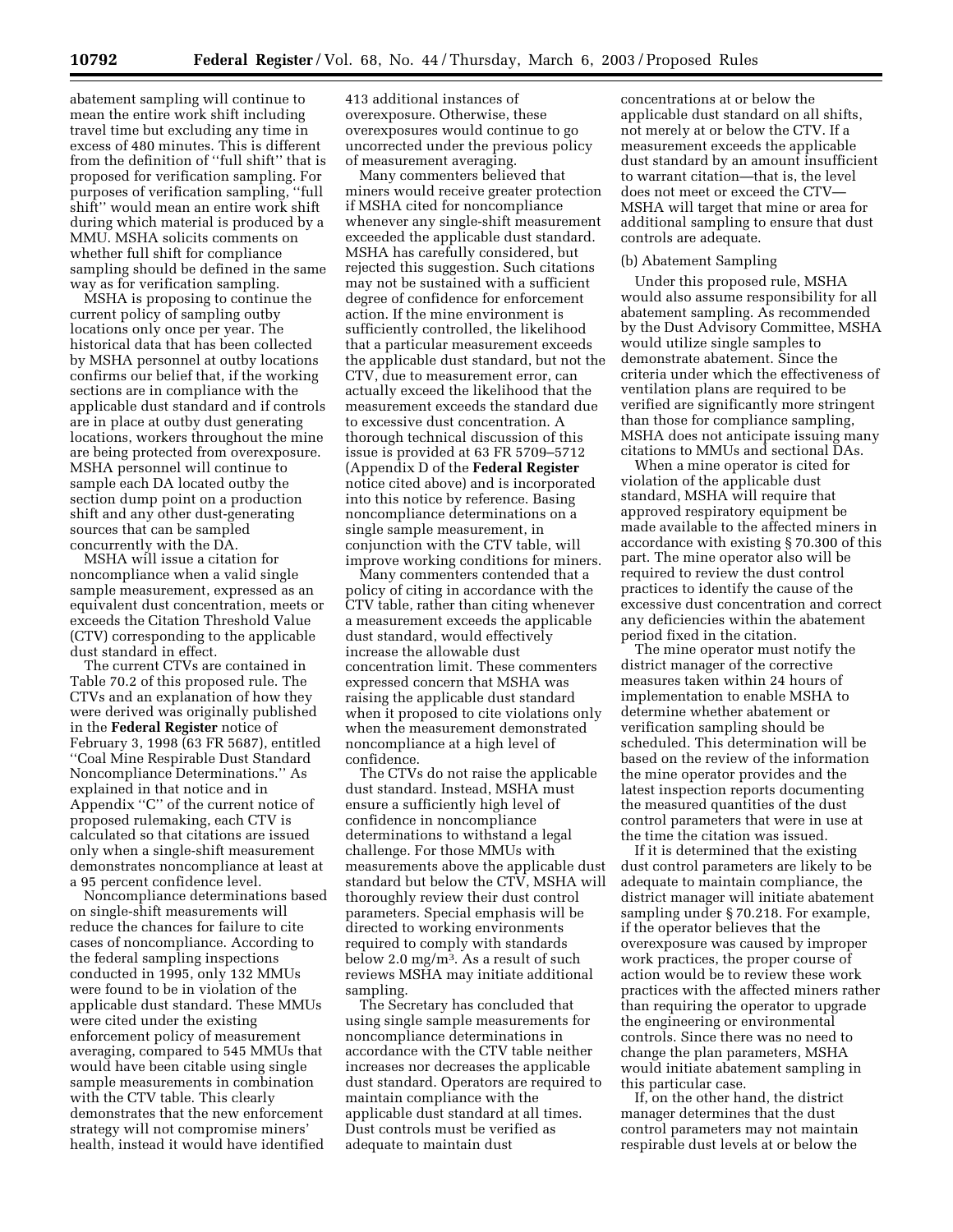applicable dust standard, the mine operator will be notified to revise the dust-control portion of the mine ventilation plan as specified in this Part.

When MSHA samples a MMU for abatement purposes, single samples will be collected from the working environment of the cited occupation and, if available, four other occupations that will include the DO. Like compliance sampling, abatement sampling will be conducted portal to portal, for the entire shift or 8 hours, which ever is less.

When sampling DAs and outby occupations, MSHA will collect a similar single-shift abatement sample from the environment of the cited DA or occupation.

A citation for excessive dust will be terminated when all valid abatement samples collected are at or below the applicable dust standard. The subsequent action form will clearly and fully describe the action taken to abate the violation. Mine operators may be required to revise the ventilation plan in accordance with § 75.370(a)(2) of this title depending on the type of corrective measures taken to abate the violation. This includes, at a minimum, the actual dust control parameters that were in effect when MSHA sampled.

If the district manager requires the mine operator to initiate the plan verification process under § 70.206 of this part instead of abatement sampling, the citation for excessive dust will be terminated after a revised plan has been verified to be effective for the current mining conditions.

(c) Operator Verification Sampling and Quarterly Sampling

Mine operators are required, under this proposed rule, to verify, through sampling, the effectiveness of the dust control parameters for each MMU prior to receiving MSHA approval of the mine ventilation plan. In addition, certain mine operators must sample quarterly each DO, any occupation required to wear a PAPR or using administrative controls, and any other occupation designated by the district manager. The purpose of the quarterly sampling is to evaluate the continued effectiveness of the approved dust control parameters. These provisions are discussed elsewhere in this proposed rule.

(d) Advantages of MSHA Compliance Sampling Over the Existing Program

Under section 101(a)(9) of the Mine Act, no health standard promulgated under the Act shall reduce the protection afforded miners by an existing mandatory health standard. The joint promulgation of this proposed rule

and the proposed single sample rule, would provide protection to miners from the debilitating effects of occupational respiratory disease by limiting their exposures to respirable coal mine dust and quartz dust on every shift:

• Providing and maintaining a work environment free of excessive levels of respirable dust is essential for long-term health protection. While monitoring of the work environment provides an indication of how effective the existing dust control measures are, monitoring alone does not control dust levels. Requiring mine operators to implement and maintain dust control parameters which have been determined effective under typical mining conditions, will provide reasonable assurance that no miner will be overexposed on individual shifts.

• Implementing single-shift sample determinations will more likely detect excessive dust concentrations and thus protect miners. Averaging samples taken on multiple shifts can mask overexposures on individual shifts. Although fewer shifts will be sampled under this proposed rule, MSHA believes the revised sampling methodology will provide a more accurate representation of dust conditions to which miners are exposed.

• Under the existing operator sampling program, only the DO is sampled. Under the new sampling program, MSHA will sample multiple occupations on the same shift. As a result, MSHA will make several times as many compliance determinations as under the previous operator and MSHA sampling programs combined, providing a more comprehensive assessment of dust conditions to which miners are exposed.

• Since MSHA will be conducting all compliance sampling, the Agency will be able to monitor the dust control parameters and work practices in effect during sampling. This will enable MSHA to determine the effectiveness of the mine operator's dust control program.

• Unlike the current sampling program, which allows operators' control over when to sample and under what operating conditions, MSHA's visits for compliance sampling will be unannounced. As a result, all phases of the mining cycle are likely to be sampled eventually (*i.e.*, construction activity, longwall start-up, turning crosscuts, *etc.*), and samples should be more representative of typical mining conditions.

• The miners' representative will have walkaround rights during all MSHA sampling, thereby increasing miners' confidence in the dust sampling program.

*B. Procedures for Setting the Applicable Dust Standard When Quartz Is Present* 

1. Proposed Procedures

Consistent with MSHA's proposed rule to assume full responsibility for compliance sampling, the Agency also proposes to rely only on MSHA samples, *i.e.*, compliance or abatement samples, as the basis for setting the applicable dust standard when quartz is present. As discussed below, while today's proposed rule would reduce the burden and cost on mine operators to take and submit optional samples, it would not diminish the advantages afforded operators under the current program. In particular, it continues to consider temporal variability associated with quartz determinations by averaging three MSHA samples collected on different shifts.

MSHA believes that results under this revised process will be more representative of the quartz levels to which miners are exposed. Unlike the current process, which may cause a standard to be set based on the quartz content of an individual MSHA sample, three valid MSHA samples would be used to set a reduced standard under the revised procedures (64 FR 65671).5 Since, under the rules being proposed today, MSHA intends to frequently sample underground mines and surface mines, MSHA personnel will have no difficulty in collecting the required number of samples to arrive at the average quartz percentage. If initial sampling shows that miners may be exposed to excessive levels of quartz, MSHA intends to sample at a greater frequency to ensure that miners are being protected. This level of sampling should also allay any operator concerns regarding the collection of ''misleadingly high'' samples during atypical periods. MSHA also intends to begin reporting quartz levels to the nearest tenth of a percent. This will be more protective for the miner than the current truncation of results to a full percentage point.

Under the revised procedures, when an MSHA sample contains more than five percent quartz, the agency will average the percent of quartz present in three most recent MSHA respirable coal mine dust samples to set the applicable

<sup>5</sup>Unlike MSHA's objective in compliance sampling, the objective in measuring quartz content is to establish a reduced standard that will apply to all shifts. This enables an operator to design a ventilation plan that will be protective on every shift. Therefore, it is appropriate to estimate the quartz content by averaging quartz measurements obtained over an extended time period.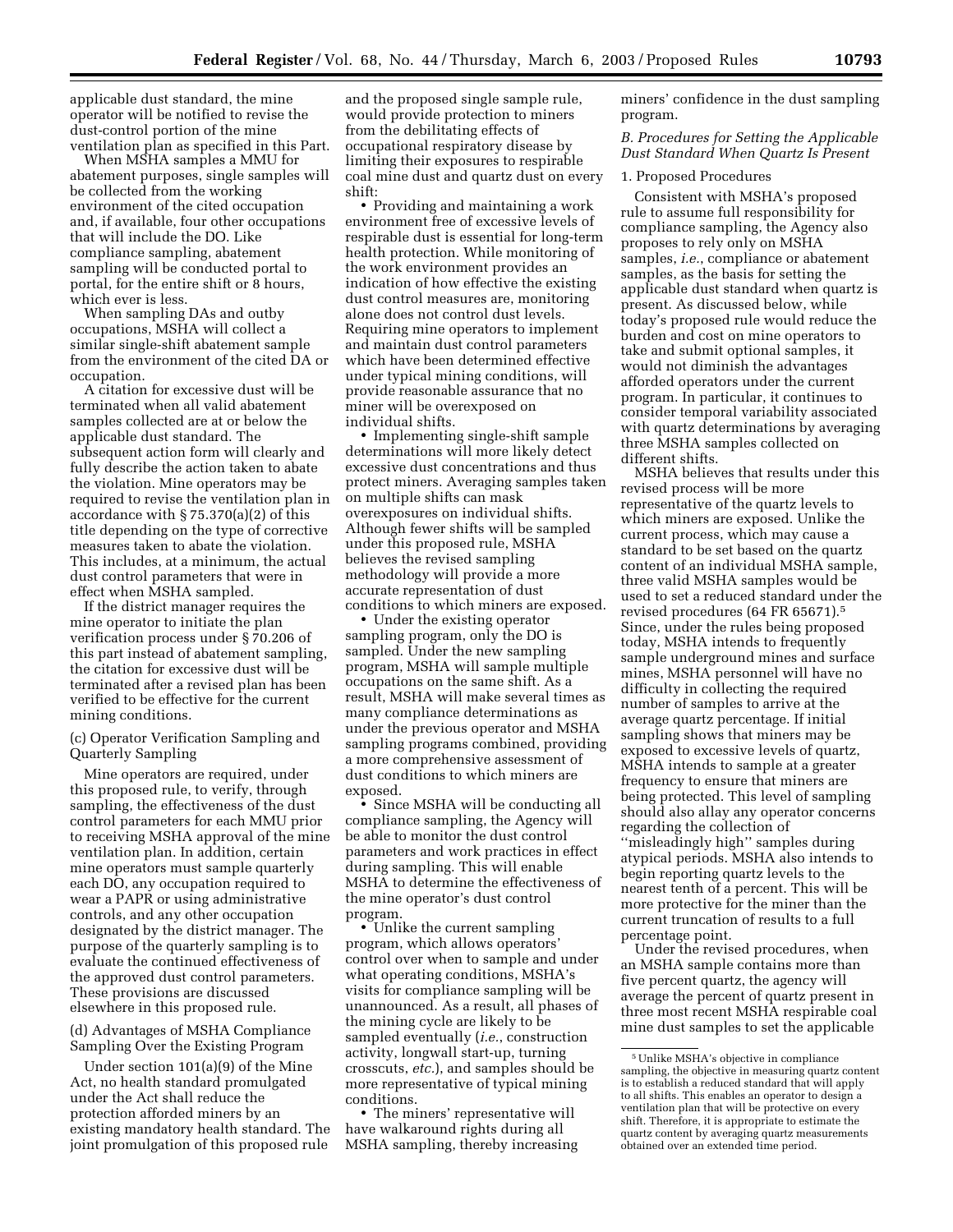dust standard. If a MMU, DA, Designated Work Position (DWP) at an underground mine, or Part 90 miner is already on a reduced standard, a new applicable dust standard will be established by averaging the results of the first two MSHA samples, taken under the revised procedures, with the quartz percentage associated with the reduced standard in effect. If fewer than two MSHA samples are taken, the existing reduced standard will continue to remain in effect.

Assume a MMU is on a 1.0 mg/m3 standard (10 percent quartz). If the first MSHA sample contains 7.2 percent of quartz, the existing standard of 1.0 mg/ m3 would continue to remain in effect. If, however, the next sample contains 16.1 percent, the average quartz percentage would be 11.1 percent  $[(10.0\% + 7.2\% + 16.1\%)]$  3 = 11.1\% resulting in a  $0.9 \text{ mg/m}^3$ -standard (10)  $11.1\% = 0.9$  mg/m<sup>3</sup>). For any MMU, DA, DWP, or Part 90 miner not on a reduced standard, MSHA will collect and analyze three samples for quartz to determine if a reduced standard is warranted.

Under the revised procedures, if the newly-established standard is lower than the one in effect, the new standard will become effective seven days after the date of the notice informing the mine operator of the change in the applicable dust standard. However, if it is higher than the current standard, the newly-established applicable dust standard will become effective on the date of the notice.

As published elsewhere in today's **Federal Register**, MSHA is proposing to take enforcement actions on the basis of single-shift sample measurements. For entities on reduced standards, MSHA would delay enforcement action until the sample is analyzed for quartz. If an exposure measurement significantly exceeds the existing standard and the quartz content of that sample would

cause the standard to be lowered below the existing reduced standard, the operator will be cited for violation of the applicable dust standard currently in effect. On the other hand, if the quartz content of the sample would cause the applicable dust standard and the corresponding citation threshold value (CTV) to increase so that the single-shift sample measurement would no longer indicate noncompliance, no citation will be issued. This is illustrated by way of the following example.

For example, suppose that the MMU is on a 1.3 mg/m3 standard and a singleshift sample measurement of 1.6 mg/m<sup>3</sup> is obtained. Since this measurement exceeds the CTV value, the operator is in violation of the standard. However, analysis of the DO sample shows that the sample contained 5.6 percent quartz which, if averaged with the previous two MSHA quartz levels, would result in a 1.7-mg/m<sup>3</sup> standard. This indicates that the quartz level in the environment of the DO has changed, indicating that the current standard is no longer valid. Therefore, since the original measurement of  $1.6 \text{ mg/m}^3$  is less than the 1.7-mg/m3 standard that could have been in effect for the shift sampled, a citation would not be issued.

Since MSHA samples are viewed to be more representative of the respirable dust concentration to which miners are exposed, MSHA is proposing to revise section 70.101 to clarify that the Secretary will determine the quartz level by sampling. Operator samples would no longer be submitted to determine the applicable dust standard. It is our belief that the procedures being proposed today for setting reduced standards will be more protective for the miners than those in effect at this time. The revised approach provides for stringent monitoring of miners' exposure to quartz which is consistent with the Dust Advisory Committee's recommendation that MSHA increase

surveillance and reduce exposure to this serious health hazard.

As under the current program, if operating conditions change following establishment of a lowered applicable dust standard and affect the level of quartz in the working environment, MSHA intends that mine operators or miners' representatives will be able to request MSHA to conduct a quartz reevaluation.

## 2. *Validity of Averaging Percentages*

The average quartz percentage that MSHA intends to use to set the applicable dust standard for a particular sampling location or area of a mine would be determined in accordance with accepted mathematical procedures for arriving at an average value from a set of values (*i.e.*, adding together the individual quartz percentages and dividing by the number of analyses that are in the set). MSHA believes that this is the most appropriate method to use.

One commenter who responded to a draft 1999 program policy letter (November 23, 1999, 64 FR 65671) concerning this issue contended that MSHA's approach of arriving at the average quartz percentage was mathematically incorrect. This commenter recommended that, to more accurately reflect the true quartz concentration, the average quartz percentage be calculated by dividing total mass of quartz in micrograms by the total mass of dust collected (based on three samples in the example submitted). In the commenter's example, the average percentage obtained using MSHA's proposed averaging method was larger than that obtained using the commenter's approach.

The following two scenarios in Table III–1 clearly demonstrate that MSHA's intended averaging method does not always result in a larger average quartz percentage value.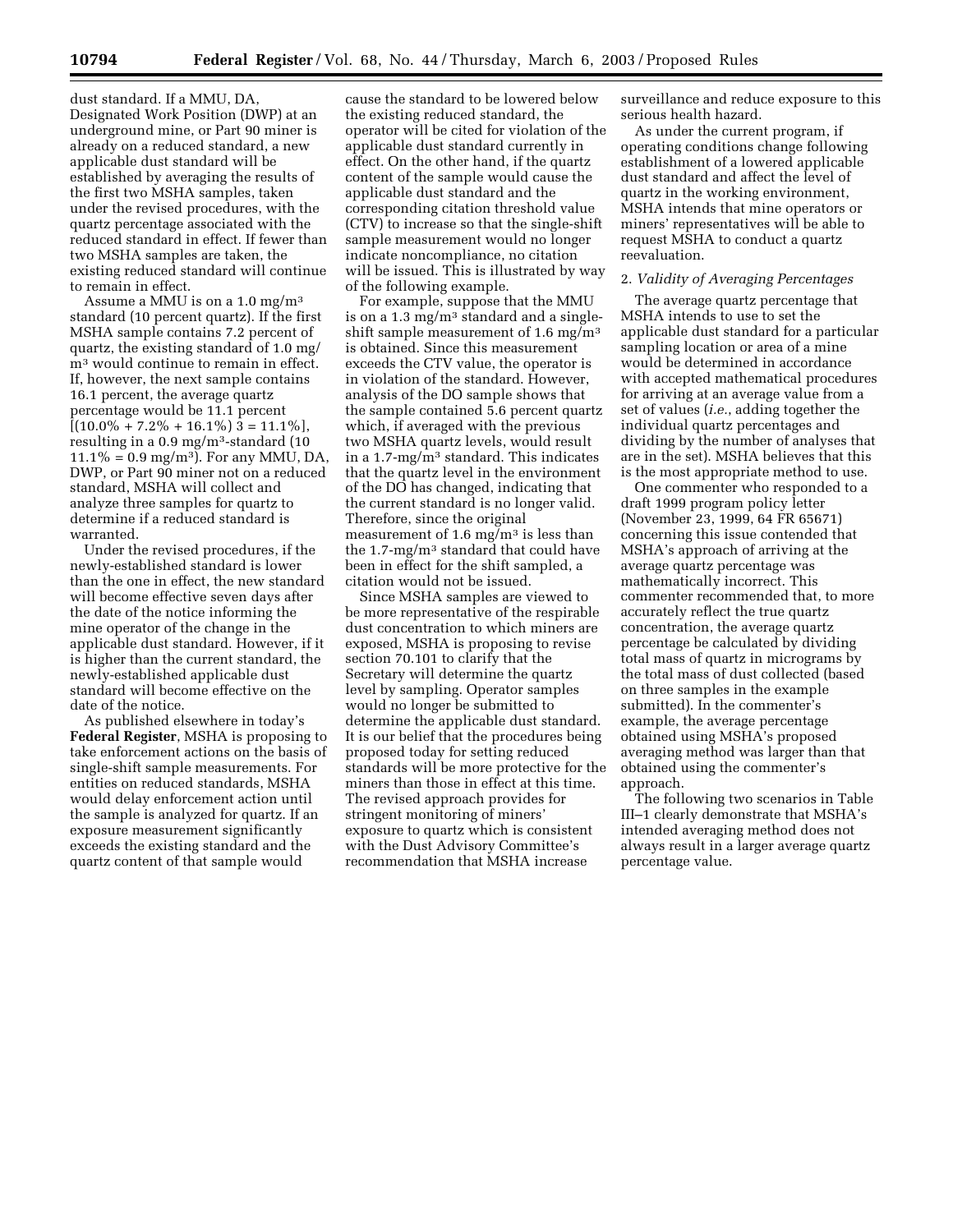| Scenario I            |                                                 |                      | Scenario II           |                                                   |                      |
|-----------------------|-------------------------------------------------|----------------------|-----------------------|---------------------------------------------------|----------------------|
| Dust Mass             | SiO <sub>2</sub>                                | $s$ SiO <sub>2</sub> | Dust Mass             | SiO <sub>2</sub>                                  | $s$ SiO <sub>2</sub> |
|                       | Mass                                            |                      |                       | Mass                                              |                      |
| 1.7                   | 0.136                                           | 8.0                  | 1.7                   | 0.17                                              | 10.0                 |
| 1.0                   | 0.04                                            | 4.0                  | 1.0                   | 0.08                                              | 8.0                  |
| 2.5                   | 0.3                                             | 12.0                 | 2.5                   | 0.15                                              | 6.0                  |
|                       |                                                 |                      |                       |                                                   |                      |
| MSHA's<br>Method      | Average of $\frac{1}{2}$ SiO <sub>2</sub> = 8.0 |                      | MSHA's<br>Method      | Average of $\frac{1}{2}$ SiO <sub>2</sub> = 8.0   |                      |
| Commenter's<br>Method | $Sum (SiO, Mass) = 9.2%$<br>(Dust Mass)<br>Sum  |                      | Commenter's<br>Method | $(SiO, Mass) = 7.7%$<br>Sum<br>(Dust Mass)<br>Sum |                      |

These examples show that for situations where MSHA would have determined a quartz percentage of 8.0 percent, the commenter's method would yield 9.2 percent in one case and 7.7 percent in the other.

## *C. Respirable Dust Control Program for Underground Coal Mines*

The primary focus of the underground coal mine respirable dust program is to limit the concentration of respirable dust to which miners are exposed in the work environment. To ensure that miners are not being exposed to excessive concentrations of respirable dust, current regulations require mine operators to:

• Design a mine ventilation plan that effectively controls respirable dust under typical mining conditions;

• Implement the plan's dust control parameters when approved by MSHA before commencing production;

• Maintain the dust control parameters specified in the approved plan and monitor their function and operation through required on-shift examinations; and

• Evaluate the effectiveness of dust control parameters with bimonthly samples in order to provide reasonable assurance that such parameters continue to function as intended.

In addition, each plan must be suitable to the conditions and mining system in use at the mine. These plans provide detailed requirements for the protection of miners by specifying engineering controls. These engineering controls may include:

• The quantity and the velocity of the air current used to ventilate the MMU;

• The number, type, and location of water sprays;

• The pressure and quantity of water delivered by the sprays; and

• Additional environmental controls, such as dust scrubbers or devices which collect mine air and filter out dust particles.

Plans also contain procedures for maintenance of dust control equipment used on the mining machine and roof bolter. Mine operators frequently do not describe all dust controls in use at the mine. If such information is not included in the plan, it is impossible for MSHA to enforce those provisions or to determine if the ventilation plan provisions as approved are adequate to protect miners from overexposure.

When an operator submits a proposed mine ventilation plan or revision in accordance with § 75.370, the MSHA district office reviews it for completeness and adequacy. The district manager will approve the plan if it meets MSHA requirements, and he or she is confident that the dust control parameters specified will have a reasonable likelihood of maintaining dust concentrations within the allowable limits. Most proposed plans or revisions are approved immediately, or tentatively approved, based on engineering judgement, or experience, or both, until they are assessed by MSHA sampling or, to a lesser extent and only under certain circumstances, by mine operator bimonthly sampling. Generally, MSHA takes samples within 60 days of plan approval. Current regulations prohibit a mine operator from initiating any mining activity without an approved ventilation plan. MSHA allows operators to commence mining by granting tentative approval. However, under the existing process, plans may be implemented which are

later determined to be inadequate under typical mining conditions.

1. Proposed Procedures for Evaluating, Approving, and Monitoring Ventilation Plan Requirements

The dust control portion of the mine ventilation plan is the key element of an operator's strategy to control respirable dust in the work environment, thereby protecting miners. In recognition of this, MSHA is proposing to make a number of changes to the process for evaluating, approving, and monitoring mine ventilation plans, many of which are based on the Dust Advisory Committee's recommendations. These are addressed in detail under proposed §§ 70.201 through 70.220 of the preamble.

Consistent with the Dust Advisory Committee recommendations, MSHA is proposing to add provisions to verify the effectiveness of the ventilation plan in controlling dust, at a production level which will demonstrate the plan's effectiveness under typical operating conditions. Dust control parameters and production associated with samples on a given shift would be recorded in order to demonstrate that parameters specified in the ventilation plan continue to be effective in controlling respirable dust.

This proposed rule requires a ventilation plan to include all engineering or environmental controls necessary for maintaining dust concentrations at acceptable levels. A plan must also include any specific work practices or other means used to supplement these controls in order to minimize the dust exposure of individual miners. Unlike plans under the existing program, mine operators will have to identify all measures necessary for achieving continuous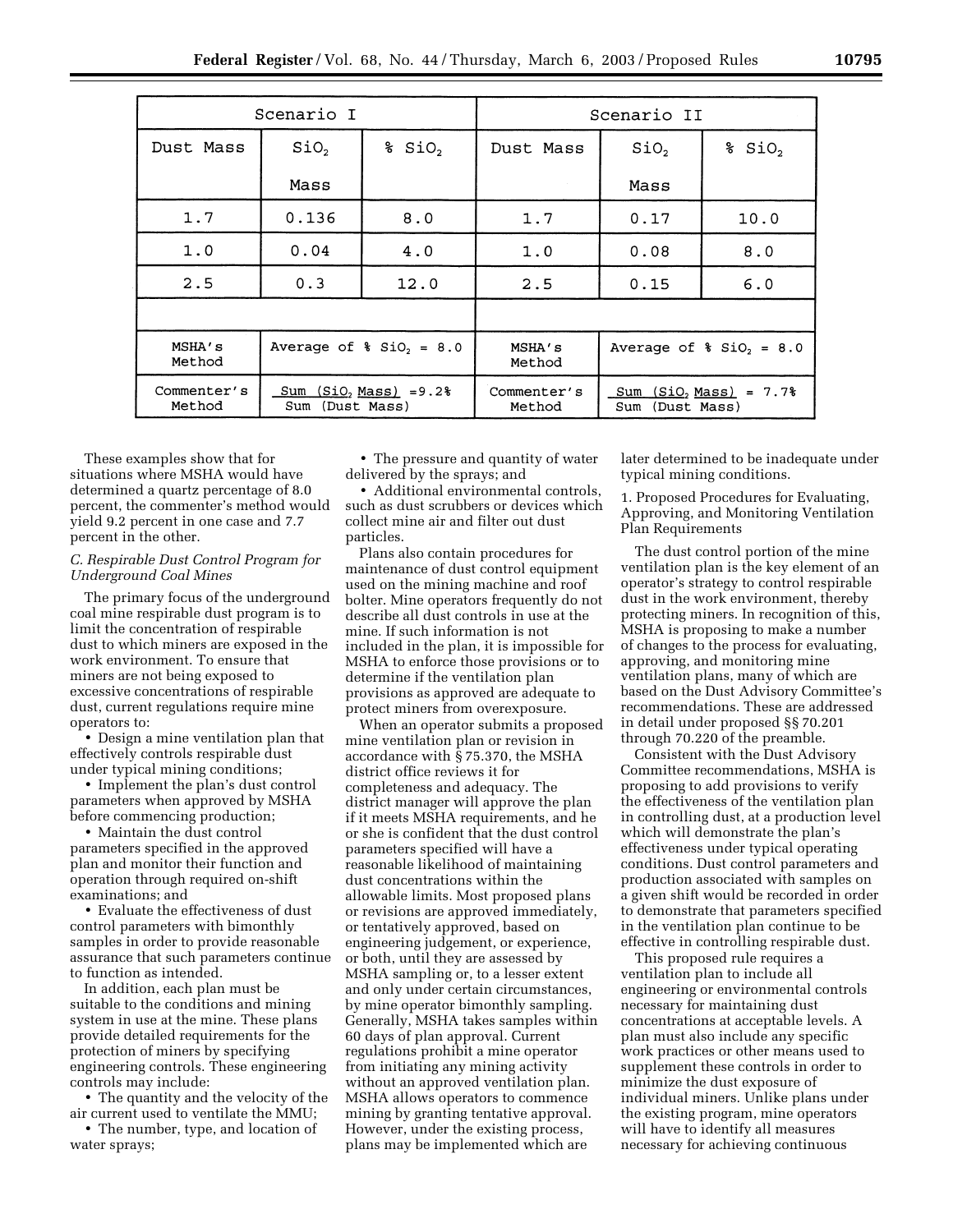compliance with the applicable dust standard in the plan.

MSHA would require mine operators to include information on the length of each normal production shift in § 75.371(f) and to specify the VPL, as defined in § 70.2, in every ventilation plan. The VPL is the tenth highest production level recorded in the most recent 30 production shifts. This value will represent the minimum production level at which effectiveness of the plan must be demonstrated.

MSHA believes that the current production criteria used to evaluate

plan effectiveness may not adequately represent typical conditions under which miners work. Requiring that plans be verified at or above the VPL will provide assurance that excessive dust concentrations will be avoided, even on shifts with higher-than-average production. This is far more protective of miners than the current practice of evaluating plan adequacy based on MSHA samples taken when production can be as low as 60 percent of the average production.

Some commenters on the earlier proposed rule expressed confusion about the relative magnitude of the VPL, compared to average production or other possible production criteria. Figure 1 shows a typical distribution of 30 shift production levels recorded at a longwall MMU. As illustrated by this example, the VPL, defined as the 10th highest production achieved during 30 shifts, generally exceeds the average production by a substantial amount. **BILLING CODE 4510–43–P**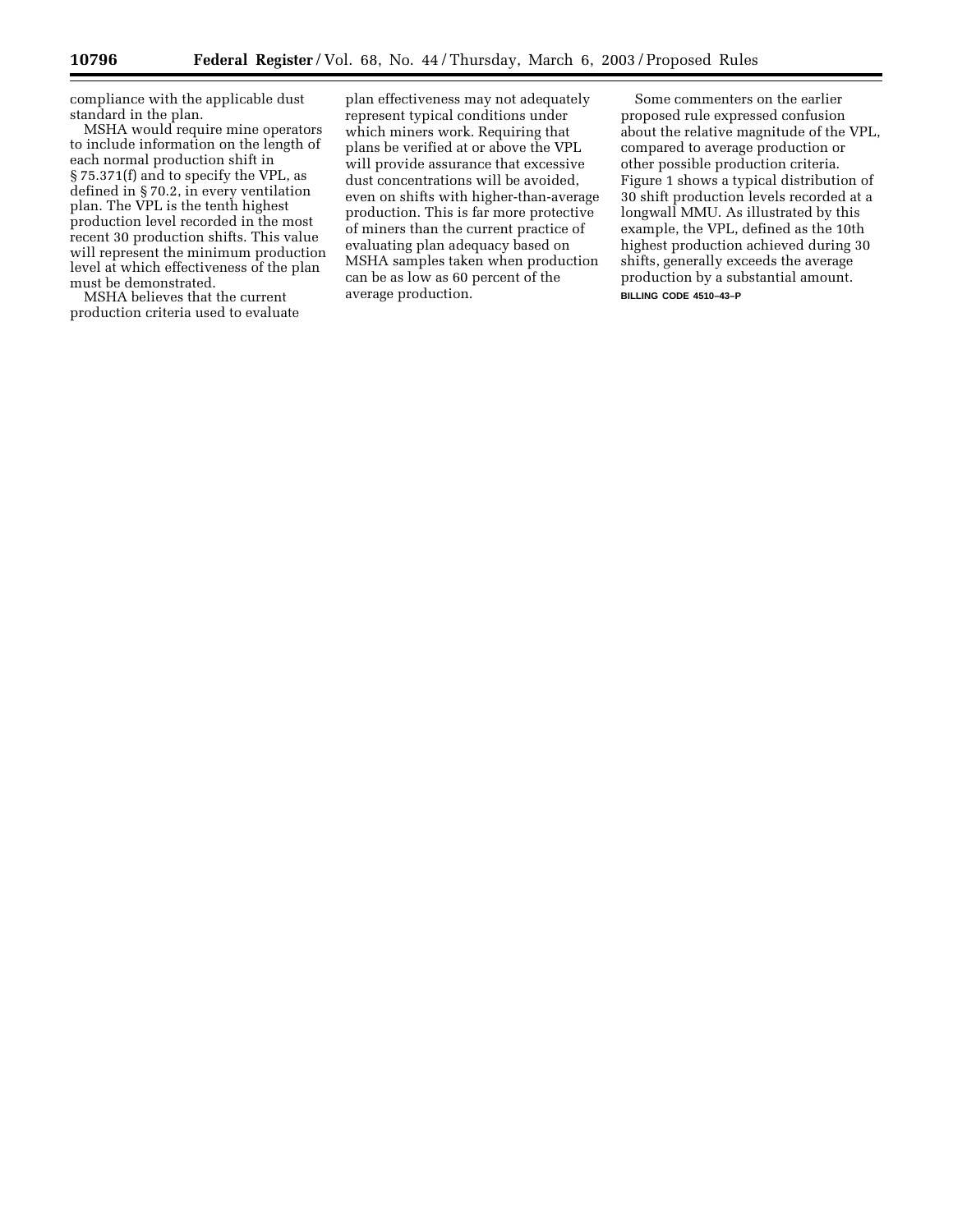



## **Figure 1.** Example of a typical distribution of 30 shift production levels achieved at a longwall MMU.

#### **BILLING CODE 4510–43–C**

MSHA proposes to require mine operators to maintain records of the amount of material produced by each MMU during each shift. This will enable operators to establish the VPL. Because verification of a plan's effectiveness is conditioned on the VPL, these records are necessary to ensure that the VPL continues to represent

typical production levels. Although a VPL must be included in the ventilation plan, MSHA will not cite mine operators for producing at levels exceeding the VPL.

MSHA considers the VPL to be a plan design criteria, not a minimum plan parameter that must be in effect on every shift. The Agency would expect production on a MMU to exceed the

VPL on about 33 percent of all production shifts. If the district manager determines that an operator's actual production exceeds the VPL on more than 33 percent of the production shifts over a six-month period and the operator or MSHA samples exceed the applicable standard, the district manager may require that the adequacy of the plan parameters be verified under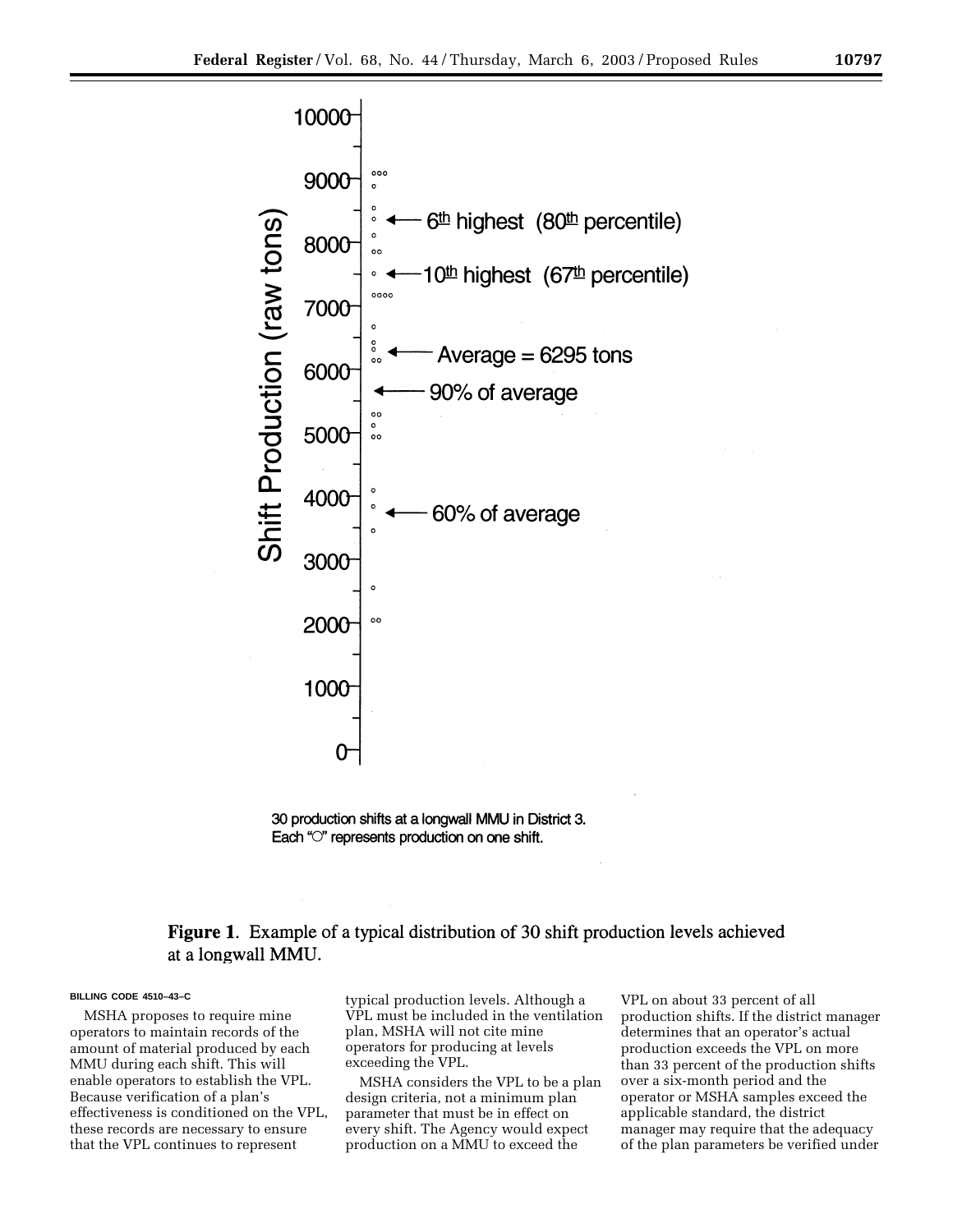different operating conditions of production.

Under the proposed plan verification procedures, mine operators will be required to verify through sampling the effectiveness of the dust controls specified in the ventilation plan prior to approval of that plan by the district manager. Sampling would occur when production is at or above the VPL specified in the plan and using only those control parameters and other measures listed in the plan. The sampling pumps must be turned on upon arrival on the MMU and remain operational during the entire production shift. The pumps must be turned off upon leaving the MMU. Samples would be collected on multiple occupations which are specified in proposed § 70.206. All verification samples must be transmitted to MSHA. However, no citations would be issued to mine operators if the verification sample results show that the applicable dust standard has been exceeded. Operators would be cited only if they fail to take steps to determine the cause and take corrective action to eliminate the overexposure. The agency would approve a plan only when a sufficient number of verification samples demonstrate, at a high level of confidence, that the plan is effective at production levels at or above the VPL.

Unlike the existing program, this proposed rule would allow certain longwall and other operations to use either approved PAPRs, administrative controls, or both, to supplement engineering or environmental controls if the mine operator is unable to verify the ventilation plan. This will be permitted only after the Administrator for Coal Mine Safety and Health determines that the operator has exhausted all feasible engineering or environmental controls. District managers also may allow mine operators to use PAPRs to achieve compliance with the applicable dust standard when unusual operating conditions are encountered briefly and intermittently and the operator believes that the approved plan parameters will not adequately protect all miners from overexposure. The period of time when PAPRs may be used cannot exceed 30 calendar days under this proposed rule. An example of when such approval may be granted is when an operator periodically must mine through rock strata with high quartz content.

Finally, under this proposed rule, mine operators also would be required to sample each DO and occupation using PAPRs or administrative controls at least once every three months to evaluate the continued adequacy of the approved plan parameters. As with

verification samples, operators would only be cited if they fail to take corrective action to eliminate any overexposure identified through such sampling.

## *D. Hierarchy of Dust Controls*

## 1. Primacy of Engineering Controls

Consistent with the Mine Act, engineering or environmental controls have been the principal method used for preventing or minimizing miners' exposure to both primary and secondary dust sources in the workplace over the past 30 years. Engineering controls that are able to manage the amount of dust throughout the work environment give reasonable assurance that all miners in the area will be adequately protected. Well-designed engineering or environmental controls provide consistent and reliable protection to all workers because they are not dependent upon constant human supervision or intervention, except for the periodic checks, to ensure that they are functioning as intended. Under this proposed rule, operators would be required to utilize, on each production shift, all engineering or environmental controls as specified in their mine ventilation plans. These controls will maintain concentrations of respirable dust in the work environment of MMUs at or below the applicable dust standard. Engineering or environmental controls include all methods that control the level of respirable dust by reducing dust generation (*e.g.*, machine parameters) or by suppressing (*e.g.*, water sprays, wetting agents, foams, water infusion, etc.), diluting (*e.g.*, ventilation), capturing (*e.g.*, dust collectors), or diverting (*e.g.*, shearer clearer, passive barriers, etc.) the dust being generated by the mining process.

The importance of using engineering or environmental controls was recognized by the Dust Advisory Committee and by NIOSH in *Occupational Exposure to Respirable Coal Mine Dust* (NIOSH, 1995). NIOSH recommended that such controls must continue to be relied upon as the primary means of protecting coal miners. The primacy of engineering or environmental controls would be preserved under this proposed rule. The proposed rule requires a mine operator to utilize all feasible engineering or environmental controls, specified in the approved ventilation plan, to reduce concentrations of respirable dust to a level at or below the applicable dust standard.

## 2. Administrative Controls

Administrative controls are another method of avoiding overexposure. Administrative controls refer to work practices that reduce a miner's daily exposure to respirable dust hazards by altering the way in which work is performed. They consist of such actions as rotation of miners to areas having lower dust concentrations, rescheduling of tasks, and modifying work activities. The Task Group found that administrative controls were used increasingly, even when it was feasible to implement additional engineering or environmental controls. The use of administrative controls was found to be increasing at mines employing longwall mining systems.

The most frequent administrative control in use consisted of restricting the activities of miners required to work downwind of the longwall shearer operator, the occupation designated as 044 by MSHA. This particular form of administrative control was in use at some of the 51 longwall MMUs that were operating on October 28, 1999. MSHA has observed the use of this particular administrative control, even after changing the location of the DO from the 044 to the 060 occupation—the miner who works nearest the return airside of the longwall working face. Unlike engineering or environmental controls, to be effective, administrative controls rely on the ability of miners to follow specified procedures. However, difficulty in ensuring that miners adhere to the administrative controls, labor/ management agreements, and limitations on the number of qualified miners capable of handling specific tasks may limit the use and effectiveness of such controls.

The Dust Advisory Committee Report stated that the use of administrative controls does not reduce the operator's responsibility to maintain ambient dust levels in active workings at or below the applicable dust standard. However, the Dust Advisory Committee noted that ''while not a substitute for engineering controls, administrative controls, which restrict the amount of time that miners spend in an area with uniform exposure level, can result in lower personal exposures (MSHA, 1996).''

#### 3. Limitations of Engineering Controls

It is MSHA's position that technology is generally available to control respirable dust to, or below, the applicable dust standard at MMUs employing continuous and conventional methods of mining. However, where unusual or adverse conditions are encountered it is possible that available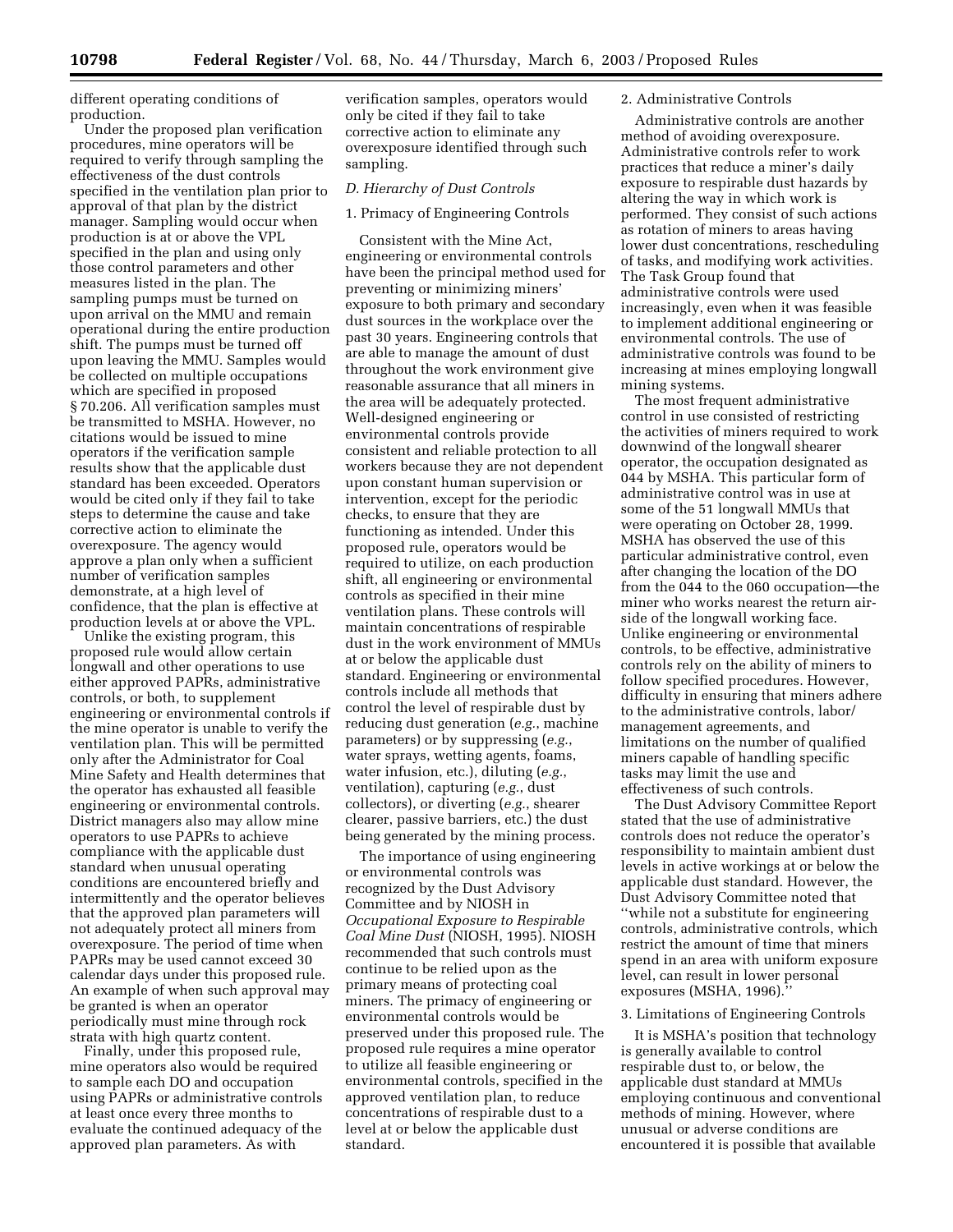controls may be inadequate to continuously protect all miners from overexposure. This is most likely to occur in areas where high levels of quartz are encountered that may result in the setting of lowered standards on a MMU.

However, MSHA recognizes that, unlike other mining systems, longwall MMUs may have acute dust problems. These problems can be caused by the face-ventilation airstream carrying the shearer-generated dust over the miners working along the face downwind of the longwall shearer operator (occupation code 044). This makes it more difficult to control the work environment downwind of the longwall shearer operator on a consistent basis.

Improvements in dust control technology have not kept pace with increases in production technology associated with high-production longwall MMUs. Average longwall shift production reported during bimonthly sampling has increased more than sixfold since 1980, from approximately 890 tons per shift (tps) to 5,500 tps in 2002. In fact, 49 percent of the shifts sampled averaged 4,000 to 8,000 tps, while approximately 8 percent of the shifts exceeded 8,000 tps. A major milestone in mining production was achieved in 1997 when a single longwall mine produced more than 1 million tons of coal in a single month (Fiscor, 1998).

Unfortunately, as more coal is mined, greater quantities of respirable dust are generated. The increase in longwall production levels has resulted in the generation of far more dust which must be controlled (Webster, *et al.,* 1990; Haney, *et al.,* 1993; O'Green, 1994). According to published literature, several thousand milligrams of respirable dust per ton of coal cut can be formed and liberated during the cutting process (National Research Council, 1980). Of course, the quantity of respirable dust produced by the cutting process can vary greatly, depending on the type of coal, its moisture content, the amount of rock bands in the coal, sharpness of the cutting bits, the particular mining machine, and many other factors. Although a considerable amount of respirable dust is formed by the cutting operation, not all of it becomes airborne. Nevertheless, given the amount of dust that is produced per ton of coal mined, a larger quantity of respirable dust would be generated and released to the mine environment from cutting 8,000 tons of coal than from cutting 4,000 tons. Currently, an operator is not required to produce, on a sampled shift, more than 50 percent of the average production reported during the last

bimonthly sampling period. Therefore, dust concentrations on sampled shifts may be substantially lower than what is typical on nonsampled shifts.

While significant efforts have been made to implement available control technology, no significant new advancements in longwall dust control technology have been reported since 1989 (U.S. Bureau of Mines, undated). From 1989 to 2002 (Jan.–Sept.), the percentage of operators' longwall DO samples with concentrations of 2.1 mg/ m3 or higher dropped from 22 percent to 14 percent, reflecting the impact of implementing the pre-1990 advances in longwall control technology. Although this represents a significant improvement, especially in view of the six-fold increase in average shift production, the 2002 data suggests that miners continue to be overexposed on a significant number of shifts.

Over the past ten years, MSHA and the former U.S. Bureau of Mines, now part of NIOSH, have made unsuccessful efforts to conduct a joint research program that would evaluate the effectiveness of available longwall dust control technology. The objective of such research would have been to quantify the effects of employing all state-of-the-art dust control technology available for a longwall operation. Unfortunately, the two agencies have been unsuccessful in finding an industry partner to participate.

MSHA has worked with mine operators on an individual basis to determine the effectiveness and feasibility of existing and additional respirable dust controls on a particular longwall. However, the design and goals of those studies were neither intended nor sufficient to meet MSHA's broader research objective. Rather, the scope of those studies was to evaluate the effectiveness of control technology that both MSHA and the mine operator agreed were applicable to that one particular longwall MMU. The objective of the cooperative research program that MSHA and the Bureau of Mines were attempting to conduct, was to establish the combined efficiency of the various control technologies that the Bureau of Mines had developed through their ongoing dust control research program.

However, even though no such study has been conducted, based on our experience, MSHA's position remains that feasible engineering or environmental controls exist for maintaining dust exposures at or below the applicable dust standard, for most, if not at all longwall operations. MSHA believes that the plan verification provision contained in this proposed rule will foster further improvements in the design and quality of mine ventilation plans for longwall MMUs.

## 4. Respiratory Protection

While the Mine Act provides that operators ''make available'' approved respirators to miners during periods of noncompliance, when miners may be overexposed, the Act specifically prohibits using such devices as a substitute for environmental controls in the active workings of the mine. As previously discussed elsewhere in the preamble, this is because environmental or engineering controls are reliable, provide consistent levels of protection to large number of miners, allow for predictable performance levels, can be monitored continually and inexpensively, and can remove harmful levels of respirable coal mine dust from the workplace. MSHA recognizes that approved respirators, such as the powered air-purifying type (*e.g.,* Racal Airstream helmet or air helmet),<sup>6</sup> can be effectively used as an interim method of protecting miners from respirable dust hazards when properly selected, used, and maintained. Although a respirator may achieve satisfactory air quality in the miner's breathing zone when used in a good respirator program, their use will not achieve the intent of the Act, which is to control the level of respirable coal mine dust in the mine atmosphere in the active workings at or below specific limits. Accordingly, consistent with the intent of the Act and general industrial hygiene practice, it has been MSHA's long-established practice to rely on the strict adherence to a hierarchy of controls that prefers engineering controls over dependence on supplementary control measures (*e.g.,* respirators, work practices or both) to achieve compliance with the applicable dust standard.

Nevertheless, the mining industry has urged MSHA over the years to accept the use of powered air-purifying respirators (PAPRs) or air helmets as an alternative method of complying with the applicable dust standard when engineering controls did not adequately control respirable exposure or were not feasible. Most recently, Energy West Mining Company (Energy West) petitioned the Secretary of Labor: [t]o amend the mandatory health standards for underground coal mines contained in the Secretary's regulations at 30 CFR part 70 in order to allow the use of airstream helmets or other types of powered air-purifying respirators (PAPRs) approved by the National Institute for Occupational Safety and Health (NIOSH) as a supplemental means of

<sup>6</sup>References to specific equipment, trade names or manufacturers does not imply endorsement by MSHA.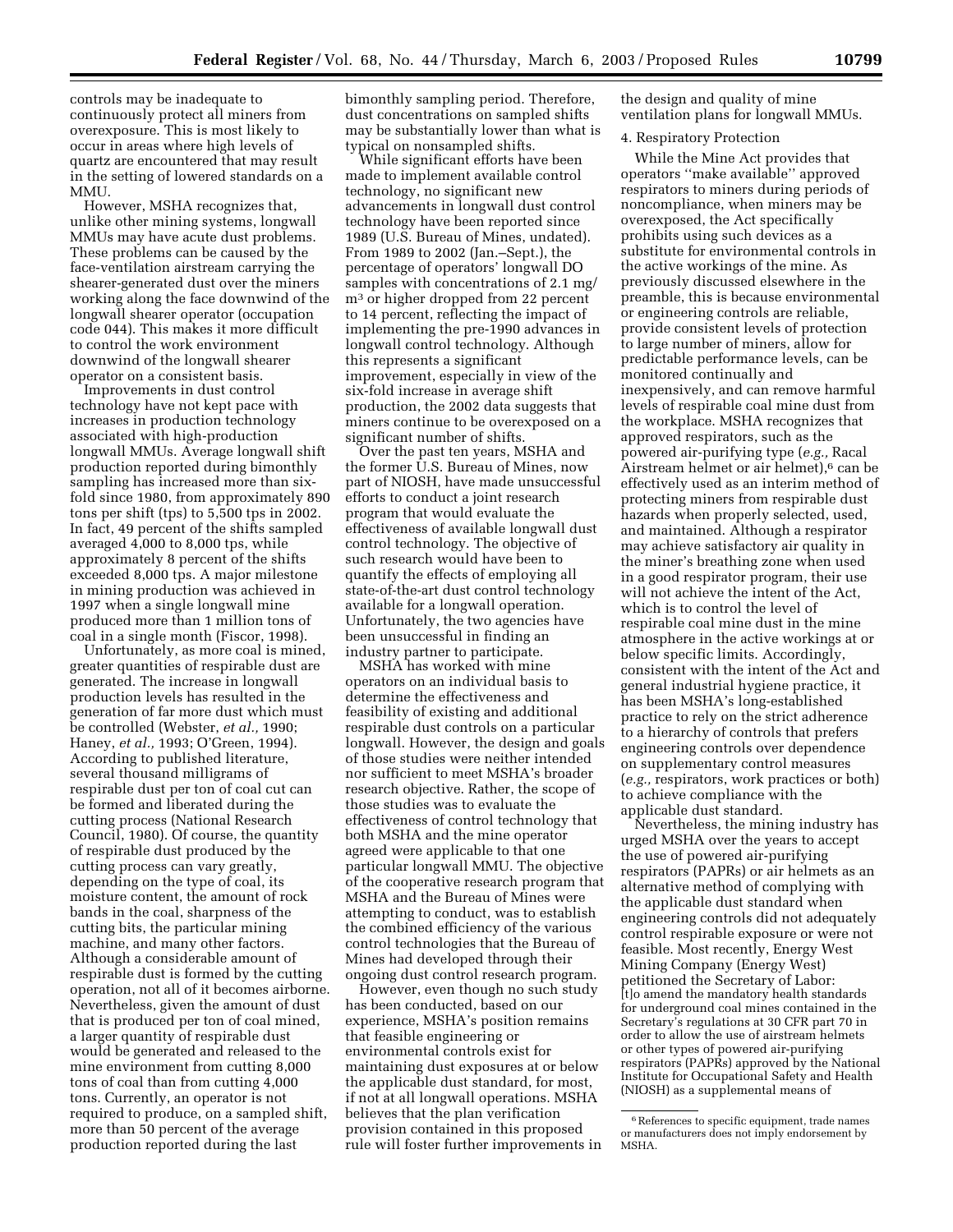compliance with the respirable dust standards of subpart B of part 70. (Energy West, September 1997).

Energy West contended that PAPRs are necessary as a supplemental means of controlling respirable dust because even the most diligent application of feasible engineering or environmental controls could not always prevent overexposure. This proposed rule responds to Energy West's petition for rulemaking.

Although, as stated above and elsewhere in the preamble, the Agency does not believe that supplementary controls are as effective or as safe as engineering controls, MSHA believes, on balance, that under certain circumstances reliance upon the limited use of such measures is appropriate. Accordingly, MSHA is proposing to permit the limited use of either approved PAPRs, administrative controls, or a combination of both, for compliance purposes, in those circumstances where further reduction of dust levels cannot be reasonably achieved using all feasible engineering controls. In these situations, the burden of proof of infeasibility is appropriately placed on the operator. Also, as provided for under proposed § 70.212, MSHA recognizes that the use of PAPRs as a supplementary control may be appropriate on an intermittent basis when unusual operating conditions are encountered that adversely impact the ability of the previously verified plan parameters to effectively control respirable dust under prevailing conditions. MSHA will permit the use of PAPRs for a period not exceeding 30 calendar days if the operator demonstrates that the particular circumstances that necessitate the use of PAPRs occur only intermittently and are beyond the control of the operator.

While the conditions under which MSHA would permit supplementary controls to be used introduces an added element of complexity to the proposed standard, the Agency believes that it will provide operators the flexibility to select the most appropriate option for supplementing the engineering controls which best meet the needs of the miners under the prevailing operating conditions.

MSHA believes that the use of these supplementary control measures, under the conditions of use set forth in the proposed rule, will enhance the level of health protection for miners by preventing overexposures on all shifts when engineering controls cannot achieve the necessary reduction to or below the applicable dust standard. The combination of engineering and supplementary controls will provide reliable and effective exposure control

when used in accordance with the approved plan provisions. This proposed rule, which provides for expanded use of supplementary controls under limited circumstances to protect individual miners, is not a departure from the Agency's long-standing practice of relying on engineering controls to achieve compliance, since these measures would not be used as a substitute or replacement for engineering control measures in the active workings. Rather, it is a recognition that, in those limited instances where supplementary controls may be used, engineering controls alone may not protect some miners from overexposure.

a. Selection of Respirators: Powered Air-Purifying Respirators (PAPR)

By choice, underground coal miners wear various styles of respirators to protect themselves from exposure to respirable coal mine dust including: disposable filtering facepieces, tightfitting elastomeric masks, and PAPRs. Currently, over 50 percent of the operating longwall mines have miners who have chosen to wear PAPRs (MSHA, Longwall Summary, January, 1999) for added protection.

The Racal® Airstream, or air helmet as referred to by miners, is a type of loose-fitting PAPR which has long been the respirator of choice in underground coal mines. Due to the weight of the device, its use has generally been limited to mines with coal seam heights exceeding six feet. The functional and physical characteristics of air helmets, as described below, make them especially well-suited to underground coal mining conditions. Accordingly, MSHA has chosen PAPRs as the type of respirator to be used when such devices are approved under this proposed rule.

The air helmet has been in use in underground coal mines since the late 1970s. Developed primarily for mining use by the Safety in Mines Research Establishment (SMRE) in England, this respirator combines face, head, and respiratory protection in a single convenient unit. The support hardware, which provides the filtered air, is enclosed within the air helmet. Power for the system is provided by a beltmounted battery. Mine air enters the helmet through a rear entrance port, passes through a pre-filter assembly that removes the coarse material, and then passes through the fan and into a finalfilter assembly that is located between the head of the wearer and the outer helmet shield. The filtered air then sweeps down across the wearer's face, behind the face-shield visor, imposing minimal breathing resistance, and exits

at the chin. A partial seal between the visor (inlet covering) and the face is accomplished using a flexible medium which contours to the wearer's neck and face. The original air helmet has undergone numerous design improvements since it was first introduced in British coal mines. The unit is now produced by the Minnesota Mining and Manufacturing Company (3M) (3MTM Helmet-Mounted AirstreamTM series).

Unlike other styles of PAPRs (*e.g.*, hoods) and negative pressure, tightfitting respirators, the air helmet is better able to provide various types of required personal protective equipment in an efficient package. For example, in addition to protecting the lungs, the helmet and visor (the inlet covering) of a PAPR can simultaneously protect the face and head from high-velocity nuisance dust, spray, and small pieces of coal from the cutting drums and face. PAPRs do not require fit-testing, unlike tight-fitting respirators.

By definition, for PAPRs to be approved for use under this proposed rule, the visor must form a partial seal with the face, limiting entry of unfiltered mine air. Because this style of respirator does not have a tight-fitting facepiece, miners are not required to be clean shaven in order to wear this respirator correctly. MSHA's allowance of facial hair with this style of PAPR is also consistent with the Occupational Safety and Health Administration's (OSHA) regulation that facial hair prohibition applies only to tight-fitting respirators (29 CFR 1910.134 (g)(1)(i)(A) as discussed in 63 FR 1152). MSHA recognizes that there may be facial conditions which may prevent the proper fit of a PAPR. However, a welldesigned respirator protection program should identify and address any extreme facial conditions, including excessive facial hair, which prevent the partial seal of the inlet covering and the face as intended, and thereby compromise the efficacy of the PAPR. For example, a miner could have exceptionally bushy sideburns which prevent the inlet covering from forming an appropriate partial seal with the face, and leave a significant gap between the inlet covering (visor) and chin. This situation would have to be rectified in order for the PAPR to be worn properly.

Greenough (1978) summarized limitations of other styles of respirators as follows:

[T]he objections to conventional face-mask respirators arise primarily from the mask being clamped to the wearer's face, often causing irritation and soreness: also the breathing resistance, though small, can affect the wearer's capacity to work over long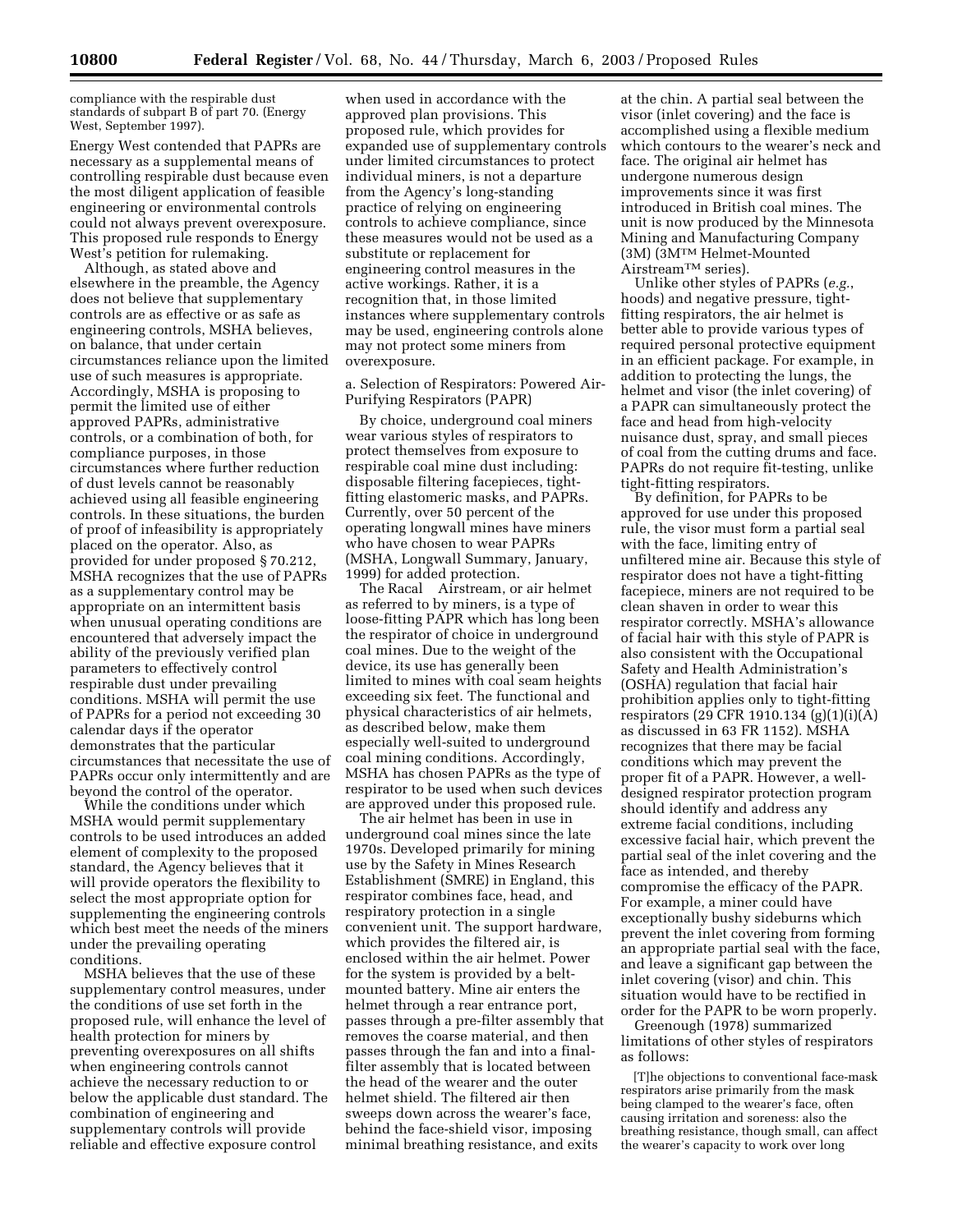periods (Johnson, 1976). Speech is impeded and if the respirator harness fits under the wearer's safety helmet it is necessary to remove the helmet when replacing the respirator.

Greenough's description illustrates how other styles of respirators are less compatible with the other safety requirements for miners, as well as miners' comfort, and their need to communicate. It would be more difficult for a miner to perform his/her job effectively and communicate with fellow workers, wearing a tight-fitting respirator their entire work shift. Voice transmission through a tight-fitting respirator can be difficult, annoying and fatiguing. In addition, movement of the jaw in speaking can cause leakage, thereby reducing the efficiency of the respirator and decreasing the protection afforded the wearer. While voice communication is somewhat easier with a PAPR than with other respirator styles, the face shield is generally raised to communicate. Also skin irritation can result from wearing a tight-fitting respirator in hot, humid conditions. Tight-fitting respirators have straps which go across the crown and back of a miner's head which is under a miner's helmet (*i.e.*, hard hat). Because miners are required to wear hard hats *at all times* while in the mine (30 CFR 75.1720(d)), each time a miner needs to break the seal of a tight-fitting respirator, to eat, or to speak, or to relieve the discomfort of the seal, he/she would have to remove the hard hat. Similarly, each time a miner would need to put a tight-fitting respirator back on he/she would have to remove their hard hat. It should be noted that both tight-fitting elastomeric respirators and disposable facepieces, if worn correctly, would require the wearer to be clean shaven. A large proportion of miners have a tendency to wear facial hair, especially during the fall and winter season.

The unique qualities of the PAPR identified within this proposed rule are such that it could fall into either the helmet or loose-fitting facepiece categories. ANSI defines a loose-fitting PAPR with a helmet to be ''a hood that offers head protection against impact and penetration (ANSI, 1988).'' ANSI defines a loose-fitting PAPR with a loose-fitting facepiece as ''A respirator inlet covering that is designed to form a partial seal with the face, does not cover the neck and shoulders, and may offer head protection against impact and penetration (*Ibid.*).'' In this proposed rule, a powered air-purifying respirator (PAPR) is defined as an air-purifying respirator that uses a blower to force ambient air through the air-purifying

elements to the inlet covering, which provides a partial seal with the face. This respirator must be approved by NIOSH under 42 CFR part 84 and by MSHA under 30 CFR 18 and offer head and face protection in compliance with 30 CFR 75.1720(a)and(d).

A current list of equipment, including PAPRs, approved under 30 CFR 18 can be obtained from MSHA's Approval and Certification Center on the internet at *http://www.msha.gov/TECHSUPP/ACC/ lists/18instrm.pdf.* A searchable index of approved respirators is available from NIOSH at *http://www2.cdc.gov/drds/ cel/cel*\_*form.asp.* As of 2002, the 3M Airstream Air-Purifying Helmet (MSHA Approval 2G–3143, originally issued to Racal 3/29/1979), was the only approved PAPR model suitable for use under this proposed rule.

## b. PAPR Protection Program

In an underground coal mine, the degree of respiratory protection that a properly functioning PAPR will provide the wearer is a function of the type and condition of the air-purifying medium used to filter out the respirable dust particles from the mine air, the workplace environment (*i.e.*, nature and concentration of the respirable coal mine dust), the work activity of the wearer in that environment, how the wearer uses the device (*i.e.*, how often is the visor raised during the shift), and the care and maintenance of the PAPR's functional components and power source. These parameters are required to be addressed in the approved PAPR protection program (see example in Appendix B).

In 1998, to increase the efficiency of the filtering medium used in PAPRs, NIOSH began requiring PAPRs to be equipped with a high efficiency particulate air (HEPA) filter. This change introduced a denser medium to filter the air, providing an extra margin of safety at all levels of respirable coal mine and quartz dust exposure. However, as a result of this change, the PAPR's average airflow dropped from about 9 cubic feet per minute (cfm) to 7 (cfm). While the current airflow still exceeds the required minimum airflow of 6 cfm (42 CFR 84.1152(b)), the drop in airflow reduced the level of comfort the PAPR provides to the miner.

MSHA realizes that miners' comfort with a particular respirator is an important determinant to miners' proper use of it. Several previous commenters testified that PAPRs were not being used as approved.7 Many of these examples

related to reports that visors were fogging. These commenters attributed the fogging problem to NIOSH's recent (mid-1998) improvement in the filtering medium for PAPRs. One commenter testified:

I would have to answer honestly and say they [PAPRs] are being used in a modified condition. Miners some, you know, have typically removed the shroud \* \* \* [miners] raise the face piece to communicate and so on \* \* \*. We've had that [fogging of the visor] problem recently, \* \* \* since we've been required [by NIOSH] to use the new version of the filter [the HEPA filter]. There has been what seems to be reduced flow in the unit and that has also resulted in more fogging. And we've worked real hard to try to—[work] with 3–M to try to resolve that.

MSHA's experience has shown that fogging of PAPRs has been an intermittent problem since the introduction of PAPRs in underground mines. This is due to the inclement conditions of underground mining such as: High humidity, fluctuation in temperature, and physical exertion by miners.

Some miners indicated that they had to replace the HEPA filters with socks to increase the PAPR airflow. Using socks in lieu of required filters is unacceptable. This one example of PAPRs being used outside the manufacturer's recommendations and the requirements of an approved respiratory protection program. Various approved remedies are available to control fogging of visors including: intermittent wiping down of the visor, ''anti-fogging'' visors, application of anti-fogging sprays, and the use of a new visor design with an anti-fog impregnate baked directly into the visor. A properly functioning respiratory protection program would address this issue, with respect to the appropriate selection and maintenance of a respirator.

MSHA recognizes that for a PAPR protection program to be effective, the miner must be properly trained to wear the respirator, to know why the respirator is needed, and to understand the limitations of the respirator. Appendix B contains a model PAPR protection program to assist an operator in developing a mine-specific program in accordance with the provisions of the American National Standards Institute's ''Practices for Respiratory Protection ANSI Z88.2–1969'' as required by 30 CFR 72.710. Additionally, mine management must regularly conduct reviews to ensure continued effectiveness of the PAPR protection

<sup>7</sup>NIOSH requirements for PAPR performance, including airflow are specified in 42 CFR subpart kk. Although § 84.1136 specifies that facepieces,

hoods, and helmets shall be designed and constructed to provide adequate vision which is not distorted by the eyepiece, NIOSH does not have requirements for a visor's predisposition to fogging.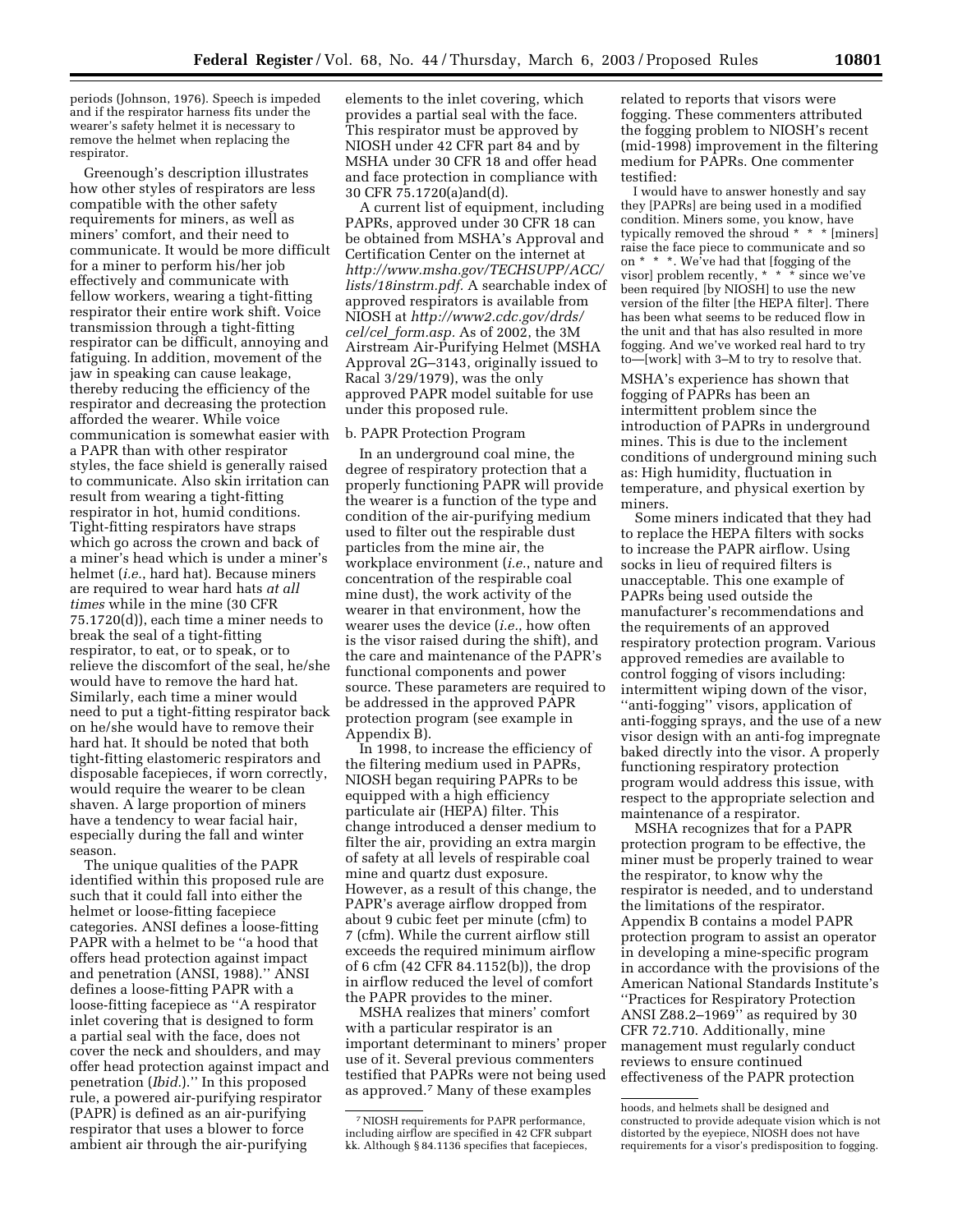program. Under this proposed rule an operator will not be permitted to use PAPRs as a supplementary control without an MSHA approved respiratory protection program which meets the requirements of § 72.710 and incorporates the information required by proposed § 70.210(a)(2).

#### c. PAPR Protection Factor

The degree of workplace respiratory protection provided to the wearer by a properly functioning PAPR when correctly worn and used depends on the unit's ability to prevent the contaminant from entering the wearer's breathing zone. In general, the protection factor (PF) expresses PAPR performance as the ratio of the respirable dust concentration outside the respirator facepiece to the concentration inside the facepiece. It reflects the effectiveness of a respirator used in conjunction with a good respirator protection program. For example, a PF of 4 means that the particular respirator will reduce the concentration of respirable dust actually breathed to one forth of the concentration outside the respirator.

In terms of worker health, there are various forms of the PF. One form is the assigned protection factor (APF). Terry Spear, *et al.*, 2000, defined an APF as follows:

APF is a special application of the general protection factor concept, defined as a measure of the minimum nominal anticipated workplace level of respiratory protection that would be provided by a properly functioning respirator or class of respirators to a high percentage (usually 95% or more) of properly fitted and trained users \* \* \*. The maximum specified use concentration for a respirator is generally determined by multiplying the exposure limit for the contaminant by the protection factor assigned to a specific class of respirator.

In the *NIOSH Respirator Decision Logic* (May 1987), based on simulated laboratory tests and some workplace protection tests (none of which replicated conditions in underground coal mines), NIOSH assigned, helmeted PAPRs, properly worn, a protection factor (APF) of 25. NIOSH made the following cautionary statement:

Despite the fact that some of the PF's [APFs] have a statistical basis, they are still only estimates of the approximate level of protection. It must not be assumed that the numerical values of the APF's presented in this decision logic represent the absolute minimum level of protection that would be achieved for all workers in all jobs against all respiratory hazards. The industrial hygienist or other professional responsible for providing respiratory protection or evaluating respiratory protection programs is therefore encouraged to evaluate as

accurately as possible the actual protection being provided by the respirator (NIOSH, May 1987).

Furthermore, in its *Guide to Industrial Respiratory Protection* (September 1987), published after the *NIOSH Respirator Decision Logic,* NIOSH offered an additional caution with regard to the effectiveness of PAPRs:

Until recently, powered air-purifying respirators were considered positive pressure devices. Field studies by NIOSH as well as others, have indicated that these devices are not positive pressure, and that their assigned protection factors are inappropriately high. (NIOSH, September 1987).

There is virtually no positive pressure in the PAPR. Respirable dust may enter the miners' breathing zone through openings along the side and bottom of the visor, even when it is in the full lowered position. The extent to which respirable dust enters a miner's breathing zone, depends, in part, on the velocity of air provided to the MMU and on the miner's work rate and his or her angle of orientation to the airflow.

NIOSH recommended in their 1987 Respirator Decision Logic an APF of 25 for all loose-fitting hood or helmet PAPRs. However, the environmental conditions assumed in NIOSH's estimation of an APF for PAPRs are not consistent with those in underground longwall mining operations, where high air velocities for methane and dust control are common. Other, unique conditions of coal mining (obstructed views and difficulty communicating) will compel miners to lift their visors. Once the visor is raised, the respirator is no longer being worn in accordance with conditions required for an APF of 25.

The actual fit or seal of the respirator helmet to the wearer, repeated worktask motions in confined work spaces, raising the visor, and high air velocities along the longwall face all may significantly reduce the actual degree of respiratory protection provided in the workplace. Therefore, it is imperative that such factors be taken into account when estimating the degree of workplace respiratory protection a PAPR provides to the wearer.

According to Spear (2000) a workplace protection factor (WPF) is: [a] measure of the actual protection provided in the workplace under conditions of that workplace by a properly functioning respirator when correctly worn and used \* \* \* samples [are] taken \* \* \* while the respirator is being properly worn and used during normal work activities. In practice, the WPF is determined by measuring the concentration inside and outside the donned [worn] respirator during the activities of a normal workday.

An effective protection factor (EPF) is another form of estimate of efficacy of a respirator given its typical use. According to Spear (2000) an EPF is:

[a] measure of the actual protection provided in the workplace under the conditions of that workplace by a properly functioning respirator, defined as the ratio of concentration outside to concentration inside \* \* \* samples [are] taken \* \* \* during normal work activities, while the respirator is being worn and not worn. Because concentration outside and concentration inside are measured during periods of use as well as during periods of non-use, EPFs are considered as estimates of the effectiveness of respirator use policies, rather than of intrinsic respirator performance capability.

A fourth type of protection factor, a program protection factor (PPF) was presented by 3M. In addition to the variables accounted for in an EPF, a PPF reflects factors affecting the respirator programs effectiveness including:

\* \* \* respirator selection, the respirator design, training, maintenance, storage, supervision, program administration and monitoring, and any other variable that affects program effectiveness. If any of these program elements are deficient, the program protection factor will be adversely affected.

An EPF is predicated upon proper fit and maintenance of a respirator, where a PPF is not. Unlike an APF or a WPF, an EPF reflects the degree of respiratory protection provided by a respirator over an actual work shift given specific occupational environmental conditions, such as the velocity of air provided to control methane and respirable dust, and the time when miners must raise their visors to speak or see, given that a miner performs typical work activities and uses the respirator in a typical manner. Based on MSHA experience and miners' testimony, it is not reasonable to expect underground coal miners to always wear the visor down. Due to this eventuality and MSHA's requirement for an approved respiratory protection program, an EPF study or studies, which reflect the conditions on longwall MMUs, such as high air velocities (*i.e.*, exceeding 800 feet per minute (fpm)), would provide suitable data for determining the effectiveness of PAPRs used there.

Although not specifically discussed in the 2000 proposed rule, MSHA had reviewed each of the more than one dozen protection factor studies submitted in Energy West's 1997 petition for rulemaking. The Agency also reviewed the additional relevant studies submitted by commenters in response to the previous proposed rule, as well as studies MSHA identified. A review of the literature identified the fundamental fact that effectiveness of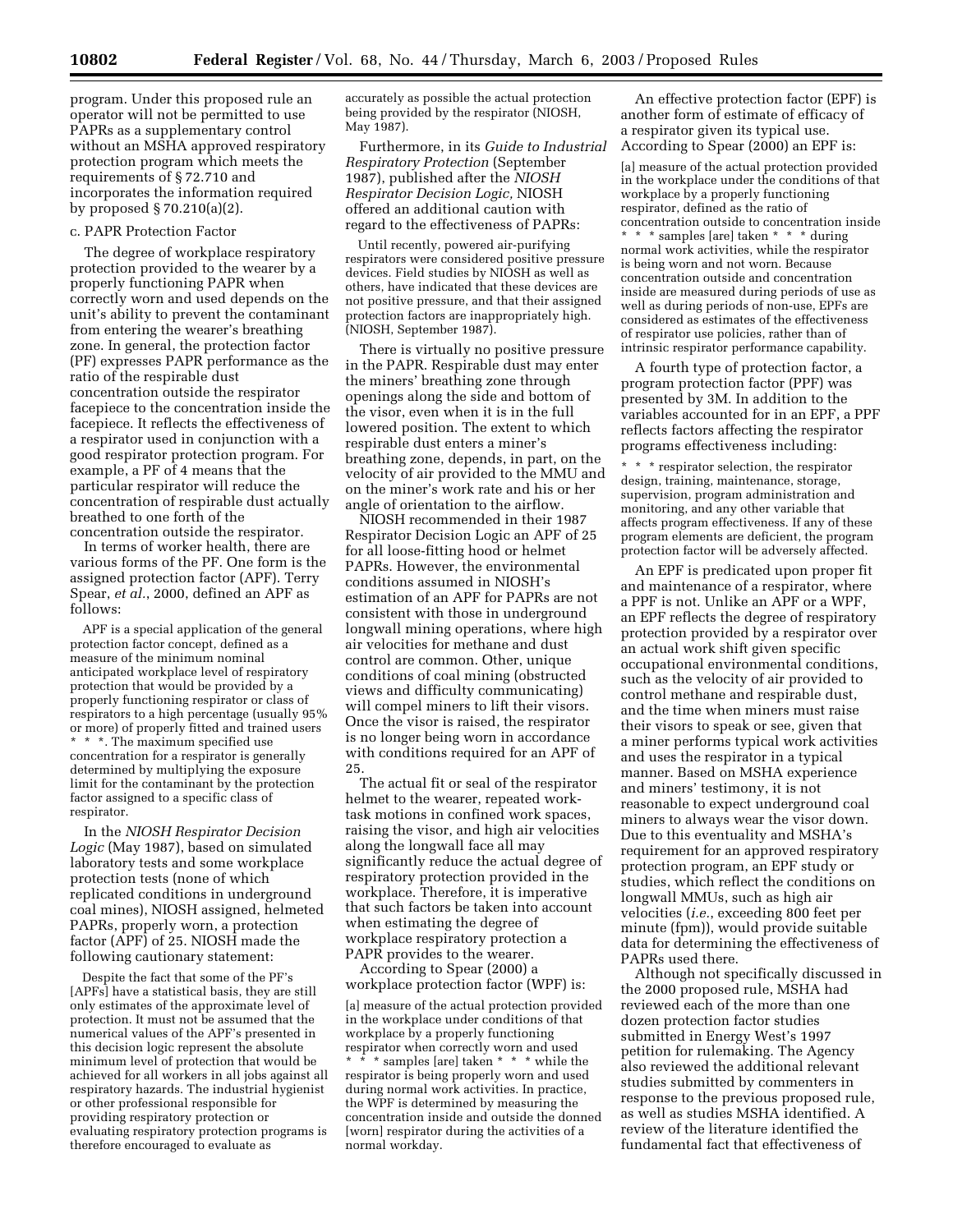PAPRs in longwall mines is mediated by the high velocities of air customarily found there. Those velocities are not comparable to the air velocities experienced in most industry sectors nor in those represented in the studies used to determine the APF of 25, nor in the majority of studies submitted by Energy West in 1997.

The headgate and tailgate air velocities observed by MSHA at 55 longwall MMUs were reviewed in 1999. These velocities ranged from 365 to 1,645 fpm and from 200 to 1,400 fpm, respectively. More importantly, headgate velocities at 60 percent of the MMUs exceeded 500 FPM and some 18 percent exceeded 800 fpm. Approximately 55 percent of tailgate velocities exceeded 500 fpm and 11 percent exceeded 800 fpm.

Laboratory and in-mine studies (EPF studies) show that air velocity is the single biggest factor affecting the degree of respiratory protection provided by a PAPR. While important at longwall MMUs, air velocity does not significantly affect PAPR performance at non-longwall MMUs where the velocity of air provided to control methane and respirable dust is normally less than 100 fpm. There, the primary concern is the PAPR's ability to protect the miner from exposure to excessive quartz levels. Cecala, *et al.*, (1981) found protection of Racal<sup>®</sup> Airstream helmets to be inversely related to ambient air velocity in both laboratory and in-mine settings (Ibid). In other words, increased air velocity leads to decreased effectiveness of the PAPR.

The expected degree of workplace respiratory protection that would be provided by a properly functioning PAPR is also affected by the orientation of the helmet to the airflow. Cecala's wind tunnel tests clearly showed that, at the higher airflow rates, helmet efficiency was greatest when facing directly against the airflow and was reduced when the helmet was oriented in other directions. This is extremely important since miners are more likely to orient their heads at an angle to the airflow, or to face downwind, than to face directly into the airflow.

Cecala's in-mine testing of the PAPRs produced an EPF confirming the inverse relationship between air velocity and the level of protection provided by PAPRs shown during wind tunnel testing. Under air-velocity conditions less than 400 fpm, the Airstream helmet averaged a respirable dust reduction of 84 percent, which is equivalent to an EPF of 6.4. However, under higher airvelocity conditions (1,200 fpm), the helmet's dust reduction performance decreased significantly, averaging only

49 percent, which is equivalent to an EPF of 2. The higher face air-velocity conditions in this study best represent the higher velocities observed on longwalls. Today, the face air velocity in over 60 percent of the longwall MMUs exceed 500 fpm (MSHA, October 1999). Thus, it is critical to take into account the air velocity conditions when determining a PF for PAPRs used in underground coal mines.

Other researchers have reported that helmeted PAPR systems are vulnerable to inward leakage into the wearer's breathing zone (Howie, *et al.*, 1987; Sherwood, 1991). For example, Howie, *et al.*, found that increasing airflow velocities from approximately 400 to 800 fpm doubled the inward leakage of the helmet when the airflow impinged on the wearer's head only, and increased the leakage further when the airflow impinged on the wearer's body and head (Howie, 1987). Subsequent testing of a redesigned unit at a wind velocity of approximately 700 fpm showed decreased inward leakage, yielding a PF of 6.3. This met the target PF of 5, which was subsequently proposed by the European Community to be the standard for powered helmet respirators.

More recent studies conducted by Bhaskar, *et al.* (1994) at four western longwall MMUs indicated that, under these workplace conditions, PAPRs had an average dust reduction efficiency of 83.8 percent (*Ibid.*). Although a different sampling procedure was employed, this result is consistent with the performance (average value of 84 percent) obtained by Cecala, *et al.*, under air-velocity conditions less than 400 fpm. During the test period, Bhaskar reported headgate face velocities ranging from 345 to 500 fpm, with approximately 88 percent of the recorded velocities falling below 500 fpm. The tailgate face velocities ranged from 280 to 550 fpm and only one exceeded 500 fpm. None of these tests were conducted under face-velocity conditions that exceeded 800 fpm. As such, this study provides information on their effectiveness at lower velocity applications (*i.e.*, under 500 fpm).

In summary, there is consensus among studies that the effectiveness of the PAPR is reduced when air velocities are increased. The Cecala (1981) study alone, provided reasonable estimates of the degree of respiratory protection that PAPRs would provide to a wearer working on a longwall MMU where the face velocity exceeds 800 fpm. Consequently, this study provides the best data from which to estimate PAPR performance or the PF that should be assigned to PAPRs authorized for a

particular MMU. As discussed elsewhere in this proposed rule, MSHA is proposing to allow the use of PAPRs only as a supplementary control measure after all feasible engineering controls have been applied to reduce exposure to the lowest possible level. In our view, these measures, when properly applied and maintained, will control respirable dust to a level reasonably near the applicable dust standard. Therefore, it would not be in the miner's best interest or necessary for compliance purposes to apply the highest PF suggested by these studies. Accordingly, MSHA is proposing that a PF factor of 4 be applied when using a PAPR under air velocity conditions of 400 fpm or less and a PF of 2 when the air velocity is equal or exceeds 800 fpm. This approach recognizes the increased level of respiratory protection that PAPRs afford at lower air velocities and, based on our engineering judgement, will allow operators to achieve compliance with the applicable dust standard on longwalls and other MMUs. Furthermore, the level of protection provided by a properly used PAPR will assure miners that they are being protected from overexposure.

For example, if the air velocity to be maintained in the headgate and tailgate of a longwall MMU ventilated head to tail is 400 fpm and 300 fpm, respectively, then PAPRs used there would be assigned a PF of 4. If on the other hand, the ventilation plan calls for 850 fpm to be maintained in the headgate location and 450 fpm in the tailgate location, then the applicable PF would equal 2. Because of the lack of data on PAPR performance under airvelocity conditions ranging between 400 fpm and 800 fpm, MSHA has proposed that, whenever plan velocities fall in that range, PAPRs used in the MMU be assigned a corresponding PF falling between 2 and 4 which would be determined using an interpolation formula  $[2 \times (800/air$  velocity]. For example, if the air velocity to be maintained in the headgate location is 700 fpm, then the applicable PF would equal 2.3 [2 × 800fpm/700fpm].

The following example is meant to illustrate the application of the PF to determine the dust concentration to which the wearer of a PAPR is expected to be exposed. Assume for purposes of the example that the applicable dust standard is 1.5 mg/m3 and the airborne concentration of respirable dust is 2.6 mg/m3. Therefore, using a PAPR with a PF =4 is expected to reduce the miner's exposure to  $0.65 \text{ mg/m}^3 \ (2.6 \text{ mg/m}^3 \ 4)$ .

The range of PFs that MSHA will allow to be assigned to PAPRs under this proposed rule will provide a margin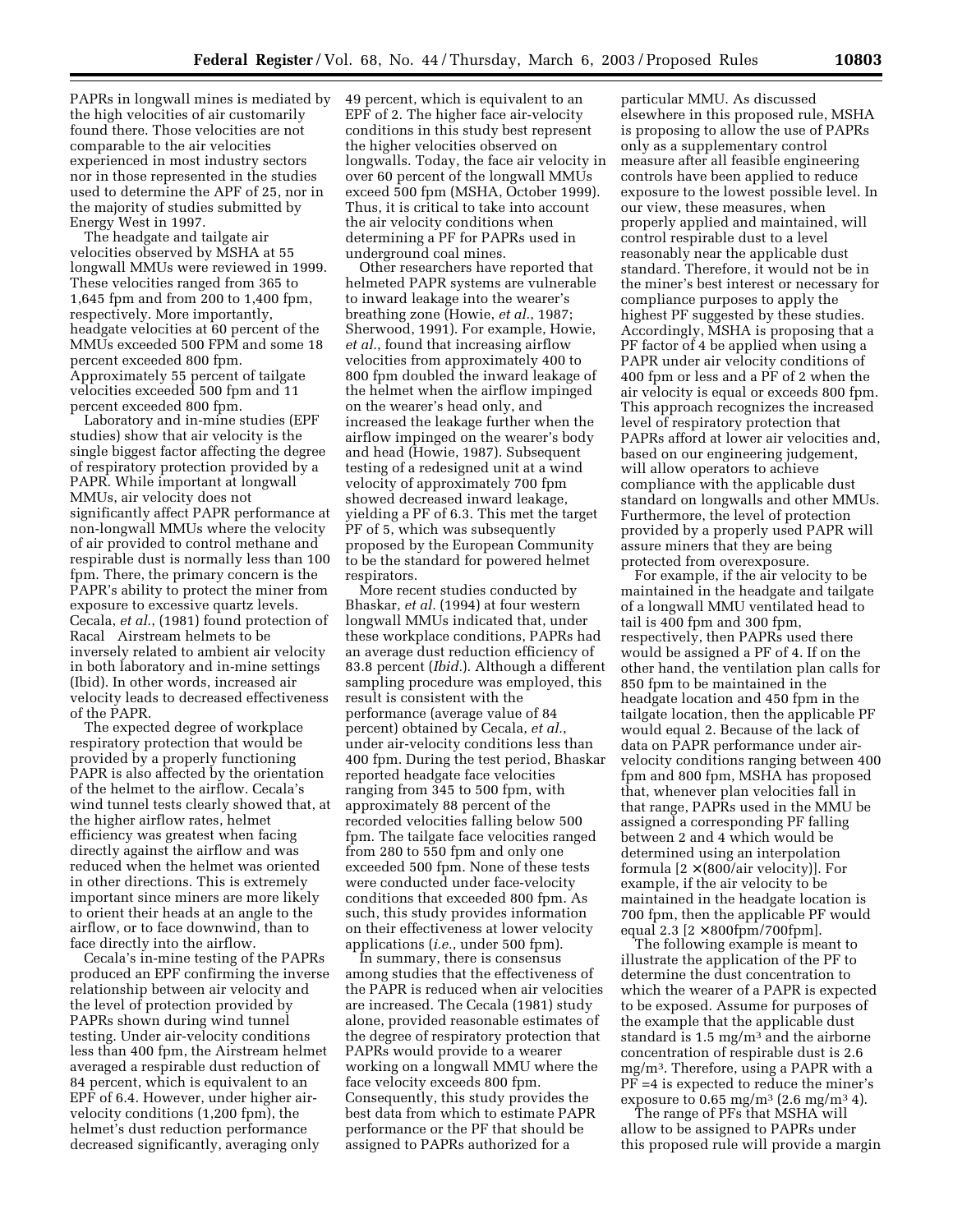of safety for the miner. However, regardless of the particular PF allowed by MSHA, full compliance with the provisions of the approved respiratory protection program is necessary to ensure that a PAPR's protective value is not compromised.

## *E. Guidelines for Determining What Is a Feasible Dust Control*

This proposed rule requires a mine operator to implement all feasible engineering or environmental controls that are technologically and economically feasible to control respirable coal mine dust. The Federal Mine Safety and Health Review Commission (Commission) has addressed the issue of what MSHA must consider when determining what is a feasible control for enforcement purposes. In cases involving the noise standard for metal and nonmetal mines, the Commission has held that a control is feasible when it: (1) Reduces exposure, (2) is economically achievable, and (3) is technologically achievable. *See Secretary of Labor* v. *Callanan Industries, Inc.,* 5 FMSHRC 1900 (1983), and *Secretary of Labor* v. *A.H. Smith,* 6 FMSHRC 199 (1984).

In determining technological feasibility of an engineering control, the Commission has ruled that a control is deemed achievable if through reasonable application of existing products, devices, or work methods with human skills and abilities, a workable engineering control can be applied to the exposure source. The control does not have to be ''off-theshelf'' or already available but, it must have a realistic basis in present technical capabilities. Further, the Commission has held that MSHA must assess whether the cost of the control is disproportionate to the ''expected benefits,'' and whether the cost is so great that it is irrational to require its use to achieve those results. The Commission has expressly stated that a cost-benefit analysis is unnecessary in order to determine whether an engineering control is feasible. According to the Commission, an engineering control may be feasible even though it fails to reduce the exposure to permissible levels in the standard, as long as there is a significant reduction in exposure.

Consistent with the Commission case law, MSHA would consider three factors in determining whether engineering or environmental controls are feasible at a particular mine: (1) The nature and extent of the overexposure; (2) the demonstrated effectiveness of available technology; and (3) whether the committed resources are

disproportionate to the expected results. As explained in the discussion of § 70.209 in Section IV of this proposed rule, the formal determination of whether all feasible engineering or environmental controls have, in fact, been implemented at a specific mine to prevent excessive dust concentrations will be made by the Administrator for Coal Mine Safety and Health based on the best available information, experience, and engineering judgement.

## *F. Application of New Technology for Monitoring Coal Mine Dust Levels*

Because of the ever changing mining environment, more timely feedback on current dust conditions in the workplace should enhance miner health protection from coal workers' pneumoconiosis (CWP) and silicosis. To obtain such feedback requires a type of dust monitoring instrument designed to directly measure on a continuous basis the amount of respirable coal mine dust that is present in the work environment. The availability of this information on a real-time basis would enable mine personnel to optimize mining procedures and dust control parameters when dust levels approach the applicable dust standard, thus averting possible overexposure. Knowing the actual dust levels during the shift would also empower the miner to be more directly involved in the dust control process to safeguard their health.

The current monitoring program, which has been in effect since 1970, lacks this capability. Samples results are not known by mine personnel until days after completion of sampling. If there is an overexposure, corrective action does not occur until the overexposure has been confirmed by the dust processing laboratory and communicated to the operator and MSHA. Consequently, any corrective action that may be taken would only impact exposures on subsequent shifts. Therefore, the ability to continuously monitor and display dust concentrations during the shift, rather than depend solely on periodic measurements under the existing program, has been a goal for nearly two decades. Recent advancements in personal dust monitoring technology make this goal achievable within the next two years, presenting opportunities to further improve miner health protection from disabling occupational lung disease.

The health benefits of continuous monitoring were recognized by both the Task Group and the Dust Advisory Committee. In 1992, the Task Group concluded that continuous monitoring of the mine environment and dust control parameters offered the best longterm solution for preventing occupational lung disease among coal miners. Similarly, the Dust Advisory Committee found that:

Worker exposure to excessive levels of dust can be prevented by implementing a hazard surveillance program that provides mine personnel with current information on actual dust levels in the work environment at all times, and on the status of key dust control parameters.

The Dust Advisory Committee's final report issued in 1996 made the following recommendation with regard to continuous dust monitors:

Once the technology for continuous dust monitors has been verified, these measures should be broadly applied in conjunction with other sampling methods for surveillance and determination of dust control at all MMUs and other locations at high risk of elevated dust exposure.

Over the past decade significant progress has been made as a result of the R&D efforts sponsored by the former U.S. Bureau of Mines in conjunction with MSHA. These efforts have advanced the technology for directly measuring and displaying the amount of respirable coal mine dust contained in mine air in real time, based on an inertial microweighing method called tapered element oscillating microbalance (TEOM®). The development and commercialization of this technology was pioneered by Rupprecht & Patashnick Co., Inc. (R&P).

A TEOM-based monitor consists of a filter mounted on the end of a hollow tapered tube. The other end of the tube is fixed rigidly to a base. The tube with the filter on the free end is oscillated at its natural frequency. This frequency depends on the physical characteristics of the hollow tube and the mass on its free end. Mine air is drawn through the filter that removes the respirable coal mine dust and then through the hollow tube. As more respirable dust particles are removed and deposited on the filter, the mass of the filter increases which causes the frequency of the tapered element to decrease. Because of the direct relationship between mass and frequency change, the amount of respirable coal mine dust deposited on the filter is determined by accurately measuring the frequency change. By combining the mass of dust and the known volume of air that was drawn through the filter during the period sampled yields a measurement of the respirable dust concentration.

While the capabilities of the TEOM method have been applied to a variety of particle monitoring applications, the first instrument designed specifically for mine use based on this technology was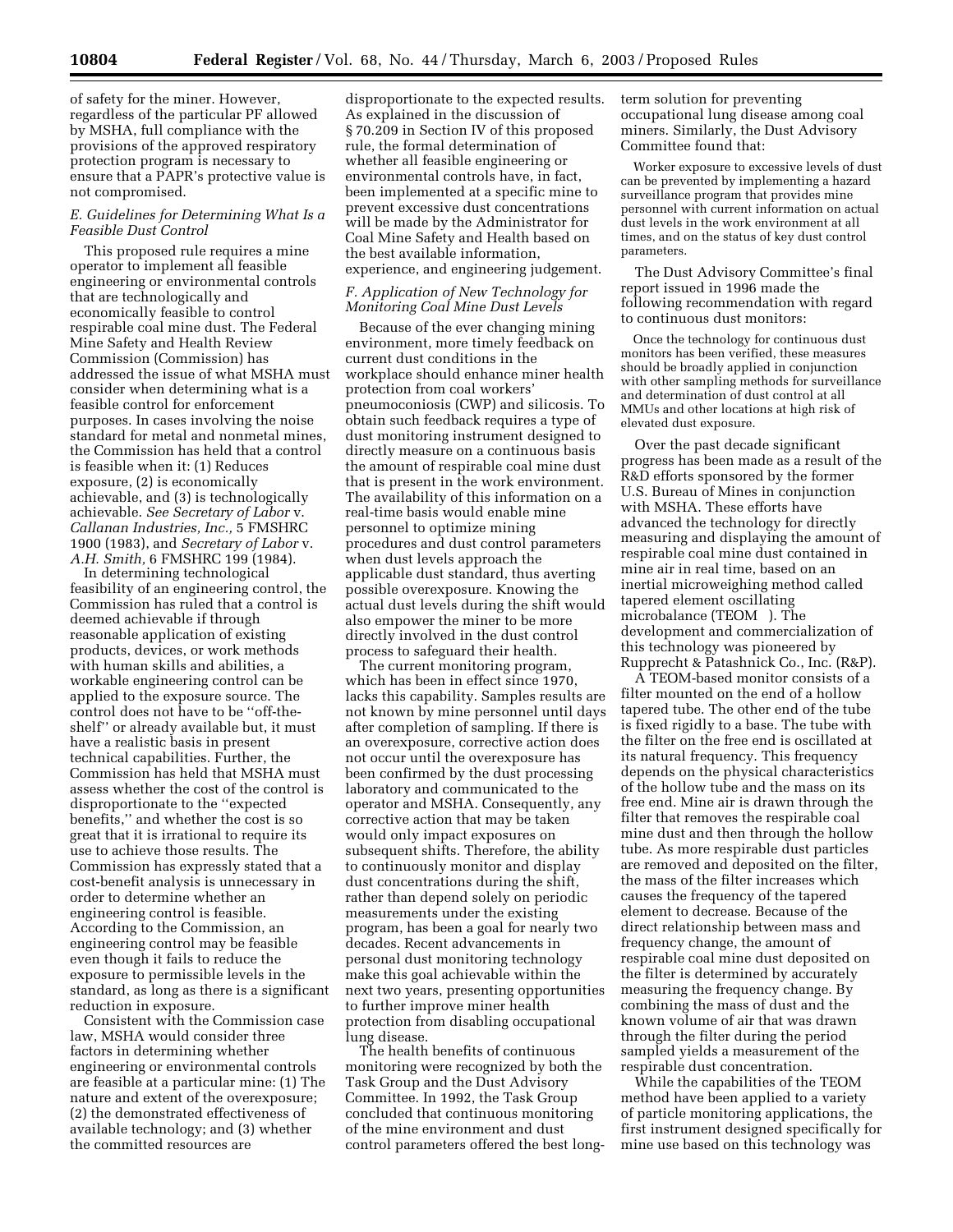a machine-mounted continuous respirable dust monitor (MMCRDM). Inmine testing of the prototype MMCRDM in the late 1990s demonstrated the capability of the TEOM system to produce dust measurements in a mining environment. However, because instrument accuracy could not be determined by in-mine testing and questions about the comparability of fixed-site versus personal sampling, NIOSH decided to discontinue final development of the MMCRDM.

In 1999, at the urging of labor and industry, NIOSH, in conjunction with MSHA, funded the development of a personal dust monitor (PDM) based on the TEOM technology used in the MMCRDM. The ability to miniaturize the TEOM dust sensor without compromising its performance made it possible in 2000 to develop the first PDM capable of directly measuring in real-time and displaying the concentration of respirable coal mine dust. The PDM–2, as it was called, was a two-piece unit consisting of a beltmounted dust monitor battery/pump pack with a display and the TEOM dust sensor that was attached to the lapel like the standard sampling device in use today. Although laboratory and in-mine tests showed the PDM–2 to be dependable and capable of accurately measuring the amount of dust that accumulated on the filter, concern was expressed by miners about the size of the instrument. Specifically, miners believed that since they were already required to carry a cap-lamp battery and a self-contained self rescuer on their belt, there was no room for a separate dust monitor battery/pump pack. They also indicated that the TEOM dust sensor was too bulky, heavy and interfered with work activity. As a result of these concerns, further efforts to refine the PDM–2 were suspended by NIOSH.

In 2001, NIOSH contracted the development of a one-piece version of the PDM that would be less cumbersome to mine workers. Efforts to date have produced a belt-worn instrument (PDM–1) that contains the dust monitor and the miner's cap lamp battery in a single package. To improve wearer convenience and to simplify the monitor, the sample inlet for the instrument was moved from the traditional lapel location to the cap lamp of the hard hat. A pump mounted in the instrument transports the dustladen air that enters the inlet to the instrument through a conductive silicone rubber tube that runs parallel to the lamp cord. Unlike the PDM–2 which employed a 10-mm Dorr-Oliver nylon cyclone used in the approved sampling

device, the PDM–1 uses a Higgins-Dewell cyclone to separate the nonrespirable dust. The redesigned caplamp battery pack contains all the components, including two separate batteries, to enable the instrument and cap lamp to be operated independently. To accommodate monitoring over an extended shift, the PDM–1 was designed to operate continuously for 12 hours.

The PDM–1 is designed to continuously measure dust levels on real-time basis and provide information on (1) the cumulative average dust exposure during the shift; (2) the current exposure level based on entire shift duration (projected end-of-shift exposure); and (3) the time-weighted average concentration (total mass of dust collect divided by the length of time the unit was operated) within 15 minutes after the end-of-shift. The unit is capable of being used either in a shift mode in which the instrument is programmed to operate for a specific shift length (*e.g.*, 8, 10, 12 hours) or in an engineering mode. When operated in the engineering mode, the miner could program periods during the shift to record dust levels during specific mining cycles or at specific dustgeneration sources in the mine. The display on the instrument has various screens that show the (1) current time of day, (2) elapsed time since beginning of the shift, (3) total amount of dust accumulated on the filter since the start of sampling which is stored in an internal memory for analysis, (4) dust concentrations, and (5) a bar graph that shows the average dust concentration of the last 30 minutes. The PDM–1 is also capable of showing whether the instrument was bumped significantly or tipped beyond 90 degrees. This information will be stored along with information on the amount of dust that has accumulated on the filter and the concentration data which can be accessed with a personal computer at the end of the shift and analyzed. While the performance of the PDM–1 to accurately and precisely measure respirable coal mine dust in the mine environment and its durability under inmine conditions has yet to be extensively evaluated, preliminary indications from the limited testing performed to date are that the PDM–1 has the potential to provide timely information on dust levels and miner exposure. Although MSHA has confidence in this technology, a final determination of the applicability and suitability of PDMs under the conditions of use being proposed is not expected until after completion of the scheduled laboratory and in-mine

testing and evaluation at the end of 2003. Both NIOSH and MSHA recognize that to be accepted by the mining community, the PDM must reliably monitor respirable dust concentrations in the mine environment with sufficient accuracy to permit exposures to be effectively controlled on each shift.

Accordingly, as recommended by the Dust Advisory Committee and urged by the mining community, MSHA is encouraging deployment of personal continuous dust monitoring technology once verified as reliable under in-mine conditions by proposing a new standard for the use of such monitors as part of a comprehensive dust control program. As discussed under proposed § 70.220, operators would be permitted to use PDMs capable of continuously measuring and displaying dust levels during the shift in conjunction with engineering and administrative controls. Each miner would be required to wear such a device on each shift, unless the operator successfully demonstrated during verification sampling that the exposure of each miner working on the same shift is represented by sampling the DO and/or another occupation under administrative control. For additional specific details regarding the proposed application of PDM under this proposed rule refer to the discussion of § 70.220 in section IV of the preamble.

## **IV. Section-by-Section Discussion of Proposed Rule**

## *A. Part 70*

The following explains, section-bysection, each provision of the proposed rule. The text of the proposed rule is included at the end of the document.

#### Section 70.1 Scope

Under the proposed rule, the existing scope will remain the same. It sets forth mandatory health standards for each underground coal mine subject to the Federal Mine Safety and Health Act of 1977.

## Section 70.2 Definitions

The technical terms that were developed for use in this part are defined in the proposed rule. These include ''citation threshold value,'' ''dust control parameters,'' and ''engineering or environmental controls.'' Some existing definitions of terms such as ''certified person'' and ''respirable dust'' have been modified to more clearly convey the intended meaning under the proposed rule. These and other modifications discussed below reflect changes resulting from the removal of existing paragraphs, the transfer of other paragraphs, and the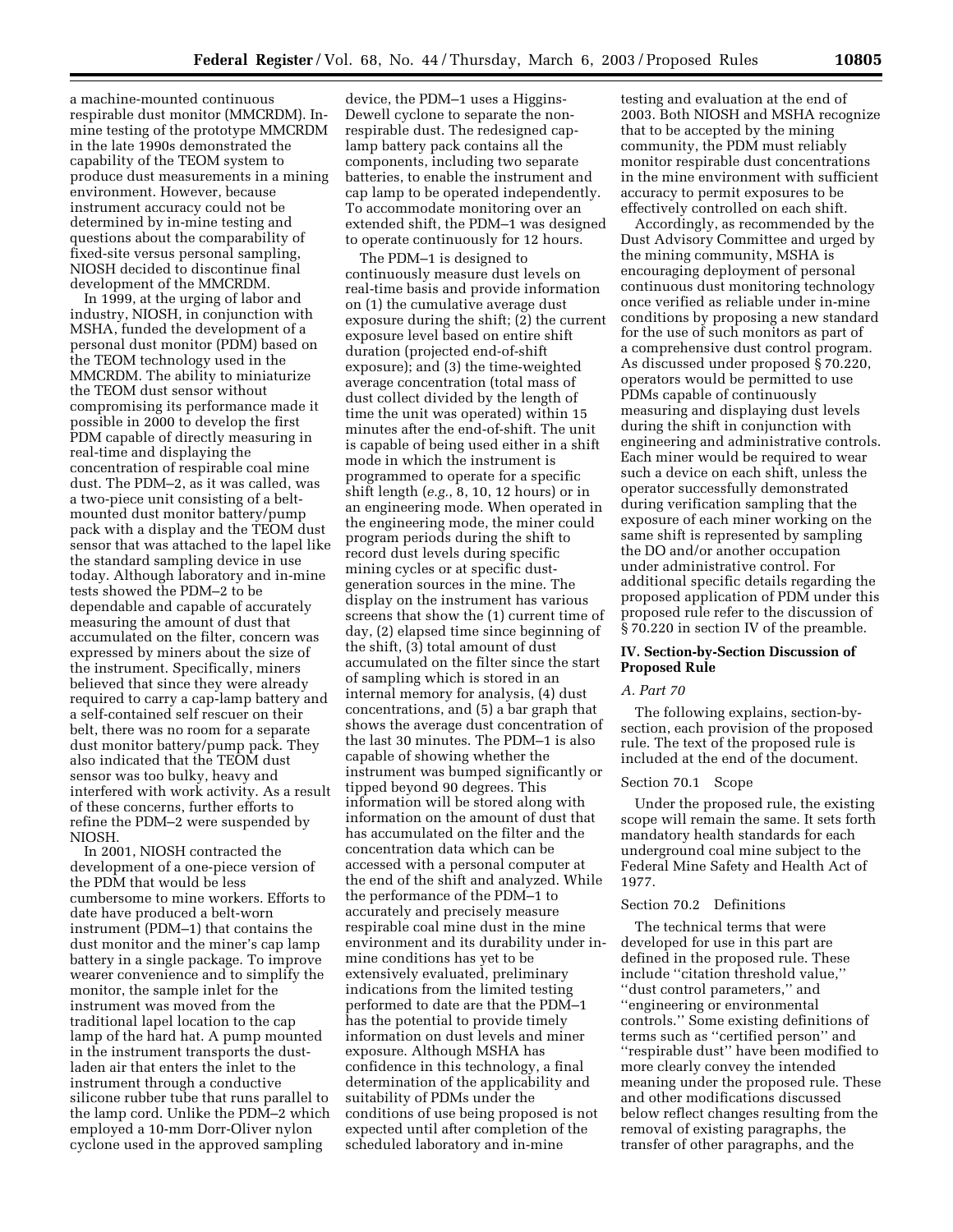addition of new regulatory text. Other changes were made in response to previous commenters to make them consistent with the common usage of such terms. For example, under this new proposed rule, the Agency's definition of the term ''concentration'' has been changed to reflect the conventional definition. In doing so, it was necessary to include and define a new term ''equivalent concentration,'' which originally appeared within the proposed definition of the term ''concentration'' in the previous proposed rule.

This proposed rule also defines new terms to clarify the process of verifying the adequacy of the dust control parameters specified in a mine ventilation plan in controlling respirable dust in a mechanized mining unit. Specifically, MSHA provides definitions of ''critical value,'' ''protection factor,'' ''verification limits,'' and ''verification production level.'' Finally, the definition of ''normal production shift'' would be removed to be consistent with the proposed revocation of operator sampling requirements for purposes of determining compliance with the applicable dust standard.

The proposed rule also includes other terms like ''feasible'' for example, which have not been defined. The term as used applies to the suitability of the types of engineering or environmental controls required to control respirable dust under prescribed operating conditions. Since individual mine conditions would dictate the type of engineering or environmental controls to be considered as suitable candidates, MSHA has refrained from providing an explicit definition of this term. Instead, as noted in the discussion under section III.E. of this preamble, MSHA intends to follow the Federal Mine Safety and Health Review Commission case law as to what constitutes a feasible control for enforcement purposes. The Agency further notes in that discussion that the final determination of whether a particular operator has implemented all feasible engineering or environmental controls would be made by the Administrator for Coal Mine Safety and Health. That determination would be based on the best available information and on the combined experience and engineering judgement of an MSHA expert panel.

The following explains the new and revised definitions of terms that are used in the proposed rule. Please closely examine the context of the term as used in each proposed section.

## Administrative Control

''Administrative control'' would mean a work practice intended to reduce an individual miner's exposure to respirable dust at the assigned job position or occupation by altering the way in which the assigned work is performed. Examples include rotation of miners to areas having lower concentrations of respirable dust, altering the way in which specific tasks are performed, rescheduling of tasks, and modifying work practices to reduce exposure. An ''administrative control'' must be (1) capable of being objectively reviewed and monitored to confirm that it has been properly implemented, (2) clearly understood by the affected miners for the controls to be effective, and (3) applied consistently over time.

## Approved Sampling Device

''Approved sampling device'' would mean a sampling device approved by the Secretary and the Secretary of Health and Human Services under part 74 (Coal Mine Dust Personal Sampler Units) of this title; or approved by the Secretary when it has been demonstrated that a respirable dust concentration measurement can be converted to a concentration measurement equivalent to that obtained with an approved sampling device. Under the proposed rule, MSHA will continue to use sampling devices approved by NIOSH pursuant to existing 30 CFR part 74. To accommodate the adoption of advanced sampling devices in the future such as continuous respirable dust monitors, the proposed rule would permit the Secretary to approve and use any technologically advanced sampling device that should become available in the future but could not be approved under the regulatory requirements of 30 CFR part 74.

Therefore, under the proposed rule, any newly developed sampling instrument would be considered an approved device pursuant to this definition when the Secretary demonstrates that the respirable dust concentration measured by the new instrument can be converted to a concentration measurement equivalent to that obtained by a device approved under 30 CFR part 74 of this title.

To encourage greater innovation in sampler design without compromising accuracy, comments are specifically solicited on this approach of approving sampling devices. MSHA also solicits comments on an alternative approach based on the International Standards Organization (ISO) definition of respirable dust.

#### Certified Person

The existing definition would be modified by removing references to existing §§ 70.202 and 70.203. The provision requiring the use of a certified person to conduct sampling is being transferred to revised § 70.201. Existing § 70.203 which requires approved sampling devices to be maintained and calibrated by a certified person will be retained and redesignated as § 70.202.

#### Citation Threshold Value (CTV)

''Citation threshold value'' would mean the lowest acceptable equivalent dust concentration measurement demonstrating that the applicable dust standard has been exceeded at a high level of confidence and at which MSHA would cite an operator for a violation of §§ 70.100 or 70.101 under proposed § 70.218. Since MSHA would be assuming responsibility for all compliance sampling under this proposed rule, a determination of noncompliance would be based solely on the results of single-shift samples collected by MSHA. Appendix C explains how each critical value listed in Table 70–1 was derived. Each CTV is calculated to ensure that a citation will be issued only when a single-shift sample demonstrates noncompliance with at least 95 percent confidence.

## Concentration

The existing definition would be modified by replacing the term ''substance'' with ''respirable dust'' to more clearly convey the meaning under the proposed rule.

#### Control Filter

''Control filter'' would mean an unexposed or clean filter cassette of the same design and material as the exposed filter cassette used for sampling that is pre- and post-weighed on the same day as the exposed filters. Its use is intended to eliminate the potential for any bias that may be associated with day-to-day changes in laboratory conditions or introduced during storage and handling of the filter capsules. The control filter is used to adjust the resulting weight gain obtained on each exposed filter capsule. That is, any change in the weight of the control filter will be subtracted from the change in weight of each exposed filter.

## Critical Value

''Critical value'' would mean the maximum acceptable equivalent dust concentration measurement demonstrating that the applicable verification limit has been met at a high level of confidence. Appendix A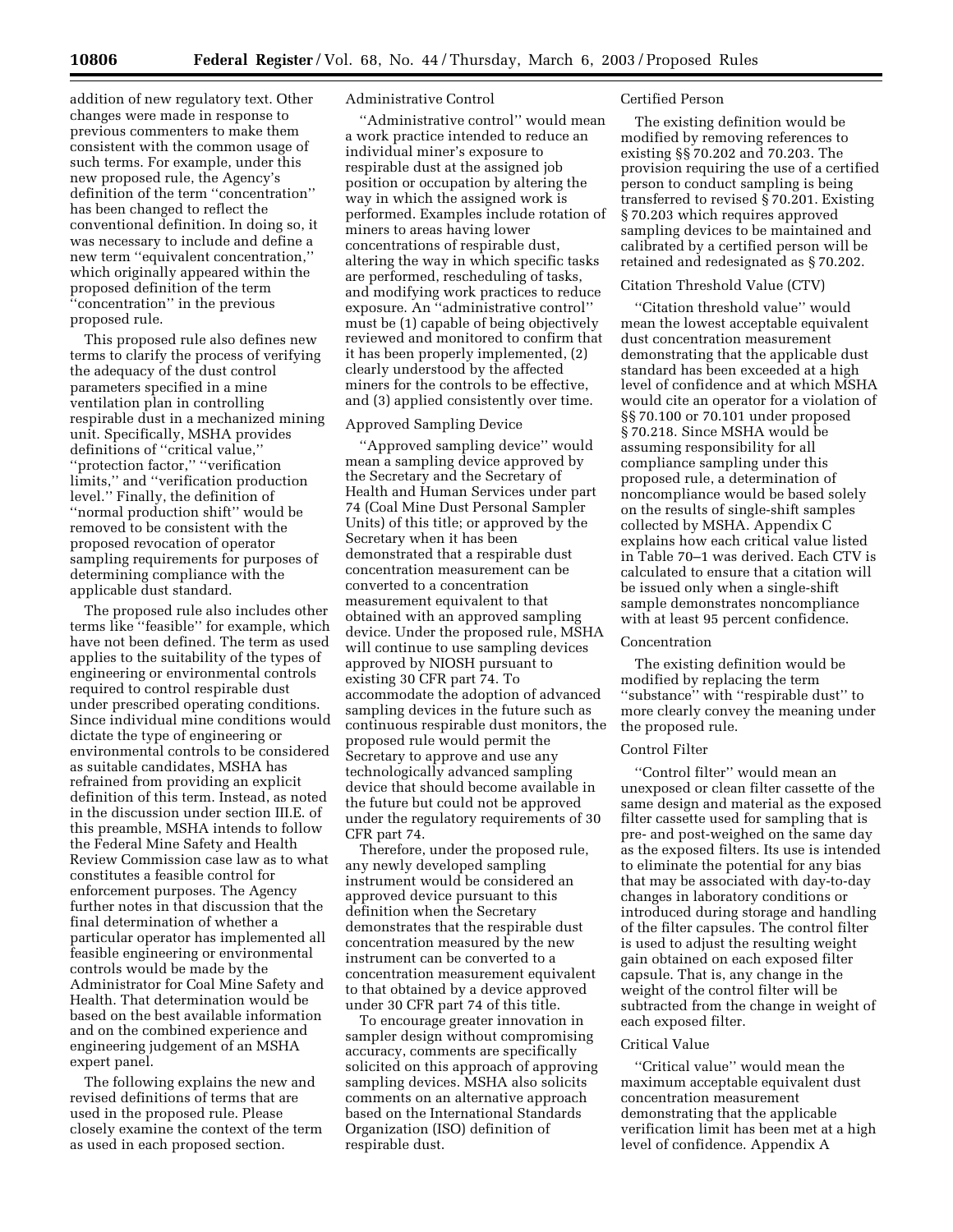explains how each critical value listed in Table 70–1 was derived.

## Designated Area (DA)

The existing definitions would be modified to certify that the Secretary may identify DAs which is consistent with existing procedures that have been in effect since 1980. Once identified, the location of these DAs and the respirable dust control measures to be used at the dust generating sources for these locations must be contained in the operator's approved mine ventilation plan as provided for under § 75.371(t) of this title. However, the operator would not be required to sample these areas under the proposed rule. MSHA is also proposing to transfer the requirement for identifying each DA as specified in existing § 70.208(e) to revised § 70.2.

#### Dust Control Parameters

''Dust control parameters'' would mean the respirable dust control provisions specified in an approved mine ventilation plan, including specific engineering or environmental controls, maintenance procedures, and other measures designed to control respirable dust levels in the working environment. These may also include, if approved by MSHA, supplementary controls such as powered air-purifying respirators and administrative controls. These measures are required for the protection of miners from excessive levels of respirable dust and must be in use on every production shift.

## Engineering or Environmental Controls

''Engineering or environmental controls'' would mean methods that are designed to control the quantity of respirable dust that is released into the work environment by affecting the rate of generation or by suppressing it at the source of generation, or by diluting, capturing or diverting the generated dust. Examples include improved cutting tools, deep-cutting, water-spray delivery systems and orientation, air quantities and velocities, dust collectors, and passive barriers. Throughout the proposed rule, the terms ''engineering'' and ''environmental'' controls are used interchangeably.

#### Equivalent Concentration

''Equivalent concentration'' would mean the concentration of respirable

dust, as measured by an approved sampling device, converted to an 8-hour equivalent concentration as measured by a Mining Research Establishment (MRE) sampler. This conversion is normally accomplished in two steps, unless powered air-purifying respirators (PAPRs) are used, and then an additional adjustment is made to account for the expected workplace level of respiratory protection being provided the wearer. In the first steps, the concentration measurement is multiplied by a constant factor prescribed by the Secretary specifically for the approved sampling device. In the second step, that result is then multiplied by t/480, where t is the sampling time in minutes if longer than eight hours, to make it equivalent in dosage to the concentration as measured by an MRE sampler on an 8-hour work shift. Since verification sampling will be conducted over the course of a full production shift of the MMU only, and not over the miner's entire work shift which includes travel to and from the MMU, except when employing personal continuous dust monitors (PCDM), t will also be equal to the length of a full production shift. If the full production shift is eight hours or less, then t must equal 480 minutes.

In cases where PAPRs are used, the equivalent concentration measurement obtained following step two is adjusted further to account for the expected workplace level of respiratory protection being provided the wearer. This is accomplished by dividing the equivalent concentration by the protection factor specified in the approved ventilation plan for the mechanized mining unit under a PAPR protection program. The result represents a surrogate measure of the respirable dust concentration to which the miner is exposed while wearing the PAPR.

The current U.S. coal mine applicable dust standard is based on epidemiologic studies of British coal miners. In these studies, miners routinely worked 8-hour shifts and their respirable dust exposures were assessed based on 8 hour measurements using an instrument known as the MRE instrument. Work shifts in U.S. coal mines now frequently exceed eight hours. Therefore, to provide the intended level of protection to miners working longer than eight

hours, it is necessary to convert dust concentration measurements to equivalent, 8-hour values as measured by the MRE instrument.

The first step in the conversion from "concentration" to "equivalent concentration'' is intended to make the measurement equivalent to the concentration measured by an MRE instrument. This instrument was designed to selectively collect airborne dust in a way that would approximate the deposition of inhaled particles in the lung. Because the MRE instrument was large and cumbersome, other more portable samplers were developed for use in U.S. coal mines. Currently approved sampling devices use a 10– mm nylon cyclone to separate the respirable fraction of airborne dust, instead of the four horizontal plates used in the MRE instrument. Such differences in instrument design lead to systematic differences in the amount of dust collected. Since 1980, measurements made using the currently approved cyclone-based devices operating at a flow rate of 2.0 liters per minute (lpm) were multiplied by the constant factor of 1.38 prescribed by the Secretary for the approved sampling device used. Application of this factor compensates for the difference in dust collection characteristics and makes the measurements equivalent to what would be obtained using an MRE instrument.

Similarly, the second step in the conversion from ''concentration'' to ''equivalent concentration'' is intended to compensate for differences between current conditions and conditions under which the existing applicable dust standards were developed. Specifically, it is designed to ensure that miners working shifts longer than eight hours will be afforded the same level of protection as miners working an 8-hour shift. MSHA developed the existing standards from 8-hour shift exposure measurements. Therefore, MSHA will adjust the measured concentration to be equivalent, in its effect on cumulative exposure, to a concentration over an 8 hour exposure period. This is accomplished by multiplying the concentration measurement by t/480, where t is the sampling time (*i.e.,* length of the sampled shift) in minutes.

The formula for an equivalent concentration is:

equivalent concentration (mg/m<sup>3</sup>) = 
$$
1.38 \times \left(\frac{\text{accumulated dust (mg)}}{\text{t} \times \text{airflow rate}}\right) \times \frac{\text{t}}{480 \text{ min}}
$$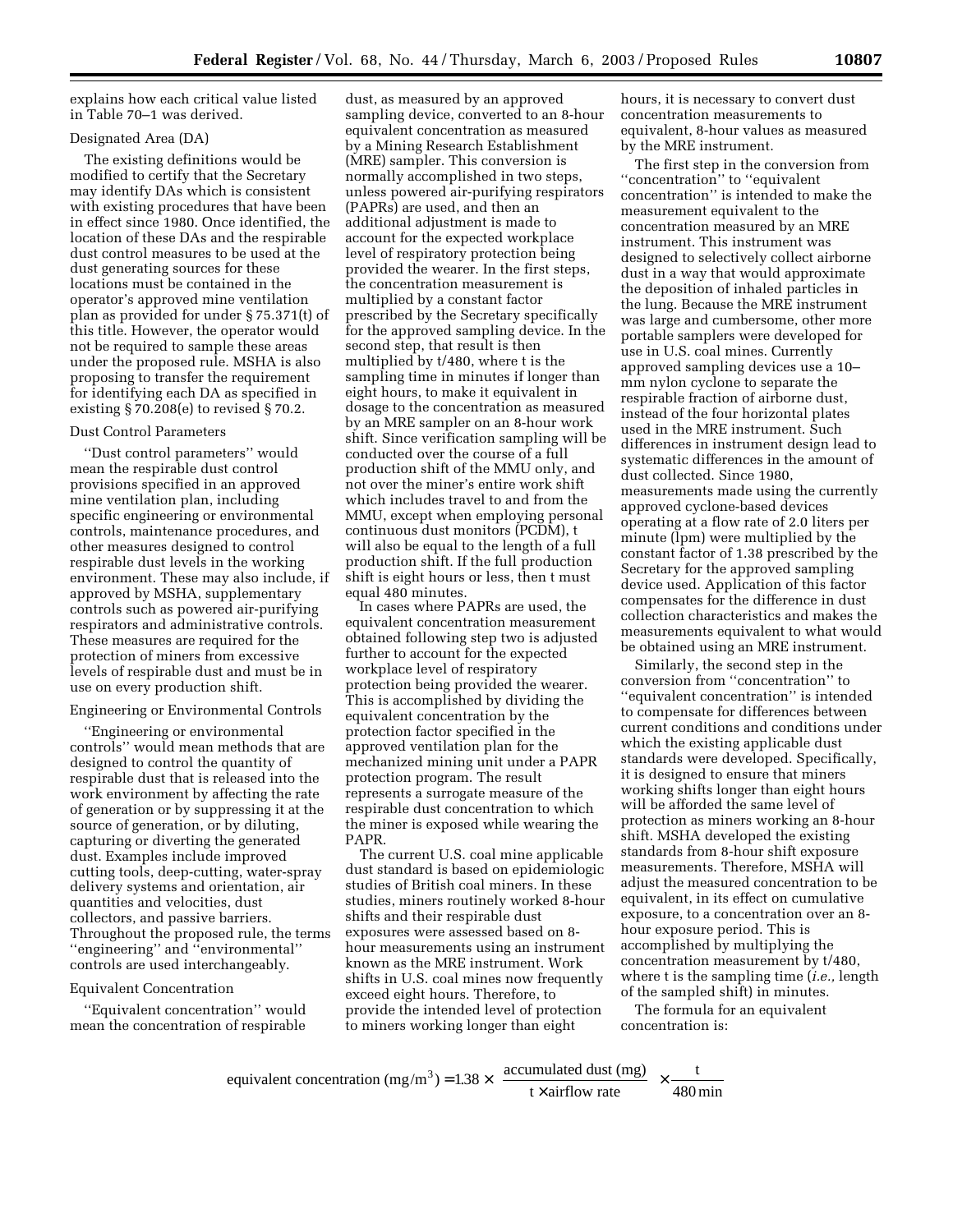where  $t =$  sampling time in minutes and airflow rate =  $0.002$  m<sup>3</sup>/min). The product of t and the airflow rate is the total volume of air from which dust is accumulated on the filter.

The following example is meant to illustrate the effect of the second step in the conversion, multiplication by t/480, which adjusts for the full length of the sampled shift. Suppose a DO sample is collected over a 9-hour shift and that the amount of dust accumulated during the shift is 1.5 mg. If the concentration were not adjusted to an 8-hour equivalent concentration, the MRE-equivalent concentration would be calculated as 1.92 mg/m3. Under the proposed definition of ''equivalent concentration,'' this quantity is then multiplied by 540/480, yielding an equivalent concentration measurement of 2.16 mg/m3. Let us suppose now that this concentration measurement was for a longwall occupation under a PAPR protection program with an applicable protection factor of 2. Therefore, the

concentration measurement of 2.16 mg/ m3 is divided by 2, which yields 1.08 mg/m3, the equivalent concentration to which the wearer of the PAPR is exposed.

This adjustment does not change the daily limit on the accumulated dose of respirable coal mine dust as intended by the existing exposure limit for coal mine dust. Since the current limit was based on the assumption that exposure occurs over an 8-hour shift, it corresponds to a daily cumulative dose of respirable coal mine dust of  $8 \times 2.0 = 16$  mg-hr/m<sup>3</sup> as measured by the MRE instrument. The proposed definition of equivalent concentration will maintain this same MRE-equivalent 16 mg-hr/m3 daily limit, regardless of the length of the working shift being sampled.

To continue the example, the exposure accumulated during the sampled working shift is the same, whether over 8 hours at an average of  $2.16 \text{ mg/m}^3$  or over 9 hours at an average of  $1.92 \text{ mg/m}^3$ . In either case, the MRE-equivalent exposure accumulated during the sampled shift is 17.3 mg-hr/m3, which exceeds the intended limit of 16 mg-hr/m3. Under the definition of ''equivalent concentration'' provided here, this will be reflected by the fact that, when more than 16 mg-hr/m3 (MRE-equivalent exposure) is accumulated over the course of the particular shift sampled, the equivalent concentration will exceed 2.0 mg/m3, regardless of the shift's length.

Similarly, using a currently approved sampler, the plan verification limit for respirable quartz dust (*i.e.*, 0.1 mg/m3) will be exceeded when the total amount of quartz dust amassed on a filter during the full production shift exceeds 0.07 mg, regardless of the shift's length. For example, if 0.08 mg of quartz dust were accumulated over the course of a 12 hour shift, then the equivalent concentration of respirable quartz dust would be calculated as:

 $1.38 \times \frac{0.08 \text{ mg}}{720 \text{ min} \times 0.002 \text{ m}^3/\text{min}} \times \frac{720 \text{ min}}{480 \text{ min}} = 0.115 \text{ mg/m}^3,$  $\frac{3}{4}$   $\times \frac{720 \text{ min}}{480 \text{ min}}$  = 0.115 mg/m

This is exactly the same value of the equivalent concentration that would be obtained if 0.08 mg of quartz dust were accumulated on an 8-hour shift.

MSHA originally proposed a different but mathematically equivalent method of adjusting concentrations to an 8-hour equivalent and solicited comments on the proposed method. The proposed method would have defined ''concentration'' to mean what is here defined as ''equivalent concentration.'' Instead of making an explicit adjustment to the concentration, using the factor of t/480 as in the present definition, the proposed rule would have substituted 480 for the actual sampling time in the definition of respirable dust concentration. The proposed definition of ''equivalent concentration'' is meant to both preserve the ordinary definition of ''concentration'' and to clarify the adjustment to an 8-hour equivalent.

MSHA believes that the proposed adjustment to an ''8-hour equivalent concentration'' is necessary to protect miners, who normally work nontraditional or extended shifts, from excessive exposures. A miner working for ten hours at an average concentration of 2.0 mg/m3 will inhale and retain more respirable coal mine dust as a result of that specific shift than a miner working for eight hours at the same average concentration. By

comparing the adjusted concentration to the concentration limit originally intended for miners working an 8-hour shift, the same cumulative exposure limit is applied on individual shifts for all miners.

It should be noted that the American Conference of Governmental Industrial Hygienist (ACGIH) approach of reducing the permissible concentration to compensate for the extension of a shift beyond eight hours is similar in its effect to the approach taken here of adjusting the equivalent concentration upwards and comparing it to a fixed limit. MSHA makes similar adjustments for extended work shifts in the enforcement of exposure limits in metal and nonmetal mines under 30 CFR 56.5001 and 57.5001. Taking into account the reduced recovery time that results from an extended work shift would have led to a numerically greater and more protective adjustment, but this would also have introduced additional complexities in the calculation of equivalent concentration measurements. The Secretary believes that the method proposed strikes a reasonable balance between no adjustment at all, and a far more complex adjustment that would attempt to model clearance, deposition, and retention mechanisms.

Material Produced

''Material produced'' would mean the amount of coal and/or any other substance(s) extracted by a mechanized mining unit during a production shift. In order to properly assess the effectiveness of the ventilation plan requirements for respirable dust control and for subsequent monitoring purposes, MSHA proposes to require that the operator record and make available records of the amount of material produced by each mechanized mining unit each shift under a new paragraph (h) of § 75.370.

## Mechanized Mining Unit (MMU)

The existing definition would be modified by deleting the reference to § 70.207(e) (Bimonthly sampling; mechanized mining units), and replacing it with proposed § 70.206(d); and by transferring the requirements for identifying each MMU specified in existing  $\S$  70.207(f)(1) and (f)(2), to revised § 70.2.

## **MRE**

''MRE'' would mean Mining Research Establishment of the National Coal Board, London, England.

## Personal Continuous Dust Monitor (PCDM)

''Personal continuous dust monitor'' would mean a type of approved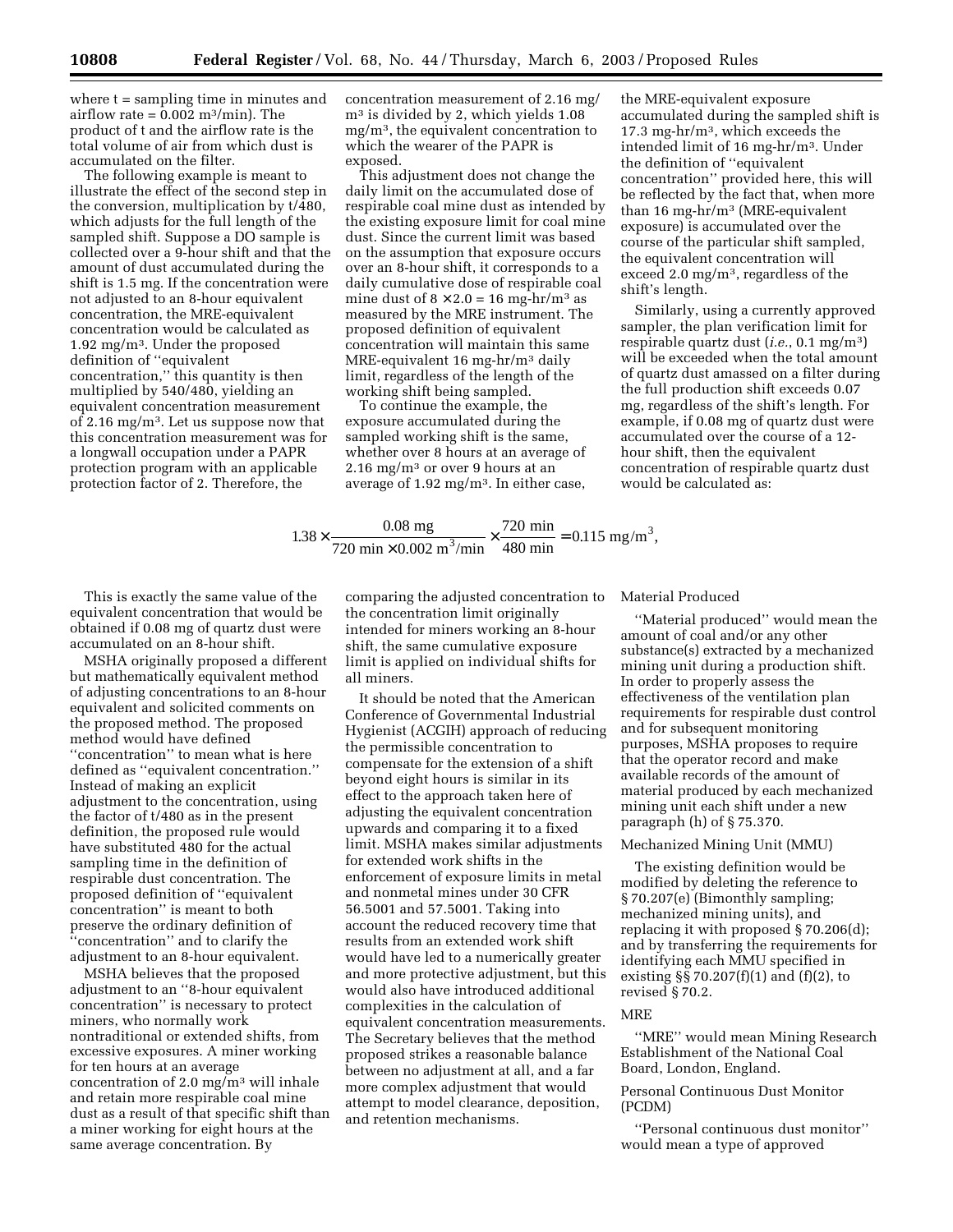instrument capable of accurately measuring the concentration of respirable dust on a continuous basis during an entire shift and displaying in real-time the measured dust exposure information. To meet the definition of ''approved device,'' the Secretary must demonstrate that the respirable dust concentration measured by such an instrument can be converted to a concentration measurement equivalent to that obtained by a device approved under 30 CFR part 74 of this title. Comments are solicited on the practice of tying the performance of new sampler designs to the currently approved sampling device.

The PCDM must be capable of displaying (1) the cumulative average dust exposure during the shift; (2) the current exposure level based on entire shift duration (projected end-of-shift exposure); and (3) the time-weighted average concentration (total mass of dust collect divided by the length of time the unit was operated) within 15 minutes after the end-of-shift. The entire unit must comply with MSHA intrinsic safety regulations and pass tests for electromagnetic interference for emissions using ANSI C95.1–1982 and 47 CFR part 15 and for immunity/ susceptibility using IEC 61000–4. Since work shifts longer than 8 hours are common in mining, the PCDM must have sufficient battery capacity to operate continuously for up to 12 hours. To ensure that air monitoring results are sufficiently accurate across the relevant range of exposure levels, the PCDM must meet an accuracy criterion of ±25% of a reference value determined using the currently approved sampling device (P/N 45243) with 95% confidence.

The Agency solicits comments on how continuous dust monitors could be applied to limit exposure of coal miners to respirable coal mine dust. Specifically, comments are solicited on the proposed performance, accuracy, and approval requirements for personal continuous dust monitoring devices, and whether less stringent requirements should be imposed on devices designed for surveillance and not for compliance purposes. What would be an acceptable level of accuracy of such a device if used for surveillance purposes (*i.e.*, identifying dust-generating sources and magnitude of dust concentrations), for compliance determinations, or for control enhancement purposes (*i.e.*, provide a means to take corrective measures in response to instrument readings by adjusting specific controls)? Comments are also solicited on the performance requirements for continuous dust monitors used

primarily for surveillance purposes to prevent an individual miner from being overexposed on a particular shift and whether such devices need to be first approved by MSHA for use in underground mines.

#### Powered Air-Purifying Respirator (PAPR)

''Powered air-purifying respirator'' (PAPR) would mean a type of airpurifying respirator that uses a blower to force ambient air through airpurifying elements to the inlet covering (a visor), which provides a partial seal with the face, to deliver filtered air to the miner's breathing area. This category of respirator must be approved by the National Institute for Occupational Safety and Health under 42 CFR part 84 and by MSHA under 30 CFR part 18; and, offer head and face protection in compliance with 30 CFR 75.1720(a) and (d) of this title. The reasons for excluding other types of approved respirators are discussed in section III.D.4. of the preamble.

#### Protection Factor

''Protection factor'' (PF) would be a measure of the expected degree of workplace respiratory protection that would be provided to the wearer by a properly functioning PAPR when correctly worn and used. The PF expresses PAPR performance as the ratio of the respirable dust concentration outside the respirator facepiece to the concentration inside the facepiece. It reflects the effectiveness of a respirator used in conjunction with a good respirator protection program. For example, a PF of 4 means that the respirator is expected to reduce the concentration of respirable dust actually breathed to one fourth of the concentration outside the respirator.

Factors such as air velocity at the working face and raising of the visor during the shift significantly impact the effectiveness of a PAPR. Therefore, such factors should be taken into account when estimating the degree of respiratory protection a PAPR provides in the workplace. Although NIOSH has recommended that loose-fitting hood or helmet PAPRs should be assigned a PF of 25, the environmental conditions observed in the studies used in NIOSH's estimation of an assigned protection factor (APF) are not consistent with those found in underground coal mines, where high air velocities for methane and dust control are common.

Under this proposal, the PF that would be assigned to PAPRs authorized for a particular MMU depends on the air velocity that will be maintained at the working face. The applicable PF would

be included in a written PAPR protection program, which must be approved by the district manager before it can be implemented. Based on the available technical information and sound engineering judgement, MSHA would permit a PF ranging from 2 to a maximum of 4 to be assigned to a particular MMU, depending on air velocity.

If, according to the ventilation plan, the minimum air velocity to be maintained in the headgate of a longwall MMU ventilated head-to-tail is less than 400 feet per minute (fpm), then PAPRs used in the MMU would be assigned a PF equal to 4. If the minimum air velocity to be maintained in the location specified in the plan exceeds 800 fpm, then the assigned PF would be 2. If the minimum air velocity specified in the plan falls between 400 fpm and 800 fpm, then PAPRs used in the MMU would be assigned a corresponding PF falling between 2 and 4.

Because there is a lack of data on the performance of PAPRs under actual airvelocity conditions ranging between 400 and 800 fpm, MSHA is proposing an interpolation formula  $[2 \times (800/\text{air})$ velocity)] for determining the PF to be assigned to a MMU when the specified air velocity to be maintained falls in that range. For example, if the minimum air velocity to be maintained in the headgate is 550 fpm, then the assigned PF would be calculated as:  $2 \times (800$ fpm/ 550fpm) = 2.9. A reasonable alternative interpolation formula, 6—(air velocity/ 200), would yield somewhat higher protection factors for velocities between 400 fpm and 800 fpm. However, given the absence of supporting data, MSHA selected the proposed interpolation formula because it yields a more conservative PF.

Comments are invited on the proposed method of establishing the applicable PF and on the interpolation formula proposed for specified air velocities ranging between 400 fpm and 800 fpm. Data are requested in support of any recommendations that different protection factors should be assigned to MMUs authorized to use PAPRs.

#### Quartz

The existing definition would be modified by specifying the analytical method that MSHA has been using since 1983 to determine the quartz content of respirable dust samples. The reason for this modification is to standardize the analytical procedure, thereby enabling other certified laboratories to produce quartz determinations compared to those made by MSHA. Also, to accommodate the adoption of improved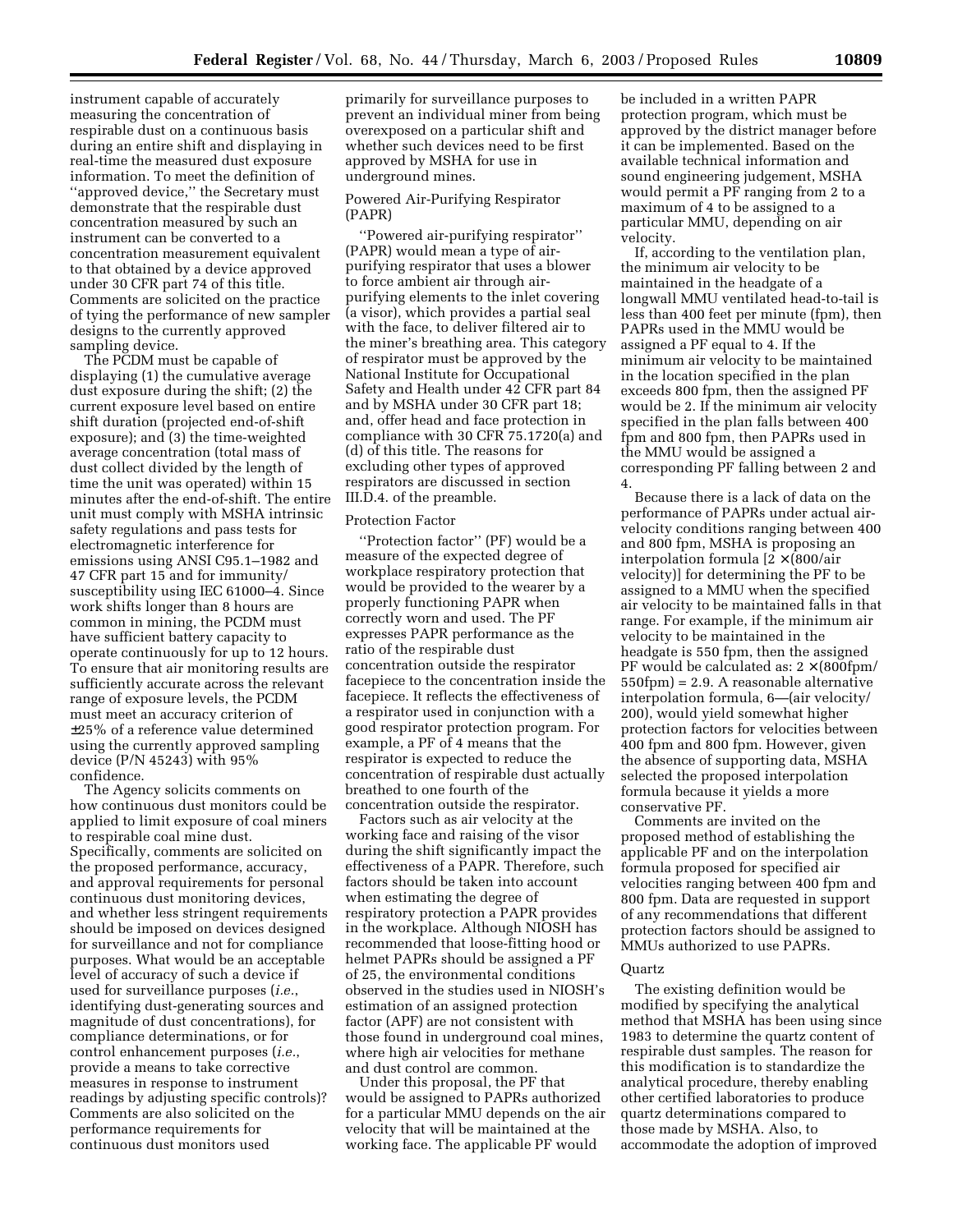or other quartz analytical techniques in the future, the definition of ''quartz'' has been expanded in the proposed rule to provide MSHA the flexibility to use alternative analytical techniques once these techniques have been demonstrated to provide quartz measurements that are equivalent to the currently used analytical method.

#### Respirable Dust

The existing definition has been modified by transferring the requirement for what constitutes an approved sampling device to the proposed new definition of the term ''approved sampling device'' above.

#### Verification Limits

''Verification limits'' would mean the maximum equivalent dust concentration for which the dust control parameters, specified in the ventilation plan for a particular MMU, have been verified as effective in maintaining dust levels during the entire production shift. Under the proposed rule, MSHA will require mine operators to address both respirable coal mine dust exposure and the potential for exposure to quartz when designing the dust control parameters specified in a mine ventilation plan by proposing two separate respirable dust limits—2.0 mg/ m3 for respirable coal mine dust and 100 µg/m3 for respirable quartz dust for verification sampling.

The Dust Advisory Committee recognized that a significant quartz exposure hazard continues to exist in coal mines, especially for operations such as roof bolting. Based on recent MSHA data (April 23, 2002), 298 or (58 percent) of the 517 producing underground coal mines are operating on a reduced applicable dust standard due to the presence of high quartz levels in the working environment. This data also shows that 65 percent of the more than 470 roof bolters and 27 percent of the MMUs required to be sampled bimonthly by mine operators must comply with a reduced dust standard. The number of reduced standards in effect indicates that quartz exposure remains a significant health risk for miners.

Under the current program, miners can be exposed to excessive quartz levels during the period of time necessary to establish the applicable dust standard that would apply to a particular MMU. For example, consider a recent situation where an MSHA dust sample of a roof bolter was 0.9 mg/m3, which complied with the applicable dust standard of 1.3 mg/m<sup>3</sup>. However, the results of quartz analysis indicated that the actual concentration of quartz

dust in the mine environment at the time of sampling exceeded  $270 \mu g/m^3$ , or more than two and a half times the permissible level of 100  $\mu$ g/m<sup>3</sup>. The only action that MSHA could take in this particular situation is to initiate the process of establishing a new applicable dust standard, which, on average, can take at least one month or longer. During this period, the existing applicable dust standard remains in effect.

Under the proposed rule, MSHA would require operators to incorporate dust control parameters in mine ventilation plans that are designed to effectively control exposure to both respirable coal mine dust and quartz dust. To ensure the adequacy of the operator's dust control strategy, MSHA would determine the mass of quartz contained in each verification sample and express the concentration of quartz in the mine air as an airborne concentration and not as a percentage as has been the long-standing practice.

MSHA believes that by requiring operators to anticipate exposure to quartz dust in the initial design of the dust control parameters, especially at those operations with a quartz exposure history, and by adopting the new procedures for setting a reduced dust standard as outlined in section III.B., the level and quality of miner health protection in the workplace will be significantly enhanced.

#### Verification Production Level (VPL)

''Verification production level (VPL)'' would mean the tenth highest production level recorded in the most recent 30 production shifts. It is an estimate of the 67th production percentile within a MMU. Under the proposed rule, the VPL is the minimum production level at which the operator must demonstrate the adequacy of the plan parameters in controlling respirable dust. To enable the operator to establish the VPL required under proposed § 75.371(f), the operator would be required to begin maintaining records of the amount of material produced by each MMU during each shift in accordance with proposed § 75.370(h) of this title.

If records for 30 production shifts are not available to establish a VPL, as in the case of a new MMU, the operator would use the minimum production actually achieved on any shift used to verify the adequacy of the plan parameters as the VPL. For example, assume an operator initiates verification sampling at a longwall MMU. If the dust concentration measurements obtained on the first shift exceed either 1.85 mg/ m3 for respirable coal mine dust or 93

µg/m3 for quartz dust but not the verification limits, the operator would need to sample at least two more shifts according to Table 70–1 to verify the adequacy of the plan parameters, provided that no sample exceeds 1.93 mg/m3 for respirable coal mine dust or 97 µg/m3 for quartz dust. If the highest production level was achieved on the third shift sampled and the dust concentration measurements obtained on that shift were low enough according to Table 70–1 to verify the plan parameters on a single shift, the operator would establish a VPL equal to the production achieved on that shift. If, on the other hand, the dust concentration measurements obtained on the third shift with the highest production level were not low enough to verify the plan parameters on a single shift and a determination of the plan's adequacy was based on these three shifts, the operator's VPL would be the minimum production achieved during verification sampling. In any case, the VPL would become part of the operator's ventilation plan.

#### Working Face

''Working face'' would mean any place in a coal mine in which work of extracting coal from its natural deposit in the earth is performed during the mining cycle.

#### **Sections 70.100 Through 70.101**

## *Respirable Dust Standards*

Section 70.100 Respirable Dust Standards When Quartz Is Not Present

MSHA is proposing no substantive changes in existing § 70.100(a) and (b), except for removing the reference to § 70.206 (Approved sampling devices; equivalent concentrations) from existing paragraphs (a) and (b) and replacing it with revised § 70.2. The requirements contained in revised § 70.2 are similar to the previous standard in § 70.206. The proposed rule retains the applicable dust standard of 2.0 mg/m<sup>3</sup> in existing paragraph (a) and the intake air standard for respirable dust of 1.0 mg/m<sup>3</sup> in existing paragraph (b), which have been in effect since 1972.

Section 70.101 Respirable Dust Standard When Quartz Is Present

MSHA is proposing to retain the existing formula (10 divided by the concentration of quartz, expressed as a percentage) for reducing the applicable dust standard below 2.0 mg/m3 in proportion to the percentage of quartz when the quartz content of the respirable dust in the mine atmosphere exceeds 5.0 percent. However, the Agency is proposing to change the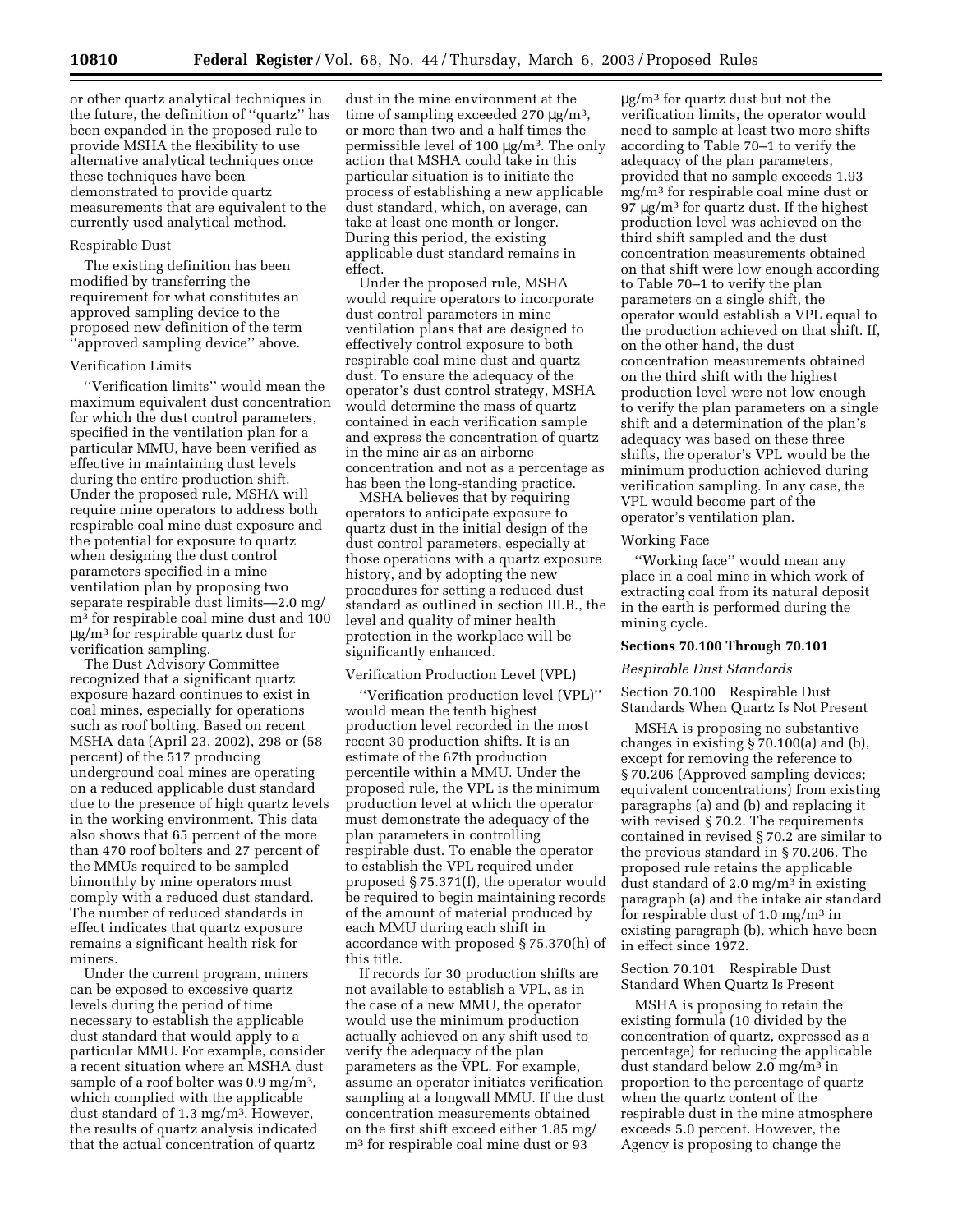procedures for determining the average quartz percentage used to calculate the applicable dust standard. Only the results of MSHA samples would be used to establish the applicable dust standard. The quartz results of the three most recent valid MSHA samples would be averaged and the resultant percentage would be used to set the new applicable dust standard. However, if an entity is already on a reduced standard when these revised procedures become effective, a new applicable dust standard will be established by averaging the results of the first two MSHA samples taken under the revised procedures with the quartz percentage associated with the reduced standard in effect. If fewer than two MSHA samples are taken, the existing applicable dust standard will continue to remain effect.

Application of the revised procedures will result in the setting of reduced standards that will (1) more accurately represent the quartz percentage of the respirable dust in the environment at the time of sampling; (2) reflect the dynamics of the mining process and the changing geologic conditions of the mine strata; and (3) continue to protect miners over multiple shifts.

Under the proposed rule, MSHA would also begin reporting the quartz content to the nearest tenth of a percent, instead of the current practice of truncating results to the nearest full percent. This is more protective for the miner because it will permit MSHA to also set reduced standards at such levels as 1.1 mg/m<sup>3</sup>, 1.4 mg/m<sup>3</sup>, 1.6 mg/m<sup>3</sup>, 1.8 mg/m3, and 1.9 mg/m3. Setting these particular standards was not mathematically possible using the above formula due to the practice of truncating the average quartz percentage.

#### Section 70.201 Sampling; General and Technical Requirements

MSHA is proposing to modify the general requirements for operator sampling under existing § 70.201. The proposed rule would remove existing paragraph (d), revise and redesignate (b) as (c) and existing (c) as (g), revise paragraph (a), and add new (b), (d), (e), (f), (h), and (i).

To minimize repetition and to streamline the proposed requirements, paragraph (a) would be modified by removing the reference to part 74 approval (Coal Mine Dust Personal Sampler Units), and replacing it with ''approved sampling device,'' as defined under revised § 70.2. Respirable dust sampling under this proposed rule could also be conducted with sampling devices that can give a continuous readout of dust concentrations provided that the measured concentration can be

converted to an equivalent concentration as measured with another sampling device approved under part 74 of this title.

Proposed new paragraph (b) would retain the requirements in existing § 70.202(a) and (b) that sampling required under this part be conducted by an individual certified by MSHA and the manner by which a person would be certified. Therefore, existing § 70.202(a), (b), and (c) would be removed.

While the sampling device would continue to be worn or carried to and from the MMU as required by existing § 70.201(b), proposed § 70.201(c), the existing requirement that sampling devices be operated portal-to-portal and for a period no longer than eight hours would be removed. Instead, since the objective is to assess the adequacy of the dust control parameters in effect in each MMU under proposed § 70.206 and § 70.215, except when using a personal continuous dust monitor (PCDM) under proposed § 70.220, the sampling device would be operated only during the period that the production crew spends in the MMU. That is, under proposed § 70.206 the sampling device would (1) be turned "ON" when the production crew arrives at the MMU, regardless if any actual mining is taking place; (2) remain operational during the entire shift that the production crew remains in the MMU, regardless of the number of hours worked; and (3) be turned ''OFF'' at the end of the shift as the production crew exits the MMU.

On the other hand, if using a PCDM under proposed § 70.220, the sampling device would be operated portal-toportal and would remain operational during the entire work shift or for 12 hours, whichever time is less, to ensure that the miner's entire work shift is controlled. Because the use of a PCDM will permit the operator to make adjustments in administrative controls, without MSHA approval, at anytime during the work shift, the duration of sampling is not limited to the time period the production crew spends in the MMU as discussed in the previous paragraph but, instead, must be carried out over the entire work shift to ensure that each miner using a PCDM was not personally overexposed. Simply stated, the PCDM would be turned ''ON'' when the miner enters the mine and remain operational while traveling to the MMU, during the entire time period spent working in the MMU, and while traveling back to the mine entrance, at which time the device would be turned ''OFF.'' Since most non-traditional work shifts in underground coal mines are less than 12 hours in length, the PCDM currently under development is being

designed with sufficient battery capacity for one 12-hr work shift of operation.

It should be pointed out that the duration of MSHA sample collection will continue to be limited to 480 minutes. The sampling device will be operated portal-to-portal and remain operational during the entire shift or for 8 hours, whichever time is less.

Consistent with accepted industrial hygiene practice, proposed paragraph (d) will require the operator to use control filters when verifying the adequacy of the plan parameters under proposed § 70.206 or § 70.220(c). A control filter is an unexposed filter of the same design as the filter cassette used for sampling, that is pre- and postweighted on the same day as the filter cassettes used for verification sampling. MSHA first began using control filters in its enforcement program in May 1998 and continues this practice today. The reason for requiring their use by operators is to improve the accuracy in making weight-gain measurements of the exposed filter cassettes by eliminating the effect of differences in pre- and post-exposure laboratory conditions, or changes introduced during storage and handling of the filter cassettes. The control filter will be used to adjust the weight gain obtained on each exposed filter by subtracting any change in the weight of the control filter from the change in weight of each exposed filter. This is especially important since the filter cassettes to be used by operators will be pre- and postweighed to the nearest microgram (0.001 mg). The other modification to the procedures for processing operator samples will be to discontinue the practice of truncating (to 0.1 mg) the recorded weights used in calculating dust concentrations. This means that Mine Safety Appliances Company (MSA), which upgraded its weighing equipment in 1996 and uses the same balance as MSHA's Coal Dust Processing Laboratory, will be permitted to follow MSHA and use all significant digits associated with the weighing capability of the balance (0.001 mg) when pre-weighing operator dust cassettes. These changes will enhance the proposed process of verifying the adequacy of plan parameters. This will also eliminate the need for operators to sample multiple shifts in order to obtain sufficient dust mass on the collection filter for quartz analysis. Since the use of a control filter adjusts for differences that may exist in laboratory conditions on the days of pre- and post-weighing, it is no longer necessary to pre- and post-weigh the filter cassettes in the same laboratory. To ensure the precision and accuracy of the pre-weight of filters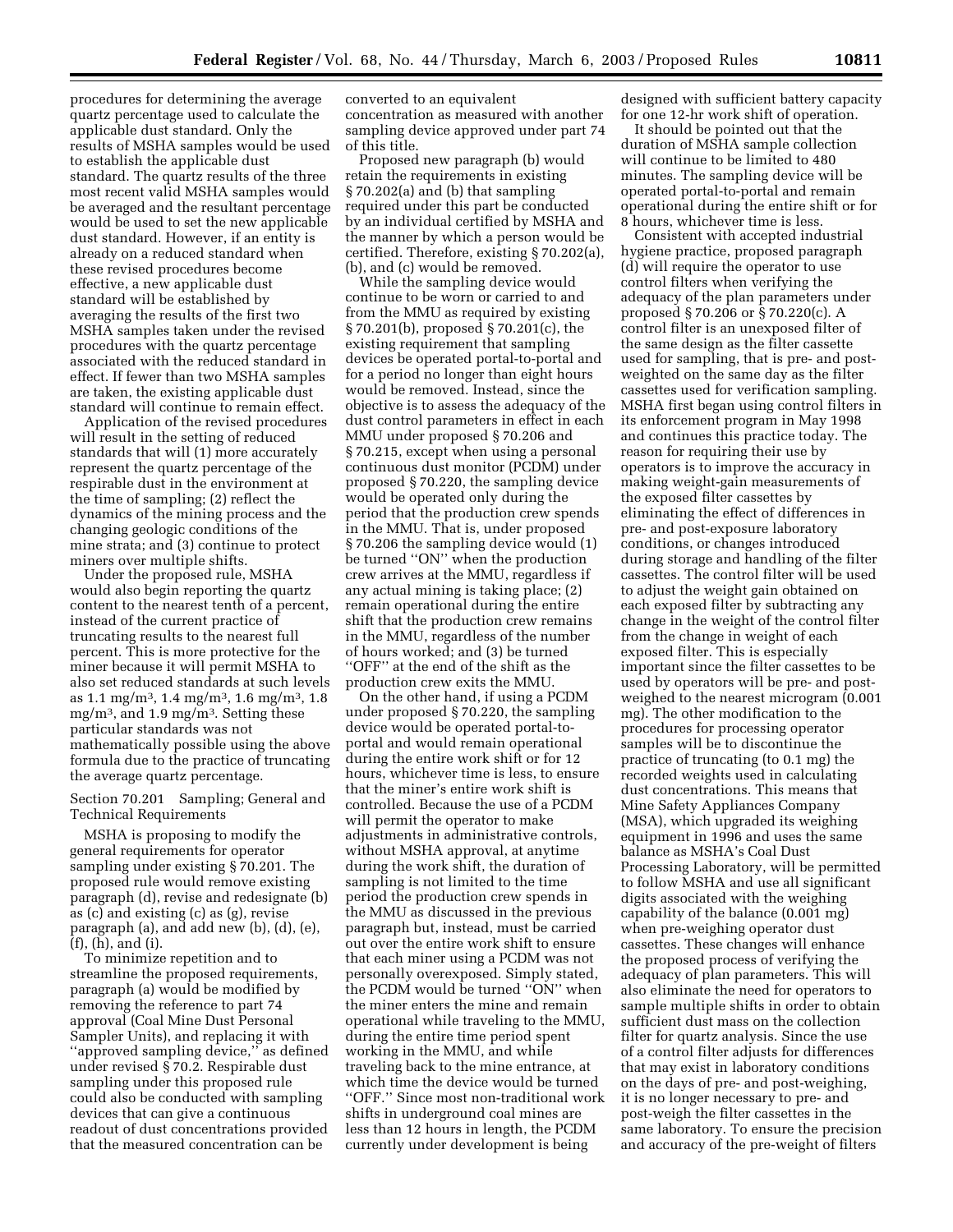used by the operator and federal mine personnel, MSHA will institute a program to monitor the daily production of filter cassettes weighed to the nearest microgram (µg) by the manufacturer, MSA. The program will conform to MIL-STD–105D, which defines the criteria currently used to monitor the quality of pre-weighed filters used in the current operator bi-monthly sampling program.

Since the control filter will be used to adjust the resulting weight gain obtained on each exposed filter cassette, the control filter must have the same pre-weight date as the filter cassettes to be used for sampling on the same shift. The pre-weight date is noted on the dust data card. Failure to follow these instructions will be cause for voiding the sampling results. Only one control filter will be required for each MMU per shift sampled. To prevent exposure to the mine environment, the plugs attached to the inlet and outlet side of the cassette must not be removed. Also, it is important that the control filter be exposed to the same time, temperature, and handling conditions as the ones that are used for sampling, *i.e.*, carry the control filter in a shirt or coverall pocket while underground. While the control filter can be carried by any miner assigned to the MMU being sampled, it would be preferable if that miner performed the job of the DO. Finally, the control filter cassette must be kept together with the exposed samples after sampling and treated in the same manner as the exposed filters prior to being transmitted to MSHA. For processing purposes, the dust data card for the control filter must be marked with a large capital ''C'' for "CONTROL" in the middle of the card and enter a ''9'' in the ''Type of Sample'' box. The remaining items on the dust data card must be completed in the same manner as under the previous operator bimonthly sampling program. These procedures are identical to the ones followed by MSHA.

To ensure that the plan parameters are designed to control respirable dust and are suitable to the conditions and mining system at the mine as required under § 75.370(a) of this title, the proposed paragraph (e) prescribes minimum mining activity that must be ongoing during sampling, as well as the operating parameters for use of the engineering controls specified in the plan. Therefore, when sampling under proposed § 70.206, § 70.215 or § 70.220(c), respirable dust samples must be collected on a production shift during which the amount of material produced by the MMU is at least equal to or exceeds the verification production level (VPL) as determined in accordance

with § 70.2. If the VPL is not achieved, the samples for that shift will be voided by MSHA. However, any sample that exceeds either verification limit or the applicable dust standard by any amount would be used to determine the equivalent concentration for that occupation, regardless of production. Also, if the MMU being sampled under proposed § 70.215 is authorized to use PAPRs under special circumstances (see § 70.212) and those circumstances prevent the operator from achieving the VPL, the sample(s) for that shift will be used to determine the equivalent concentration for the affected occupations.

In addition to minimum production activity, limits must also be set on how much the specified engineering control parameters can deviate during sampling from the quantities specified in the ventilation plan. Failure to meet either criterion will undermine miner confidence in the ability of the approved plan parameters to effectively control respirable dust under the conditions at the MMU. Accordingly, paragraph (e) requires each operator to use only the engineering controls and other measures specified in the plan. Recognizing that engineering parameters such as air quantity and velocity and water pressure are subject to measurement error and can vary because they cannot be easily controlled with absolute precision, proposed § 70.201(e) would permit the measured levels to be up to 115 percent of the minimum quantities specified in the plan.

Since miners play an important role in the implementation and maintenance of the approved plan parameters, MSHA recognizes the need for miners to have full confidence in the sampling process used to approve and evaluate the continued adequacy of the plan parameters. Therefore, consistent with the underlying purposes of the Mine Act, proposed paragraph (f) would require the operator to provide affected miners and their representatives with an opportunity to observe any sampling required by this proposed rule. In addition, the operator would be required to give prior notice to miners and their representatives of the dates and times when the operator intends to conduct sampling. If the exposure of individual miners is monitored on a daily basis using a PCDM, the operator would be exempt from this requirement since all affected miners would already be aware that they were being monitored on a continuous basis. To make miner participation more effective, it is important that miners and their representatives are knowledgeable

in those features of the sampling program specified in the proposed rule. This will enable them to make sound and knowledgeable judgements on the conduct of operator sampling under the proposed rule.

While section 103(f) of the Mine Act requires the operator to compensate representatives of miners who accompany MSHA personnel conducting inspections, it would not apply to operator sampling as proposed, unless conducted on the same shift that MSHA chooses to monitor operator sampling. Therefore, unless accompanying MSHA personnel, section 103(f) would not authorize ''walkaround pay'' for time spent by a representative of miners observing the operator conducting sampling required by this part. MSHA believes that providing the representative of miners with an opportunity to accompany MSHA personnel monitoring operator sampling required by this part with no loss of pay is consistent with section 103(f) of the Mine Act. Under the guidance of the Interpretive Bulletin (43 FR 17546, April 25, 1978), walkaround rights arise when: (1) An ''inspection'' is made for the purposes set forth in section 103(a), and (2) the inspector is physically present at the mine to observe or monitor safety and health conditions as part of direct safety and health enforcement activity.

MSHA sampling required by this part would be unannounced and conducted to determine if the operator is in full compliance with both the operating conditions and sampling requirements of this part, as well as with all other health and safety standards. Consequently, the representative of miners would have the right to accompany the MSHA personnel with no loss of pay for the time during which the representative exercises this right.

Existing paragraph (c) which requires the operator to submit, when requested by the district manager, the date and time when sampling required by this part will begin would be redesignated as paragraph (g). This requirement enables MSHA to monitor operator sampling on a case-by-case basis to verify compliance with both the operating conditions and sampling requirements of this part.

The requirement that operators take corrective action during the time for abatement fixed in a citation for violation of §§ 70.100 or 70.101 specified in existing paragraph (d) of § 70.201 would be transferred to proposed § 70.218(b)(2). The requirement that the operator sample each production shift until five valid samples are taken under existing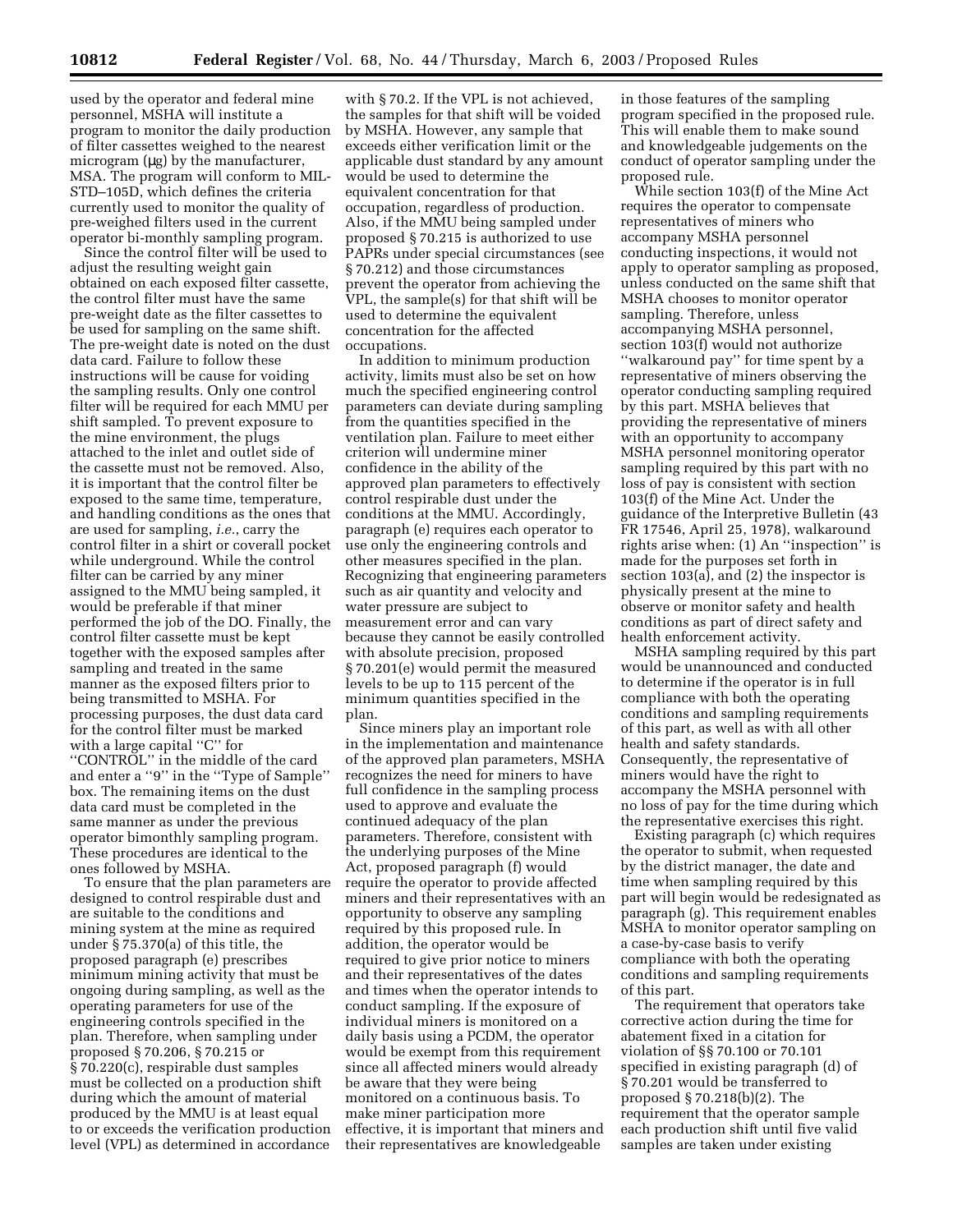paragraph (d) would be removed since MSHA is proposing to revoke operator sampling requirements under existing §§ 70.207 and 70.208, and assume full responsibility for all compliance sampling.

Section 70.202 Approved Sampling Devices; Maintenance and Calibration

In an effort to consolidate the requirements that address maintenance and calibration procedures of approved sampling devices, MSHA is proposing in § 70.202(a) through (e) to retain the requirements in existing § 70.203(a) and (b) and  $\S 70.204(a)$  through (e), with minor changes. These standards require the sampling device be maintained as approved and calibrated only by a certified person in accordance with MSHA Informational Report IR 1240 (1996).8 If using a PCDM under proposed § 70.220, the device would be calibrated to the manufacturer's specifications. The process of certifying an individual for maintenance and calibration would remain unchanged. It would continue to require an individual to successfully complete the applicable MSHA examination. Scheduling information for MSHA training courses and examinations would be available from MSHA District Offices.

These standards require approved sampling devices to be calibrated at a flowrate of 2.0 liters of air per minute. They also establish the flowrate and testing and examination requirements for approved sampling devices. Careful examination and testing of sampling devices would continue to be required immediately prior to the start of a shift during which samples would be collected for purposes of this proposed rule. This would include testing the battery voltage and examining all external components of the sampling devices to be used. Any necessary external maintenance to assure the sampling devices are clean and in proper working condition should be performed at this time by a certified person. Temporary certification of persons provided under existing § 70.203(b) would not be retained under the proposal.

If using a PCDM in accordance with § 70.220, the operator under proposed § 70.202(f) would be exempt from the

examination requirements of paragraphs  $(d)(1)$  through  $(d)(5)$  of this section. Instead, the operator would be required to follow the examination procedures recommended by the manufacturer or prescribed by MSHA and NIOSH for the particular device.

## Section 70.203 Approved Sampling Devices; Operation; Air Flowrate

Proposed § 70.203(a) through (c) retains the operation and flowrate requirements for approved sampling devices in existing § 70.205(a) through (d), with minor changes. Since MSHA has defined an approved sampling device in revised § 70.2 to mean a device approved in accordance with part 74 of this title, proposed paragraph (a) excludes reference to part 74. Similarly, for purposes of simplification, reference to § 70.202 (Certified person; sampling) would be removed and, replaced by certified person as defined in revised § 70.2.

MSHA believes that the two on-shift examinations of sampling devices under proposed paragraphs (b)(1) and (b)(2), which are identical to the examinations required under existing § 70.205(b) and (c), continue to be an important part of a reasonable and prudent sampling program. The first examination would be made by a certified person during the second hour after the sampling devices are placed in operation. This examination would assure that each sampling device is operating properly and at the proper flowrate. If the proper flowrate is not maintained, necessary adjustments in the flowrate would be made at this time by the person certified to collect samples. The second examination would be made during the last hour of operation of the sampling devices. If the proper flowrate is not maintained, the certified person is required to make a notation on the dust data card for that sample stating that the proper flowrate was not maintained. Because it is unclear where on the dust data card such a notation should be made, proposed paragraph (b) would require all notations regarding failure to maintain proper flowrate or other events occurring during sampling that may impact the validity of the sample to be made on the back of the dust data card.

If using a PCDM under proposed § 70.220, the operator would not be required to examine the device during the second and last hour of operation as required under paragraph (b) of this section. Instead, the operator would be required to follow the procedures recommended by the manufacturer or prescribed by MSHA and NIOSH to assure that the PCDM is operating properly and at the proper flowrate.

Section 70.204 Demonstrating the Adequacy of the Dust Control Parameters Specified in a Ventilation Plan; Verification Sampling

Existing  $\S 75.370(a)(1)$  of this title requires the operator to develop and follow a mine ventilation plan that is designed to control methane and respirable dust. It further requires the plan to be suitable to the conditions and mining systems at the mine. Accordingly, a properly-designed mine ventilation plan continues to be the most reliable means for ensuring that the work environment in each MMU is free of excessive concentrations of respirable dust.

MSHA recognizes that the operator has the legal responsibility for developing a ventilation plan that is designed to control respirable dust. Consequently, the operator has the obligation to demonstrate that the dust control parameters specified in the plan will effectively control respirable dust as required by § 75.370(a)(1). Therefore, within 12 months after the effective date of this rule, each operator of an underground coal mine must have an approved ventilation plan in which the dust control parameters specified for each MMU have been verified to be adequate in controlling respirable dust. Proposed §§ 70.205 through 70.208 set forth the specific steps an operator must follow to verify the adequacy of the plan parameters. To demonstrate adequacy, the operator would be required to collect valid respirable dust samples in accordance with proposed § 70.206 or § 70.220(c) if using a PCDM. Approval of the plan parameters for a particular MMU would be granted when these samples, called verification samples, demonstrate at a high level of confidence, in accordance with the limits specified in Table 70–1, the adequacy of the plan parameters in maintaining the equivalent concentration of respirable dust coal mine dust and quartz dust at or below the verification limits of 2.0 mg/m3 and 100  $\mu$ g/m<sup>3,</sup> respectively.

Section 70.205 Verification Sampling; When Required; Time for Completing

Proposed § 70.205 specifies the various ways in which the process of verifying the adequacy of the dust control parameters for a MMU would be initiated. The operator would trigger the process by submitting a new ventilation plan under § 75.370. This process would also be initiated if the district manager requires the operator to amend the plan parameters in a previously approved ventilation plan after determining, based on dust sampling results or other

<sup>8</sup>On September 3, 1998, MSHA published a proposed rule in the **Federal Register** (63 FR 47123) requesting public comment on our intention to update the incorporation-by-reference in title 30 of the Code of Federal Regulations, Sections 70.204, 71.204, and 90.204. The Agency allowed 60 days for public comment and received no comments, no requests for an extension of the comment period, and no requests for a public hearing. On August 10, 1999 the final rule was published and became effective on October 12, 1999 (64 FR 43283).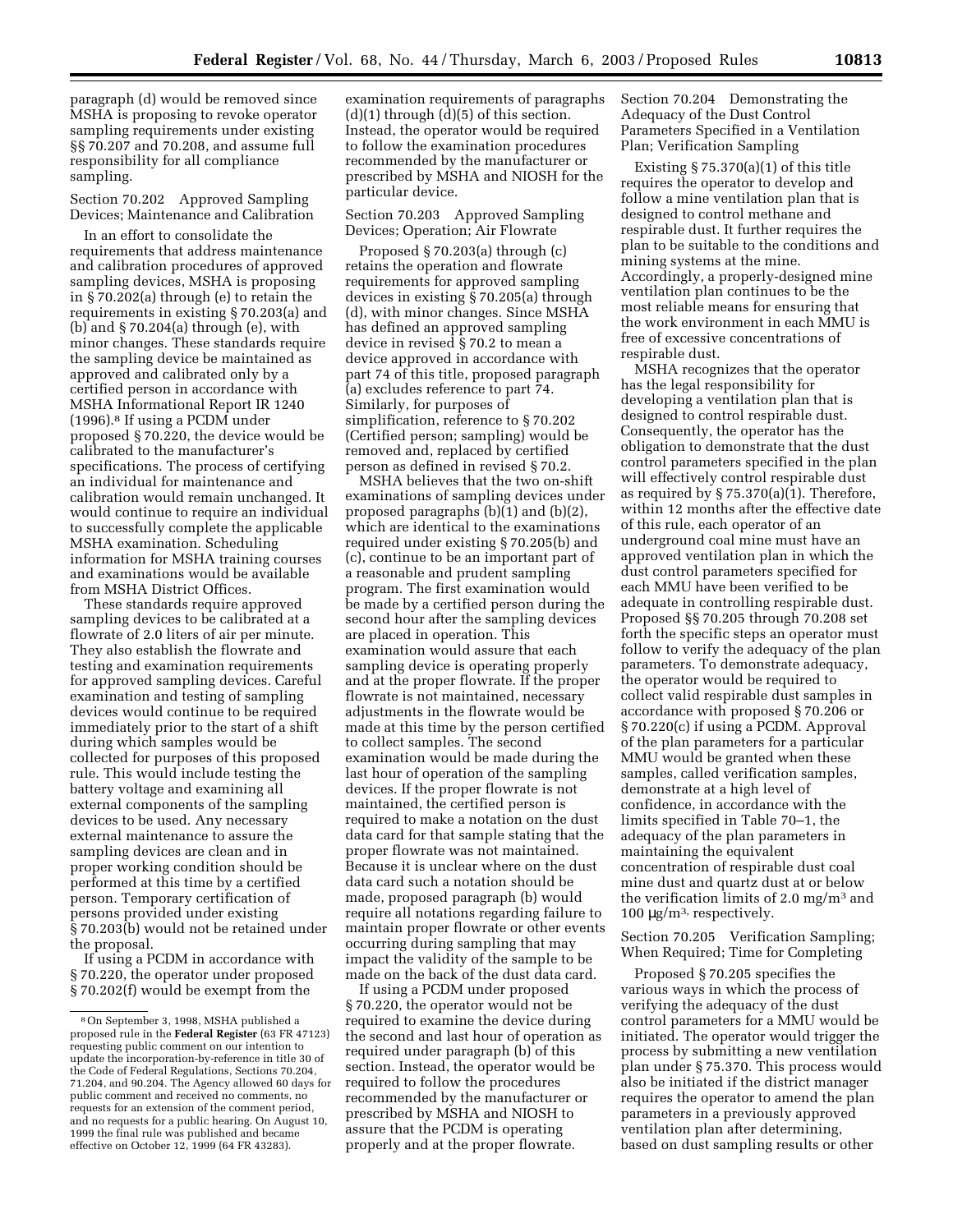evidence, that the dust control parameters in effect are no longer suitable to the current conditions at a particular MMU.

Once the dust control parameters for a MMU have been verified as adequate, it would not be necessary to reverify the plan parameters as part of the MSHA six-month review under § 75.370(g), unless the district manager determines these parameters are unsuitable for the current conditions at the MMU. However, the operator may be required to make changes to the parameters based on (1) results of the MSHA six-month review, (2) excessive dust concentrations measured by either MSHA or operator monitoring samples, or (3) a new reduced applicable dust standard which is less than the highest respirable coal mine dust concentration that was previously used to verify the adequacy of the plan parameters. For example, if an operator was cited for exceeding the applicable dust standard when the approved plan parameters were being met or exceeded, the district manager may have cause to question the adequacy of the previously-approved dust control parameters.

Also, depending on sampling results and production records, if the production exceeds the VPL specified in the plan, the district manager may require the operator to verify the plan parameters at the higher production level. For example, suppose the VPL is 10,000 tons and all five concentration measurements taken during MSHA sampling exceed the applicable dust standard on a shift for which the production is 12,000 tons. Then, if the production records indicate that the operator has exceeded the VPL on more than 33 percent of all production shifts during the previous six months, that evidence would demonstrate that the VPL specified in the plan is no longer valid. The district manager would then require the operator to verify the plan parameters under current operating conditions.

Under the proposed rule, the operator would be required to verify the adequacy of the dust control parameters for each MMU within 45 calendar days after obtaining provisional approval from the district manager. This should be ample time for an operator to demonstrate the adequacy of the plan parameters, even when starting up a new MMU, such as a longwall panel. Should an operator experience difficulty in establishing the desired VPL or encounter other unexpected breakdowns or unforseen circumstances affecting the operational status of a MMU after obtaining provisional approval, the district manager may grant

an operator an extension of up to 30 days to complete verification sampling. Before receiving provisional approval, the operator may be required to modify the plan parameters if the district manager determines that the particular parameters are inadequate or unsuitable for the current conditions in the MMU. If provisional approval is not granted, the operator may not operate the affected MMU.

Under the proposed rule, the adequacy of all previously approved dust control parameters would need to be verified by the operator within 12 months after the final rule becomes effective. Before submitting these plan parameters to the district manager for review and approval to commence verification sampling, proposed paragraph (b) would require the operator to provide additional information. The additional information is described under revised § 75.371(f) of this proposed rule. The operator will be permitted to operate a MMU under the previously approved dust control parameters until the amended plan parameters are either provisionally approved or denied.

To minimize delays in the verification process, MSHA will develop and issue appropriate compliance guides and provide adequate training on the new rule prior to its implementation. MSHA will also be available to provide guidance to individual mine operators once the rule becomes effective. The Agency intends to make every effort to ensure an orderly and efficient transfer from the previous plan approval process to the new process of validating the adequacy of dust control parameters for each MMU prior to implementation.

Section 70.206 Verification Sampling; Procedures for Sampling

This proposed section establishes the sampling procedures that each operator would follow when conducting verification sampling. Described are the specific occupations and areas to be monitored in a MMU, and the operation and placement of each sampling device during sampling. The specific operating conditions under which these occupations and areas would be sampled are discussed under § 70.201. These will be covered again for the benefit of the reader.

Proposed paragraph (a) would require the operator to sample specific occupations assigned to a MMU. These occupations were selected because, based on MSHA experience over the past 20 years, miners required to work in those occupations are likely to be exposed to the greatest respirable dust concentration and, consequently, would be at significant risk of overexposure. Therefore, the operator would be required to sample the environment of: (1) The DO in accordance with proposed paragraphs (d)(1) through (d)(10), which are identical to existing § 70.207(e)(1) through (e)(10); (2) the roof bolter operator(s) (occupation codes—012, 014 or 046); (3) the longwall jack setters (occupation code—041); and (4) any other occupation that the district manager may designate for sampling after reviewing the operator's plan parameters.

Unless otherwise directed by the district manager, when an operator samples a longwall MMU, the DO sample required by this part would be collected by placing the sampling device on the miner who works nearest the return air-side of the longwall working face. Since 1987, this work location has been assigned the 060 occupation code by MSHA for sampling and tracking purposes in accordance with existing § 70.207(e)(7). Therefore, when sampling the 060 DO, the sampling device would remain at all times with the miner working nearest the return air-side of the longwall face. If individual miners rotate out of the DO position during sampling, as is the common practice at some operations, the sampling device must be transferred to and worn by the new miner rotated into the DO position. For example, if all other miners are working upwind of the tailgate-side longwall operator, the miner performing that particular job becomes the DO and wears the sampling device since that individual is working nearest the return air-side of the longwall face. However, if during the shift being sampled another miner, such as the face mechanic, travels past the tailgate-side longwall operator toward the return air-side, the face mechanic would then become the DO and must wear the sampling device for the period of time that individual works nearest the return air-side of the longwall face. When the face mechanic returns upwind of the longwall operator, the sampling device must then be transferred back to the longwall operator, as that individual will now be the miner working nearest the return air-side.

This is compatible to sampling any other DO, whether it is the 036 DO (continuous miner operator) or the 044 DO (tailgate-side longwall operator). The sampling device must remain at all times in the environment of the DO and not with the individual miner, regardless of how many miners work in that location during the shift. Sampling the DO in this manner preserves the long-standing high-risk occupation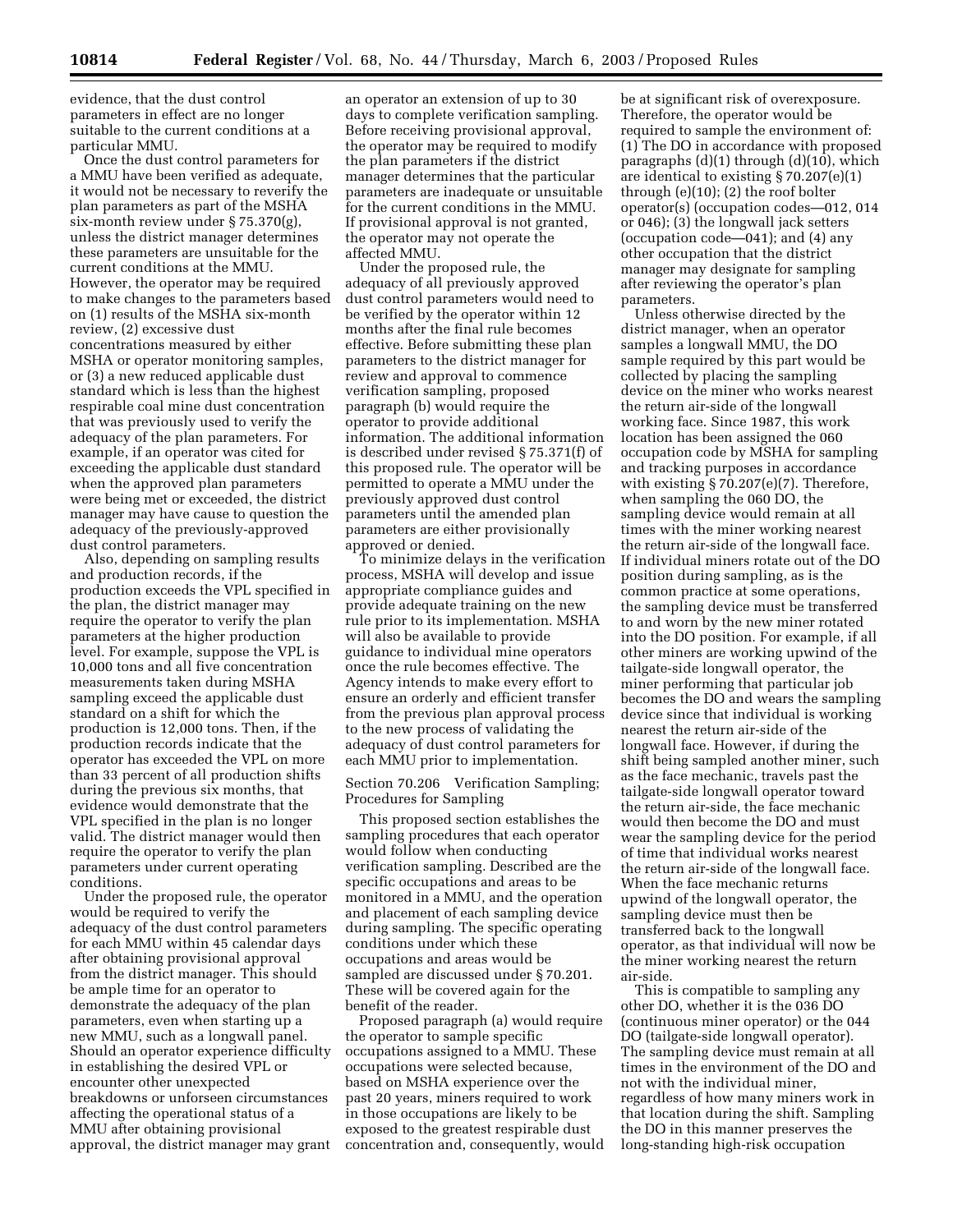sampling concept which the Agency adopted in 1970.

Under these procedures the sampling device must remain in the environment of the miner who works nearest the return air-side of the longwall working face. However, in certain circumstances, MSHA may not require transfer of the sampling device if the amount of time a particular miner spends inby or downwind of the DO is known to be infrequent and of short duration, limited to 20 minutes or less. However, transfer of the sampling device is required if the same miner travels inby the DO routinely during the shift.

There are other ways to reduce the number of times that a sampling device needs to be transferred from one miner to another during a shift. This depends on the particular mining practices of the operator. By fully utilizing the operational capabilities designed into currently-employed longwall equipment or altering the mining cycle, the need for miners to work routinely inby the shearer can and should be minimized, thereby reducing the number of necessary pump transfers, and the potential for miners to be overexposed to respirable dust. Another approach has been used successfully at longwall MMUs employing a type of water-spray system called ''shearer-clearer.'' This involves limiting the movement of miners to a certain region or distance inby of the shearer. In some instances this distance can reach 40 feet inby if samples indicate dust levels are similar to the levels in the environment of the tailgate-side shearer operator (Occupation code 044).

If a properly designed shearer-clearer system is installed and maintained, it is very effective in confining the shearergenerated dust to the face for some distance downwind of the shearer and prevents migration to the walkway where miners are located. Therefore, miners who are required to spend time inby the shearer can be protected from exposure to excessive dust levels if their work is limited to this particular area. This area, however, is normally established through sampling on a mine-by-mine basis. The area can vary depending on the quantities and velocities of air delivered to the longwall face, type of cut sequence, water flow rates and spray pressures, and tonnage produced.

If any of these approaches are not suitable or if the miner working furthest downwind refuses to wear the sampling device for any reason, the proposed rule provides for the placement of the sampling device in a specified location on the return side within 48 inches of the corner of the longwall face, which

MSHA has designated as the 061 DO. Placing the sampling device at this location is comparable to placing the sampling device on the continuous mining machine within 36 inches inby the normal work position of the machine operator. It should be noted, however, that since dust concentrations at this location are typically the highest, no longwall MMUs are currently submitting bimonthly samples taken at the 061 DO.

The proposed approach, which involves sampling the ''high risk occupation,'' currently referred to as the DO, is not new and has been in use since inception of the mandated sampling program in 1970. This sampling approach is designed to monitor the mine atmosphere with the greatest concentration of respirable dust exposure, in the areas where miners are working during their shift, to prevent excess exposure of miners to respirable coal mine dust. The goal has never been to measure the exposure of an individual miner for the duration of a shift, but rather to determine if the mine atmosphere in the active workings is free of excessive concentrations of respirable dust in order to protect each miner required to work in that environment.

Based on the various dust generating sources and the manner in which the face is ventilated, the return air-side of a longwall face is the area on a longwall MMU with the greatest concentration of respirable dust. Accordingly, since miners are required to work in this area, operators are required to maintain the mine atmosphere in this area or location in compliance with the applicable dust standard on each shift. By doing so, it can be concluded that other miners in less risky occupations are protected from excessive dust concentrations. While these measurements will not show a particular miner's dust exposure, the results will indicate if the air that miners are breathing is in compliance with the applicable dust standard. The objective of the proposed sampling scheme is to control the concentration of respirable dust in the workplace. The method of sampling the DO on a longwall MMU was determined to be reasonable and consistent with the Mine Act in *American Mining Congress* v. *Marshall,* 671 Fed 12151 (10th Cir. 1982). MSHA believes that the method of sampling being proposed will effectively serve the health protection goal of achieving and maintaining good air quality in each MMU. Therefore, the long-standing practice of sampling the DO in each longwall MMU or any other DO would be continued under the proposed rule.

Since the objective is to verify the adequacy of the dust control parameters in effect at a MMU, proposed paragraph (b) would require sampling devices to be turned "ON" when the production crew arrives at the MMU to be sampled, regardless if any actual mining is taking place, and not at the portal as required in existing § 70.201(b) for bimonthly sampling. The operator would continue to examine each sampling device at least twice during the sampling shift in accordance with proposed § 70.203(b)(1) and (2). Each sampling device would remain operational during the entire shift that the production crew remains in the MMU, regardless of the number of hours worked. The sampling devices would be turned ''OFF'' at the end of the shift as the production crew, assigned to the occupation(s) being sampled, exits the MMU to travel back to the mine portal.

Each operator would be required to use one control filter for each shift of sampling as required by proposed § 70.201(d). As explained earlier, the control filter will be used to adjust the weight gain obtained on each exposed filter by subtracting any change in the weight of the control filter from the change in weight of each exposed filter. Its use in accordance with § 70.201(d) will enhance the decision-making process involving the approval or denial of the dust control parameters by the district manager.

To qualify as a valid sample for verification purposes, the amount of material produced by the MMU during the shift being sampled must equal or exceed the VPL as required by proposed § 70.201(e). If the VPL is not achieved, the sample(s) will be voided by MSHA. However, any sample that exceeds either verification limit or the applicable dust standard by any amount would be used to determine the equivalent concentration for that occupation, regardless of production.

Proposed § 70.201(e) also requires the operator to utilize only the dust control parameters that were provisionally approved by the district manager. Recognizing that engineering parameters such as air quantity and velocity and water pressure are subject to measurement error and cannot easily be controlled with absolute precision, MSHA would allow the measured levels to be up to 115% of the quantities specified in the plan.

If a measured level exceeds the corresponding quantity specified in the plan by more than 15 percent, the operator would have the option to either (1) adjust the engineering parameter(s) to what is specified in the plan before beginning verification sampling or (2)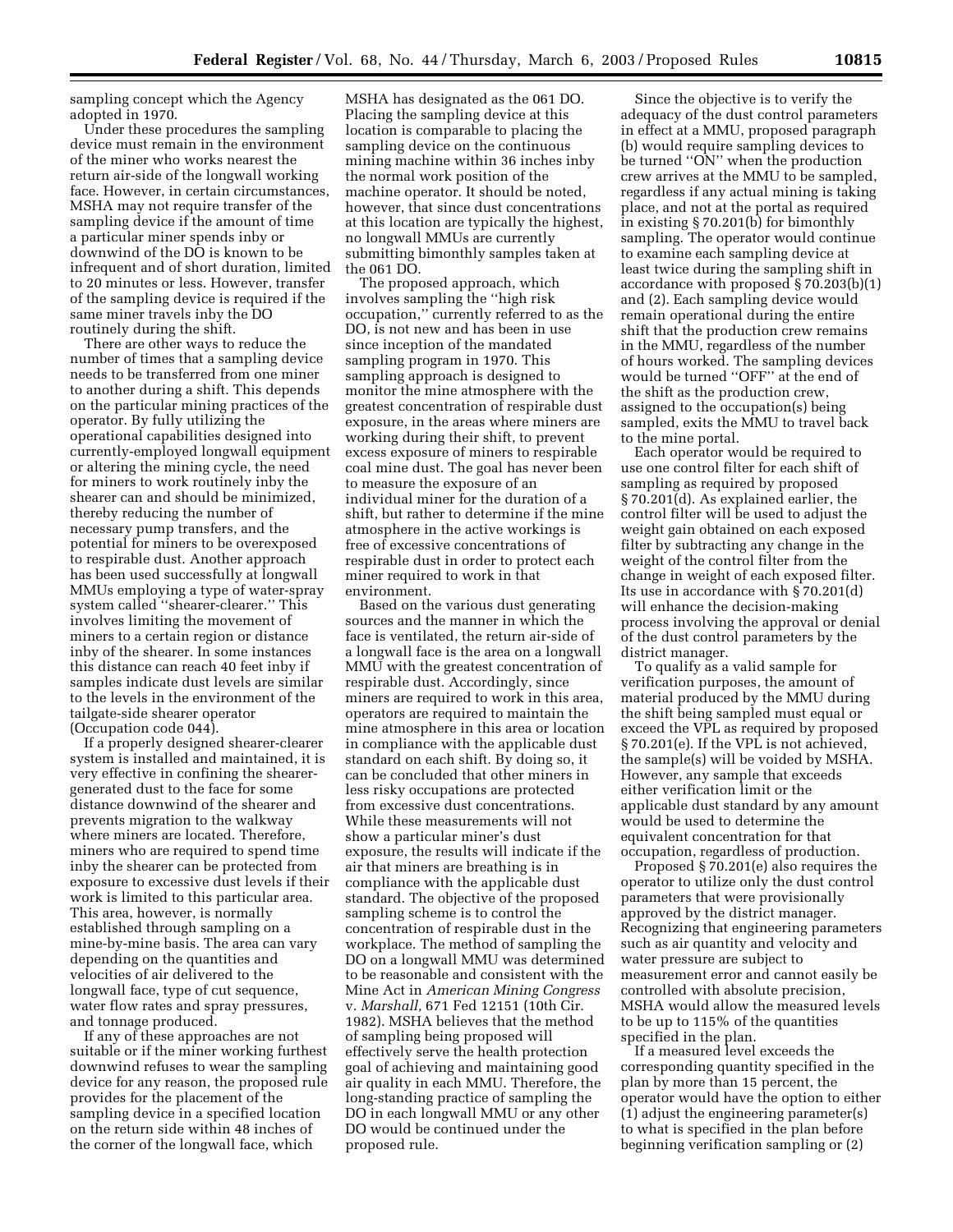make no adjustment to the parameter(s) prior to verification sampling. Under the second option, final approval of the plan parameters would be contingent on the operator incorporating in the plan the maximum quantities of parameters measured during verification sampling. If verification samples were collected on a shift when a plan parameter exceeded 115 percent of the quantity specified in the plan, then (assuming none of the verification samples exceeded the critical values) that parameter quantity, as measured, would be incorporated into the plan parameters ultimately approved by the district manager.

If an operator chooses to sample multiple shifts, they would not have to be consecutive shifts as under the previous bimonthly sampling program. The operator would be required to submit for processing all samples collected by the operator, regardless of the operating conditions under which verification sampling was conducted.

The number of shifts that the operator would need to sample to verify the adequacy of the plan parameters depends on two factors: First, the actual operating conditions in effect during the shift being sampled; and, second, the individual sample results. As discussed earlier, for a respirable dust sample to be valid for verification purposes, the amount of material produced by the MMU must equal or exceed the VPL, and the dust control parameters must be at levels not exceeding 115 percent of the quantities specified in the plan. Therefore, the number of shifts depends largely on how quickly and consistently the operator would be able to achieve these operating conditions. The operator may need to sample several shifts before the production level on any single shift qualifies for verification purposes. The operator could verify the adequacy of the plan parameters based on this single shift—but only if all sample results are at or below the critical values listed in Table 70–1 that correspond to the number of shifts sampled. This would demonstrate the adequacy of the plan parameters at a high level of confidence. If any of the sample results exceed the appropriate critical value, then the operator would need to collect verification samples taken on one to three additional shifts, depending on the concentrations measured on those shifts. Since these additional shifts would also need to meet the production criteria, and use only the dust control parameters specified in the plan, some operators would need to sample a total of more than four shifts.

Assuming that the operator makes no special effort to meet the VPL during verification sampling, there is a 67-

percent probability that a randomly selected production shift would not meet the VPL. Consequently, if the operator made no special effort to achieve the desired production, there would be a 13-percent chance the operator would need to sample more than five shifts and a 1.7-percent chance the operator would have to sample more than 10 shifts.<sup>9</sup> On the other hand, again assuming no special production effort, there would be a 98-percent chance the operator would need 10 or fewer shifts and a 70-percent chance that the operator would need to sample three or fewer shifts.10 This assumes that the sample results for each shift do not exceed the critical value corresponding to the number of shifts sampled. If the operator should make a concerted effort to achieve the VPL on the sampled shifts and meet the other criteria, then sampling of fewer shifts would be needed to verify the adequacy of the dust control parameters.

Section 70.207 Approval of Dust Control Parameters by District Manager; Revocation of Approval

This proposed section establishes the criteria or ''critical values'' that the district manager would use to determine whether the operator's dust control parameters should be approved or denied. These critical values, which differ according to the number of shifts sampled by the operator, are listed in Table 70–1. Appendix A explains how the critical values were derived. When verification sample results do not exceed the applicable critical values, the district manager can be confident that the dust control parameters in use during verification sampling successfully prevented overexposures at the sampled locations.

The district manager would approve the operator's plan parameters when the amount of material produced is at or above the VPL, the parameters and other measures in place during verification sampling do not exceed 115% of the quantities specified in the plan, and no equivalent concentration measurement exceeds the applicable critical values corresponding to the number of shifts sampled.

## TABLE 70–1.—CRITICAL VALUES FOR DETERMINING COMPLIANCE WITH VERIFICATION LIMITS.

[The result of each verification sample collected must be less than or equal to the applicable critical values.]

| Number of<br>shifts meeting<br>criteria for<br>verification<br>sampling | Critical value<br>for coal mine<br>dust ( $mq/m^3$ ) | Critical<br>value for<br>quartz dust<br>$(\mu q/m^3)$ |
|-------------------------------------------------------------------------|------------------------------------------------------|-------------------------------------------------------|
| .<br>4 or more                                                          | 1.71<br>1.85<br>1.93<br>2.0                          | 93<br>97<br>1 በበ                                      |

The proposed criteria would allow the district manager to base approvals on a reasonably small number of sampled shifts, while maintaining a high level of confidence that approved dust control parameters adequately prevent excessive dust concentrations on individual shifts.

The following two examples illustrate how the district manager would apply the proposed criteria or ''critical values'' to determine if the operator's plan parameters for a MMU should be approved.

*Example 1:* Suppose valid verification samples were taken on two shifts. According to Table 70–1, the district manager would approve the operator's dust control parameters if all coal mine dust and quartz measurements obtained on the two shifts were less than 1.85 mg/m<sup>3</sup> and 93  $\mu$ g/m<sup>3</sup>, respectively. On the other hand, if one roof bolter sample indicated a quartz concentration of 95  $\mu$ g/m<sup>3</sup>, then the district manager would not approve the operator's plan parameters based on these two shifts alone. Instead, at least one additional shift of sampling would be needed. Valid verification samples from only one additional shift would be sufficient if none of the coal mine dust measurements on that shift exceeded 1.93 mg/m3, and none of the quartz measurements exceeded 97 µg/m3.

*Example 2:* Suppose valid verification samples were taken on four or more shifts. The district manager would approve the operator's plan parameters as proposed if no measurement taken over those four or more shifts exceeded 2.0 mg/m3 of coal mine dust or 100 µg/m3 of quartz dust.

The district manager may revoke approval of the dust control provisions if either MSHA samples or operator samples collected in accordance with proposed § 70.215 indicate that miners are being overexposed to respirable coal mine dust.

## Section 70.208 Follow-up Action When Either Verification Limit Is Exceeded

This proposed section would require the operator to take certain actions when a verification sample exceeds either the respirable coal mine dust or quartz verification limit. The operator

<sup>9</sup>Assuming no special production effort, the probability of needing more than n shifts to be sampled before meeting the minimum production level required to verify the plan:  $P(X>n)=(.667)^n$ ; for example, the probability of more than 10 shifts being needed,  $P(X>10) = (.667)^{10} = 1.7$  percent.

<sup>10</sup>Assuming no special production effort, the probability of needing n or fewer shifts to be sampled before meeting the minimum production level required to verify a plan:  $P(X \le n)=1-P(X>n)$ ; for example, the probability of 10 or fewer shifts being needed,  $(1-(.667)^{10}) = 98$  percent.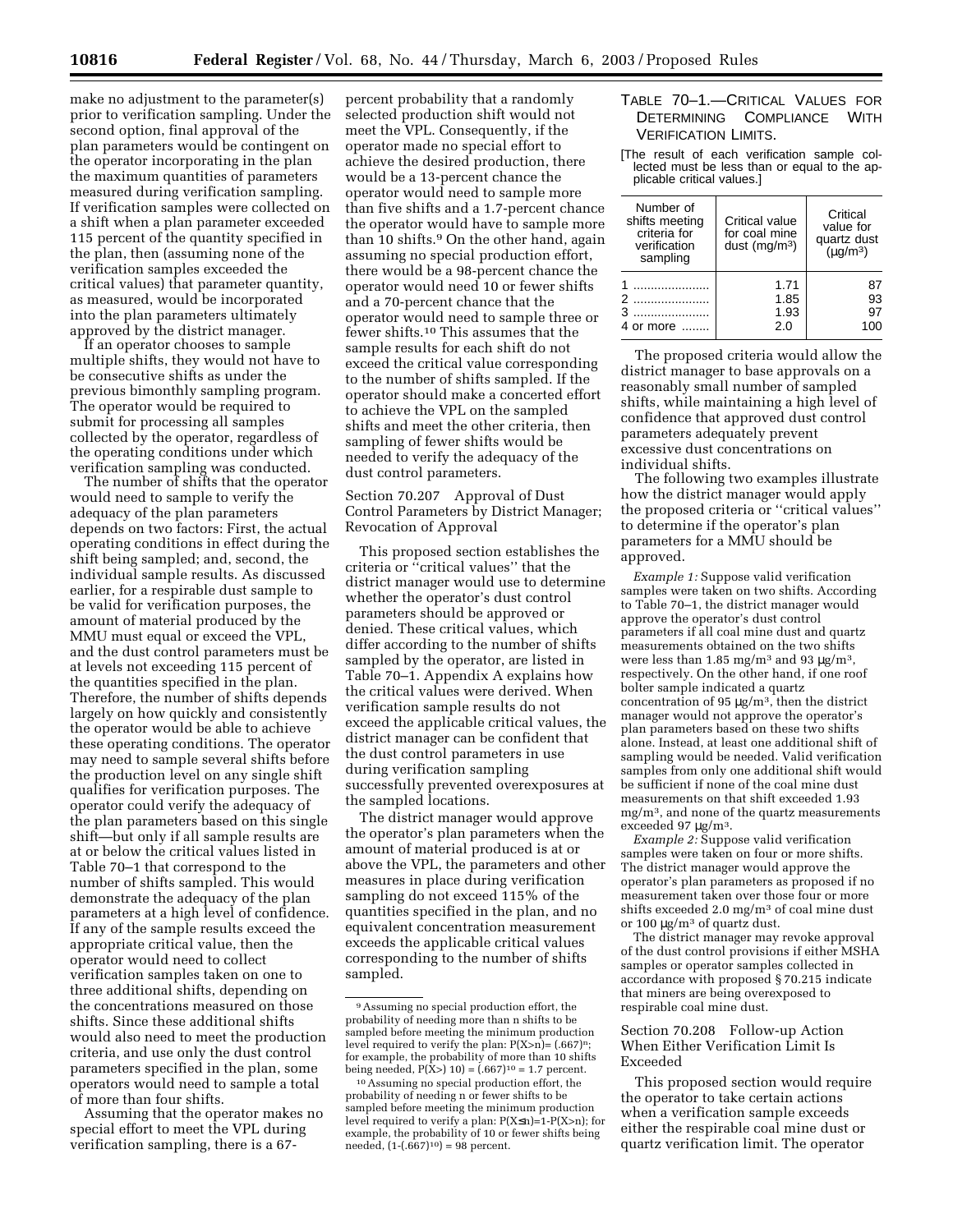would be required to stop verification sampling, provide approved respiratory equipment, identify the cause of the high dust concentration, and take corrective action to prevent miners from being overexposed on subsequent shifts.

When the operator receives notification from MSHA that a verification sample exceeded either verification limit, the operator must stop sampling and immediately make approved respiratory equipment available to affected miners in accordance with § 70.300. The use of respiratory equipment should be encouraged until the operator determines the cause of the overexposure and takes corrective measures. If deficiencies are identified in the operator's dust control program, appropriate corrections must be made under proposed paragraph (b) to lower dust concentrations in the work environment of the affected occupation or location to a level no greater than the applicable verification limits.

MSHA recognizes that, given the rigorous nature of the verification test conditions, such as requiring higher production levels to be maintained and the application of stringent approval criteria, some failures will occur. If some attempts prove to be less than successful, it would not necessarily be due to the lack of good faith effort on the part of the operator, but could be due to the inability to predict accurately the effectiveness of particular dust control parameters under the proposed test conditions. For example, assume the VPL proposed is significantly higher than that which has been recorded during previous sampling inspections. In this instance, it would be difficult to predict in advance that the proposed dust control parameters would be effective unless the VPL was more representative of the previous production levels. Therefore, MSHA is proposing not to cite the operator when samples exceed the verification limits. However, an operator would be cited under proposed paragraph (b) of this section for failure to take action required to address the cause of the excessive dust levels once notified of the results of verification sampling. This is consistent with the Dust Advisory Committee's recommendation that:

MSHA should not issue citations for violation of the applicable dust standard based on operator verification sampling. Operator inaction to protect miners where dust values are in excess of the PEL should be citable by MSHA.''

The operator would also be required under proposed paragraph (c) to document the corrective actions taken

and submit this information to the district manager within five days of receiving MSHA notification that one or both of the verification limits were exceeded. The documentation must describe the specific corrective measures taken and the manner that these measures would be used to prevent overexposures on subsequent shifts, including the proposed changes in dust control parameters. The operator would be encouraged to seek technical assistance from the district manager to help in determining what additional measures are reasonably likely to help in meeting the verification limits.

The district manager would notify the operator and the representative of miners if the proposed revisions to the plan are provisionally approved and whether the operator should either resume or initiate verification sampling in accordance with § 70.206. The district manager may require the operator to make additional changes to the plan parameters based on the results of verification sampling before the operator begins the verification sampling process over again. If no additional changes are required by the district manager, the operator would be instructed to resume the verification process by continuing the sampling from the point at which it was stopped.

The district manager would determine whether the operator should either resume verification sampling or start plan verification anew on a case-by-case basis. MSHA would not necessarily require the operator to revise the plan parameters nor require the verification process to start over again because a valid sample exceeded the verification limit by a small amount, such as 0.05 mg/m3, unless the district manager no longer felt confident in the ability of the plan parameters to effectively control respirable dust under the proposed operating conditions. The decision to resume sampling to verify the adequacy of the current plan parameters or start over again with totally revised plan parameters would be based on the information the operator provides regarding the cause of any excessive dust concentration measurements and the steps taken to prevent similar occurrences in the future. For example, suppose the concentration measurements are excessive due to a deviation in the operator's established operating procedures. It should be possible for the operator to prevent this from occurring in the future without requiring changes in the dust control parameters. If the district manager finds this to be the case, and concurs with the operator's proposed action to prevent similar occurrences, the operator would

be directed to resume verification sampling. However, if the plan parameters are found to be inadequate for the proposed operating conditions and the operator was notified to upgrade the parameters, the operator would be instructed to start the verification process over again.

Section 70.209 Use of Supplementary Control Measures; Types and Conditions for Use; Request for Approval

This proposed section would require the operator to take certain actions when verification samples exceed either verification limit after the operator implemented all feasible engineering or environmental controls. It would permit an operator to use approved powered air-purifying respirators (PAPRs), administrative controls, or a combination of both, after MSHA has determined that further reduction of dust levels cannot be reasonably achieved using accepted engineering controls. The decision-making process for determining whether feasible engineering controls should be augmented by supplementary controls (personal protective equipment and/or work practice controls) to maintain the personal work environment of the affected miners at a safe exposure level will consider the various factors involved in each specific situation. Some of the factors to be taken into account include: (1) The severity and magnitude of the exposure; (2) number of affected miners, their job location and assignment; (3) types and location of dust-generation sources; (4) range of effectiveness and reliability of the implemented engineering controls; (5) availability, suitability, reliability, and cost of other feasible engineering controls; (6) operational conditions such as the method of mining, mining height, etc.; (7) compliance history; (8) effectiveness and reliability of supplementary control measures; (9) concerns of individual miners and their representatives; and (10) ability to measure and ensure the adequacy of exposure control.

Section 202(h) of the Mine Act does not prohibit the use of PAPRs and administrative controls under the specific circumstances set forth in the proposed rule. These measures would be used only as supplementary controls and not as a substitute or replacement for engineering control measures in the active workings. The use of these supplementary control measures under the conditions of use set forth in the proposed rule will enhance the level of health protection for miners by preventing overexposures on all shifts.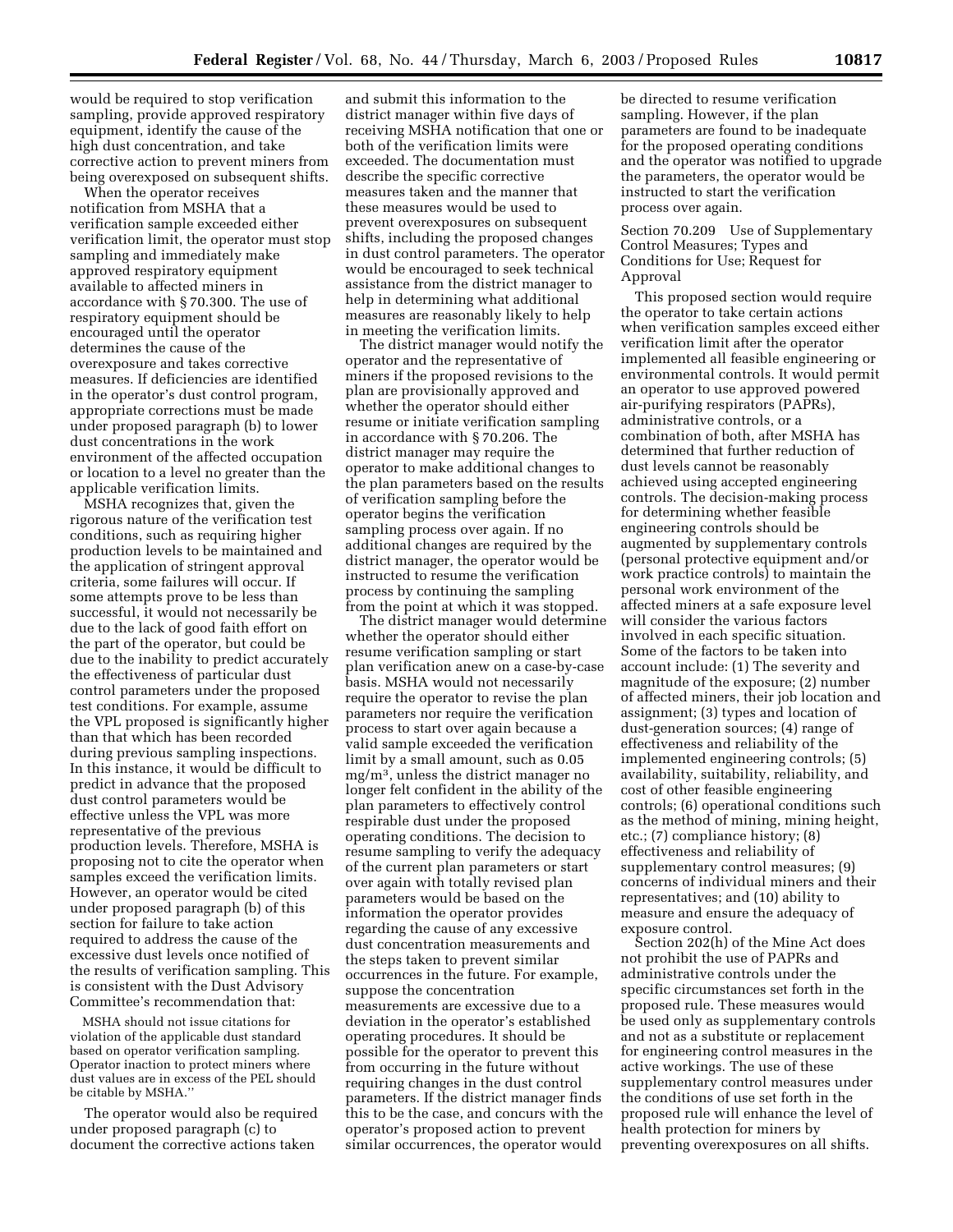The combination of engineering and supplementary controls will provide reliable and effective exposure control when used in accordance with the approved plan provisions.

Consistent with the Mine Act and the Dust Advisory Committee's recommendation, engineering controls continue to be recognized as the primary means to control exposure to respirable dust under this proposed rule. Therefore, if verification samples for a MMU continue to exceed either verification limit after implementing all feasible engineering controls, including such measures as required by the district manager, the operator must continue to use these control measures to reduce the concentration of respirable dust as low as possible.

MSHA believes that it is feasible to control respirable dust to an acceptable level as required by § 75.370(a)(1) at most non-longwall operations using available engineering controls. Currently, over 90 percent of the approximately 720 continuous miner operations employ extended cut techniques and, therefore, are being operated remotely. As a result, the continuous miner operator, the occupation normally identified as the DO, is no longer required to work near the face area where material is being extracted and respirable dust generated. Likewise, roof bolting machines, a major generator of respirable quartz dust on continuous miner MMUs, are now required to be equipped with suitable drill dust controls. Under § 72.630 of this title, drill dust must be controlled by either permissible dust collectors, by water, water with a wetting agent, by ventilation, or by any other method approved by MSHA. However, the Agency also recognizes that some nonlongwall MMUs continue to have difficulty maintaining consistent compliance with reduced standards even at production levels that are significantly lower than the proposed VPL because of the high quartz content of the adjacent roof rock, which is drilled to install roof bolts, or of the coal seam being mined.

With regard to mining operations employing the longwall mining method, MSHA recognizes that technological advances have boosted longwall production to record levels. According to MSHA data, the average production reported by operators during bimonthly sampling of longwall MMUs has increased over 6 fold between 1980 and 2002, from 890 to 5500 tons/shift. Unfortunately, as discussed in section III.D. of the preamble, dust control technology has not kept pace, rendering available, acceptable controls less

effective, which increases the miner's risk of being overexposed on any given shift. Given the state of longwall dust control technology, the engineering controls currently available may not be effective in achieving and maintaining continuous compliance at certain locations along the longwall face such as downwind of the longwall operator (occupation code—044) at some highproduction longwall MMUs. If the operator believes that all feasible engineering controls have been installed, maintained, and operated as specified in the ventilation plan, the operator may submit a written request to MSHA's Administrator for Coal Mine Safety and Health, asking for authorization to augment the implemented engineering controls with supplementary controls to maintain the personal work environment of the affected miners at a safe exposure level and to achieve compliance with the verification limits and §§ 70.100 and 70.101. If such a request is made, a copy must be provided to the representative of miners and posted on the mine bulletin board in accordance with proposed § 70.217(b)(3) at the time it is submitted to MSHA.

When the Administrator receives such a request, guidance would be immediately solicited from a panel of experts specifically established to address such matters. Members of this panel would have extensive knowledge in respirable dust control and would represent the following organizations within MSHA: Technical Support, Division of Health, the MSHA District having jurisdiction over the mine making the request, and another MSHA District. In some cases, MSHA may solicit advice from NIOSH, an Agency with significant experience in dust control. As part of their deliberations and on a case-by-case basis, the expert panel may visit the mine to observe various controls in operation. This panel will also consider all comments MSHA receives from the representative of miners, as well as individual miners, and provide copies of these comments to the operator upon request. Any recommendations reached by this panel would be based on the (1) review of all the facts gathered, (2) consideration of the various factors involved in each specific situation as outlined above, (3) their combined practical and technical experience in dust control, and (4) sound engineering judgement.

Recognizing the urgency of such a request, the Administrator would either approve or deny the operator's request within 30 calendar days or as soon as practical after receiving the request. If approval is denied, the operator will be

notified in writing of the specific reasons for disapproval. If approval is granted, the operator would be permitted to use either PAPRs approved by NIOSH under 42 CFR 84 and by MSHA under part 18 of this title, administrative controls, or a combination of both, as supplementary controls to protect those miners assigned to occupations that continue to exceed either verification limit, provided the operator meets the conditions specified in §§ 70.210 and 70.211 or §§ 70.213 and 70.214 of this part.

If the affected occupation involves the 060 occupation, the operator would also be informed that the DO would be changed from the 060 to the 044 occupation, or another occupation designated by the district manager depending on how the particular longwall MMU is ventilated. While it may be difficult to lower the dust levels to the applicable dust standard in the environment of some miners working on the longwall face under certain operating conditions, MSHA believes that, using available engineering controls, an acceptable work environment can be provided for the tailgate-side longwall operator (Occupation code—044) and other miners on a continuing basis. Therefore, unless demonstrated otherwise through verification sampling, the operator would be required to maintain the environment of the new 044 DO at or below the verification limits or below the applicable dust standard using engineering controls. This should have a significant effect on the quality of the mine atmosphere downwind of the 044 DO where miners, wearing PAPRs or under administrative controls, are required to work.

Under the proposed rule, the operator would be permitted to continue to use supplementary controls to reduce dust exposure of individual miners assigned to specific occupations until such time when other feasible engineering controls become available and are implemented or until the district manager revokes the operator's approval to use supplementary controls for failure to comply with the requirements of proposed § 70.211(b) or § 70.214(b).

As discussed above, MSHA will continue to require that all feasible engineering controls be installed. While the proposed rule provides for expanded use of supplementary controls, such control measures should only be used as an interim method of protection since their effectiveness remains secondary to that of engineering controls.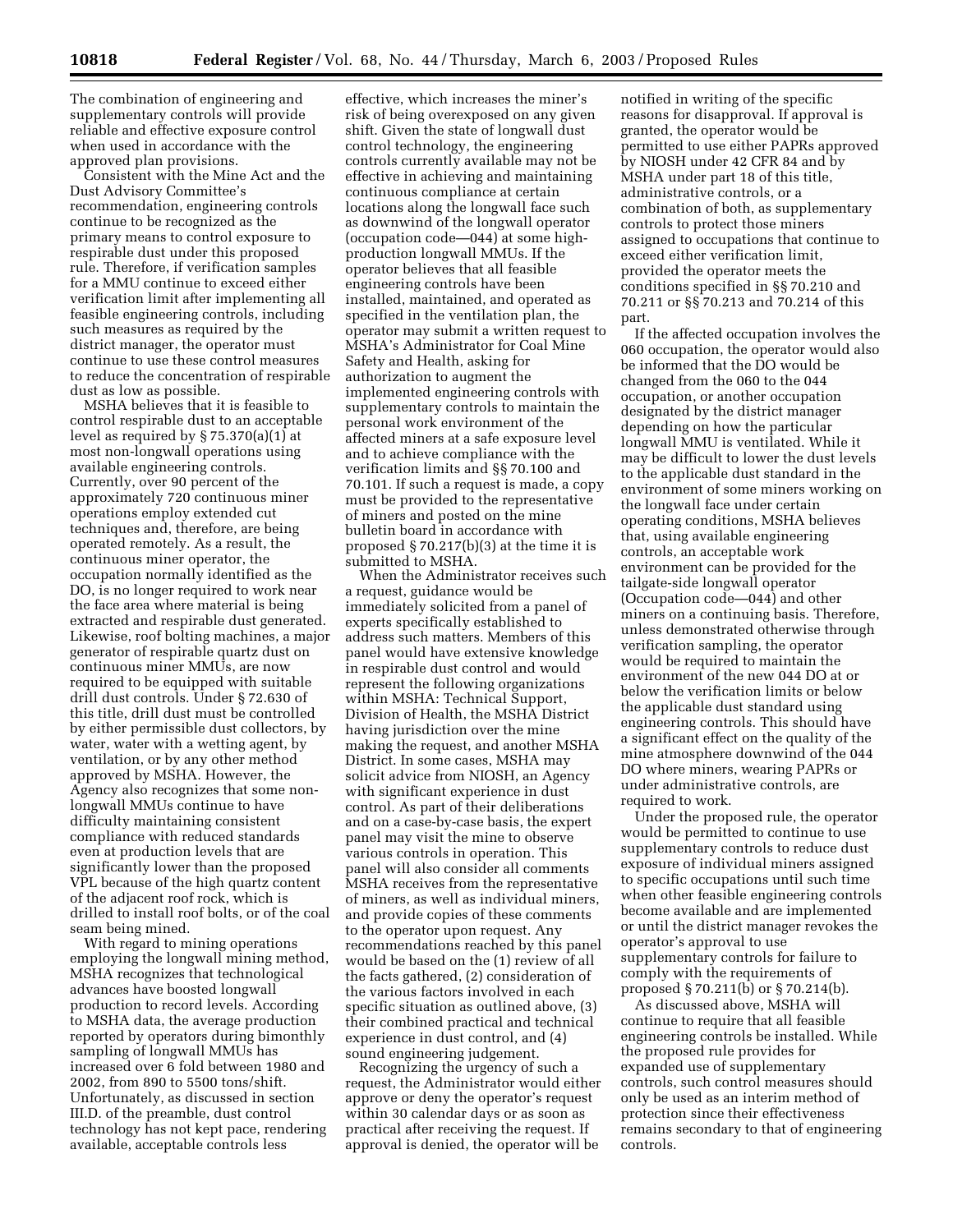# **Section 70.210 Through 70.212**

# *Use of Powered Air-Purifying Respirators (PAPRs)*

These sections would establish the requirements for using PAPRs as a supplementary control to maintain the personal work environment of the affected miners at a safe exposure level when MSHA has determined that further reduction in respirable dust concentrations cannot be achieved using all feasible engineering or environmental controls or under special circumstances.

Section 70.210 Powered Air-Purifying Respirators (PAPRs); Requirements for Approval

If the operator chooses to use PAPRs as a supplementary control measure, the operator must submit a revision to the ventilation plan to the district manager within five days of receipt of MSHA's written approval in accordance with proposed § 70.209(b). The proposed revision would specify the feasible engineering controls that are capable of (1) reducing the concentration of respirable dust as low as achievable in every occupational environment where a PAPR is required to be worn, and (2) maintaining other occupational environments in the MMU at or below the verification limits. The proposed revision must reflect the engineering controls that were in use at the time that the determination was made by MSHA to permit the use of supplementary controls.

In addition to specifying all feasible engineering controls to be used, proposed paragraph (a)(2) would require the operator to develop a written PAPR protection program which meets the requirements of § 72.710 and incorporates the following information: (1) The protection factor as determined in accordance with proposed § 70.2 that would be assigned to the affected MMU; and (2) the specific occupation(s), work locations or tasks where PAPRs must be worn by the affected miners. A model PAPR protection program to guide the operator in developing a mine-specific program that complies with the requirements of this section is described in Appendix B. The district manager may require the operator to modify the PAPR protection program before granting provisional approval of the proposed plan revision.

Also, consistent with the NIOSH Criteria Document and section 101(a)(7) of the Mine Act, proposed paragraph (a)(3) would require the operator to post warning signs with the statement ''RESPIRATORY PROTECTION REQUIRED IN THIS AREA'' in locations

where PAPRs must be worn. Since the presence of excessive dust concentrations is not readily discernible, MSHA believes that the use of warning signs is necessary to protect miners. The posting of warning signs is an appropriate vehicle to inform or remind miners, regardless of their familiarity with the workplace environment, that they are entering a high dust area where the use of PAPRs is mandatory. The Agency recognizes that § 75.370(e) requires that operators instruct persons affected by a revision to the ventilation plan prior to implementation. Section 75.370(f)(3) also requires approved revisions to be posted on the mine bulletin board for the period that the plan is in effect. MSHA is soliciting comments on whether it should require the posting of warning signs when PAPRs must be worn, or should it be optional and left to the discretion of the operator.

Proposed paragraph (b) requires the operator to verify, in accordance with proposed § 70.206(b) through (e), the adequacy of the revised plan parameters, incorporating the use of PAPRs, within 30 calendar days of obtaining provisional approval from the district manager. Accordingly, the operator would be required to collect verification samples in the environment of (1) the occupation(s) where PAPRs must be worn by miners assigned to work in those job positions, (2) the DO, and/or (3) other occupation(s) that may be designated by the district manager.

Section 70.211 Powered Air-Purifying Respirators (PAPRs); Approval and Conditions for Continued Use; Revocation of Approval

This proposed section establishes the criteria that the district manager would use to determine whether the operator's proposed plan revision incorporating the use of PAPRs should be approved. As previously discussed under proposed § 70.207, approval of the proposed revision would depend on the results of verification sampling and the operating conditions in effect for each sample.

The district manager would approve the operator's revised plan when: (1) The amount of material produced is at or above the VPL, the parameters and other measures in place during verification sampling do not exceed 115% of the quantities specified in the plan, and no equivalent concentration measurement exceeds the critical values listed in Table 70–1 that correspond to the number of shifts sampled; and (2) the revision incorporates the dust control parameters used during verification sampling.

To account for the expected workplace level of respiratory protection provided the wearer of the PAPR, the equivalent concentration measurement must be adjusted further in accordance with § 70.2. This requires the equivalent concentration to be divided by the protection factor (PF) specified in the PAPR protection program for the particular mechanized mining unit (MMU). The PF represents the minimum reduction in dust concentration that a respirator would be expected to provide. In the absence of a direct measure of the dust concentration inside the PAPR (in the miner's personal work environment) while under the conditions of the workplace, the adjusted equivalent concentration represents a surrogate measure of the respirable dust concentration inside the PAPR facepiece to which the wearer is exposed. Since the PFs assigned to MMUs under this proposed rule incorporate a margin of safety, the resulting equivalent concentration measurement represents a conservative estimate of the dust concentration in the miner's breathing zone.

For example, assume that a MMU, which was assigned a  $PF = 3$ , was sampled one shift and the concentration measurement for the sampled occupation under a PAPR protection program is 3.54 mg/m3 for respirable coal mine dust and  $174 \mu g/m^3$  for respirable quartz dust. Under the definition of ''equivalent concentration,'' these measurements are divided by 3, which yields an equivalent concentration of  $1.18 \text{ mg/m}^3$ [3.54 mg/m3/3] for respirable coal mine dust and 58  $\mu$ g/m<sup>3</sup> [174  $\mu$ g/m<sup>3</sup>/3] for respirable quartz dust to which the miner assigned to that occupation is exposed. If no other valid equivalent concentration measurement obtained on one shift exceeds 1.71 mg/m<sup>3</sup> or 87  $\mu$ g/ m3 according to Table 70–1, the district manager would approve the revised plan incorporating the use of PAPRs.

MSHA believes that this strategy provides far more health protection to miners than is available under current regulations, which only requires operators to make available approved respiratory equipment to miners when exposed to excessive dust concentrations. There is no requirement that miners actually wear the respirator when issued. Under the proposed rule, not only must PAPRs be worn at all times but must also conform to specific requirements consistent with an acceptable respiratory protection program.

Proposed paragraph (b) establishes the requirements for the continued use of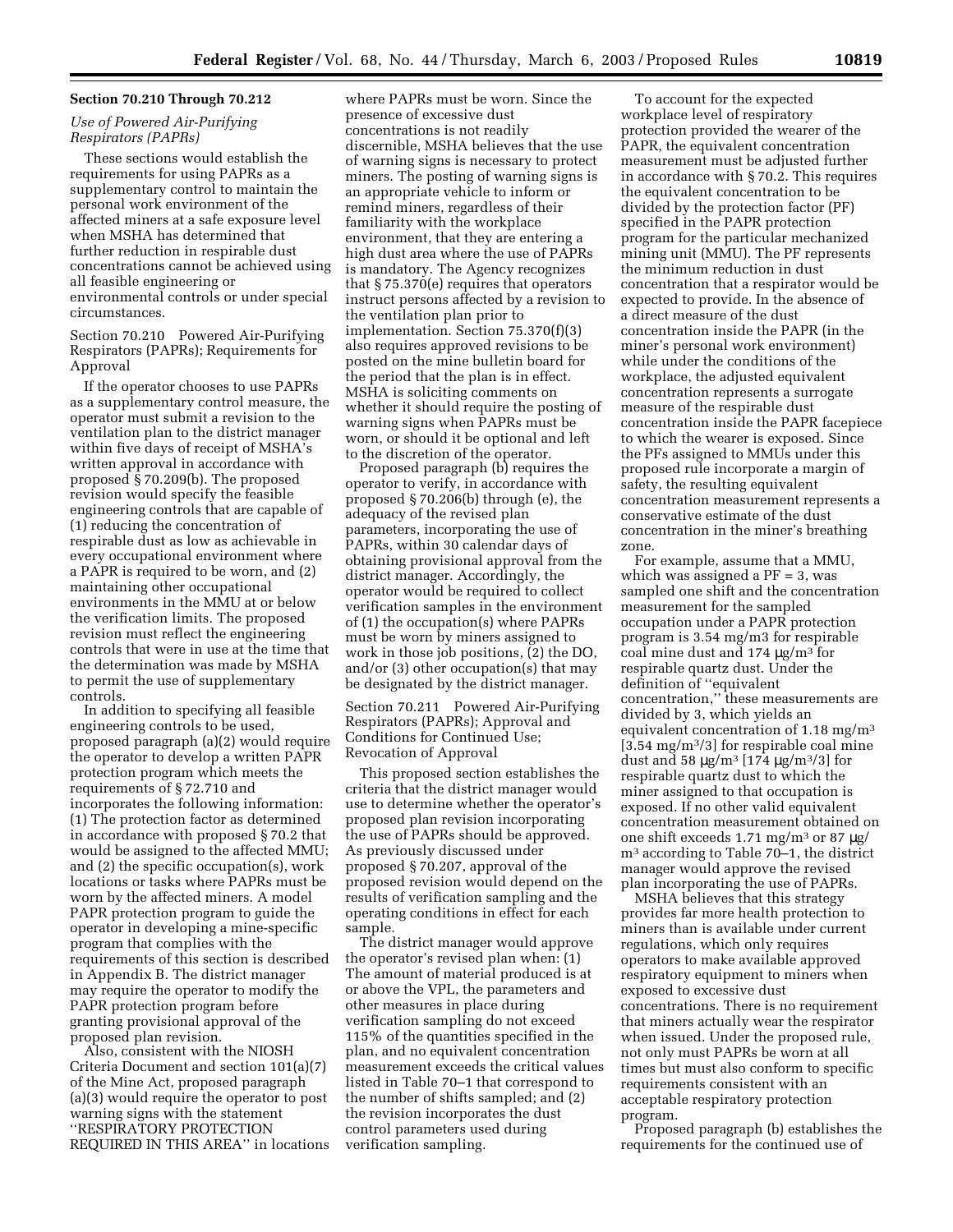PAPRs as a supplementary control. To continue to use PAPRs and operate under the same conditions that were in effect during verification sampling, the operator would be required to comply with the approved revised plan parameters on each production shift, in particular, the provisions of the PAPR protection plan. MSHA believes that the effectiveness of a PAPR is dependent upon proper training and continued maintenance, which are critical elements of an acceptable PAPR protection program. Necessary maintenance includes examining the PAPR for defects prior to use, charging the batteries properly, and appropriate replacement of parts including, but not limited to, the filter elements, visors, batteries, blowers, and face seals.

In addition, the operator would be required to ensure that no occupation where PAPRs must be worn by the miners required to work in those particular job positions, the DO and other occupations in the affected MMU, are exposed to an equivalent concentration of respirable coal mine dust that exceeds the applicable dust standard.

Finally, since the use of PAPRs as a supplementary control is not intended to be permanent and their use is being permitted until feasible engineering controls become available, proposed paragraph (b)(3) would require the operator to continue to seek and implement additional improvements when they become available. To ensure conformance with these requirements, MSHA will review the operator's approved plan parameters, including the operator's compliance history, every 6 months to determine if the operator is using all feasible engineering controls and if the plan parameters continue to be suitable to the current operating conditions. If MSHA determines that other acceptable controls have become available which would be suitable to the particular MMU, MSHA would notify the operator and the representative of miners of its findings.

MSHA approval to use PAPRs as a supplementary control may be revoked if the operator failed to meet the requirements of proposed paragraphs  $(b)(1)$ ,  $(2)$  and  $(3)$  of this section. If the operator's plan provisions are revoked, the operator would be required to submit a revision to the plan parameters for the affected MMU that would include a VPL at which compliance with the applicable dust standard would be achieved.

Section 70.212 Powered Air-Purifying Respirators (PAPRs); Conditions for Use under Special Circumstances

Section 70.212 sets forth the special circumstances under which an operator would be permitted to use, on an intermittent basis, PAPRs to protect individual miners from excessive dust concentrations and for compliance purposes. Such use is only permitted after the plan parameters have been verified without the use of supplementary controls and additional remedial actions will not be practical or feasible because of the intermittent nature and duration of a special condition.

Because of the dynamic nature of mining, it is not uncommon for a MMU to occasionally encounter operating conditions which directly impact the ability of the previously verified plan parameters to effectively control respirable dust. This is especially true when the particular condition encountered varies from the operating conditions under which the adequacy of the plan parameters was originally demonstrated. It is not because an operator may have failed to adequately take such conditions into account when designing the plan parameters, but because the proposed verification process requires the adequacy of the plan parameters to be demonstrated only under typical operating conditions. For example, encountering a significant rock band in the coal seam containing a high percentage of quartz would be considered a unusual circumstance since its occurrence is not routine. While this may have occurred in the past and may occur again, the operator cannot predict with certainty when this condition might reoccur. Because of the unpredictable nature of such an occurrence, it may not be practical to factor this into the design of the plan parameters.

While the Mine Act and implementing regulations intend for the working environment to be free of excessive dust at all times, MSHA recognizes that it may not be practical or feasible to implement additional engineering controls whenever these unusual conditions occur, especially when they occur intermittently for a brief period of time. Even if the operator makes a concerted effort to implement additional engineering controls, it may require an extended period of time to complete and verify the effectiveness of the adjustments, during which time some miners may not be adequately protected from excessive dust.

Before MSHA will grant authorization to use PAPRs for compliance purposes,

the operator must show that the particular condition or situation is atypical, occurs only occasionally, and is beyond the control of the operator. Increased production levels which exceed the VPL and any other situations which are more routine and therefore under the operator's control would not be characterized as unusual conditions. However, because of the difficulty in maintaining proper ventilation along a longwall face, during start-up, MSHA will consider and encourage the use of PAPRs at longwall MMUs until the first gob fall. The types of evidence MSHA would consider when the unusual condition encountered involves cutting rock occasionally, would include information on quartz levels, the duration and frequency of reduced standards, and/or on the reject rate for a particular MMU.

MSHA anticipates questions regarding what constitutes special circumstances under this proposed section. It is not possible or appropriate to set forth all circumstances which might be covered by this proposed rule. Each request will be considered by the district manager on a case-by-case basis. The district manager will rely on past in-mine experience and the information provided by the operator in determining whether the special circumstances under which the applicant is seeking authority to use PAPRs, occurs intermittently and is the best way to protect the affected miners during such periods. The Agency specifically solicits comments on these issues, especially, with regard to what other special circumstances in mining may necessitate the immediate use of PAPRs.

Under proposed paragraph (a), an operator can file a written request seeking MSHA approval to use PAPRs under special circumstances: (1) When submitting a ventilation plan under § 75.370 of this title, (2) when required to verify a previously approved ventilation plan that was revised in accordance with § 75.370(f), or (3) after the district manager approves the plan parameters based on the results of operator verification samples. To the extent possible, the operator must submit a written request prior to encountering special circumstances to assure prompt review, and revision to the ventilation plan. A copy of the request must be provided to the representative of miners at the time of submittal and posted on the mine bulletin board to alert the miners working in the affected MMU. The district manager will consider all comments and, if requested, provide copies of these comments to the operator.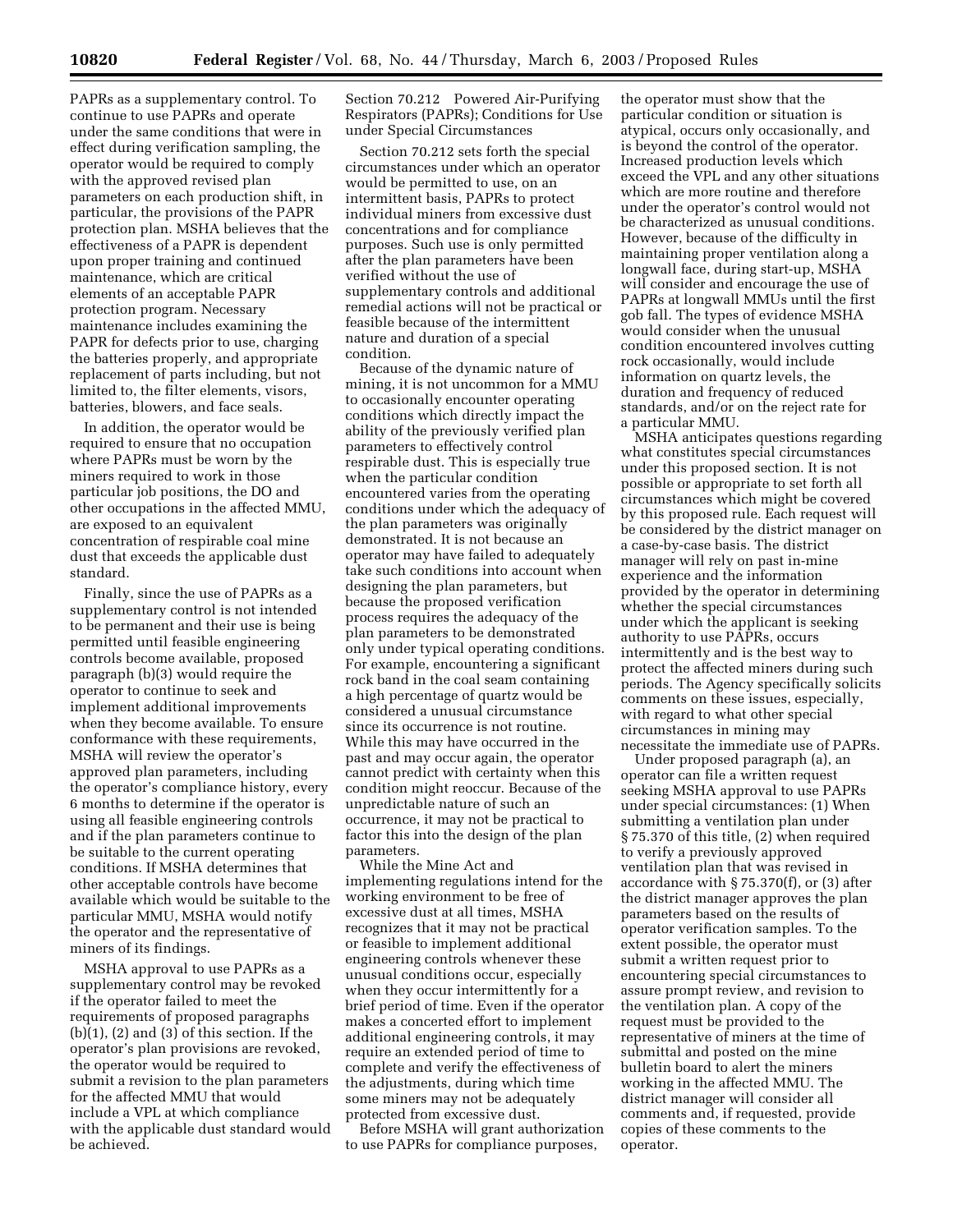In addition to showing that the particular circumstances necessitating use of PAPRs occur occasionally and are beyond the control of the operator, proposed paragraph (b) requires the operator to revise the previously approved plan provisions to incorporate the provisions proposed in § 70.210(a)(1), (2) and (3).

Once approval is granted by the district manager, proposed paragraph (c)(1) through (3) sets out the requirements for the use of PAPRs. The operator will be required to notify, in writing or by electronic means, the district manager and the representative of miners within 24 hours of determining that current operating conditions necessitate use of PAPRs. This would enable MSHA to follow-up with an in-mine visit to verify the operating conditions under which PAPRs are being used and whether the operator is in full compliance with the letter of approval and with the provisions of proposed § 70.211(b)(1) and (2). It is the responsibility of mine management to ensure that PAPRs are worn for all required periods and to see that the conditions stipulated in the plan, which are necessary to protect miner health, are followed.

When PAPRs are used during MSHA compliance sampling, the determination of compliance with the applicable dust standard will be made in accordance with proposed § 70.218(a). For occupations under a PAPR protection program, compliance would be assumed if the equivalent concentration measurement, as determined in accordance with § 70.2 and as discussed under § 70.211, is less than the citation threshold value (CTV) listed in Table 70–2 that corresponds to the applicable dust standard in effect.

Unusual operating circumstances do not normally last for an extended period of time. Therefore, use of PAPRs for compliance purposes is limited to 30 consecutive days. The district manager may revoke the operator's authority to use PAPRs under special circumstances for failure to comply with this requirement. If the operator exceeds this time period or if respirable dust samples taken by either the operator or MSHA indicate miners are being overexposed, the operator must revise and verify the adequacy of the proposed plan parameters under the prevailing operating conditions. Comments are specifically requested on this issue.

Permitting the use of PAPRs to supplement existing engineering controls to protect individual miners under special circumstances as proposed is consistent with the intent of the Mine Act and is in the best interest for miner health.

## **Section 70.213 through 70.214**

#### *Use of Administrative Controls*

These sections would establish the requirements for using administrative controls as a supplementary control to maintain the personal work environment of the affected miners at a safe exposure level when MSHA has determined that further reduction in respirable dust concentrations cannot be achieved using all feasible engineering or environmental controls.

Section 70.213 Administrative Controls; Requirements for Approval

If the operator chooses to use administrative controls as a supplementary control measure, this proposed section would require the operator to submit a revision to the plan parameters to the district manager within five days of receipt of MSHA's written approval in accordance with proposed § 70.209(b). The proposed revision would specify the engineering controls that are capable of maintaining the environment of any occupation under administrative controls and the DO or another occupation designated by the district manager at or below the verification limits.

In addition to specifying all feasible engineering controls to be used, proposed paragraph (a)(2) would require the operator to include a detailed description of each specific administrative control to be implemented. Because the effectiveness of administrative controls is based on adherence to strict time periods, work schedules, and or other administrative controls, the revision must explain how the operator would verify compliance with the prescribed administrative control. The district manager may require the operator to modify the administrative controls before granting provisional approval of the proposed plan revision incorporating the use of such measures as a supplementary control.

Proposed paragraph (b) would require the operator to verify, in accordance with proposed § 70.206(b) through (e), the adequacy of the revised plan parameters incorporating the use of administrative controls within 30 calendar days of obtaining provisional approval from the district manager. Accordingly, respirable dust samples would be collected in the environment of (1) The occupation(s) under administrative controls, (2) the DO, and (3) other occupation(s) that may be designated by the district manager.

Section 70.214 Administrative Controls; Approval and Conditions for Continued Use; Revocation of Approval

This proposed section establishes the criteria that the district manager would use to determine whether to approve the operator's proposed revision to the plan parameters incorporating the use of administrative controls as a supplementary control. As previously discussed under proposed § 70.207, approval of the proposed revisions would depend on the results of verification sampling and the operating conditions in effect during the time each sample is collected. The district manager would approve the revisions if (1) no valid equivalent concentration measurement exceeds the critical values listed in Table 70–1 that correspond to the number of shifts sampled, and (2) the revision incorporates the dust control parameters and administrative controls that were in effect during verification sampling. For the district manager to approve the revised plan parameters for a MMU based on only one shift of sampling, no valid concentration measurement can exceed  $1.71 \text{ mg/m}^3$  for respirable coal mine dust or 87 µg/m3 for respirable quartz.

Proposed paragraph (b) establishes the requirements for the continued use of administrative controls as a supplementary control. To continue to use administrative controls and operate under the same conditions that were in effect during verification sampling, the operator would be required to comply with the approved revised plan on each production shift, and particularly with the prescribed administrative controls. Since miners must actively comply for administrative controls to be effective in reducing dust exposure, the operator must train the affected miners to follow prescribed administrative controls and require their cooperation for them to be effective.

In addition, the operator would be required to ensure that no occupation is exposed to concentrations of respirable dust that exceed the applicable dust standard. MSHA will evaluate the effectiveness of the dust control parameters and the operator's performance in complying with all provisions of the approved plan.

Since the use of administrative controls as a supplementary control is not intended to be permanent and their use could be permitted only until feasible engineering controls become available, proposed paragraph (b)(3) would require the operator to continue to seek and implement additional improvements when they become available. To ensure compliance with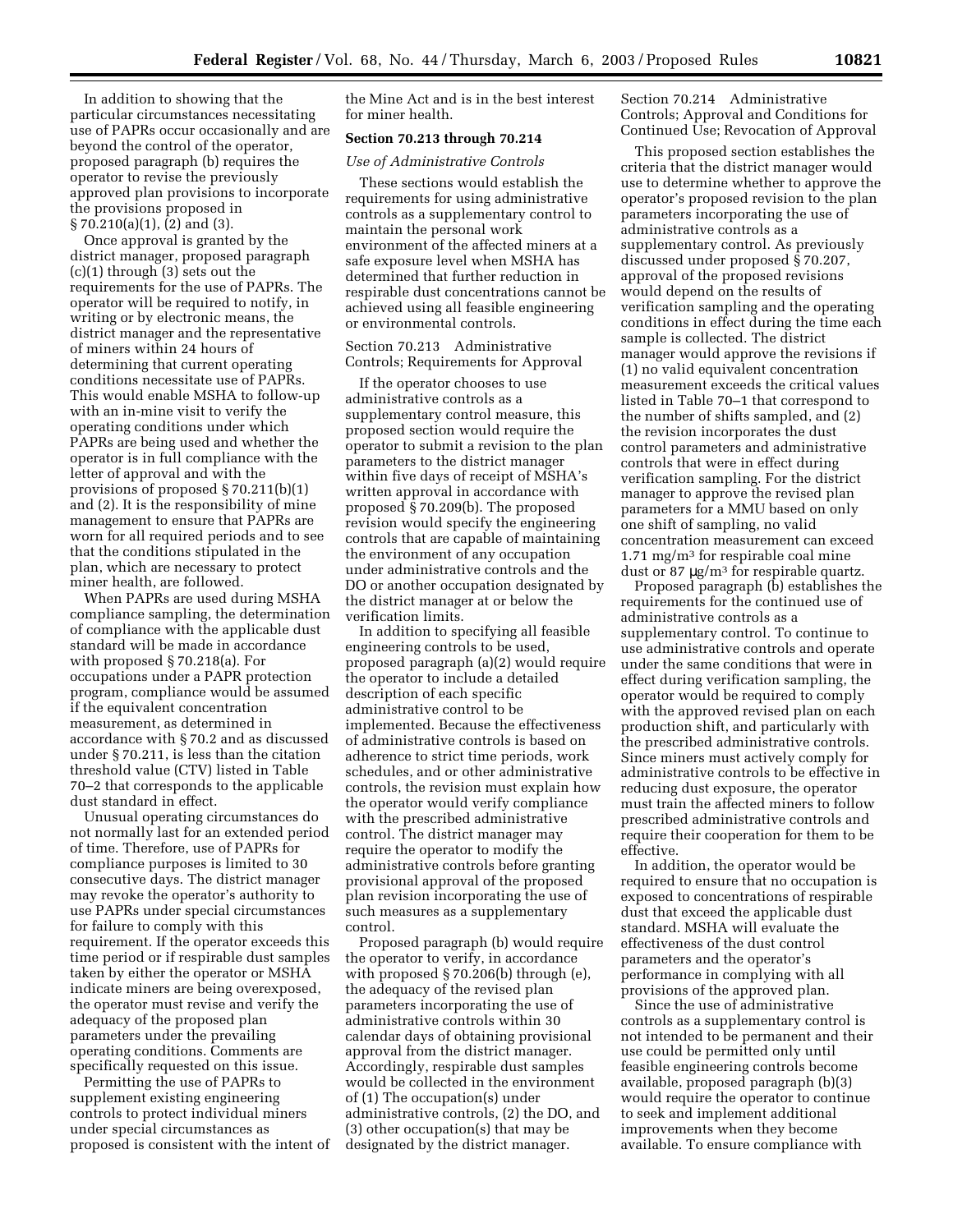these requirements, MSHA will review the operator's approved plan parameters, including the operator's compliance history, every 6 months to determine if the operator is using all feasible engineering controls and if the plan parameters continue to be suitable to the current operating conditions. If the district manager determines that other controls have become available which would be suitable to the particular MMU, the district manager would notify the operator and the representative of miners of such findings.

MSHA approval to use administrative controls as a supplementary control may be revoked if the operator fails to meet the requirements of proposed paragraphs (b)(1), (2) and (3) of this section. If the operator's plan provisions are revoked, the operator would be required to submit a revision to the plan parameters for the affected MMU that would include a VPL at which compliance with the applicable dust standard would be achieved.

Section 70.215 Quarterly Evaluation of Approved Plan Parameters

Because conditions in an underground mine are constantly changing, the effectiveness of previously approved dust control parameters for a particular MMU may change. Consequently, plan parameters may later be inadequate in preventing overexposures on individual shifts and adjustments may be necessary to continually comply with the applicable dust standard. Therefore, in addition to ensuring compliance with the plan parameters under existing § 75.362(a)(2), the operator also has the responsibility to ensure that the plan parameters continue to be effective in controlling respirable dust as required by § 75.370(a), and to upgrade the plan parameters when deemed appropriate. This is necessary to prevent overexposures on individual shifts and, in the long run, the occurrence of coal workers' pneumoconiosis and silicosis in miners.

The importance of assessing the continued adequacy of plan parameters and the role of operators in that process was recognized by the Dust Advisory Committee:

MSHA should develop specific performance requirements for operator sampling relative to documentation of continued adequacy of the plan parameters. (MSHA, 1996)

To accomplish this, proposed § 70.215, would require an operator to implement a 3-month interval (quarterly) sampling program at MMUs where the continued

adequacy of the approved plan parameters is in question and miners are at risk of being overexposed as indicated by MSHA-collected respirable dust samples used to audit operator compliance with applicable standards. Therefore, rather than require all operators to sample quarterly, the quarterly monitoring requirement is triggered when airborne dust concentrations, as measured under MSHA's sampling program, exceed the applicable dust standard. This riskbased approach is more performanceoriented and minimizes unnecessary sampling. The purpose of operator quarterly sampling would be to monitor the adequacy and suitability of the approved dust control parameters under prevailing conditions.

Since operators have the responsibility for providing a workplace that is free of excessive dust, all operators are encouraged to design and implement a monitoring program suitable to their specific mine to ensure that the applicable dust standard is not exceeded. MSHA believes that operators have a number of incentives to monitor the quality of the air in each MMU on a regular basis to ensure they can (1) assess the effectiveness of their dust control parameters or need for adjustments to continually comply with the applicable dust standard and (2) avoid citations and penalties during MSHA sampling inspections.

Under the proposed rule, the sampling process would begin with the determination by the district manager of the particular MMUs which would be regularly sampled at the mine. In determining which MMUs at a mine should be sampled periodically, the district manager would, under the proposed rule, first review the results of respirable dust samples after each sampling inspection of a MMU. If a valid equivalent concentration measurement for any occupation exceeds the applicable dust standard by at least  $0.1 \text{ mg/m}^3$ , quarterly sampling would be required.

The proposal also provides for the suspension of quarterly sampling when all respirable dust samples submitted by the operator in accordance with this section, together with samples taken by MSHA during at least four consecutive quarters, demonstrated continuing compliance with the applicable dust standard. To ensure that the proper MMUs are exempted from quarterly sampling when miners are no longer at risk of being overexposed, each operator- and MSHA-collected sample must be at or below the applicable dust standard.

Under paragraph (a), the operator would begin quarterly sampling during the next full 3-month period following MSHA notification of the designation of a MMU for sampling. The proposed rule provides a schedule for quarterly sampling. For example, during the period January 1 through March 31, operators would be required to sample each designated MMU in producing status. When there is a change in the operational status of the particular MMU that affects operator monitoring, proposed § 70.219(a) requires the operator to report such status change to the district manager. Suppose, for example, a MMU has been in nonproducing status for 75 calendar days during the current quarterly sampling period, the operator would still be expected to satisfy the sampling requirements because there would be sufficient time remaining in the current period to sample the required one shift. Failure to submit the required number of valid respirable dust samples within a given quarterly period would constitute a violation of this provision. Operators would be encouraged to conduct the required sampling at the beginning of each quarterly sampling period. All samples submitted by the operator would be processed by MSHA.

To provide consistency and uniformity among operator-collected samples for purposes of monitoring plan effectiveness, the proposed monitoring program would require the operator to sample selected occupations in accordance with proposed § 70.206(b), (d) and (e) for one shift. Also, since the objective of quarterly sampling is to evaluate the continued adequacy of the approved plan parameters under the prevailing conditions, each sample must be collected under the operating conditions specified in proposed § 70.201(e) which specifies that the amount of material produced must equal or exceed the VPL, unless sampling in accordance with proposed § 70.220(d). Only the dust control parameters listed in the approved ventilation plan, at levels not exceeding 115 percent of the specified quantities, are to be in place during sampling. As in verification sampling, if the operator fails to attain the VPL on the shift sampled, all samples for that shift will be voided by MSHA. However, if any sample, regardless of production, is found to exceed the applicable dust standard by any amount, it would be used by MSHA to determine the equivalent concentration for that occupation. Also, if the MMU being sampled is authorized to use PAPRs under special circumstances (proposed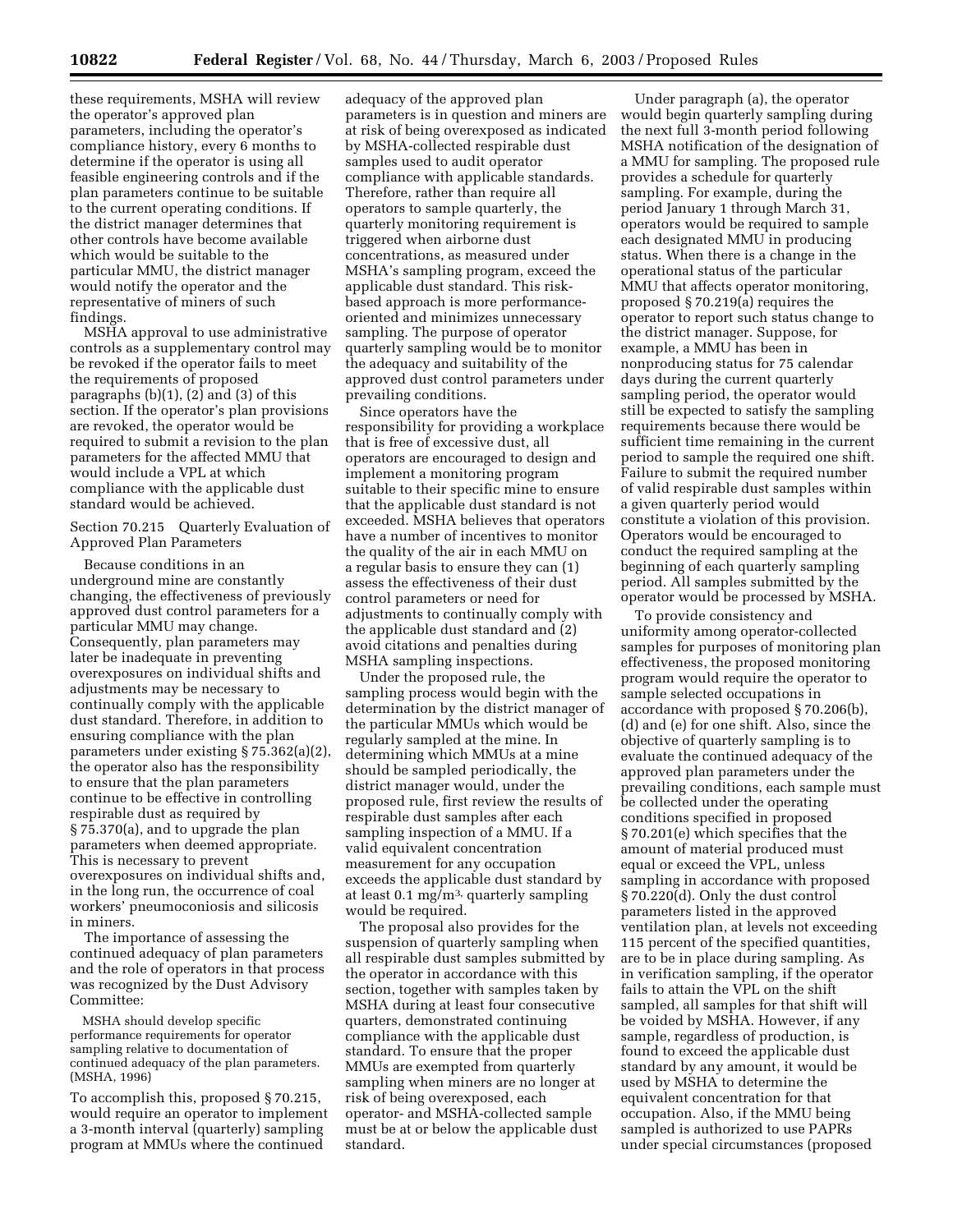§ 70.212) and those circumstances prevent the MMU from achieving the VPL, all samples for that shift would be used to determine the equivalent concentration for the affected occupations.

Since these samples are for evaluation purposes, the operator would not be required to use a control filter in accordance with proposed § 70.201(d). The district manager may require the operator to reverify the adequacy of the plan parameters for a particular MMU based on these results and other compliance data if the data indicates that the parameters are no longer effective in maintaining compliance. If, on the other hand, the operator or MSHA is prevented from confirming the suitability of the approved dust control parameters to the current operating conditions because of repeated submission of invalid samples, reverification of the plan parameters would be required by the district manager.

Under proposed paragraph (c), when a valid equivalent concentration measurement exceeds the applicable dust standard by at least 0.1 mg/m3, the operator must make approved respirators available to the affected miners in accordance with § 70.300, unless the occupations are under a PAPR protection program. The operator must determine the cause and correct the identified deficiency to reduce the concentration of respirable dust to within the applicable dust standard and avoid future overexposures. This requires the operator to review the dust control parameters and to determine what factors may have contributed to the overexposures. As discussed elsewhere in the preamble, if the sampled occupation is under an approved PAPR program, each valid concentration measurement would be adjusted in accordance with § 70.2. The equivalent concentration would be compared to the applicable dust standard. For example, assume the reported equivalent concentration of a sample is 2.56 mg/m<sup>3</sup> and the MMU is assigned a protection factor of 4. Then the equivalent concentration measurement, adjusted for the use of a PAPR, is 0.64 mg/m<sup>3</sup> [2.56 mg/m<sup>3</sup>/4 =  $0.64 \text{ m}$ g/m<sup>3</sup>l.

Additionally, since the presence of excessive dust poses a significant health hazard to miners, proposed paragraph (c)(3) would require excessive dust conditions to be recorded in the same manner, but with some exceptions, as the hazards recorded under § 75.363(b) of this title. The record would include: (1) The date the sample was taken; (2) the location in mine and the occupation

where the excessive dust condition occurred; (3) the equivalent concentration measurement of each sample collected; (4) the specific action taken to reduce the concentration of respirable dust to within the applicable dust standard. MSHA will be providing the operator with a respirable dust sample data report that contains much of the same information required under this paragraph. In order to reduce the operator's paperwork burden, the MSHA respirable dust sample data report could serve as this record, provided the operator includes the specific corrective action taken, certifies its accuracy and completeness, and retains the record for at least 12 months at a surface location as required by § 75.363(c) and (d). The dust record does not need to be countersigned, provided that the mine official certifying the record is aware of the monitoring results and directed or supervised the implementation of the corrective actions. These records provide notice to mine management that excessive dust conditions are recurring, the locations in the mine, and the effectiveness of the various corrective actions. For example, if an excessive dust condition occurs repeatedly and the same corrective action is taken, the corrective action may not be effective. Posting the record on the mine bulletin board will alert all affected miners of the particular dust hazards to which they have been exposed and the specific corrective action(s) being taken by the operator to reduce the dust concentration in the work environment to within the applicable dust standard to prevent similar occurrences in the future. The requirement to inform miners is necessary to assure miners that the operator is making efforts to provide a safe and healthful work environment. This is a new requirement and the Agency solicits comments on the proposed approach to require that excessive dust conditions and the corrective action taken be recorded, certified and retained as currently required for other hazards under § 75.363.

If the results of quarterly sampling indicate that the approved plan parameters are no longer adequate to control respirable dust under the prevailing operating conditions, the operator must revise the plan parameters and submit the proposed revision to the district manager for review and approval. For example, if any valid equivalent concentration measurement meets or exceeds the citation threshold value (CTV) listed in Table 70–2 that corresponds to the

applicable dust standard in effect, the plan parameters would need to be upgraded and verified under current conditions. Because the results indicate that miners are being overexposed, MSHA will conduct follow-up sampling whenever an operator's quarterly sample meets or exceeds the CTV and the plan parameters are not revised by the operator.

Under proposed paragraph (e), the results of operator quarterly sampling will not be used to determine compliance with the applicable dust standard. If any sample result exceeds the CTV, the operator would not be cited for a violation as would be the case if MSHA sampled. The operator would, however, be required to take corrective action. Failure to take such action to reduce the respirable dust concentration within the applicable dust standard would be citable under this section.

MSHA requests comments on the appropriateness of the criteria used to trigger operator monitoring of plan effectiveness and proposed frequency, especially with regard to the 3-month interval, that maximize the protection of miners' health. Also, whether a more performance-oriented requirement should be imposed on operators, requiring them to monitor at the frequency needed to assure, with reasonable accuracy, the continued adequacy of the approved plan parameters in preventing overexposures on individual shifts.

Section 70.216 Respirable Dust Samples; Transmission by Operator

MSHA is proposing no substantive changes to existing § 70.210, except for removing reference to § 70.202 (Certified person; sampling) from existing paragraph (c) to eliminate repetition since revised § 70.201 specifies that all sampling required under this part must be conducted by a certified person, and redesignating it as § 70.216. Existing paragraph § 70.210(e) would be removed since all samples submitted by the operator under this part would be processed by MSHA. The proposed rule, like the existing rule, requires all respirable dust samples collected in accordance with this part to be transmitted to MSHA within 24 hours after the end of the sampling shift in containers provided by the manufacturer of the filter cassette. The need to verify the adequacy of the dust control parameters for a particular MMU in the shortest possible time requires that samples be promptly transmitted to MSHA for analysis.

Each sample transmitted by the operator must be accompanied by a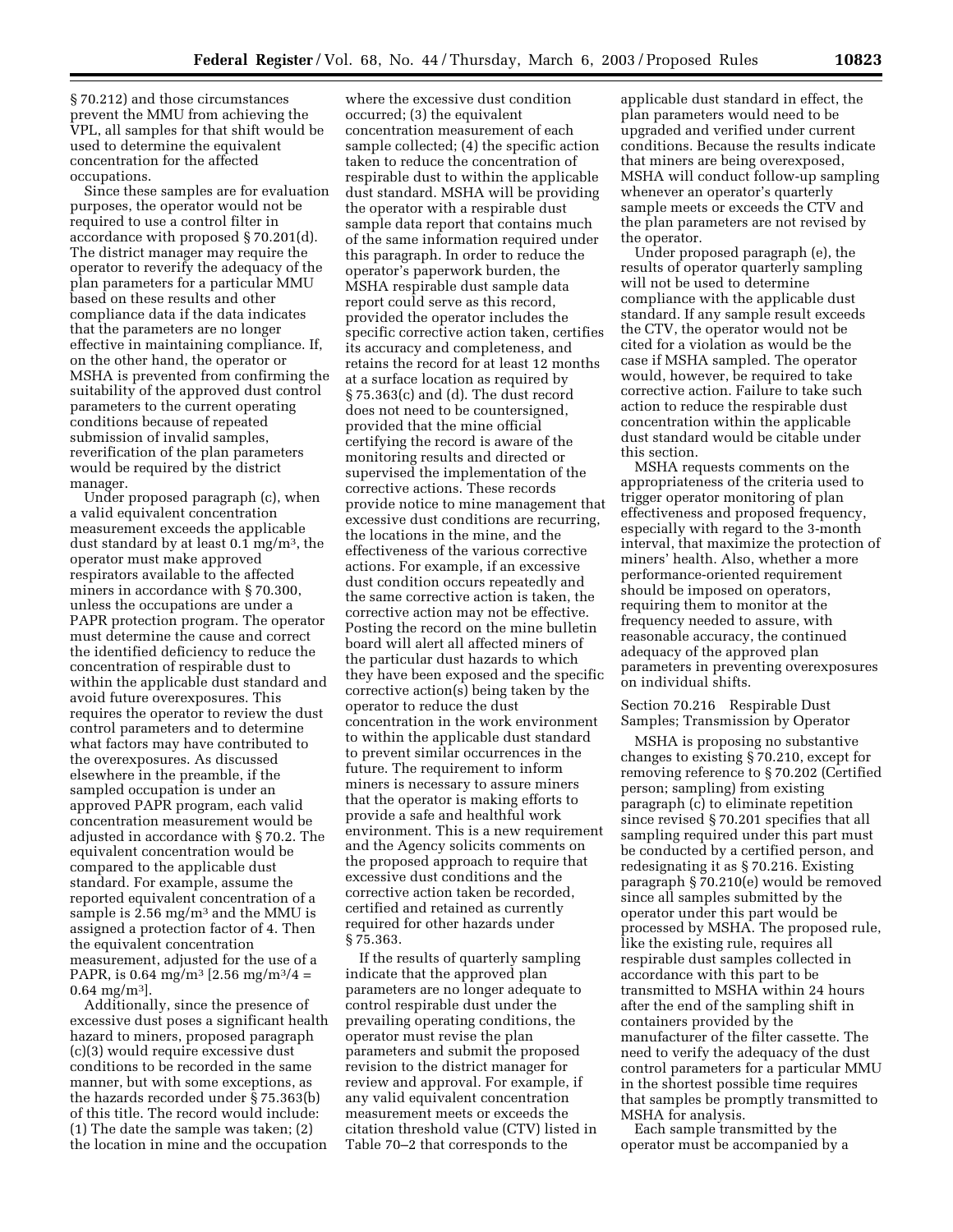properly completed dust data card. All dust data cards submitted must be signed by a person certified to collect samples and must include that person's certification number. By signing the card, that person certifies that the sample was collected in accordance with the requirements of this part.

To maintain program integrity, all samples collected by an operator would be considered by this proposed rule to fulfill the sampling requirements of this part. Samples to be used by operators for other purposes would have to be identified in writing or by electronic mail to the district manager, by each filter cassette identification number, prior to their intended use.

Operators that use PCDMs under proposed § 70.220 are exempt from the requirements of this section, except when transmitting samples for quartz analysis required by proposed  $§ 70.220(c).$ 

## **Information To Be Posted on the Mine Bulletin Board**

Section 70.217 Respirable Dust Samples; Report to Operator; and Posting

Under the proposed rule, existing § 70.210 would be revised and redesignated as § 70.217. It specifies the type of sampling and other related information the operator would post on the mine bulletin board. The proposed posting requirements are intended to serve in the best interest of miners without being overly burdensome to operators. The continuation of posting requirements is intended to promote miner awareness of process of verifying the adequacy of the dust control parameters for each MMU specified in the mine ventilation plan and of the respirable dust conditions in the mine. This is consistent with the statutory intent that miners play a role in preventing unhealthy conditions and practices where they work. This approach is consistent with the recommendations of the Dust Advisory Committee regarding miner participation in the sampling process.

Paragraph (a)(1) through (6) of the proposed rule retains the existing requirement regarding the types of data MSHA would report on samples submitted by the operator. The results of all MSHA sampling would be reported to the operator. The data report would include the identification of the MMU or DA in the mine where each sample was collected; the equivalent concentration of respirable dust for each valid sample; the occupation code, where applicable; and the reason for voiding any sample. In addition to

providing data on individual samples, the Agency would also furnish information on the dust control parameters that were in effect during MSHA sampling by providing a copy of completed MSHA Form 2000–86 (Revised), *Respirable Dust Sampling and Monitoring Data.*

Paragraph (b)(1) of the proposed rule retains the existing requirement that the operator post on the mine bulletin board the respirable dust sample data report provided by MSHA. The operator must post the end-of-shift exposure information if using a PCDM in accordance with § 70.220. The results of all respirable dust samples collected by federal mine personnel that MSHA would provide under revised paragraph (a) must be posted. Additionally, the operator would post a copy of MSHA Form 2000–86 for each MMU sampled by federal mine personnel. This requirement would ensure that miners and their representative(s) are provided information concerning the quality of the mine air where they work and the dust control parameters under which MSHA sampling was conducted.

MSHA recognizes the importance of input from the miners and their representatives in the plan approval process. To assure miners understand the verification process, proposed paragraph (b)(3) would require the posting of all written notifications received from the district manager pertaining to verifying the adequacy of the dust control parameters under this part. This includes all correspondence submitted in accordance with proposed §§ 70.209 and 70.212. The district manager would be available to discuss with the representative of miners as well as individual miners all aspects of the plan parameter verification process.

Proposed paragraph (c) specifies the length of time the information provided under paragraph (b) would be posted on the mine bulletin board. Results of operator verification sampling and all written notifications received from the district manager that pertain to the plan verification procedures could be removed immediately following notification of approval of the plan parameters for a particular MMU. Correspondence required under proposed  $\S 70.212(c)(1)$  regarding the occurrence of special circumstances requiring the use of PAPRs must remain posted for the period of time that PAPRs are in use. The respirable dust sample data report provided by MSHA on operator sampling in accordance with proposed § 70.215 and MSHA sampling results, including the information specified in proposed paragraph (b)(2) of this section, must be posted for at

least 31 calendar days following receipt. If using a PCDM, the end-of-shift exposure data along with the information specified in paragraph (b)(2) must be posted for at least 7 calendar days following the end of the sampling shift.

Section 70.218 Violation of Respirable Dust Standard; Issuance of Citation; Action Required by Operator; and Termination of Citation

Proposed § 70.218 addresses the circumstances under which MSHA would issue a citation for excessive dust and establishes the specific actions that an operator would be required to take within the time for abatement fixed in the notice. It also sets forth the conditions under which MSHA would terminate such citations.

Under proposed paragraph (a), the operator would be cited for a violation of either § 70.100(a) and (b), or § 70.101 when a valid equivalent concentration measurement for any occupation sampled by MSHA exceeds the citation threshold value (CTV) listed in Table 70–2 that corresponds to the applicable dust standard in effect. As discussed in section III.A.4. of the preamble, these measurements will be based on singleshift samples collected with approved sampling devices that will be operated portal-to-portal. The devices will remain operational, during the entire shift or for 8 hours, whichever time is less, as has been the long-standing practice.

The CTVs and an explanation of how they were derived was originally published in **Federal Register** notice of February 3, 1998 (63 FR 5687), entitled ''Coal Mine Respirable Dust Standard Noncompliance Determinations.'' As explained in that notice and in Appendix C of the current notice of proposed rulemaking, each CTV was calculated so that citations would be issued only when a single-shift measurement demonstrates noncompliance at least at a 95 percent confidence level. Under this proposed rule, MSHA would issue no more than one citation based on the result of single shift samples from the same MMU, unless separate citations are warranted for occupations exposed to different dust-generating sources. The following examples illustrate how MSHA would apply the CTVs to make noncompliance determinations. Suppose that a measurement of 2.41 mg/m3 is obtained for the DO, and measurements of 2.34, 1.54, 2.00, and 1.56 mg/m3, are obtained for four other occupations exposed to the same dust-generating source as the DO during a single shift on a MMU required to comply with an applicable dust standard of 2.0 mg/m3. Because at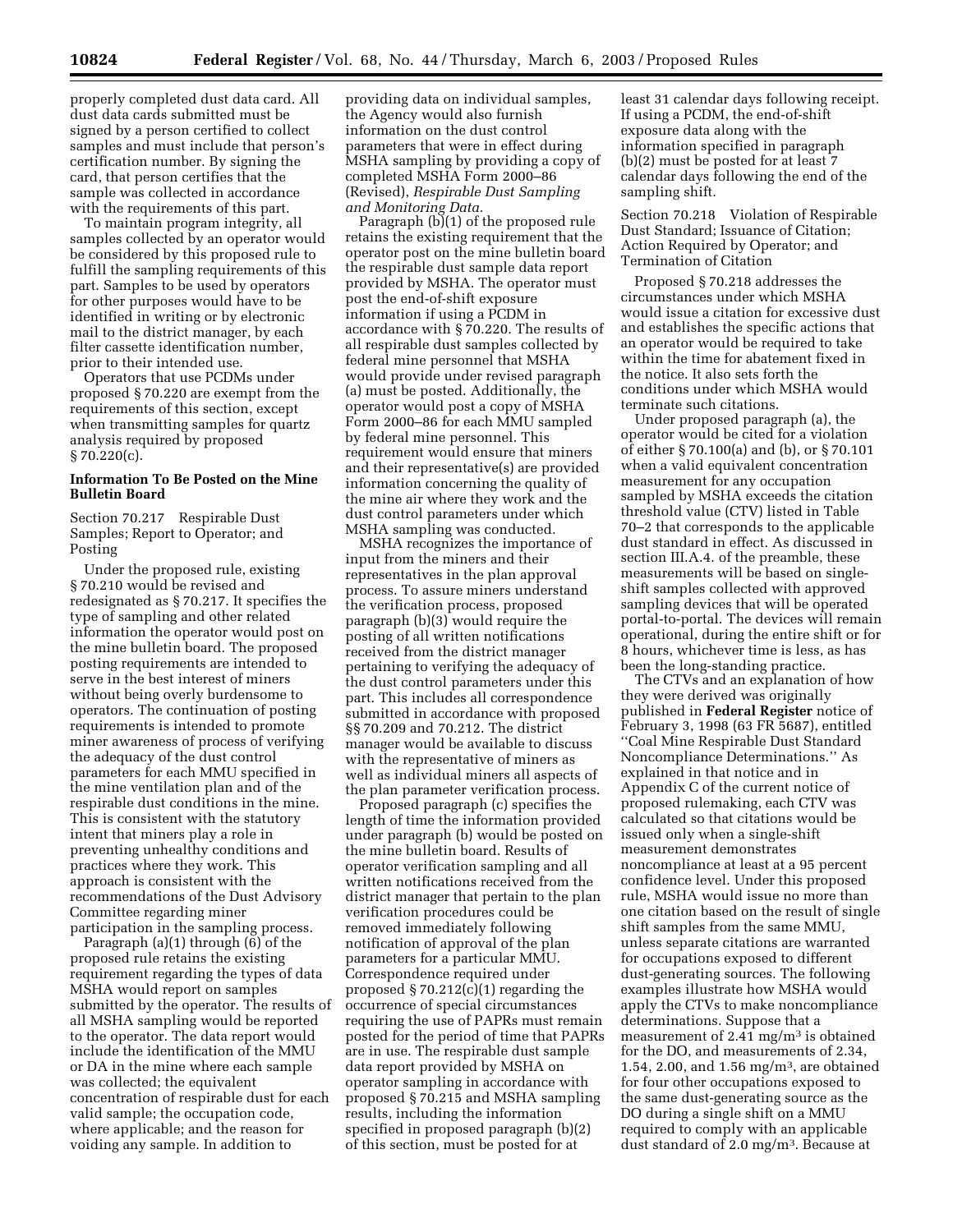least one measurement exceeds the 2.33 mg/m3, CTV (the citation value for a 2.0 mg/m3 standard), a citation would be issued for exceeding the applicable dust standard on the shift sampled. Even though two individual measurements  $(2.41$  and  $2.34$  mg/m<sup>3</sup>) exceeded the CTV, one of which is the DO, only one citation would be issued. The DO would be identified in the narrative of the citation as the affected working environment, because all occupations were exposed to the same dustgenerating source. Since MSHA would assume responsibility for all compliance sampling under this proposed rule, these five occupations would be resampled by federal mine personnel during abatement sampling to verify that the condition causing the excessive dust levels has been corrected if the district manager concluded that a revised plan was not necessary.

Suppose that in the previous example the  $2.34$ -mg/m<sup>3</sup> measurement was obtained for a roof bolter, and the MMU was being ventilated using a doublesplit ventilation system. This means that the roof bolter, working on a separate split of air from that of the continuous miner, is exposed to a different dust generating source than the DO. Therefore, the roof bolter may not be adequately protected by dust controls implemented for the DO. Consequently, two citations would be issued. Since MSHA samples would be used, all dust control parameters and mining activity would be documented on MSHA Form 2000–86. This information would be reviewed by MSHA along with the sample results to determine if the dust control parameters specified in the approved ventilation plan would need to be upgraded.

MSHA believes that, because of the large ''margin of error'' separating each CTV from the corresponding applicable dust standard, use of the CTV table would provide ample protection against erroneous citations, a concern raised by previous commenters. This matter was fully explored in the analysis published in Appendix C of the February 3, 1998 notice (63 FR 5703–5709). That analysis showed that for exceptionally wellcontrolled environments, the probability that any given citation is erroneous will be substantially less than 5 percent. The analysis also showed that this probability is even smaller in environments that are not well controlled. Therefore, any citation issued under this proposed rule in accordance with the CTV table would be much more likely the result of excessive dust concentration rather than measurement error. With regard to the risk of erroneous failures to cite, MSHA

concluded that ''the probability of erroneously failing to cite a case of noncompliance at a given sampling location is less than 50 percent when the applicable dust standard is exceeded on a significant proportion of shifts at that location'' (63 FR 5709).

Furthermore, noncompliance determinations based on the results of single-shift samples would reduce the chances for failure to cite cases of noncompliance. According to the inspector sampling inspections of MMUs conducted between August and December 2001, only 14 MMUs were found to be in violation of the applicable dust standard. These MMUs were cited under the more recent enforcement policy of averaging measurements taken over multiple shifts, compared to 260 MMUs that would have been citable using singleshift measurements in combination with the CTV table. This clearly demonstrates that the proposed enforcement strategy would not compromise miners' health, instead it would have identified 246 additional instances of overexposure. Otherwise, these overexposures would continue to go undetected under the current policy of measurement averaging.

MSHA has also carefully considered suggestions from previous commenters that the Agency cite for noncompliance whenever any single-shift measurement exceeded the applicable dust standard as this would provide greater health protection to the miner. However, MSHA rejected these suggestions because an enforcement action might not be sustained at this level of confidence. The likelihood that a particular measurement exceeds the applicable dust standard, but not the CTV, due to measurement error, can actually exceed the likelihood that the measurement exceeds the standard due to excessive dust concentration. A thorough technical discussion of this issue is provided at 63 FR 5709–5712 (Appendix D of the **Federal Register** notice cited above).

MSHA has concluded that using single-shift measurements for noncompliance determinations in accordance with the CTV table neither increases nor decreases the applicable dust standard. Operators would continue to be required to maintain compliance with the applicable dust standard at all times. Also, the operator's dust control parameters must be verified as adequate to maintain dust concentrations at or below the applicable dust standard on all shifts, not merely at or below the CTV.

As explained in the notice regarding single-shift measurements of respirable

coal mine dust published in today's **Federal Register**, the Mine Act requires MSHA to regulate exposures on each shift. Since MSHA does not track the number of shifts each miner works over a lifetime, MSHA must, protect miners by limiting their exposure on each shift. Furthermore, as explained in Parts VI and VII of today's notice, eliminating overexposures on individual shifts is beneficial to miners' health. For miners working where there is a pattern of recurrent overexposures on individual shifts, eliminating such overexposures is expected over a working lifetime, to significantly reduce the risk of CWP. Therefore, the Secretary has concluded that equivalent dust concentrations should be maintained below the applicable dust standard on each and every shift.

If an operator receives a citation for exceeding the applicable dust standard, proposed paragraphs (b)(1) through (4) would require the operator to take specific actions to immediately protect miners and to prevent them from being overexposed on subsequent shifts within the time period fixed in the citation. First, the operator would continue to make available approved respiratory equipment to affected miners in accordance with existing § 70.300 and encourage their use until the overexposure condition is corrected, unless the cited occupation is already under a PAPR protection program. The operator would then review the dust control parameters in effect to determine the cause of the excessive dust concentration and correct any deficiencies identified to reduce the equivalent concentration to within the applicable dust standard. If the corrective action the operator takes indicates that the dust control parameters originally approved for the MMU may no longer be adequate for the current conditions, the operator should revise the plan parameters.

Since MSHA would be assuming responsibility for all compliance sampling, proposed paragraph (a)(4) would require the operator to notify the district manager in writing or by electronic means, of what those corrective measures are within 24 hours after implementation. This would enable the district manager to determine whether MSHA should schedule sampling to assess the adequacy of the operator's corrective actions or whether to require the operator to initiate verification sampling. This determination would be based on (1) the review of the information the operator provides; (2) the latest MSHA inspection report documenting the measured quantities of the dust control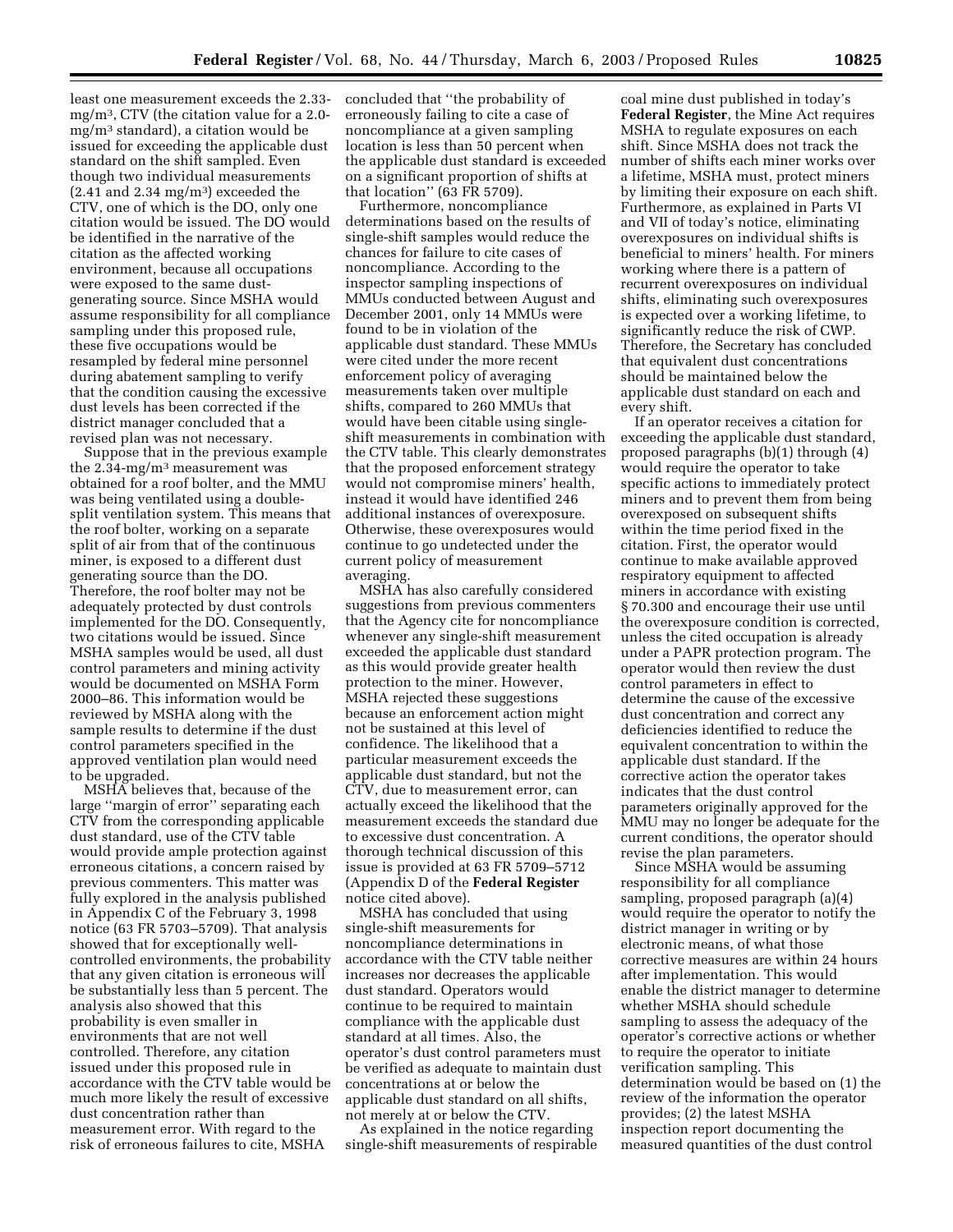parameters that were in use and other conditions that were in effect at the time of sampling that resulted in MSHA issuing a citation for excessive dust; and (3) the operator's prior performance in complying with the plan parameters.

If the district manager concludes that the corrective measures taken are sufficient to achieve and maintain compliance, MSHA would conduct sampling to determine if the operator's actions were effective to gain compliance. For example, if the operator believes that the overexposure was caused by improperly following work practices, the proper course of action would be to review these work practices with the affected miners rather than require the operator to revise the plan. Since there would be no need to change the plan parameters, MSHA would initiate abatement sampling in this particular case. Like compliance sampling, federal mine personnel would sample five different occupations including the occupation originally cited for the entire shift or for 8 hours, whichever time is less. However, if this problem should recur, the district manager would inform the operator that the plan parameters are no longer adequate to provide the required level of health protection and require the operator to initiate verification sampling.

If, on the other hand, the district manager determines that dust control parameters may not maintain respirable dust levels at or below the applicable dust standard and requires the operator to upgrade the dust control portion of the mine ventilation plan, the operator would be required to initiate the plan verification process under proposed § 70.206.

Under proposed paragraph (c), an excessive dust citation would be terminated when the results of all valid respirable dust samples collected by MSHA were at or below the applicable dust standard. The subsequent action form would clearly and fully describe the action taken to abate the violation. If compliance was demonstrated, the operator may be required to revise the plan parameters depending on the type of corrective action taken to abate the violation. This would include, at a minimum, the actual dust control parameters that were in effect when MSHA sampled the MMU. If MSHA samples indicate continued noncompliance, then MSHA may proceed to revoke approval of the dust control provisions of the ventilation plan. The operator may be required to initiate the verification sampling if the district manager determines that the dust control parameters originally

approved are no longer adequate to maintain respirable dust levels at or below the applicable dust standard under current operating conditions at the MMU.

If, instead of MSHA conducting sampling to determine whether the operator's actions were effective to gain compliance, the operator initiates verification sampling under proposed § 70.206, MSHA would terminate a citation for excessive dust after the revised plan parameters were verified by the operator to be adequate for the current mining conditions.

# **Reporting of Changes in Operation Status**

Section 70.219 Status Change Reports

The proposed rule would retain the existing provision of § 70.220, which would be redesignated as § 70.119, with some revision. Not only would the operator continue reporting to the district manager changes in the operational status of a mine, MMU, or DA that affect the respirable dust sampling requirements of this part, but also when such status changes could potentially affect compliance sampling which will be conducted by MSHA. This would enable MSHA to carry out its sampling responsibilities more effectively and efficiently by avoiding unnecessary mine visits. Status changes would be reported either in writing or by electronic mail within three working days after the status change occurred.

# **Use of Personal Continuous Dust Monitors (PCDM) to Monitor Exposure**

Section 70.220 Personal Continuous Dust Monitor (PCDM)

MSHA has long recognized that continuous monitoring of the work environment offers the potential to improve miner health protection. The current system of monitoring concentrations of respirable dust to which miners are exposed relies on periodic sampling and on corrective actions taken after the delay in obtaining the sampling results. Continuous monitoring, on the other hand, would allow mine operators and miners to be aware of the actual dust conditions on a real-time basis. This would provide mine personnel with current information on the performance and condition of the dust control parameters. Early indications of deteriorating conditions, when the dust levels approach the applicable dust standard, would enable mine personnel to take appropriate corrective measures, thus averting possible overexposure. The health benefits of continuous monitoring were also recognized by the

Task Group and the Dust Advisory Committee both of which recommended accelerated development, field testing, and immediate deployment of such monitors once verified as reliable.

While such a monitor is not yet commercially available, significant progress has been made to advance the state of personal continuous monitoring technology, especially since MSHA published its proposed rule on plan verification on July 7, 2000. According to NIOSH, a one-piece personal dust monitor (called "PDM-1" for short) would be available for in-mine use by the end of 2003. This device is designed to provide continuously-measured exposure information in real-time during the shift, projected end-of-shift average concentration, and the timeweighted average dust concentration reading within 15 minutes after the endof-shift.

Therefore, as recommended by the Dust Advisory Committee and urged by the mining community, MSHA is proposing a new standard under § 70.220 to encourage deployment of the PDM–1 or other approved PCDMs by permitting operators to use this technology in conjunction with engineering and administrative controls as part of a comprehensive dust control program to prevent overexposures on individual shifts.

Proposed paragraph (b) would permit the operator to use administrative controls without obtaining approval from the Administrator for Coal Mine Safety and Health under proposed § 70.209. The operator would be required to include in the proposed plan, the specific administrative controls to be used, how each would be employed and by whom, and the method for ensuring that such controls are complied with on each shift. In addition, the operator would be required to identify the miners or specific occupations to be monitored on each shift using PCDMs and to implement procedures to ensure that no miner will be exposed during any shift to dust concentrations in excess of the applicable dust standard.

Since the device is designed to display continuous real-time dust concentrations, the operator would be expected to develop written procedures for the proper use of this type of dust monitor. Key to the successful employment of this technology is the proper application of its capability to supply timely information on dust levels and miner exposure during the shift. The ability to be aware of the dust levels to which miners are exposed in real time would require the operator to develop specific guidelines regarding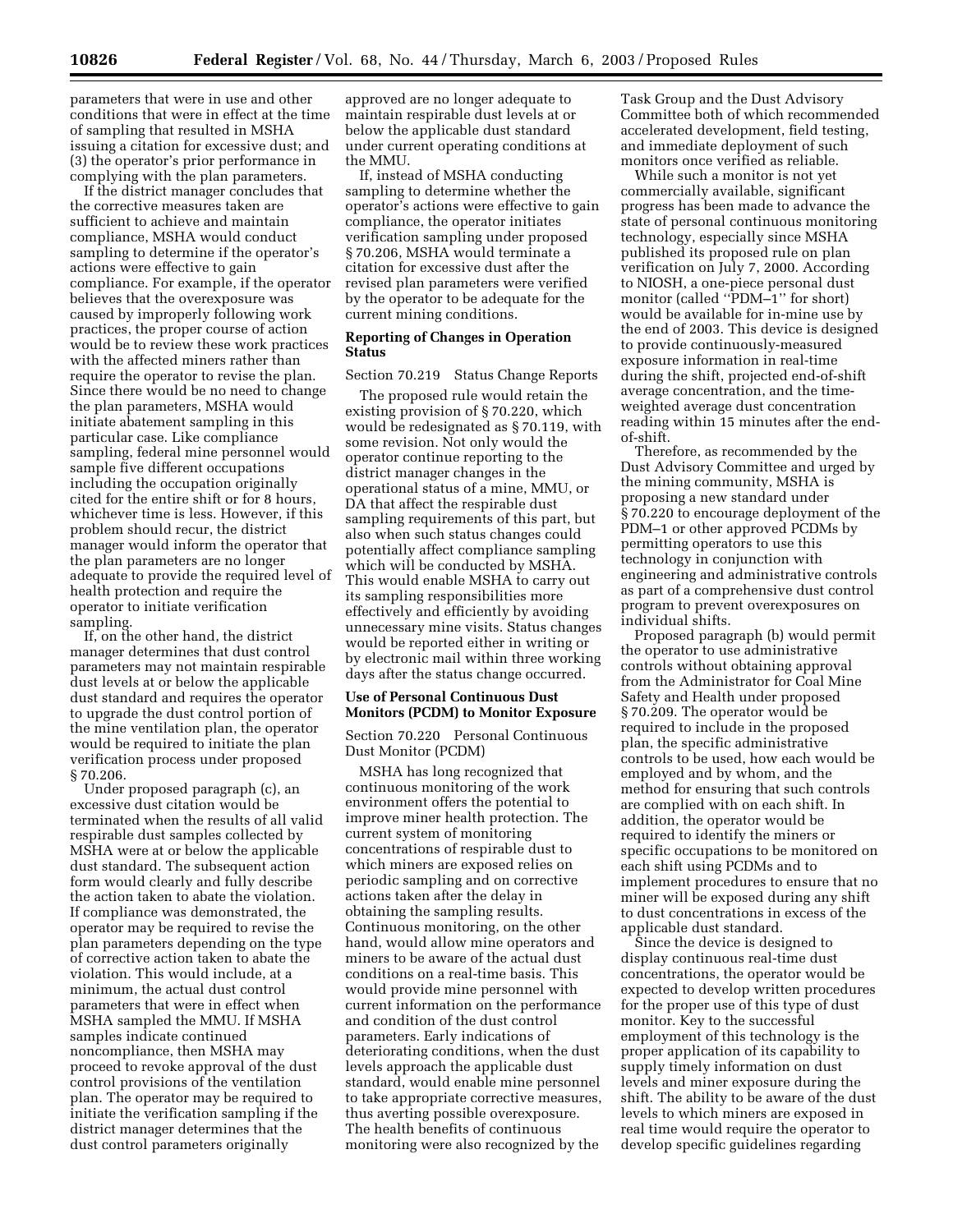the frequency with which the exposure measurements will be read and the types of action to be taken and by whom. The operator would need to specify how and by whom will the endof-shift measurements be recorded and certified. The operator should also detail the role of the miner in this process. To ensure the continued reliability of the information supplied by the instrument, the operator must follow the calibration and maintenance procedures prescribed by the manufacturer. MSHA technical assistance would be available to assist any operator who elects to use this technology in developing an effective and reliable exposure monitoring program.

Proposed paragraph (c) would require the operator to demonstrate, as prescribed by proposed § 70.204, the adequacy of the proposed plan in controlling respirable dust by monitoring each miner's exposure under the operating conditions specified in proposed § 70.201(e). Since the objective is to verify the effectiveness of the operator's respirable dust control program, the PCDM would remain with a miner portal-to-portal and be operational for the entire shift or for 12 hours, whichever time is less to reflect maximum length of an extended shift.

Since the device is not designed to assess the quartz exposure of individual miners, the operator would be required to collect separate samples for quartz analysis. Samples would be collected in the same way as for individual miners assigned to the occupations identified in proposed § 70.206(a). Additionally, in accordance with proposed § 70.201(d), the operator would be required to use a control filter when collecting samples for quartz analysis. As discussed under proposed § 70.201(d), the weight gain of each exposed filter cassette will be adjusted by subtracting the weight gain or loss of the control filter cassette. These samples would be transmitted to MSHA in accordance with proposed § 70.216. Also, the end-of-shift exposure information for each miner along with production data must be posted on the mine bulletin board for 7 calendar days following completion of the shift.

As previously discussed under proposed § 70.207, approval of the operator's plan incorporating the use of PCDMs would depend on the results of verification sampling and the operating conditions in effect for each shift monitored. The district manager would approve the plan if (1) no valid equivalent concentration measurement exceeds the critical values listed in Table 70–1 that correspond to the number of shifts monitored, and (2) it

incorporates the parameters that were in effect during verification sampling.

When approval is granted by the district manager, the operator would be required to monitor the exposure of each miner on a MMU on every shift under the prevailing conditions, unless the operator demonstrated during verification sampling that the exposure of each miner working on the same shift is represented by sampling only the DO and/or another occupation specified in § 70.206(a). If approved by the district manager, the operator would be permitted to conduct representative personal monitoring. Each PCDM would be operated portal-to-portal and remain operational the entire shift or for 12 hours, whichever time is less.

The end-of-shift exposure measurements would not be used by MSHA to cite an operator for exceeding the applicable dust standard. Instead, the operator would be required to take the actions required by proposed § 70.215(c), (d) and (e) whenever a valid end-of-shift measurement exceeds the applicable dust standard by at least 0.10 mg/m3. Violations of either § 70.100(a) or § 70.101 would be cited when a valid sample taken by MSHA met or exceeded the citation threshold value (CTV) listed in Table 70–2 that corresponds to the applicable dust standard in effect. When cited, the operator would be required to take the actions required by § 70.218(b). The district manager will consider the citation abated if the operator meets the requirements of proposed § 70.218(c).

Comments are solicited on the proposed monitoring approach and other alternative approaches using PCDMs to limit exposure of miners to respirable coal mine dust. Specifically, under what conditions should MSHA permit its use as part of the approved ventilation plan without requiring the adequacy of the operator's proposed exposure control program to be verified? If implementation of this technology is permitted as an alternative to plan verification, what specific provisions should be included in the ventilation plan to ensure that miners will not be overexposed on any particular shift? Should all miners be required to wear PCDMs or only specific occupations and, if so, which occupations? How frequently should PCDMs be used (*e.g.*, every shift, *etc.*)? Should the end-ofshift measurements be used by MSHA to enforce compliance with the applicable dust standard? Is it appropriate to use PCDMs only in the face areas or in outby areas as well? Is there an alternative to a continuous monitoring program that could provide equivalent protection? Should there be an alternative approach tailored to small

mines? If so, what should it consist of (*e.g.*, monitor one shift each week)?

Since the PCDMs is capable of supplying timely information on dust levels, how should engineering and administrative decisions be based on readings of the PDM? For example, should a PCDMs reading trigger an immediate check of the dust control parameters or adjustments to operating conditions, such as the amount of air being delivered to the working faces? Who should be responsible for deciding on the proper course of action to be taken based on a PCDMs reading (*e.g.*, miner being monitored, section foreman, *etc.*)? Who should be empowered to make the determination to remove an individual so that their end-of-shift exposure is not above the applicable dust standard?

### B. Part 75

Section 75.370 Mine Ventilation Plan; Submission and Approval

This proposed rule would amend § 75.370 by adding a new paragraph (h) that reflects the proposed change in § 70.2 and paragraph (d) of § 70.201 of this part. Under proposed paragraph (h), the operator would be required to record and maintain records of the total amount of material produced each production shift by each MMU during the previous six-month period, which would be made available for inspection by authorized representatives of the Secretary and the miners' representative. This is the same type of production information that the operator is currently reporting on the dust data card accompanying each bimonthly sample and which is subsequently posted by MSHA on the Internet. Paragraph (h) would not require an operator to record and maintain other information such as recovery and reject rate, inherent moisture of the product, sulfur content or other variables associated with each production level.

These production records are essential to demonstrate the adequacy of the dust control parameters in controlling respirable dust as required by § 75.370(a)(1) of this title. The records are needed to establish the verification production level (VPL), in accordance with revised § 70.2, under proposed § 75.371(f), and to confirm that the 30-shift period on which the VPL is based represents typical production conditions for the MMU. Additionally, MSHA and the miners' representative need these records to monitor changes in production levels as it directly impacts the continued effectiveness of the plan's dust control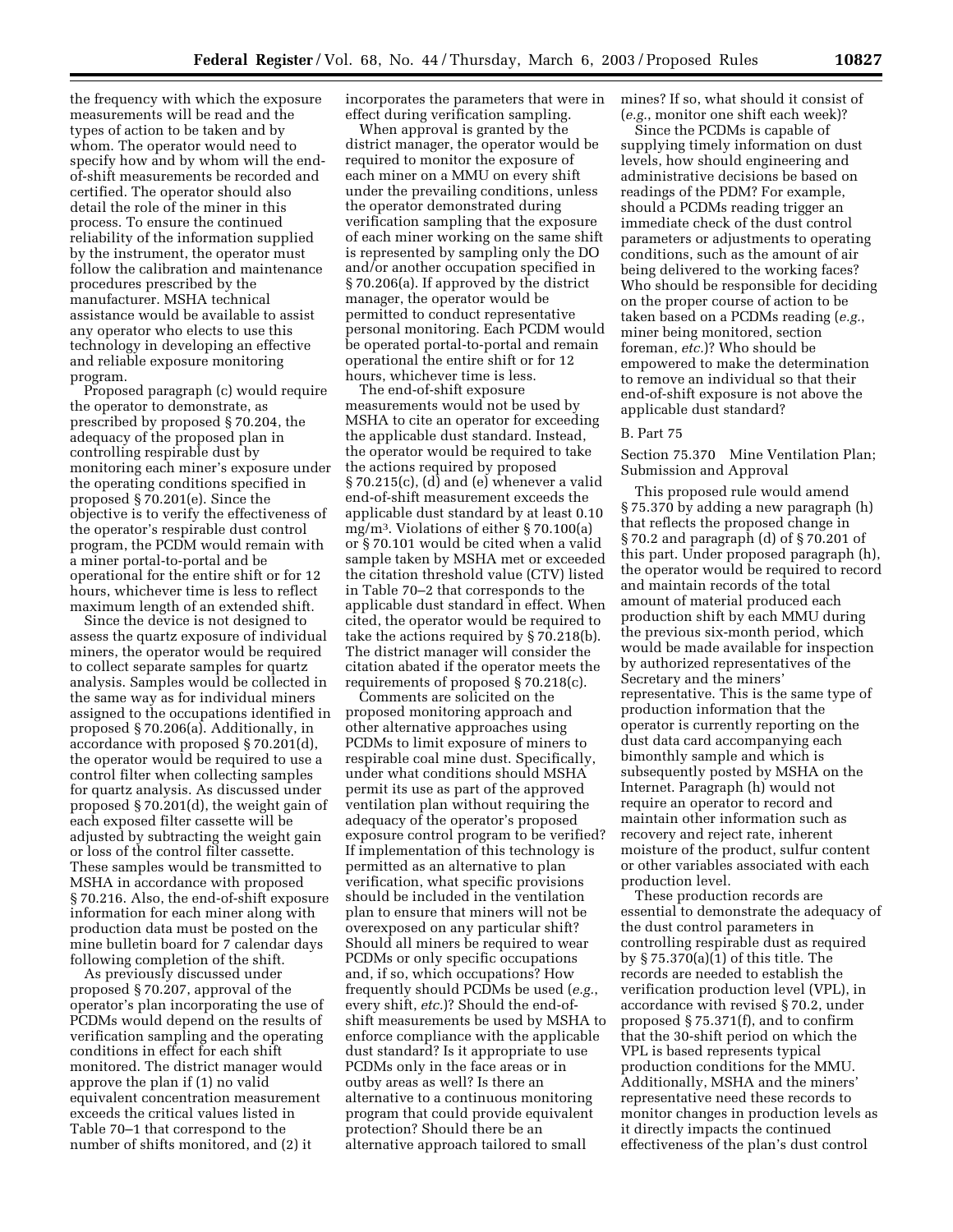provisions. Finally, because verification and subsequent quarterly monitoring of the adequacy of plan parameters is conditioned on the VPL, these records are necessary to determine if the VPL used in approving the operator's dust control parameters for a particular MMU continues to reflect typical production levels at the MMU.

The proposed rule would permit production records for each MMU to be maintained in any form utilized by the operator to measure the total amount of material produced, provided the method is the same as that used to establish the VPL under proposed § 75.371(f). For example: number of loaded shuttle cars, feet of advance, raw tonnage, or number of longwall passes would each be an acceptable method of recording production—provided the same method was consistently used.

# Section 75.371 Mine Ventilation Plan; **Contents**

The proposed rule would revise paragraphs (f) and (t). Existing paragraph (f) would be revised to require the dust control provisions of the ventilation plan to include any specific work practices used to minimize the dust exposure of individual miners assigned to specific occupations, information on the location of the roof bolter(s) during the mining cycle for each continuous miner section, and the cut sequence for each longwall mining section. Also, the dust control provisions of every ventilation plan would be required to include the length of each normal production shift and the verification production level (VPL) as determined in accordance with revised § 70.2. This information would enable MSHA to more effectively assess the suitability of the operators's proposed plan parameters before determining whether or not to grant provisional approval. For example, the dust control parameters may be less protective if verified over an 8-hr shift when the length of the production shift is 9 hours. Also, since MSHA recognizes the critical role of miners in the implementation of the plan parameters at each MMU, this is intended to provide more information to miners concerning the specific conditions under which the adequacy of the plan parameters for each MMU was demonstrated. With this information, the miner will be able to bring problems to the attention of mine management or to request an inspection by MSHA under § 103(g) of the Act if operating conditions no longer reflect those in effect during verification sampling and there is concern about the dust conditions at a particular MMU.

Although a VPL and shift length for each MMU would be included in the ventilation plan, the operator would not be cited if the total amount of material produced or the length of the actual production shift is not as specified in the plan. MSHA considers these to be plan design criteria, not minimum plan parameters that must be in effect on every shift. MSHA would expect production on a MMU to exceed the VPL on about 33 percent of all production shifts. If the district manager determines that an operator's actual production exceeds the VPL on more than 33 percent of the production shifts over a six-month period, or the shift length no longer reflects the conditions under which the approved plan parameters were originally verified, and operator or MSHA samples exceed the applicable dust standard, the district manager may require that the adequacy of the plan parameters be verified under different operating conditions of production or shift length.

Since MSHA is proposing to revoke existing §§ 70.207 and 70.208, which require bimonthly sampling by mine operators, existing paragraph (t) would be revised to remove the provision that mine operators identify in the ventilation plan the locations where samples for designated areas (DA) would be collected, including the specific location of each sampling requirement, and the reference to § 70.208. However, to ensure that the mine atmosphere where miners normally work or travel is continuously maintained in compliance, proposed paragraph (t) would continue to require mine operators to identify in the mine ventilation plan the location of each DA, defined in revised § 70.2, and the particular dust control measures that would be used at the dust generating sources for these locations. These locations would continue to be sampled by MSHA personnel as discussed earlier (see Background Section) to monitor operator compliance with the applicable dust standard and to assess the adequacy of the operator's dust control measures at these locations.

#### *C. Part 90*

To maintain consistency with the proposed revisions to part 70, subpart A of this proposed rule also contains new definitions of identical terms. Included are definitions of new terms such as ''approved sampling device,'' ''citation threshold value,'' ''equivalent concentration,'' ''MRE,'' and ''quartz.''

Subpart B of the proposed rule would be revised by changing the procedures for determining the average quartz percentage used to calculate the

applicable dust standard. These are identical to the procedures proposed under § 70.101. The proposed rule also clarifies the application of specific transfer and pay-protection provisions under special circumstances that reflect long-standing MSHA policy in effect since the rule became effective on December 5, 1980.

The proposed rule substantially revises the existing operator sampling requirements under Subpart C of part 90. Consistent with the proposed amendment to part 70, the proposed rule would revoke existing provisions concerning operator bimonthly and abatement sampling of part 90 miners. Consequently, §§ 90.201(d) and 90.208 would be removed. While MSHA would be assuming responsibility for all enforcement-based monitoring of part 90 miners in underground coal mines, operators would continue to play a vital role in assessing the quality of the mine atmosphere in positions to which new or transferred miners are assigned to work.

As under existing § 90.207, which has been revised and redesignated as § 90.204, the operator employing part 90 miners would be required to collect five valid samples within a prescribed time period for purposes of verifying the suitability of a new or transferred part 90 miner's assigned work position. To ensure that the part 90 miner is not personally overexposed, the duration of sampling would no longer be limited to 480 minutes, but would be carried out over the miner's entire work shift, regardless of the number of hours worked.

Another significant change is how the results of operator-submitted samples would be analyzed by MSHA and the type of action required based on those results. MSHA would abandon its longstanding practice of relying on averaged results to make compliance decisions. Because averaging can obscure specific instances of overexposures by diluting sample results taken over multiple shifts, each valid sample would be compared with the applicable dust standard. Therefore, to be confident that a part 90 miner is placed in an atmosphere which actually meets the applicable dust standard, all five valid samples must be at or below the standard. If the result of any sample exceeds the standard by at least 0.1 mg/ m3, the operator would be required to take corrective action and take an additional five valid samples for the affected part 90 miner.

Since the primary purpose for taking these samples is to assess the suitability of the part 90 miner's working environment, these samples would not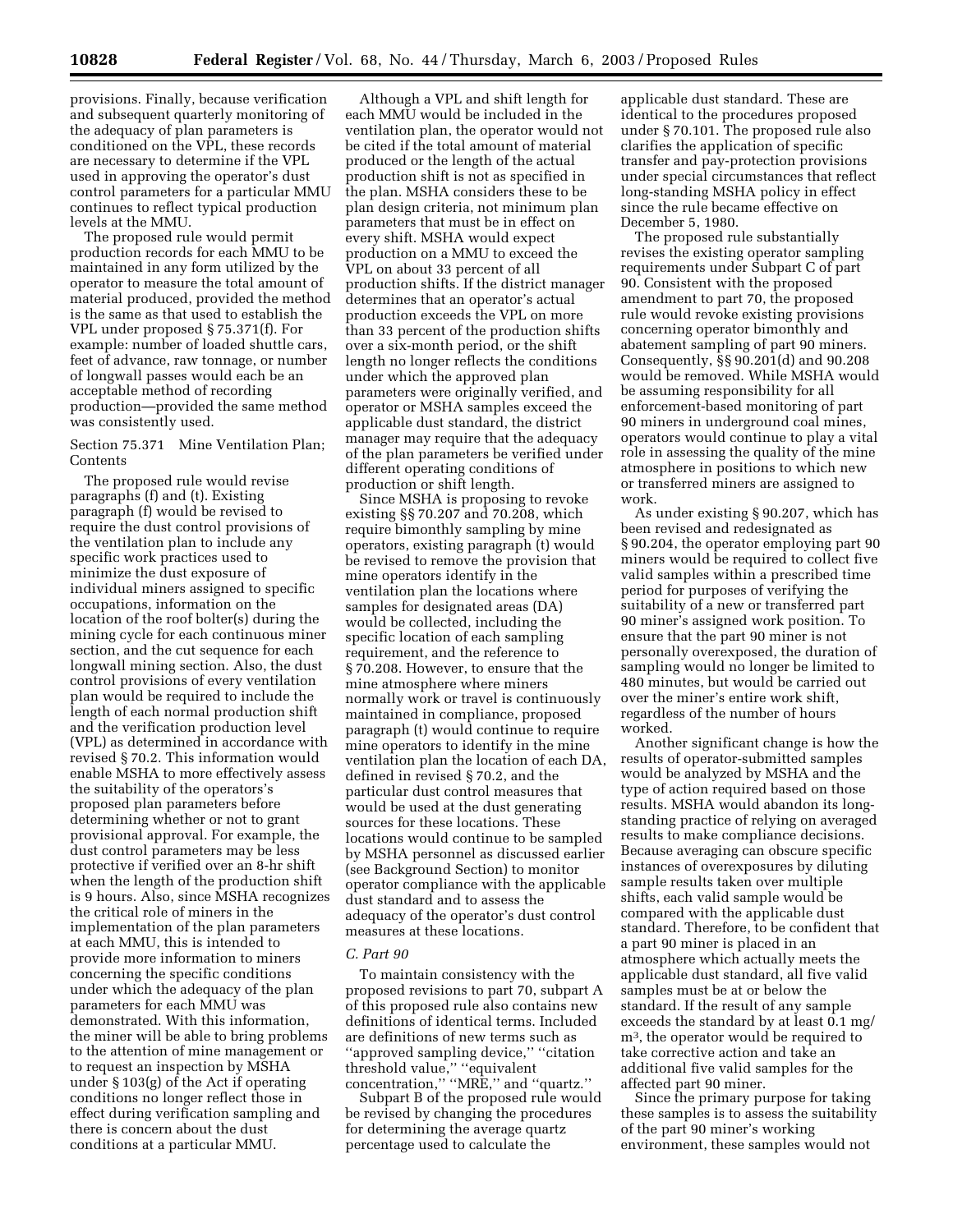be used by MSHA to cite the operator for noncompliance with the applicable dust standard. As discussed below, only MSHA-collected samples would be used for that purpose. However, an operator would be cited for failure to take appropriate corrective action to place the affected part 90 miner in an atmosphere that meets the applicable dust standard within the specified time period.

Since MSHA would assume responsibility for compliance and abatement sampling, the proposed rule sets forth new procedures for determining noncompliance with the applicable dust standard; the specific actions that an operator would be required to take within the time for abatement fixed in a citation; and the conditions under which MSHA would terminate a citation for a violation of the standard. Under the proposed rule, citations for violations of §§ 90.100 or 90.101 would be issued only when a valid single-shift sample demonstrates noncompliance with at least 95-percent confidence. MSHA would consider a violation for excessive dust to be abated and terminate the citation when the result of a valid single-shift sample is at or below the applicable dust standard.

Although existing subpart D has been revised to reflect MSHA sampling of part 90 miners, the specific requirements are essentially the same. It now states that when approving an operator's dust control plan, the district manager would consider the results of MSHA sampling for compliance or abatement purposes. It also indicates that MSHA would, through compliance and abatement sampling, monitor the continued effectiveness of the operator's dust control measures. Finally, throughout Part 90, ''shall'' has been replaced by ''must.''

For ease of review, MSHA is republishing the entire regulatory text of subparts A, B, C and D of Part 90 as it will appear in the Code of Federal Regulations.

## **Sections 90.1 through 90.3**

*Scope, Definitions, and Part 90 Option* 

#### Section 90.1 Scope

This section would remain unchanged.

#### Section 90.2 Definitions

The proposed rule includes definitions virtually identical to corresponding definitions in proposed Part 70 for terms such as ''approved sampling device," "citation threshold value," "equivalent concentration," and ''MRE.'' Accordingly, as in Part 70, some existing definitions of terms such

as ''certified person,'' ''concentration,'' ''mechanized mining unit,'' and ''respirable dust'' have been modified either to more clearly convey the intended meaning under the proposed rule, to reflect the conventional definition or to be consistent with the definition of identical terms in proposed Part 70 of this title. Most of the other definitions remain unchanged under the proposed rule. No discussion is included below if a definition would not change under the proposed rule.

# Approved Sampling Device

''Approved sampling device'' would mean a sampling device approved by the Secretary and the Secretary of Health and Human Services under part 74 (Coal Mine Dust Personal Sampler Units) of this title; or approved by the Secretary when it has been demonstrated that a respirable dust concentration measurement can be converted to a concentration measurement equivalent to that obtained with an approved sampling device. Under the proposed rule, respirable dust sampling for Part 90 miners would continue to be collected using sampling devices approved by NIOSH pursuant to existing 30 CFR part 74. Also, to accommodate the adoption of advanced sampling technology in the future such as continuous respirable dust monitors, the proposed rule would permit the Secretary to approve and use any technologically advanced sampling devices that should become available in the future but could not be approved under the regulatory requirements of 30 CFR part 74.

Therefore, under the proposed rule, any newly developed sampling instrument would be considered an approved device pursuant to this definition when the Secretary demonstrates that the respirable dust concentration measured by the new instrument can be converted to a concentration measurement equivalent to that obtained by a device approved under 30 CFR part 74 of this title.

#### Certified Person

The existing definition would be modified by removing references to existing §§ 90.202 and 90.203. The provision requiring the use of a certified person to conduct sampling as required by this part is being transferred to revised § 90.201. Existing § 90.203 which requires approved sampling devices to be maintained and calibrated by a certified person would be retained and redesignated as § 90.202.

#### Citation Threshold Value (CTV)

''Citation threshold value'' would mean the lowest acceptable equivalent dust concentration measurement demonstrating that the applicable dust standard has been exceeded at a high level of confidence and at which MSHA would cite an operator for a violation of §§ 90.100 or 90.101 under proposed § 90.207. Since MSHA would be assuming responsibility for compliance sampling under the proposed rule or sampling currently being carried out by operators under existing § 90.208(a), a determination of noncompliance would be based solely on the results of single shift samples collected by MSHA in accordance with proposed § 72.500 of this title. Appendix C explains how each critical value listed in proposed Table 70.2 was derived. Each CTV is calculated to ensure that citations will be issued only when a single-shift measurement demonstrates noncompliance with at least 95 percent confidence.

#### Concentration

The existing definition would be modified by replacing the term ''substance'' with ''respirable dust'' to more clearly convey the meaning under the proposed rule.

#### Equivalent Concentration

''Equivalent concentration'' would mean the concentration of respirable dust, as measured by an approved sampling device, converted to an 8-hour equivalent concentration as measured by a Mining Research Establishment (MRE) sampler. This conversion is accomplished in two steps. First, the concentration measurement is multiplied by a constant factor prescribed by the Secretary specifically for the approved sampling device. The result is then multiplied by *t/480,* where *t* is the sampling time in minutes if longer than eight hours, to make it equivalent in dosage to the concentration as measured by an MRE sampler on an 8-hour work shift. Since sampling will be conducted over the course of the Part 90 miner's entire work shift, which includes travel to and from the assigned work position, *t* will also be equal to the length of the entire work shift of the miner being sampled. If the length of the Part 90 miner's work shift is eight hours or less, then *t* must equal 480 minutes.

The current U.S. coal mine applicable dust standard is based on epidemiologic studies of British coal miners. In these studies, miners routinely worked 8-hour shifts, and their respirable dust exposures were assessed based on 8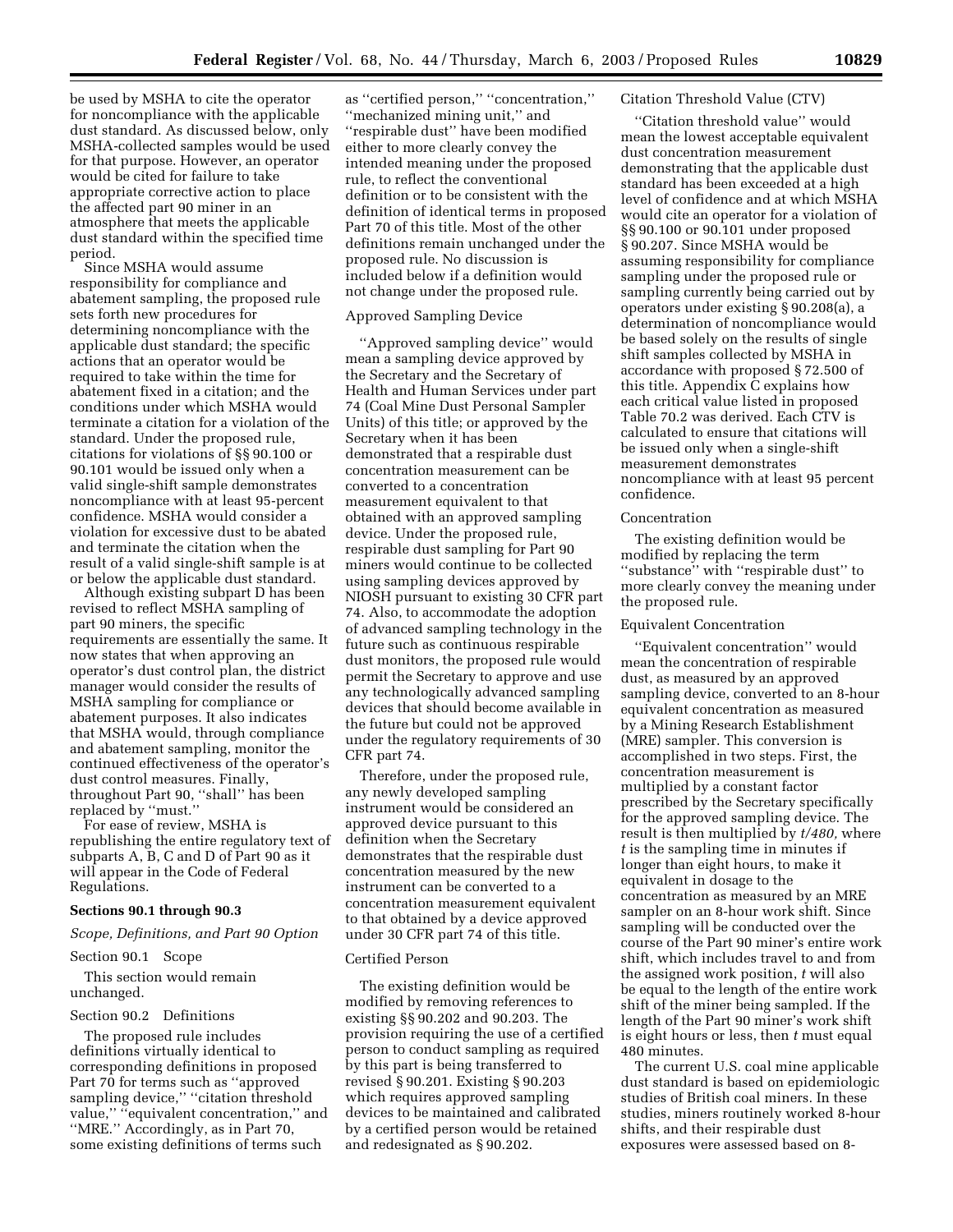hour measurements using a sampling device known as the MRE instrument. Work shifts in U.S. coal mines now frequently exceed eight hours. According to a recent survey of MSHA District Offices conducted in August of 2002, approximately 48 percent of underground mines work 9-hour shifts or longer. Therefore, to provide the intended level of protection to miners working longer than eight hours, it is necessary to convert coal mine dust concentration measurements to equivalent 8-hour values as measured by the MRE instrument.

The first step in the conversion from ''concentration'' to ''equivalent concentration'' is intended to make the measurement equivalent to the concentration measured by an MRE instrument. This instrument was designed to selectively collect airborne dust in a way that would approximate the deposition of inhaled particles in

the lung. Because the MRE instrument was large and cumbersome, other, more portable samplers were developed for use in U.S. coal mines. Currently approved sampling devices use a 10-mm nylon cyclone to separate the respirable fraction of airborne dust, instead of the four horizontal plates used in the MRE sampler. Such differences in sampler design lead to systematic differences in the amount of dust collected. Since 1980, measurements made using the currently approved cyclone-based devices operating at a flow rate of 2.0 liters per minute (lpm) were multiplied by the constant factor of 1.38 prescribed by the Secretary for the approved sampling device used. Application of this factor compensates for the difference in dust collection characteristics and makes the measurements equivalent to what would be obtained using an MRE instrument.

Similarly, the second step in the conversion from ''concentration'' to ''equivalent concentration'' is intended to compensate for differences between current conditions and conditions under which the existing applicable dust standard was developed. Specifically, it is designed to ensure that miners working shifts longer than eight hours will be afforded the same level of protection as miners working an 8-hour shift. MSHA developed the existing standard from 8-hour shift exposure measurements. Therefore, MSHA will adjust the measured concentration to be equivalent, in its effect on cumulative exposure, to a concentration over an eight-hour exposure period. This is accomplished by multiplying the concentration measurement by *t/480,* where *t* is the sampling time (*i.e.,* length of the work shift) in minutes.

The formula for an equivalent concentration is:

equivalent concentration (mg/m<sup>3</sup>) = 1.38 × 
$$
\left(\frac{\text{accumulated dust (mg)}}{t \times \text{airflow rate}}\right) \times \frac{t}{480 \text{ min}}
$$

where  $t =$  sampling time in minutes (which will be the Part 90 miner's entire work shift) and airflow rate =  $0.002 \text{ m}^3$ / min). The product of *t* and the airflow rate is the total volume of air from which dust is accumulated on the filter.

The following example is meant to illustrate the effect of the second step in the conversion, multiplication by *t/480,* which adjusts for the full length of the work shift. In this example, it is assumed that the first step in the conversion, multiplication by 1.38 for equivalency with an MRE sampler, has already been performed.

Suppose a Part 90 miner sample is collected over a 9-hour work shift. Suppose that the amount of dust accumulated during the shift is 0.77 mg. If the concentration were not adjusted to an 8-hour equivalent concentration, the MRE-equivalent concentration would be calculated as 0.98 mg/m3. Under the definition of ''equivalent concentration,'' this quantity is then multiplied by 540/480, yielding an equivalent concentration measurement of 1.10 mg/m3.

This adjustment does not change the daily limit on the accumulated dose of respirable coal mine dust as intended by the existing exposure limit for coal mine dust. Since the current limit was based on an assumption that exposure occurs over an 8-hour shift, it corresponds to a daily cumulative dose of respirable coal mine dust of  $8 \times 1.0 = 8$  mg-hr/m<sup>3</sup> as measured by the MRE instrument. The

proposed definition of equivalent concentration will maintain this same MRE-equivalent 8 mg-hr/m3 daily limit, regardless of the length of the working shift being sampled.

To continue the example, the exposure accumulated during the Part 90 miner's entire work shift is the same, whether over eight hours at an average of 1.10 mg/ $m<sup>3</sup>$  or over nine hours at an average of 0.98 mg/m3. In either case, the MRE-equivalent exposure accumulated during the entire work shift is 8.8 mg-hr/m3, which exceeds the intended limit of 8 mg-hr/m3. Under the proposed definition of ''equivalent concentration'' provided here, this will be reflected by the fact that, when more than 8 mg-hr/m3 (MRE-equivalent exposure) is accumulated over the course of the particular shift sampled, the equivalent concentration will exceed 1.0 mg/m3, regardless of the shift's length.

MSHA originally proposed a different, but mathematically equivalent, method of adjusting concentrations to an 8-hour equivalent and solicited comments on the proposed method. The proposed method would have defined ''concentration'' to mean what is here defined as ''equivalent concentration.'' Instead of making an explicit adjustment to the concentration, using the factor of *t/480* as in the present definition, the earlier proposed rule would have substituted 480 for the actual sampling time in the definition of respirable dust concentration. The proposed definition of ''equivalent concentration'' is meant to both preserve the ordinary definition of ''concentration'' and to clarify the adjustment to an 8-hour equivalent.

MSHA believes that the proposed adjustment to an ''8-hour equivalent concentration'' is necessary to protect Part 90 miners from excessive exposures who normally work nontraditional or extended shifts. For example, a Part 90 miner working for ten hours at an average concentration of 1.0 mg/m3 will inhale and retain more respirable coal mine dust as a result of that specific shift than a miner working for eight hours at the same average concentration. By comparing the adjusted concentration to the concentration limit originally intended for Part 90 miners working an 8-hour shift, the same cumulative exposure limit is applied on individual shifts for all Part 90 miners.

It should be noted that the ACGIH approach of reducing the permissible concentration to compensate for the extension of a shift beyond eight hours is similar in its effect to the approach taken here of adjusting the equivalent concentration upwards and comparing it to a fixed limit. MSHA makes similar adjustments for extended work shifts in the enforcement of exposure limits in metal and nonmetal mines under 30 CFR 56.5001 and 57.5001. Taking into account the reduced recovery time that results from an extended work shift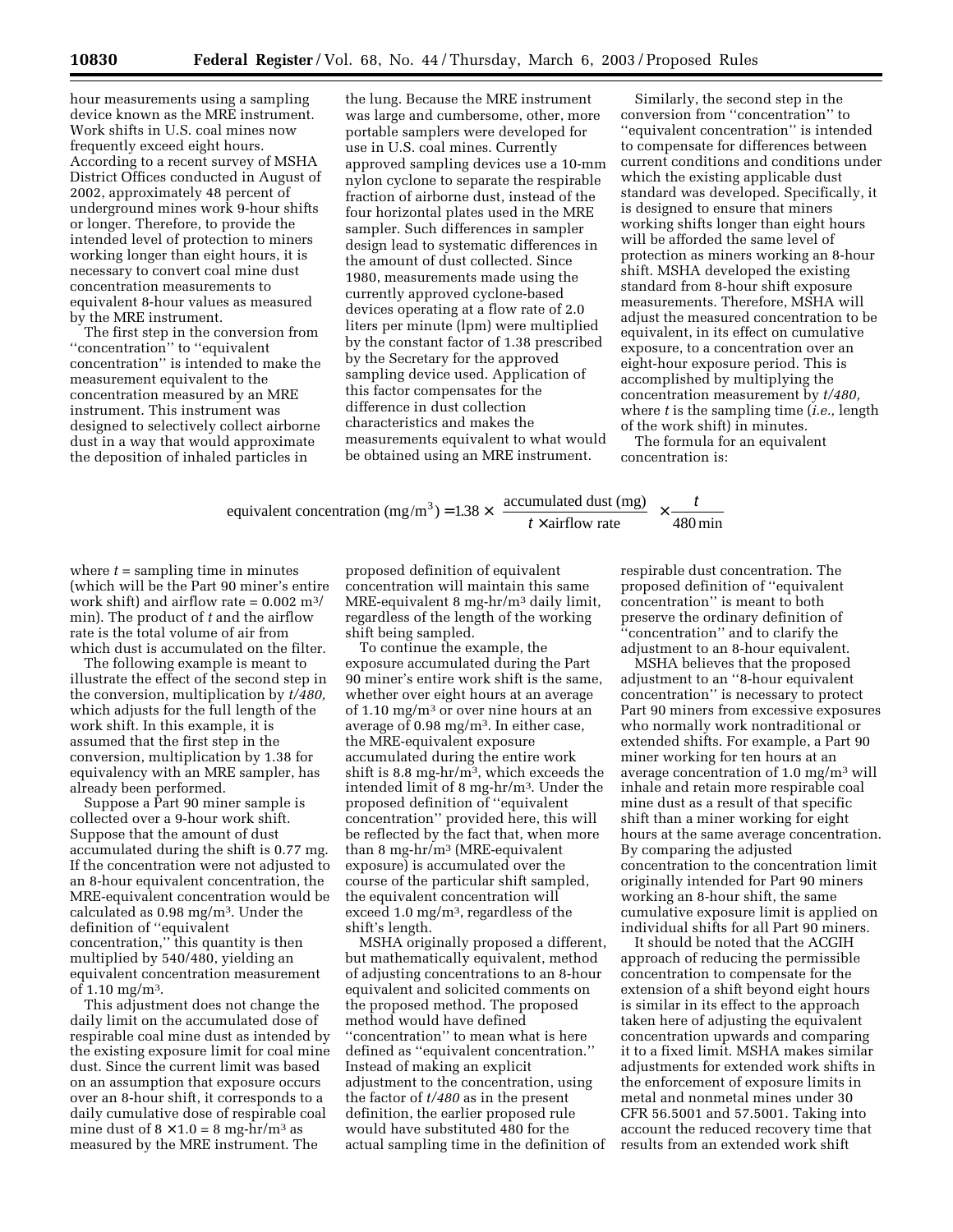would have led to a numerically greater and more protective adjustment, but this would also have introduced additional complexities in the calculation of equivalent concentration measurements. The Secretary believes that the method chosen strikes a reasonable balance between no adjustment at all, and a far more complex adjustment that would attempt to model clearance, deposition, and retention mechanisms.

#### Mechanized Mining Unit (MMU)

The existing definition would be modified by removing the reference to § 70.207(e) (Bimonthly sampling; mechanized mining units), which will be deleted, and replaced with proposed § 70.206(d); and transfers the requirements for identifying each MMU specified in existing §§ 70.207(f)(1) and  $(f)(2)$ , to revised § 70.2.

#### MRE

''MRE'' would mean Mining Research Establishment of the National Coal Board, London, England. This is a new definition which has been included to be consistent with revised § 70.2.

#### Quartz

The existing definition would be modified by specifying the analytical method that MSHA has been using since 1983 to determine the quartz content of respirable dust samples. The reason for this modification is to standardize the analytical procedure, thereby enabling other certified laboratories to reproduce quartz determinations made by MSHA. Also, to accommodate the adoption of improved or other quartz analytical techniques in the future, the definition of ''quartz'' has been expanded in the proposed rule to provide MSHA the flexibility to use alternative analytical techniques once these techniques have been demonstrated to provide quartz measurements that are equivalent to those obtained under current analytical method.

#### Respirable Dust

The existing definition has been modified by transferring the requirement regarding what constitutes an approved sampling device to the proposed new definition of the term ''approved sampling device'' above.

## Transfer

The existing definition has been modified by clarifying when a change in work assignment would not constitute a transfer under proposed Part 90. MSHA recognizes that there may be circumstances which are beyond the control of the operator, such as equipment malfunction, that may

interrupt work being performed by a Part 90 miner in his or her regular work assignment, necessitating the assignment of the Part 90 miner to another job temporarily. For example, if the Part 90 miner is regularly assigned as a shuttle car operator in a MMU and the continuous mining machine breaks down, that Part 90 miner could be temporarily assigned to work in a different position and location in the mine. Consistent with MSHA's longstanding policy, such a change in duties would not constitute a transfer under Part 90 if the assignment does not last more than one shift. If such an assignment lasts longer than one shift, the operator would be required to notify the district manager in writing. This notice would list the temporary duties and the reasons for the assignment. Also, to demonstrate compliance with the applicable dust standard, the operator would be required to collect five valid samples from the newly assigned work position under proposed § 90.204(a)(2). The 1.0-mg/m3 standard remains in effect even if the operator is unable to collect the required number of samples because of the short duration of the temporary assignment.

Section 90.3 Part 90 Option; Notice of Eligibility; Exercise of Option

This section remains the same, with the exception of paragraphs (d) and (e) which have been revised to reflect the new address for mailing of the Exercise of Option Form or written request to reexercise the option to work in a lowdust area of the mine.

### **Sections 90.100 Through 90.104**

*Dust Standards, Rights of Part 90 Miners* 

Section 90.100 Respirable Dust Standard When Quartz Is Not Present

MSHA is proposing no substantive changes in existing § 90.100, except for revising the section heading to correspond with the heading of proposed § 70.100, which is identical, and removing the reference to § 90.206 (Approved sampling devices; equivalent concentrations) and replacing it with § 90.2. The requirements contained in revised § 90.2 are similar to the standard in existing § 90.206. The proposed rule retains the applicable dust standard of  $1.0 \text{ mg/m}^3$ .

Section 90.101 Respirable Dust Standard When Quartz Is Present

The proposed rule would revise the section heading to correspond with the heading of proposed § 70.101, which is identical. MSHA would retain the existing formula (10 divided by the concentration of quartz, expressed as a

percentage) for reducing the applicable dust standard below 1.0 mg/m3 in proportion to the percentage of quartz when the quartz content of respirable dust in the mine atmosphere exceeds 10 percent, instead of 5 percent as contained in existing § 90.101. Since the maximum standard for a Part 90 miner is 1.0 mg/ $m^3$ , the quartz content must exceed 10 percent to cause a reduction in the applicable dust standard.

The Agency would change the procedures for determining the average quartz percentage used to calculate the applicable dust standard. Only the results of MSHA samples would be used to establish the applicable dust standard. The quartz results of the three most recent valid MSHA samples would be averaged and the resultant percentage used to set the new applicable dust standard. However, if the Part 90 miner is already assigned to an area of the mine under a reduced standard below 1.0 mg/m<sup>3</sup> when these revised procedures become effective, a new applicable dust standard would be established by averaging the results of the first two MSHA samples taken after the effective date with the quartz percentage associated with the applicable dust standard in effect. If fewer than two MSHA samples are taken, the existing standard would continue to remain in effect.

Application of the revised procedures will result in the setting of reduced standards in a timely manner that (1) more accurately represent the quartz percentage of respirable dust in the environment of the Part 90 miner at the time of sampling; (2) reflect the dynamics of the mining process and the changing geologic conditions of the mine strata; and (3) continue to protect Part 90 miners over multiple shifts.

Under the proposed rule, MSHA would also report the quartz percentage to the nearest tenth of a percent, instead of truncating the results to the nearest full percentage as has been the longstanding practice. While this change will have no impact on the setting of applicable dust standards below 1.0 mg/m3, it will be more protective for other miners because it permits the setting of reduced standards at such levels as  $1.1 \text{ mg/m}^3$ ,  $1.4 \text{ mg/m}^3$ , 1.6 mg/m<sup>3</sup>, 1.8 mg/m<sup>3</sup>, and 1.9 mg/m<sup>3</sup>. Setting these particular standards currently is not mathematically possible using the above formula due to the practice of truncating the average quartz percentage. Another change involves removing the reference to § 90.206 (Approved sampling devices; equivalent concentrations) and replacing it with § 90.2. The requirements contained in revised § 90.2 are similar to the standard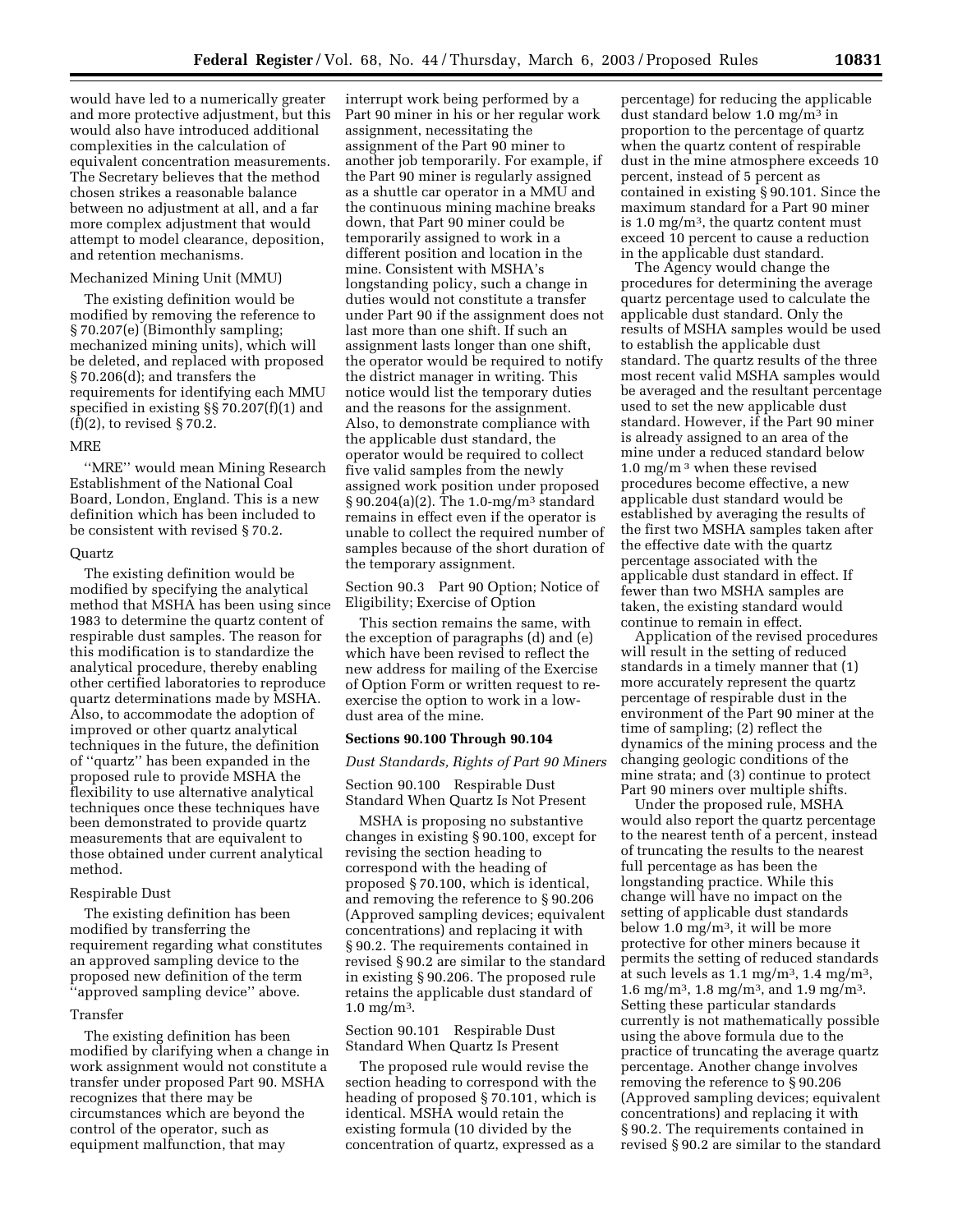in existing § 90.206. Also revised under the proposed rule is the example illustrating how a reduced standard is established when respirable dust associated with a Part 90 miner contains more than 10 percent quartz under the proposed revised dust-standard setting procedures.

# Section 90.102 Transfer; Notice

MSHA is proposing no substantive changes in existing § 90.102, except to clarify in the regulatory text the application of the transfer provision in paragraph (a) when a Part 90 miner is assigned to a different shift. To conform with MSHA's long-standing policy, the proposed rule permits assigning a Part 90 miner to a different shift under certain circumstances without violating paragraph (a) of § 90.102(a). Unlike the pay protection afforded Part 90 miners by § 90.103(b) which would be applied ''*[w]henever* a Part 90 miner is transferred \* \* \*'' (emphasis added), the job and shift protections provided by existing § 90.102(a) apply ''whenever a Part 90 miner is transferred in order to meet the respirable applicable dust standard  $* * *$ " (emphasis added). The intent to limit the scope of job and shift protections under paragraph (a) of this section and the purpose of doing so were explained as follows in the preamble to the existing Part 90 rules:

The operator may transfer a Part 90 miner without regard to these job and shift limitations if the respirable dust concentrations in the position of the Part 90 miner complies with the applicable dust standard, but circumstances require changes in job assignments at the mine. Reductions in workforce or changes in operational methods at the mine may be the most likely situations which would affect job assignments. Any such transferred Part 90 miner would still be protected by all other provisions under this part. (45 FR 80761)

In instances where operators need to reassign employees to accommodate unforseen situations and unexpected mine and market conditions, MSHA believes that some leeway should be provided to assist operators in placement of a Part 90 miner. (45 FR 80766)

These explanations show that MSHA did not intend the provisions of existing paragraph (a) to apply when a Part 90 miner is working in a position that meets the applicable dust standard and, for legitimate business reasons, the operator assigns the miner to a new job or shift.11 On the other hand, when the reasons for changing a Part 90 miner's

shift or job involve maintaining compliance with the applicable dust standard, then the provisions of paragraph (a) apply and the miner is entitled to job and shift protections, unless these protections are waived in accordance with this standard. MSHA will continue to carefully scrutinize any changes in job or shift assignments for a Part 90 miner to determine whether paragraph (a) of § 90.102 applies because the change constitutes a transfer to meet the applicable dust standard and, if not, to determine if the change in the Part 90 miner's job or shift assignment was due in any part to action which could be characterized as improper under the Mine Act.

# Section 90.103 Compensation

The proposed rule would redesignate existing paragraphs (c) through (f) as (d) through (g) and add new paragraph (c). Proposed new paragraph (c) clarifies MSHA's longstanding policy of not applying the Part 90 miner compensation provisions of existing paragraphs (a) and (b) of this section in situations where, after initial compliance with the applicable dust standard by the operator, the Part 90 miner on his or her own initiative applies for and accepts another job in a work area with an average respirable dust concentration at or below 1.0 mg/ m3.12 Under these circumstances, the miner has not waived Part 90 status.<sup>13</sup> Therefore, the issue being addressed by proposed paragraph (c) is how the Part 90 wage provisions of existing paragraphs (a) and (b), which would be retained under the proposed rule, should be interpreted when a Part 90 miner initiates and accepts a job change. For the following reasons, MSHA believes that the compensations provisions of Part 90 may be read to provide no compensation protection for a Part 90 miner under these circumstances.

Existing § 90.103, which would be retained in its entirety under the proposed rule, protects a miner from any immediate reduction in hourly wage as a result of exercising the option. Where no transfer of the miner occurs

after the option is exercised, paragraph (a) prescribes:

The operator must compensate each Part 90 miner at not less than the regular rate of pay received by that miner immediately before exercising the option under § 90.3.

Existing § 90.103(b) addresses compensation protection for a Part 90 miner when there is a transfer of the miner. It prescribes:

Whenever a Part 90 miner is transferred, the operator must compensate the miner at not less than the regular rate of pay received by that miner immediately before the transfer.

As defined by proposed § 90.2, a transfer, ''by the operator'' would include, but is not limited to, an operator-initiated job reassignment in order to meet the applicable dust standard or a reassignment due to a realignment or reduction in the workforce. However, a miner-initiated job change does not necessarily constitute a transfer for purposes of compensation under § 90.103(b). Accordingly, the compensation provision of § 90.103(b) may be interpreted as not applicable to a job change initiated by a Part 90 miner.

The above interpretations of §§ 90.103(a) and (b) are also consistent with statutory language. Section 101(a)(7) of the Mine Act addresses several specific matters relative to mandatory health and safety standards promulgated by MSHA and in relevant part provides:

\* \* \* Where appropriate, the mandatory standard shall provide that where a determination is made that a miner may suffer material impairment of health or functional capacity by reason of exposure to the hazard covered by such mandatory standard, that miner shall be removed from such exposure and reassigned. Any miner transferred *as a result of such exposure* shall continue to receive compensation for such work at no less than the regular rate of pay for miners in the classification such miner held immediately prior to his transfer. \* \* \* (emphasis supplied)

Thus, section 101(a)(7) supports an interpretation that the compensation provisions of §§ 90.103(a) and (b) do not apply where a Part 90 miner initiates a job change for reasons of job preference and that § 90.103(b) is limited to job changes which are ''a result of'' exposure to respirable coal mine dust.

Accordingly when there is a Part 90 miner-initiated job change, the compensation provisions of §§ 90.103(a) and (b) would not be applicable in the Part 90 miner's new job and the miner would be paid whatever the new job usually pays. Thus, for example: A miner exercised the Part 90 option when his or her job paid \$10 per hour. If the

<sup>11</sup>As noted above, however, the other protections provided by Part 90 would apply. For example, on the new shift or in the new job there could be no reduction in the miner's pay and compliance would have to be maintained with the applicable dust standard and the sampling requirements.

 $12\,\mathrm{At}$  mines where a job bidding procedure is in effect, use of the bidding procedure is not dispositive of whether a job change is initiated by the miner. The job bidding procedure is applicable to all job changes, including operator-initiated changes. Thus, factors relating to the intent and actions of the miner and the operator must be evaluated.

<sup>13</sup>Existing §§ 90.104(a)(2) and (3) provide for waiver of Part 90 miner status when the miner applies for and accepts or retains a position known by the miner to exceed the applicable dust standard.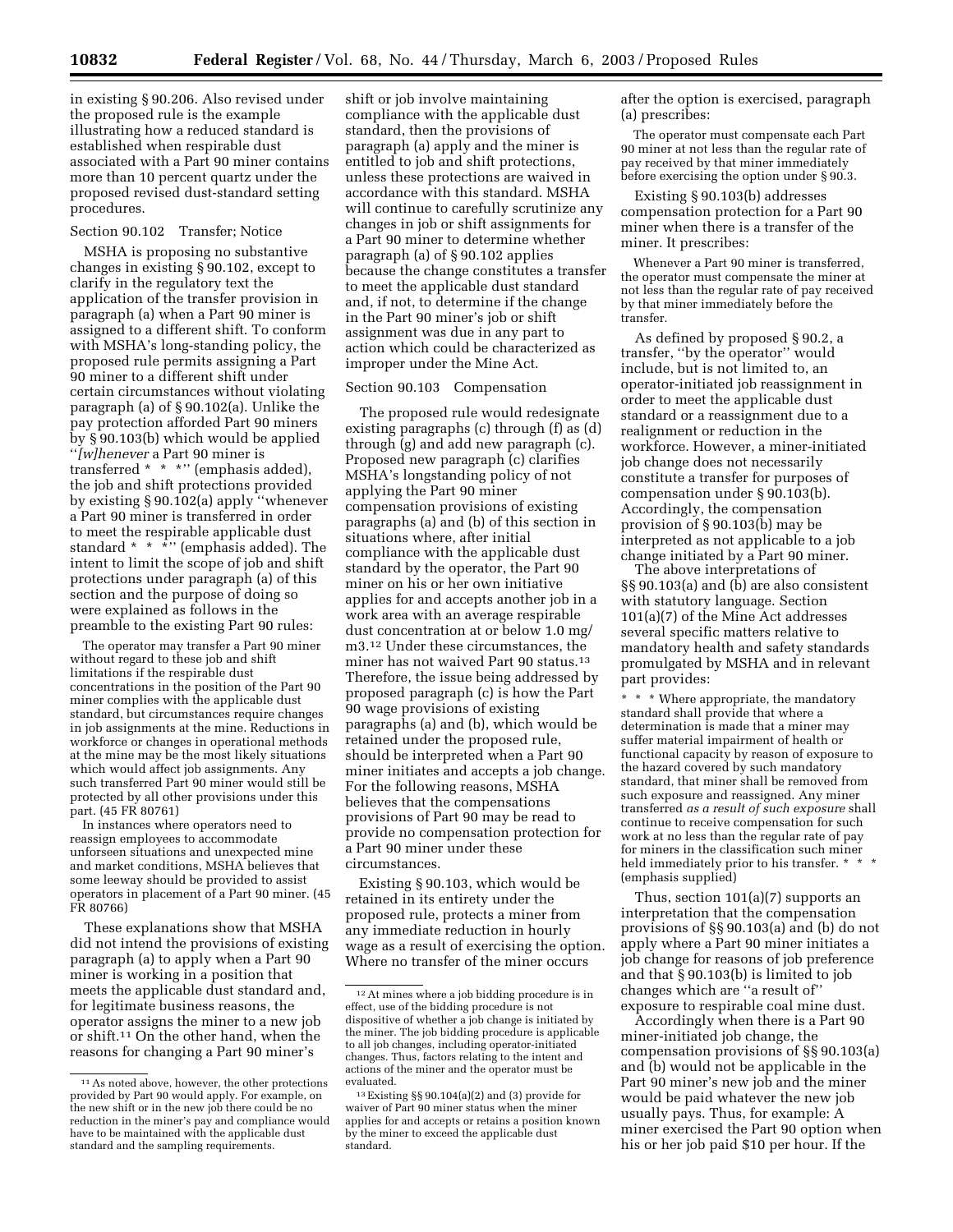operator keeps the Part 90 miner in the same work position because compliance with the applicable dust standard is maintained, or if the operator transfers the miner to a new work position to achieve compliance, then the Part 90 miner cannot be paid less than the \$10 per hour received immediately before exercising the option. If, then, the miner was to initiate and accept a change in work assignment to a job which paid \$8.50 per hour, no pay protection would accompany the part 90 miner to the new position and the miner would receive \$8.50 per hour.

The remainder of Part 90 provisions, however, would continue to apply to the Part 90 miner in the new work position. As noted earlier, a minerinitiated job change to a position which is at or below the applicable dust standard for a Part 90 miner does not constitute a waiver of Part 90 rights. Thus, in the new job the miner retains Part 90 status and all other requirements of Part 90 continue in effect, including the operator's obligations to continuously maintain the applicable dust standard and to give MSHA notice whenever the miner's work assignment changes last longer than one shift.

For purposes of consistency, redesignated paragraphs (e) and (g) have been revised to read as follows: " under paragraphs (a), (b) and (d) \* \* \*'' and " $*$ "  $*$ " in paragraphs (a), (b), (d), and (e)  $* * *$ ," respectively.

Section 90.104 Waiver of Rights; Reexercise of Option

The proposed rule would retain the existing provisions of § 90.104, with some minor revisions for purposes of simplification. In paragraph (a)(2), ''exceeds the applicable dust standard'' would replace the statement beginning with " $*$  \*  $*$  has an average respirable dust concentration \* \* \*'' Paragraph (a)(3) would be revised by replacing the statement beginning with "\* \* \* average respirable dust concentration \* \* \*" with "existing work position exceeds the applicable dust standard.'' Lastly, the section heading for § 90.3(e) has been removed from existing paragraphs (b) and (c).

### **Sections 90.201 through 90.207**

### *Sampling Procedures*

Section 90.201 Sampling; General Requirements

MSHA is proposing to modify the general requirements for operator sampling of new or transferred Part 90 miners under existing § 90.201. Since MSHA would be responsible for collecting samples to determine if an operator has abated a noncompliant

condition, the proposed rule would remove existing paragraph (d). The proposed rule would also revise and redesignate existing paragraphs (b) as  $(c)$ ,  $(c)$  as  $(f)$ , and  $(e)$  as  $(d)$ , revise paragraph (a), and add new paragraph (b).

Revised paragraph (a) specifies the purpose of operator sampling under this proposed rule. While MSHA would be assuming responsibility for most of the sampling currently being carried out by the operator, revised paragraph (a) would continue to require operators to conduct sampling to verify that the working environment of a new or transferred Part 90 miner complies with §§ 90.100 or 90.101 as required by existing § 90.207, which has been redesignated as § 90.204. Also, to minimize repetition and maintain consistency with virtually identical provisions in proposed amendments to Part 70, paragraph (a) would be modified by removing the reference to Part 74 approval (Coal Mine Dust Personal Sampler Units), and replacing it with ''approved sampling device,'' as defined under revised § 90.2.

Proposed new paragraph (b) would retain the requirements in existing §§ 90.202(a) and (b) that sampling required under this part be conducted by an individual certified by MSHA and the manner by which a person would be certified. Therefore, existing § 90.202(a), (b), and (c) would be removed.

Since the objective of operator sampling proposed under this part is to verify that the assigned position of a new or transferred Part 90 miner complies with the applicable dust standard, the sampling device would continue to be worn by each Part 90 miner as required by existing § 90.201(b). However, under redesignated paragraph (c), the requirement that sampling devices ''remain operational during the entire shift or for 8 hours, whichever time is less'' would be removed. Instead, the sampling device would be operated portal-to-portal and be operational during the Part 90 miner's entire work shift, regardless of the number of hours worked, to ensure that the sampled Part 90 miner is not personally overexposed. That is, the sampling device would be turned ''ON'' when the Part 90 miner enters the mine and remain operational while traveling to the assigned work position, while performing normal work duties, and while traveling back to the mine entrance, at which time the device would be turned ''OFF.'' It should be pointed out that the duration of MSHA sample collection will continue to be limited to 480 minutes as has been the longstanding practice. Simply stated,

the sampling device would be operated portal-to-portal and remain operational during the entire shift or for 8 hours, whichever time is less. The Agency solicits comments on the duration of MSHA sampling under the proposed rule.

Unless otherwise directed by the district manager, the respirable dust samples will continue to be collected by placing the sampling device on the Part 90 miner; on the piece of equipment which the Part 90 miner operates within 36 inches of the normal working position; or at a location that represents the maximum concentration of dust to which the Part 90 miner is exposed.

Under redesignated paragraph (f), not only would the operator be required to submit the date but also the time when sampling required by this part would begin when requested by the district manager. This is necessary since operators may choose to sample any shift on the date provided to MSHA. Knowing the time of the scheduled sampling will enable MSHA to monitor operator sampling on a case-by-case basis to verify compliance with both the operating conditions and sampling requirements of this part.

Finally, the requirement that operators take corrective action during the time for abatement fixed in a citation for violation of §§ 90.100 or 90.101 specified in existing paragraph (d) of § 90.201 would be transferred to proposed § 90.207(b)(2). The requirement that the operator sample the affected Part 90 miner until five valid samples are taken under existing paragraph (d) would be removed since MSHA is proposing to revoke operator sampling requirements under existing § 90.208.

Section 90.202 Approved Sampling Devices; Maintenance and Calibration

In an effort to consolidate the requirements that address maintenance and calibration procedures of approved sampling devices, MSHA is proposing in § 90.202(a) through (e) to retain the requirements in existing § 90.203(a) and (b) and  $\S 90.204$  (a) through (e), with minor changes. These standards require the sampling device be maintained as approved and calibrated only by a certified person in accordance with MSHA Informational Report IR 1240 (1996). The process of certifying an individual for maintenance and calibration would remain unchanged. It would continue to require an individual to successfully complete the applicable MSHA examination. Scheduling information for MSHA training courses and examinations would be available from MSHA District Offices.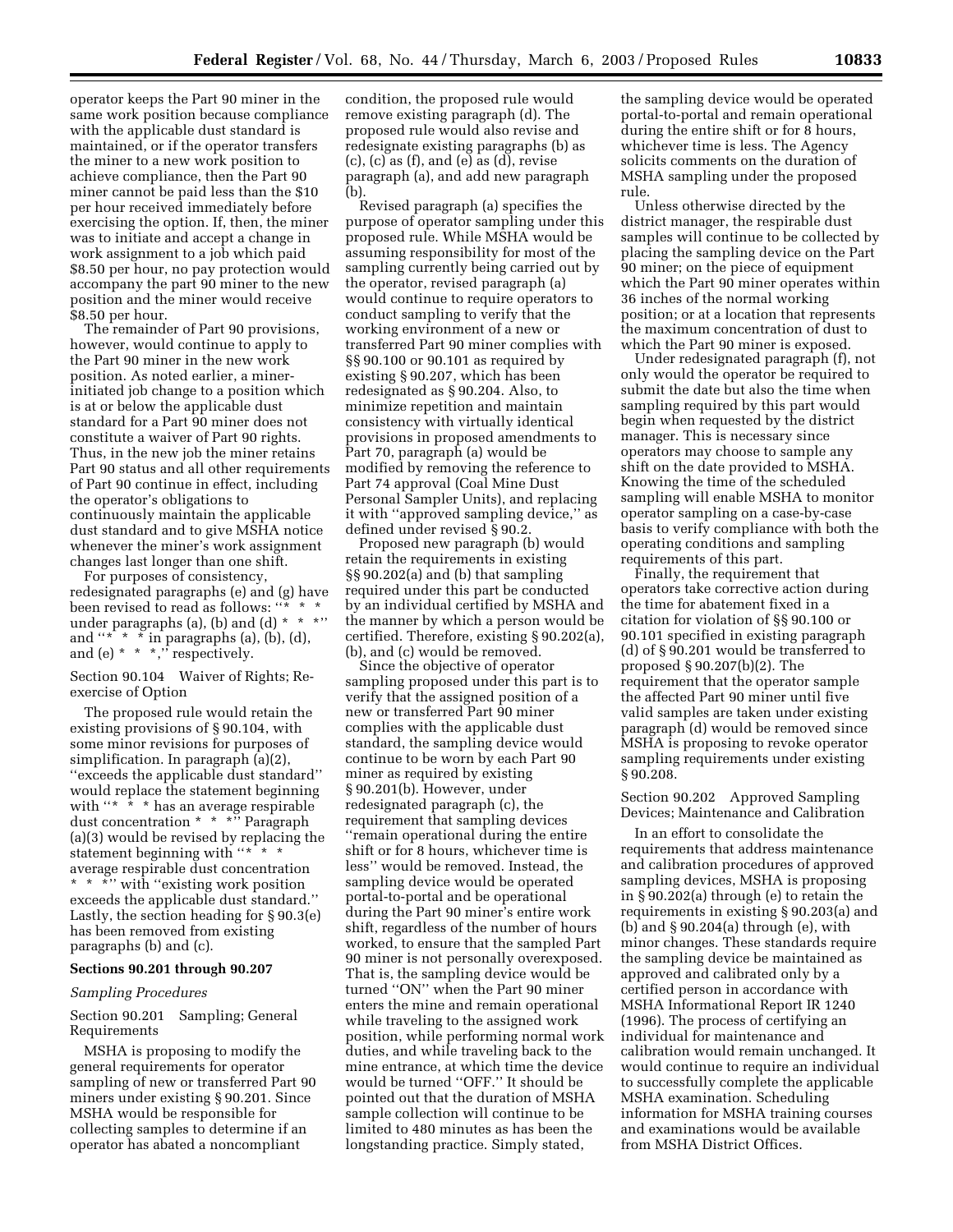These standards require approved sampling devices to be calibrated at a flowrate of 2.0 liters of air per minute. They also establish the flowrate and testing and examination requirements for approved sampling devices. Careful examination and testing of sampling devices would continue to be required immediately prior to the start of a shift during which samples would be collected for purposes of this proposed rule. This would include testing the battery voltage and examining all external components of the sampling devices to be used. Any necessary external maintenance to assure the sampling devices are clean and in proper working condition should be performed at this time by a certified person. Temporary certification of persons provided under existing § 90.203(c) would not be retained under the proposal.

# Section 90.203 Approved Sampling Devices; Operation; Air Flowrate

Proposed §§ 90.203(a) through (c) retains the operation and flowrate requirements for approved sampling devices in existing §§ 90.205(a) through (d), with minor changes. Since MSHA has defined an approved sampling device in revised § 90.2 to mean a device approved in accordance with part 74 of this title, proposed paragraph (a) excludes reference to part 74. Similarly, for purposes of simplification, reference to § 90.202 (Certified person; sampling) would be removed and, wherever used, it would be replaced by certified person as defined in revised § 90.2.

MSHA believes that the two on-shift examinations of sampling devices under proposed paragraphs (b)(1) and (b)(2), which are identical to the examinations required under existing § 90.205(b) and (c), continue to be an important part of a reasonable and prudent sampling program. The first examination would be made by a certified person during the second hour after the sampling devices are placed in operation. This examination would assure that each sampling device is operating properly and at the proper flowrate. If the proper flowrate is not maintained, necessary adjustments in the flowrate would be made at this time by the person certified to collect samples. The second examination would be made during the last hour of operation of the sampling devices. If the proper flowrate is not maintained, the certified person is required to make a notation on the dust data card for that sample stating that the proper flowrate was not maintained. Because it is unclear where on the dust data card such a notation should be

made, proposed paragraph (c) would require all notations regarding failure to maintain proper flowrate or other events occurring during sampling that may impact the validity of the sample to be made on the back of the dust data card.

### Section 90.204 Respirable Dust Sampling

This section, previously titled ''Compliance sampling'' under existing § 90.207, would be modified under the proposed rule and redesignated as § 90.204. Since the operator sampling requirement under existing § 90.208(a) would be revoked, the proposed rule would remove existing paragraph (b) and redesignate paragraph (a)(3) as (a)(2). The proposed rule would also add new paragraphs (b) and (c).

Consistent with the proposed operator sampling requirements contained in revised Part 70, MSHA would also be assuming responsibility for all sampling for compliance and abatement purposes. This sampling is currently being carried out by the operator under existing §§ 90.201(d) and 90.208(a). However, the proposed rule would continue to retain the existing provisions of § 90.207, with major changes under redesignated § 90.204. The objective of this provision is to maintain operator responsibility for verifying the suitability of the atmosphere in the position to which a new or transferred Part 90 miner would be assigned to work. This would assure that any new or existing Part 90 miner would be placed in an atmosphere which meets the applicable dust standard.

Therefore, to determine if a new Part 90 miner is working in an area of the mine where the dust concentration during each shift does not exceed 1.0 mg/m3, the operator would be required to collect five valid samples within 15 calendar days after being notified by MSHA that a Part 90 miner is employed at the mine in accordance with proposed § 90.201. The operator would also be required to collect five valid samples under proposed paragraph (a)(2) to verify the suitability of a work position to which a Part 90 miner was transferred under § 90.102. Valid samples are defined in the proposed rule as respirable dust samples collected and submitted as required by this part, and not voided by MSHA. Voided or invalid samples would not satisfy the sampling requirements and operators would be required to collect and submit additional samples. In addition, all samples required by this part would be required to be taken while the Part 90 miner is performing normal work duties. Failure to take the required number of valid samples under

proposed § 90.204 would constitute a violation. Consequently, it would be advantageous to collect and submit the samples required early during the specified 15-day period.

While the proposed rule continues the operator requirement to collect five valid samples, the results would no longer be averaged to determine whether the applicable dust standard is being continuously maintained. Instead, consistent with proposed § 72.500 of this title, each of the five valid sample will be compared to the applicable dust standard individually. Under this evaluation procedure, if all five samples are at or below the applicable dust standard, MSHA is confident that the Part 90 miner is being placed in an atmosphere which actually meets the standard. However, if any valid sample exceeds the applicable dust standard by at least 0.1 mg/m3, the operator would be required to immediately take corrective action and take an additional five valid samples from the environment of the affected Part 90 miner within 15 days following receipt of notification from MSHA. The proposed rule permits the operator to meet the applicable dust standard in either of two ways: (1) By implementing control measures to lower the dust concentration in the Part 90 miners's existing assigned position; or (2) by transferring the Part 90 miner to another area of the mine that meets the standard.

Since these samples are used to verify the suitability of the assigned work position, no operator samples will be used to make determinations as to compliance with the applicable dust standard under §§ 90.100 or 90.101 of this part. Therefore, if any of the additional samples collected under proposed paragraph (b)(2) of this section exceed the applicable dust standard by at least 0.1 mg/m3, the operator would be cited for failure to take corrective action under proposed paragraph (c) of this section.

# Section 90.205 Respirable Dust Samples; Transmission by Operator

MSHA is proposing no substantive changes to existing § 90.209, except for removing reference to § 90.202 (Certified person; sampling) from existing paragraph (c) to eliminate repetition since revised § 90.201 specifies that all sampling required under this part must be conducted by a certified person, and redesignating it as § 90.205. Existing paragraph § 90.209(e) would be removed since all samples submitted by the operator under this part would be processed by MSHA. The proposed rule, like the existing rule, would require each Part 90 miner sample collected by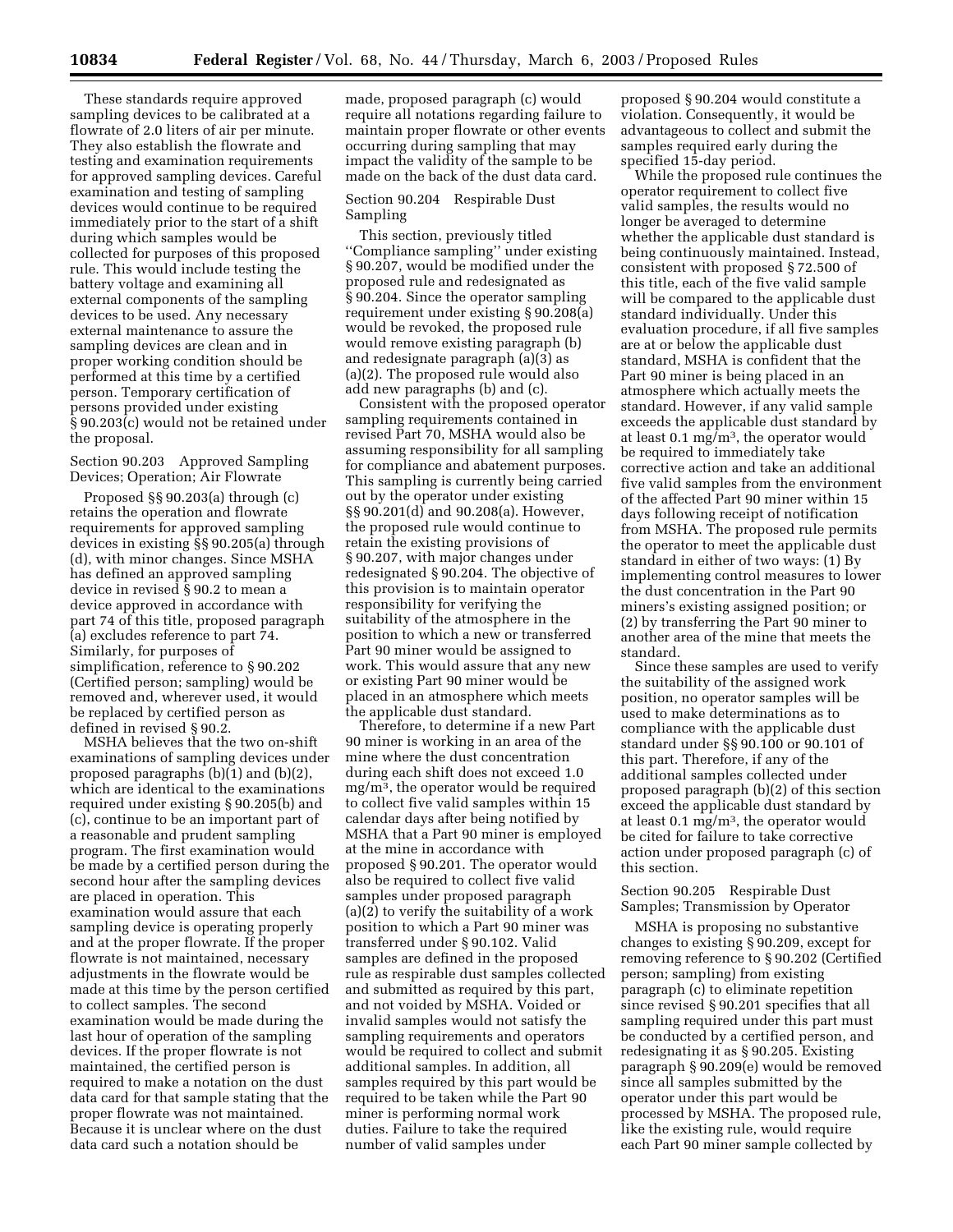the operator to be transmitted to MSHA within 24 hours after the end of the sampling shift in containers provided by the manufacturer of the filter cassette. The need to verify the suitability of the Part 90 miner's assigned work position in the shortest possible time requires that samples be sent promptly to MSHA for analysis.

Each transmitted sample must be accompanied by a properly completed dust data card. All dust data cards submitted must be signed by a person certified to collect samples and must include that person's certification number. By signing the card, that person certifies that the sample was collected in accordance with the requirements of this part.

To maintain program integrity, all samples transmitted by an operator would be considered by this proposed rule to fulfill the sampling requirements of this part. However, if operators wish to collect samples for other purposes, they would need to notify the district manager in writing or by electronic means prior to the intended sampling shift and identify each filter cassette to be used by its identification number. This prior notification is not required if non-approved sampling devices and filter cassettes are used by an operator for non-regulatory purposes.

Section 90.206 Respirable Dust Samples; Report to Operator and Part 90 Miners

Under the proposed rule, reporting provisions of existing § 90.210 would be revised and redesignated as § 90.206. It specifies the type of sampling data and other related information the operator would be provided by MSHA on each Part 90 miner sampled by the operator or by MSHA. The Agency believes that the proposed reporting requirements are in the best interest of the Part 90 miner. These provisions promote miner awareness of the respirable dust conditions in the Part 90 miner's working environment by making available current information on the results of all sampling-related activities. This is consistent with the statutory intent that miners play a role in preventing unhealthy conditions and practices where they work. This approach is also consistent with the recommendations of the Advisory Committee regarding miner participation in the sampling process.

In proposed paragraph (a), the phrase ''The Secretary shall provide the operator'' has been replaced with "MSHA will provide." Paragraphs (a)(1) through (6) of the proposed rule retains the existing requirement regarding the types of data MSHA would be reporting

on samples submitted by the operator, except for paragraph (a)(4) which would be removed since averaging of multiple valid samples would no longer be permitted under the proposed rule. Also, since MSHA would undertake sampling for compliance purposes, currently performed by the operator under existing § 90.208, the results of MSHA samples would also be reported to the operator. The data report would include the location within the mine from which each Part 90 miner sample was collected; the equivalent concentration of respirable dust for each valid sample; the occupation code, and the reason for voiding any sample. In addition to providing data on individual samples, under proposed paragraph (7), the Agency would also furnish information on the dust control measures that were being used in the work position of the sampled Part 90 miner by providing a copy of completed MSHA Form 2000–86 (Revised).

Paragraph (b) of the proposed rule retains the existing provision of requiring the operator to provide a copy of the sample data report to the affected Part 90 miner but, for privacy reasons, prohibits the operator from posting the original or a copy of this report on the mine bulletin report.

Section 90.207 Violation of Respirable Dust Standard; Issuance of Citation; Action Required by Operator; and Termination of Citation

Proposed § 90.207 is a new requirement that addresses the circumstances under which MSHA would issue a citation for violation of the applicable dust standard. It also establishes the specific actions that an operator would be required to take within the time for abatement fixed in the citation. This proposed section also sets forth the conditions under which MSHA would terminate such citations.

Under proposed paragraph (a), the operator would be cited for a violation of § 90.100 or § 90.101 when the equivalent concentration of a valid Part 90 miner sample collected by MSHA meets or exceeds the citation threshold value (CTV) listed in Table 70–2 of this title that corresponds to the applicable dust standard in effect. As discussed in section III.A.4. of the preamble, these measurements will be based on singleshift samples collected with approved sampling devices that will be operated portal-to-portal. The devices will remain operational during the entire shift or for 8 hours, whichever time is less, as has been the long-standing practice.

The CTVs and an explanation of how they were derived was originally published in **Federal Register** notice of

Feb. 3, 1998 (63 FR 5687), entitled ''Coal Mine Respirable Dust Standard Noncompliance Determinations.'' As explained in that notice and in Appendix C of the current notice of proposed rulemaking, each CTV was calculated so that citations would be issued only when a single-shift measurement demonstrates noncompliance at least at a 95 percent confidence level.

The following example illustrates how MSHA would apply the CTVs to make noncompliance determinations. Suppose that a measurement of 1.27 mg/ m3 is obtained for a Part 90 miner under a 1.0-mg/m3 standard. Because the measurement meets or exceeds the CTV of 1.26 mg/m3 (the citation value for a 1.0-mg/m3 standard), a citation would be issued for exceeding the applicable dust standard on the shift sampled. The Part 90 miner's work position would be identified in the narrative of the citation as the affected working environment.

MSHA believes that, because of the large ''margin of error'' separating each CTV from the corresponding applicable dust standard, use of the CTV table would provide ample protection against erroneous citations. This matter was fully explored in the analysis published in Appendix C of the February 3, 1998 notice (63 FR 5703–5709). That analysis showed that for exceptionally wellcontrolled environments, the probability that any given citation is erroneous will be substantially less than 5 percent. The analysis also showed that this probability is even smaller in environments that are not well controlled. Therefore, citations issued in accordance with the CTV table would be much more likely the result of an excessive dust concentration rather than a measurement error. With regard to the risk of erroneous failures to cite, MSHA concluded that ''the probability of erroneously failing to cite a case of noncompliance at a given sampling location is less than 50 percent when the applicable dust standard is exceeded on a significant proportion of shifts at that location'' (63 FR 5709 above).

MSHA has also concluded that using single-shift measurements for noncompliance determinations in accordance with the CTV table neither raises or lowers the applicable dust standard. Operators would continue to be required under § 90.100 or § 90.101 to continuously maintain compliance with the applicable dust standard, not merely at or below the CTV.

As explained in the notice regarding single-shift measurements of respirable coal mine dust published elsewhere in today's **Federal Register**, the Mine Act requires MSHA to regulate exposures on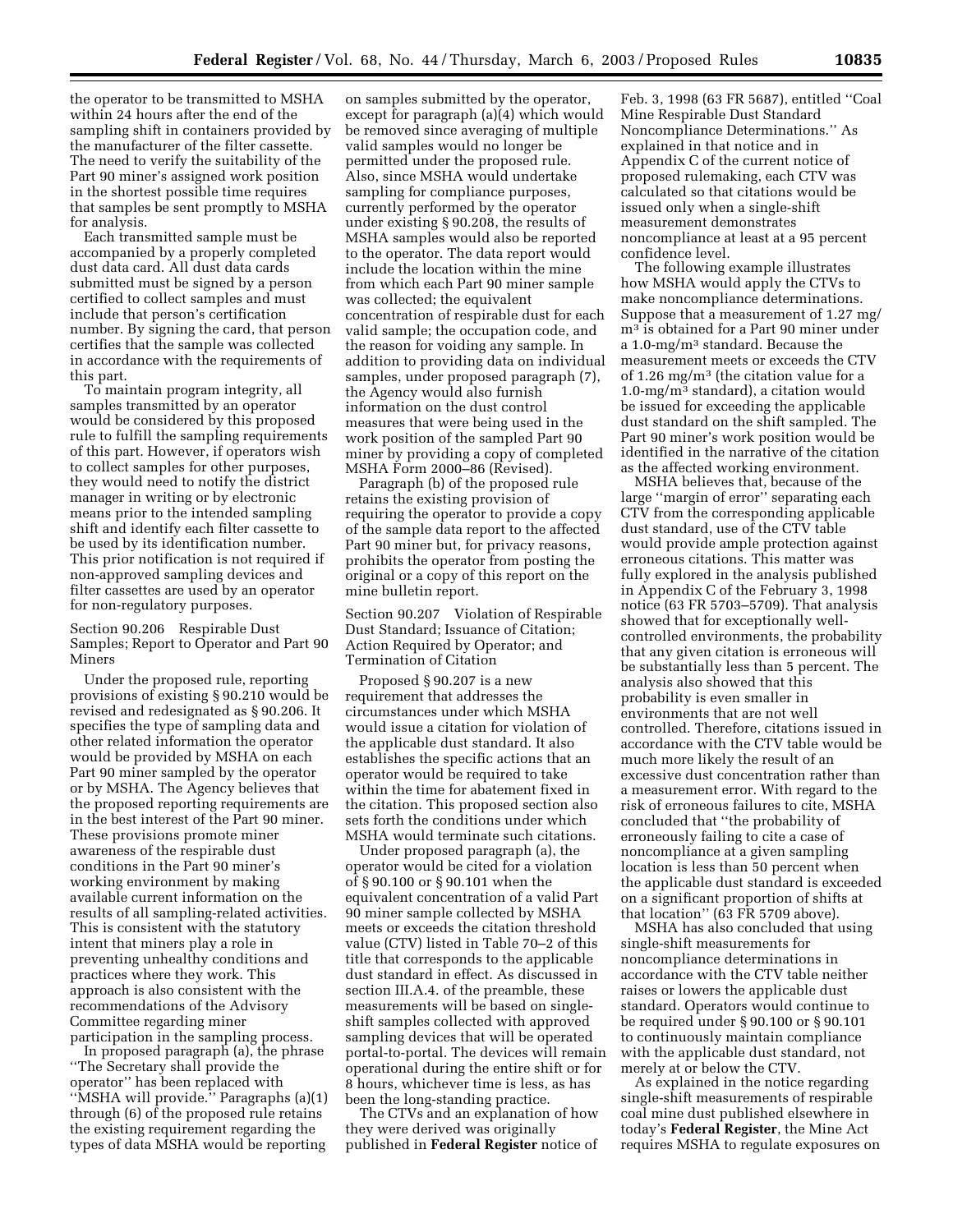each shift individually. Since MSHA does not track the number of shifts each miner works over a lifetime, MSHA must, as a matter of practical necessity, protect miners by limiting their exposure on each shift. Furthermore, as explained in Sections VI and VII of the present notice, eliminating overexposures on individual shifts is beneficial to miners' health. For miners working where there is a pattern of recurrent overexposures on individual shifts, eliminating such overexposures is expected, over a working lifetime, to significantly reduce the risk of pneumoconiosis. Therefore, the Secretary has concluded that equivalent dust concentrations should be maintained at or below the applicable dust standard on each and every shift.

If an operator is cited for a violation of the applicable dust standard, proposed paragraphs (b)(1), (b)(2), (b)(2)(i) and (b)(2)(ii) would require the operator to take specific actions within the time for abatement fixed in the citation. First, in order to provide immediate health protection, the operator would be required to make available approved respiratory equipment to the affected Part 90 miner that complies with existing § 70.300. The operator would then determine the cause of the excessive dust concentration and take appropriate corrective action to gain compliance. As under the current Part 90 rule, the proposed rule would permit the operator to achieve compliance in either of two ways: (1) By implementing control measures to reduce the dust levels in the Part 90 miner's work position; or (2) by transferring the affected Part 90 miner to work in another location at the mine where the concentration of respirable dust does not exceed the standard. Any Part 90 miner who is transferred to another position would continue to remain a Part 90 miner at the new position, even if the job is at a surface mine.

If the operator chooses to lower dust levels in the Part 90 miner's assigned work position, proposed paragraph (b)(2)(i) would require the operator to notify the district manager in writing or by electronic means within 24 hours after implementing the control measures. Since MSHA would be assuming responsibility for compliance and abatement sampling under this proposed rule, this notice would enable MSHA to schedule and conduct followup sampling to determine whether the operator's corrective action(s) was effective to gain compliance.

The requirement of proposed paragraph (b)(2(i) would not apply if the corrective action involved transferring

the Part 90 miner to another work position to achieve compliance. Instead, the operator would be required to comply with § 90.102(c) by giving the district manager written notice of the transfer and the date on which it is to be effective before such a transfer would be allowed to occur. This is necessary so that MSHA could (1) update its computerized management information system to permit the processing of the five operator samples taken from the Part 90 miner's new work position as required by proposed paragraph (b)(3) of this section and (2) schedule and conduct follow-up sampling for abatement purposes.

After complying with § 90.102(c), the operator would be required to sample the affected Part 90 miner until five valid samples were collected and submitted within the abatement period fixed in the citation. As discussed under proposed § 90.204, the purpose for taking these samples is to verify the suitability of the particular working environment in which the Part 90 miner was placed. Therefore, MSHA does not intend to take enforcement action based on the results of operator samples, only for failure to take corrective action under proposed paragraph (b)(2) of this section. Under this proposed rule, only valid samples collected by MSHA would be used to abate a violation of § 90.100 or § 90.101.

In order to determine if the operator abated the excessive dust violation, MSHA would collect one valid sample from the affected Part 90 miner's position while he or she is performing normal work duties. As discussed under § 90.201, the duration of MSHA sample collection would continue to be limited to 480 minutes as has been the longstanding practice. If the MSHA abatement sample exceeds the applicable dust standard but is less than the appropriate CTV, MSHA may sample additional shifts to confirm the adequacy of the operator's corrective action. MSHA would consider a violation of the applicable dust standard to be abated and terminate the citation when the result of a valid MSHA sample is at or below the applicable dust standard. The subsequent action form would clearly and fully describe the action taken to abate the violation. If the violation was abated by reducing the dust levels in the Part 90 miner's work position, proposed paragraph (c)(1) would require the operator to submit a respirable dust control plan to the district manager for approval in accordance with § 90.300 of this part, which has been retained under this proposed rule. A dust control plan would not be required to be submitted

if compliance was achieved by transferring the Part 90 miner to another work position at the mine.

Section 90.208 Status Change Reports

The proposed rule retains the existing provision of § 90.220, which would be redesignated as § 90.208, with some revision. It would require the operator to report in writing or by electronic means any change in status of a Part 90 miner that affects sampling to a designated MSHA District office within three working days after a status change has occurred. Knowing the status of every Part 90 miner will enable the Agency to carry out its sampling and monitoring of operator sampling activities in the most efficient and responsible manner. The operator would be in violation of § 90.208 when the operator fails to comply with the sampling requirements of this part or MSHA was unable to carry out its sampling of a particular Part 90 miner for compliance purposes due to the unavailability of the Part 90 miner that was not reported by the operator as required.

#### **Sections 90.300 and 90.301**

## *Respirable Dust Control Plans*

Section 90.300 Respirable Dust Control Plan; Filing Requirements; **Contents** 

The proposed rule retains the existing provisions of § 90.300, which sets forth in detail when a dust control plan must be filed and the information that the operator must include in the plan. Although the language of part of paragraph (a) of the proposed rule differs from that of the existing section, the specific requirements are essentially the same. This change was made in the proposed rule for clarity and consistency with virtually identical provisions in existing § 71.300 of this title.

If an operator abates the violation by implementing control measures that lower the dust in the Part 90 miner's work position, proposed paragraph (a) requires the operator to prepare a respirable dust control plan applicable to the Part 90 miner in the position identified in the citation. Each plan must be designed to continuously maintain the respirable dust level, in the Part 90 miner's assigned work position, at or below the applicable dust standard. This plan must be submitted to the district manager for approval within 15 days after the citation is terminated. A copy of the approved plan must be provided to the affected Part 90 miner. However, the operator is prohibited from posting the original or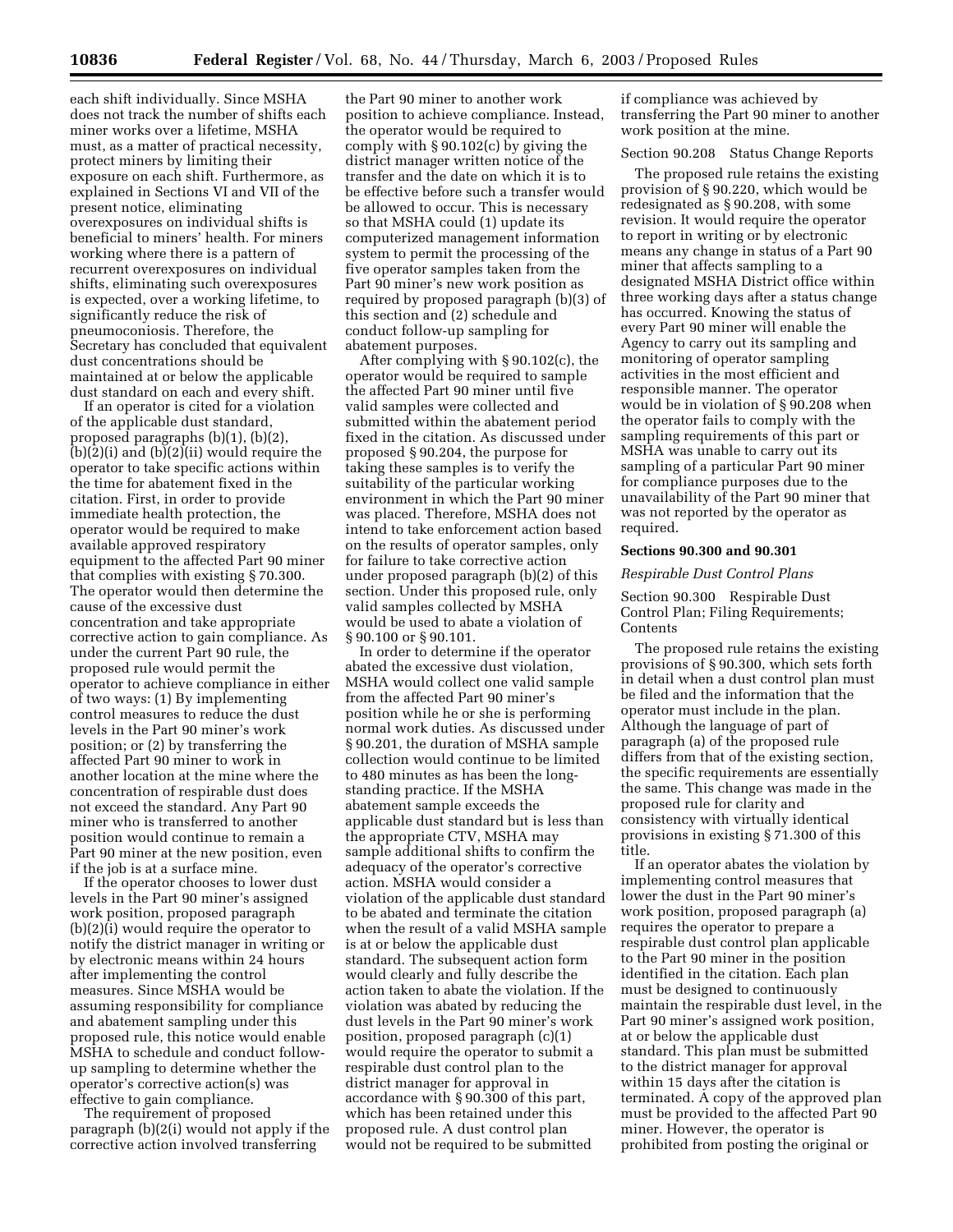a copy of the plan on the mine bulletin board.

If, on the other hand, the operator abates a violation of the applicable dust standard by transferring the part 90 miner to another position at the mine, the operator is not required to submit a dust control plan to the district manager for approval.

As under existing paragraph (b), the operator would be required to include details on the control measures that were implemented to reduce the dust and abate the violation, as well as any other provisions required by the district manager. The plan must also include the specific time, place and manner that the control measures would be used. Failure to do so would constitute a violation of this section.

Section 90.301 Respirable Dust Control Plan; Approval by District Manager; Copy to Part 90 Miner

The proposed rule retains the existing provisions of § 90.301, which specifies the criteria MSHA would use to approve the operator's dust control plan. Since MSHA would assume sampling of Part 90 miners for compliance purposes, the following phrase was inserted towards the end of paragraph (a): \* \* \* ''the results of MSHA sampling and.'' Also, the proposed rule would add the word ''continuously'' to paragraph (a)(1) for consistency with § 90.300(a), and replace the phrase ''MSHA may take respirable dust samples to determine whether'' in paragraph (b) with ''MSHA will monitor the continued effectiveness of'' to reflect MSHA's assumption of sampling for compliance purposes.

### **V. Health Effects**

#### *A. Introduction*

For as long as miners have taken coal from the ground, many have suffered respiratory problems due to their occupational exposures to respirable coal mine dust. Long-term retention of coal mine dust in the lung causes chronic lung diseases including coal workers' pneumoconiosis (CWP), silicosis, and chronic obstructive pulmonary disease (COPD) (*e.g.*, chronic bronchitis, emphysema, and airways obstruction). Coal workers' pneumoconiosis occurs in two stages: simple and complicated pneumoconiosis. Simple CWP is categorized into three levels of severity: 1, 2, and 3. Miners with simple CWP, especially the more advanced categories, have a substantially increased risk of developing complicated pneumoconiosis (more typically known as progressive massive fibrosis (PMF)). Progressive massive

fibrosis can cause significant loss of lung function and give rise to respiratory symptoms (*e.g.*, breathlessness, wheezing), and lead to disability and premature mortality. Overall, coal miners are at risk of increased morbidity and premature mortality arising from all of the chronic diseases associated with coal mine dust exposure.

Elimination or reduction of coal mine dust exposure is the only effective way to prevent or minimize occupational lung disease among coal miners. However, routine screening affords the potential to prevent further development of disease among those, who despite dust control measures, still develop CWP. Pursuant to 42 CFR part 37, the National Institute for Occupational Safety and Health (NIOSH) operates a program for underground coal miners designed to detect early CWP. This screening program for CWP is termed the Coal Workers' X-ray Surveillance Program (CWXSP).

In 1998, MSHA estimated that there were approximately 45,000 underground coal miners and 39,000 surface coal miners (Mattos, 1999). A small percentage of the mining involved anthracite coal, the highest rank coal, while most involved bituminous coal which is a medium rank coal.

There are complementary data sources, described below, which provide estimates of the prevalence of occupational respiratory disease among coal miners. Together these data demonstrate the progress over the last thirty years in the reduction of occupational respiratory disease among coal miners, as well as the need for further action to reduce occupational lung disease.

In accordance with 30 CFR part 50, both surface and underground coal mine operators must report any known cases of occupational illnesses to MSHA. Under this requirement, mine operators reported 224 cases of coal workers' pneumoconiosis in 1998 (Mattos, 1999). Of these, 138 cases occurred among coal miners who worked underground, while the remaining 86 cases occurred among surface coal miners (Mattos, 1999). There were also 14 cases of silicosis, eight in underground mines, reported to MSHA in 1998 in accordance with 30 CFR part 50 (Mattos, 1999).

In the 1990s, MSHA conducted a onetime medical screening and surveillance program in various regions of the country. This program was designed to help more coal miners, especially surface coal miners, learn whether or not they had CWP, and to provide a more accurate estimate of the

prevalence of simple CWP and PMF among these coal miners. Through this special program, MSHA tried to minimize obstacles that may prevent some miners from participating in respiratory diagnostic procedures. Nine geographical groups of miners were encouraged to participate in this x-ray program that was independent of the CWXSP (MSHA, Internal Chart, 1999). The study groups included eight active surface coal mining communities in Pennsylvania, Kentucky and West Virginia, as well as Poteau, Oklahoma and Gillette, Wyoming. A ninth group included underground miners in Kentucky. The process was designed to encourage miner participation by providing for a greater degree of anonymity than may be available under the NIOSH x-ray program. Across the eight surface groups surveyed, the prevalence rate of CWP among participants was 5.6% (130/2,305). The CWP prevalence rate among the participating underground Kentucky miners was 9.2% (37/404).

Due to the different outreach initiatives number and type of participants in these various subgroups, relative to the population of today's coal miners, these data may not be representative of the overall prevalence of CWP among today's coal miners.

The Secretary of Labor's Advisory Committee on the Elimination of Pneumoconiosis Among Coal Workers (Dust Advisory Committee, 1996) recommended that the CWXSP for pneumoconiosis include surface coal miners and independent contractors and that it increase underground coal miners' participation to at least 85 percent. In response, MSHA and NIOSH implemented the Miners' Choice Health Screening Program (Miners' Choice) in October 1999. The Miners' Choice program and Coal Workers' X-Ray Surveillance Program (CWXSP) identify cases of simple and complicated pneumoconiosis, including coal workers' pneumoconiosis and silicosis—hereafter referred to as ''CWP.'' All of the Miners'' Choice xrays were processed using the same procedures and criteria used in the CWXSP in accordance with the requirements of 42 CFR part 37.

MSHA and NIOSH are conducting preliminary analyses of the first three years of the Miners' Choice program. These data and analyses are being handled, conducted, and reported pursuant to the DOL's and DHHS's respective Information Quality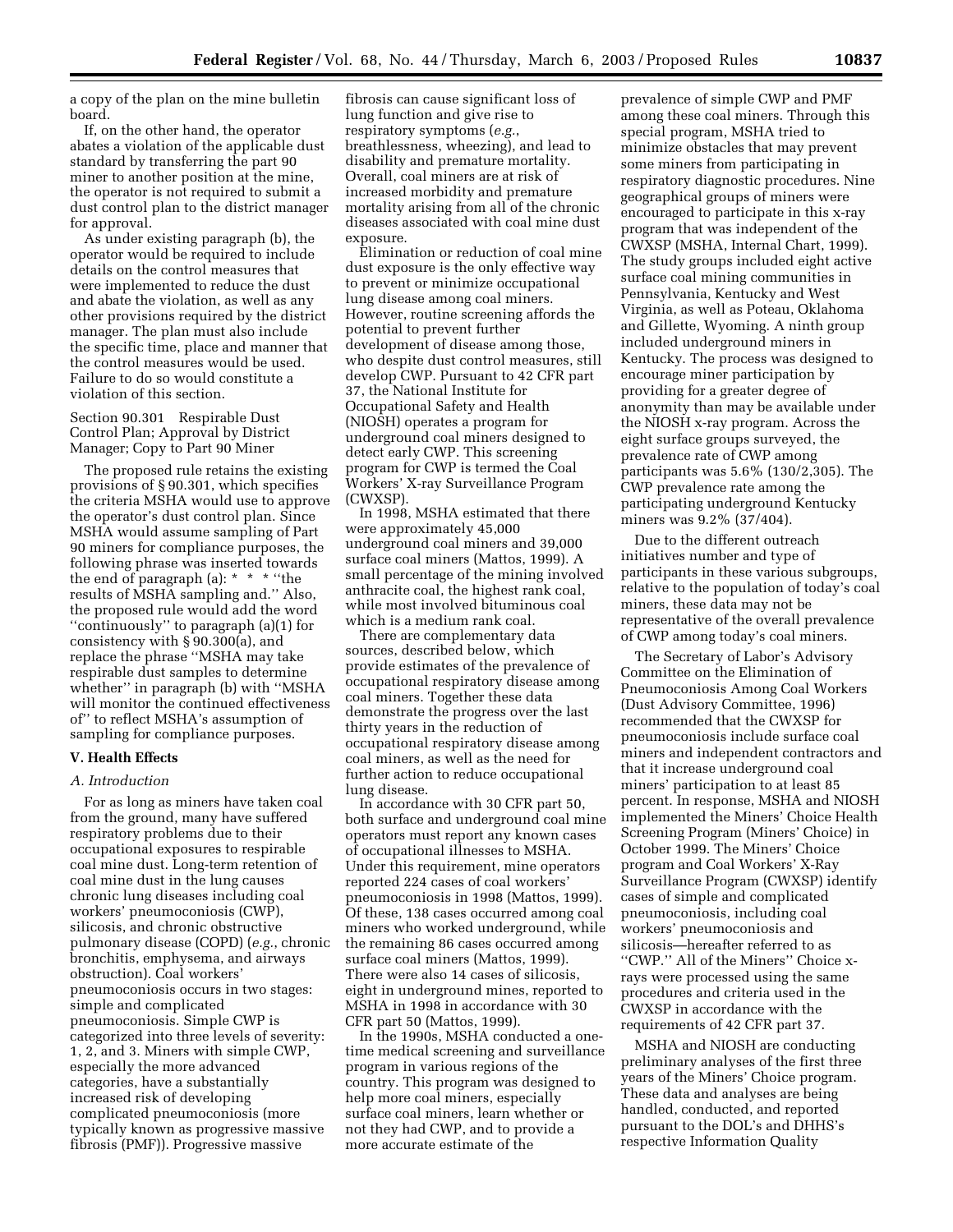Guidelines.14 Preliminary analyses of these data are expected in Spring 2003. The analyses will be made available to commenters through the MSHA and NIOSH Web sites, *http://www.msha.gov* and *http://www.cdc.gov/niosh/ homepage.html,* respectively.

As of the end of fiscal year 2002, more than 19,500 active coal miners from 20 states voluntarily participated in Miners' Choice. The overall CWP prevalence rate for radiographic categories of simple CWP categories 1, 2, 3, and PMF combined was 2.8% (546/ 19,517) among miners examined in Miners' Choice during the 2000–2002 period. This is similar to the CWP prevalence rate of 2.25% for initial participants in the Miners' Choice Program reported in the 2000 NPRM (65 FR 42100). Among Miners' Choice participants, the CWP prevalence rate was higher among underground coal miners at 3.8% (356/9,265), than it was for surface coal miners, 1.8% (188/ 10,184). The CWP prevalence rate for independent contractors was 2.9% (2/ 68). These findings show that CWP continues to occur among coal miners working under the current program to control respirable coal mine dust, including quartz.

Coal miners with simple CWP, particularly the advanced categories, are much more likely to develop lifethreatening complicated CWP (*i.e.*, progressive massive fibrosis, or PMF), than those with category 0 (ILO profusion categories of 0/0 or 0/1) (Cochrane, 1962; Hurley *et al.*, 1987; Hurley and Jacobsen, 1986; Hurley and Maclaren, 1987; Jacobsen, *et al.*, 1971; McLintock, *et al.*, 1971; and Morfeld, *et al.*, 1992). In addition, epidemiological studies have shown that even among miners with category 0, those with a CWP profusion category suggesting pneumoconiosis (*i.e.*, 0/1) are at increased risk of developing PMF compared to miners with a CWP profusion category of 0/0 (Hodous and Attfield, 1990 and McLintock, *et al.*, 1971).

Several studies provide consistent information relevant to this issue. In a study of miners who participated in round six (1990–1995) of the Coal Workers' X-Ray Surveillance Program (CWXSP), Althouse *et al.* (1998) found an average prevalence rate of 2.2% for

simple CWP category 1 and higher among the 8,210 miners who reported beginning work in underground coal mines in 1973 or later. Miners who reported other prior dusty work were excluded from the analysis. Althouse *et al.* (1998) also report an overall decline in the CWP prevalence rates between 1970 and 1995. While this result is encouraging, it also demonstrates that pneumoconiosis is still occurring among miners who have worked only under the current applicable dust standard, and for less than a full working lifetime. The Althouse *et al.* (1998) study did not include estimates of exposure concentration, but the prevalence rates were shown to increase with tenure in mining (up to 22 years). In an earlier study, NIOSH compared the observed prevalences of CWP among miners who participated in rounds 3 and 4 of the CWXSP with the predicted prevalences from the epidemiological study by Attfield and Morring (1992b) (NIOSH 1995, Appendix L). That analysis included coal miners in the CWXSP who had started work between 1969 and 1986 and who had worked 10 or more years; exposure concentrations were estimated at or below the current standard. NIOSH found that the observed and predicted prevalences were similar, thus supporting the validity of the predictions from that epidemiological study. The findings from the Attfield and Morring (1992b) study are consistent with the findings from other epidemiological studies, including Attfield and Seixas (1995). Comparing the effect of miners' exposures received either before or after 1970, Attfield and Seixas (1995) found that exposure during both time periods contributed to the development of pneumoconiosis.

In addition, the epidemiological studies are relevant to predicting the risks of occupational respiratory diseases among miners working today because the cumulative exposures of miners working at the current standard of 2.0 mg/m3 for a full 45-year working lifetime are well within the range of the data examined in these studies (Attfield and Seixas, 1995; Attfield and Morring 1992a,b; Attfield and Hodous, 1992; Seixas et al. 1992, 1993). Thus, risk estimates based on these studies do not require extrapolation beyond the range of the data. These epidemiological studies included quantitative estimates of miners' exposures to respirable coal mine dust and found statistically significant relationships between cumulative exposure and prevalence of pneumoconiosis or COPD. Despite several differences in the surveillance

and epidemiological studies (*e.g.,* exposure estimation and tenure, x-ray readers, miner participation rates, and mines), the observed prevalence rates from the surveillance studies confirm the predicted prevalences from the epidemiological studies.

The Mine Act of 1977 states:

 $\lq{**}$   $\ast$  in promulgating mandatory [health] standards which must adequately assure on the basis of the best available evidence that no miner will suffer material impairment of health or functional capacity even if such miner has regular exposure to the hazards dealt with by such standards for the period of his working life.'' Mine Act 101(a)(6)(A).

Findings from the CWXSP indicate an overall decline in the prevalence of CWP from 11% in the 1970s to 2.8% in the sixth round of CWXSP (1992–1996) (NIOSH, Work-Related Lung Disease Surveillance Report, Table 2–11, 1999). Even so, Miners' Choice, CWXSP, and MSHA's one-time medical surveillance programs in the 1990s consistently show prevalence of CWP to be at levels that cause concern. If patterns of overexposure to respirable coal mine dust remain unchanged for these coal miners, the prevalence of CWP would continue to increase, as their cumulative exposure to respirable coal mine dust increases over their coal mining careers.

Both MSHA and NIOSH (Re-opening notice for the Determination of Respirable Coal Mine Dust published elsewhere in today's **Federal Register**; Criteria Document, 1995) find the current program for preventing overexposures to respirable coal mine dust is not sufficient to adequately prevent overexposures to respirable coal mine dust and protect the health of the coal miners.

#### *B. Hazard Identification*

### 1. Agent: Coal

Coal is a fossil fuel derived from partial degradation of vegetation. Through its combustion, energy is produced which makes coal a valuable global commodity. It has been estimated that over one-third of the world uses energy provided by coal (Manahan, 1994). Approximately 1,800 underground and surface coal mines are in operation in the United States annually producing slightly over a billion short tons of coal (Mattos, 1999).

Coal may be classified on the basis of its type, grade, and rank. The type of coal is based upon the plant material (*e.g.,* lignin, cellulose) from which it originated. The grade of coal refers to its chemical purity. Although coal is largely carbon, it may also contain other elements such as hydrogen, oxygen,

<sup>14</sup>Specifically, the information is maintained in a confidential manner, all methodologies for data processing are transparent, and all available records were included. This information is reliable and accurate, and is presented in a clear and objective manner, as required by the Department of Labor's Information Quality Guidelines and the Department of Health and Human Services' Guidelines for Ensuring the Quality of Information Disseminated to the Public.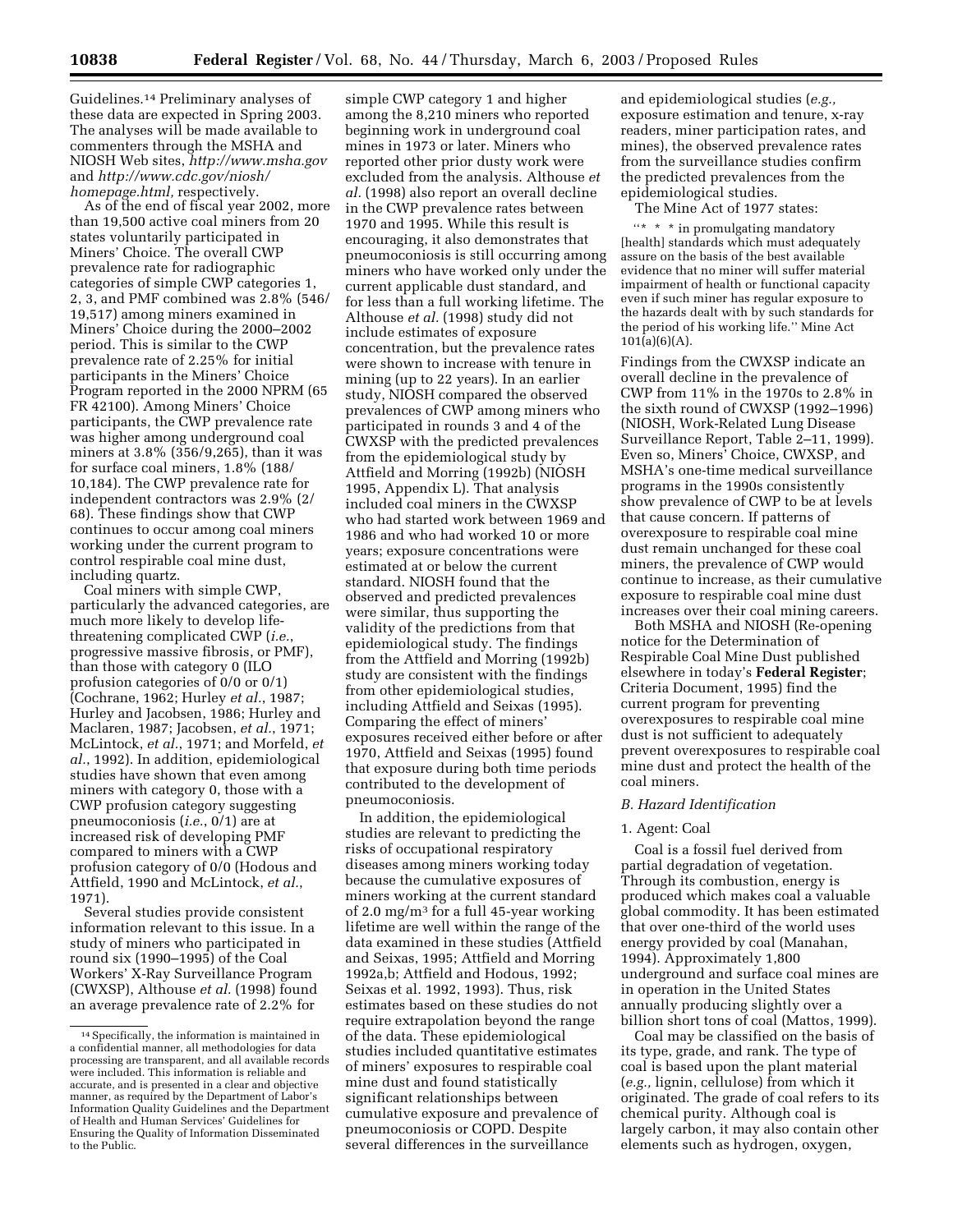nitrogen, and sulfur. ''Hard'' coal refers to coal with a higher carbon content (*i.e.,* 90–95%) than ''soft'' coal (*i.e.,* 65– 75%). Coal rank relates to geologic age, indexed by its fixed carbon content, down to 65%, and then by its heating value. Volatile matter varies inversely with the fixed carbon value. The most commonly described coal ranks include lignite (low rank), bituminous coal (medium rank), and anthracite (high rank) (Manahan, 1994).

# 2. Physical State: Coal Mine Dust

Aerosols are a suspension of solid or liquid particles in air (Mercer, 1973); they may be dusts which are solid particles suspended in the air. Coal dust may be freshly generated or may be resuspended from surfaces on which it is deposited in mines. As discussed below, coal mine dust may be inhaled by miners, depending upon the particle size.

Coal mine dust is a heterogenous mixture, signifying that all coal particles do not have the same chemical composition. The particles are influenced by the type, grade, and rank of coal from which they were generated (Manahan, 1994). Irrespective of differences in coal characteristics, these dusts are water-insoluble, which is important biologically and physiologically. Unlike soluble dusts which may readily pass into the respiratory system and be cleared via the circulatory system, insoluble dusts may remain in the lungs for prolonged periods of time. Thus, a variety of cellular responses may result that could eventually lead to lung disease.

3. Biological Respirable Coal Mine Dust

The principal route of occupational exposure to respirable coal mine dust occurs via inhalation. As a miner breathes, coal mine dust enters the nose and/or mouth and may pass into the mid airways (*e.g.,* bronchi, terminal bronchioles) and lower airways (*e.g.,* respiratory bronchioles, alveolar ducts).

Coal mine dust has a size distribution that is estimated to range between 1 and 100 micrometers (μm) (1 μm =  $10^{-6}$  m) (Silverman, *et al.,* 1971). The size of coal particles is critical in determining the level of the respiratory tract at which deposition and retention occur (American Conference of Governmental Industrial Hygienists, 1999; American Industrial Hygiene Association, 1997).

Particles that are greater than 10  $\mu$ m are largely filtered in the nasal passages. However, it has long been known that some particles greater than 10 µm in size, can be inhaled, and that some of these particles can reach the alveoli of the lungs (Lippman and Albert, 1969).

According to the British National Coal Board, ''particles as large as 20 microns (*i.e.,* micrometers (µm)) mean diameter may be deposited, although most 'lung dust' lies in the range below 10 microns diameters'' (Goddard, *et al.*, 1973). Particles less than 10 µm in size easily move throughout the respiratory tract. As particle size decreases from 10 to 5 µm, however, there is greater penetration into the mid and lower regions of the lung. Particles that are approximately 1–2 µm are the most likely to be deposited in the lung (American Conference of Governmental Industrial Hygienists, 1999; Mercer, 1973). During mouth breathing, there may be a slight upward shift in the particle deposition curve such that 2–3 µm-sized particles are the most likely to be deposited in the respiratory tract (Heyder, *et al.,* 1986). Irrespective of nasal or mouth breathing, the potential respiratory tract penetration of particles less than 10 µm in size is important because particles in the respirable size range deposit in the deep lung where clearance is much slower.

For the purposes of this rule, ''respirable dust'' is defined as dust collected with a sampling device approved by the Secretary of Labor and the Secretary of the Department of Health and Human Services (DHHS) in accordance with 30 CFR Part 74 (Coal Mine Dust Personal Sampler Units). In practice, the coal mine dust personal sampler unit has been used in the U.S. The particles collected with an approved sampler approximate that portion of the dust which may be deposited in the lung (West, 1990; 1992). It does not, however, indicate pulmonary retention (*i.e.,* those particles remaining in the lung). For those particles that are deposited in the lung, clearance mechanisms normally operate to assist in their removal. For example, within the thoracic (trachealbronchial) region of the lung, cilia (*i.e.,* hairlike projections) line the airways and are covered by a thin layer of mucus. They assist in particle clearance by beating rhythmically to project particles toward the throat where they may be swallowed, coughed, sneezed, or expectorated. This rhythmic beating action is effective in removing particles fairly quickly (*i.e.,* hours or days). Within the alveolar region of the lung, particles may be engulfed by pulmonary macrophages. These large ''wandering cells'' may remove particles via the blood or lymphatics. This process, unlike the movement of the cilia is much slower (*i.e.,* months or years). Thus, some particles, particularly those that are insoluble, may remain in the

alveolar region for long periods of time, despite the fact that pulmonary clearance is not impaired. It is the pulmonary retention of coal mine dust which may be the impetus for respiratory disease.

It is also important to note that silica may be present in the coal seam, within dirt bands in the coal seam, and in rock above and below coal seams. Of the silica found in coal mines, quartz is the form which is found. Thus, quartz may become airborne during coal removal operations (Manahan, 1994). Miners may inhale dust that is a mixture of quartz and coal. MSHA is concerned with the inhalation of quartz since it may be deposited in the lungs of miners and produce silicosis. This is a restrictive lung disease which is characterized by a stiffening of the lungs (West, 1990; 1992). Silicosis has been seen in coal miners (*e.g.,* surface miners, drillers, roofbolters) (Balaan, *et al,* 1993). Silicosis may develop acutely (*i.e.,* 6 months to 2 years) following intense exposure to high levels of respirable crystalline quartz. Silicosis has also been observed in coal miners following chronic exposure (*i.e.,* 15 years or more), but may be accelerated (*i.e.,* 7–10 years) in some cases (Balaan, *et al,* 1993). Silicosis is irreversible and may lead to other illnesses and premature mortality. People with silicosis have increased risk of pulmonary tuberculosis infection and an increased risk of lung cancer (Althouse, *et al.,* 1995; International Agency for Research on Cancer, 1997). MSHA's current standard of 2.0 mg/m<sup>3</sup> for respirable coal dust requires that quartz levels in the respirable coal mine dust be 5% or lower. Otherwise, the 2.0 mg/m3 respirable coal dust exposure limit does not apply and must be adjusted downward for percentage of quartz. If respirable coal mine dust contains more than 5% quartz, then the following formula is applied (30 CFR 70.101; 30 CFR 71.101).

Respirable dust standard  $(mg/m<sup>3</sup>)$ =  $\{(10)/(\% \text{ Quartz})\}$ 

The intent of this formula, as prescribed by the Secretary of Health, Education, and Welfare in 1971, whenever the respirable coal mine dust in the mine atmosphere of the active workings contains more than five percent quartz, is to maintain miner exposures to quartz below 0.1 mg/m3  $(100 \ \mu g/m^3).$ <sup>15</sup>

<sup>&</sup>lt;sup>15</sup>The applicable dust standard for intake air in § 70.100(b) and for miners who have exercised rights under Part 90 regulations in § 90.100 is 1.0 mg/m3. Those standards are also lowered if the quartz content of the respirable coal mine dust Continued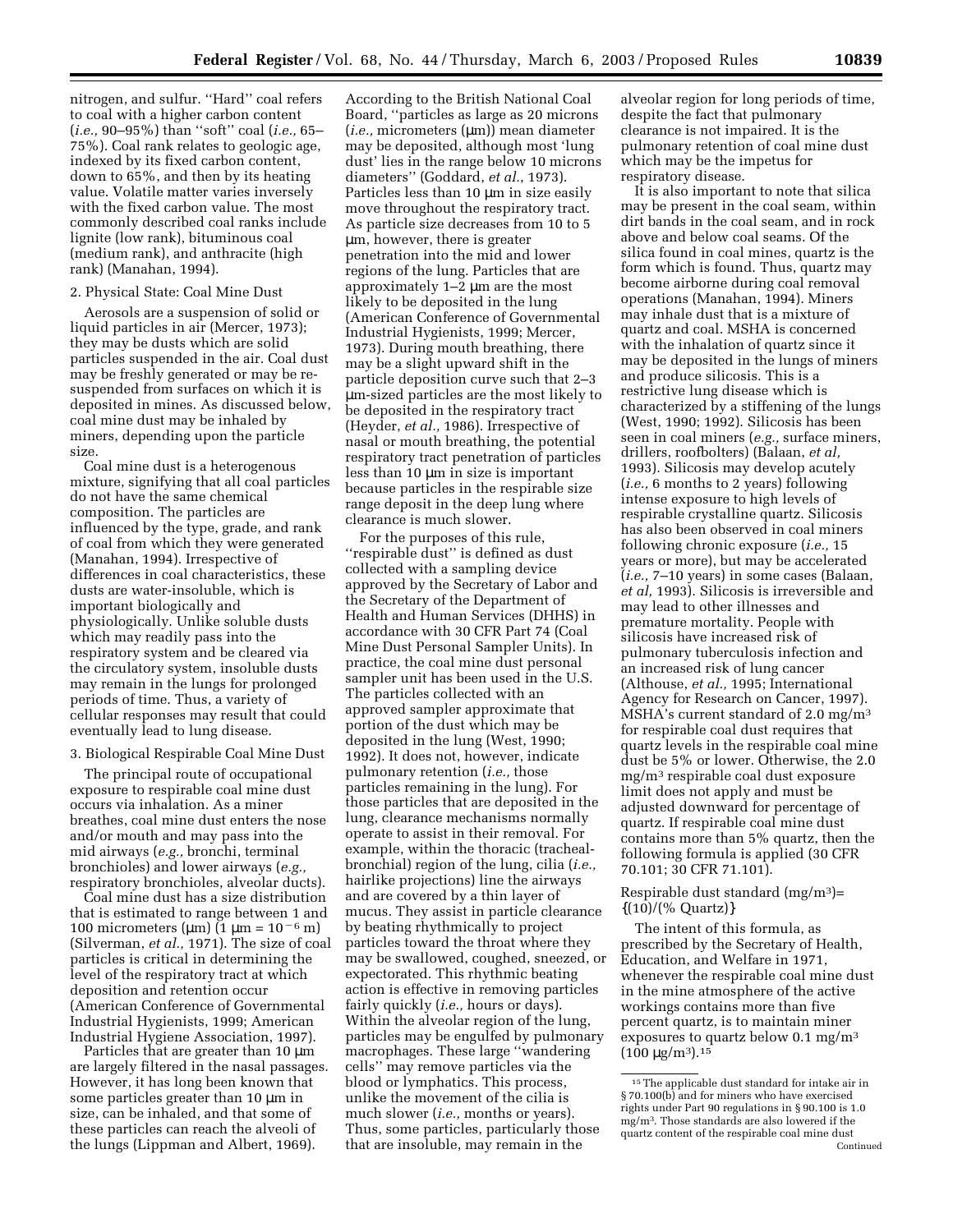# *C. Health-Related Effects of Respirable Coal Mine Dust*

#### 1. Description of Major Health Effects

Consistently, epidemiological studies have demonstrated miners to be at risk of developing respiratory symptoms, a loss of lung function, and lung disease as a consequence of occupational exposure to respirable coal mine dust. As noted previously, risk factors include type(s) of dust, dust concentration, duration of exposure, age of the miner (often measured as age at time of medical examination), and coal rank.

a. Simple Coal Workers' Pneumoconiosis (Simple CWP) and Progressive Massive Fibrosis (PMF)

In earlier stages of pneumoconiosis the term, ''simple coal workers' pneumoconiosis'' (simple CWP), has been used, while in more advanced stages, the terms ''complicated CWP'' and PMF have been used interchangeably. Simple CWP and PMF involve the lung parenchyma and are produced by deposition and retention of respirable coal dust in the lung.

To determine if a miner has simple CWP or PMF, chest x-rays are taken and classified by a certified radiologist or reader. Opacities (both irregular and rounded) are identified on chest films and then classified using a scale of 0 through 3 (*e.g.,* simple CWP category 1), where higher category values indicate increasing concentration of opacities. In some instances, two category values may be given. For example, simple CWP category 2/3 signifies that the reader decided the film was category 2, but suspected that it might have been category 3. The International Labour Office (ILO) has provided a full description of the criteria for these classifications (ILO, 1980).

Studies have shown that the prevalences of both small rounded and small irregular opacities increase with increasing coal mine dust exposure (Amandus *et al.,* 1976; Cockcroft *et al.,* 1983; Collins *et al.,* 1988). Miners with small opacities (rounded and/or irregular) on their chest x-rays were more likely to report chronic cough and phlegm, and breathlessness, than miners without small opacities (category 0/0) (Collins *et al.,* 1988). This effect was more common among miners with predominately small rounded opacities (Collins *et al.,* 1988; Rae *et al.,* 1971). Small irregular opacities have been associated with impaired lung function (Amandus *et al.,* 1976; Cockcroft *et al.,* 1982b,c; Collins *et al.,* 1988). The

pattern of lung function impairment reported by Collins *et al.* (1988) was consistent with that typically associated with dust exposure in coal miners, and was distinctly different from the pattern observed among smokers.

Because simple CWP represents an early stage of a progressive disease, miners who have had a chest x-ray classified as ILO category 1 or greater are more likely than those with a clear x-ray (category 0) to progress to the more severe stages of the disease, including the complicated form, PMF (categories A, B, or C) (Cochrane, 1962; Jacobsen, *et al.,* 1971; McLintock, *et al.,* 1971; Morfeld *et al.,* 1992; Balaan, *et al.,* 1993). In addition, miners with simple CWP were found to have an increased risk of dying from pneumoconiosis (as the underlying or a contributing cause on the death certificate), and this risk tended to increase with increasing radiographic category (Kuempel *et al.,* 1995).

Progressive massive fibrosis (PMF) is associated with decreased lung function and increased premature mortality (Rasmussen, *et al.,* 1968; Atuhaire, *et al.,* 1985; Miller and Jacobsen, 1985; Attfield and Wagner, 1992). Progressive massive fibrosis is also associated with increases in respiratory symptoms such as chest tightness, cough, and shortness of breath. Miners with PMF also have an increased risk of acquiring infections and pulmonary tuberculosis (Petsonk and Attfield, 1994; Yi and Zhang, 1996). Finally, miners with PMF have an increased risk of right-side heart failure (*i.e.,* cor pulmonale) (Cotes and Steel, 1987).

#### b. Other Health Effects

During a medical examination, a miner may be questioned by his/her physician about symptoms such as cough, phlegm production, chest tightness, shortness of breath, and wheezing. Occupational physicians may also conduct pulmonary function tests using spirometry or plethysmography. Pulmonary performance may be assessed via repeated measurements of lung volumes and capacities, such as the forced expiratory volume in one second (FEV1), vital capacity (VC), forced vital capacity (FVC), residual volume (RV), and total lung capacity (TLC) (West, 1990; 1992). Changes in lung volumes and capacities may indicate a loss of the integrity of the lung (*i.e.,* respiratory system). More importantly, they can provide information for diagnosis of diseases affecting the airways and/or elasticity of the lung (*i.e.,* obstructive vs. restrictive lung disease)(West, 1990; 1992).

The term, chronic obstructive pulmonary disease (COPD), refers to three disease processes that are often difficult to properly diagnose and differentiate: Chronic bronchitis, emphysema, and asthma (Coggon and Taylor, 1998; Garshick, *et al.,* 1996; West, 1990; 1992). As indicated by several studies, the exposure of miners to respirable coal mine dust places them at increased risk of developing COPD. Furthermore, COPD may occur in miners with or without the presence of simple CWP or PMF.

COPD is characterized by airflow limitations, and thus there is a loss of pulmonary function. As in simple CWP or PMF, a miner with COPD may have a variety of respiratory symptoms (*e.g.,* shortness of breath, cough, sputum production, and wheezing) and may be at increased risk of acquiring infections. COPD is associated with increased premature mortality (Hansen, *et al.,* 1999; Meijers, *et al.,* 1997).

Briefly, in chronic bronchitis and in asthma, there is excess mucous secretion in the mid to lower airways (West, 1990; 1992). In contrast, emphysema is characterized by dilatation (enlargement) of alveoli that are distal to the terminal bronchioles, which leads to poor gas exchange (*i.e.,* poor transfer of oxygen and carbon dioxide). Additionally, there is a breakdown of the interstitium between the alveoli. These pathological changes may be confirmed upon autopsy. With asthma, the airflow limitations may be partially or completely reversible, while they are only partially reversible with chronic bronchitis and emphysema.

The Mine Safety and Health Administration (MSHA) and the NIOSH recognize that respiratory symptoms, loss of lung function, and COPD may impair the ability of a miner to perform his/her job and may diminish his/her quality of life (65 FR 49215). Additionally, miners having such health effects are at increased risk of morbidity (*e.g.,* from cardio-pulmonary disease, infections) and premature mortality.

# 2. Toxicological Literature

To better understand the human health effects of exposure to respirable coal mine dust and to more fully characterize the associated risks, it is important to consider data that have been obtained in animal based toxicological studies. To date, sub-acute studies (a study with a duration of 30 days, or less, in which multiple exposures of the same agent are given) and chronic studies (a study with a duration of more than 3-months, in which multiple exposures of same agent are given) attempted to mimic miners'

exceeds 5 percent. However, no effect occurs until the quartz content exceeds 10 percent.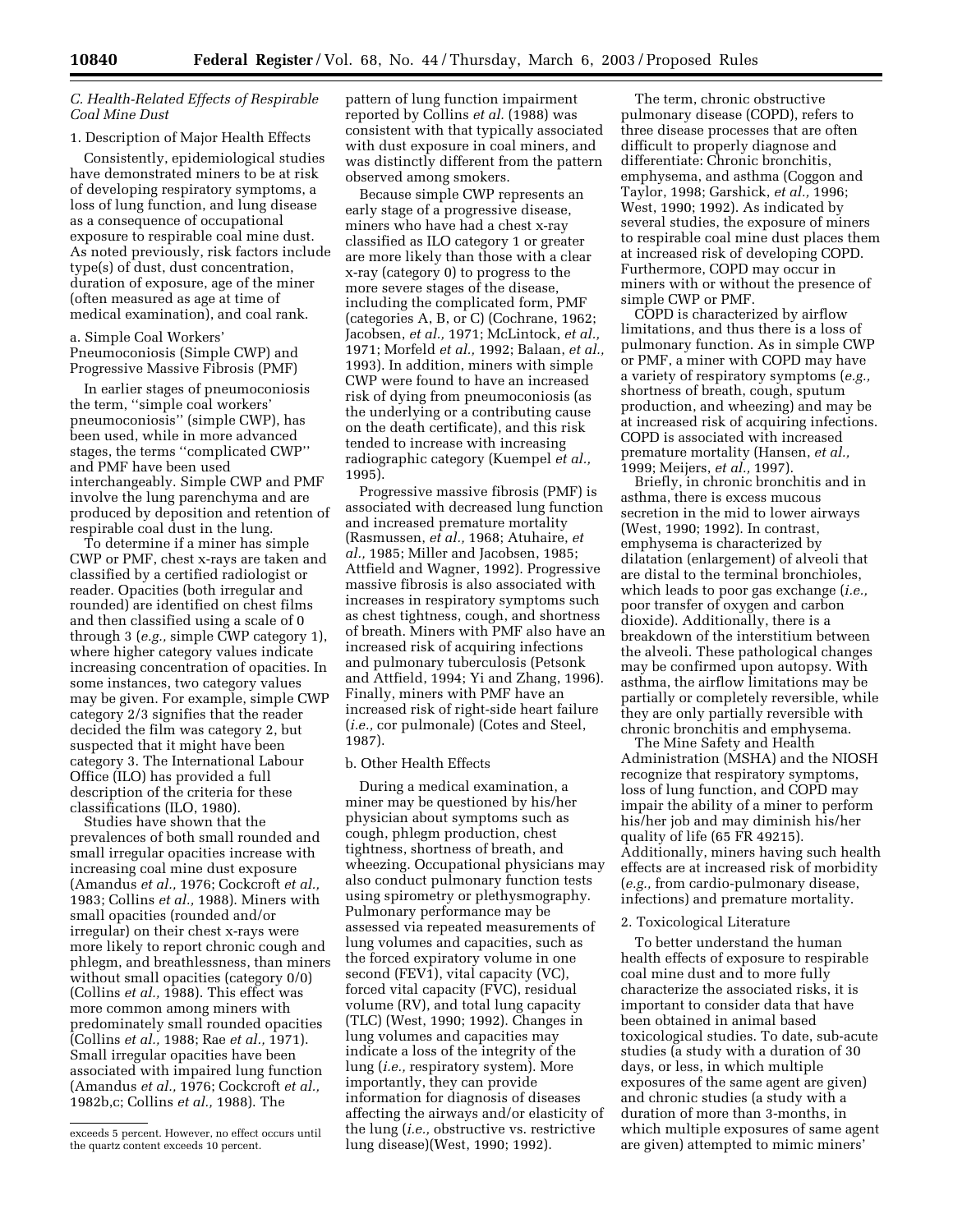exposures. Inhalation was generally the route of exposure, although several studies have also employed instillation techniques (*i.e.,* a method which places a known quantity of dust into the trachea or bronchi).

Most recent toxicological studies have been short-term studies, largely focusing on ''lung overload'' (Sipes, 1996; Oberdorster, 1995; Morrow, 1988, 1992; Witschi, 1990), species-dependent lung responses (Nikula, *et al.,* 1997a,b; Mauderly, 1996; Lewis, *et al.,* 1989; Moorman, *et al.,* 1975), and particle size-dependent lung inflammation (Soutar, *et al.,* 1997). The data have shown that pulmonary clearance of particles may become impaired, potentially leading to inflammatory and other cellular responses in the lung. Although overloading has not been demonstrated in humans, the finding of reduced lung clearance among retired U.S. coal miners (Freedman and Robinson, 1988) is consistent with this possibility.

The data from Moorman, *et al.* (1975), Lewis, *et al.* (1989), and Nikula, *et al.* (1997a,b) are noteworthy for several reasons. First, these groups of investigators conducted chronic inhalation toxicity studies (*i.e.,* chronic

bioassays). This is important since miners' exposures also occur via inhalation, and over a working lifetime. Secondly, the investigators used an exposure concentration of 2.0 mg/m3 in their bioassays. As noted above, this is the current MSHA standard for respirable coal mine dust. Thirdly, the exposures involved nonhuman primates, whose responses are thought to closely mimic those of man. Some of the key findings of these studies included: deposition of coal dust in the animals' lungs, retention of coal dust in alveolar tissue, altered lung defense mechanisms, reduced pulmonary airflows, and hyperinflation of the lungs. One of the shortcomings of these studies is that complete dose-response relationships were not developed. However, at higher exposure concentrations, greater effects may be expected which is a basic tenet of toxicology. Thus, at exposure concentrations above 2.0 mg/m3, MSHA and NIOSH believe that more severe obstructive lung disease may occur (65 FR 42078).

3. Epidemiological Literature

Epidemiological studies have consistently demonstrated the serious health effects of exposure to high levels

of respirable coal mine dust (*i.e.,* above 2.0 mg/m3) over a working lifetime. Table V–2 lists epidemiological studies since 1986 whose results will be discussed on the basis of the type of observed health effect. Studies completed even earlier including the early work of Cochrane (1962), McLintock, *et al.* (1971), and Jacobsen, *et al.* (1971) demonstrated the adverse health effects (*e.g.,* simple CWP, PMF) of respirable coal mine dust in British coal miners.

Both early and recent studies have shown that the lung is the major target organ (*i.e.,* organ in which toxic effects occur) when exposure to respirable coal mine dust occurs. As seen in Table V– 2, numerous studies of miners have been conducted. Recent U.S. studies were conducted using data from one or more of the first four rounds of the National Study of Coal Workers' Pneumoconiosis (NSCWP), and have provided extensive data on miners' health. Many of these studies demonstrated that miners are at increased risk of multiple, concurrent respiratory ailments (Attfield and Seixas, 1995; Kuempel, *et al.*, 1997; Meijers, *et al.,* 1997; Seixas, *et al.*, 1992) .

TABLE V–2.—RESPIRABLE COAL MINE DUST EPIDEMIOLOGICAL STUDIES, BY REPORTED OUTCOMES FROM 1986 TO PRESENT

| <b>Studies</b>                                                                                                                            | Reported outcomes                          |  |
|-------------------------------------------------------------------------------------------------------------------------------------------|--------------------------------------------|--|
| Kuempel, et al., 1997*                                                                                                                    | PMF, SCWP, COPD, LLF<br>PMF, SCWP, LLF, RS |  |
| Maclaren, et al., 1989<br>Love, et al., 1992                                                                                              | PMF, SCWP, COPD<br>PMF, SCWP, LLF          |  |
| Attfield and Morring, 1992b*<br>Attfield and Seixas, 1995*<br>Goodwin and Attfield, 1998*                                                 | PMF, SCWP                                  |  |
| Hodous and Attfield, 1990*<br>Hurley and Jacobsen, 1986<br>Hurley and Maclaren, 1987; 1988<br>Hurley, et al., 1987                        |                                            |  |
| Morfeld, et al., 1997<br>Starzynski, et al., 1996<br>Yi and Zhang, 1996                                                                   | SCWP, COPD, LLF, RS                        |  |
| Wang, et al., 1997                                                                                                                        | SCWP<br>SCWP, COPD, LLF                    |  |
| Marine, et al., 1988<br>Seixas, et al., 1993<br>Soutar and Hurley, 1986                                                                   | COPD, LLF, RS                              |  |
| Carta, et al., 1996<br>Henneberger and Attfield, 1997*<br>Henneberger and Attfield, 1996*<br>Lewis, et al., 1996<br>Seixas, et al., 1992* | LLF. RS                                    |  |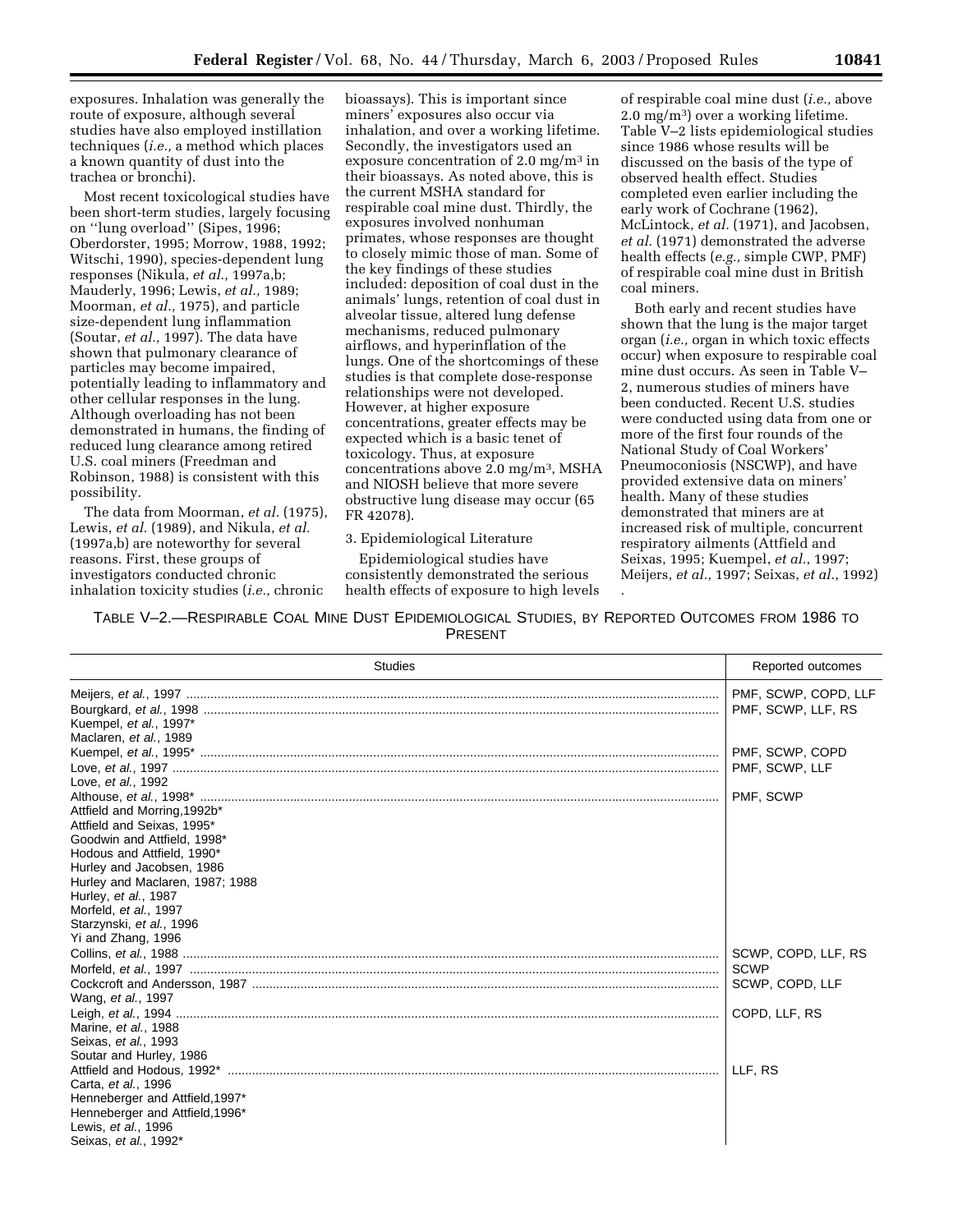# TABLE V–2.—RESPIRABLE COAL MINE DUST EPIDEMIOLOGICAL STUDIES, BY REPORTED OUTCOMES FROM 1986 TO PRESENT—Continued

| <b>Studies</b>                              | Reported outcomes |
|---------------------------------------------|-------------------|
| Weiss, et al., 1995                         | 1999 LLF          |
| COPD, Chronic obetructive pulmonary disease |                   |

umonary di SCWP: Simple coal workers' pneumoconiosis.

LLF: Loss of lung function.

PMF: Progressive massive fibrosis.

RS: Respiratory symptoms.

\* Studies of U.S. Miners Who Participated in the National Study of Coal Workers' Pneumoconiosis (NSCWP).

# a. Simple Coal Workers' Pneumoconiosis (Simple CWP) and Progressive Massive Fibrosis (PMF)

Studies following Cochrane (1962) and McLintock *et al.* (1971) have confirmed that the risk of PMF increases with increasing category of simple CWP (Hurley and Jacobsen, 1986; Hurley, *et al.*, 1987; Hurley and Maclaren, 1988; Hodous and Attfield, 1990). However, the risk of PMF was greater than previously predicted among miners with simple CWP category 1 or without simple CWP (*i.e.*, category 0) (Hurley, *et al.*, 1987). The risk of PMF increased with increasing cumulative exposure, regardless of the initial category of simple CWP (Hurley, *et al.*, 1987), indicating that reducing dust exposures is a more effective means of reducing the risk of PMF than reliance on detection of simple CWP.

Attfield and Seixas (1995) have demonstrated a relationship between cumulative exposure to respirable coal mine dust and predicted prevalence of pneumoconiosis (*i.e.*, simple CWP, PMF). Two strengths of this study include the quantitative description of exposure-response among both miners and ex-miners (who had worked approximately 13–40 years in mining) and the fact that these data represent recent conditions experienced by miners in the U.S. They studied a group of approximately 3,194 men who worked in underground bituminous coal mines. The U.S. miners and ex-miners had participated in Round 1 (1970– 1972) or Round 2 (1972–1975) of the NSCWP and were examined again in Round 4 (1985–1988). The study population excludes 86 miners for whom there was missing exposure data or unreadable x-rays. Chest x-rays were read to determine the number of cases of simple CWP and PMF. Attfield and Sexias (1995) used two or three B readers to identify the profusion of radiographic opacities based on the ILO classification scheme. The most inclusive category defined in their paper was CPW 1+ which includes simple CWP categories 1, 2, and 3, as well as

PMF. Dust exposure estimates were generated from measurements of dust concentrations as well as from work history. A logistic (or logit) regression model was used to estimate prevalence of simple CWP and PMF. In this statistical analysis, proportions are transformed to natural logarithmic values, *i.e.*,  $y = \ln [p/(1-p)]$ , before a linear model is fit to the data (Armitage, 1977). The logistic model assumes that the data have a binomial distribution (*e.g.*, presence or absence of PMF) for a given set of covariate values (*e.g.*, age, coal rank, dust exposure, pack-years of smoking). Using logistic modeling, relationships were developed between cumulative dust exposure and prevalence of simple CWP (category 1+, category 2+) and PMF. These relationships were the key strengths of the Attfield and Seixas study and serve as the basis for the quantitative risk assessment (QRA) of this rule.

The recent paper of Kuempel, *et al.* (1997) has provided a detailed discussion and quantitative presentation of excess risks associated with respirable coal dust exposures. Their study was based upon results from previous studies of some 9,000 underground coal miners who participated in the NSCWP (Attfield and Morring, 1992b; Attfield and Seixas, 1995). Kuempel, *et al.* estimated excess (exposure-attributable) prevalence of simple CWP and PMF (*i.e.*, number of cases of disease present in a population at a specified time, divided by the number of persons in the population at that specified time). Point estimates of excess risk of PMF ranged from 1/1000 to 167/1000 among miners exposed at the current MSHA standard for respirable coal mine dust. These estimates were based upon dust exposure that occurred over a miner's working lifetime (*e.g.*, 8 hours per day, 5 days a week, 50 weeks per year, over a period of 45 years). Actual occupational lifetime exposure may be more, due to extended work shifts and work weeks. The point estimates of PMF presented by Kuempel, *et al.* (1997)

were related to coal rank, where higher estimates (*e.g.*, 167/1000) were obtained for high-rank coal (anthracite coal) and somewhat lower estimates were obtained for medium/low rank bituminous coal (*e.g.*, 21/1000). Within each coal rank, the estimates of simple CWP cases were at least twice as high as those for PMF (*e.g.*, 167/1000 PMF vs. 380/1000 simple CWP≥1).

The data of Attfield and Seixas (1995) and Kuempel, *et al.* (1995; 1997) were consistent with previous data of Attfield and Morring (1992b) who reported relationships between estimated dust exposure and predicted prevalence of simple CWP or PMF. They also noted that exposure-response relationships were steeper for higher ranks of coal such as anthracite, and concluded that the risks for anthracite miners appeared to be greater than for miners exposed to lower rank coal dust. Attfield and Morring (1992b) used similar methods as described above (*i.e.*, logistic modeling), but included miners from Round 1 of the NSCWP (1969–1971); thus representing an earlier time point in the NSCWP when the respirable coal mine dust concentrations were much higher than they are today.

Recently, Goodwin and Attfield (1998) reported that there were concerns regarding methodological inconsistencies across surveys given during the four rounds of the NSCWP. In particular, they noted the discordance in classification of simple CWP and PMF among readers of chest films. Despite potential discordance, Goodwin and Attfield (1998) have confirmed previous findings of a decline in simple CWP prevalence from 1969 to 1988. Yet, these analyses also demonstrated that simple CWP has not been eliminated. The Round 4 prevalence rates were 3.9 percent for simple CWP category 1 and higher, and 0.9 percent for category 2 and higher. This illustrates the need for continued efforts to reduce dust exposures.

Given the current system for monitoring exposures and identifying overexposures in the U.S., miners are at increased risk of developing simple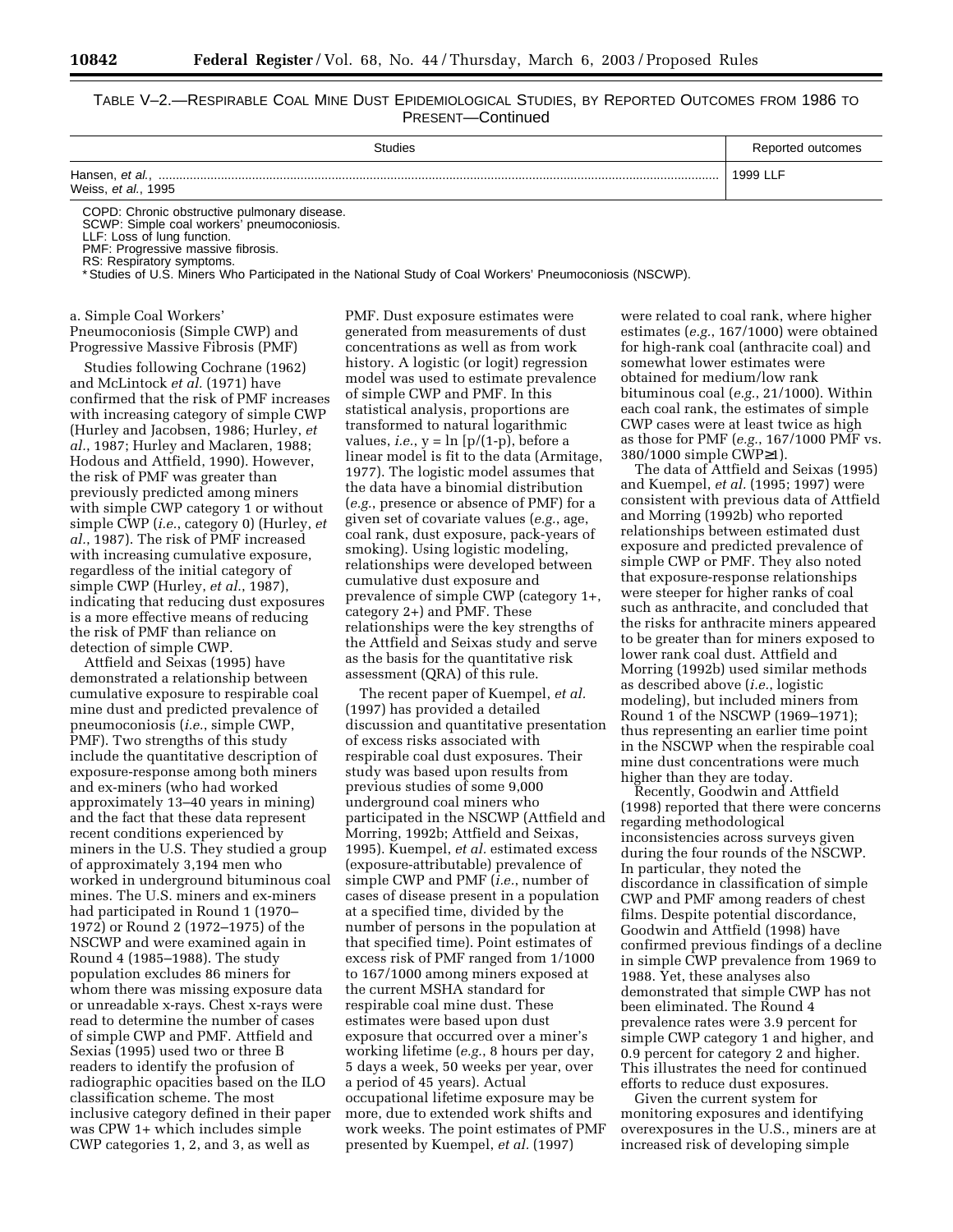CWP and PMF from a working lifetime exposure to respirable coal mine dust (Althouse *et al.* 1998, Attfield and Seixas, 1995; Attfield and Morring, 1992b; Goodwin and Attfield, 1998; Kuempel, *et al.* 1997, 1995). Whenever overexposures (*i.e.*, excursions above the applicable dust standard) occur, the long-term mean exposure of miners may be increased, thereby causing an upward shift on the exposure-response curve. Such a shift then places these overexposed coal miners at increased risk of developing and dying prematurely from simple CWP and PMF.

The Attfield and Seixas epidemiological study (1995) is the most appropriate to use in estimating the benefit of reduction of overexposures. The authors applied scientific rigor to the collection, categorization, and analyses of the radiographic evidence for the group of 3,194 underground bituminous coal miners who participated in Round 4, 1985–1988, of the National Study of Coal Workers' Pneumoconiosis (NSCWP). Radiologic evidence was carefully collected and analyzed by multiple independent, NIOSH certified B readers to identify stages of simple CWP and PMF. In the targeted population of 5,557 miners, the participating miners (3,280) were similar to the non-participants (2,277) with regard to age at the first medical examination and prevalence of simple CWP category 1 or greater. The nonparticipants had worked slightly longer, yet had lower prevalence of simple CWP category 2 or greater, than the participants. This study describes the differences among current miners and ex-miners (health-related or job-related) in the relationships between the estimated cumulative exposure to respirable coal mine dust and prevalence of simple CWP category 1 or greater. Such data and relationships were not available in other U.S. studies and non-U.S. studies.

A potential limitation in the U.S. studies is the possible bias in the exposure data, which has been the subject of several studies (Boden and Gold, 1984; Seixas *et al.*, 1991; Attfield and Hearl, 1996). An advantage of the Attfield and Seixas 1995 study (and the earlier studies based on the same data set) is that the larger mines included in these epidemiological studies were shown to have exposure data with relatively small bias (Attfield and Hearl, 1996). Another limitation in exposure data used in the U.S. studies is that the airborne dust concentrations used to estimate individual miners' cumulative exposures to respirable coal mine dust were based on average concentrations

within job category (these average values were combined with data of each individual miner's duration employed in a given job). The earlier U.S. exposure-response studies of miners participating in the first medical survey of the NSCWP (Attfield and Morring, 1992b; Attfield and Hodous, 1992; Kuempel, *et al.*, 1995) relied primarily on exposure measurements from a dust sampling survey during 1968–1969 to estimate miners' exposures before 1970 (Attfield and Morring, 1992a). An advantage of the Attfield and Seixas 1995 study is that, in addition to the pre-1970 exposure estimates, more detailed exposure data were available to estimate miners' exposures from 1970 to 1987, during which the mean airborne concentrations were stratified by mine, job, and year (Seixas, *et al.*, 1991).

The most complete exposure data available are those for coal miners in the United Kingdom (Hurley, *et al.*, 1987; Hurley and Maclaren, 1987; Soutar and Hurley, 1986; Marine, *et al.*, 1988; Maclaren, *et al.*, 1989). These studies include medical examinations and individual estimates of exposure for more than 50,000 miners for up to 30 years. The U.S. studies are consistent with these U.K. studies in demonstrating the risks of developing occupational respiratory diseases from exposure to respirable coal mine dust. These risks increase with increasing exposure concentration and duration, and with exposure to dust of higher ranked coal. The QRA and associated benefits for this rulemaking were based on the Attfield and Seixas (1995) study because, in addition to the advantages described above, it best represents the recent conditions experienced by miners in the U.S. The QRA, Significance of Risk discussion, and Benefits estimates follow in Sections VI, VII, and IV (a)(2), respectively. The international studies provide an important basis for comparison with the U.S. findings, and several of the recent international studies are described in detail here.

Bourgkard, *et al.*, (1998) conducted a 4-year study of a group of French coal miners who were employed in underground and surface mines. The investigators examined the prognostic role of cumulative dust exposure, smoking patterns, respiratory symptoms, lung CT scans, and lung function indices for chest x-ray worsening and evolution to simple CWP and PMF. Bourgkard, *et al.*, (1998), through selection of a younger worker population (*i.e.*, 35–48 years old at start of study), attempted to focus on the early stages of simple CWP. In essence, they hoped to identify those miners who

needed to be relocated to less dusty workplaces or who needed to be clinically monitored. Bourgkard, *et al.* (1998) found a significant association between cumulative dust exposure and what was termed chest x-ray ''worsening'' (*i.e.*, increase in readerdesignated category signifying progression of simple CWP). In addition, they found that miners with pneumoconiosis, wheezing, decreased lung function, and high cumulative dust exposure at the first medical examination were those most likely to show worsening on their chest x-rays four years later.

Love, *et al.* (1997, 1992) reported on occupational exposures and the health of British opencast (*i.e.*, surface or strip) coal miners. They studied a group of approximately 1,200 miners who were employed at sites in England, Scotland, and Wales. The mean age of the men was 41; many had worked in the mining industry since the 1970s. To determine dust exposure levels, full-shift personal samples were collected. Most were respirable dust samples which were collected using Casella cyclones according to the procedures described by the British Health and Safety Executive (HSE). Thus exposure determinations would be comparable to exposure determinations obtained in U.S. surface coal mines since both measure respirable dust according to the British Medical Research Council (BMRC) criteria.

These investigators found a doubling in the relative risk of developing profusion of simple CWP category 0/1 for every 10 years of work in the dustiest jobs in surface mines. These respirable coal dust exposures were under 1 mg/m3. Love, *et al.* (1992, 1997), like other investigators, emphasized the need for monitoring and controlling exposures to respirable coal mine dust, particularly in high risk operations (*e.g.*, drillers, drivers of bulldozers).

Meijers, *et al.* (1997) studied Dutch coal miners who were examined between 1952 and 1963, and who were followed until the end of 1991. They reported an increased risk of mortality from simple CWP and PMF among miners who had generally worked underground for 20 or more years. Their conclusions were based upon dramatic increases in standardized mortality ratios (SMRs). There were several limitations in this study, however.

Morfeld, *et al.* (1997) published a recent paper that investigated the risk of developing simple CWP in German miners and addressed the occupational exposure limit for respirable coal dust in Germany. Their study included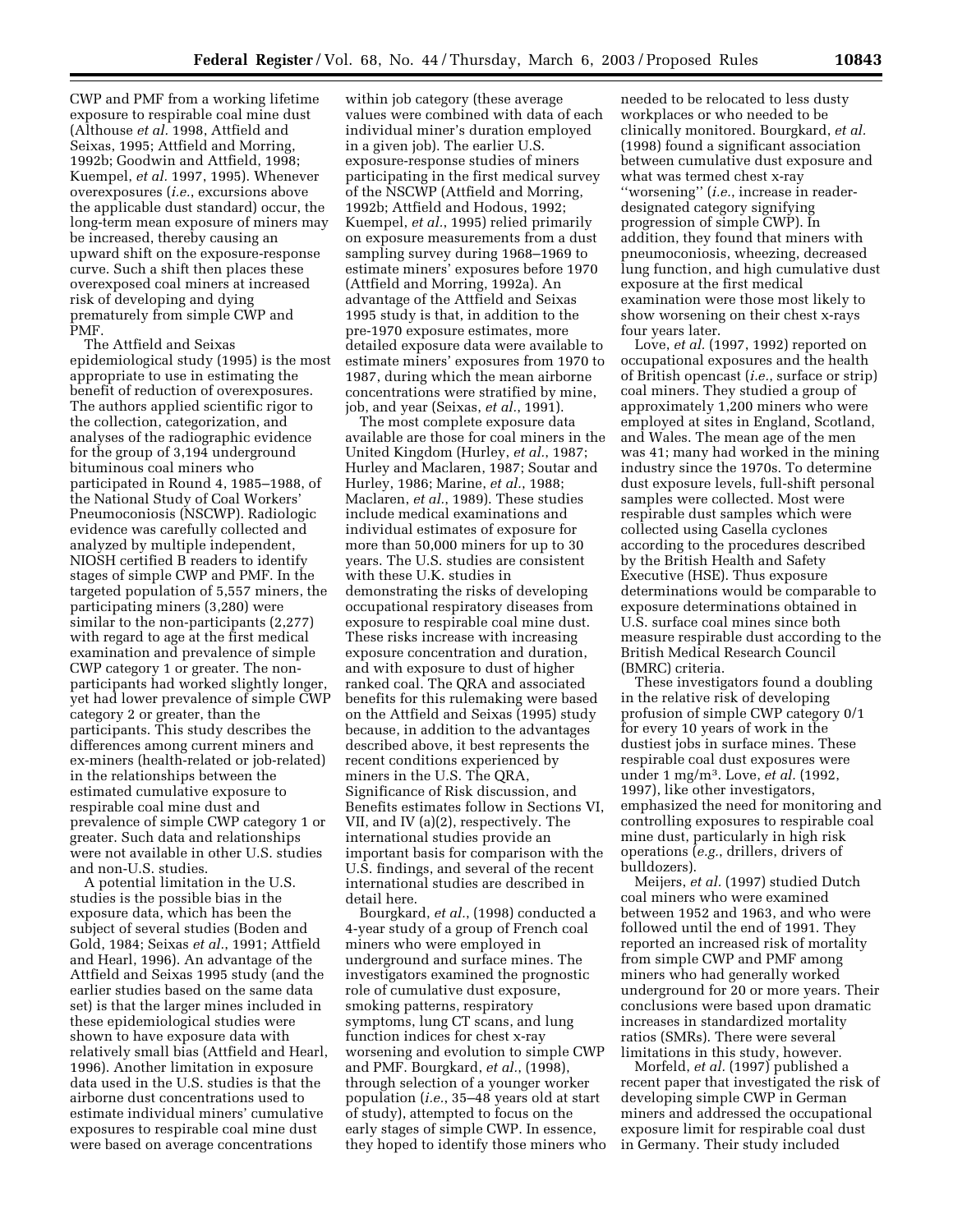approximately 5,800 miners who worked underground from the late 1970s to mid-1980s. Morfeld, *et al.* observed increases in relative risks (RRs) of developing early x-ray changes, category 0/1, that were exposuredependent. Relative risks (RRs) increased with higher dust concentrations.

Starzynski, *et al.* (1996) conducted a mortality study on a group of 11,224 Polish males diagnosed with silicosis, simple CWP, or PMF between 1970 and 1985. This cohort was subdivided by occupation into four subcohorts: Coal miners (63%); employees of underground work enterprises (8%) (*i.e.*,drift cutting and shaft construction jobs); metallurgical industry and iron, and nonferrous foundry workers (16%); and refractory materials, china, ceramics and quarry workers (13%). The investigators found that coal miners had a slight, statistically significant excess overall mortality (*i.e.*, all causes) as indicated by a standardized mortality ratio (SMR) of 105 (with a 95% confidence interval (C.I.) of 100–110). Also, excess of deaths from diseases of the respiratory system among coal miners was nearly four times that of the referent population (SMR of 383 with a 95% C.I. of 345–424). The study of Starzynski, *et al.* (1996) agrees with others that there is premature mortality among coal miners from simple CWP and PMF. Unfortunately, there is little or no information presented on miner work history, exposure assessment (*e.g.*, respirable coal mine dust, silica), and mine environment (*e.g.*, coal rank(s), underground vs. surface mining).

Yi and Zhang (1996) conducted a study to measure the progression from simple CWP to PMF or death among a cohort of 2,738 miners with simple CWP who were employed at the Huai-Bei coal mine in China. Relative risks (*i.e.*, RRs) were calculated for progression from simple CWP category 1 to simple CWP category 3 and for progression from simple CWP category 3 to death. Their results demonstrated that miners with simple CWP category 1 are at risk of developing simple CWP category 2 and simple CWP category 3 (*e.g.*, RRs of 1.101 and 2.360, respectively). They also found that miners with PMF had a decreased life expectancy. Other risk factors for development of PMF included long-term work underground, and drilling. This study was limited by a lack of exposure assessment, estimation of miner smoking histories, and use of a radiological classification system that differs from that of the ILO.

Hurley and Maclaren (1987) studied British coal miners who were examined between 1953 and 1978, over 5-year

intervals. They have shown that exposure to respirable coal dust increases the risks of developing simple CWP and of progressing to PMF. As seen in their data analysis, these responses were dependent upon dust concentration and coal rank. That is, greater responses were seen at higher dust concentrations and with higher rank coal (*i.e.*, increasing percent carbon). The investigators also noted that estimated risks were unaffected by changes in the proportion of miners with simple CWP who transferred jobs. The authors concluded that ''limiting exposure to respirable coal dust is the only reliable way of limiting the risks of radiological changes to miners.''

# b. Other Health Effects

As noted in Table V–2, there were 21 studies in which the loss of lung function (LLF) was examined in coal miners. Fourteen of these studies also included an evaluation of respiratory symptoms (RS) in the miners. There were nine studies describing chronic obstructive pulmonary disease (COPD) in miners.

Henneberger and Attfield (1997; 1996), Kuempel, *et al.* (1997), Seixas, *et al.* (1993), Attfield and Hodous (1992), and Seixas, *et al.* (1992) evaluated data from pulmonary function tests and standardized questionnaires to miners in the NSCWP. A common finding in their studies was an increase in respiratory symptoms such as cough, shortness of breath, and wheezing. The symptoms were dependent upon the dust concentration to which the miners had been exposed, with more pronounced symptoms occurring after long-term exposures to higher exposure levels. These studies also demonstrated that a loss of lung function occurred among miners.

Attfield and Hodous (1992) studied U.S. miners who had spent 18 years underground (on average) and who participated in Round 1 (1969–1971) of the NSCWP. They observed that greater reductions in pulmonary function were associated with exposure to higher ranks of coal (*i.e.*, anthracite vs. bituminous vs. lignite). Using linear regression models, Kuempel *et al.*, (1997) predicted the excess (exposure attributable) prevalence of lung function decrements among miners with cumulative exposures to respirable coal mine dust of 2 mg/m3 for 45 years (*i.e.*, 90 mg–yr/m3). The excess prevalence estimated were 315 and 139 cases per thousand for forced expiratory volume in one second ( $FEV<sub>1</sub>$ ) of <80% and <65% of predicted normal values, respectively, among never-smoking miners (a sub-group of 977 NSCWP

participants studied in Seixas *et al.*, 1993). Such reductions in  $FEV<sub>1</sub>$  are clinically significant;  $FEV_1 < 80\%$  (of predicted normal values) is a measure that is used to determine ventilatory defects (American Thoracic Society, 1991). Three recent studies found impaired  $FEV<sub>1</sub>$  to be a predictor of increased pre-mature mortality (Weiss, *et al.*, 1995; Meijers, *et al.*, 1997; Hansen *et al.*, 1999).

Seixas, *et al.* (1993) conducted an analysis of 977 underground coal miners who began working in or after 1970 and were participants of both NSCWP Round 2 (1972–1975) and Round 4 (1985–1988). They found a rapid loss of lung function in miners and further declines in lung function with continuing exposure to coal mine dust. Collectively these studies have shown that the prevalence of decreased lung function was proportional to cumulative exposure. That is, with exposure to higher coal dust levels over a working lifetime, there were more miners who experienced a loss of lung function. Also, the types of respiratory symptoms and patterns of pulmonary function decrements observed by both Attfield and Hodous (1992) Seixas, *et al.* (1992;1993) are characteristic of COPD.

The U.S. findings on respiratory symptoms and loss of lung function in miners have agreed with those of previous British studies by Marine, *et al.* (1988) and Soutar and Hurley (1986). Marine, *et al.* (1988) analyzed data from British coal miners and focused their attention on respiratory conditions other than simple CWP and PMF. In particular, they examined the Forced Expiratory Volume in one second  $(FEV<sub>1</sub>)$ among smoking and nonsmoking miners and, on the basis of reported respiratory symptoms, identified those miners with bronchitis. Using these data, logistic regression models were used to estimate the prevalence of chronic bronchitis and loss of lung function. Marine, *et al.* concluded that both exposure to respirable coal mine dust and smoking independently cause decrements in lung function; their contributions to COPD appeared to be additive in coal miners.

Soutar and Hurley (1986) examined the relationship between dust exposure and lung function in British coal miners and ex-miners. The men who were studied were employed in coal mines in the 1950s and were followed up and examined 22 years later. These miners and ex-miners were categorized as smokers, ex-smokers, or nonsmokers. The Forced Expiratory Volume in one second ( $FEV<sub>1</sub>$ ), the Forced Vital Capacity (FVC), and the  $FEV<sub>1</sub>/FVC$ ratios decreased in all study groups and these reductions in lung function were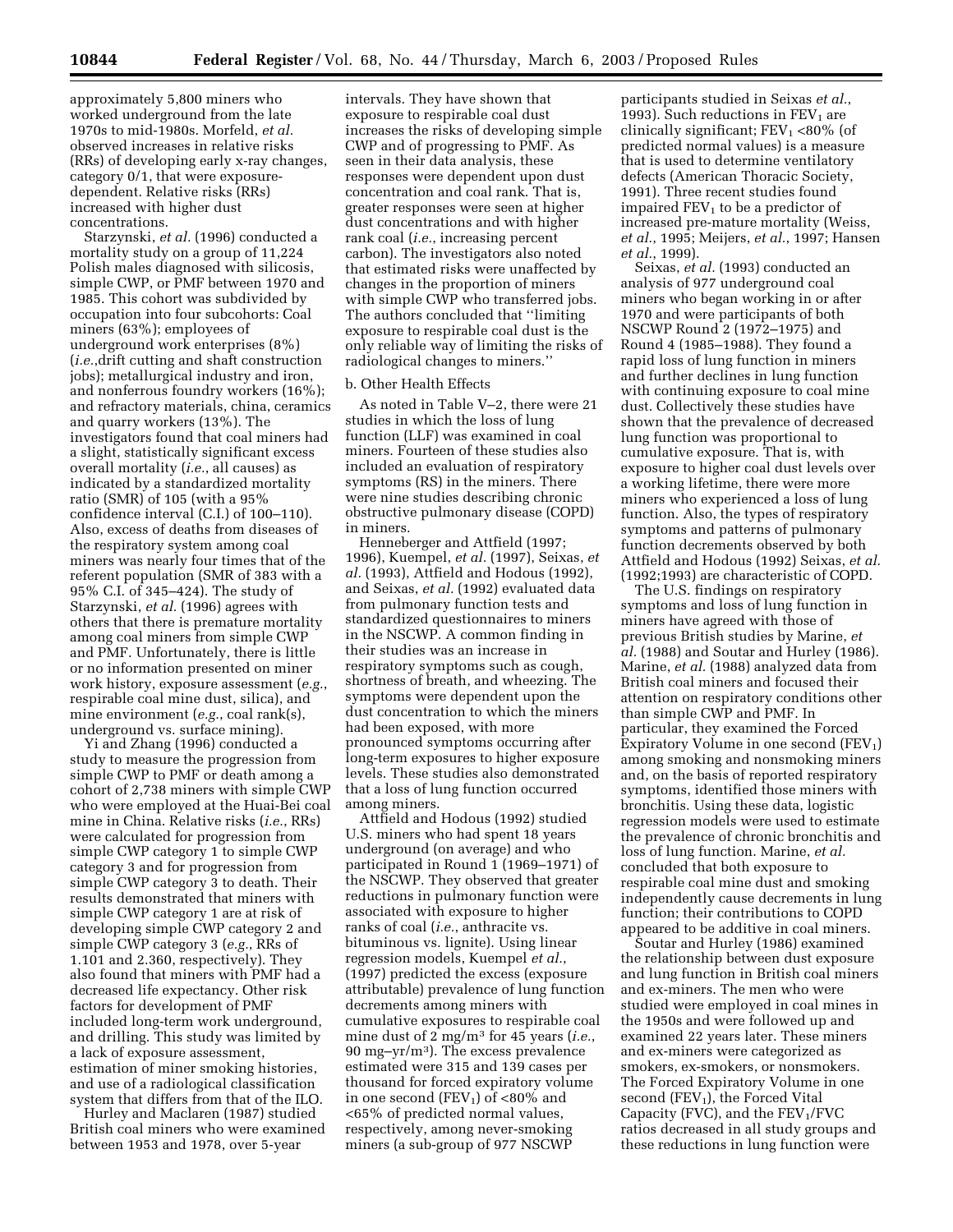inversely proportional to dust exposure. Thus, Soutar and Hurley concluded that exposure to respirable coal mine dust can cause severe respiratory impairment, even without the presence of simple CWP or PMF. They speculated that the pathology of coal dust-induced lung disease differs from that induced by smoking.

Centrivacinar emphysema in coal miners has been associated with the amount of dust retained in their lungs at the end of life and with their dust exposures during life and the years worked underground (Ruckley *et al.*, 1984; Leigh *et al.*, 1983, 1994). Emphysema in coal miners has also been associated with pathological measurements of pneumoconiosis (Cockcroft *et al.*, 1982a), and with lung function decrements and irregular opacities on chest x-rays (Cockcroft *et al.* 1982b,c; Cockcroft and Andersson, 1987).

Recent studies from China (Wang, *et al.*, 1997) and the European community (Bourgkard, *et al.*, 1998; Carta, *et al.*, 1996; Lewis, S., *et al.*, 1996) have also supported the British and U.S. findings which demonstrated the correlation between occupational exposure to coal dust and respiratory symptoms and loss of lung function in miners.

Wang, *et al.* (1997) examined lung function in underground coal miners and other workers from several factories in Chongqing, China. For their study, information was obtained on exposure duration, results of radiographic tests, and smoking history. Pulmonary function tests were performed, providing the Forced Expiratory Volume in one second  $(FEV_1)$ , the Forced Vital Capacity (FVC), and  $FEV<sub>1</sub>/FVC$  data. Additionally, the diffusing capacity for carbon monoxide  $(DL<sub>CO</sub>)$  was measured. This is an indicator of diffusion impairment at the ''blood-gas barrier'' which may occur, for example, when this barrier becomes thickened (West, 1990; 1992). Wang, *et al.* (1997) found that there was impairment of pulmonary function among the coal miners and they had evidence of obstructive disease. Like other studies, such effects were observed among coal miners even in the absence of simple CWP. Pulmonary function was further decreased when simple CWP was present. This study did not provide exposure measurements and there was no consideration of exposure-response relationships. Also, silica exposures and their potential effects were not examined in the underground coal miners.

As noted above, Bourgkard, *et al.* (1998) was interested in the earlier stages of simple CWP (*i.e.*, Categories 0/

1 and 1/0) and the prognostic role of cumulative dust exposure, smoking patterns, respiratory symptoms, lung CT scans, and lung function indices for chest x-ray worsening and evolution to simple CWP category 1/1 or higher. Over a 4-year period, they studied French coal miners who were employed in underground and surface mines. Bourgkard, *et al.* (1998) found that, at the first medical examination, the ratio of the Forced Expiratory Volume in one second  $(FEV_1)$  to the Forced Vital Capacity (FVC) (*i.e.*, FEV<sub>1</sub>/FVC) and other airflows determined from a forced expiration (West, 1990; 1992) were lower among miners who later developed simple CWP category 1/1 or higher. These miners also experienced more wheezing at the first medical examination. Thus, the results of their study suggested that lung function changes may serve as an early indicator of miners who are at increased risk of developing simple CWP and PMF and who should be monitored more closely.

Carta, *et al.* (1996) have examined the role of dust exposure on the prevalence of respiratory symptoms and loss of lung function in a group of young Italian coal miners (*i.e.*, mean age at hire 28.9 years, mean age at first survey 31.2 years). These miners worked underground and were exposed to lignite (*i.e.*, low rank coal) which had a 5–7% sulfur content. They were followed for a period of 11 years, from 1983 and 1993. Carta, *et al.* (1996) found few abnormalities on miner chest x-rays taken throughout the 11-year study. However, there was an increased prevalence of respiratory symptoms and loss of lung function. This was particularly noteworthy since dust exposures were often below 1.0 mg/m3; the cumulative dust exposure for the whole cohort was 6.7 mg-yr/m3 after the first survey. Thus, Carta, *et al.* (1996) demonstrated that miners experience respiratory effects of exposure to dust generated from a lower rank coal and at lower concentrations. They have recommended yearly measurements of lung function for miners.

Lewis, *et al.* (1996) studied a group of British miners, many of whom entered the coal industry in the 1970s. Based upon chest x-rays, the miners had no evidence of simple CWP or PMF. The objective of this study was to determine whether coal mining (*i.e.*, exposure to respirable coal mine dust) is an independent risk factor for impairment of lung function. Lewis, *et al.* (1996) found that there was a loss of lung function in miners (smokers and nonsmokers), particularly among miners who were under approximately 55 years of age. For miners who smoked, there

was a greater loss of lung function than in nonsmoking miners with the same level of exposure to respirable coal mine dust. Above age 55, the loss of lung function was similar for miners and their controls, although all smokers continued to exhibit a greater loss of lung function than nonsmokers. Lewis, *et al.* (1996) concluded that the deficits in lung function may occur in the absence of simple CWP and PMF, and independent from the effects of smoking.

There have been two recent mortality studies that have demonstrated a relationship between exposure to respirable coal mine dust and development of COPD. This association was reported by Kuempel, *et al.* (1995) in the U.S., and by Meijers, *et al.* (1997) in the Netherlands. These two groups of investigators have reported that occupationally-induced COPD (*e.g.*, chronic bronchitis, emphysema) can occur in miners, with *or without* the presence of simple CWP or PMF. They also found that the risk of premature mortality from COPD was elevated among miners and could be separated from the effects of smoking and age.

Kuempel, *et al.* (1995) found an increase in relative risk (RR) of premature mortality from COPD among U.S. coal miners who participated in the NSCWP from 1969 through 1971. In their data analysis, the exposureresponse relationship was evaluated using the Cox proportional hazards model. This model assumes that the hazard ratio between nonexposed and exposed groups does not significantly change with time. When fitting a curve to the data (*e.g.*, log-linear), cumulative exposure was expressed as a categorical or continuous variable. Due to model limitations (*e.g.*, less statistical power, influence of category scheme, use of lowest exposure group for comparisons vs. use of non-exposed group), Kuempel, *et al.*, (1995) believed that the exposure data should be expressed as a continuous variable. If, for example, the cumulative exposure was 90 mg-yr/m3 (*i.e.*, 2 mg/m3 for 45 years), then the relative risk of mortality from chronic bronchitis or emphysema was 7.67. Kuempel, *et al.* (1995) also showed that relative risk decreased with lower cumulative exposures (*i.e.*, below 90 mg-yr/m3) and increased with higher cumulative exposures (*i.e.*, above 90 mgyr/m3). Thus, these investigators demonstrated a statistically significant exposure-response relationship for COPD.

Meijers, *et al.* (1997) have shown, among Dutch miners, reductions in lung volumes and capacities are good predictors of the increased risk of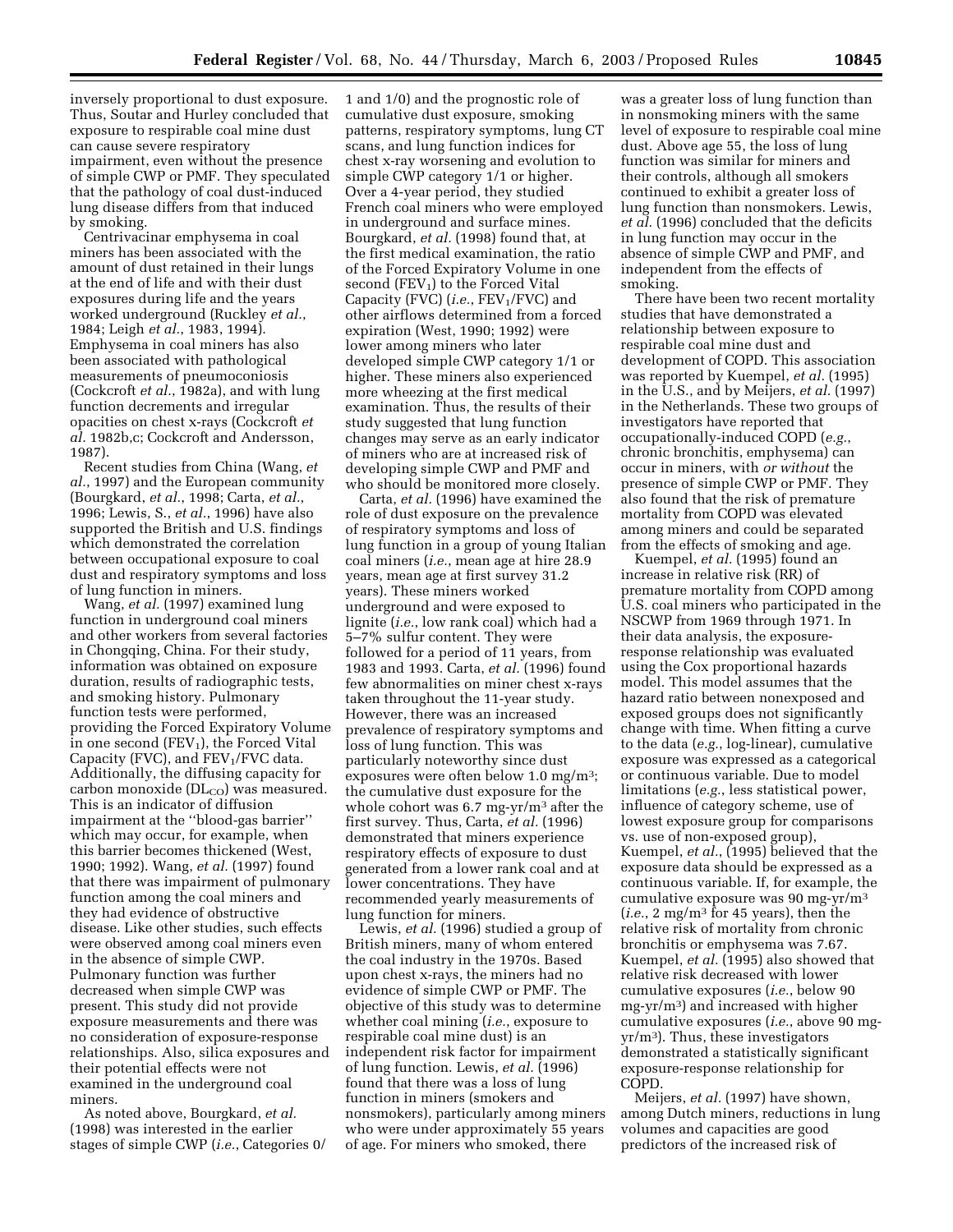premature mortality from COPD. For example, a diminished forced expiratory volume in one second  $(FEV_1)$  or a diminished ratio of the  $FEV<sub>1</sub>$  to the forced vital capacity <sup>16</sup> (FVC) (*i.e.*, FEV1/ FVC) upon medical examination was associated with a significantly increased standardized mortality ratio (SMR) for COPD (322 and 212, respectively). In other words, miners with diminished lung capacity based on  $FEV<sub>1</sub>$  were two to three times more likely to die prematurely due to COPD than miners who had normal lung function. In contrast, SMRs for COPD were not significantly increased in miners with normal lung volumes and capacities. These data support prior conclusions of Seixas, *et al.* (1992, 1993) and Attfield and Hodous (1992) based on morbidity studies.

## **VI. Quantitative Risk Assessment**

Having reviewed the reported health effects associated with exposure to respirable coal mine dust, MSHA has evaluated the evidence to determine whether the current regulatory strategy can be improved. The criteria for this evaluation are established by section 101(a)(6)(A) (30 U.S.C. 811(a)(6)(A)) of the Mine Act, which states that:

The Secretary, in promulgating mandatory standards dealing with toxic materials or harmful physical agents under this subsection, shall set standards which most adequately assure on the basis of the best available evidence that no miner will suffer material impairment of health or functional capacity even if such miner has regular exposure to the hazards dealt with by such standard for the period of his working life.

Based on Court interpretations of similar language under the Occupational Safety and Health Act, there are three questions that must be addressed: (1) Whether health effects associated with the current pattern of overexposures on individual shifts constitute a material impairment to miner health or functional capacity; (2) whether the current pattern of overexposures on individual shifts places miners at a significant risk of incurring any of these material impairments; and (3) whether the proposed rules will substantially reduce those risks.

The statutory criteria for evaluating the health effects evidence do not require absolute certainty. Under section 101(a)(6)(A) of the Mine Act, MSHA is required to proceed according to the ''best available evidence'' (30

U.S.C.  $811(a)(6)(A)$ . Furthermore, the need to evaluate risk does not mean that an agency is placed into a ''mathematical straightjacket.'' In *Industrial Union Department, AFL–CIO* v. *American Petroleum Institute (448 U.S.),* otherwise known as the ''Benzene'' decision, the court ruled that:

So long as they are supported by a body of reputable scientific thought, the Agency is free to use conservative assumptions in interpreting the data \* \* \* risking error on the side of overprotection rather than underprotection. (448 U.S. 607, 100 S.Ct 2844 (1980) at 656)

As explained earlier, MSHA's objective in strengthening the requirements for verifying the effectiveness of dust control plans, and in enforcing effective plans through the new enforcement policy proposed, is to ensure that no miner is exposed to an excessive concentration of respirable dust on any individual shift (*i.e.*, a concentration in excess of the applicable dust standard). MSHA's samples, combined with the more frequent bimonthly operator samples reveal recent overexposures on individual shifts in many mines. Furthermore, these dust samples demonstrate that, in many mines, dust concentrations exceed the applicable dust standard on a substantial percentage of the production shifts. This pattern has persisted for many years; and, since the existing program permits individual shift excursions above the applicable dust standard, a similar pattern can be expected to continue over the working lifetime of affected miners—unless an effort is made to eliminate excessive exposures on individual shifts.

In this quantitative risk assessment (QRA), MSHA will demonstrate that reducing respirable coal mine dust concentrations to no more than the applicable dust standard on each and every shift would, over a 45-year occupational lifetime, significantly bring down the cumulative exposure to respirable coal mine dust, thereby significantly reducing the risk of both simple CWP and PMF among miners. This reduction in risk would result from reducing concentrations on just that percentage of shifts currently showing an excess.

MSHA has estimated health benefits of the two rules based on eliminating excessive exposures at only those MMUs and roofbolter designated areas (RB–DAs) currently exhibiting a pattern of recurrent overexposures on individual shifts. In the previous proposed rule, MSHA used operator sampling data from the year 1999 to

identify and characterize such MMUs. In the current proposed rule, MSHA has updated the analysis to 2001, included MSHA DO sampling data in addition to operator data, and expanded the quantitative analysis to include the reduction in risk expected for certain miners not previously considered (*i.e.*, miners working in RB–DAs). As a result, MSHA believes it has now more comprehensively quantified the reduction in risk expected for the most highly exposed miners currently subject to recurrent overexposures.

By ''exhibiting a pattern of recurrent overexposures,'' MSHA means that, for the same DO or RB–DA, at least two valid MSHA or bimonthly operator samples have exceeded the applicable dust standard during a year. MMUs exhibiting such a pattern are highly likely to have experienced excessive exposures on at least six shifts during the year under consideration.<sup>17</sup>

Based on 2001 MSHA and operator data, there were 716 MMUs (out of 1,256 total) at which dust concentrations for the DO exceeded the applicable dust standard on at least two of the sampling shifts (MSHA, datafile: DO\_2001.ZIP). MSHA considers these 716 MMUs, representing 57 percent of all MMUs and more than one-half of all underground coal miners working in production areas, to have exhibited a pattern of recurrent overexposures. Valid DO samples were collected on a total of 20,905 shifts at these 716 MMUs, and the applicable dust standard was exceeded on 4,028 of these shifts, or 19.3 percent. For this 19.3 percent, the mean excess above the standard, as measured for the DO only, was 1.04 mg/m3.

These results are based on a large number of shifts (an average of nearly 30 at each of the 716 MMUs). Therefore, assuming representative operating conditions on these shifts, the results can be extrapolated to all production

If a different definition of ''exhibiting a recurrent pattern of overexposures'' had been used in the QRA, the estimate of the reduction in risk and associated benefits would have been different. For example, if the criterion were that four or more bimonthly DO exposure measurements exceeded the applicable dust standard then overexposures would be expected, with 95% confidence, to occur on at least 20 shifts in a year of 384 shifts. Using more than two recorded overexposures as the criterion would arbitrarily reduce the population for which MSHA is estimating benefits and decrease the estimated number of prevented cases.

<sup>16</sup>Forced vital capacity (FVC) is the total volume of gas that can be exhaled with a forced expiration after a full inspiration; The vital capacity measured with a FVC may be less than that measured with a slower exhalation (West, 1992).

<sup>17</sup>MSHA estimates a MMU average of 384 production shifts per year. At MMUs exhibiting a pattern of recurrent overexposures in 2001, valid DO samples were obtained on an average of about 30 of these 384 production shifts. If dust concentrations on two or more of the sampled shifts exceed the standard, then it follows, at a 95-percent confidence level, that the standard is exceeded on at least six shifts over the full year.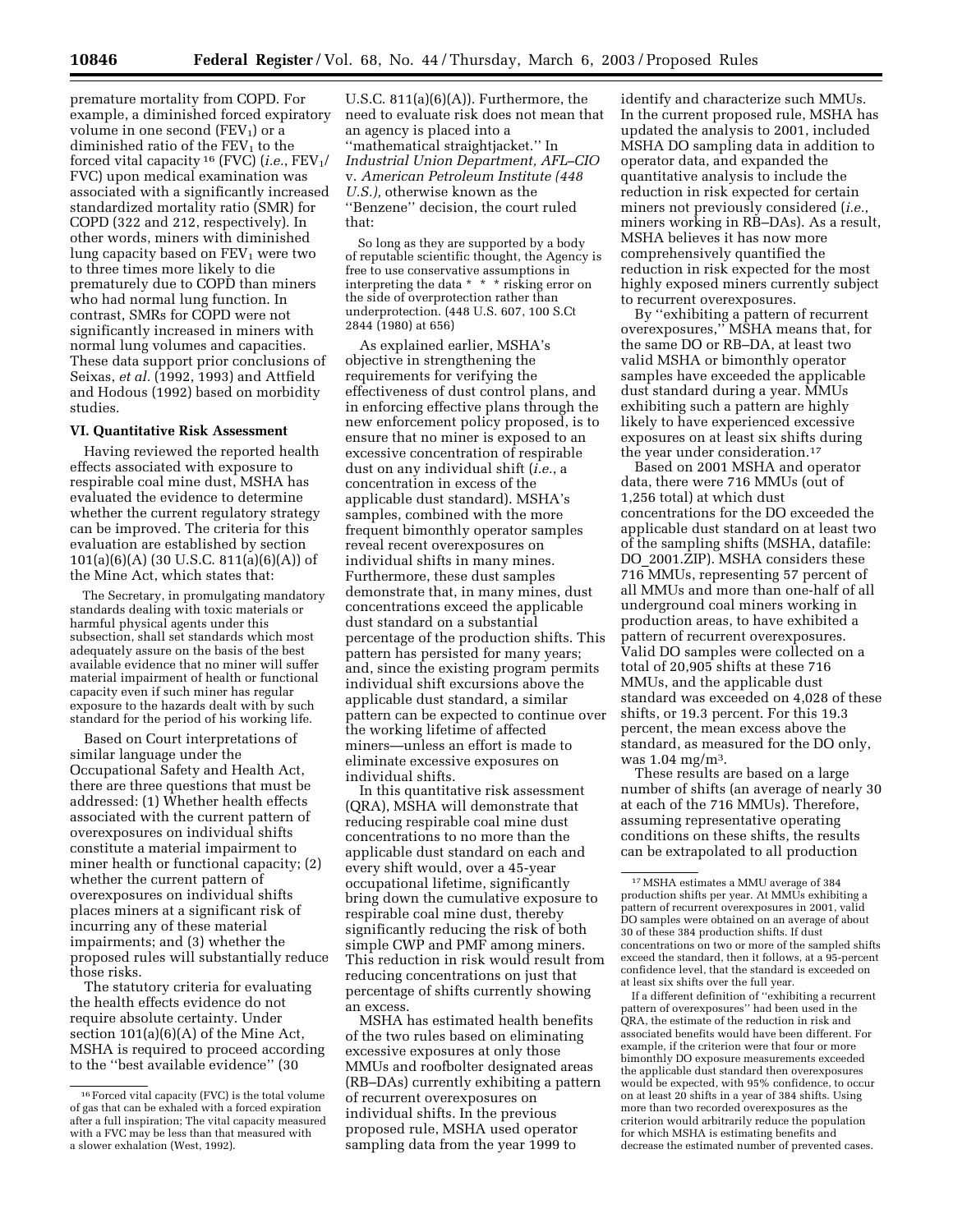shifts, including those that were not sampled, at these same 716 MMUs. With 99-percent confidence, the overall percentage of production shifts on which the DO sample exceeded the standard was between 18.6 percent and 20.0 percent for 2001. At the same confidence level, again assuming representative operating conditions, the overall mean excess on noncompliant shifts at these MMUs was between 0.96 mg/m<sup>3</sup> and 1.11 mg/m<sup>3</sup>. If, as some commenters on the earlier single sample proposed rule and the Dust Advisory Committee proceedings have alleged, operators tend to reduce production and/or increase dust controls on sampled shifts, then the true values could be higher than even the upper endpoints of these 99-percent confidence intervals.

The available data suggest that, unless changes are made to enforce the applicable dust standard on every shift, the same general pattern of overexposures observed in 2001 will persist into the future.18 Therefore, MSHA concludes that without the proposed changes:

• More than half of all MMUs would continue to have a pattern of recurrent overexposures on individual shifts;

• At those MMUs with recurrent overexposures, full-shift average respirable dust concentrations for the DO would continue to exceed the applicable dust standards on about 20 percent of all production shifts;

• Among those shifts on which DO exposure exceeds the applicable dust standards, the mean excess for the DO would continue to be approximately 1  $mg/m<sup>3</sup>$ .

If all overexposures on individual shifts are eliminated, the reduction in total respirable coal mine dust inhaled by a miner over a working lifetime will depend on three factors: (1) The average volume of air inhaled on each shift that would otherwise have exceeded the applicable dust standard, (2) the degree of reduction in respirable dust concentration in the air inhaled on such shifts, and (3) the number of such shifts per working lifetime. While the inhaled dose (mg) could not be measured directly, it is biologically and quantitatively related to the accumulated exposure (*i.e.*, airborne concentration multiplied by duration, summed across jobs for each miner) used to predict CWP and PMF prevalences in the Attfield-Seixas models. If a miner inhales ten cubic meters of air on a shift (U.S. EPA, 1980), reducing the respirable coal mine dust

concentration in that air by  $1.04 \text{ mg/m}^3$ will result in 10.4 mg less dust inhaled on that shift alone. Assuming the miner works 240 shifts per year, then reducing inhaled respirable dust by an average of 10.4 mg on 19.3 percent of the shifts will reduce the total respirable coal mine dust inhaled by 482 mg per year, or nearly 22,000 mg over a 45-year working lifetime:

- 1.04 mg less respirable coal mine dust per m3 of inhaled air
	- $\times$  10 m<sup>3</sup> inhaled air per shift
	- × 46.32 affected shifts (*i.e.*, 19.3% of 240) per work year
	- $\times$  45 work years per working lifetime
	- = 21,678 mg less respirable coal mine dust inhaled per working lifetime.

In Section V, the strengths and weaknesses of various epidemiological studies were presented, supporting the selection of Attfield and Seixas (1995) as the study that provides the best available estimate of material health impairment with respect to CWP. Two strengths of this study are its quantitative description of exposureresponse among both miners and exminers (who had worked as miners for approximately 13–40 years) and the fact that it reflects recent conditions experienced by coal miners in the U.S. Using the exposure-response relationship it is possible to estimate the health impact of bringing dust concentrations down to or below the applicable dust standard on every shift. This is the only contemporary epidemiological study of CWP in U.S. miners providing such a relationship.

Attfield and Seixas (op cit) used two or three B readers to identify the profusion of opacities based on the ILO classification scheme.19 The most inclusive category defined in their paper was CWP 1+, which include simple CWP categories 1, 2, and 3, as well as PMF. The second category CWP 2+, does not include simple CWP, category 1, but does include the more severe simple CWP categories, 2 and 3, as well as PMF. The third category used in their report was PMF, denoting any category (A, B, or C) of large opacities. The authors applied logistic regression models to the prevalence of CWP 1+, CWP 2+, and PMF as a function of accumulated coal mine dust exposure calculated for each miner included in the study. In the absence of data differentiating the inhalation rates of individual miners, the accumulated

exposures in these models were expressed in units of mg-yr/m 3.

At the MMUs being considered (those exhibiting a pattern of recurrent overexposures), bringing dust concentrations down to no more than the applicable dust standard on each and every production shift would reduce DO exposures on the affected shifts by an average of 1.04 mg/m3. Assuming this average reduction applies to only 19.3 percent of the shifts, the effect would be to reduce cumulative exposure, for each miner exposed at or above the DO level, by 0.20 mg-yr/m3 over the course of a working year (*i.e.*, 19.3 percent of shifts in one year, times 1.04 mg/m3 per shift). Therefore, over a 45-year working lifetime, the benefit to each affected miner would, on average, amount to a reduction in accumulated exposure of approximately 9.0 mg-yr/m3 (*i.e.*, 45 years times 0.20 mg-yr/m3 per year). If, as some miners have testified, operator dust samples submitted to MSHA tend to under-represent the frequency or magnitude (or both) of individual full-shift excursions above the applicable dust standard, then eliminating such excursions would provide a lifetime reduction of even greater than 9.0 mg-yr/m3 for each affected miner.

The Attfield-Seixas models predict the prevalence of CWP 1+, CWP 2+, and PMF for miners who have accumulated a given amount of exposure, expressed in units of mg-yr/m3, by the time they attain a specified age. Benefits of reducing cumulative exposure can be estimated by calculating the difference between predictions with and without the reduction. For example, suppose a miner at one of the MMUs under consideration begins work at age 20 and retires at age 65. At these MMUs, the mean DO concentration reported in 2001 was  $1.15 \text{ mg/m}^3$ ; so, after 45 years, a miner exposed at this level can be expected to have accumulated a total exposure of nearly 52 mg-yr/m3 (*i.e.*, 45  $yr \times 1.15$  mg/m<sup>3</sup>). By the year of retirement, such a miner is expected to accumulate, on average, 9.0 mg-yr/m3 less exposure if individual shift excursions are eliminated. For 65-yearold miners, reducing an accumulated total dust exposure of 52 mg-yr/m3 by 9.0 mg-yr/m3 reduces the predicted prevalence of "CWP 1+" by more than 16 per thousand (see the entry for affected DO miners in Table VI–1).20

<sup>18</sup>Appendix VI.1 compares the pattern observed in 2001 to that in earlier years.

<sup>19</sup> If three readings were available, the median value was used. If two readings were available, the higher of the two ILO categories was recorded. Eighty radiographs were eliminated because only one reading was available.

<sup>20</sup>The Attfield-Seixas model predicts a higher prevalence of CWP, and consequently a greater risk reduction (35 per thousand DO miners at age 65), after 45 years of occupational exposure to coal mine dust in central Pennsylvania or southeastern West Virginia. (Attfield and Seixas attribute this effect to Continued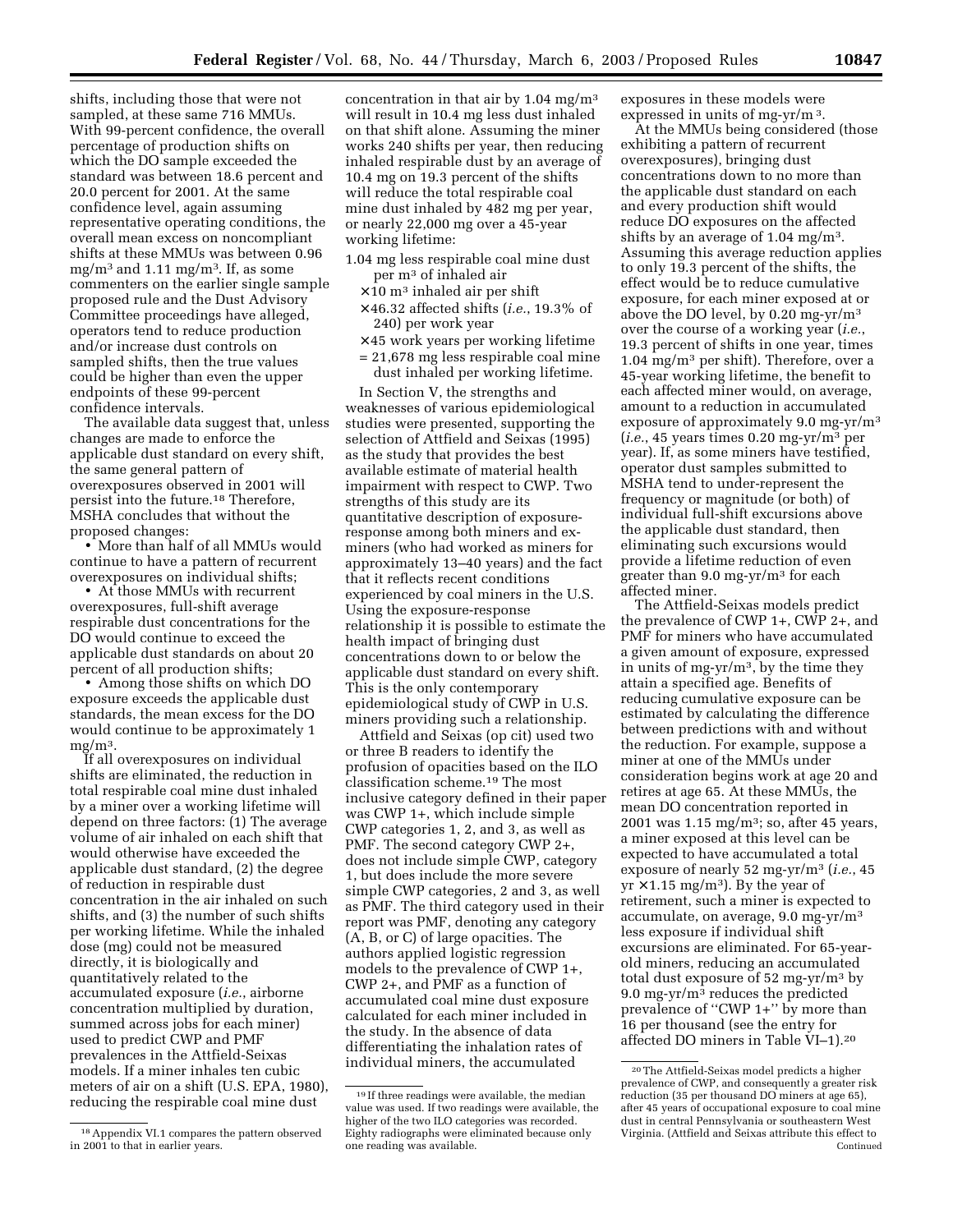This result, however, applies only to DO miners at age 65. The Attfield-Seixas models provide different predictions for each year of age that a miner attains. The predicted benefit turns out to be smaller for younger miners and larger for older miners. This is partly because younger miners will have accumulated less exposure reduction as a result of today's final changes, and partly because the Attfield-Seixas models depend directly on age as well as on cumulative exposure. The health effects of recurrent overexposures can occur long after the overexposures occurred. Even after a miner retires and is no longer exposed to respirable coal mine dust, the additional risk attributable to an extra 9.0 mg-year/m3, accumulated earlier, continues to increase with age. Consequently, the benefit to be gained from eliminating individual shift excursions also continues to increase after a miner is no longer exposed. For example, assuming no additional exposure after age 65, the predicted reduction in average prevalence of CWP 1+ increases from 16.6 per thousand at age 65 to 21.4 per thousand at age 70. Presumably, the increasingly greater predicted reduction in risk of disease after age 65 is due to the latent effects of the reduction in earlier exposure and the progressive nature of CWP.

To quantify benefits expected from eliminating overexposures on each and every shift, MSHA applied the Attfield-Seixas models to a hypothetical population of miners who, on average, begin working at age 20 and retire at age 65, assuming different lifetimes.21 To show the range of potential reductions in risk depending on a miner's lifetime, Table VI–1 presents the risk reductions predicted at three different attained ages: 65, 73, and 80 years. The projected benefit increases with attained age. However, MSHA's best estimate of the benefit to exposed miners is expressed

21Appendix VI.2 contains a technical description of the Attfield-Seixas models and an explanation of how MSHA applied them to obtain the results shown in Table VI–1. The method used in applying the models differs slightly from that used in the previous proposed rule, and Appendix VI.2 also explains this difference. In addition, an EXCEL workbook entitled ''RiskRdxn.xlw'' showing the formulas used in the calculations has been placed into the public record for these proceedings.

by the reduction in prevalence of disease predicted at age 73.22

Since not all underground coal miners are overexposed to dust with the same frequency or at the same level, Table VI–1 shows the risk reductions projected for three different categories of affected miners: (1) DO miners, (2) NDO miners who are faceworkers neither classified as a DO nor subject to a separate applicable dust standard applicable to a RB–DA, and (3) DA roofbolters. The reduction in risk predicted for each of these three categories will now be discussed in turn.

(1) *DO Miners.* As explained earlier, for DO miners the predicted lifetime exposure reduction accumulates at a rate of 0.20 mg/m3 of reduced exposure per year during the 45 ''working years'' between 20 and 65, reaching a maximum of 9.0 mg-yr/m3 upon retirement at age 65. Between ages 65 and 80, the accumulated reduction in dust exposure remains at an estimated average of 9.0 mg-yr/m3, but (as also explained previously) the benefit in terms of both simple CWP and PMF risk continues to increase.

The first row of Table VI–1 presents the reductions in risk expected among affected DO miners who work at a MMU exhibiting a pattern of recurrent overexposures. For this group of miners, the calculation at an average lifetime of 73 years shows that bringing dust concentrations down to no more than the applicable dust standard on each shift would:

• Reduce the combined risk of simple CWP and PMF by 24.4 cases per 1000 affected DO miners; 23

• Reduce the combined risk of simple CWP (category 2 and 3) and PMF by 15.5 cases per 1000 affected DO miners;

• Reduce the risk of PMF by 7.6 cases per 1000 affected DO miners.

When the dust concentration measured for the DO exceeds the applicable dust standard, measurements for at least some of the other miners in the same MMU may also exceed the standard on the same shift, though usually by a lesser amount. Furthermore, although the DO represents the occupation most likely to receive the highest exposure, one or more of these other miners may be exposed to even higher concentrations

than the DO on some shifts. Therefore, the second category of affected miners addressed in Table VI–1 is the population of non-DO faceworkers other than those working in roofbolter DAs (who are addressed as a separate, third category).

(2) *NDO Miners.* This category covers all faceworkers other than the DO, except those roofbolters for which a separate DA applicable dust standard has been established. (Roofbolters *not* coming under a DA standard are included in the NDO category). To estimate how NDO miners (other than those subject to a DA standard) would be affected by the proposed rules, MSHA examined the results from all valid dust samples collected by MSHA in underground MMUs during 2001 (MSHA, data file: Insp2001.zip). Within each MMU, MSHA typically takes one sample on the DO and, on the same shift, four or more additional samples representing other occupations. In 2001, there was an average of 1.0 NDO measurement in excess of the standard on shifts for which the DO measurement exceeded the standard.24 For NDO measurements that exceeded the standard on the same shift as a DO measurement, the mean excess above the standard was approximately 0.6 mg/ m3.25

Combining these results with the 19.3 percent rate of excessive exposures observed for the DO on individual shifts, it is reasonable to infer that, at the MMUs under consideration, an average of 1 other miner, in addition to the 1 classified as DO, is currently overexposed on at least 19 percent of all production shifts. In 2001, the mean of the highest dust concentration reported for any non-DO miner on sampled shifts was 1.08 mg/m3. Over the course of each working year, the reduction in exposure expected for such miners as a result of implementing the proposed rules is 0.12 mg-yr/m3 (*i.e.*, 19.3 percent of one year, times 0.6 mg/m3).

To assess the reduction in risk expected from eliminating all singleshift exposures for these NDO miners, MSHA again applied the Attfield and Seixas models to miners who begin working at age 20 and retire at age 65, assuming lifetimes of 65, 73, and 80 years. This time, however, the resulting decrease in predicted prevalence was multiplied by  $1.0/6 = 0.167$ , to reflect the fact that the assumed rate of overexposure applies, on average, to

the type of coal mined in those geographic areas). However, few underground coal mines in central Pennsylvania or southeastern West Virginia are still operating. In fact, only about 29 of the 716 MMUs exhibiting a pattern of recurrent overexposures in 2001 were from those areas. Therefore, the risk assessment presented here, along with projected benefits of the rule, are based on the lower risks predicted for miners working outside central Pennsylvania and southeastern West Virginia.

<sup>22</sup>The expected lifetime for all American males, conditional on their having reached 20 years of age, is 73 years (calculated from U.S. Census, March 1997, Tables 18 and 119).

<sup>23</sup> ''Affected DO miners'' include all miners who work at MMUs with a pattern of recurrent overexposures and who are exposed to dust concentrations similar to the DO over a 45-year working lifetime.

<sup>24</sup>With 95-percent confidence, on shifts for which the DO measurement exceeds the standard, the mean number of other occupational measurements also exceeding the standard is at least 0.91.

<sup>25</sup>With 95-percent confidence, the mean excess is at least 0.59 mg/m3.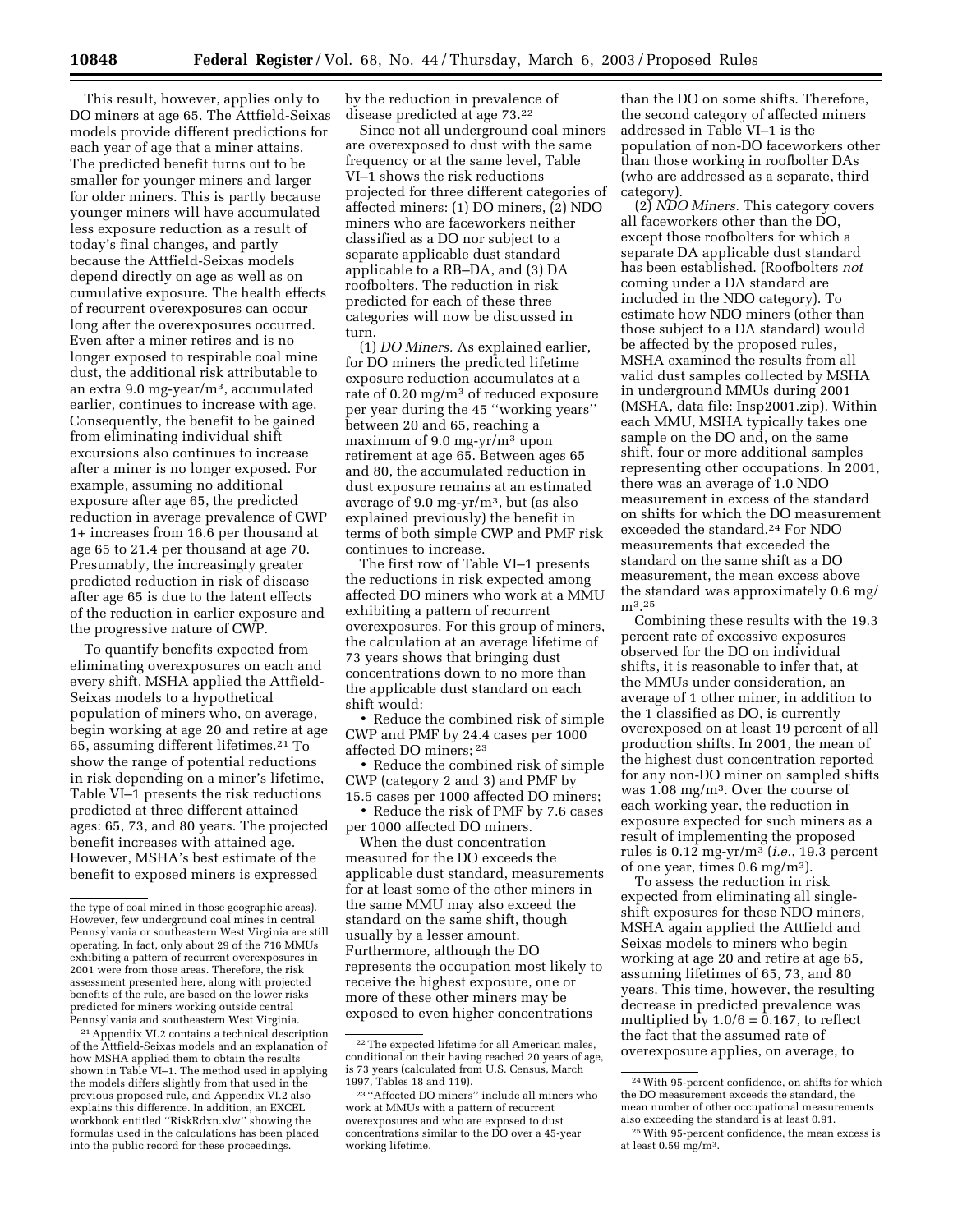about one-sixth of the faceworkers not classified as the DO.26

The second row of Table VI–1 contains the risk reductions for NDO miners expected as a result of eliminating all individual shift overexposures. Over an occupational lifetime, the average reduction in risk for simple CWP and PMF combined, and for PMF alone, increases with age. However, the risk reduction at each age is smaller for the affected NDOs than for the affected DOs. This is expected because the estimated probability that a NDO (other than a RB–DA) will, under current conditions, be overexposed on a given shift is only 16.7 percent of the corresponding probability for the DO. For the MMUs under consideration, the predicted reduction in risk for faceworkers other than the DO who live an expected lifetime of 73 years is: 2.3 fewer cases of ''CWP 1+'' per thousand affected NDO miners; 1.5 fewer cases of ''CWP 2+'' per thousand affected NDO miners; and 0.7 fewer cases of PMF per thousand affected NDO miners.

(3) *Roofbolter DA (RB–DA) Miners.* Because roofbolters are often exposed to higher quartz concentrations than other miners, the applicable dust standard for them is frequently different from the standard applicable to other miners working in the same MMU. Therefore, many roofbolters are classified as working in a ''roofbolter designated area'' (RB–DA). For purposes of this QRA, such roofbolters were excluded from the analysis of NDO miners presented above. Based on 2001 MSHA and operator data, 194 out of a total 659 RB–DAs met MSHA's criterion for exhibiting a pattern of recurrent overexposures—*i.e.*, dust concentrations exceeded the applicable dust standard on at least two of the sampled shifts (MSHA, datafile: RBDA2001.ZIP). Valid RB–DA samples were collected on a total of 3477 shifts at these 194 RB–DA MMUs, and the applicable dust standard was exceeded on 837 of these shifts, or 24.1 percent (95% confidence interval: 22.7 to 25.5). For this 24.1 percent, the mean excess above the

standard, as measured for the RB–DA only, was 0.72 mg/m3 (95-percent confidence interval: 0.64 to 0.80).

At these RB–DAs (*i.e.*, those exhibiting a pattern of recurrent overexposures), the mean concentration reported in 2001 was 0.94 mg/m3; so, after 45 years, an RB–DA miner can be expected, if there is no change in current conditions, to have accumulated a total exposure of more than 42 mg-yr/ m3. By retirement at age 65, such a miner would be expected to accumulate, on average, 7.8 mg-yr/m3 less exposure if overexposures on all individual shifts were eliminated. (45 years  $\times$  24.1% of 0.72 mg/m3). The third row of Table VI– 1 shows the estimated impact of the proposed rules on the risk predicted for RB–DA roofbolters. At age 73, reducing an accumulated total dust exposure of 42 mg-yr/m<sup>3</sup> by 7.8 mg-yr/m<sup>3</sup> reduces the predicted prevalence of ''CWP 1+'' by 19.6 per thousand, of ''CWP 2+'' by 12.1 per thousand, and of PMF by 6.0 per thousand.

| TABLE VI-1.- BY AGE, AVERAGE REDUCTION IN CASES OF OCCUPATIONAL RESPIRATORY DISEASE EXPECTED TO |                                                                         |  |  |  |
|-------------------------------------------------------------------------------------------------|-------------------------------------------------------------------------|--|--|--|
|                                                                                                 | RESULT FROM IMPLEMENTATION OF SINGLE SAMPLE AND PLAN VERIFICATION RULES |  |  |  |

| Reduction in cases of occupational respiratory disease per 1,000 affected miners    |      |      |                                                        |      |      |            |     |             |
|-------------------------------------------------------------------------------------|------|------|--------------------------------------------------------|------|------|------------|-----|-------------|
| Simple CWP <sup>a</sup> (categories 1, 2 or 3)<br>or PMF <sup>b</sup> ("CWP $1+$ ") |      |      | Simple CWP (categories 2 or 3) or<br>$PMF'(''CWP 2+")$ |      |      | <b>PMF</b> |     |             |
| Age                                                                                 |      |      | Age                                                    |      |      | Age        |     |             |
| 65                                                                                  | 73   | 80   | 65                                                     | 73   | 80   | 65         | 73  | 80          |
| 16.6                                                                                | 24.4 | 30.6 | 6.3                                                    | 15.5 | 28.0 | 2.8        | 7.6 | 16.1        |
| 13.0                                                                                | 19.6 | 25.3 | 4.8                                                    | 12.1 | 22.5 | 2.2        | 6.0 | 1.5<br>12.8 |
|                                                                                     | 1.6  | 2.3  | 2.9                                                    | 0.6  | 1.5  | 2.7        | 0.3 | 0.7         |

a Simple CWP: simple coal workers' pneumoconiosis.<br><sup>b</sup> PMF: progressive massive fibrosis.

cAffected Designated Occupation (DO) Miners: includes all miners who work at the 57 percent of the Mechanized Mining Units under consideration and who are exposed to dust concentrations similar to the DO, over a 45-year occupational lifetime. Risk reduction estimates are based on<br>reducing the mean dust concentration of 1.15 mg/m<sup>3</sup> (Std. Error = 0.018) obse

DO or a "designated area roofbolter." Risk reduction estimates are based on reducing the mean dust concentration of 1.08 mg/m<sup>3</sup> (Std. Error = 0.011) observed in 2001 for the NDO sample showing the highest dust concentrati

e Affected Roofbolter Designated Area (RB-DA) Miners: includes all miners working as roofbolters in the 29.4 percent of RB-DAs exhibiting a pattern of recurrent overexposures. Risk reduction estimates are based on reducing the mean dust concentration of 0.94 mg/m<sup>3</sup> (Std. Error = 0.025) observed in 2001 for the RB–DAs under consideration.

MSHA acknowledges that the assumptions and data used in this QRA are subject to various caveats, but the Secretary believes that, on balance, MSHA's analysis probably underestimates the increased risk of material impairment attributable to individual shift overexposures

26There are an estimated 6 NDO miners for each DO miner, and an average of 1.0 of these 6 miners

J.F. Gamble (September, 2000) along with general comments from Richard Lawson. Nicolich and Gamble brought up four points that, in the NMA's view, cast doubt on our conclusions. These four points will be discussed in turn.

(1) According to Nicolich and Gamble, ''[t]he QRA has made some

accumulated over an occupational lifetime. Some previous commenters, however, have disagreed with this assessment or argued that some aspects of it ''need further consideration.'' The only commenter offering specific criticisms was the NMA, which submitted a critique by M.J Nicolich and

is overexposed. This does not include roofbolters working in designated areas, who are treated as a separate group in the present analysis.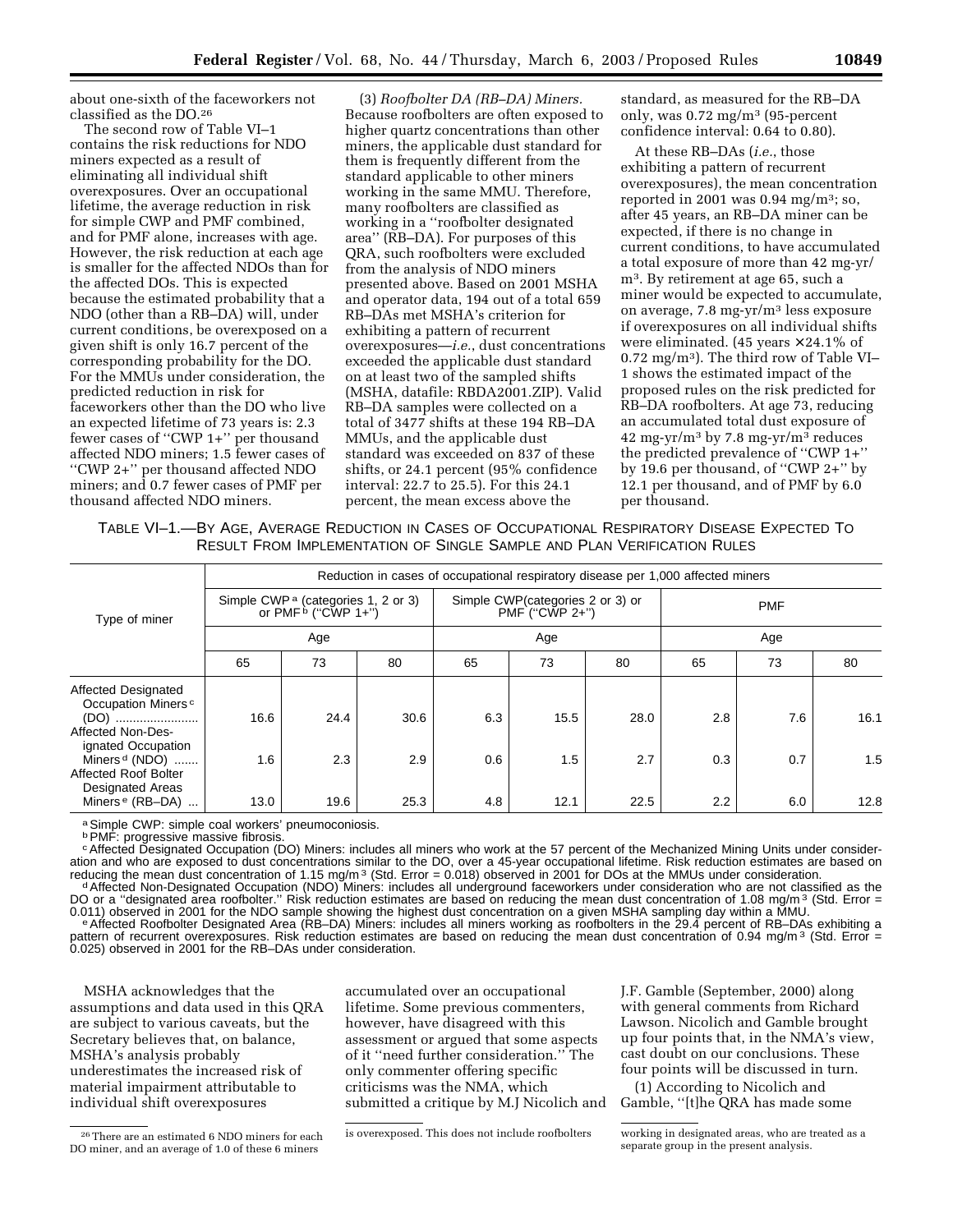assumptions that have led to incorrect estimates of the percent of miners who would be at reduced risk on the new plan, and have misrepresented the degree of risk reduction among the miners who would have reduced risk.'' In support of this position, Nicolich and Gamble argued that (a) the sample data on which the QRA was based were not independent and (b) that the distribution of values by which concentrations exceeded the applicable dust standard was likely to be skewed and would, therefore, be better represented by its median than by its mean. They argued, further, that as a consequence of (a), the estimated ''number of workers that will have reduced risk will likely be too high and the degree of risk among these fewer workers will be under-estimated \* \* \*" and that, as a consequence of (b), ''the degree of risk reduction among the miners experiencing over-exposure will likely be too large (because of an overestimate of the intensity of the exposure of the over-exposed miners).''

Both parts of this argument are flawed. The discussion that Nicolich and Gamble offer in support of (a) has nothing to do with independence of sample data and provides no basis for concluding that MSHA has overestimated the percentage of miners expected to experience reduced risk if overexposures on individual shift are eliminated. It should also be noted that this part of their argument involves an apparent misunderstanding of how MSHA estimated the number of miners that would be affected by this rule. Contrary to Nicolich and Gamble's line of reasoning, the estimated percentage of shifts exceeding the applicable dust standard at MMUs exhibiting a pattern of recurrent overexposures was not used to estimate the size of the mining population at risk. It is true that the number of affected miners used in calculating benefits was estimated from the proportion of MMUs exhibiting a pattern of recurrent overexposures (see section IX.A.2. Benefits). However, this estimate would remain the same, regardless of the overexposure rate observed for MMUs defined as exhibiting a pattern. It is also true that if a more stringent criterion were used to define MMUs exhibiting a pattern, then fewer MMUs (and, therefore, fewer miners) would be included in the benefit estimates. The rule, however, applies to all MMUs, not just those defined as exhibiting a pattern of recurrent overexposures for purposes of the QRA. Therefore, adopting a more stringent criterion for recurrence would simply mean that additional miners

benefitting from the rule would be left out of the benefit estimates.

Furthermore, the second part of their argument (b) is not relevant to the calculation of the accumulated effect of individual shift exposures, as modeled by the Attfield/Seixas model being employed. In support of their position, Nicolich and Gamble present the example of nine laborers who earn \$10,000 per year and a boss who earns \$100,000 per year and point out that the mean income ''is not a good measure of the 'typical value.' '' They then propose (based on no supporting data other than that of this example) that the median would be a better measure of the ''typical'' degree by which individual shift overexposures exceed the applicable dust standard.

Nicolich and Gamble fail to consider that the objective is not to estimate a ''typical'' degree of excess but, rather, to estimate the total degree of excess, accumulated over an occupational lifetime. The variable used in the Attfield/Seixas model is cumulative exposure, defined by the product of exposure duration and mean ''intensity'' (*i.e.*, dust concentration), not median intensity. In the example of nine laborers and a boss, the total annual payout is ten times *mean* salary, not median salary. Similarly, cumulative exposure is given by the product of exposure duration and *mean* intensity regardless of the shape of the statistical distribution of excess dust concentrations. Since MSHA's use of the mean value fully accords with the Attfield/Seixas model employed, the commenters have provided no basis for concluding that MSHA has overestimated the degree of risk reduction to be expected among miners experiencing individual shift overexposures.

(2) According to Nicolich and Gamble, ''[t]he Attfield and Seixas model does not take into account the over-exposures identified by MSHA.'' Based on this premise, they argue that ''the estimates of exposure in the model are less than actual exposure and the E– R [*i.e.*, exposure-response] slope is steeper than the actual slope.'' More specifically, they attempt to show that Attfield and Seixas should have estimated the mean concentration for face occupations to be  $1.57 \text{ mg/m}^3$ rather than  $1.46$  mg/m<sup>3</sup>. From this, they conclude that ''[t]he toxicity of coal mine dust is therefore over-estimated.''

This argument is based on the false premise that individual shift overexposures were not included in the data from which the Atffield/Seixas model was generated. Contrary to Nicolich and Gamble, however, neither

MMUs with a pattern of recurrent overexposures nor individual shift overexposures *per se* were excluded from the data used by Attfield and Seixas. Therefore, contrary to their argument, the existence of such overexposures does not create a ''bias in exposure estimates'' that ''produces an overestimate in the toxicity of coal mine dust.'' Specifically, the value of 1.46 mg/m3 used by Attfield and Seixas to represent the mean concentration for faceworkers already includes those measurements exceeding the applicable dust standard. Therefore, the corresponding value (1.57 mg/m3) proposed by Nicolich and Gamble essentially double-counts those measurements.

(3) According to Nicolich and Gamble, ''[t]here is a background prevalence of CWP that is not related to coal mine dust exposure'' and ''prevalences that occur at zero exposure should be subtracted from the observed prevalence.'' Nicolich and Gamble failed to note that background prevalences have no bearing on the expected reductions in risk as calculated and presented in this risk assessment. All estimates of expected risk reduction in this QRA are based on calculating a difference between two estimated risks: with and without the elimination of individual shift overexposures accumulated over an occupational lifetime. Both of these estimated risks include the same background effect that is not attributable to coal mine dust exposure. Therefore, any background effect is canceled out when the difference is calculated. The estimated reduction in risk is, according to the Attfield/Seixas model, free of any background effect.27

(4) Nicolich and Gamble criticized the use of irregular opacities as indicating coal workers' pneumoconiosis. However, studies have shown that the prevalences of both small rounded and small irregular opacities increase with increasing years worked underground (Amandus *et al.*, 1976; Cockcroft *et al.*, 1983) and with increasing coal mine dust exposure (Collins *et al.*, 1988). The relationship between irregular opacities and coal mine dust exposure has been observed among both smokers and nonsmokers (Cockcroft *et al.*, 1983). Amandus *et al.* (1976) found that smoking, age, and years underground

 $^\mathrm{27}$  Although it is canceled by subtraction when estimating the effect of reducing cumulative exposure, the Attfield/Seixas model does, in fact, incorporate an age-dependent background effect. Therefore, since the model allows for a positive response at zero exposure, the slope of the exposure-response relationship is not artificially inflated.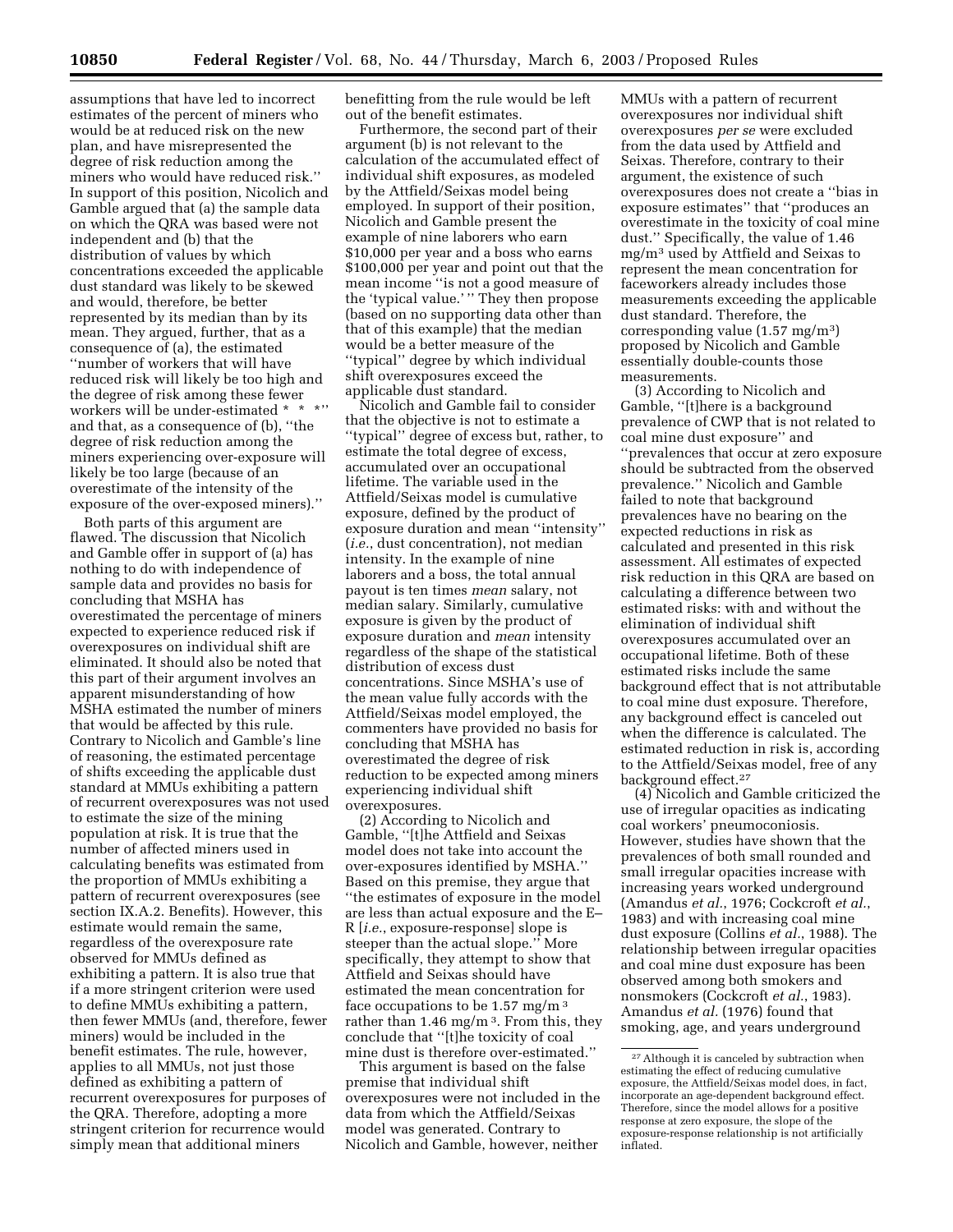were all significant predictors of irregular opacities. Irregular opacities were most common among miners who were older than 30, had bronchitis, and smoked, but exposure to coal mine dust was still a significant factor. Collins *et al.* (1988) found that the small irregular opacities were statistically significantly associated with both dust exposure and age in U.K. coal miners, but did not find a significant relationship with smoking. The exposure-response relationship was less steep for small irregular opacities than for small rounded opacities (Collins et al, 1988). Therefore, the use of combined opacities rather than rounded opacities only may actually dampen the exposure-response relationship for pneumoconiosis (*e.g.*, in Attfield and Seixas, 1995), which is in contrast to the Nicolich and Gamble comment that the inclusion of irregular opacities would over-estimate the risk of pneumoconiosis. Nonetheless, the use of combined opacities is supported by the fact that statistically significant exposure-response relationships have been observed for both types of small opacities (rounded and irregular) in coal miners, and both types have been associated with adverse health effects.

Miners with small rounded opacities on their chest x-rays were more likely to report symptoms of chronic bronchitis (cough and phlegm) than were miners without small opacities (category 0/0) (Rae *et al.*, 1971). In Collins *et al.* (1988), both small rounded and small irregular opacities were associated with symptoms of chronic cough and phlegm, and breathlessness, compared to miners with no opacities observable on chest x-ray. Small irregular opacities have been associated with impaired lung function (Amandus *et al.*, 1976; Cockcroft *et al.*, 1982b,c; Collins *et al.*, 1988). As Nicolich and Gamble state in their comments, the lung function impairment reported by Collins *et al.* (1988) was in addition to that attributable to dust exposure. However, Collins *et al.* (1988) found that the observed pattern of lung function abnormalities was distinctly different from the pattern observed among smokers. Specifically, the mean FEV1 and mean FVC were significantly lower among miners with small irregular opacities compared to those with no observable opacities (*i.e.*, chest x-ray category 0/0), and this is the pattern of lung function abnormality typically associated with dust exposure in coal miners (Collins *et al.*, 1988). In contrast, smokers generally had more severe

reductions in FEV1 than in FVC (resulting in a reduction in the FEV1/ FVC ratio). The authors suggest that the irregular opacities in coal miners may represent damage to the lungs that causes airways obstruction at different lung locations than that caused by cigarette smoke. Irregular opacities in coal miners may have also been associated with emphysema (Cockcroft *et al.*, 1982 b, c).

Because simple CWP represents an early stage of a progressive disease, miners who have had a chest x-ray classified as ILO category 1 or greater are more likely than those with a clear x-ray (category 0) to progress to the more severe stages of the disease, including the complicated form, PMF (categories A, B, or C) (Cochrane 1962; McLintock *et al.* 1971; Hurley *et al.* 1987; Morfeld *et al.*, 1992). PMF has been associated with impaired lung function, disability, and early death (Rasmussen *et al.*, 1968; Parkes *et al.*, 1983; Miller and Jacobsen, 1985), and miners with PMF qualify as totally disabled due to pneumoconiosis under the Department of Labor's Standards for Determining Coal Miners' Total Disability or Death Due to Pneumoconiosis under the criteria set forth at (20 CFR 718.304(a)). Miners with simple CWP were also found to have an increased risk of dying from pneumoconiosis (as the underlying or a contributing cause on the death certificate), and this risk tended to increase with increasing radiographic category (Kuempel *et al.*, 1995). Nicolich and Gamble are incorrect in stating that an implication of that study is ''no increased mortality associated with exposure''. Instead, Kuempel *et al.* (1995) showed a statistically significant exposure-response relationship for cumulative exposure to respirable coal mine dust and pneumoconiosis mortality.

After due consideration of the questions posed by Nicolich and Gamble, we have concluded that the development of CWP, as detected on chest x-ray as rounded and/or irregular opacities, poses a significant health risk to miners. Miners who have developed simple CWP have a materially altered risk status, which is a medically and scientifically reasonable measure of material impairment. Miners who have a chest x-ray with small opacities (rounded and/or irregular) are also more likely to report respiratory symptoms and/or to have lung function decrements. The use of radiographic

evidence of pneumoconiosis (combined opacities), both by Attfield and Seixas (1995) and in MSHA's risk assessment, is appropriate for assessing the risk that coal miners will suffer material impairment of health or functional capacity as a result of their respirable dust exposures accumulated over a working lifetime.

# **Appendix VI.1 DO Overexposure Patterns**

In 1998, MSHA attempted to enforce compliance on individual shifts. Therefore, to compare the 2001 pattern of excess exposures on individual shifts to that of previous years, MSHA examined the regular bimonthly DO sample data submitted by mine operators in the 10 years from 1990 through 1997 and 1999–2000. The same three parameters were considered as discussed above for 2001: (1) The percentage of MMUs exhibiting a pattern of recurrent overexposures, as indicated by at least two of the valid measurements being above the applicable dust standard in a given year; (2) for those and only those MMUs exhibiting recurrent overexposures, the overall percentage of production shifts on which the DO was overexposed, as estimated by the percentage of valid measurements above the applicable dust standard; and (3) for the MMUs identified as exhibiting recurrent overexposures, the mean excess above the applicable dust standard, as calculated for just those valid measurements that exceeded the applicable dust standard in a given year.

Although MSHA found minor differences between individual years, there was no statistically significant upward or downward trend in any of these three parameters over the 1990– 1997 time period (see Table VI–2). Beginning in 1999, however, there was a significant and persistent decrease in the average excess above the applicable dust standard (Parameter #3) for MMUs exhibiting recurrent overexposures. MSHA attributes this decrease to two important changes in the Agency's inspection program, beginning near the end of 1998. These changes, which both resulted in increased MSHA personnel presence, were: (1) An increase in the frequency of MSHA dust sampling at underground coal mines; and (2) initiation of monthly spot inspections at mines that were experiencing difficulty in maintaining consistent compliance with the applicable dust standard.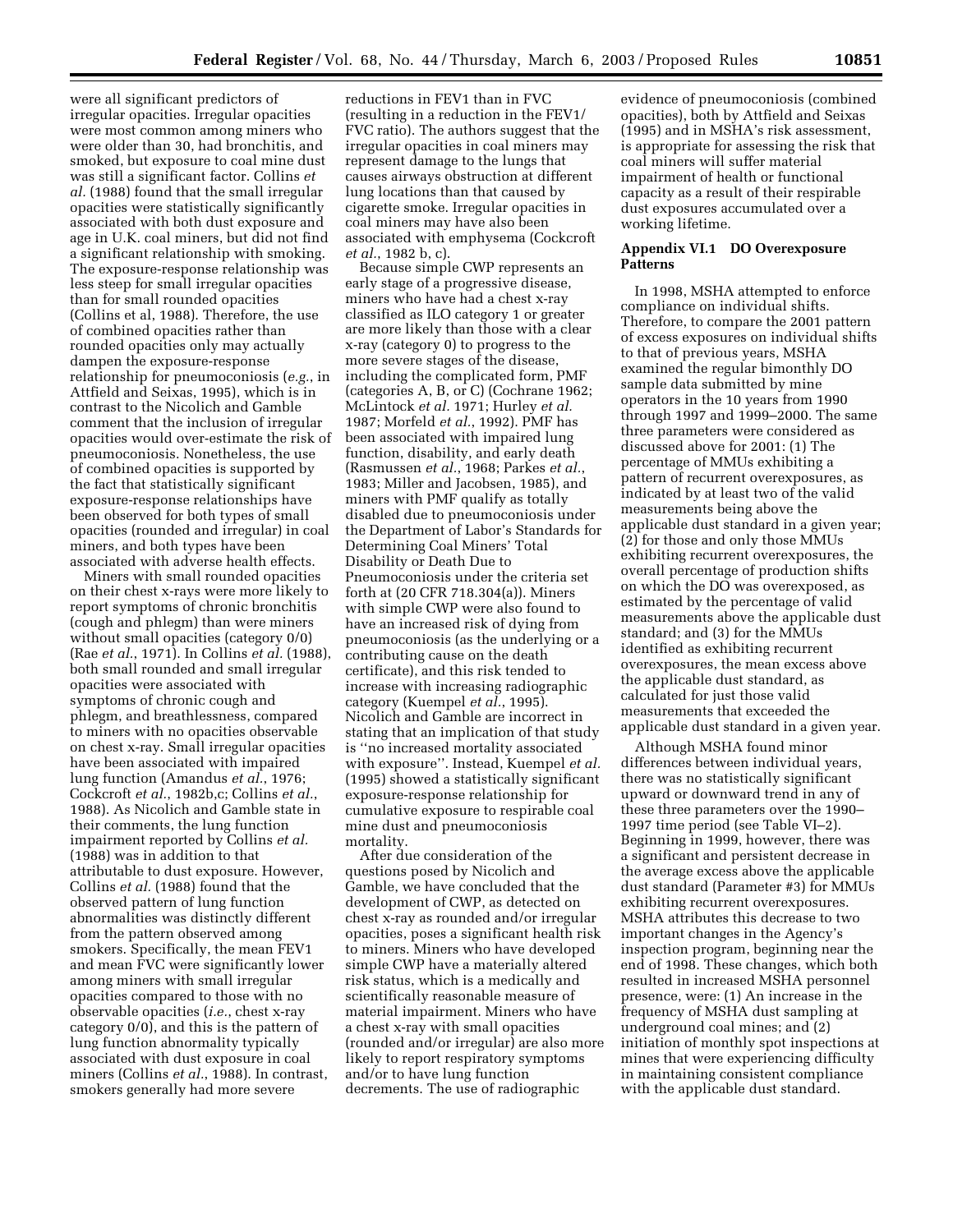TABLE VI–2.—PARAMETERS DESCRIBING OVEREXPOSURE TO RESPIRABLE COAL MINE DUST, BASED ON OPERATOR DO SAMPLES

| 1990-1997<br>1999-2000 | Parameter #1<br>(Percent) | Parameter #2<br>(Percent) | Parameter #3<br>(mq/m <sup>3</sup> ) |              |
|------------------------|---------------------------|---------------------------|--------------------------------------|--------------|
|                        |                           |                           | 1990-1997                            | 1999-2000    |
|                        | 10                        | 10                        |                                      |              |
| Median                 | 52.6                      | 20.1                      | 1.24                                 | 1.00         |
| Mean<br>(Std. Error)   | 51.0<br>(1.36)            | 20.5<br>(0.30)            | 1.26<br>(0.023)                      | 1.00<br>0.07 |
| 2001                   | 51.6                      | 20.8                      |                                      | 1.08         |

Parameter #1: Percentage of MMUs exhibiting a pattern of recurrent overexposures.

Parameter #2: For those MMUs exhibiting a pattern of recurrent overexposures, the percentage of production shifts on which the DO was overexposed.

Parameter #3: for those MMUs exhibiting a pattern of recurrent overexposures, the mean excess above the applicable dust standard among valid DO measurements that exceeded the applicable dust standard.

### **Appendix VI.2 Application of the Attfield-Seixas Models**

Attfield and Seixas (1995) provide separate logistic regression models for

CWP1+, CWP2+, and PMF as a function of cumulative dust exposure (mg-yr/m3). These models all have the following form:

$$
\frac{p}{1-p} = e^{a_0 + a_1 \times age + a_2 \times exposure + a_3 \times rank \times exposure}
$$
 (Eq. 1)

where p is the probability of disease at a specified age and cumulative exposure. The constant e is the base of the natural logarithms. The empirically estimated coefficients  $a_0$  (the intercept),  $a_1$ ,  $a_2$ , and  $a_3$  differ for the three health effects considered and are presented in Table IV of Attfield and Seixas (op cit). The values for these coefficients are also shown in the Excel workbook (RiskRdxn.xlw) MSHA has placed into

the public record as part of these proceedings. The coefficient (a3) of ''rank'' refers to an additional effect of cumulative exposure to coal mine dust in central Pennsylvania or southeastern West Virginia, which the authors attribute to the rank of the coal mined in those areas. Since few mines in those areas are currently operating, MSHA did not employ this additional effect in its application of the Attfield-Seixas

models (*i.e.,* MSHA assumed that the value of the indicator variable for ''rank'' is zero).

From equation 1, assuming exposure outside central Pennsylvania and southeastern West Virginia, it follows that the prevalence of disease, assuming continued exposure at current levels and approximate linearity of the exposure effect, is (per thousand miners):

$$
P_y = 1000 \times \frac{y}{1+y}
$$
  
where  $y = e^{a_0 + a_1 \times age + a_2 \times (years \text{ of exposure}) \times (current mean annual exposure)}$  (Eq. 2)

Similarly, the prevalence of disease,

assuming reduced cumulative exposure

attributable to implementation of the proposed rules is (per thousand miners):

$$
P_x = 1000 \times \frac{x}{1+x}
$$
  
where  $x = e^{a_0 + a_1 \times age + a_2 \times (years \text{ of exposure}) \times (reduced mean annual exposure)}$  (Eq. 3)

Note that the ''reduced mean annual exposure'' is the current mean annual exposure (based on 2001 data) reduced by eliminating overexposures on just that percentage of shifts for which overexposures have been shown to currently occur. MSHA then estimated the impact of eliminating all

overexposures on individual shifts by calculating (for ages 65, 73, and 80) the differences:

$$
\Delta = P_y - P_x \qquad (Eq. 4)
$$

It is these differences that are presented in Table VI–1. The calculations for each

specific entry are detailed in the EXCEL workbook, RiskRdxn.xlw, which has been placed into the public record.28

<sup>28</sup>The method used here provides an approximation of the expected risk reduction  $(\Delta)$ , assuming approximate linearity of the exposureresponse relationship over the exposure range of interest. This differs from the method used in the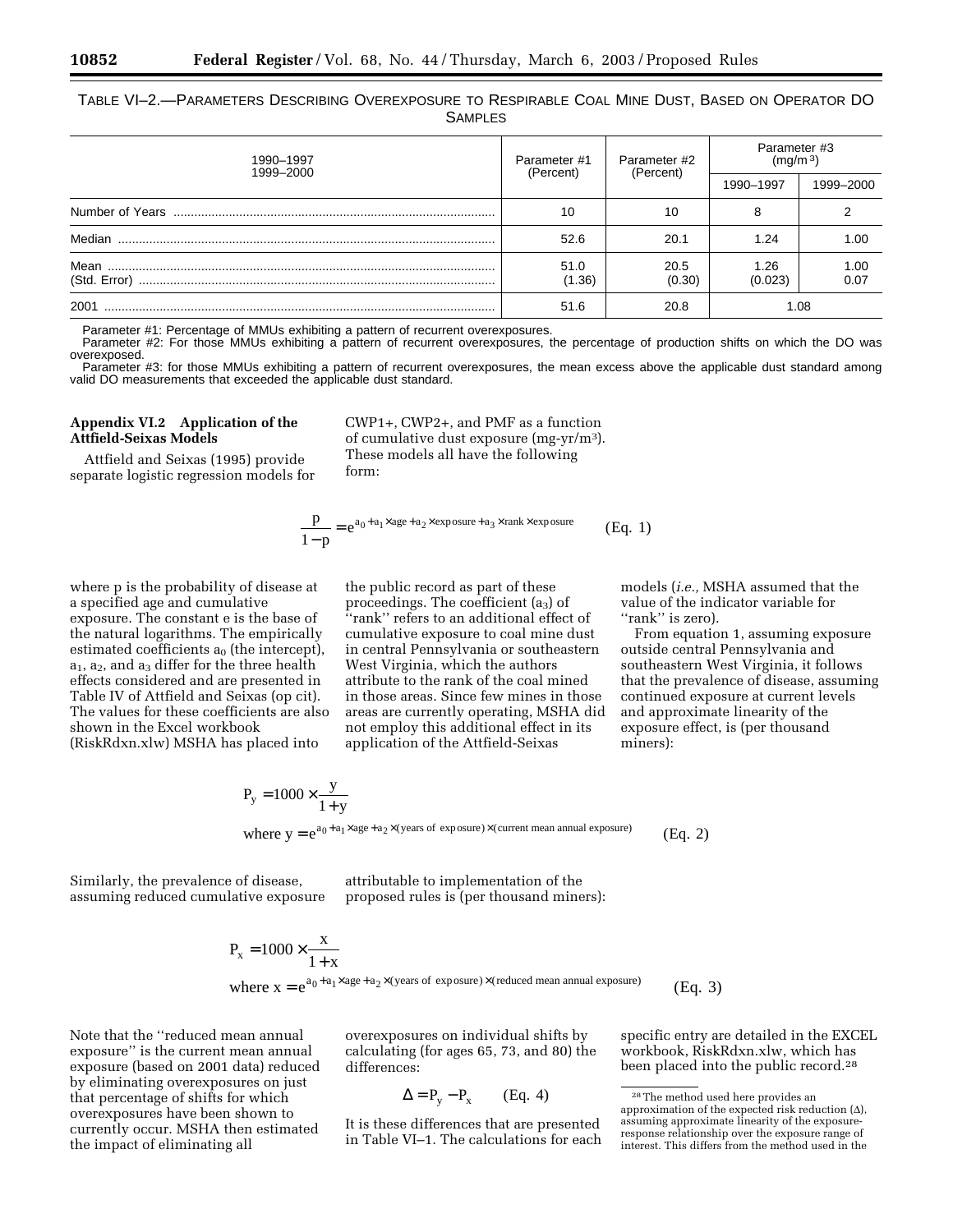#### **VII. Significance of Risk**

The proposed single sample and plan verification rules prevent respirable coal mine dust overexposures by identifying them and then requiring corrective actions. As discussed in the Health Effects Section, CWP is a progressive disease that develops after many years of cumulative exposure to respirable coal mine dust, which may include quartz, and is associated with material impairment of health and pre-mature death (see Health Effects Section). The joint promulgation of the proposed single sample and plan verification rules would significantly reduce the risk of development of CWP over an occupational lifetime. The best available data were used to conduct the QRA.

(A) Through the ''Benzene decision,'' the U.S. Supreme Court provided further guidance on determining and interpreting the significance of risks.

It is the Agency's responsibility to determine, in the first instance, what it considered to be a ''significant'' risk. Some risks are plainly unacceptable. If, for example, the odds are one in a billion that a person will die from cancer by taking a drink of chlorinated water, the risk clearly could not be considered significant. On the other hand, if the odds are one in a thousand that regular inhalation of gasoline vapors that are 2% benzene will be fatal, a reasonable person might well consider the risk significant and take appropriate steps to decrease or eliminate it. Although the Agency has no duty to calculate the exact probability of harm, it does have an obligation to find that a significant risk is present before it can characterize a place of employment as 'unsafe' (448 U.S. at 655).

The industry recognizes the health significance of maintaining exposures at or below the applicable dust standard. For example, at the August 16, 2000 public hearing, the National Mining Association's representative Mr. Watzman, stated "\* \* \* (MSHA,) we don't want to see any miner overexposed. Our objective has been and will always be to maintain dust levels below the applicable dust standard.'' The United Mine Workers of America's written comments echoed the importance of reducing overexposures, ''Miners'' exposure to unhealthy levels of coal mine dust leads to the disabling and life shortening ''black lung'' disease [CWP].''

The best estimates of reduction in risk for all categories of CWP, for miners who live to age 73, after a 45-year occupational exposure to respirable coal mine dust were: 2.3 per 1,000 affected non-designated occupation miners; 19.6 per 1,000 affected roofbolter designated areas miners; and, 24.4 per thousand affected designated occupation miners. These estimates quantitatively demonstrate MSHA's policy determination that there would be a significant reduction in risk of CWP as a consequence of the promulgation of these proposed rules.

(B) There are many elements that compile a QRA. For each element of a QRA, there may be multiple assumptions (*e.g.*, values of variables and sources of data) that could be applied. Various assumptions will differ in the extent to which they are less or more likely to occur (*i.e.*, be representative). Assumptions may also have relative degrees of impact on the risk estimate, either increasing or decreasing it. To the extent that miners experience conditions that differ from the assumptions in the QRA, their risk of developing CWP will consequently be higher or lower. A ''conservative'' assumption in the QRA is one that results in a higher estimate of risk than a less ''conservative'' assumption would. Estimated benefits (*i.e.*, the number of prevented cases of the outcome of concern, *e.g.*, CWP) are greater under QRA assumptions that are conservative" in this sense.<sup>29</sup>

The discussion below identifies various elements of the QRA and how these choices may have affected the estimates in reduction of risk.

i. The quantitative risk estimates are contingent on the representativeness of the exposure data in describing the exposures experienced by miners on all shifts. Currently, both operator and MSHA samples 30, may be taken on

30 Valid MSHA samples require production to be at least 60 percent of the average production for the last 30 days. Valid operator bimonthly samples

production shifts that may not reflect production levels on the majority of non-sampled shifts.

Factors, such as mine ventilation and water sprays, mediate the amount of airborne respirable dust. Higher production is correlated with increased quantities of airborne respirable coal mine dust (Webster, *et al.*, 1990; Haney, *et al.*, 1993; O'Green, *et al.*, 1994). Some earlier commenters, in these proceedings and before the Dust Advisory Committee, have asserted that production is reduced and/or dust controls are increased on sampled shifts.

The estimates of risk reductions for affected miners are based on averages across those MMUs exhibiting a pattern of recurrent overexposures. In the QRA, the agency assumed representative operating conditions on those shifts sampled and extrapolated the results to all production shifts, including those that were not sampled. If there is diminished production and increased engineering controls on sampled shifts compared to the majority of nonsampled shifts, then this would mean that MSHA is underestimating the reduction(s) in risk to be expected from these proposed rules. (This is further discussed in the Benefits sections of the PREA and PV preamble).

ii. The QRA applies the traditional coal miner work schedule of 8-hours per day, 5-days per week, 48-weeks per year. Many of today's miners work longer hours per day, month, and year than the traditional work schedule. These longer work hours increase miners' cumulative exposure to respirable coal mine dust beyond what MSHA assumed in its risk estimates. Similarly, shorter work hours would decrease cumulative exposure below the values assumed in the QRA.

iii. In their comments on the 2000 proposed rules, the National Mining Association (NMA) criticized MSHA's use of a 45-year occupational lifetime, stating ''the work experience of the vast majority of miners is far less than 45 years.'' Irrespective of the specific duration of a working lifetime of an individual worker or cohort of workers, health standards are promulgated to protect all workers from adverse health outcomes due to occupational exposure for an occupational lifetime. Under the Mine Act standards are set to protect miners for up to a full working lifetime  $(101 (a)(6)(A) (30 U.S.C. 811(a)(6)(A))$ :

previous proposed rule, where lower bounds on the risk reduction were calculated. The calculations in the previous proposed rule defined

 $\Delta' = P_{y'}, -P_{x'},$ 

where  $y' = y/x$  and  $x' = e^x e^{x} + e^{x}$ 

The previous method results in lower values than those shown in Table VI–1. For example, for ''CWP 1+'' among affected DO miners at age 73, applying the previous method to 2001 operator and MSHA data would have resulted in a calculated risk reduction of 16.3 per thousand instead of the 24.4 per thousand presented in Table VI–1. MSHA believes the method used in the current proposed rule more accurately represents the reduction in risk that can be expected if all individual shift overexposures are eliminated.

<sup>29</sup>For example, in a hypothetical QRA there is a reduction in risk estimate for CWP of 2.4 per 1,000 affected miners, based on a relatively conservative assumption for a particular element (holding all other assumptions constant). A reduction in the risk estimate for CWP based on an equally likely although less conservative assumption is 1.0 per 1,000 affected miners, holding all other assumptions constant. Assuming that the population of affected miners is 20,000. The more conservative assumption would result in an estimated 48 (2.4/1,000 \* 20,000) prevented cases of CWP compared to the less conservative assumption's 20 prevented cases of CWP.

must be taken on a normal production shift (*i.e.*, a production shift during which the amount of material produced in a MMU is at least 50 percent of the average production reported for the last set of five valid samples) (30 CFR 70.100  $(k)(1)$ ).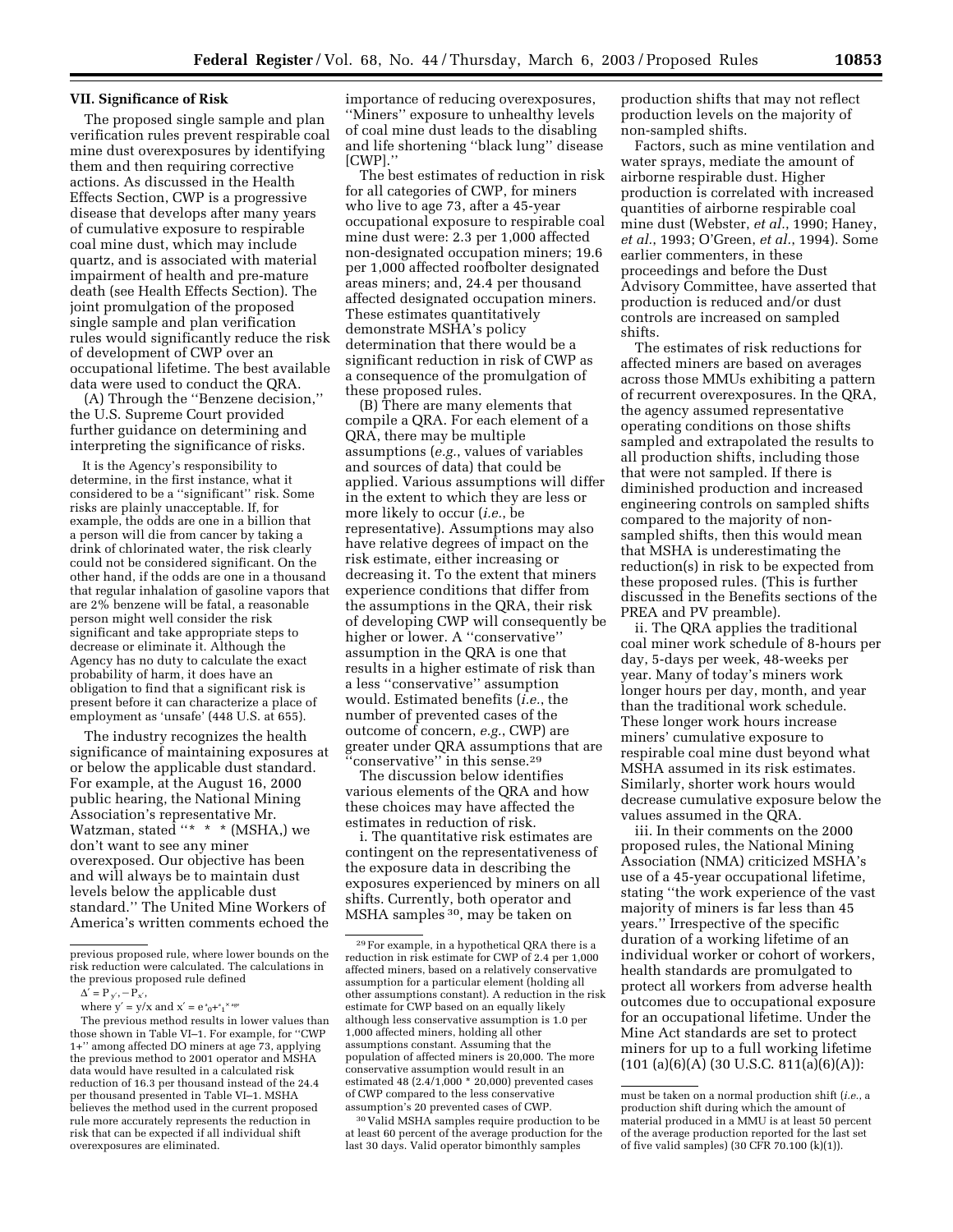The Secretary \* \* \* shall set standards which most adequately assure on the basis of the best available evidence that *no* miner will suffer material impairment of health or functional capacity even if such miner has regular exposure to the hazards dealt with by such standard for the period of his working life. (emphasis added)

Similarly, the Occupational Safety and Health Act, Public Law 51–956 section 6(b)(5) states:

The Secretary, in promulgating standards dealing with toxic materials or harmful physical agents under this subsection, shall set the standard which most adequately assures, to the extent feasible, on the basis of the best available evidence, that no employee will suffer material impairment of health or functional capacity even if such employee has a regular exposure to the hazard dealt with by such a standard for the period of his working life. (emphasis added).

A 45-year ''working life'' (occupational lifetime) has conventionally been used in QRAs for occupational settings. For example, MSHA used a 45-year lifetime in its risk assessment for diesel particulate (66 FR 5526 and 66 FR 5706). Similarly, OSHA has used a working-life of 45 years in its QRAs to support health standards (see, for example, Benzene (52 FR 34460); Bloodborne Pathogens (65 FR 64004); Methylene Chloride (62 FR 1494); and 1,3-Butadiene, (61 FR 567467)). To the extent the proportion of miners' careers are shorter than 45 years, the actual benefits may be lower.

iv. Due to the progressive nature of CWP even after occupational exposure has stopped (see Health Effects Section), the best estimate of the occupationallifetime benefit of preventing respirable coal mine dust overexposures is based on the expected lifetime for all American males, 73 years of age.31 In the future, the extent to which coal miners have a greater life expectancy, the realized benefits would increase. For example, since females have a greater life expectancy than males, expected benefits will increase if the proportion of female miners increases substantially in the future.

v. Applicable dust standards for RB– DAs are determined separately from the applicable dust standard shared by DOs and NDOs, even though they are on the same MMU. Since RB–DAs are often exposed to higher quartz concentrations than other miners on the same MMU, frequently, the RB–DA's applicable dust standard is lower than that for other miners working on the same MMU. Therefore, RB–DAs have their own percentage that exhibit a pattern of

recurrent overexposures. Roofbolter DA MSHA samples were defined as samples with entity code 900–0 through 999–9 and as a type 03 sample. Some MSHA RB–DA samples may have been incorrectly coded as a type 02 sample an occasional problem with the data. Those incorrectly coded samples would not have been included in the QRA and therefore the number of RB–DAs with a pattern of recurrent overexposures may be underestimated.

vi. Although the effect cannot be readily quantified, these rules would also reduce the cumulative exposure to respirable coal mine dust for those miners working on MMUs currently not exhibiting patterns of recurrent overexposures for either DOs and/or RB–DAs. Thus, the health benefit for all miners is expected to be greater than estimated for the sub-populations of miners in the QRA.

MSHA has taken steps in the QRA to conduct a balanced analysis using available data. The data in the QRA have limitations, preventing MSHA from fully quantifying the frequency and average magnitude of overexposure of respirable coal mine dust for the entire population of underground coal miners whose cumulative exposure to respirable coal mine dust would be reduced due to the proposed rules. To the extent that MSHA has underestimated overexposure levels among underground coal miners, it has underestimated the reduction in risk for CWP and the number of prevented cases of CWP that would be realized through these proposed rules, over an occupational lifetime (For further discussion, see Benefits section of PREA and preamble).

#### **VIII. Feasibility Issues**

### *A. Technological Feasibility*

MSHA believes that the plan verification rule would be technologically feasible for the mining industry. An agency must show that modern technology has at least conceived some industrial strategies or devices that are likely to be capable of meeting the standard, and which industry is generally capable of adopting. *American Iron and Steel Institute* v. *OSHA,* (AISI–II) 939 F.2d 975, 980 (D.C. Cir. 1991); *American Iron and Steel Institute* v. *OSHA,* (AISI–I) 577 F.2d 825 (3d Cir. 1978) at 832–835; and *Industrial Union Dep't., AFL–CIO* v. *Hodgson,* 499 F.2d 467,478 (D.C. Cir. 1974).

In designing the plan verification rule, MSHA has taken into account its experience and that of the operators to ensure that the rule provides additional

protection from occupational exposure to respirable coal mine dust using current compliance technology (while encouraging technological improvements). For this reason, MSHA believes the proposed plan verification rule is technologically feasible. MSHA requires mine operators to utilize all feasible engineering or environmental controls, which are specified in the mine ventilation plan, to maintain concentrations of respirable dust in the work environment of MMUs at or below the applicable dust standard. Mine operators therefore would not be required to implement engineering or environmental controls that were not technologically feasible.

#### *B. Economic Feasibility*

MSHA believes that the proposed Plan verification rule would be economically feasible for the underground coal mining industry. The proposed Plan verification rule would result in net compliance cost savings of approximately \$2.1 million yearly. (Although implementing the proposed Plan verification rule would cost about \$4.5 million yearly, there would be offsetting yearly savings of about \$3.8 million from reduced citations and the elimination of operator abatement sampling; \$2.2 million from the elimination of operator bi-monthly sampling; \$0.3 million resulting from a reduction in MSHA-ordered mine closures; and \$0.3 million from reduced payout by operators for Black Lung cases). Underground coal operators would also obtain a yearly cost savings of approximately \$3.0 million in reduced penalty costs associated with the reduction in operator citations arising from the proposed plan verification rule. The proposed plan verification rule would therefore provide a total yearly cost savings (including net reduced penalty costs) of \$5.1 million to the underground coal mining industry.

# **IX. Preliminary Regulatory Economic Analysis**

*A. Costs and Benefits: Executive Order 12866* 

#### 1. Compliance Costs

The proposed plan verification rule would impose a yearly net compliance cost savings to underground coal operators of about \$2.1 million. Although implementing the proposed plan verification rule would cost about \$4.5 million yearly, there would be offsetting yearly savings of \$6.6 million. The cost savings consist of: \$3.8 million due to reduced citations and the elimination of operator abatement

<sup>31</sup>Conditional on their having reached 20 years of age (calculated from: the U.S. Census March 1997, Table 18; U.S. Census March 1997, Table 11).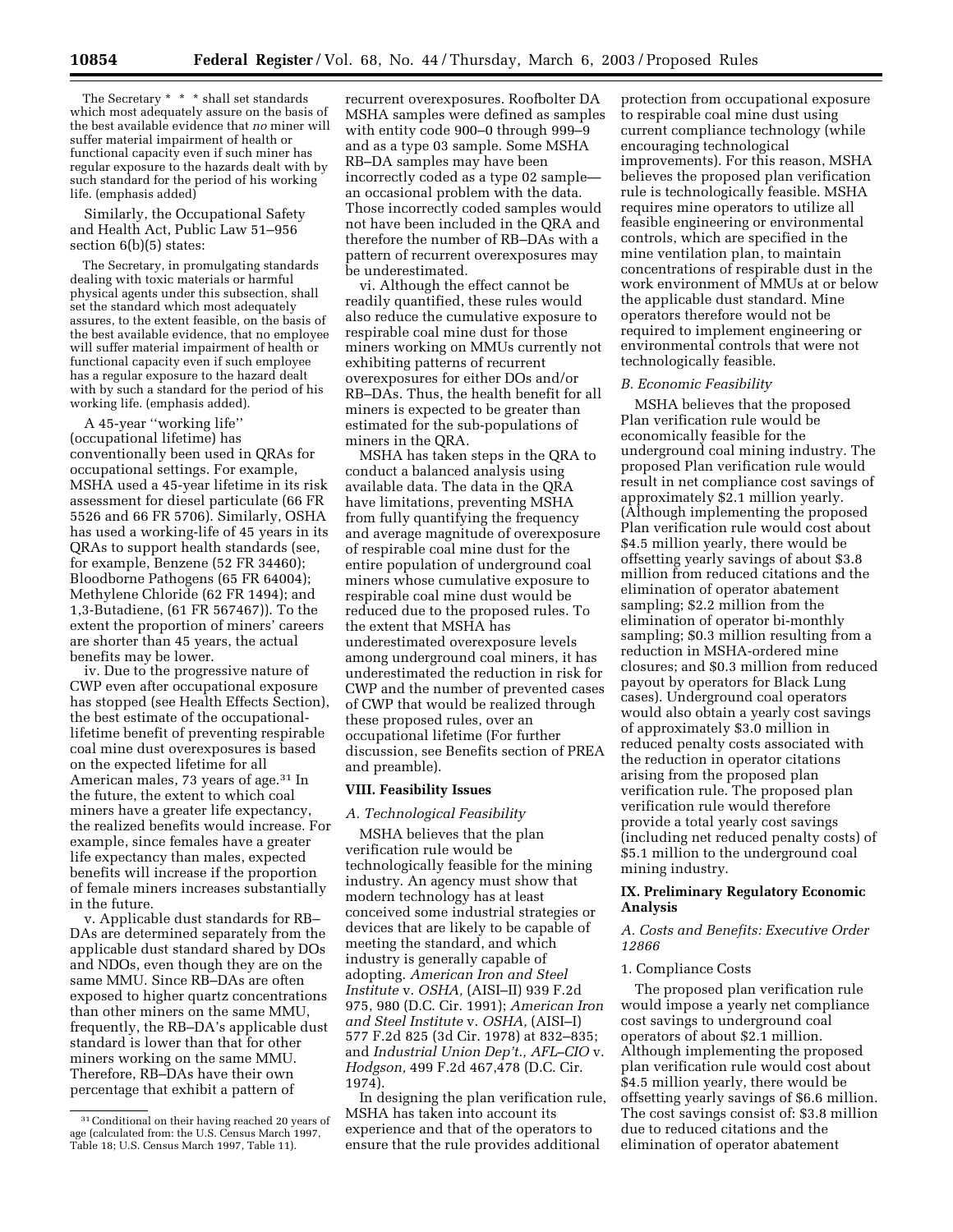sampling; \$2.2 million resulting from the elimination of bi-monthly sampling; \$0.3 million resulting from a reduction in MSHA-ordered mine closures; and \$0.3 million resulting from reduced Black Lung payouts by underground coal operators. These costs include net first year compliance costs of approximately \$2.1 million.

# 2. Benefits

This benefits analysis is in support of the proposed single sample and plan verification rules, and updates information used in the single-shift sample (65 FR 42068) and plan verification proposed rules (65 FR 42122). It has been updated to include the revised QRA;32 the reduction in the number of active mines (and miners); and more recent information on the DOL's Black Lung Compensation Program. As a result, MSHA believes it has more comprehensively quantified the expected reduction in risk of CWP and the associated benefits (*i.e.*, the number of prevented cases of CWP) for those miners currently subject to a pattern of recurrent overexposures to respirable coal mine dust.33

MSHA notes that the methodology will almost certainly lead to an underestimate of the number of MMUs with recurrent overexposures. This is due to the fact that the agency must rely on samples taken for 30 or fewer shifts each year for each MMU. MSHA estimates that each MMU averages 384 production shifts per year, so samples are taken for only about 8 percent of all shifts. An MMU exhibits a pattern of recurrent overexposure when valid samples at the MMU exceed the applicable dust standard on at least two shifts during a year. MSHA uses data for those MMUs exhibiting such a pattern to estimate miners' overexposures and the reduction in dust that would be inhaled by miners if dust levels were reduced to the exposure limit on every shift.

Due to the fact that only a small fraction of shifts are sampled, this approach will very likely underestimate the total number of shifts with excessive exposures. There is no straightforward way to determine the extent of the underestimate, but the following illustrates the likelihood of not

identifying MMUs that experience excessive exposures. The table below shows the probability that an MMU will *not* exhibit a pattern of recurrent overexposures (*i.e.*, 2 or more overexposures on 30 randomly sampled shifts out of 384 working shifts in a year) when there are actually ''n'' noncompliant shifts during the year. For example, if an MMU exceeds the applicable standard on 25 shifts during a year, there is a 40 percent probability that fewer than two of the 30 samples for that MMU would be taken on those 25 shifts. Therefore, there is a good chance that such an MMU would not be identified as having a pattern of recurrent exposures. It should also be noted, however, that only 6.5 percent (*i.e.*, 25/384) of production shifts would, on average, be out of compliance at such an MMU. This is substantially below the average of 20 percent of shifts found out of compliance at MMUs MSHA has identified as exhibiting a recurrent pattern.

TABLE IX–2–1.—RELATIONSHIP BE-TWEEN THE NUMBER OF NONCOMPLI-ANT SHIFTS AND THE PROBABILITY OF NOT DETECTING A PATTERN OF RE-CURRENT OVEREXPOSURES FOR A SINGLE MMU

| Number of noncompliant<br>shifts <sup>34</sup> | Probability (%) of<br>not being<br>identified <sup>35</sup> |
|------------------------------------------------|-------------------------------------------------------------|
| 5                                              | 94.9                                                        |
| 10                                             | 82.0                                                        |
| 15                                             | 67.0                                                        |
| 20                                             | 52.5                                                        |
| 25                                             | 40.0                                                        |
| 30                                             | 29.7                                                        |
| 35                                             | 21.6                                                        |
| 40                                             | 15.4                                                        |
| 45                                             | 10.9                                                        |
| 50                                             | 7.5                                                         |
| 55                                             | 5.1                                                         |
| 60                                             | 3.5                                                         |
| 65                                             | 2.3                                                         |
| 70                                             | 1.5                                                         |
| 75                                             | 1.0                                                         |
| 80                                             | 0.6                                                         |
| 85                                             | 0.4                                                         |
| 90                                             | 0.3                                                         |
| 95                                             | 0.2                                                         |
| 100                                            | 0.1                                                         |

<sup>34</sup> Number of individual shift overexposures<br>out of 384 shifts in a year.

 $35$  Probability (%) that an MMU will fail to display a pattern of recurrent overexposures, based on 30 sampled shifts, given ''n'' individual shift overexposures out of 384 shifts in a year.

Occupational exposure to excessive levels of respirable coal mine dust, which includes quartz in varying proportions, imposes significant health risks. These include the following adverse health outcomes: simple coal

worker's pneumoconiosis (simple CWP), progressive massive fibrosis (PMF), silicosis, and chronic obstructive pulmonary disease (COPD) (*e.g.*, asthma, chronic bronchitis, emphysema) (See the *Health Effects,* section V., of the plan verification proposed rule and section VII of the single-shift sample proposed rule (65 FR 42068) for a more complete discussion). Cumulative exposure to respirable coal mine dust is the main determinant in the development of both simple CWP and PMF although other factors, such as the percentage of quartz in the respirable dust and the type of coal, also affect the risk of miners developing simple CWP and PMF (Jacobsen, *et al.*, 1977; Hurley, *et al.*, 1987; Kuempel, *et al.*, 1995; Attfield and Morring, 1992; Attfield and Seixas, 1995). The true magnitude of occupationally induced simple CWP and PMF among today's coal miners is unknown, although prevalence estimates are available from various surveillance systems. The overall prevalence rate of simple CWP, Categories 1, 2, 3, and PMF combined was 2.8 percent among all miners examined in the Miners' Choice program during FY 2000–2002 (see Health Effects discussion). The combined prevalence rate of simple CWP and PMF for underground coal miners was 3.8 percent during the same time period. Studies from the Coal Workers X-ray Surveillance Program (CWXSP) indicate a decline in the prevalence of CWP from 11 percent in the 1970s to 2.8 percent in the sixth round of CWXSP (1992–1996)(NIOSH, Table 2–11, 1999).

The proposed single sample and plan verification rules present MSHA's strengthened plan to meet the Mine Act's requirement that a miner's exposure to respirable coal mine dust be at or below the applicable dust standard on each and every shift.

The QRA estimates the reduction in risk for CWP as a result of reducing respirable coal mine dust concentrations over a miners' 45-year occupational lifetime to be no more than the applicable dust standard on just that percentage of shifts currently exhibiting a pattern of recurrent overexposures.36 The term ''affected'' is used to identify those miners who work on a MMU or RB–DA where there is a recurrent

<sup>32</sup>The revised QRA is published in full in section IV.b of the 2003 single sample reopening notice and section VI of the 2003 plan verification NPRM. The revised QRA has been expanded to include quantitative estimates of the reduction in CWP for affected roofbolters working in designated areas (RB–DA).

<sup>&</sup>lt;sup>33</sup>The pattern of recurrent overexposure is defined by a MMU having any combination of two or more samples in excess of the applicable dust standard within a one-year period.

<sup>36</sup>MMUs with a recurrent pattern of overexposure are defined as those MMUs with two or more of the DO samples exceeding the applicable dust standard. RB–DAs with a recurrent pattern of overexposure are defined as those with two or more RB–DA samples exceeding the applicable dust standard. (See the QRA section IV.b of the 2003 single sample reopening notice and section VI of the 2003 plan verification NPRM for details).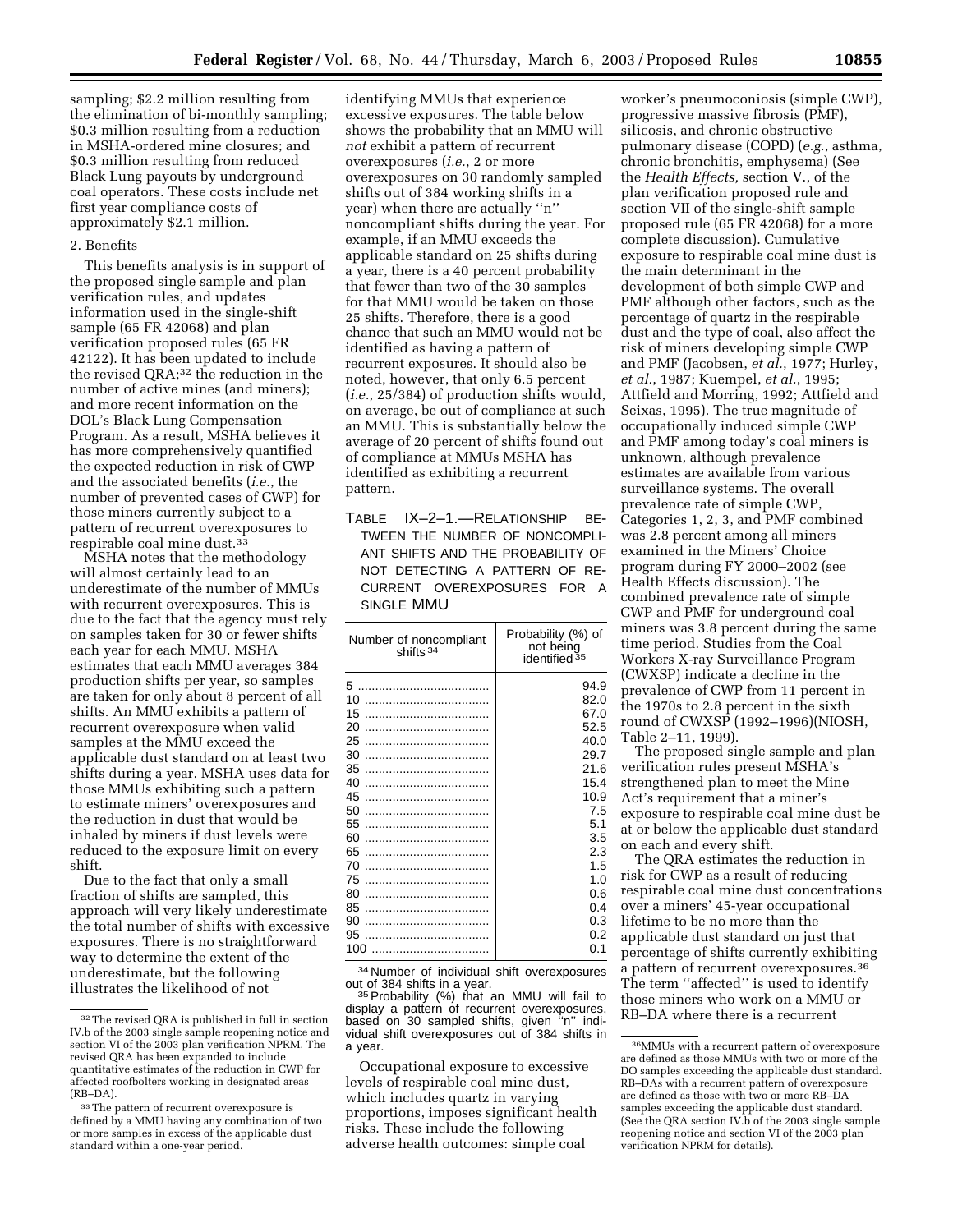pattern of overexposure to respirable coal mine dust. There are three types of affected miners for whom reduction in risk estimates were calculated:

• *DOs:* Designated Occupation Miners.

• *NDOs:* Faceworkers neither classified as a DO nor subject to a separate applicable dust standard applicable to a Designated Area.

• *RB-DA:* Roofbolter Designated Area **Miners** 

Since DOs and NDOs share the same applicable dust standard, the definition of recurrent pattern of overexposure for DOs and NDOs is the same. It is determined by the pattern of recurrent overexposures observed for DOs. This pattern of recurrent overexposure is sometimes referred as the MMU's pattern of recurrent overexposures.

Applicable dust standards for RB– DAs are determined separately from the applicable dust standard shared by DOs and NDOs on the same MMU. Since RB–DAs are often exposed to higher quartz concentrations than other occupations (miners) on the same MMU, frequently, the RB–DA's applicable dust standard is more stringent (*i.e.*, a lower applicable dust standard) than that for other occupations working on the same MMU. A separate pattern of recurrent overexposure is defined for the RB–DAs.

To predict the benefits, MSHA applied its best estimate of reduction in risk of CWP for each type of affected miner (DO, NDO, and RB–DA) to estimated sub-populations of those affected miners.

The factors taken into account to estimate each of the sub-populations are:

• A recent snapshot of the number of active MMUs and RB–DAs. (MSHA, Table, May 14, 2002)

• The pattern of recurrent overexposures for affected MMUs and RB–DAs.

• The distribution of MMUs by mine size (*i.e.*, fewer than 20 employees; 20 to 500 employees; and, more than 500 employees) and the number of production shifts (*i.e.* 1, 2, or 3) (MSHA, Table, July 10, 2002 for DOs and NDOs; and MSHA, Table, September 4, 2002).

• The average number of miners on a shift for each category.

- One DO on each MMU.
- Six NDOs for each MMU.

• The number of RB–DAs on a shift, varied by mine size. (See Table IX–2–3 for specific numbers).

Since NDOs and the DO on the same MMU share the same pattern of recurrent overexposures (*i.e.*, 57.0 percent) and the same distribution of MMUs by mine size and number of production shifts, the estimates of affected populations of DOs and NDOs are both included in Table IX–2–2. The estimated sub-populations of affected miners working in DOs and NDOs are calculated as follows:

(1) The distribution of active MMU entities was determined by mine size and number of production shifts (MSHA, Table, July 10, 2002).

(2) The number of MMU entities that exhibited a pattern of overexposures for DOs (57.0 percent) was determined using operator and MSHA samples for respirable coal mine dust collected during the calendar year 2001 (MSHA data file: DO\_2001.zip).

(3) MSHA estimated the number of DOs to have been affected by recurrent overexposures by simultaneously applying the percentage of MMUs found to have patterns of recurrent overexposure (57.0 percent) to the number and type of active MMU entities by mine size (833 active MMUs; MSHA, Table May 14, 2002) and the distribution of production shifts by mine size mentioned in steps (1) and (2). MSHA estimates there would be 475 affected active MMUs.

(4) The number of miners working in the DO position is proportional to the number of shifts each MMU is in production per day. The distribution of the number of affected MMU entities by production shifts (from step 3) is applied to the estimated number of DOs per MMU entity. Typically, there is one miner for each DO for each shift.

(5) Typically, six other miners operating as NDOs simultaneously work on the same MMU. Therefore, the number of affected NDOs is six times the number of affected DOs.

(6) Table IX–2–2 presents the estimated number of affected MMUs, DOs, and NDOs, by mine size and number of production shifts. The total number of affected DO and NDO miners is estimated to be 6,307.

Since RB–DAs and the combination of DOs and NDOs do not share the same pattern of recurrent overexposures, nor

the distribution of MMUs by mine size, the estimates of affected populations of RB–DAs are presented in their own table (Table IX–2–3). The estimated subpopulations of affected miners working in the RB–DAs are calculated as follows:

(1) The distribution of active RB–DA entities was recently determined by mine size and number of production shifts (MSHA, Table September 4, 2002).

(2) The number of RB–DA entities that exhibit a pattern of overexposures (29.4 percent, 194/659 RB–DAs) was determined using operator and MSHA samples for respirable coal mine dust collected during the calendar year 2001 (MSHA data file: RB–DA2001.zip)

(3) MSHA estimated the number of RB–DA entities affected by recurrent overexposures by simultaneously applying the percentage of RB–DAs found to have patterns of recurrent overexposure (29.4 percent) to the number and type of active RB–DA entities by mine size (449 active RB– DAs; MSHA, Table May 14, 2002) and the distribution of production shifts by mine size mentioned in steps (1) and (2). MSHA estimates there would be 132 affected active RB–DAs.

(4) The number of miners working in an RB–DA entity is proportional to the number of shifts each RB–DA is in production per day. The distribution of the number of affected RB–DA entities by production shifts (determined in step 3) is applied to the estimated number of roofbolters per RB–DA entity. The typical number of miners per RB–DA varies by mine size. It is MSHA's experience that, on average, one roofbolter works within the RB–DA in coal mines with fewer than 20 employees, one and one half in coal mines with 20 to 500 employees, and two in coal mines with more than 500 employees.

(5) Table IX–2–3 presents the estimated number of affected RB–DAs and miners by mine size and number of production shifts. The total number of affected miners working within an RB– DA is estimated to be 368.

The total number of affected miners working within the specified DO, NDO, and RB–DA positions among the faceworkers in underground coal mines is estimated to be 6,675.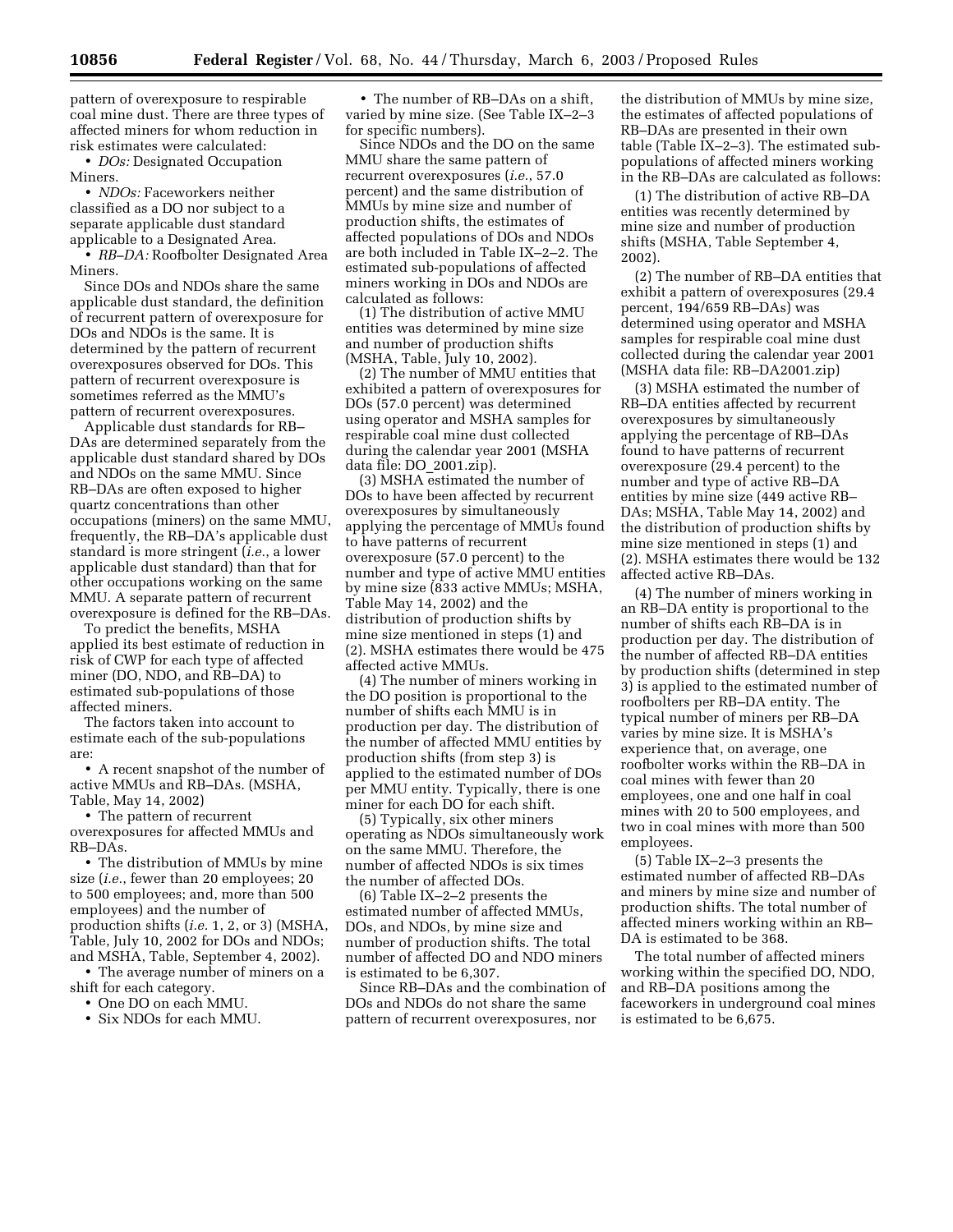# TABLE IX–2–2.—ESTIMATED NUMBER OF AFFECTED MECHANIZED MINING UNITS a (MMUS) AND AFFECTED UNDERGROUND COAL MINERS, BY PRODUCTION SHIFTS AND MINE SIZE

| Mine size by number of employees |                     |                        |                           |                      |                     |                           |                               |                           |                           | Totals           |                   |                       |                       |
|----------------------------------|---------------------|------------------------|---------------------------|----------------------|---------------------|---------------------------|-------------------------------|---------------------------|---------------------------|------------------|-------------------|-----------------------|-----------------------|
| Number of                        |                     | Less than 20 employees |                           |                      | 20 to 500 employees |                           | Greater than 500<br>employees |                           | <b>NMUs</b>               | DOS <sup>b</sup> | NDO <sup>c</sup>  | Total<br>affected     |                       |
| production<br>shifts             | <b>NMUs</b><br>$n=$ | DOS b<br>$n =$         | NDO <sup>c</sup><br>$n =$ | <b>NMUs</b><br>$n =$ | DOS b<br>$n =$      | NDO <sup>c</sup><br>$n =$ | <b>NMUs</b><br>$n =$          | DOS <sup>b</sup><br>$n =$ | NDO <sup>c</sup><br>$n =$ | $n =$            | $n=$              | $n=$                  | miners<br>on NMUs     |
| One<br>Two<br>Three<br>          | 98<br>16            | 98<br>32<br>0          | 588<br>192                | 24<br>264<br>55      | 24<br>528<br>165    | 144<br>3,168<br>990       | 18                            | 54                        | 0<br>324                  | 122<br>280<br>73 | 122<br>560<br>219 | 732<br>3.360<br>1.314 | 854<br>3,920<br>1,533 |
| Totals                           | 114                 | 130                    | 780                       | 343                  | 717                 | 4.302                     | 18                            | 54                        | 324                       | 475              | 901               | 5.406                 | 6,307                 |

a Affected MMUs in production are estimated by applying the observed percentage of MMUs' production shifts by mine size (as of July 10, 2002) to the snapshot of active MMUs as of May 14, 2002, by mine size, and multiplied by 0.570 (since fifty-seven percent of MMUs have a pattern of recurrent overexposures) (MSHA Table, July 10, 2002; MSHA Table, May 14, 2002). Where:

 $b$  DO = Designated Occupational Miners = (MMUs  $*$  1  $*$  production shifts).

 $\text{C} \text{NDO} = \text{Non-designed Cocupational, Mineis} = (\text{MMUs}^* \text{6}^*) \text{ production (shifts)}$ .

TABLE IX–2–3.—ESTIMATED NUMBER OF AFFECTED ROOFBOLTER DESIGNATED AREAS (RB–DAS) AND AFFECTED UNDERGROUND COAL MINERS, BY PRODUCTION SHIFTS, AND MINE SIZE

| Mine Size by Number of Employees       |                 |                        |               |                     |              |                               |                |                                              |
|----------------------------------------|-----------------|------------------------|---------------|---------------------|--------------|-------------------------------|----------------|----------------------------------------------|
| Number of Affected RB-DAs <sup>a</sup> |                 | Less Than 20 Employees |               | 20 to 500 Employees |              | Greater than 500<br>Employees | Totals         |                                              |
| Number of production shifts            | RB-DAs<br>$n =$ | <b>Miners</b><br>$n=$  | RB-DAs<br>n=  | <b>Miners</b><br>n= | RB-DAs<br>n= | <b>Miners</b><br>n=           | RB-DAs<br>n=   | <b>Total miners</b><br>on affected<br>RB-DAs |
| 3                                      | 22              | 22<br>10               | 6<br>83<br>12 | 9<br>249<br>54      |              | 24                            | 28<br>88<br>16 | -31<br>259<br>78                             |
| Total                                  | 27              | 32                     | 101           | 312                 |              | 24                            | 132            | 368                                          |
| Number of Miners per RB-DA             |                 | 1.0                    |               | 1.5                 | 2.0          |                               |                |                                              |

1Affected Roofbolter Designated Areas (RB–DAs) in production are estimated by applying the observed percentage of RB–DAs' production shifts by mine size (as of September 4, 2002) to the snapshot of active RB–DAs as of May 14, 2002, by mine size, and multiplied by 0.294 (since 29.4 percent of RB–DAs have a pattern of recurrent overexposures) (MSHA Table, July 10, 2002; MSHA Table, May 14, 2002). The number of miners per RB–DA varies with mine size and is applied to the estimated number of RB–DAs and the number of production shifts to determine the total number of affected faceworkers.

The total number of cases of simple CWP categories 1, 2, 3 or PMF that would be prevented is determined by applying the estimated number of affected miners to our best estimates of reductions in risk. The estimates of reductions in risk for the three subpopulations of affected miners (24.4 per thousand DOs, 2.3 per thousand NDOs, and 19.6 per thousand RB–DAs) are applied to the respective estimates of affected sub-populations of faceworkers (901 DOs, 5,406 NDOs, and 368 RB– DAs).37 Table IX–2–4 presents a summary of the estimated number of cases among groups of simple CWP and PMF that would be prevented among the affected miners working at the 57.0

percent of MMUs and the 29.4 percent of RB–DAs determined to exhibit a pattern of recurrent overexposures, by limiting their exposures to respirable coal mine dust to no more than the applicable dust standard on each and every shift. For all categories of simple CWP and PMF combined, MSHA estimates a minimum of 42 fewer cases among affected miners than would otherwise occur without the promulgation of the proposed single sample and plan verification rules. Thirteen of these cases would be the most severe form of coal miner's pneumoconiosis, PMF, and as such, these cases could be interpreted as prevented premature deaths due to occupational exposure to respirable coal mine dust. Since simple CWP is a progressive disease and predisposes the development of PMF, it is important that simple CWP also be prevented (Balaan, *et al.,* 1993).

The benefits that would accrue to coal miners exposed to respirable coal mine dust and to operators, and ultimately to society at large, are substantial and take a number of forms. These proposed rules would reduce a substantial health risk to underground coal miners, lowering the potential for illnesses and premature death and their attendant costs to miners, their employers, their families, and society.

These rules should realize a positive economic impact on the Department of Labor's (DOL's) Black Lung Program and relatedly on operators. The Black Lung Program compensates eligible miners and their survivors for benefits under the Black Lung Benefits Act. This program provides monthly payments and medical benefits (diagnostic and treatment) to miners who are determined to be totally disabled by black lung disease, including cases of PMF and simple CWP. In 1986, DOL's Employment Standards Administration

<sup>37</sup>See the *Quantitative Risk Assessment* (section VI. of the Plan Verification Notice of Proposed Rule Making in today's **Federal Register**) for details describing the methodology used to calculate the reduction of risk among the affected subpopulations and Table VI–1 for a summary of reduction in risk estimates.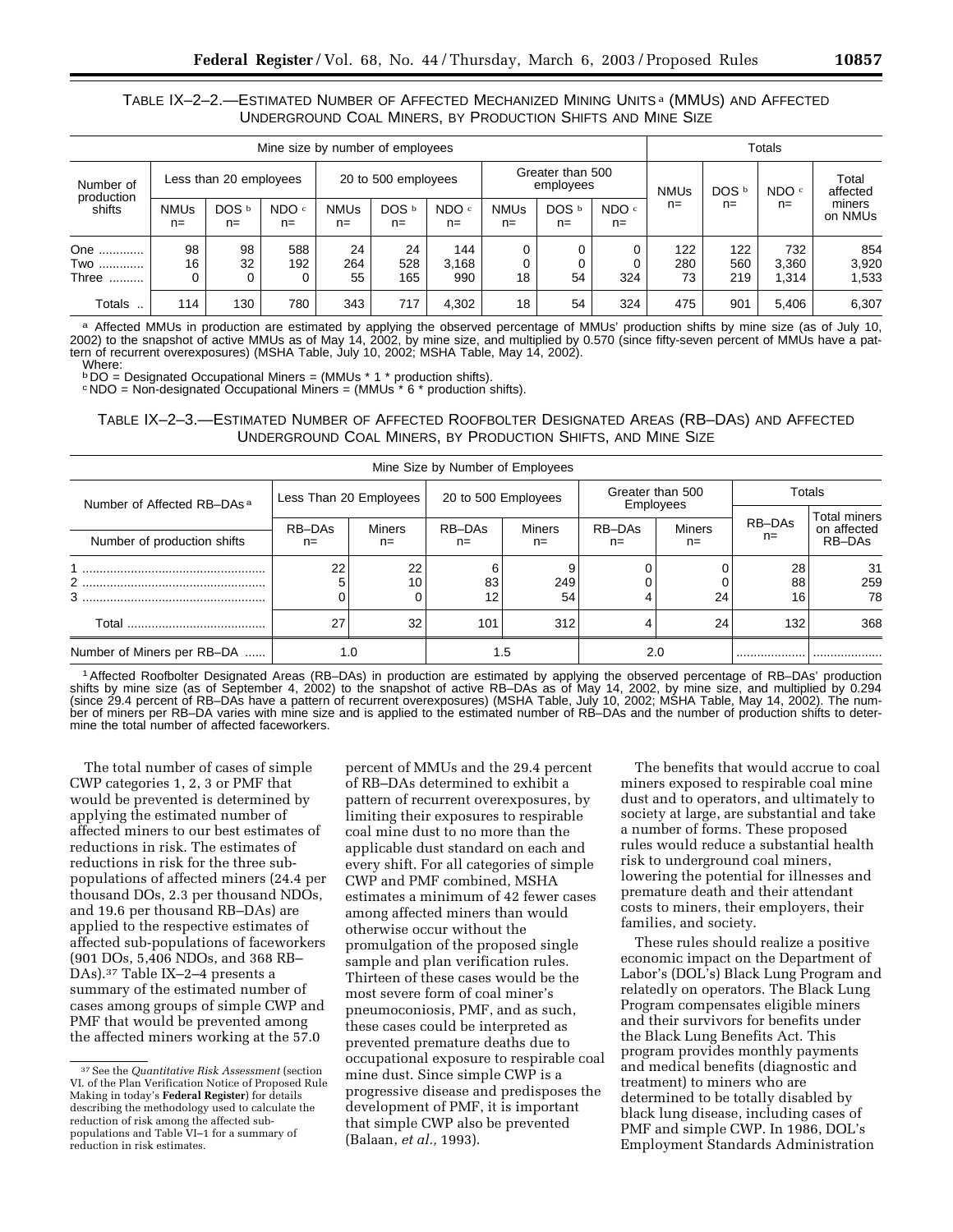reported that 12 percent of approved cases to receive benefits within the Black Lung Program were identified as cases of PMF based on chest radiographs, while 64 percent had simple CWP based on chest radiographs (ESA, 1986). For miners who stopped working in coal mines after 1969 and for whom DOL can establish that the miner worked for the same operator for at least one calendar year, and that miner had at least 125 working days in that year, that operator is financially responsible for the miner's black lung benefits payments. If a responsible operator cannot be identified for an eligible miner, benefits payments are made by the Black Lung Disability Trust Fund.

To the extent that the proposed single sample and plan verification rules reduce overexposures to respirable coal mine dust (which includes quartz), there should be fewer Black Lung Program cases. Therefore, over time, the associated financial outlay by responsible operators through either payments made into the Black Lung Disability Trust Fund, insurance premiums, or direct payments of black lung benefits should be lower than would otherwise occur. A decrease in black lung beneficiaries could help reduce the financial obligation of the Black Lung Program (see discussion in Chapter IV of the accompanying PREA for details: *http://www.msha.gov/ FLEX.HTM).* In fiscal year 2000, 386 claims for Black Lung Benefits were accepted as new cases; 71 percent (273 cases) are the financial responsibility of coal operators (ESA, OWCP 2000 Annual Report).38

MSHA's quantitative estimate of benefits demonstrates and qualitative discussions punctuate that these proposed rules will have a significant positive impact on the health of the nation's coal miners when promulgated. Yet, due to the limitations in these data, MSHA believes its benefits estimates are likely to understate the number of cases of simple CWP and PMF that would be prevented over an occupational lifetime. As discussed in the significance of risk sections of the previously published single-shift sample (65 FR 42068) and plan verification (65 FR 42122) notices and as revised in the plan verification NPRM, the data used to estimate the average overexposure which will be prevented may not represent typical environmental conditions and the associated respirable coal mine dust

exposure levels in underground coal mines.

The degree to which the exposure level of respirable coal mine dust on sampling shifts may not be representative of typical exposure levels is affected by the following factors:

(1) There exists a positive relationship between coal production and generation of respirable coal mine dust. While other factors may mediate the amount of airborne respirable dust, such as ventilation and water sprays, on average, higher production is correlated with increased quantities of airborne respirable coal mine dust (Webster, *et al.*, 1990; Haney, *et al.*, 1993; O'Green, *et al.*, 1994);

(2) Current sampling procedures permit sampling measurements to be taken at the mid-range of the distribution of the level of production—MSHA sampling measurements must be taken on shifts with production at least 60 percent of the average production during the last 30 days and the operator must have at least 50 percent of average production for the last valid set of five bimonthly samples for MSHA and operator samples, respectively;

(3) Miners have reported, and MSHA data have demonstrated lower levels of production on sampling shifts versus nonsampling shifts; 39

(4) On some sampling shifts, miners have reported that more engineering controls may be engaged than on other shifts, thus reducing the measured amount of respirable coal mine dust;

(5) MSHA analyses have demonstrated, even when controlling for production, in mines with fewer than 125 employees, on continuous mining MMUs, respirable coal mine dust exposures were much higher during the unannounced Spot Inspection Program (SIP) sampling shifts than on shifts operators sampled—this is consistent with the effect of increasing engineering controls on shifts during which bimonthly samples are conducted compared to the level of use of engineering controls on shifts for which the operator does not expect sampling to be conducted, given the same production  $level:40$ 

(6) Across mine size, designated area samples have had greater dust levels for shifts on which unannounced compliance sampling occurred compared to operator sampling shifts—in one study they differed by at least a factor of 40 percent in large mines and 100 percent in the smallest mines;<sup>41</sup>

(7) Existing MSHA technical information indicates that some reduction in production levels occurs during some sampling periods on longwalls (Denk, 1990);

(8) Longer work hours increase miners' cumulative exposure to respirable coal mine dust, which includes quartz, beyond what was assumed in our risk estimates (''Length of Shift'' survey, MSHA Office of Coal Mine Safety and Health); and

(9) Because of heavy, physical work, some miners may have higher breathing rates and inhale more respirable coal mine dust, including quartz, than other miners exposed to the same airborne dust concentrations.

Although the effects cannot readily be quantified, to the extent that these rules will also reduce the cumulative exposure to respirable coal mine dust among some miners working in those MMUs currently not exhibiting a pattern of overexposures, it is reasonable to expect an incremental benefit among that sub-population of coal miners. Likewise, to the extent that the cumulative exposure to respirable coal mine dust affects other adverse health outcomes, such as silicosis and chronic obstructive pulmonary disease, it is reasonable to expect a reduction in the number and/or severity of cases for these diseases among underground coal miners.

Further, MSHA firmly believes that non compliance determinations based on single-sample measurements will significantly improve working conditions for miners because overexposures will be more readily identified and appropriate corrective action will be taken to reduce respirable dust levels. This is because individual sample results will not be masked due to the averaging of multiple samples. The health effects of individual shift overexposures was addressed in *Consolidation Coal Company* versus *Secretary of Labor* 8 FMSHRC 890, (1986), *aff'd* 824 F. 2d 1071, (D.C. Cir. 1987). In that case, the Commission found that each episode of a miner's overexposure to respirable dust significantly and substantially contributes to the health hazard of contracting chronic bronchitis or coal workers pneumoconiosis, diseases of a fairly serious nature.

Since the proposed single sample rule would also apply to surface coal mines, it is reasonable to expect that the cumulative exposure of some surface coal miners would also be lowered, providing them with increased health protection.

As indicated elsewhere in this preamble, three significant studies have been published in the last 10 years that examined the current federal program to control respirable coal mine dust in U.S. mines. They include the MSHA Respirable Dust Task Group Report, NIOSH's Criteria Document on Occupational Exposure to Respirable

<sup>38</sup>The OWCP 2001 report is not representative of current trends because of recent changes to rules governing OWCP proceedings effective January 20, 2001 (Peed, September 12, 2002). Therefore, MSHA used information from the OWCP 2000 report.

<sup>39</sup>Mine Safety and Health Administration. ''Report of the Statistical Task Team of the Coal Mine Respirable Dust Task Group.'' September 1993.

<sup>40</sup>Mine Safety and Health Administration. ''Report of the Statistical Task Team of the Coal Mine Respirable Dust Task Group.'' September 1993.

<sup>41</sup>Mine Safety and Health Administration. ''Report of the Statistical Task Team of the Coal Mine Respirable Dust Task Group.'' September 1993. Pp. 211–212.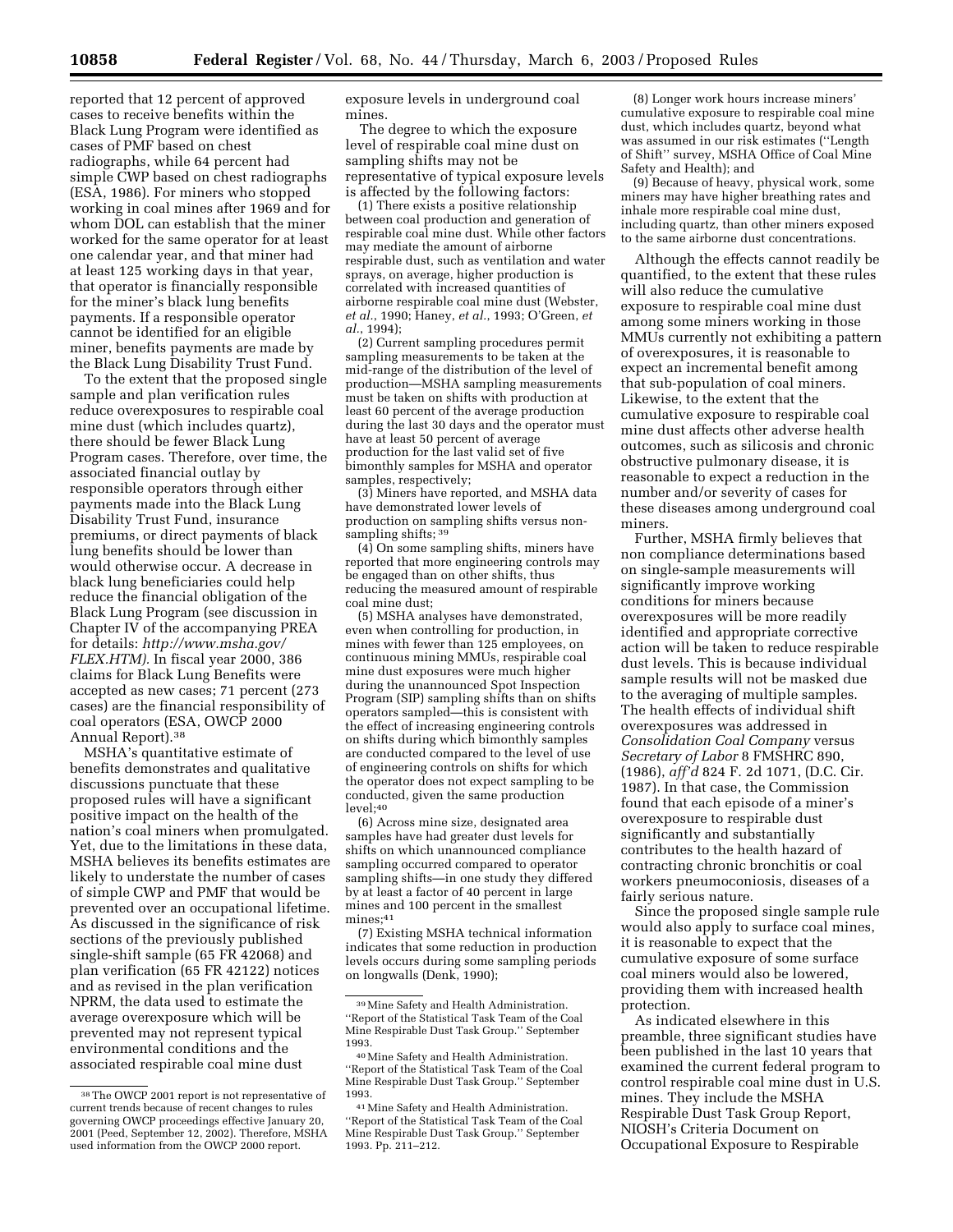Coal Mine Dust, and the Report of the Secretary of Labor's Advisory Committee on the Elimination of Pneumoconiosis Among Coal Workers. The individuals that contributed to these reports represented a wide spectrum of society including health professionals, mine operators, miners and their representatives, academia, engineers, lawyers, physicians, and health and safety specialists. While recognizing that significant progress has been made to reduce respirable dust levels in coal mines, these reports all concluded that there are existing practices in the federal program that should be changed to provide miners with improved health protection. This rulemaking was initiated to address many of the recommendations outlined in those studies.

The primary benefit of the changes recommended by the authors of the various studies, and subsequently in this proposal, is to reduce occupational lung disease among coal miners by improving the existing federal program to control exposure to respirable coal mine dust and quartz. That benefit is addressed in detail in this section. There are, however, other significant intangible benefits that will result from these program improvements.

As stated in the report of the Advisory Committee, one of MSHA's primary objectives must be to restore the confidence of individual miners that the federal program to control respirable dust will protect their health. The testimony of miners and their representatives made during the deliberations of at least two of the study groups found that coal miners believe that MSHA and operator sampling results are not representative of the mine environment to which they are exposed during normal mining operations. Consequently, many miners believe that overexposures are not being identified and corrected. This belief is attributable to several factors including, MSHA's policy of accepting as valid samples that were taken at production levels significantly below normal; the use of dust control measures during sampling that are not incorporated in the approved ventilation plan; and the averaging of multiple-shift sample results which can mask individual overexposures and prevent action from being taken to correct the condition. All of these practices are addressed in this proposal and, therefore, should significantly improve miner confidence that MSHA and operator sampling results are typical of the operating

conditions to which they are routinely exposed.

The requirement that operator sampling results be used by MSHA to make compliance determinations has been unfairly perceived by some as fundamentally flawed because operators allegedly have conflicting objective of avoiding citations and protecting miner health. This perception is difficult to address. As recommended by the Advisory Committee, this proposal eliminates the requirement that operator samples be used for compliance purposes. Operators will only be subject to enforcement action on their sample results if they fail to take action to correct any overexposure. Since only MSHA samples taken during unannounced inspections will be used to make compliance determinations, any real or perceived opportunity by mine operators to inappropriately impact sampling results will be eliminated or significantly reduced.

All of the studies recognized that significant improvements in preventing overexposure can occur if real-time continuous monitors were available. Such devices would allow exposure levels to be monitored during the production shift and action could be taken during the shift to prevent overexposure as miners approached the upper limit. This is in contrast to the current system that requires samples to be sent to a laboratory for analysis and, as a result, only allows for overexposures to be recorded rather than prevented. This proposal recognizes that the potential for the introduction of such continuous monitoring devices is likely in the near future. As a result, provisions are included for the use of such instruments in lieu of the current approved sampling devices. Accordingly, this proposal encourages the development and introduction of this new technology into coal mines to benefit miner health.

MSHA's belief that the projected 42 prevented cases of simple CWP and PMF over a 45-year working life likely understates the true number of cases of simple CWP and PMF is further supported by the fact that during the past few years, the Black Lung Benefits Program has been approving roughly 400 claims each year. Most of these claims come from individuals whose occupational exposure to respirable coal mine dust occurred under the current respirable coal mine dust program, including the 2.0 mg/ $m<sup>3</sup>$  standard, which began in 1972 (ESA, September 19, 2002). The observation that roughly 400 claims have been approved each

year, for the past several years, supports MSHA's belief that the true lifetime occupational health benefits of the proposed rules are higher than MSHA has been able to quantify. Even assuming that over time, the number of new claims would decline in future years simply due to the continuing decline in the number of coal miners, MSHA expects that assuring future exposures are maintained below the applicable dust standard would reduce the number of new cases of CWP than would otherwise occur.

In addition to the cases of simple CWP and PMF that would be prevented among the miners working on affected MMUs and RB–DAs, other health benefits would also be realized because the cumulative exposure to respirable coal mine dust would be limited to no more than the applicable standard on each and every shift. Health benefits associated with a reduction in exposures to respirable coal mine dust would include a decrease in incidence of silicosis, asthma, chronic bronchitis, and emphysema.

All cases of simple CWP and PMF, which MSHA expects to be prevented through promulgation of the single sample and plan verification rules and attributable to eliminating individual shift overexposures, are not expected to materialize immediately after overexposures have been substantially reduced or eliminated. Because these diseases typically arise after many years of cumulative exposure, allowing for a period of latency, and the pre-existing occupational exposure histories of members of the current coal mining workforce, the beneficial effects of reducing exposures are expected to become evident only after a sufficient time has passed so that the reduction in cumulative exposure could have its effect. The total realized benefits would not be fully evident until after the youngest of today's underground coal miners retire. If the size of this workforce substantially changed in the future and the projected pattern of prevented overexposures remained the same, the number of cases of prevented simple CWP and PMF would need to be adjusted to account for the change.

Various data, assumptions and caveats were used to conduct the benefits analyses. Therefore, MSHA requests any information which would enable it to conduct more accurate analyses of the estimated health benefits of the single sample and plan verification rules, both individually, and in combination.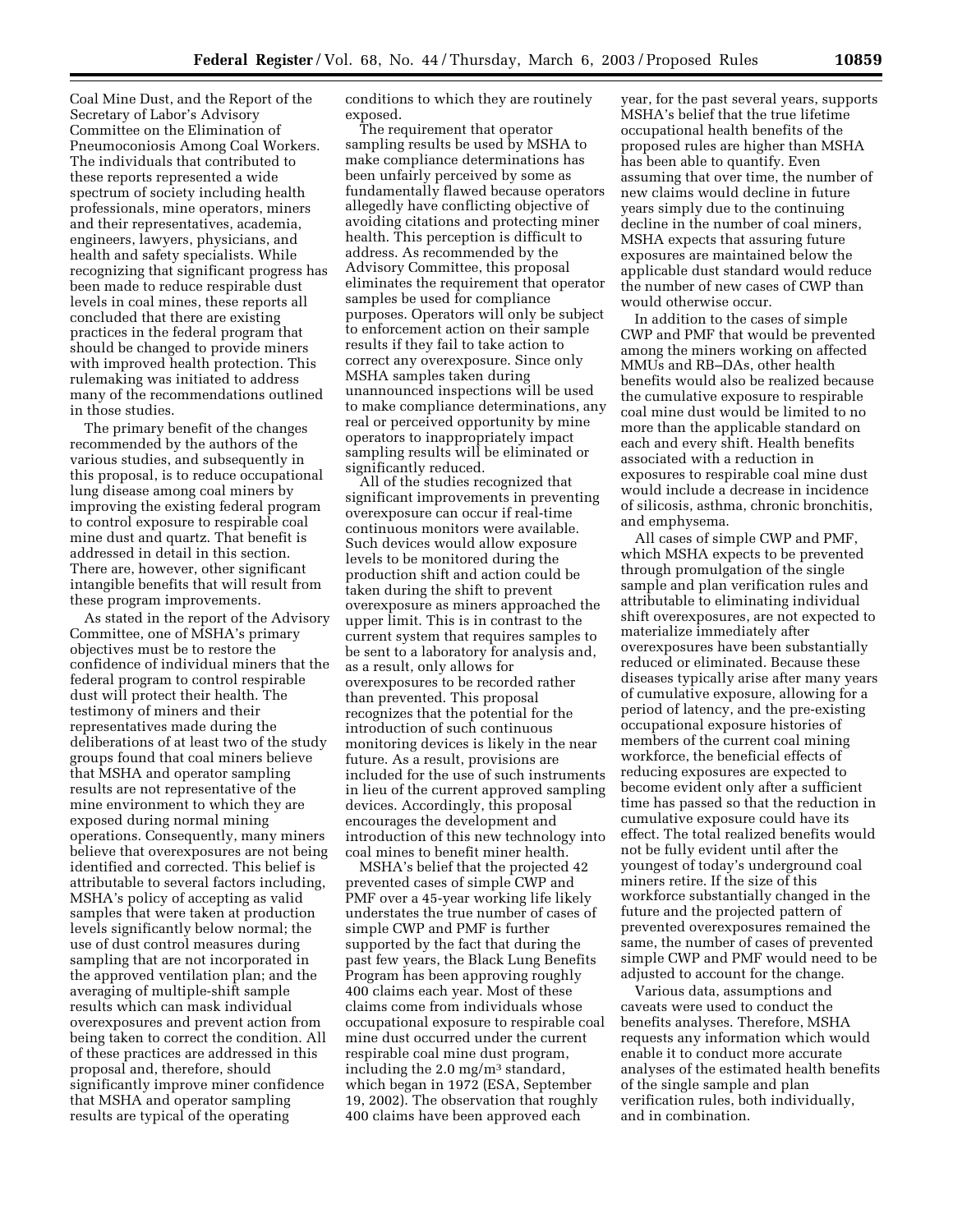TABLE IX–2–4.—OVER A WORKING LIFETIME AMONG AFFECTED MINERS, ESTIMATED NUMBER OF CASES OF CWPa AND PMF<sup>b</sup> PREVENTED DUE TO THE IMPLEMENTATION OF SINGLE SAMPLE AND PLAN VERIFICATION

|                                                                                |                              |                                   | Simple CWP categories 1,<br>2, 3 or PMF |                      | Simple CWP categories 2 or<br>3 or PMF | <b>PMF</b>           |                              |
|--------------------------------------------------------------------------------|------------------------------|-----------------------------------|-----------------------------------------|----------------------|----------------------------------------|----------------------|------------------------------|
| Type of miner                                                                  | Affected<br>miners,<br>$n =$ | Reduction<br>in risk <sup>c</sup> | Prevented<br>cases.<br>$n=$             | Reduction<br>in risk | Prevented<br>cases.<br>$n =$           | Reduction<br>in risk | Prevented<br>cases,<br>$n =$ |
| Affected<br>Occupational<br>Designated<br>Affected Non-Designated Occupational | 901                          | 24.4/1000                         | 22.0                                    | 15.5/1000            | 14.0                                   | 7.6/1000             | 6.8                          |
| Affected Roofbolters in Designated                                             | 5.406                        | 2.3/1000                          | 12.4                                    | 1.5/1000             | 8.1                                    | 0.7/1000             | 3.18                         |
| Areast                                                                         | 368                          | 19.6/1000                         | 7.2                                     | 12.1/1000            | 4.5                                    | 6.0/1000             | 2.2                          |
| Total <sup>g</sup>                                                             | 6,675                        | na                                | 42                                      | na                   | 27                                     | na                   | 13                           |

a Simple CWP: simple coal workers' pneumoconiosis.<br><sup>b</sup> PMF: progressive massive fibrosis.

°Reduction in Risk per 1,000 affected miners, over a 45-year working lifetime, at age 73.<br>ªAffected Designated Occupation (DO) Miners: includes all miners who work at the 57.0 percent of the Mechanized Mining Units under

eration and who are exposed to dust concentrations similar to the DO, over a 45-year occupational lifetime.<br><sup>e</sup> Affected Non-Designated Occupation (NDO) Miners: includes all underground faceworkers under consideration who

<sup>f</sup>Affected Roofbolter Designated Area (DA) Miners: includes all miners working as roofbolters in the 29.4 percent of roofbolter designated areas exhibiting a pattern of recurrent overexposures.<br>The total miners affected (6,675) is a sub-population of the estimated number of underground coal miners (12,317) working at the mine face.

# *B. Regulatory Flexibility Certification and Regulatory Flexibility Analysis*

MSHA has consulted with the Chief Counsel for Advocacy on this proposed rule and on the Agency's certification of no significant economic impact on a substantial number of small entities covered by this rule. Consistent with Agency practice, notes of any meetings

with the Chief Counsel's office on these rules, or any written communications, will be placed in the rulemaking record.

Using both definitions of small mines, one with fewer than 20 employees and one with 500 or fewer employees, the estimated compliance costs of the proposed rule is either negative or substantially less than 1 percent of

estimated coal revenues, well below the level suggesting that they might have a significant economic impact on a substantial number of small entities. Accordingly, MSHA has certified that this proposed rule would not have a significant economic impact on a substantial number of small entities that are covered by this proposed rule.

# TABLE IX–3.—ESTIMATED YEARLY COSTS OF THE PROPOSED PLAN VERIFICATION RULE RELATIVE TO YEARLY REVENUES FOR UNDERGROUND COAL MINES

[dollars in thousands]

| Mine size | PV rule                | Underground            | Costs as    |
|-----------|------------------------|------------------------|-------------|
|           | net vearly             | coal mine              | percentage  |
|           | costsa                 | revenuesb              | of revenues |
| ≤500 emp. | $($ \$685)<br>(S2.535) | \$201,700<br>5.644.194 | N/A<br>N/A  |

a Estimated yearly costs are composed of "adjusted" first year costs that have been annualized plus annual costs.<br>b Data for revenues derived from: U.S. Department of Labor, Mine Safety and Health Administration, 2000 PEIR Energy, Energy Information Administration, Coal Industry Annual 2000, January 2002, p. 206.

#### **X. Other Statutory Requirements**

*A. Unfunded Mandates Reform Act of 1995* 

For purposes of the Unfunded Mandates Reform Act of 1995, this rule does not include any Federal mandate that may result in increased expenditures by State, local, and tribal governments, or increased expenditures by the private sector of more than \$100 million.

# *B. Paperwork Reduction Act of 1995*

The proposed plan verification rule contains information collections which are subject to review by the Office of Management and Budget (OMB) under

the Paperwork Reduction Act of 1995 (PRA95). The proposed plan verification rule has first year only burden hours (those that occur only in the first year) and annual burden hours (which occur in the first year and every year thereafter).

In the First Year of the Plan Verification Proposed Rule

In the first year the proposed plan verification rule is in effect, there would be a *net* decrease of 34,929 burden hours and a related cost reduction of \$704,474.

Table VII–2 in the PREA shows that with respect to first year-only burden hours and costs, there would be a net

increase of 7,609 burden hours and related costs of \$371,273. Table VII–2(a) in the PREA shows that with respect to every year that the proposed plan verification rule is in effect (including the first year), there would be a *net* decrease of 42,538 burden hours and a related cost reduction of \$1,075,747.

In the Second Year of the Proposed Plan Verification Rule and for Every Year Thereafter

After the first year of the proposed plan verification rule, those burden hours and related costs occurring only in the first year would no longer occur, and what remains are only the annual burden hours and related costs.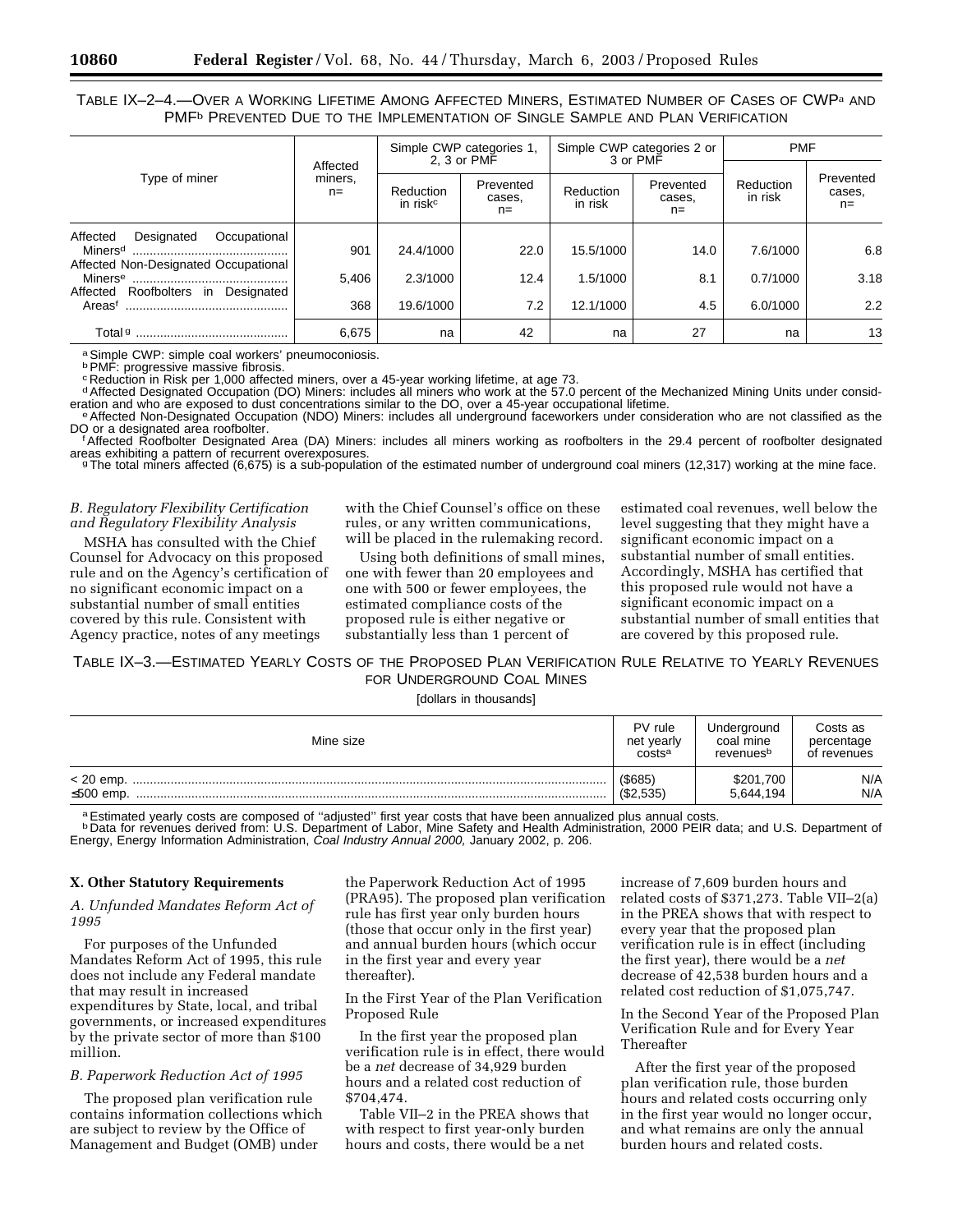Therefore, in the second year of the proposed plan verification rule and for every year thereafter, there would be a *net* decrease of 42,538 burden hours and a related cost reduction of \$1,075,747.

We invite public comments and are particularly interested in comments which:

1. Evaluate whether the proposed collection of information (presented here and in Chapter 7 of the PREA for the proposed plan verification rule) is necessary for the proper performance of the functions of MSHA, including whether the information would have practical utility;

2. Evaluate the accuracy of our estimate of the burden of the proposed collection of information, including the validity of the methodology and assumptions used;

3. Enhance the quality, utility, and clarity of the information to be collected; and

4. Minimize the burden of the collection of information on respondents, including through the use of appropriate automated, electronic, mechanical, or other technological collection techniques or other forms of information technology, *e.g.*, permitting electronic submissions of responses.

We have submitted a copy of this proposed rule to OMB for its review and approval of these information collections. Interested persons are requested to send comments regarding this information collection, including suggestions for reducing this burden, if under 10 pages, by facsimile (202) 395– 6974 to Attn: Desk Officer for MSHA; or by email to: *cathomas@omb.gov.* All comments may be sent by mail addressed to the Office of Information and Regulatory Affairs, OMB New Executive Office Building, 725 17th St., NW., Rm. 10235, Washington, DC 20503, Attn: Desk Officer for MSHA. Please send a copy of your comments to MSHA at the address listed in the **ADDRESSES** section of the preamble. Submit written comments on the information collection not later than June 4, 2003.

Our paperwork submission summarized above is explained in detail in Chapter 7 of the PREA. The PREA includes the estimated costs and assumptions for each proposed paperwork requirement related to the proposed plan verification rule. These paperwork requirements have been submitted to the Office of Management and Budget for review under section 3504(h) of the Paperwork Reduction Act of 1995. Respondents are not required to respond to any collection of information unless it displays a current valid OMB control number. The PREA is located on

our Web site at *http://wwww.msha.gov/ REGSINFO.HTM.*

#### *C. National Environmental Policy Act*

The National Environmental Policy Act (NEPA) of 1969 requires each Federal agency to consider the environmental effects of proposed actions and to prepare an Environmental Impact Statement on major actions significantly affecting the quality of the human environment. MSHA has reviewed the proposed standard in accordance with the requirements of the NEPA (42 U.S.C. 4321 *et seq.*), the regulation of the Council on Environmental Quality (40 CFR part 1500), and the Department of Labor's NEPA procedures (29 CFR part 11). As a result of this review, MSHA has preliminarily determined that this proposed standard will have no significant environmental impact.

Commenters are encouraged to submit their comments on this determination.

# *D. Executive Order 12630: Governmental Actions and Interference With Constitutionally Protected Property Rights*

This proposed rule is not subject to Executive Order 12630, Governmental Actions and Interference with Constitutionally Protected Property Rights, because it does not involve implementation of a policy with takings implications.

# *E. Executive Order 12988: Civil Justice Reform*

The Agency has reviewed Executive Order 12988, Civil Justice Reform, and determined that this rulemaking will not unduly burden the Federal court system. The regulation has been written so as to provide a clear legal standard for affected conduct, and has been reviewed carefully to eliminate drafting errors and ambiguities.

# *F. Executive Order 13045: Protection of Children From Environmental Health Risks and Safety Risks*

In accordance with Executive Order 13045, protection of children from environmental health risks and safety risks, MSHA has evaluated the environmental health or safety effects of the proposed rule on children. The Agency has determined that this proposed rule would not have an adverse impact on children.

# *G. Executive Order 13175: Consultation and Coordination With Indian Tribal Governments*

MSHA certifies that this proposed rule does not impose substantial direct compliance costs on Indian tribal governments.

# *H. Executive Order 13132: Federalism*

MSHA has reviewed this rule in accordance with Executive Order 13132 regarding federalism, and has determined that it does not have ''federalism implications.'' The rule does not ''have substantial direct effects on the States, on the relationship between the national government and the States, or on the distribution of power and responsibilities among the various levels of government.''

#### *I. Executive Order 13211: Energy*

MSHA has reviewed this proposed rule in accordance with Executive Order 13211 regarding the energy effects of Federal regulations and has determined that this proposed rule does not have any adverse effects on energy supply, distribution, or use. Therefore, no reasonable alternatives to this action are necessary.

# *J. Executive Order 13272: Proper Consideration of Small Entities in Agency Rulemaking*

In accordance with Executive Order 13272, MSHA has thoroughly reviewed the Plan Verification proposed rule to assess and take appropriate account of its potential impact on small businesses, small governmental jurisdictions, and small organizations. As discussed in Chapter V of the PREA, MSHA has determined that the proposed rule would not have a significant economic impact on a substantial number of small entities.

# **XI. Public Hearings**

MSHA plans to hold public hearings on the proposed rule. The hearings will be held under Section 101 of the Federal Mine Safety and Health Act of 1977. The hearings will be held in the following cities:

- (a) Evansville, Indiana;
- (b) Charleston, West Virginia;
- (c) Grand Junction, Colorado;
- (d) Birmingham, Alabama;
- (e) Lexington, Kentucky;
- (f) Washington, Pennsylvania, and

The specific dates, times and facilities for the hearings will be announced by a separate notice in the **Federal Register**.

#### **Appendix A—Derivation of the Critical Values**

All measurements of respirable dust concentration are subject to potential sampling and analytical errors. Because of such errors, a measurement may fall slightly below the verification limit even when the true concentration of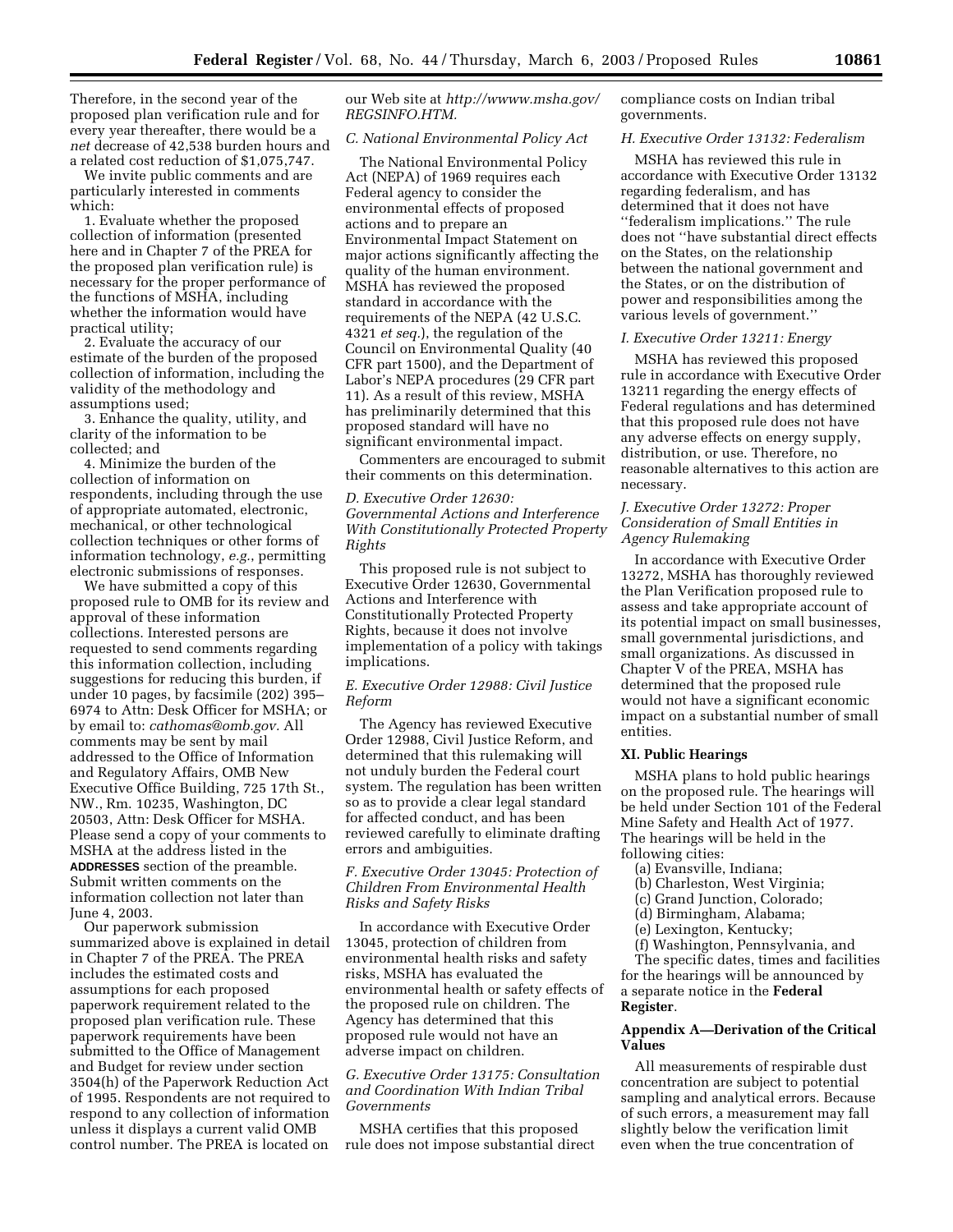respirable coal mine dust or respirable quartz dust does not. Therefore, to ensure that the verification limits have actually been met, it is necessary to provide for a margin of error in each measurement. The critical values provide this margin of error. MSHA can be confident that the verification limits have not been exceeded at the sampled locations. When valid measurements do not exceed the appropriate critical values listed in Table 70–1, corresponding to the number of shifts sampled.

To explain how the verification limits were derived, it is helpful to define some symbolic notation. Let X represent a measurement, and let  $\mu$  represent the

The 7-percent term in this formula accounts for uncertainty due to potential weighing error, and the two 5 percent terms account for differences

The 5.3-percent term in this formula accounts for imprecision in the Infrared (Infrared Spectrophotometer or IR) measurement of quartz mass deposited on the filter, the 4.2-percent term represents variability in air volume, and the final 5.6-percent term accounts for uncertainty due to variability between individual cyclones, given the size distribution of quartz dust encountered in mining environments (Bartley, November 1999).

Each critical value (c) was calculated to provide a confidence level of at least 95 percent that the dust control parameters specified in the ventilation plan were effective in preventing dust concentrations from exceeding the verification limits. Using a confidence coefficient of 1.645, based on the standard normal probability distribution, knowledge of the CV makes it possible to calculate a 1-tailed, 95-percent upper confidence limit (UCL) for µ, given a single measurement X. The UCL is  $X(1 + 1.645 \cdot CV)$ . When  $X \leq c$ , the UCL for  $\mu$  is less than or equal to the verification limit. When  $X > c$ , the UCL for  $\mu$  exceeds the verification limit.

For example, suppose  $X = 1.71$  mg/m<sup>3</sup> respirable dust. Then the UCL for  $\mu$ would be  $1.71 \cdot (1 + (10\% \text{ of } 1.645)) =$ 1.99 mg/m3, which is less than the

true value of whatever quantity is being measured *i.e.*, the full-shift average concentration, at a specific sampling location, of either respirable coal mine dust or respirable quartz dust. The difference between  $X$  and  $\mu$  is the measurement error and is denoted by e  $X = \mu + \varepsilon$ .

In accordance with standard statistical and industrial hygiene practice,  $\varepsilon$  (but not  $\mu$ ) is assumed to be normally distributed. Since the approved sampling and analytical methods for measuring concentrations of respirable coal mine dust and respirable quartz dust are both statistically unbiased, e has a mean value of zero and a degree of variability

$$
CV = \sqrt{(7\%)^2 + (5\%)^2 + (5\%)^2} = 10\%
$$

between individual cyclones and for variability in the exact volume of air pumped through the filter during a 480 minute shift.

$$
CV = \sqrt{(5.3\%)^{2} + (4.2\%)^{2} + (5.6\%)^{2}} = 9\%
$$

verification limit for respirable coal mine dust. If, however,  $X = 1.72$  mg/m<sup>3</sup>, then the UCL for  $\mu$  would be 1.72 $\cdot$ 1.1645 mg/m3, which slightly exceeds the verification limit. Similarly, for respirable quartz dust, the UCL for  $\mu$  is  $87 \cdot (1 + (9\% \text{ of } 1.645)) = 99.9 \text{ µg/m}^3$ when  $X = 87 \mu g/m^3$  and slightly above the verification limit of 100  $\mu$ g/m<sup>3</sup> when  $X = 88 \mu g/m^3$ .

If more than one measurement is available, then the confidence coefficient changes to reflect multiplication of the tail probabilities for independent measurement errors. When n measurements are available, the objective is to calculate a critical value (c) such that if each of the n measurements is  $\leq$  c, then the 1-tailed 95-percent UCL for  $\mu$  is  $\leq$  the verification limit. Since the product of the n individual tail probabilities must equal 0.05, the appropriate 1-tail probability for each measurement individually is the nth root of 0.05.

For example, if  $n = 3$ , then the appropriate 1-tail probability for each measurement is the cube root of 0.05, or 0.3684. The standard normal confidence coefficient corresponding to this tail probability is 0.336. Therefore, when all three measurements have the same value  $(X)$ , the UCL is  $X(1+0.336\text{-}CV)$ .

represented by its standard deviation, denoted by  $\sigma_{\varepsilon}$ . The ratio of  $\sigma_{\varepsilon}$  to  $\mu$  is called the measurement *coefficient of variation* (CV) due to sampling and analytical errors.42 The CV relates entirely to variability due to measurement errors and not at all to variability in actual dust concentrations.

For respirable coal mine dust, the value of CV used in calculating critical values was chosen to be consistent with the value proposed at  $\mu = 2.0$  mg/m<sup>3</sup> in the Notice of Final Policy published in the **Federal Register:** Coal Mine Respirable Dust Standard Noncompliance Determinations (63 FR 5700, February 3, 1998):

For respirable quartz dust, the value of CV used in calculating critical values is:

Substituting the appropriate CV estimate, the UCL is X·1.0336 for respirable coal mine dust or X·1.0302 for respirable quartz dust. Consequently, to obtain the critical value, the verification limit is first divided by 1.0336 (coal mine dust) or 1.0302 (quartz dust) and then truncated to the desired number of decimal digits. This yields 1.93 mg/m3 for coal mine dust and 97 µg/m3 for respirable quartz dust.

The confidence coefficients used to establish critical values by this method are as follows:

|  | Confidence<br>coefficient |
|--|---------------------------|
|  | 1.645<br>0.760            |
|  |                           |
|  | 0.336                     |
|  | 0.068                     |

For  $n > 4$ , the confidence coefficient is less than 0.068. It should be noted that although the critical value calculated for  $n \geq 4$  is slightly below the verification limit for both types of respirable dust, for simplicity it was set equal to the verification limit as a close approximation.

<sup>42</sup> In some publications, this ratio is called the relative standard deviation (RSD). It is sometimes

also denoted by CV<sub>total</sub>, where "total" refers to all sources of potential sampling and analytical error but does not cover variability in  $\mu$  itself.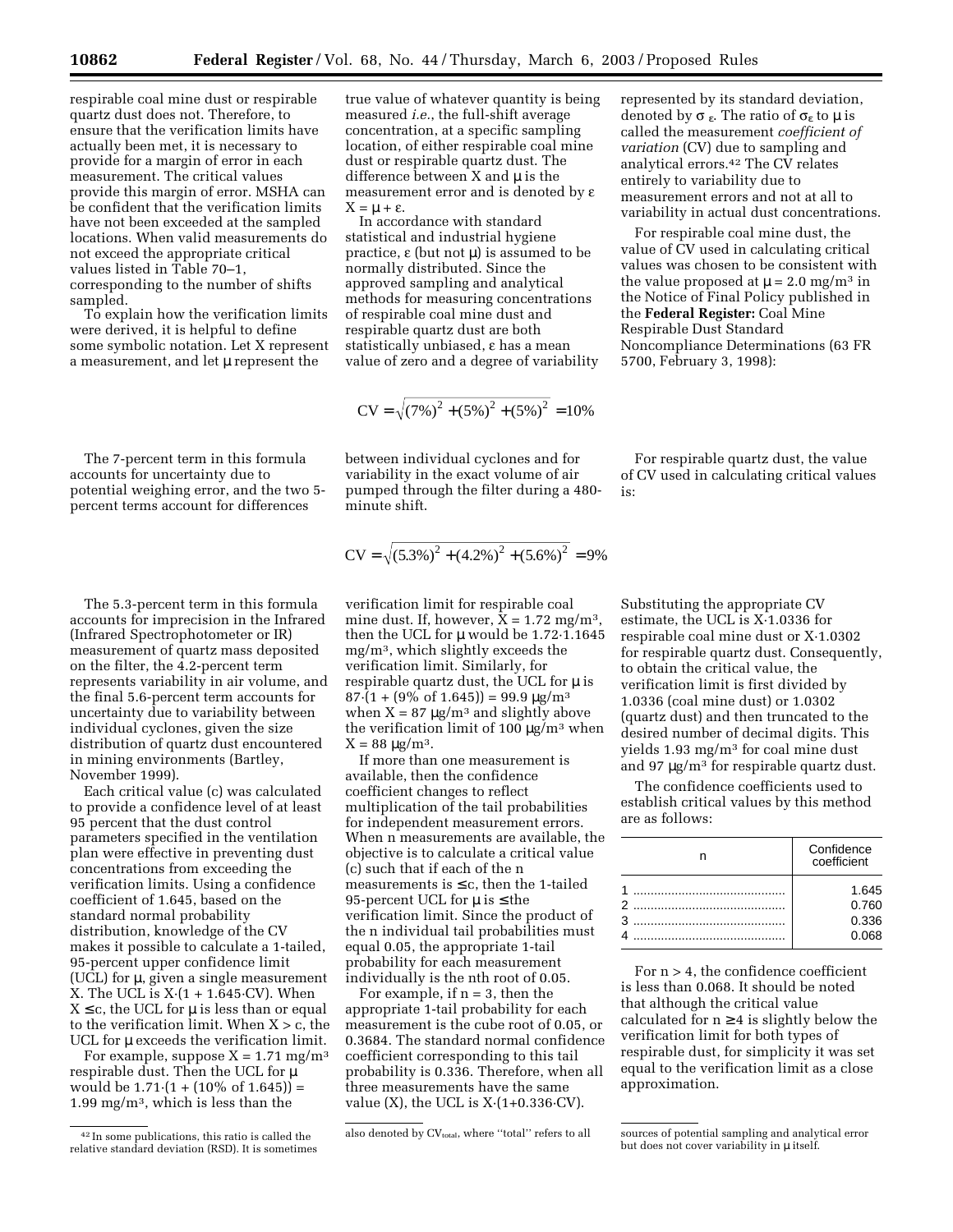# **Appendix B—Model Powered Air-Purifying Respirator (PAPR) Program**

**Note:** The following is an example of a Model PAPR Protection Program. Not all items contained in this example would be required for all mines. Additional items not included in this example might be required depending on the conditions at your mine.

## **1.0 Purpose**

Wellington Mining Company and the Mine Safety and Health Administration (MSHA) have determined that, after installing all feasible engineering and environmental controls on the 002–0 MMU longwall mining section, miners working downwind of the shearer continue to be exposed to respirable coal mine dust concentrations in excess of the allowable standard during routine mining operations. As a result, Wellington Mining Company has been granted permission by MSHA to use powered air-purifying respirators to protect affected miners from overexposure to this respiratory hazard until such time as other feasible engineering controls become available.

During mining of development entries, Wellington Mining Company, for brief periods of time, intermittently encounters high quartz concentrations while mining through rock partings. The approved ventilation plan parameters likely will not prevent overexposure to some miners during these brief occurrences. Accordingly, MSHA has approved a revision to the ventilation plan to allow for the use of PAPRs, for a period not to exceed 30 days, when these unusual operating conditions occur.

The purpose of this PAPR Protection Program is to specify who is required to wear PAPRs and the conditions under which the respirators must be used. The miners, occupations, work location or tasks requiring PAPR use at Wellington Mining Company are listed in Section 4.0.

#### **2.0 Scope and Application**

This PAPR Protection Program is applicable to all miners who are required by the provisions of the approved ventilation plan to wear PAPRs. This includes supply and maintenance personnel, electrical crews or supervisors working in those areas, occupations or tasks designated in Wellington's PAPR Protection Program.

Miners participating in the PAPR Protection Program do so at no cost to them. The expense associated with training, providing and maintaining PAPRs will be borne by Wellington Mining Company.

# **3.0 Responsibilities**

*Program Administrator* 

The Program Administrator is the management official designated by Wellington Mining Company who is responsible for administering the PAPR Program. The duties of the Program Administrator include:

• Selection of the PAPR.

• Monitoring respirator use to ensure that PAPRs are used in accordance with this program.

• Arranging for and conducting training.

• Ensuring proper storage and maintenance of PAPRs.

• Evaluating the program.

• Updating the written programs as needed.

The Program Administrator for Wellington Mining Company is John Doe.

### *Mine Supervisors*

Mine supervisors are responsible for ensuring that the PAPR Protection Program is implemented in their area(s) of responsibility. In addition to being knowledgeable about the program requirements for their own protection, mine supervisors must also ensure that the program is understood and followed by the miners under their supervision. Duties of the mine supervisor include:

• Ensuring that miners under their supervision have received appropriate training.

• Ensuring the availability of PAPRs and accessories.

• Being aware of miners, areas, occupations or tasks requiring the use of PAPRs.

• Enforcing the proper use of PAPRs when necessary.

• Ensuring that PAPRs are properly cleaned, maintained, and stored according to the PAPR Protection Program.

• Ensuring that PAPRs fit properly and do not cause discomfort.

• Coordinating with the Program Administrator on how to address respirable coal mine dust hazards or other concerns regarding the program.

#### *Miners*

Each miner has the responsibility to wear the PAPR when and where required and in the manner in which he or she was trained. Miners must also:

• Care for their PAPRs as instructed.

• Inform their mine supervisor if the PAPR is no longer operating properly.

• Inform their mine supervisor or the Program Administrator of any concerns they have regarding the program.

# **4.0 Program Elements**

#### *Selection Procedures*

The Program Administrator will select the PAPRs to be used on site in accordance with all MSHA requirements. The Program Administrator will provide all miners who wear PAPRs with a copy of the manufacturer's instructions including the use, care, maintenance and storage of the PAPR.

• PAPRs utilized will be 3M model AS–600LBC, certified by the National Institute for Occupational Safety and Health (NIOSH) under 42 CFR part 84 and approved by MSHA under 30 CFR part 18 and will be used in accordance with the terms of certification and approval. The main PAPR filter will be the AS–140 HE or equivalent as approved by NIOSH.

#### *PAPR Protection Factor*

The minimum air velocity specified in the approved ventilation plan at the headgate of the MMU 002–0 longwall is 550 fpm. Accordingly, the assigned protection factor for the use of PAPRs is 2.9.

When PAPRs are required to be used while mining through rock partings on development entries, the air velocity is less than 400 fpm which results in an assigned protection factor of 4.0.

# *PAPR Use*

PAPR protection is required as follows:

• For all miners who work or travel downwind of the shearer operator when material is being produced on the 002– 0 MMU longwall section.

• For all miners who work or travel on the active production face or work or travel downwind of that face when it has been determined by mine management that unique operating conditions caused by mining through rock partings has or will occur.

#### *General Use Procedures*

• PAPRs assigned for the exclusive use of a miner will be identified by labeling the outside with the miner's full name.

• Miners will use PAPRs under conditions specified by the program, and in accordance with the training they have received on the use of the device. The PAPR will not be used in a manner for which it is not certified by NIOSH or approved by MSHA.

• All miners should examine the PAPR prior to each shift of use for a new main filter, integrity of the visor, and proper functioning of the battery and motor assembly.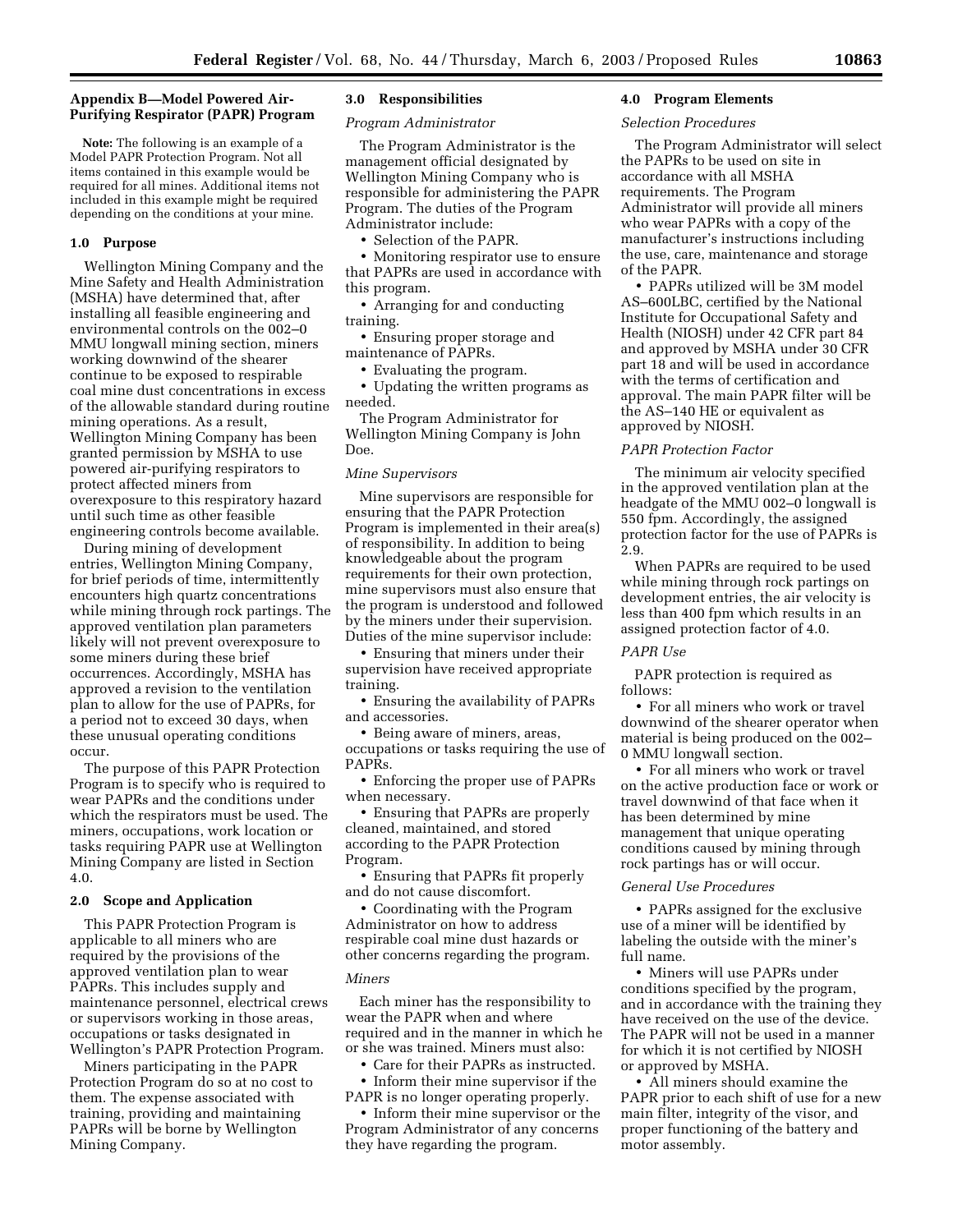# *Cleaning, Maintenance and Storage*

# Cleaning

PAPRs are to be regularly cleaned and disinfected at the designated PAPR cleaning station located in the lamproom. Units issued for the exclusive use of a miner shall be cleaned prior to use on the next shift. Those not assigned for the exclusive use of a miner will be cleaned and disinfected prior to the next shift of use or assignment to a different miner. All PAPRs will be cleaned by the lamproom attendant.

The following procedures are to be used when cleaning and disinfecting PAPRs:

PAPRs Issued for Exclusive Use

• Wipe the Helmet/Headband/Cradle assembly/Head seal/Temple seal/visor with a soft cloth dampened with a solution of mild soap and water.

- Vacuum the motor housing.
- Replace the main filter.

• Inspect all parts for damage or wear. Replace any parts that may affect the performance of the respirator.

• All components may be wiped with a soft cloth dampened with a solution of disinfectant and water.

PAPRs Not Issued for Exclusive Use

• Disassemble the motor housing assembly, the head harness assembly, the head seal assembly, the visor assembly, the main filter and the expander.

• Clean all parts by wiping them with a soft cloth dampened with a solution of mild soap and water. Wipe each component with a soft cloth dampened with disinfectant.

• Allow all parts to dry prior to reinstallation.

• Inspect all parts for damage or wear. Replace any parts that may affect the performance of the respirator.

• Replace the main filter with a new filter.

**Note:** The PAPR Program Administrator will ensure an adequate supply of appropriate cleaning and disinfection material at the cleaning station.

## *Maintenance*

PAPRs are to be maintained at all times in order to ensure that they function properly and adequately protect the miner. Maintenance involves a thorough visual inspection for cleanliness, defects and operational function. Worn, damaged, defective, or exhausted parts will be replaced prior to use. No components will be replaced or repairs made beyond those recommended by the manufacturer. All

routine maintenance will be performed by the lamproom attendant.

The following checklist will be used when inspecting PAPRs:

- Headgear
	- —Check that there are no dents or cracks in the headgear assembly
	- —Look closely at the faceseals. There should be no tears or loss of elasticity that could permit contaminated air to enter the headgear.
	- —Check that the headseal and temple seals are in good condition.
- Faceshield
	- —Check the faceshield for correct placement in the visor surround. Also look for scratches or other visual distortions that make it difficult to see through the faceshield.
- Blower Assembly
- —Remove the blower from the headgear
- —Examine the blower housing and replace it if cracked or damaged.
- —Examine the inside of the blower intake manifold for accumulated dust. Clean as described above, if required.
- Power supply and motor —Check operational function
	- —Examine for tears or damage to the wiring or cable jacket.
	- —Check for compliance with electrical permissibility requirements.
- PAPR battery packs will be placed on charge if not already indicating a full charge.

#### *Storage*

PAPRs will be stored in a clean, dry area, and in accordance with the manufacturer's recommendations. Clean/disinfected and inspected units will be placed in a sealed plastic bag and stored in the lamproom.

# *Defective PAPRs*

PAPRs that have defective parts shall be removed from service immediately. If, during an examination or during the work shift, a miner discovers a defect in a PAPR, it should be brought to the attention of the supervisor. The supervisor will have the Program Administrator or delegate make immediate repairs or secure a replacement prior to the miner returning to the work area that requires PAPR use. With the approval of the supervisor, miners will be permitted to leave the work area to perform limited maintenance on their PAPR in a designated area that is free of respirable coal mine dust hazards. Situations when this will be permitted include: to wash

their PAPR facepiece, to replace a filter, leaking hose or exhausted power supply (battery), or to repair a damaged/missing visor.

# *Training*

The Program Administrator will provide training to PAPR users and their mine supervisors on the contents of the Wellington Mining Company's PAPR Protection Program, on the applicable portions of the mine's approved mine ventilation plan revisions, and on MSHA respiratory protection standards. Miners will be trained prior to using a PAPR in the active workings. Supervisors will also be trained prior to using a PAPR in the active workings or prior to supervising miners who must wear PAPRs.

The training course will cover these topics:

- The Wellington Mining Company's PAPR Protection Program
- Applicable MSHA standards
- Respirable coal mine dust (including quartz) hazards encountered at Wellington Mining Company's operations and their health effects.
- Limitations of PAPRs
- PAPR donning, doffing and user fit check

Miners will be retrained at least annually. Miners must demonstrate their understanding of the topics covered in the training through handson exercises. PAPR training will be documented by the Program Administrator.

# **5.0 Program Evaluation**

The Program Administrator will conduct periodic evaluations of the active workings to ensure that the provisions of the program are being implemented. The evaluations will include regular consultations with miners who use PAPRs and their supervisors, site inspections, an examination of respirable coal mine dust sampling results, and a review of training records.

# **6.0 Documentation and Recordkeeping**

A written copy of this program and the MSHA requirements will be posted on the mine bulletin board for the review by interested miners, and a copy will be kept in the Program Administrator's office.

Also maintained in the Program Administrator's office are copies of training records. Those records will be updated as new miners are trained, and as existing miners receive annual refresher training.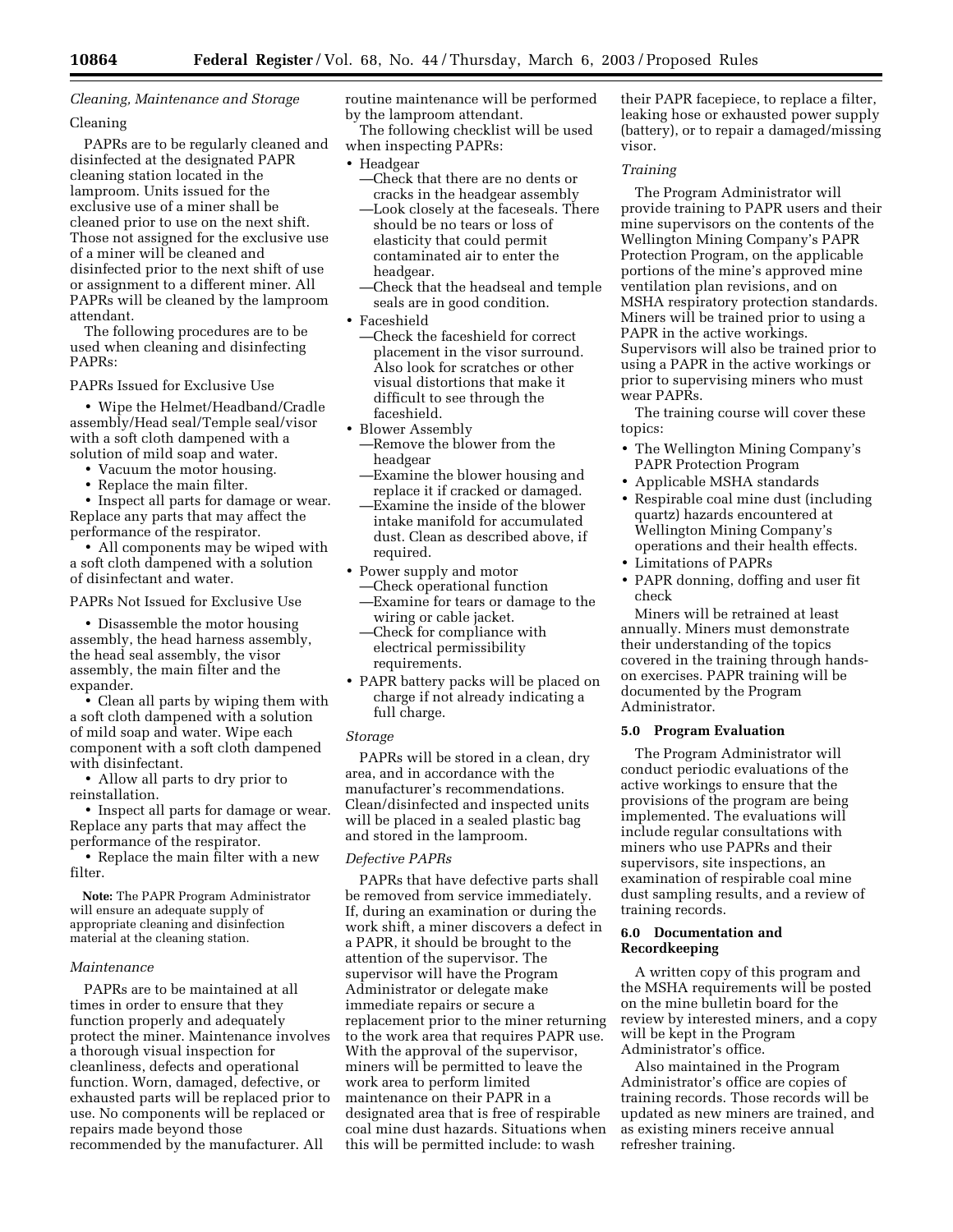# **Appendix C—Citation Threshold Values (CTV)**

## **I. Interpretation of the CTV Table**

Each CTV was calculated to ensure that, if the CTV is met or exceeded, noncompliance with the applicable dust standard can be inferred with at least 95-percent confidence. It is assumed that whatever applicable dust standard happens to be in effect at the sampling location is binding, and that a citation is warranted whenever there is sufficient evidence that an established standard has been exceeded. The CTV table does not depend on how the applicable dust standard was established, or on any measurement uncertainties in the process of setting the applicable dust standard.

The CTV table provides criteria for testing a tentative, or presumptive, hypothesis that the true single-shift average dust concentration did not exceed the applicable dust standard (S) at each of the individual locations sampled during a particular shift. For purposes of this test, the mine atmosphere at each such location is presumed to be in compliance unless the corresponding single-shift measurement provides sufficient evidence to the contrary. The ''true single-shift average'' does *not* refer, in this context, to an average across different occupations, locations, or shifts. Instead, it refers entirely to the dust concentration at the specific location of the sampler unit, averaged over the course of the particular shift during which the measurement was obtained. The CTV table is *not* designed to estimate or test the average dust concentration across occupational locations, or within any zone or mine area, or in the air actually inhaled by any particular miner.

The CTV table ensures that noncompliance is cited only when there is a 95-percent level of confidence that the applicable dust standard has actually been exceeded. A single-shift measurement that does not exceed the applicable CTV value, does not necessarily imply probable compliance with the applicable dust standard—let alone compliance at a 95-percent confidence level. For example, a singleshift measurement of 2.14 mg/m3 would not, according to the CTV table, indicate noncompliance with sufficient confidence to warrant a citation if  $S =$ 2.0 mg/m3. This does not imply that the mine atmosphere was in compliance on the shift and at the location sampled. On the contrary, unless contradictory evidence were available, this measurement would indicate that the MMU was probably *out* of compliance.

However, because there is a small chance that the measurement exceeded the standard only because of measurement error, a citation would not be issued. Additional measurements would be necessary to verify the apparent lack of adequate control measures. Similarly, a single-shift measurement of 1.92 mg/m3 would not warrant citation; but, because of possible measurement error, neither would it warrant concluding that the mine atmosphere sampled was in compliance. To confirm that control measures are adequate, it would be necessary to obtain additional measurements.

Furthermore, even if a single-shift measurement were to demonstrate, at a high confidence level, that the mine atmosphere was in compliance at the sampling location on a given shift, additional measurements would be required to demonstrate compliance on each shift. For example, if  $S = 2.0$  mg/ m3, then a valid measurement of 1.65 mg/m3 would demonstrate compliance on the particular shift and at the particular location sampled. It would not, however, demonstrate compliance on other shifts or at other locations.

## **II. Derivation of the CTV Table**

To understand how the CTVs are derived and justified, it is first necessary to distinguish between variability due to measurement error and variability due to actual differences in dust concentration. The variability observed among individual measurements obtained at different locations (or at different times) combines both: dust concentration measurements vary partly because of measurement error and partly because of genuine differences in the dust concentration being measured. This distinction, between measurement error and variation in the true dust concentration, can more easily be explained by first carefully defining some notational abbreviations.

One or more dust samples are collected in the same MMU or other mine area on a particular shift. Since it is necessary to distinguish between different samples in the same MMU, let Xi represent the MRE-equivalent dust concentration measurement obtained from the i<sup>th</sup> sample. The quantity being measured is the true, single-shift average dust concentration at the ith sampling location and is denoted by  $\mu_i$ . Because of potential measurement errors,  $\mu_i$  can never be known with complete certainty. A ''sample,'' ''measurement,'' or ''observation'' always refers to an instance of  $X_i$  rather than  $\mu_i$ .

The overall measurement error associated with an individual measurement is nothing more than the difference between the measurement (Xi) and the quantity being measured  $(\mu_i)$ . Therefore, this error can be represented as

#### $\varepsilon_i = X_i - \mu_i$ .

Equivalently, any measurement can be regarded as the true concentration in the atmosphere sampled, with a measurement error added on:

# $X_i = \mu_i + \varepsilon_i$ .

For two different measurements  $(X_1)$ and  $X_2$ ), it follows that  $X_1$  may differ from  $X_2$  not only because of the combined effects of  $\varepsilon_1$  and  $\varepsilon_2$ , but also because  $\mu_1$  differs from  $\mu_2$ .

The probability distribution of  $X_i$ around  $\mu_i$  depends only on the probability distribution of  $\varepsilon_i$  and should not be confused with the statistical distribution of  $\mu$ <sub>i</sub> itself, which arises from spatial and/or temporal variability in dust concentration. This variability (*i.e.*, among  $\mu_i$  for different values of *I*) is not associated with inadequacies of the measurement system, but real variation in exposures due to the fact that contaminant generation rates vary greatly in time and contaminants are heterogeneously distributed in workplace air.

Since noncompliance determinations are made relative to individual sampling locations on individual shifts, derivation of the CTV table requires no assumptions or inferences about the spatial or temporal pattern of atmospheric dust concentrations—*i.e.*, the statistical distribution of  $\mu_i$ . MSHA is not evaluating dust concentrations averaged across the various sampler locations. Therefore, the degree and pattern of variability observed among different measurements obtained during MSHA sampling are not used in establishing any CTV. Instead, the CTV for each applicable dust standard (S) is based entirely on the distribution of measurement errors  $(\varepsilon_i)$  expected for the maximum dust concentration in compliance with that standard—*i.e.*, a concentration equal to S itself.

If control filters are used to eliminate potential biases, then each  $\varepsilon_i$  arises from a combination of four weighing errors (pre- and post-exposure for both the control and exposed filter capsule) and a continuous summation of instantaneous measurement errors accumulated over the course of an eighthour sample. Since the eight-hour period can be subdivided into an arbitrarily large number of sub-intervals, and some fraction of  $\varepsilon_i$  is associated with each sub-interval,  $\varepsilon_i$  can be represented as comprising the sum of an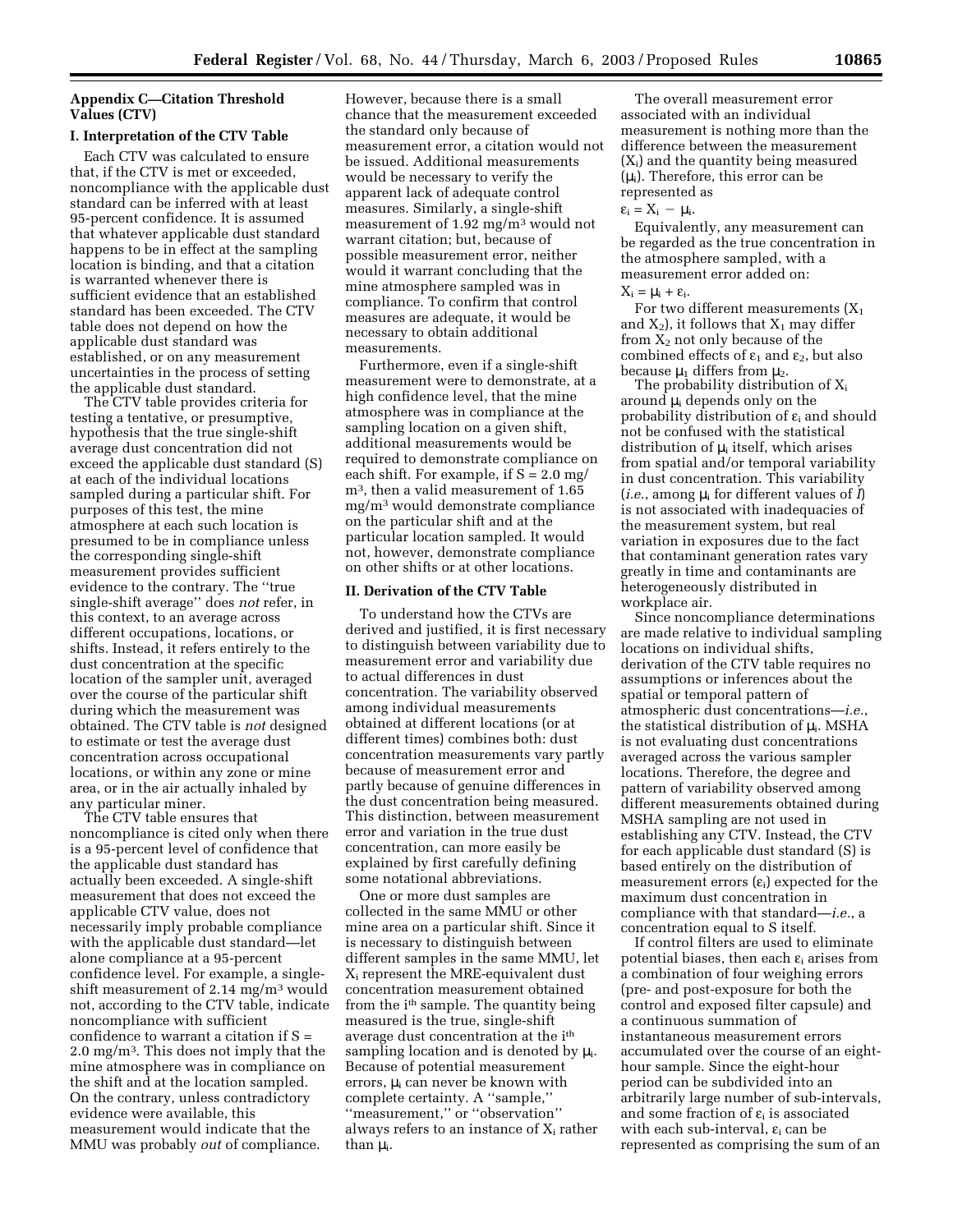errors. By the Central Limit Theorem, such a summation tends to be normally distributed, regardless of the distribution of sub-interval errors. This does not depend on the distribution of  $\mu_i$ , which is generally represented as being lognormal.

Furthermore, each measurement made by MSHA personnel is based on the difference between pre- and postexposure weights of a dust sample, as determined in the same laboratory, and adjusted by the weight gain or loss of the control filter capsule. Any systematic error or bias in the weighing process attributable to the laboratory is mathematically canceled out by subtraction. Furthermore, any bias that may be associated with day-to-day changes in laboratory conditions or introduced during storage and handling of the filter capsules is also mathematically canceled out. Elimination of the sources of systematic errors identified above, together with the fact that the concentration of respirable dust is defined by section 202(e) of the Mine Act to mean the average concentration of respirable dust measured by an approved sampler unit, implies that the measurements are unbiased. This means that  $\varepsilon_i$  is equally likely to be positive or negative and, on average, equal to zero.

Therefore, each  $\varepsilon_i$  is assumed to be normally distributed, with a mean value of zero and a degree of variability represented by its standard deviation

$$
\sigma_i = \mu_i \cdot CV_{total}.
$$

Since  $X_i = \mu_i + \varepsilon_i$ , it follows that for a given value of  $\mu_i$ ,  $X_i$  is normally distributed with expected value equal to  $\mu_i$  and standard deviation equal to  $\sigma_i$ .  $CV<sub>total</sub>$ , is the coefficient of variation in measurements corresponding to a given value of  $\mu_i$ . CV<sub>total</sub> relates entirely to variability due to measurement errors and not at all to variability in actual dust concentrations.

MSHA's procedure for citing noncompliance based on the CTV table consists of formally testing a presumption of compliance at every location sampled. Compliance with the applicable dust standard at the i*th* sampling location is expressed by the relation  $\mu_i \leq S$ . Max $\{\mu_i\}$  denotes the maximum dust concentration, among all of the sampling locations within a MMU. Therefore, if  $Max\{\mu_i\} \leq S$ , none of the sampler units in the MMU were exposed to excessive dust concentration. Since the burden of proof is on MSHA to demonstrate noncompliance, the hypothesis being tested (called the null hypothesis, or  $H<sub>0</sub>$ ) is that the concentration at every location sampled is *in* compliance with the applicable dust standard.

Equivalently, for a MMU the null hypothesis (H<sub>0</sub>) is that max $\{\mu_i\} \leq S$ . In other areas, where only one, full-shift measurement is made, the null hypothesis is simply that  $\mu_i \leq S$ .

The test consists of evaluating the likelihood of measurements obtained during an MSHA sample, under the assumption that  $H_0$  is true. Since  $X_i =$  $\mu_i + \varepsilon_i$ ,  $X_i$  (or max $\{X_i\}$  in the case of a MMU) can exceed S even under that assumption. However, based on the normal distribution of measurement errors, it is possible to calculate the probability that a measurement error would be large enough to fully account for the measurement's exceeding the standard. The greater the amount by which  $X_i$  exceeds S, the less likely it is that this would be due to measurement error alone. If, under  $H_0$ , this probability is less than five percent, then  $H_0$  can be rejected at a 95-percent confidence level and a citation is warranted. For a MMU, rejecting  $H_0$  (and therefore issuing a citation) is equivalent to determining that  $\mu_i > S$  for at least one value of *I*.

Each CTV listed was calculated to ensure that citations will be issued at a confidence level of at least 95 percent. As described in MSHA's February 1994 notice and explained further by Kogut [2], the tabled CTV corresponding to each S was calculated on the assumption that, at each sampling location:

$$
CV_{\text{total}} \leq CV_{\text{CTV}} = \sqrt{\left(\frac{0.14 \text{ mg/m}^3}{\mu_i \text{ mg/m}^3} \cdot 100\% \right)^2 + (5\%)^2 + (5\%)^2}
$$

The MSHA and NIOSH joint finding establishes that for valid measurements made with an approved sampler unit,  $CV<sub>total</sub>$  is in fact less than  $CV<sub>CTV</sub>$  at all dust concentrations  $(\mu_i)$ .

The situation in which measurement error is most likely to cause an erroneous noncompliance determination is the hypothetical case of  $\mu_i$  = S for either a single-shift sample measurement or for all of the measurements made in the same MMU. In that borderline situation—*i.e.*, the worst case consistent with  $H_0$ —the standard deviation is identical for all measurement errors. Therefore, the value of  $\sigma$  used in constructing the CTV table is the product of S and  $CV_{CTV}$ evaluated for a dust concentration equal to S:

$$
\sigma = S \cdot \sqrt{\left(\frac{0.14}{S}\right)^2 + (.05)^2 + (.05)^2}
$$

Assuming a normal distribution of measurement errors as explained above, it follows that the probability a single measurement would equal or exceed the critical value

# $c = S + 1.64 \cdot \sigma$

is five percent under  $H_0$  when  $CV_{total} =$  $CV<sub>CTV</sub>$ . The tabled CTV corresponding to S is derived by simply raising the critical value c up to the next exact multiple of 0.01 mg/m3.

For example, at a dust concentration  $(\mu_i)$  just meeting the applicable dust standard of  $S = 2$  mg/m<sup>3</sup>, CV<sub>CTV</sub> is 9.95 percent. Therefore, the calculated value of c is 2.326 and the CTV is 2.33 mg/ m3. Any valid single-shift measurement at or above this CTV is unlikely to be this large simply because of measurement error. Therefore, any such measurement warrants a noncompliance citation.

The probability that a measurement exceeds the CTV is even smaller if

µi < S for any *I*. Furthermore, to the extent that  $CV_{total}$  is actually less than  $CV_{CTV}$ ,  $\sigma$  is actually less than S·CV<sub>CTV</sub>. This results in an even lower probability that the critical value would be exceeded under the null hypothesis. Consequently, if any single-shift measurement equals or exceeds c, then H0 can be rejected at confidence level of at least 95-percent. Since rejection of  $H_0$ implies that  $\mu_i > S$  for at least one value of *I*, this warrants a noncompliance citation.

It should be noted that when each of several measurements is separately compared to the CTV table, the probability that at least one  $\varepsilon_i$  will be large enough to force  $X_i \geq CTV$  when  $\mu_i$  $\leq$  S is greater than the probability when only a single comparison is made. For example (still assuming  $S = 2$  mg/m<sup>3</sup>), if  $CV_{total}$  is actually 6.6%, then the standard deviation of  $\varepsilon_i$  is 6.6% of 2.0 mg/m<sup>3</sup>, or 0.132 mg/m<sup>3</sup>, when  $\mu_i = S$ . Using properties of the normal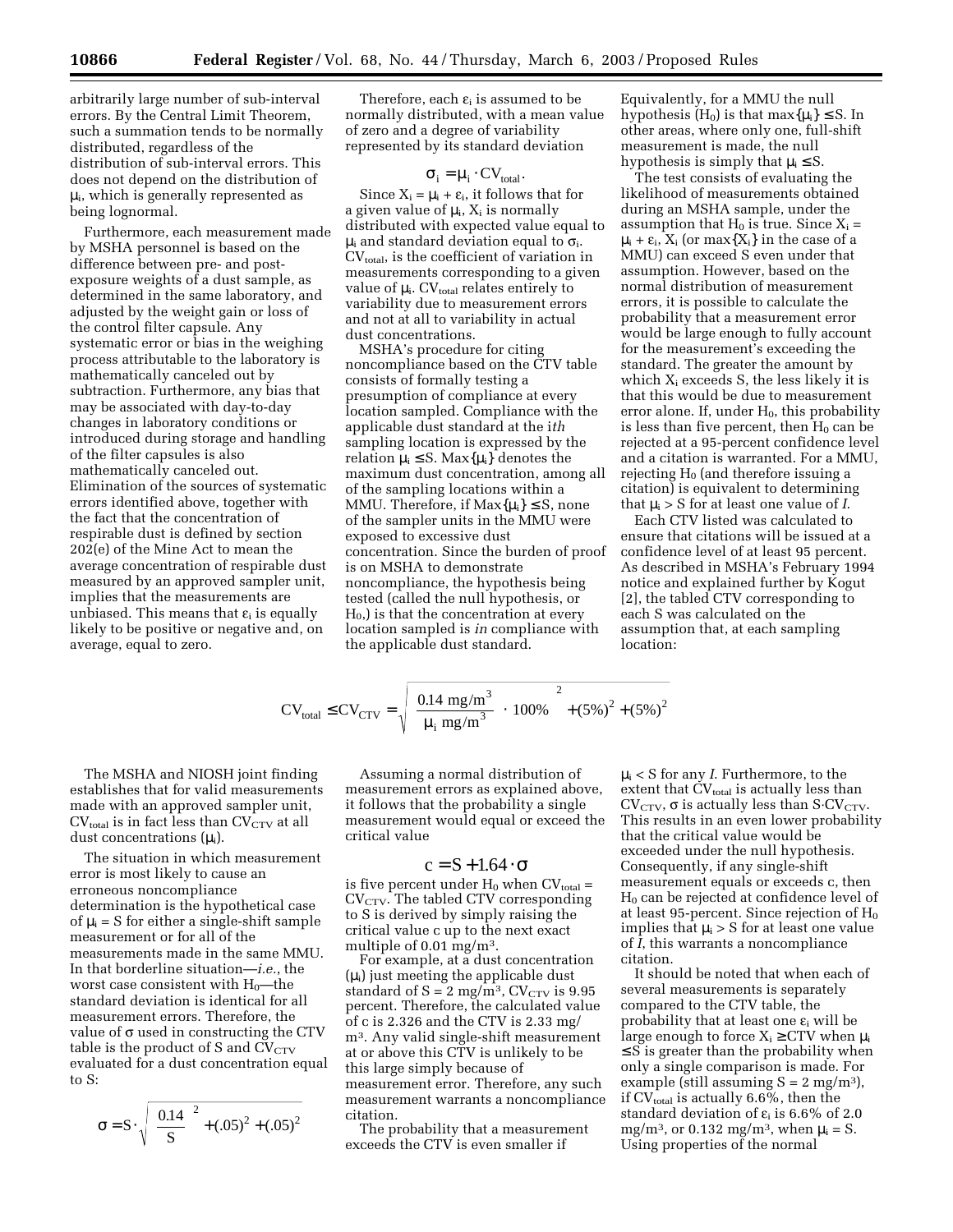distribution, the probability that any single measurement would exceed the CTV in this borderline situation is calculated to be 0.0062. However, the probability that at least one of five such measurements results in a citation is 1  $(0.9938)^5$  = 3.1 percent. Therefore, the confidence level at which a citation can be issued, based on the maximum of five measurements made in the same MMU on a given shift, is 97%.

The constant 1.64 used in calculating the CTV is a 1-tailed 95-percent confidence coefficient and is derived from the standard normal probability distribution. Since the purpose of the CTV table is to provide criteria for determining that the true dust concentration strictly exceeds the applicable dust standard and such a determination can occur only when a single-shift measurement is sufficiently high, there is exactly zero probability of erroneously citing noncompliance when a measurement falls below the lower confidence limit. Consequently, the total probability of erroneously citing noncompliance equals the probability that a standard normal random variable exceeds 1.64, which is 5 percent.

#### **Appendix D—References**

Althouse, R.B., K.M. Bang, and R.M. Castellan. *Tuberculosis comortality with silicosis—United States, 1979–1991*. Applied Occupational Environmental Hygiene, Vol. 10(12), pp.1037–1041, 1995.

Althouse, R.B.; Castellan, R.M.; Attfield, M.D.; Bang K.M.; and J.E. Parker, *Surveillance of Pneumoconiosis morbidity in U.S. underground coal miners: 1975–1995.* 1998 Elsevier Sciences BV. Advances in the Prevention of Occupational Respiratory Diseases. K. Chiyotani, Y. Hosoda and Y. Aizawa, editors.

Amandus, H.E., N.L. Lapp, Jacobson, G. and R. Reger. *Significance of irregular small opacities in radiographs of coal miners in the USA.* British Journal of Industrial Medicine 33:13–17, 1976.

American Conference of Governmental Industrial Hygienists (ACGIH). *TLVs and BEIs. Threshold Limit Values for Chemical Substances and Physical Agents, Biological Exposure Indices.* Cincinnati, OH, 1999.

American Industrial Hygiene Association (AIHA). *The Occupational Environment—Its Evaluation and Control.* Salvatore R. DiNardi (ed.), Fairfax, VA: AIHA Press, 1997.

*American Iron and Steel Institute* v. *OSHA,* (AISI–I) 577 F.2d 825 (3d Cir. 1978).

*American Iron and Steel Institute* v. *OSHA,* (AISI–II) 939 F.2d 975, 980 (D.C. Cir. 1991).

*American Textile Manufacturers' Institute* v. *Donovan,* 452 U.S. 490, 508– 509 (1981).

American Thoracic Society. *Lung Function Testing: Selection of Reference Values and Interpretative Strategies.* American Review of Respiratory Disease, Vol. 144, pp. 1202–1218, 1991.

Armitage, P. *Statistical Methods in Medical Research.* Oxford, UK: Blackwell Scientific Publications, pp. 335–361, 375–384, 1977.

Attfield, M.D. and R.M. Castellan. *Epidemiological Data on U.S. Coal Miners' Pneumoconiosis, 1960 to 1988.* American Journal of Public Health, Vol. 82(7), pp. 964–970, July 1992.

Attfield, M.D and F.J. Hearl. *Application of data on compliance to epidemiological assessment of exposure-response: the case of data on exposure of United States coal miners.* Occup. Hyg., Vol. 3, pp. 177–184, 1996.

Attfield, M.D. and Noah S. Seixas. *Prevalence of pneumoconiosis and its relationship to dust exposure in a cohort of U.S. bituminous coal miners and ex-miners.* Am. J. Ind. Med., Vol. 27, pp. 137–151, 1995.

Attfield, M.D. and Thomas K. Hodous. *Pulmonary function of U.S. coal miners related to dust exposure estimates.* American Review of Respiratory Disease, Vol. 145, pp. 605–609, 1992.

Attfield, M.D. and K. Morring. *An investigation into the relationship between coal workers' pneumoconiosis and dust exposure in U.S. coal miners.* Am. Ind. Hyg. Assoc. J., Vol. 53, pp. 486–492, 1992b.

Attfield, M.D. and K. Morring. *The derivation of estimated dust exposures for U.S. coal miners working before 1970.* Am. Ind. Hyg. Assoc. J., Vol. 53, pp. 248–255, 1992a.

Attfield, M.D. and G. Wagner. *Respiratory disease in coal miners.* In: W.N. Rom (ed.), *Environmental and Occupational Medicine,* 2nd ed. Boston, MA: Little, Brown, and Company, pp. 325–344, 1992.

Atuhaire, L.K., M.J. Campbell, A.L. Cochrane, M. Jones, and F. Moore. *Mortality of men in Rhondda Fach 1950–1980.* Brit. J. Ind. Med., Vol. 42, pp. 741–745, 1985.

Balaan, M.R., S.L. Weber, and D.E. Banks. *Clinical aspects of coal workers' pneumoconiosis and silicosis.* Occup. Med: State of the Art Rev., Vol. 8, pp. 19–34, 1993.

Bartley, D. Letter of November 10, 1999, from David Bartley, Division of Physical Sciences and Engineering, NIOSH, to Thomas Tomb, Pittsburgh Safety and Health Technology Center, MSHA.

Bhaskar, R., W. Jiang, and L. Xu. *Development of Effective Protection* 

*Factors for Racal Airstream Helmets.* Research Report prepared for Energy West Mining Company, Huntington, Utah, August 16, 1994.

Boden, L.I. and M. Gold. *The accuracy of self-reported regulatory data: the case of coal mine dust.* Am. J. Ind. Med., Vol. 6, pp. 427–440, 1984.

Bourgkard, E., P. Bernadec, N. Chau, J.P. Bertrand, D. Teculescu, and Q.T. Pham. *Can the evolution to pneumoconiosis be suspected in coal miners?* Am. J. Respir. Crit. Care Med., Vol. 158, pp. 504–509, 1998.

Carta, P., G. Aru, M.T. Barbieri, G. Avantaneo, and D. Casula. *Dust exposure, respiratory symptoms, and longitudinal decline of lung function in young coal miners.* Occup. Environ. Med., Vol. 53, pp. 312–319, 1996.

Cecala, A.B., J.V. Volkwein, E.D. Thimons, and C.W. Urban. *Protection Factors of the Airstream Helmet.* U.S. Bureau of Mines RI 8591, 1981.

Cochrane, A.L. *The attack rate of progressive massive fibrosis.* Br. J. Ind. Med., Vol. 19, pp. 52–64, 1962.

Cochrane, A.L., T.J.L. Haley, F. Moore, and E. Holf. *The mortality of men in the Rhondda Fach, 1950–1970.* Br. J. Ind. Med. Vol. 36, pp. 15–22, 1979.

Cockcroft, A. and N. Andersson. *Radiological irregular opacities and coal work exposure: a case-referent study.* Br J Industrial Med 44:484–487. 1987.

Cockcroft, A., G. Berry, J Cotes, J Lyons. *Shape of small opacities and lung function in coal workers.* Thorax 37:765–769:1982c.

Cockcroft, A. J. Lyons, N. Andersson, and M. Saunders. *Prevalence and relation to underground exposure of radiological irregular opacities in south Wales coal workers with pneumoconiosis.* British Journal of Industrial Medicine 40:169–173, 1983.

Cockcroft, A., R. Seal, J. Wagner, J. Lyons, R. Ryder, N. Andersson. *Postmortem study of emphysema in coal workers and non-coal workers.* Lancet 2: 600–603. 1982a.

Cockcroft, A., J. Wagner, E. Seal, J. Lyons, M. Campbell. *Irregular opacities in coal workers' pneumoconiosiscorrelation with pulmonary function and pathology.* Ann Occup Hyg 26(104):767–787. 1982(b).

Coggon, D. and A.N. Taylor. *Coal mining and chronic obstructive pulmonary disease: a review of the evidence.* Thorax. Vol. 53(5), pp. 398– 407, 1998.

Collins, H., J. Dick, J. Bennett, P. Pern, M. Rickards, D. Thomas, *et al. Irregularly shaped small shadows on chest radiographs, dust exposure, and lung function in coalworkers' pneumoconiosis.* British Journal of Industrial Medicine 45:43–55, 1988.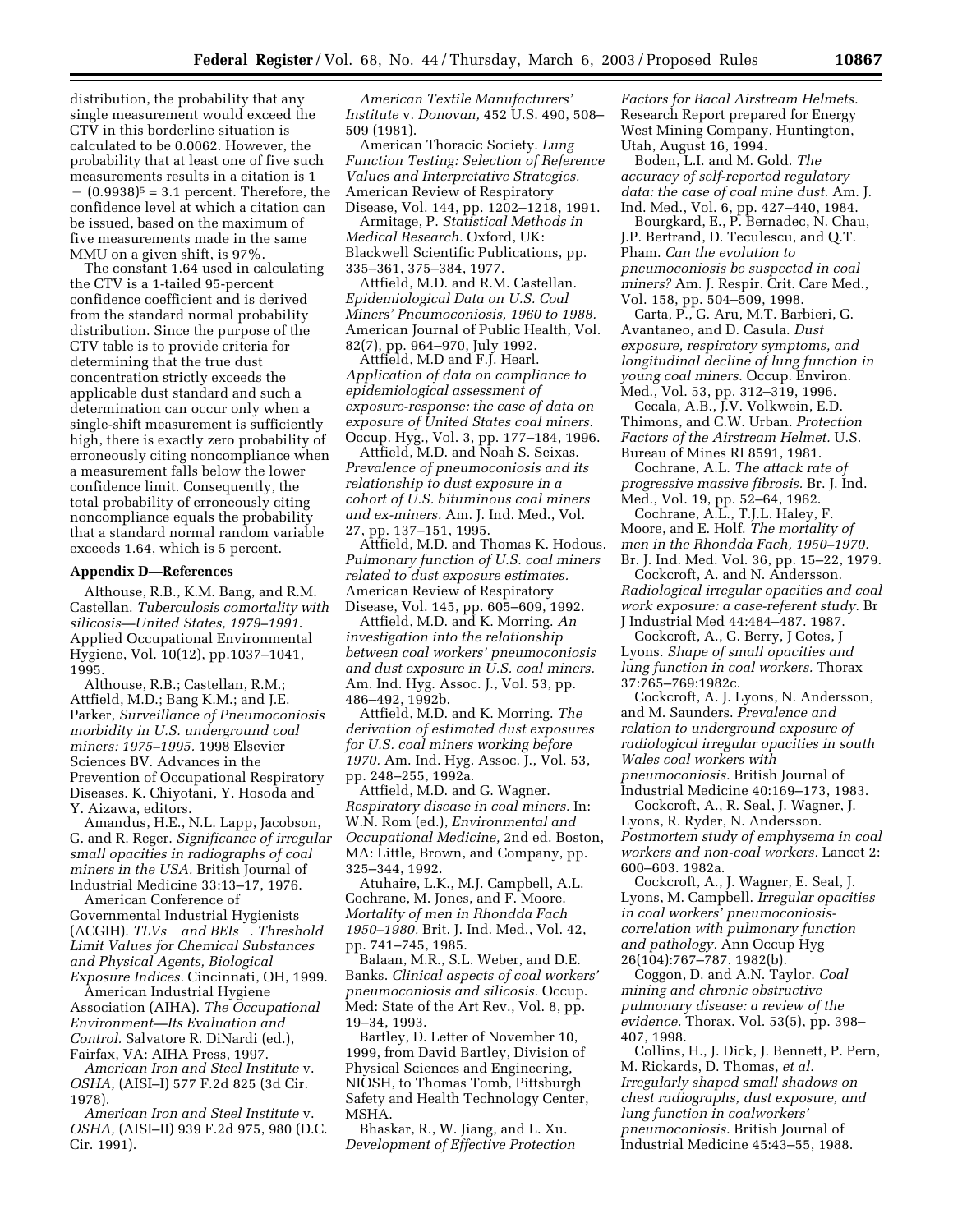Cotes, J.E. and J. Steel. *Pneumoconiosis of coalworkers and related occupations.* In: Cotes J.E. and J. Steel (eds.), *Work-related lung disorders.* Oxford, England: Blackwell Scientific Publications, 1987.

Denk, J. M. *et al.* Project Summary Report, *Longwall Ventilation and Environmental Dust Control Investigation of the Jim Walter Resources No. 4 Mine.* Mine Safety and Health Administration, Investigative Report Nos. P338–V242 and DD–4145, 1990.

Elam, R.A. Letter of April 9, 1999, from Robert A. Elam, Administrator for Coal Mine Safety and Health, MSHA, to Hervey P. Levin, Counsel.

Elam, R.A. Memorandum of August 20, 1999, from Robert A. Elam, Administrator for Coal Mine Safety and Health, MSHA, to District Managers, Subject: *Extended Cut Survey.*

Employment Standards Administration, U.S. Department of Labor, Office of Workers' Compensation Program, Initial Black Lung Decisions, FY 1990–1999, September 19, 2002.

Employment Standards Administration, U.S. Department of Labor. Office of Workers' Compensation Programs, OWCP Annual Report to Congress FY 2000, Submitted to Congress 2001.

Employment Standards Administration, U.S. Department of Labor. Office of Workers' Compensation Programs, Compliance Guide to the Black Lung Benefits Act, May 2001.

Employment Standards Administration, U.S. Department of Labor. Table: *Estimated Average of Total Cost of Future Monthly Benefits for Trust Fund and Responsible Operator Claims,* p. 9, 1980.

Employment Standards Administration, U.S. Department of Labor. *Review of Claims Filed Under the Black Lung Benefits Amendments of 1981.* Submitted to Congress in 1986.

Energy West. *Petition for rulemaking to Amend 30 CFR part 70 Mandatory Health Standards—Underground Coal Mines to Allow Use of Airstream Helmets or Other NIOSH-Approved Powered Air-Purifying Respirators As a Supplemental Means of Compliance with Respirable Dust Standards.* September 10, 1997.

Fiscor, S. *U.S. Longwall Trends— Population Declines Slightly, But Production Continues to Rise.* Coal Age, February 1998.

Freedman, A.P. and S.E. Robinson. *Noninvasive magnetopneumographic studies of lung dust retention and clearance in coal miners.* In: Frantz R.L. and R.V. Ramani (eds.), *Respirable dust in the mineral industries: health effects,*  *characterization and control.* University Park, PA: The Pennsylvania State University, pp. 181–186, 1988.

Garshick, E., M.B. Schenker, and J.A. Dosman. *Occupationally induced airways obstruction.* Med. Clinics N. Amer., Vol. 80(4), pp. 851–879, 1996.

Goodwin, S. and M.D. Attfield. *Temporal trends in coal workers' pneumoconiosis prevalence.* J. Occup. Environ. Med., Vol. 40(12), pp. 1065– 1071, 1998.

Greenough, G.K. *Trials of Dust Helmets in Coal Mines.* Mining Engineer, No. 209, pp. 559–565, February 1979.

Haney, R.A., R.S. Ondrey, and K.G. Fields. *Influence of Airflow and Production on Longwall Dust Control*. Paper in the *Proceedings of the 6th U.S. Mine Ventilation Symposium,* Society of Mining, Metallurgy, and Exploration, Inc. (SME), Littleton, CO, pp. 43–49, 1993.

Hansen, E.F., K. Phanareth, L.C. Laursen, A. Kok-Jensen, and A. Dirksen. *Reversible and irreversible airflow obstruction as predictor of overall mortality in asthma and chronic obstructive pulmonary disease.* Am. J. Respir. Crit. Care Med., Vol. 159, pp. 1267–1271, 1999.

Henneberger, P.K. and M.D. Attfield. *Coal mine dust exposure and spirometry in experienced miners.* Am. J. Resp. Crit. Care Med., Vol. 153, pp. 1560–1566, 1996.

Henneberger, P.K. and M.D. Attfield. *Respiratory symptoms and spirometry in experienced coal miners: effects of both distant and recent coal mine dust exposures.* Am. J. Ind. Med., Vol. 32, pp. 268–274, 1997.

Heyder, J., J. Gebhart, G. Rudolf, C.F. Schiller, and W. Stahlhofen. *Deposition of particles in the human respiratory tract in the size range 0.005–15* µ*m.* J. Aerosol Sci., Vol. 17, pp. 811–825, 1986.

Hodous, T.K. and M.D. Attfield. *Progressive massive fibrosis developing on a background of minimal simple coal workers' pneumoconiosis.* In: *Proceedings of the VIIth International Pneumoconiosis Conference,* August 23–26, 1988, Pittsburgh, PA. Cincinnati, OH: U.S. Department of Health and Human Services, Public Health Service, Centers for Disease Control, National Institute for Occupational Safety and Health, DHHS (NIOSH) Publication No. 90–108, 1990.

Howie, R.M. *et al. Development of a Powered Helmet Respirator Suitable for Use in Coalmines.* Institute of Occupational Medicine, Final Report on Commission of the European Communities Contract 7247/14/041, Report No. TM/87/03, 1987.

Hurley, J.F., W.P. Alexander, D.J. Hazledine, M. Jacobsen, and W.M. Maclaren. *Exposure to respirable coal mine dust and incidence of progressive massive fibrosis.* Br. J. Ind. Med., Vol. 44, pp. 661–672, 1987.

Hurley, J.F. and M. Jacobsen. *Occupational hygiene implications of new results on progressive massive fibrosis in working coalminers.* Ann. Am. Conf. Gov. Ind. Hyg., Vol. 14, pp. 85–89, 1986.

Hurley, J.F. and W.M. Maclaren. *Dustrelated risks of radiological changes in coal miners over a 40-year working life: report on work commissioned by NIOSH.* Edinburgh, Scotland: Institute of Occupational Medicine, Report No. TM/87/09, 1987.

Hurley, J.F. and W.M. Maclaren. *Factors influencing the occurrence of progressive massive fibrosis (PMF) in miners and ex-miners.* Ann. Occup. Hyg., Vol. 32(Suppl. 1), pp. 575–583, 1988.

ICRP. *Human respiratory tract model for radiological protection.* A report of a task group of the International Commission on Radiological Protection. Tarrytown, New York: Elsevier Science, Inc., ICRP Publication No. 66, Table 6, p. 23, 1994.

*Industrial Union Department, AFL– CIO* v. *American Petroleum Institute et al.*, 448 U.S. 607 (1980).

*Industrial Union Department, AFL– CIO* v. *Hodgson,* 499 F.2d 467, 478 (D.C. Cir. 1974).

International Agency for Research on Cancer (IARC) of the World Health Organization. *IARC Monographs on the Evaluation of Carcinogenic Risks to Humans: Silica, Some Silicates, Coal Dust and Para-aramid Fibrils.* Vol. 68. Lyon, France: 1997.

International Labour Office (ILO). *Guidelines for the use of ILO international classification of radiographs of pneumoconiosis.* Rev. ed. Occupational Safety and Health Series No. 22. Geneva, Switzerland, 1980.

Jacobsen, M. *Dust exposure, lung diseases, and coal miners' mortality.* Edinburgh, Scotland: University of Edinburgh, 1976.

Jacobsen, M., J. Burns, and M.D. Attfield. *Smoking and coalworkers' simple pneumoconiosis.* Vol. 2. W.H. Walton (ed.), *Inhaled particles IV.* Oxford, England: Pergamon Press, pp. 759–771, 1977.

Jacobsen, M., S. Rae, W.H. Walton, and J.M. Rogan. *The relation between pneumoconiosis and dust-exposure in British coal mines.* In: W.H. Walton (ed.), *Inhaled Particles III, Volume 2.* Surrey, United Kingdom: Unwin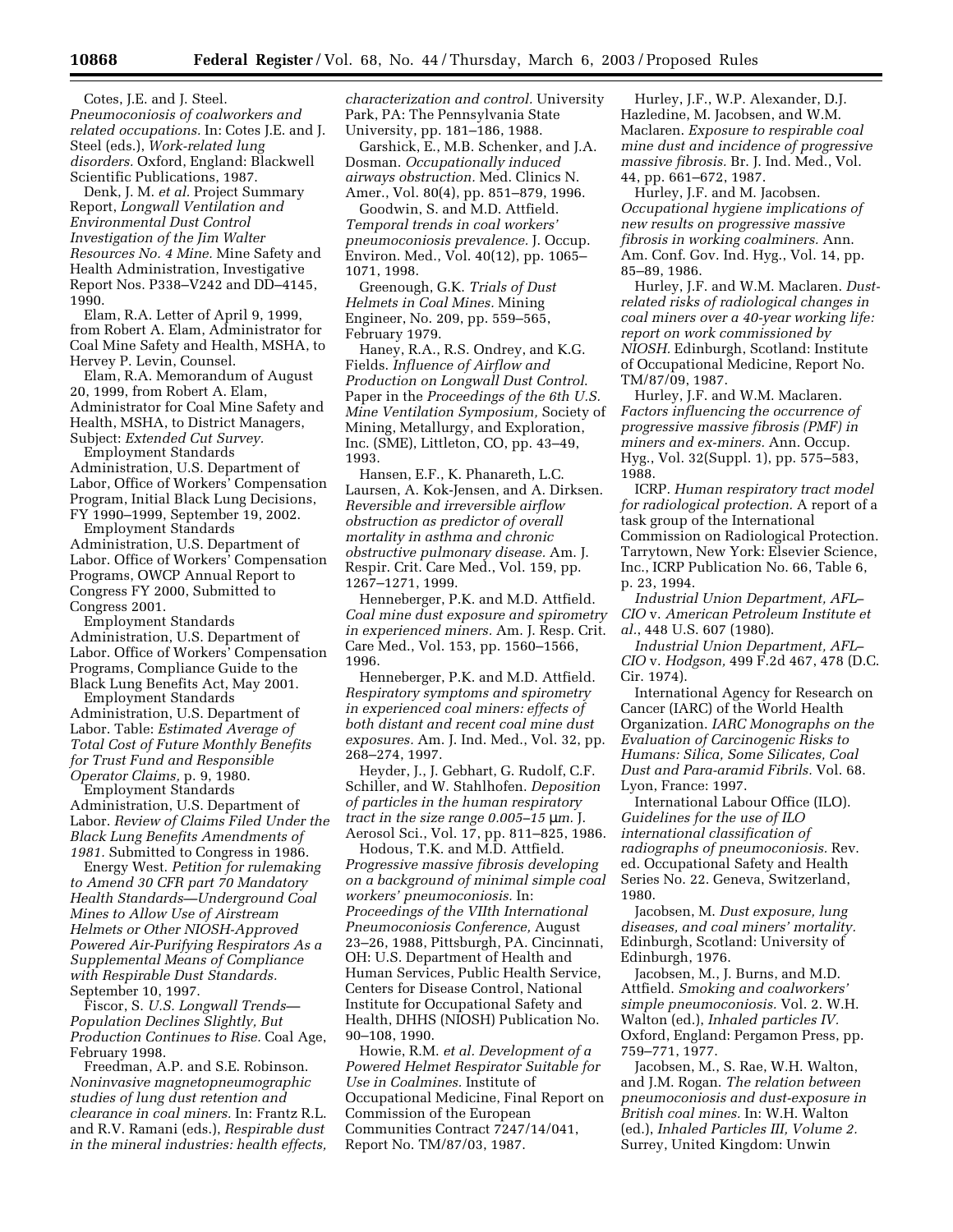Brothers Limited, The Gresham Press, pp. 903–919, 1971.

Kuempel, E., R.J. Smith, M.D. Attfield, and L. Stayner. *Risks of occupational respiratory disease among U.S. coal miners.* Appl. Occup. Environ. Hyg., Vol. 12(12), pp. 823–831, 1997.

Kuempel, E.D., L.T. Stayner, M.D. Attfield, and C.R. Buncher. *Exposureresponse analysis of mortality among coal miners in the United States.* Am. J. Ind. Med., Vol. 28, pp. 167–184, 1995.

Leigh, J., T. Driscoll, B. Cole, R. Beck, B. Hull, J. Yang. *Quantitative relation between emphysema and lung mineral content in coal workers.* Occupational Environmental Medicine 51:400–407, 1994.

Leigh, J., K. Outhred, H. McKenzie, M. Glick, and Wiles. *Quantified pathology of emphysema, pneumoconiosis, and chronic bronchitis in coal workers.* British Journal Industrial Medicine 40:258–263, 1983.

Lewis, S., J. Bennett, and J. Britton. *A cross sectional study of the independent effect of occupation on lung function in British coal miners.* Occup. Environ. Med., Vol. 53, pp. 125–128, 1996.

Lewis, T.R., F.H.Y. Green, W.J. Moorman, J.R. Burg, and D.W. Lynch. *A chronic inhalation toxicity study of diesel engine emissions and coal dust, alone and combined.* J. Amer. Coll. Toxicol., Vol. 8, pp. 345–375, 1989.

Love, R.G., B.G. Miller, J. Beattie, H.A. Cowie, S. Groat, S. Hagen, P.A. Hutchison, P.P. Johnston, R. Porteous, and C.A. Soutar. *A cross-sectional epidemiological study of the respiratory health and exposure to airborne dust and quartz of current workers in opencast coal mines.* Edinburgh, Scotland: Institute of Occupational Medicine, Report No. TM/92/03, 1992.

Love, R.G., B.G. Miller, S.K. Groat, H.A. Cowie, P.P. Johnston, P.A. Hutchison, and C.R. Soutar. *Respiratory health effects of opencast coalmining: a cross sectional study of current workers.* Occup. Environ. Med., Vol. 54, pp. 416– 423, 1997.

Maclaren, W.M., J.F. Hurley, H.P.R. Collins, and A.J. Cowie. *Factors associated with the development of progressive massive fibrosis in British coalminers: a case-control study.* Br. J. Ind. Med., Vol. 46, pp. 597–607, 1989.

Manahan, S. *Environmental Chemistry (Sixth Edition).* Boca Raton, FL: Lewis Publishers. Chapter 10, pp. 305–326, and Chapter 17, pp. 487–526, 1994.

Marine, W.M., D. Gurr, and M. Jacobsen. *Clinically important respiratory effects of dust exposure and smoking in British coal miners.* Am. Rev. Resp. Dis., Vol. 137, pp. 106–112, 1988.

Mattos, Jay P. Memorandum of July 15, 1999, from Jay Mattos, Chief, Office of Program Policy Evaluation, MSHA, to Dr. Michelle Schaper, Toxicologist, MSHA. Subject: *Data Request.*

Mauderly, J.L. *Usefulness of animal models for predicting human responses to long-term inhalation of particles.* Chest., Vol. 109(3), pp. 65S–68S, March 1996.

McLintock, J.S., S. Rae, and M. Jacobsen. *The attack rate of progressive massive fibrosis in British coal miners.* In: Walton, W.H. (ed). *Inhaled Particles III. Vol. II.* Surrey, U.K. Unwin Brothers Limited, The Gresham Press. pp. 933– 950, 1971.

Meijers, J.M.M., G.M.H. Swaen, and J.J.M. Slangen. *Mortality of Dutch coal miners in relation to pneumoconiosis, chronic obstructive pulmonary disease, and lung function.* Occup. Environ. Med., Vol. 54, pp. 708–713, 1997.

Mercer, T. *Aerosol Technology in Hazard Evaluation.* New York: Academic Press. Introduction, pp. 1–20, and Chapter 8, pp. 284–318, 1973.

Miller, B.G. and M. Jacobsen. *Dust exposure, pneumoconiosis, and mortality of coal miners.* Brit. J. Ind. Med., Vol. 42, pp. 723–733, 1985.

Mine Safety and Health Administration, U.S. Department of Labor, Summary of Valid Designated Occupation (DO) Samples by Calendar Year, 1970—September 30, 2002; dated October 25, 2002.

Mine Safety and Health Administration, U.S. Department of Labor, Summary of Valid Continuous Miner Designated Occupation (DO) Samples by Calendar Year, 1970— September 30, 2002; dated October 25, 2002.

Mine Safety and Health Administration, U.S. Department of Labor, Summary of Valid Longwall Designated Occupation (DO) Samples by Calendar Year, 1970—September 30, 2002; October 25, 2002.

Mine Safety and Health Administration, U.S. Department of Labor, Calculations Used in the Single Sample and Plan Verification Quantitative Risk Assessment, September 12, 2002.

Mine Safety and Health Administration, U.S. Department of Labor, Number of Percentage of RB–DAs by Mine Size of Underground Coal Mines, and Number of Production Shifts, September 4, 2002.

Mine Safety and Health Administration, U.S. Department of Labor, Chart, Number and Percentage of MMUs by Mine Size of Underground Coal Mines, and Number of Production Shifts, July 10, 2002.

Mine Safety and Health Administration, U.S. Department of Labor, Chart, Mines and Entity in Producing Status, May 14, 2002.

Mine Safety and Health Administration, U.S. Department of Labor, Office of Standards, Regulations, and Variances. *Preliminary Regulatory Economic Analysis (PREA) for the Proposed Rule Concerning Determination of Concentration of Respirable Coal Mine Dust (RIN–1219– AB18) and Proposed Rule for Verification of Dust Control Plans* (RIN– 1219–AB14), February 2003.

Mine Safety and Health Administration, U.S. Department of Labor, Designated Occupations Sampling Data, MSHA Data File DO\_2001.zip, 2001.

Mine Safety and Health Administration, U.S. Department of Labor, Roof-bolter Designated Area Sampling Data, MSHA Data File RB– DA2001.zip, 2001.

Mine Safety and Health Administration, U.S. Department of Labor, Excel File, RiskRdnxn.xlw, 2002. Mine Safety and Health

Administration, U.S. Department of Labor, Bimonthly Operator Samples for Designated Occupations, MSHA Data File OP\_2001.zip, 2001.

Mine Safety and Health Administration, U.S. Department of Labor, Inspector Samples CY 2001, MSHA Data File Insp2001.zip, 2001.

Mine Safety and Health Administration, U.S. Department of Labor, Data file (Inspctor.ZIP), from Jon Kogut, MSHA, Mathematical Statistician, Contents: *Data file containing MSHA inspectors' respirable coal mine dust exposure measurements for underground coal mines calendar year 1999, bimonthly exposure measurements used in Quantitative Risk Assessment to estimate reduction in risk for non-designated occupations.* 2000.

Mine Safety and Health Administration, U.S. Department of Labor, Data file (Operator.ZIP), from Jon Kogut, MSHA, Mathematical Statistician, Contents: *Data file for underground coal mine operators' calendar years 1990–1999, bimonthly exposure measurements used in Quantitative Risk Assessment to estimate reduction in risk for designated occupations.* 2000.

Mine Safety and Health Administration, U.S. Department of Labor, Internal Chart. *Percentage of Coal Miners X-rayed with Evidence of Black Lung.* Source: Centers for Disease Control and Prevention, 1998.

Mine Safety and Health Administration, U.S. Department of Labor, Coal Division of Health. Internal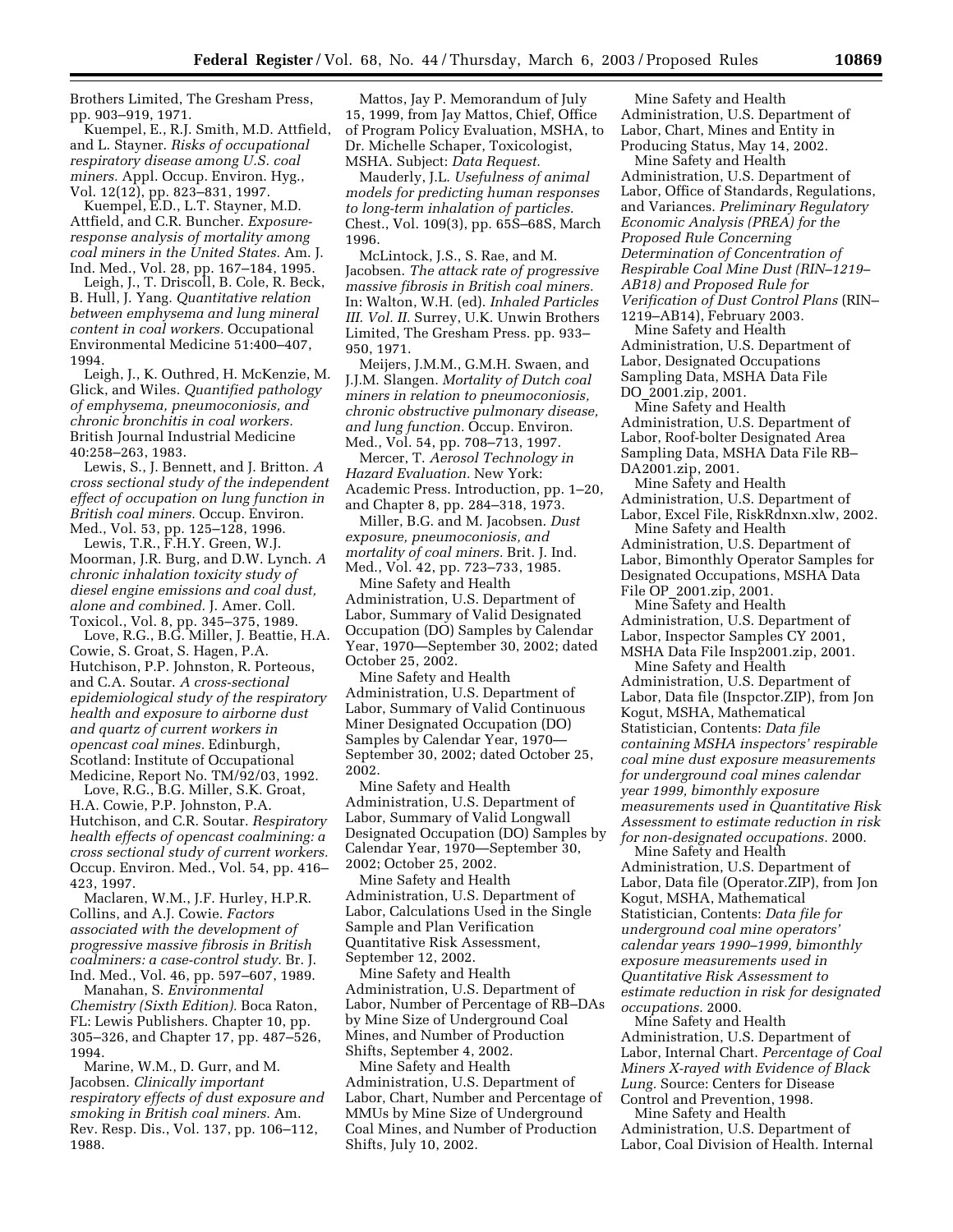Chart. *Plan parameters versus Observed Air on Longwalls.* September 28, 1999. Mine Safety and Health

Administration, U.S. Department of Labor, Internal Chart. *Summary of X-Ray Field Screenings.* 1999.

Mine Safety and Health Administration, U.S. Department of Labor, Internal Table. *By Mine Size of Underground Coal Mines, MMUs and Percentages, by Number of Production Shifts.* November 18, 1999.

Mine Safety and Health Administration, U.S. Department of Labor, Internal Table. *Longwall Velocity/Downwind Control.* October 26, 1999.

Mine Safety and Health Administration, U.S. Department of Labor, Internal Table. *Mines and Entity Types in Producing Status.* February 12, 1999.

Mine Safety and Health Administration, U.S. Department of Labor, *Report of the Secretary of Labor's Advisory Committee on the Elimination of Pneumoconiosis Among Coal Mine Workers.* October 1996.

Mine Safety and Health Administration, U.S. Department of Labor, *Report of the Statistical Task Team of the Coal Mine Respirable Dust Task Group.* September 1993.

Mine Safety and Health Administration, U.S. Department of Labor, *Results of Quartz Sampling Operator Involvement.* 1999. Mine Safety and Health

Administration, U.S. Department of Labor, Report of the Coal Mine Respirable Dust Task Group. *Review of the Program to Control Respirable Coal Mine Dust in the United States.* June 1992.

Mine Safety and Health Administration, U.S. Department of Labor, *Summary of Valid Designated Occupation Samples by Calendar Year.* 1999.

Mine Safety and Health Administration, U.S. Department of Labor, *Interpretive Bulletin,* section 103(f) of the Federal Mine Safety and Health Act of 1977, 43 FR 17546, April 25, 1978.

Moorman, W.J., T.R. Lewis, and W.D. Wagner. *Maximum expiratory flowvolume studies on monkeys exposed to bituminous coal dust.* J. Appl. Physiol., Vol. 39, pp. 444–448, 1975.

Morfeld, P., H. Vaultrin, B. Kampmann, and C. Piekarski. *Modelling the effect of different time variables on the risk of developing coalworkers' pneumoconiosis. In: Proceedings of the 9th International Symposium on Epidemiology in Occupational Health.* Cincinnati, OH: U.S. Department of Health and Human Services, Public

Health Service, Centers for Disease Control and Prevention, National Institute for Occupational Safety and Health, DHHS (NIOSH) Publication No. 94–112, 1992.

Morfeld, P., H.J. Vautrin, A. Kosters, K. Lampert, and C. Pierkarski. *Components of coal mine dust exposure and the occurrence of prestages of pneumoconiosis.* Appl. Occup. Environ. Hyg., Vol. 12(12), pp. 973–979, 1997.

Morgan, W.K.C., L. Handelsman, J. Kibelstis, N.L. Lapp, and R. Reger. *Ventilatory capacity and lung volumes of U.S. coal miners.* Arch. Environ. Health, Vol. 28, pp. 182–189, 1974.

Morrow, P.E. *Contemporary issues in toxicology: dust overloading of the lungs and appraisal.* Toxicol. Appl. Pharmacol., Vol. 113, pp. 1–12, 1992.

Morrow, P.E. *Possible mechanisms to explain dust overloading of the lungs.* Fundam. Appl. Toxicol., Vol. 10, pp. 369–384, 1988.

Myers, W.R., M.J. Peach, III, K. Cutright, and W. Iskander. *Field Test of Powered Air-Purifying Respirators at a Battery Manufacturing Facility.* J. Int. Soc. Respir. Prot., Vol. 4(1), pp. 62–89, 1986.

Myers, W.R., M.J. Peach III, K. Cutright, and W. Iskander. *Workplace Protection Factor Measurement on Powered Air-Purifying Respirators at a Secondary Lead Smelter: Results and Discussion.* Am. Ind. Hyg. Assoc. J., Vol. 45(10), pp. 681–688, 1984.

National Institute for Occupational Safety and Health, Work-Related Lung Disease Surveillance Report: 1999. DHHS (NIOSH) Number 2000–105, 1999.

National Institute for Occupational Safety and Health (NIOSH). *Criteria for a Recommended Standard: Occupational Exposure to Respirable Coal Mine Dust.* Cincinnati, OH: U.S. Department of Health and Human Services, Public Health Service, Center for Disease Control and Prevention, 1995.

National Institute for Occupational Safety and Health (NIOSH). *Guide to Industrial Respiratory Protection.* U.S. Department of Health and Human Services, DHHS (NIOSH) Publication No. 87–116.

*National Institute for Occupational Safety and Health (NIOSH). NIOSH Respirator Decision Logic.* U.S. Department of Health and Human Services, DHHS (NIOSH) Publication No. 87–108.

National Research Council. The Report of the Committee on Measurement and Control of Respirable Dust: *Measurement and Control of Respirable Dust in Mines. National Academy of Sciences, NMAB–363, 1980.*

Nikula, K.J., K.J. Avita, W.C. Griffith, and J.L. Mauderly. *Lung tissue responses and sites of particle retention differ between rats and cynomolgus monkeys exposed chronically to diesel exhaust and coal dust.* Fund. Appl. Toxicol., Vol. 37, pp. 37–53, 1997b.

Nikula, K.J., K.J. Avita, W.C. Griffith, and J.L. Mauderly. *Sites of particle retention and lung tissue responses to chronically inhaled diesel exhaust and coal dust in cynomolgus monkeys.* Environ. Health Perspect., Vol. 105(Suppl. 5), pp. 1231–1234, 1997a.

Oberdorster, G. *Lung particle overload: implications for occupational exposures to particles.* Regul. Toxicol. Pharmacol., Vol. 21(1), pp. 123–135, 1995.

O'Green, J.E. et al. *An Overview of General Operating Experience as it Relates to Longwall Dust Control.* Paper in *The Proceedings of Longwall USA,* Pittsburgh, PA, pp. 221–233, June 7–9, 1994.

Parkes, R.W. *Pneumoconiosis due to coal and carbon.* 2nd ed. In: *Occupational Lung Disorders,* London, England: Butterworths, pp.175–232, 1982.

Peed, Daniel. Memorandum of May 18, 2000, from Dan Peed, Statistician, Employment Standards Administration, DOL, to Rebecca Roper, Senior Scientist, Mine Safety and Health Administration, Subject: *Black Lung Program Statistics.*

Petsonk, E.L. and M.D. Attfield. *Coal Workers' Pneumoconiosis and Other Coal-Related Lung Disease.* In: Rosenstock, L. and M.R. Cullen (eds.), *Textbook of Clinical Occupational and Environmental Medicine.* Philadelphia, PA: W.B. Saunders Company, 1994.

Rae, S., D. Walker, and M. Attfield. *Chronic bronchitis and dust exposure in British coal miners.* In: Walton, W, ed. Inhaled particles III. Vol. II. Old Woking, Surrey, England: Unwin Brothers, Limited, pp. 883–896, 1971.

Rasmussen, D.L., W.A. Laquer, P. Futterman, H.D. Warren, and C.W. Nelson. *Pulmonary impairment in Southern West Virginia coal miners.* Am. Rev. Respir. Dis., Vol. 98, pp. 658– 667, 1968.

Ruckley, V., S. Gauld, J. Chapman, *et al. Emphysema and dust exposure in a group of coal miners.* Am Rev Respir Dis. 129:528–532, 1984.

*Secretary of Labor* v. *A.H. Smith,* 6 FMSHRC 199 (1984).

*Secretary of Labor* v. *Callanan Industries, Inc.*, 5 FMSHRC 1900 (1983).

Seixas, N.S., L.H. Moulton, T.G. Robins, C.H. Rice, M.D. Attfield, and E.T. Zellers. *Estimation of cumulative exposures for the National Study of Coal Workers' Pneumoconiosis.* App. Occup.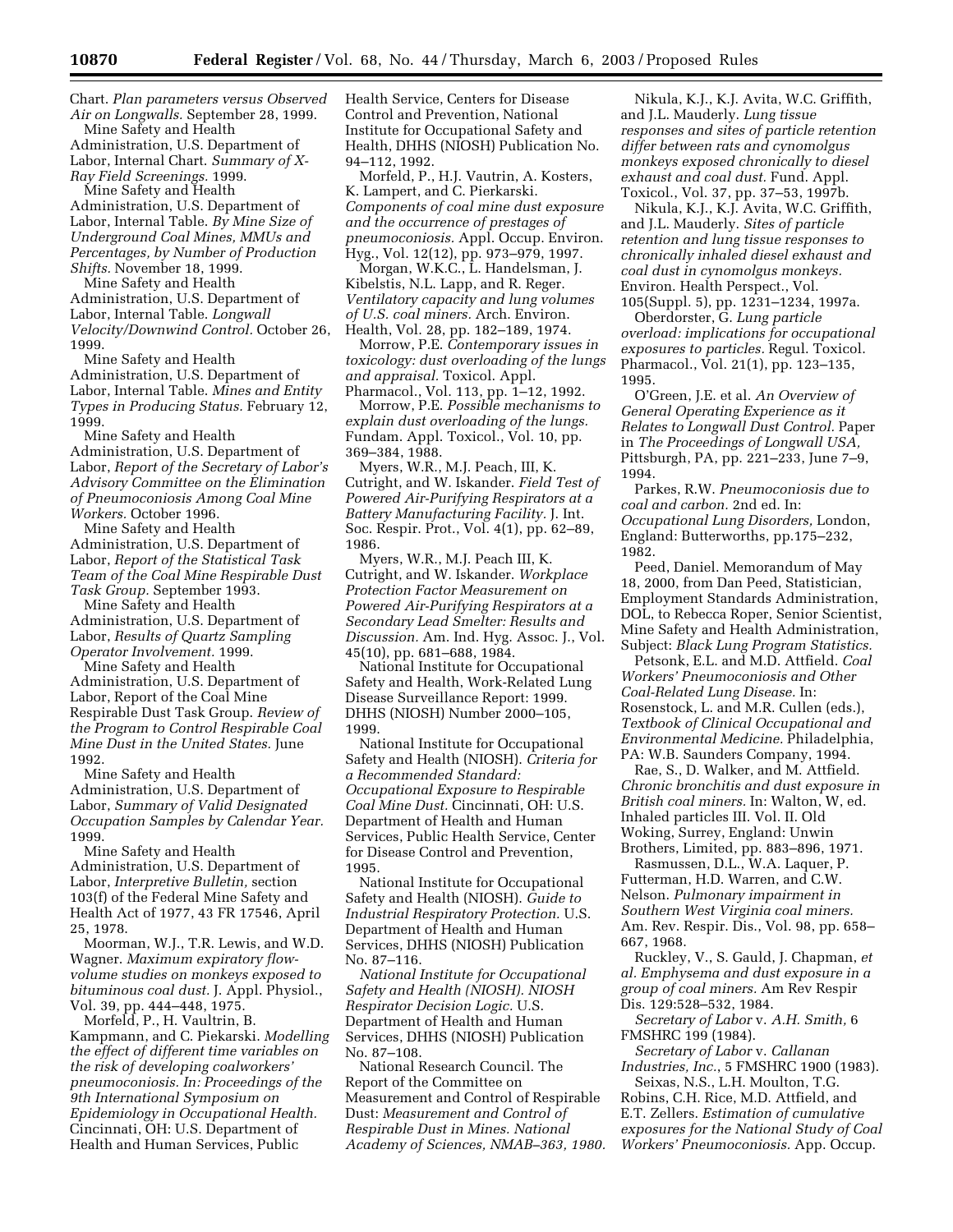Environ. Hyg., Vol. 6(12), pp. 1032– 1041, 1991.

Seixas, N.S., T.G. Robins, M.D. Attfield, and L.H. Moulton. *Exposureresponse relationships for coal mine dust and obstructive lung disease following enactment of the Federal Coal Mine Health and Safety Act of 1969.* Am. J. Ind. Med., Vol. 21, pp. 715–734, 1992.

Seixas, N.S., T.G. Robins, M.D. Attfield, and L.H. Moulton. *Longitudinal and cross sectional analyses of exposure to coal mine dust and pulmonary function in new miners.* Brit. J. Ind. Med., Vol. 50, pp. 929–937, 1993.

Sherwood, R.J. *Recommendations Concerning the Role of Workplace Testing of Respirators as a Condition of Certification.* Harvard School of Public Health, 1991.

Silverman, L., C.E. Billings, and M.W. First. *Particle Size Analysis in Industrial Hygiene.* New York: Academic Press, Chapter 1, pp. 1–24, Chapter 7, pp. 260– 273, and Chapter 2, pp. 25–51, 1971.

Snipes, M.B. *Current information on lung overload in nonrodent mammals: contrast with rats.* Inhal. Toxicol., Vol.8 (suppl.), pp. 91–109, 1996.

Soutar, C.A. and J.F. Hurley. *Relationship between dust exposure and lung function in miners and ex-miners.* Brit. J. Ind. Med., Vol. 43, pp. 307–320, 1986.

Soutar, C.A., B.G. Miller, N. Gregg, A.D. Jones, R.T. Cullen, and R.E. Bolton. *Assessment of human risks from exposure to low toxicity occupational dusts.* Ann. Occup. Hyg., Vol. 41(2), pp. 123–133, 1997.

Spear, T.M., J. DuMond, C. Lloyd, and J.H. Vincent, ''An Effective Protection Factor Study of Respirators Used by Primary Lead Smelter Workers.'' Applied Occupational and Environmental Hygiene. Volumed 15(2):235–244, 2000.

Spencer, E.R., P.D. Kovscek, and K.G. Fields. *Design and Demonstration of a Continuous Dust Control Parameter Monitoring System.* Department of Energy, RI 9623, 1996.

Starzynski, Z., K. Marek, A. Kujawska and W. Szymczak. *Mortality among different occupational groups of workers with pneumoconiosis: results from a register-based cohort study.* Amer. J. Ind. Med., Vol. 30, pp. 718–725, 1996.

U.S. Bureau of Mines. *Extended Cut Ventilation.* Undated.

U.S. Bureau of Mines. *Respirable Coal Dust—Continuous Miners.* Undated.

U.S. Bureau of Mines. *Respirable Coal Dust Control Technology News.* Undated.

U.S. Bureau of Mines. *Respirable Coal Dust—General.* Undated.

U.S. Bureau of Mines. *Respirable Coal Dust—Longwall.* Undated.

U.S. Bureau of Mines. *Respirable Coal Dust—Quartz.* Undated.

U.S. Bureau of Mines. *Respirable Coal Dust—Scrubbers/Dust Collectors.* Undated.

U.S. Bureau of Mines. *Respirable Coal Dust—Ventilation.* Undated.

U.S. Bureau of the Census. *Current Population Reports.* Table 18. Resident Population, by Race, 1980 to 1996, and Projections, 1997 to 2050, pp. 25–1095 and pp. 25–1130; and Population Paper Listing PPL–57, March 1997.

U.S. Bureau of the Census. *Current Population Reports.* Table 119, Expectation of Life and Expected Deaths, by Race, and Age: 1994, March 1997.

U.S. Environmental Protection Agency. *Water Quality Criteria Documents; Availability.* 45 FR 79347– 57, November 28, 1980.

U.S. Environmental Protection Agency. Guidelines and methodology used in the preparation of health effects assessment chapters of the consent decree water criteria documents. 45 FR 79347–79357, 1980.

Wang, X. and D.C. Christiani, ''Respiratory Symptoms and Functional Status in Workers Exposed to Silica, Asbestos, and Coal Mine Dusts.'' Journal of Occupational and Environmental Medicine, Volume 42, Number 11: 1076–1084, November 2000.

Wang, X.E. Yano, K. Nonaka, M. Wang, and Z. Wang. *Respiratory impairments due to dust exposure: a comparative study among workers exposed to silica, asbestos, and coalmine dust.* Amer. J. Ind. Med., Vol. 31(5), pp. 495–502, May 1997.

Webster, J.B., C.W. Chiaretta, and J. Behling. *Dust Control in High Productivity Mines.* SME Annual Meeting, Preprint. Society for Mining, Metallurgy, and Exploration, Inc. (SME), Littleton, CO, 90–82, 1990.

Weiss, S.T., M.R. Segal, D. Sparrow, and C. Wager. *Relation of FEV1 and peripheral blood leukocyte count to total mortality. The normative aging study* Am. J. Epidemiol., Vol. 142(5), pp. 493–498, 1995.

West, J.B. *Pulmonary Pathophysiology—The Essentials.* Baltimore, MD: Williams and Wilkins Publishers, 1992.

West, J.B. *Respiratory Physiology— The Essentials.* Baltimore, MD: Williams and Wilkins Publishers, 1990.

Witschi, H. *Lung overload: a challenge for toxicology.* J. Aerosol Med., Vol. 3, pp. S189-S196, 1990.

Yi, Qilong and Zhaohuan Zhang. *The survival analyses of 2738 patients with* 

*simple pneumoconiosis* Occup. Environ. Med., Vol. 53, pp. 129–135, 1996.

# **Appendix E—Supplemental References**

The following references have been added to the Single Sample rulemaking record.

3M Airstream™ High Efficiency Headgear Systems: User Instructions for: AS–200LBC, AS–400LBC, AS–600LBC, 3M Occupational Health and Environmental Safety Division, January 1999.

3M Airstream™ High Efficiency Headgear Systems: New Parts Insert

3M AirstreamTM Powered Air Purifying Respirator High Efficiency Headgear: Number 4046, Occupational Health and Environmental Safety Division, Issue Date 9/01/01.

3M Airstream<sup>™</sup> High Efficiency Helmet, User Instructions, January 21, 1999.

Ahmad, D.; Morgan, W.K.C; Lapp, N.L.; Reger, R.; and J.J. Renn. *Meretricious Effects of Coal Dust* [letter]. (See Beeckman-Wagner *et al.*, 2002 for authors' response). AM J Respir Crit Care, Feb 15; 165(4):552–43, 2002.

Althouse, R.B.; Castellan, R.M.; Attfield, M.D.; Bang, K.M.; and J.E. Parker, *Surveillance of pneumoconiosis morbidity in U.S. underground coal miners: 1975–1995.* 1998 Elsevier Sciences BV. Advances in the Prevention of Occupational Respiratory Diseases. K. Chiyotani, Y. Hosoda and Y. Aizawa, editors.

American Industrial Hygiene Association, American National Standard for Color Coding of Air-Purifying Respirator Canisters, Cartridges, and Filters, ANSI/AIHA Z88.7–2001.

American National Standards Institute, American National Standard for Respiratory Protection, ANSI Z88.2– 1992.

Attfield, M.D.; Vallyathan, V. and F.H.Y. Green. *Radiographic Appearances of Small Opacities and their Correlation with Pathology Grading of Macules, Nodules and Dust Burden in the Lungs.* Ann. Occup. Hyg., Volume 38, Supplement I:783–789, 1994.

Beeckman-Wagner, L.F.; Wang, M.; Petsonk, E. and G.R. Wagner. *Meretricious effects of coal dust* [authors' response]. American Journal of Respiratory Critical Care Medicine. February 15; 165(4):553, 2002.

Beeckman, L.F.; Wang, M.L.; Petsonk, E.L.; and G.R. Wagner. *Rapid Declines in FEV1 and Subsequent Respiratory Symptoms, Illnesses, and Mortality in Coal Miners in the United States.* American Journal of Respiratory Critical Care Medicine. Vol 163:633–639, 2001.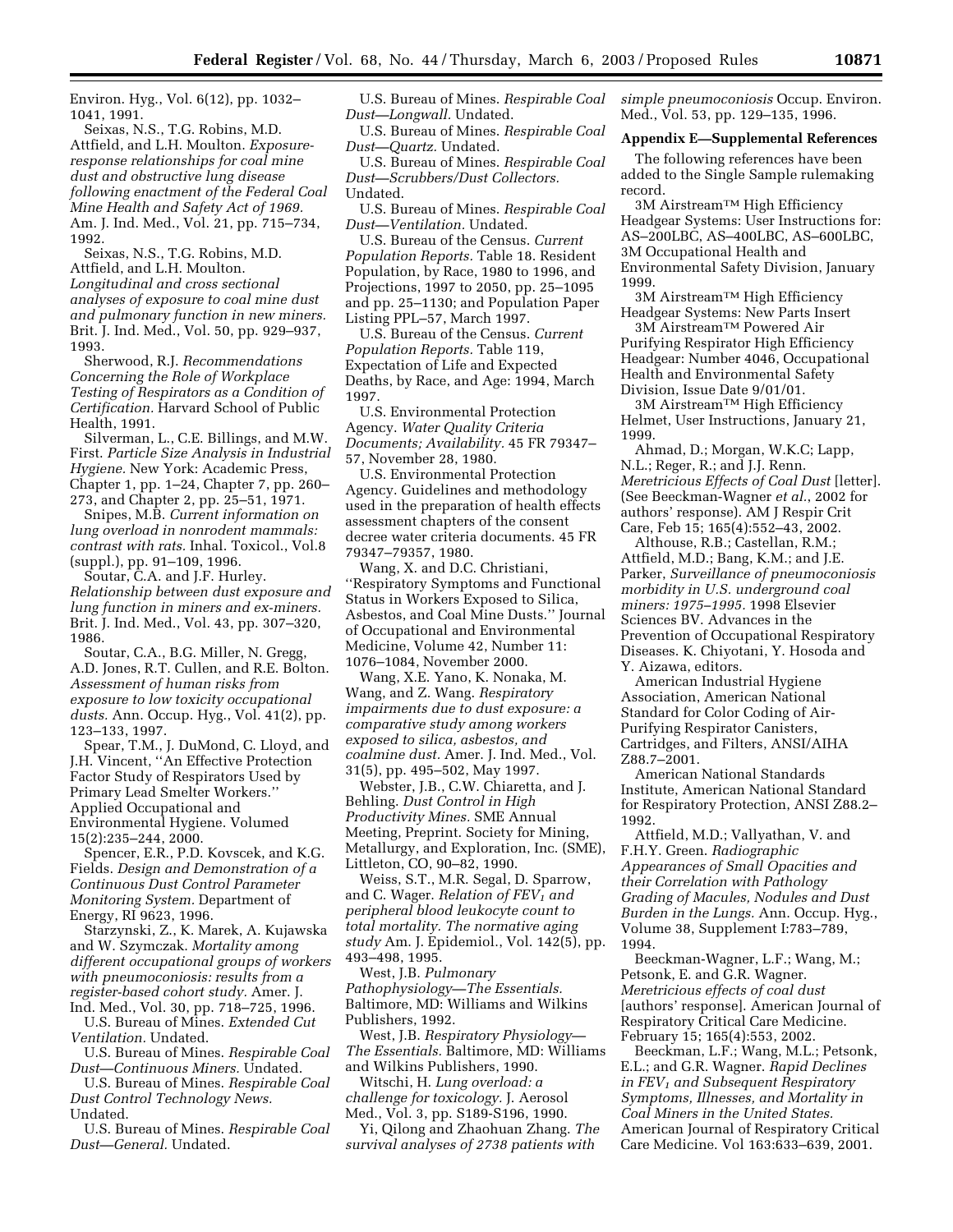Bureau of Labor Statistics, U.S. Department of Labor. *Respirator Use and Practices.* Press Release USDL 02–141, March 20, 2002.

Castranova, V. and V. Vallyathan. *Silicosis and Coal Workers' Pneumoconiosis,* Environmental Health Perspectives, Vol 108, Supplement 4:675–684, August 2000.

Collia, D.V., Giles, P.E.; Edwards, S.L. and C.S. Freeman, U.S. Department of Labor, Occupational Safety and Health Administration, *The Workplace Performance of a Loose-Fitting Facepiece Powered Air-Purifying Respirator with High Efficiency Filters.* Prepared for presentation on May 24, 2000 at the American Industrial Hygiene Conference and Exposition, Orlando Florida.

De Vuyst, P. and P. Camus. *The past and present of pneumoconioses.* Service de Pneumologie, Hopital Erasme, Bruxelles, Belgique. Curr Opin Pulm Med; 6(2):151–156, March 2000.

Douglas, A.N.; Robertson, A.; Chapman, J.S.; and V.A. Ruckley. *Dust exposure, dust recovered from the lung, and associated pathology in a group of British coalminers.* British Journal of Industrial Medicine. 43:795–801, 1986.

Fernie, J.M. and V.A. Ruckley, *Coalworkers' pneumoconiosis: correlation between opacity profusion and number and type of dust lesions with special reference to opacity type.* British Journal of Industrial Medicine, 44:273–277, 1987.

Heederik, D. and M. Attfield, *Characterization of Dust Exposure for the Study of Chronic Occupational Lung Disease: A Comparison of Different Exposure Assessment Strategies.* American Journal of Epidemiology, 151:(10):982–990, 2000.

Jimenez-Ruiz, C.A., Masa, F.; Miravitlles, M., Gabriel, R.; Vieho, J.L.; Villsante, C.; Sobradillo, V.; and the IBERPOC Study Investigators, *Smoking Characteristics: Differences in Attitudes and Dependence Between Healthy Smokers and Smokers with COPD.* Chest, 119:(5):1365–1370, May 2001.

Kuempel, E.D.; O'Flaherty, E.J.; Stayner, L.T.; Smith, R.J.; Green, F.H.Y.; and V. Vallyathan. *A Biomathematical Model of Particle Clearance and Retention in the Lungs of Coal Miners.* Regulatory Toxicology and Pharmacology, 34:69–87, 2001.

Kuempel, E.D.; Tran, C.; Smith, R.; and A.J. Bailer. *A Biomathematical Model of Particle Clearance and Retention in the Lungs of Coal Miners.* Regulatory Toxicology and Pharmacology, 34:88–101, 2001.

Li, H.; Wang, M.; Seixas, N.; Ducatman, A.; and E.L. Petsonk. *Respiratory Protection: Associated*  *Factors and Effectiveness of Respirator Use Among Underground Coal Miners.* American Journal of Industrial Medicine, 42:55–62, 2002.

Lin, L.C.; Yang, S.C.; and K.W. Lu. *Ventilatory Defect in Coal Workers with Simple Pneumoconiosis: Early Detection of Functional Abnormalities.* Kaohsiung J Med Sci. 17(5):245–52, May 2001.

Meyer, J.D.; Holt, D.L.; Chen, Y.; Cherry, N.M.; and J.C. McDonald. *SWORD '99: surveillance of workrelated and occupational respiratory disease in the UK.* Occup Med (Lond), 51(3):204–208, May 2001.

Mine Safety and Health Administration, U.S. Department of Labor, Coal General Inspection Procedures Handbook, Chapter 5, Release 1 (June 1992).

National Institute for Occupational Safety and Health, Letter from Dr. Michael Attfield to Melinda Pon, Chief, Division of Health, Mine Safety and Health Administration, dated September 30, 2002, correcting a July 11, 2002 letter from Dr. Gregory R. Wagner to Ms. Pon, Re: CWXSP.

National Institute for Occupational Safety and Health, Air Flow Test for PAPR, Task Number: TN–11893, Reference No.: CFR 84.1157, April 17, 2001.

National Institute for Occupational Safety and Health, Air Flow Test for PAPR, Task Number: TN–7780, Reference No.: CFR 84.1144, September 18, 1995.

Page, S.J.; and J.A. Organiscak, *Suggestion of a Cause-and-Effect Relationship Among Coal Rank, Airborne Dust, and Incidence of Workers' Pneumoconiosis.* AIHAJ, Volume 61:785–787, November/ December 2000.

Peed, Daniel. Employment Standards Administration, DOL, Email to William Baughman, Standards and Variances Specialist, Mine Safety and Health Administration, Subject: 2001 OWCP Report Statistics, September 11, 2002.

Peed, Daniel. Memorandum of August 2, 2002, from Dan Peed, Statistician, Employment Standards Administration, DOL, to William Baughman, Standards and Variances Specialist, Mine Safety and Health Administration, Subject: *Black Lung Program Statistics.*

Peed, Daniel. Facsimile of July 29, 2002 from Dan Peed, Statistician, Employment Standards Administration, DOL, to William Baughman, Standards and Variances Specialist, Mine Safety and Health Administration, Subject: Draft. Tables Associated with the 2001 OWCP Annual Report.

Ruckley, V.A.; Fernie, J.M.; Campbell, S.J.; and H.S. Cowie. H.S., *Causes of Disability in Coalminers: A Clinico-* *Pathological Study of Emphysema, Airways Obstruction and Massive Fibrosis.* Report No. TM/89/05, UDC 622.872:616 24–007.61.

Ruckley, V.A.; *et al., Comparison of radiographic appearances with associated pathology and lung dust content in a group of coalworkers.* British Journal of Industrial Medicine, (41)459–467, 1984.

Scarisbrick, D., *Silicosis and coal workers' pneumoconiosis.* The Practitioner, 246(1631):114:117, February 2002.

Singh, N.; and G.S. Davis, *Review: occupational and environmental lung disease.* Curr Opin Pulm Med. 8(2):117– 125, March 2002.

Survivair, Mask Mounted, Full Facepiece Powered Air-Purifying Respirator (PAPR) with High-Efficiency Particulate Air (HE) Filter, Operation Manual for MSHA Approved Models 523000, 524000, 525000, and 526000. July 1992/April 1996.

Tyson, P.A.; Stuffer, J.L.; Mauger, E.A.; Caulfield, J.E.; Conrad, D.W.; and K.G. Stricklin. *Silicosis Screening in Surface Coal Miners—Pennsylvania, 1996–1997.* MMWR, Volume 49, Number 27:612–615, July 14, 2000.

Vallyathan, V.; Goins, M.; Lapp, L.N.; Pack, D.; Leonard, S.; Shi, X.; and V. Castranova. *Changes in Bronchoalveolar Lavage Indices Associated with Radiographic Classification in Coal Miners.* Am J Respir Crit Care Med. 162(3 Pt 1):958–965, September 2000.

Yucesoy, B.; Vallyathan, V.; Landsittel, D.P., Sharp, D.S.; Matheson, J.; Burleson, F.; Luster, M.I. *Polymorphisms of the IL–1 Gene Complex in Coal Miners with Silicosis.* Am J Ind Med, 39(3):286–291, March 2001.

# **XII. Regulatory Text**

# **List of Subjects**

#### *30 CFR Part 70*

Coal, Mine safety and health, Underground coal mines, Respirable dust.

# *30 CFR Part 75*

Coal, Mine safety and health, Underground coal mines, Ventilation.

# *30 CFR Part 90*

Coal, Mine safety and health.

Dated: February 12, 2003.

#### **Dave D. Lauriski,**

*Assistant Secretary of Labor for Mine Safety and Health.*

Accordingly, MSHA proposes to amend Chapter I of Title 30 of the Code of Federal Regulations as follows: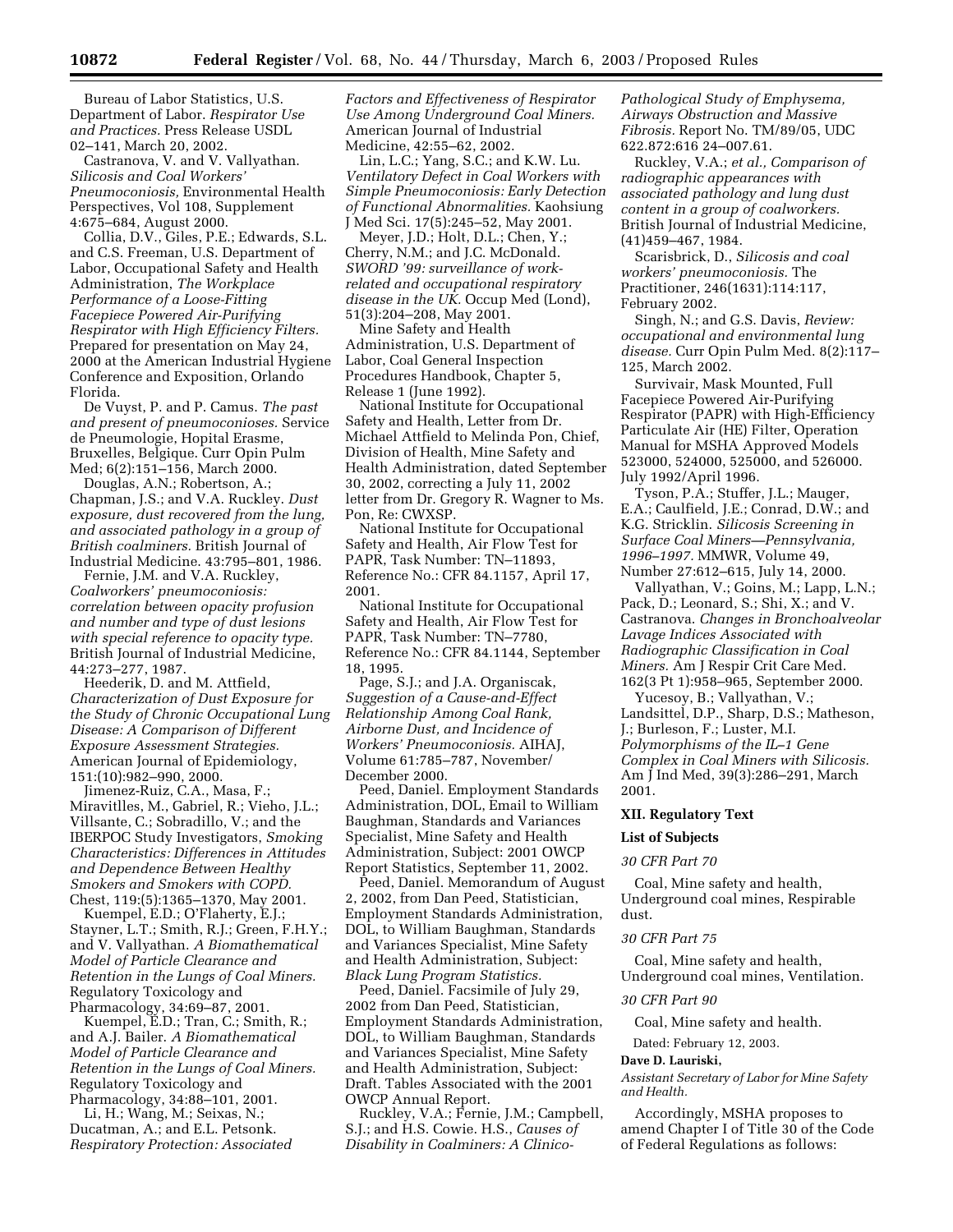# **PART 70—MANDATORY HEALTH STANDARDS—UNDERGROUND COAL MINES**

1. The authority citation for part 70 is revised to read as follows:

**Authority:** 30 U.S.C. 811, 813(h), 957 and 961.

2. Subpart A is revised to read as follows:

#### **Subpart A—General**

Sec.

70.1 Scope.

70.2 Definitions.

# **§ 70.1 Scope and purpose.**

This part sets forth mandatory health standards for each underground coal mine subject to the Federal Mine Safety and Health Act of 1977.

#### **§ 70.2 Definitions.**

*Act.* The Federal Mine Safety and Health Act of 1977, Public Law 91–173, as amended by Public Law 95–164, 30 U.S.C. 801 *et seq.*

*Active workings.* Any place in a coal mine where miners are normally required to work or travel.

*Administrative controls.* Methods of controlling the respirable dust exposure of an individual miner assigned to a specific work position or occupation by job rotation, altering the way in which the assigned work is performed, providing time periods away from dustgenerating sources. These procedures must be:

(1) Capable of being reviewed to

confirm their proper implementation, (2) Clearly understood by the affected

miners, and (3) Applied consistently over time.

*Approved sampling device.* A sampling device of the constant-flow type:

(1) Approved by the Secretary and the Secretary of Health and Human Services under part 74 of this title; or

(2) Approved by the Secretary when it has been determined that the measured concentration of respirable dust can be converted to an equivalent concentration as measured with a sampling device approved under part 74 of this title.

*Certified person.* An individual certified by the Secretary to take respirable dust samples and/or to perform the maintenance and calibration of approved sampling devices.

*Citation threshold value (CTV).* The lowest equivalent concentration measurement demonstrating that the applicable dust standard has been exceeded at a confidence level of at least 95 percent.

*Concentration.* The amount of respirable dust contained per unit volume of air.

*Control filter.* An unexposed filter cassette of the same design and material as the filter cassette used for sampling that is pre- and post-weighed on the same day as the exposed filters.

*Critical value.* The highest equivalent concentration measurement demonstrating that the applicable verification limit has been met at a confidence level of at least 95 percent.

*Designated area (DA).* An area of a mine identified by the operator under § 75.371(t) of this title and approved by the district manager, or identified by the Secretary. Each DA is identified by a four-digit identification number assigned by MSHA.

*Designated occupation (DO).* The occupation or work location on a mechanized mining unit that has been determined by results of respirable dust samples to exhibit the greatest respirable dust concentration.

*District manager.* The manager of the Coal Mine Safety and Health District in which the mine is located.

*Dust control parameters.* Specific engineering or environmental controls, maintenance procedures, and other measures specified in the approved mine ventilation plan for controlling respirable dust in the mine atmosphere of the active workings.

*Engineering or environmental controls.* Methods of controlling the level of respirable dust by reducing the quantity released into the work environment, by diluting, capturing or diverting the generated dust.

*Equivalent concentration.* The concentration of respirable coal mine dust, as measured by an approved sampling device, converted to an MRE 8-hour equivalent as follows:

(1) Multiply the concentration measured by the approved sampling device by the constant factor prescribed by the Secretary for that device and then apply criteria in paragraphs (2) and (3) of this definition if applicable.

(2) If the sampled shift is longer than 8 hours, multiply the concentration obtained in paragraph (1) of this definition by *t/480* where *t* is the length of the sampled work shift in minutes.

(3) If using PAPRs, divide the concentration obtained in paragraph (1) or (2) of this definition (whichever is applicable) by the protection factor assigned to the mechanized mining unit.

*Material produced.* Coal and/or any other substance(s) extracted by a mechanized mining unit during any production shift.

*Mechanized mining unit (MMU).* A set of mining equipment, including hand

loading equipment, used for the production of material; or a specialized set which utilizes mining equipment other than specified in § 70.206(d) for the production of material. Each MMU is assigned a four-digit identification number by MSHA. The identification number is retained by the MMU regardless of where the unit relocates within the mine. When two sets of mining equipment are provided in a series of working places and only one production crew is employed at any given time on either set of mining equipment, the two sets of equipment are identified as a single MMU. When two or more sets of mining equipment are simultaneously engaged in the production of material within the same working section, each such mechanized mining unit is identified separately.

*MRE.* The Mining Research Establishment of the National Coal Board, London, England.

*MRE instrument.* A gravimetric dust sampler with a four channel horizontal elutriator developed by the MRE.

*MSHA.* The Mine Safety and Health Administration of the Department of Labor.

*Personal continuous dust monitor (PCDM).* An instrument that monitors the concentration of respirable dust on a continuous basis and displays in realtime the measured dust exposure information.

*Powered air-purifying respirator (PAPR).* A type of air-purifying respirator that uses a blower to force ambient air through the air-purifying elements to the inlet covering (a visor), which forms a partial seal with the face, to deliver filtered air into the miner's breathing area.

*Protection factor (PF).* A measure of the level of respiratory protection that would be expected in the workplace from a properly functioning PAPR when correctly worn and used. The protection factor is the ratio of the respirable dust concentration outside the respirator facepiece to the concentration inside the facepiece. For MMUs with average air velocity in the working face:

 $(1)$  <400 feet per minute (fpm), PF =

 $(2) > 800$  fpm,  $PF = 2$ ; and

(3) between 400 fpm and 800 fpm, the applicable PF is determined by the following formula:  $2 \times (800 \text{ fm}/\text{actual})$ air velocity).

*Production shift.*

4;

(1) With regard to a MMU, a shift during which material is produced; or

(2) With regard to a DA, a shift during which material is produced and routine day-to-day activities occur in the DA.

*Quartz.* Crystalline silicon dioxide  $(SiO<sub>2</sub>)$  as measured by: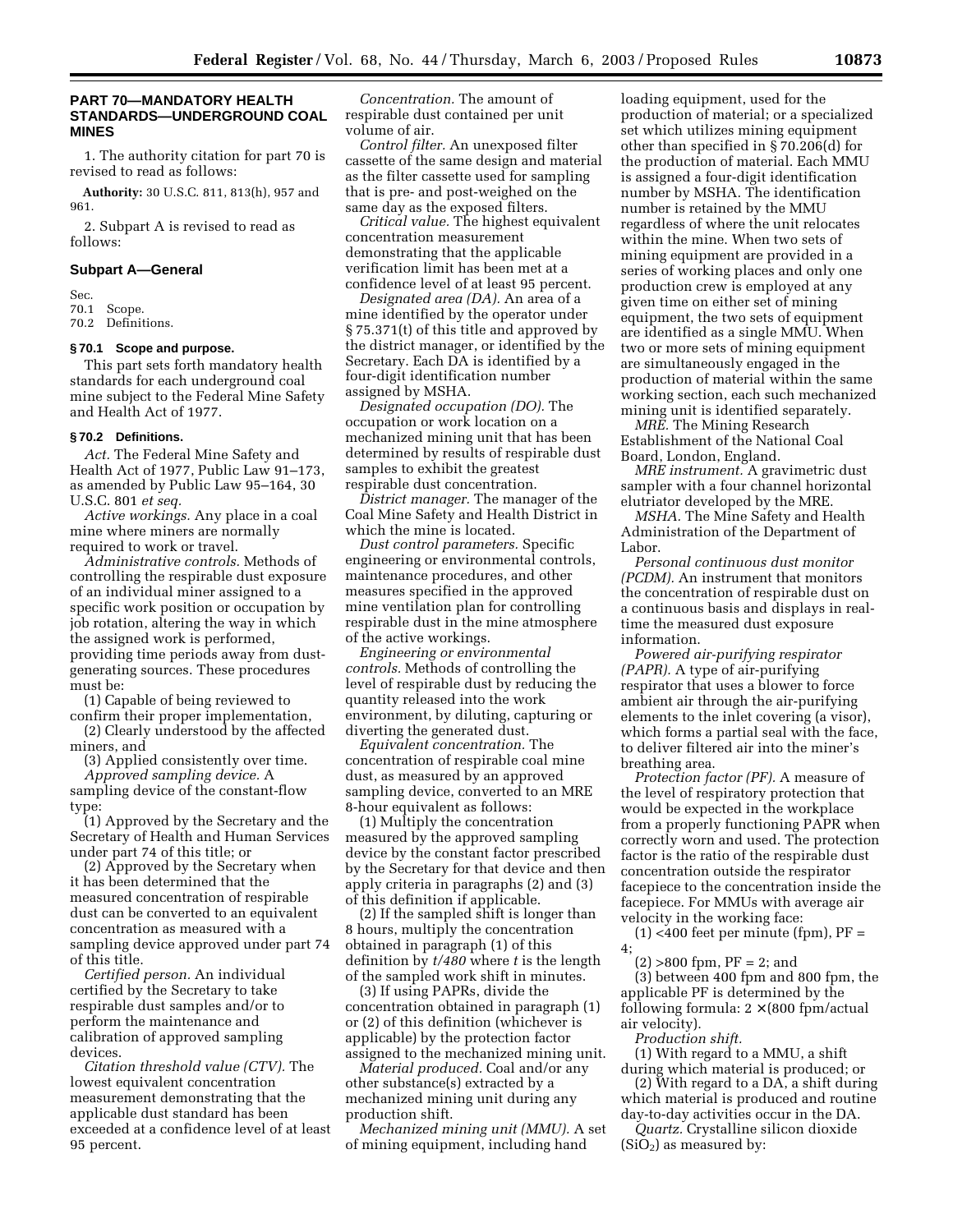(1) MSHA's Analytical Method P–7: Infrared Determination of Quartz in Respirable Coal Mine Dust; or

(2) any method approved by MSHA as providing a measurement of quartz equivalent to that measured by Analytical Method P–7.

*Respirable dust.* Dust collected with an approved sampling device.

*Secretary.* The Secretary of Labor or delegate.

*Valid sample.* A respirable dust sample collected and submitted as required by this part, and not voided by MSHA.

*Verification limits.* 2.0 mg/m3 of respirable coal mine dust and  $100 \mu$  g/ m3 of respirable quartz dust, each expressed as an equivalent concentration.

*Verification production level (VPL).* The tenth highest production level recorded in the most recent 30 production shifts; or, if fewer than 30 shifts of production data are available, the minimum production level attained on any shift used to verify the adequacy of the dust control parameters.

*Working face.* Any place in a coal mine in which work of extracting coal from its natural deposit in the earth is performed during the mining cycle. 3. Subpart B is revised to read as

follows:

# **Subpart B—Dust Standards**

Sec.

70.100 Respirable dust standards when quartz is not present.

70.101 Respirable dust standard when quartz is present.

#### **§ 70.100 Respirable dust standard when quartz is not present.**

(a) Each operator must continuously maintain the average concentration of respirable dust in the mine atmosphere during each shift to which each miner in the active workings of each mine is exposed at or below 2.0 milligrams per cubic meter of air (mg/m3) as measured with an approved sampling device and in terms of an equivalent concentration determined in accordance with § 70.2.

(b) Each operator must continuously maintain the average concentration of respirable dust within 200 feet outby the working faces of each section in the intake airways at or below 1.0 mg/m3 as measured with an approved sampling device and in terms of an equivalent concentration determined in accordance with § 70.2.

# **§ 70.101 Respirable dust standard when quartz is present.**

When the respirable dust contains more than five percent quartz, as determined by the average of the most recent three MSHA samples, the operator must continuously maintain the average concentration of respirable dust in the mine atmosphere during each shift in the active workings of each mine, as measured with an approved sampling device and in terms of an equivalent concentration determined in accordance with § 70.2, at or below the applicable dust standard. The applicable dust standard is determined by dividing the average quartz percentage into the number 10.

*Example: Assume a MMU or a DA is on a 2.0-mg/m*3 *dust standard (5% or less). If the first MSHA sample contains 7.2% of quartz, and the required two subsequent samples contained 9.5% and 10.6%, respectively, the average quartz percentage would be 9.1% [(7.2% + 9.5% + 10.6%)/3 = 9.1%]. Therefore, the equivalent concentration of respirable dust in the mine atmosphere associated with that MMU or DA must, on each shift, be maintained at or below 1.1 mg/ m*3 *[10/9.1% = 1.1 mg/m*3*].*

4. Subpart C is revised to read as follows:

# **Subpart C—Sampling Procedures**

Sec.

- 70.201 Sampling; general and technical requirements.
- 70.202 Approved sampling devices; maintenance and calibration.
- 70.203 Approved sampling devices; operation; air flowrate.
- 70.204 Demonstrating the adequacy of the dust control parameters specified in a mine ventilation plan; verification sampling.
- 70.205 Verification sampling; when required; time for completing.
- 70.206 Verification sampling; procedures for sampling.
- 70.207 Approval of dust control parameters by district manager; revocation of approval.
- 70.208 Follow-up action when either verification limit is exceeded.
- 70.209 Use of supplementary control measures; types and conditions for use; request for approval.
- 70.210 Powered air-purifying respirators (PAPRs); requirements for approval.
- 70.211 Powered air-purifying respirators (PAPRs); approval and conditions for continued use; revocation of approval.
- 70.212 Powered air-purifying respirators (PAPRs); conditions of use under special circumstances.
- 70.213 Administrative controls; requirements for approval.
- 70.214 Administrative controls; approval and conditions for continued use; revocation of approval.
- 70.215 Quarterly evaluation of approved plan parameters.
- 70.216 Respirable dust samples; transmission by operator.
- 70.217 Respirable dust samples; report to operator; and posting.
- 70.218 Violation of respirable dust standard; issuance of citation; action

required by operator; and termination of citation.

- 70.219 Status change reports.
- 70.220 Personal continuous dust monitor (PCDM).

#### **§ 70.201 Sampling; general and technical requirements.**

(a) Each operator must conduct respirable dust sampling required by this part with an approved sampling device.

(b) Sampling must be performed by a certified person. To be certified, a person must pass the MSHA examination on sampling of respirable coal mine dust.

(c) Sampling devices must be worn or carried directly to and from the MMU to be sampled and must be operated in accordance with the requirements of this part.

(d) Except as provided in paragraph (h) of this section, one control filter must be used for each shift of sampling. Each control filter must have the same preweight date (noted on the dust data card) as the ones that are used for sampling; must remain plugged at all times; must be exposed to the same time, temperature, and handling conditions as the ones used for sampling; and must be kept with the exposed samples after sampling.

(e) Except as provided in paragraph (i) of this section, sampling must be conducted on a shift during which the amount of material produced by the MMU is at or above the verification production level (VPL), as defined in § 70.2, and using only the dust control parameters listed in the approved mine ventilation plan, at levels not exceeding 115 percent of the specified quantities.

(1) If the VPL is not achieved, the samples for that shift will be voided by MSHA. However, any sample, regardless of production, that exceeds either verification limit or applicable dust standard will be used to determine the equivalent concentration for that occupation.

(2) If the MMU being evaluated is authorized to use PAPRs under special circumstances (see § 70.212) and those circumstances prevent the operator from achieving the VPL, the sample(s) for that shift will be used to determine the equivalent concentration for the affected occupations.

(f) Each operator must provide affected miners and their representatives with an opportunity to observe respirable dust sampling required by this part and must give prior notice of the date and time of intended sampling to affected miners and their representatives. An operator is exempt from this requirement if using personal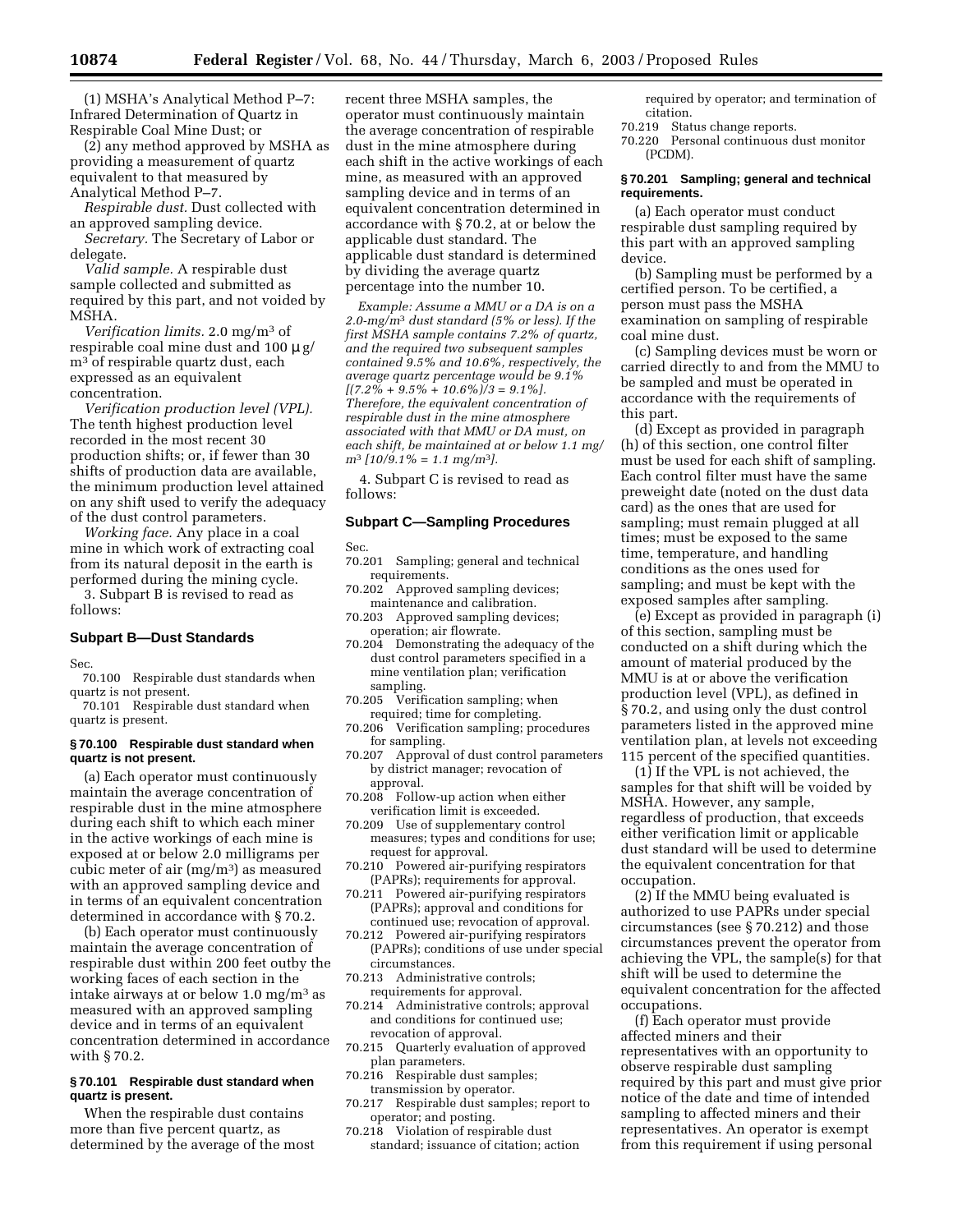continuous dust monitors in accordance with § 70.220.

(g) Upon request from the district manager, the operator must submit the date and time when any sampling required by this part will begin.

(h) Paragraph (d) of this section does not apply if sampling to conform with the requirements of § 70.215 or § 70.220(d).

(i) Paragraph (e) of this section does not apply if sampling to conform with the requirements of § 70.220(d).

#### **§ 70.202 Approved sampling devices; maintenance and calibration.**

(a) Sampling devices must be maintained as approved and calibrated by a certified person in accordance with MSHA Informational Report IR 1240 (1996) ''Calibration and Maintenance Procedures for Coal Mine Respirable Dust Samplers (supersedes IR 1121)'' or in accordance with the manufacturer's specifications if using a personal continuous dust monitor (PCDM) under § 70.220. To be certified, a person must pass the MSHA examination on maintenance and calibration for approved sampling devices.

(b) Sampling devices must be calibrated at the flowrate of 2.0 liters of air per minute, or at a different flowrate as prescribed by the Secretary and the Secretary of Health and Human Services for the particular device, before they are put into service and, thereafter, at time intervals prescribed by the manufacturer.

(c) If equipped with a flowmeter, a calibration mark must be placed on the flowmeter of each sampling device to indicate the proper position of the float when the sampler is operating at a flowrate of 2.0 liters of air per minute or other flowrate prescribed by the Secretary and the Secretary of Health and Human Services for the particular device. The standard to denote proper flow is when the lowest part of the float is lined up with the top of the calibration mark.

(d) Except as provided in paragraph (f) of this section, each sampling device must be tested and examined immediately before each sampling shift and necessary external maintenance must be performed by a certified person to assure that the sampling device is clean and in proper working condition. This testing and examination must include the following:

(1) Testing the voltage of each battery while under actual load to assure the battery is fully charged. The voltage for nickel cadmium cell batteries must not be lower than the product of the number of cells in the battery pack multiplied by 1.25. The voltage for other than nickel

cadmium cell batteries must not be lower than the product of the number of cells in the battery pack multiplied by the manufacturer's nominal voltage per cell.

(2) Examination of all components of the cyclone to assure that they are clean and free of dust and dirt;

(3) Examination of the inner surface of the cyclone on the approved sampling device to assure that it is free of scoring;

(4) Examination of the external tubing on the approved sampling device to assure that it is clean and free of leaks, and;

(5) Examination of the clamping and positioning of the cyclone body, vortex finder and cassette to assure that they are rigid, in alignment, and firmly in contact.

(e) In accordance with  $5 \text{ U.S.C. } 552(a)$ and 1 CFR, part 51, MSHA Informational Report No. 1240 (1996) referenced in paragraph (a) of this section is incorporated-by-reference. Copies may be inspected or obtained without charge at each Coal Mine Safety and Health District office of MSHA.

(f) Paragraphs  $(d)(1)$  through  $(d)(5)$  of this section do not apply if using a PCDM. The operator must follow the examination procedures recommended by the manufacturer or prescribed by the Secretary and the Secretary of Health and Human Services for the particular device.

#### **§ 70.203 Approved sampling devices; operation; air flowrate.**

(a) Sampling devices must be operated at the flowrate of 2.0 liters of air per minute, or at a different flowrate as prescribed by the Secretary and the Secretary of Health and Human Services for the particular device.

(b) Except as provided in paragraphs (c) and (d) of this section, each sampling device must be examined each shift by a person certified to sample during:

(1) The second hour after being put into operation to assure that the sampling device is operating properly and at the proper flowrate. If the proper flowrate is not maintained, necessary adjustments must be made by the certified person.

(2) The last hour of operation to assure that the sampling device is operating properly and at the proper flowrate. If the proper flowrate is not maintained, the respirable dust sample must be transmitted to MSHA with a notation by the certified person on the back of the dust data card stating that the proper flowrate was not maintained. Also to be noted are any other events occurring during sampling that may affect the validity of the sample.

(c) Paragraph (b)(1) of this section will not apply if the approved sampling device is being operated in a breast or chamber of an anthracite coal mine where the full box mining method is used.

(d) Paragraphs (b)(1) and (2) of this section do not apply if using a personal continuous dust monitor in accordance with § 70.220. To assure that the personal dust monitor is operating properly and at the proper flowrate, the operator must follow the procedures recommended by the manufacturer or prescribed by the Secretary and the Secretary of Health and Human Services for the particular device.

#### **§ 70.204 Demonstrating the adequacy of the dust control parameters specified in a mine ventilation plan; verification sampling.**

As of \_\_\_\_\_\_\_\_\_ (Insert date which<br>must be within 12 months of the effective date of this rule), each operator of an underground coal mine must have a ventilation plan in which the dust control parameters specified for each MMU have been verified through sampling to be adequate in controlling respirable dust as required by § 75.370(a)(1) of this title. To demonstrate that the plan parameters for each MMU are adequate, the operator must show, with a high level of confidence, that the equivalent concentration of respirable coal mine dust and respirable quartz dust can be maintained at or below the verification limits (2.0 mg/m<sup>3</sup> and 100  $\mu$ g/m<sup>3</sup>, respectively) as determined by meeting the critical values in Table 70–1.

#### **§ 70.205 Verification sampling; when required; time for completing.**

(a) The operator must, within 45 calendar days after obtaining provisional approval, verify the adequacy of the dust control parameters for each MMU when:

(1) Submitting a ventilation plan under § 75.370 for a newly established MMU.

(2) The district manager determines that the previously approved plan parameters are inadequate to control respirable dust under the prevailing operating conditions and requires the operator to revise the plan parameters.

(b) The district manager may, upon written request, grant the operator an extension of up to 30 calendar days to complete verification sampling.

(c) All previously approved ventilation plans must be revised in accordance with § 75.371(f) of this title and the adequacy of the dust control parameters verified by \_\_\_\_\_\_\_\_<br>(Insert date which must be within 12 months of the effective date of this rule.)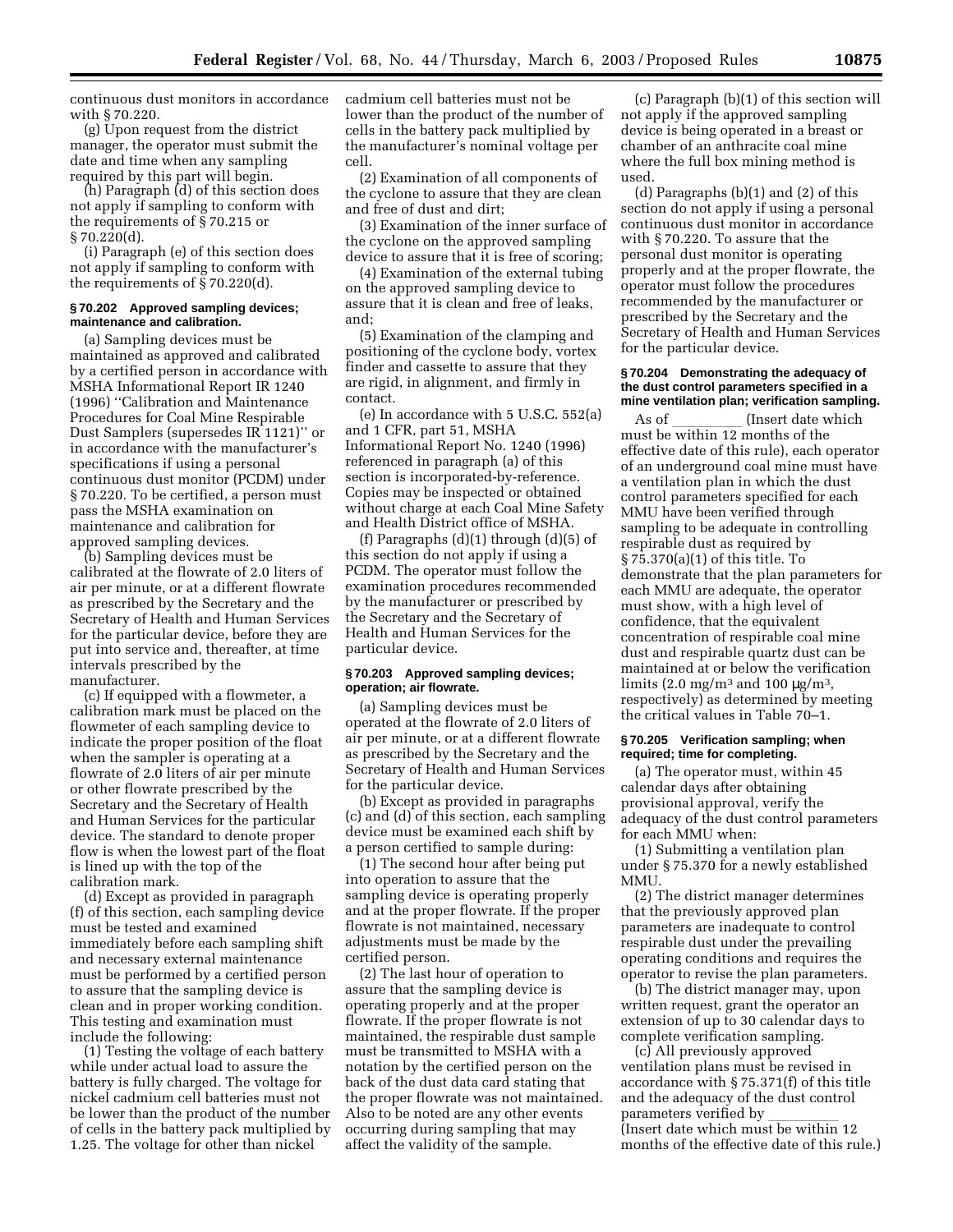# **§ 70.206 Verification sampling; procedures for sampling.**

(a) Each operator must sample the following occupations for each MMU:

(1) Designated occupation (DO);

(2) Roof bolter operator(s);

(3) Longwall jack setters; and

(4) Any other occupation designated by the district manager.

(b) Each sampling device must be turned ''ON'' upon arriving at the MMU to be sampled, must remain operational the entire period spent in the MMU, and must be turned ''OFF'' at the end of the shift as the device exits the MMU.

(c) Multiple-shift samples are not required to be collected on consecutive shifts. All samples collected during verification sampling must be submitted to MSHA.

(d) Unless otherwise directed by the district manager, the DO samples must be collected by placing the sampling device as follows:

(1) *Conventional section using cutting machine*—on the cutting machine operator or on the cutting machine within 36 inches inby the normal working position;

(2) *Conventional section shooting off the solid*—on the loading machine operator or on the loading machine within 36 inches inby the normal working position;

(3) *Continuous mining section other than auger-type*—on the continuous mining machine operator or on the continuous mining machine within 36 inches inby the normal working position;

(4) *Continuous mining machine; auger-type*—on the jacksetter who works nearest the working face on the return air-side of the continuous mining machine or at a location that represents the maximum concentration of dust to which the miner is exposed;

(5) *Scoop section using cutting machine*—on the cutting machine operator or on the cutting machine within 36 inches inby the normal working position;

(6) *Scoop section, shooting off the solid*—on the coal drill operator or on the coal drill within 36 inches inby the normal working position;

(7) *Longwall section*—on the miner who works nearest the return air-side of the longwall working face or along the working face on the return side within 48 inches of the corner;

(8) *Hand loading section with a cutting machine*—on the cutting machine operator or on the cutting machine within 36 inches inby the normal working position;

(9) *Hand loading section shooting off the solid*—on the hand loader exposed to the greatest dust concentration or at a location that represents the maximum concentration of dust to which the miner is exposed; and

(10) *Anthracite mine sections*—on the hand loader exposed to the greatest dust concentration or at a location that represents the maximum concentration of dust to which the miner is exposed.

(e) When sampling an occupation other than the DO, the sampling device must be placed on the miner assigned to that occupation, unless directed otherwise by the district manager.

#### **§ 70.207 Approval of dust control parameters by district manager; revocation of approval.**

(a) Approval of the dust control parameters specified in the ventilation plan will be granted when:

(1) No valid equivalent concentration measurement exceeds the critical values listed in Table 70–1 that correspond to the number of shifts sampled, and

(2) The specified dust control parameters incorporate the parameters used during verification sampling.

(b) MSHA approval may be revoked based on samples collected by MSHA or in accordance with § 70.215.

TABLE 70–1.—CRITICAL VALUES FOR DETERMINING COMPLIANCE WITH VERIFICATION LIMITS

|                                                     | Critical values                                                                                         |                                                                                                                                           |  |
|-----------------------------------------------------|---------------------------------------------------------------------------------------------------------|-------------------------------------------------------------------------------------------------------------------------------------------|--|
| If samples are submitted for                        | Respirable coal<br>mine dust                                                                            | Respirable quartz<br>dust                                                                                                                 |  |
| 1 shift<br>2 shifts<br>3 shifts<br>4 or more shifts | 1.71 mg/m <sup>3</sup><br>1.85 mg/m <sup>3</sup><br>1.93 mg/m <sup>3</sup><br>.<br>$2.0 \text{ mg/m}^3$ | $\begin{array}{ l} 87 \text{ }\mu\text{g/m}^3 \\ 93 \text{ }\mu\text{g/m}^3 \end{array}$<br>97 μg/m <sup>3</sup><br>100 μg/m <sup>3</sup> |  |

# **§ 70.208 Follow-up action when either verification limit is exceeded.**

If either verification limit is exceeded, the operator must:

(a) Stop sampling and make approved respiratory equipment available to affected miners in accordance with § 70.300;

(b) Determine the cause and take action to reduce the concentration of respirable dust to within the applicable verification limit; and

(c) Submit in writing, within 5 calendar days of receiving results of sampling, any proposed revision to the plan parameters to the district manager. The district manager will notify the operator in writing if the proposed revision is provisionally approved and whether to resume sampling from the point it was stopped or to begin sampling all over again. The district

manager may require additional control measures before the operator may resume or initiate sampling in accordance with the requirements of § 70.206.

#### **§ 70.209 Use of supplementary control measures; types and conditions for use; request for approval.**

(a) If either verification limit is exceeded and the operator believes that the MMU is using all feasible engineering or environmental controls, the operator may request the Administrator for Coal Mine Safety and Health to approve the use of supplementary control measures to reduce exposure of individual miners assigned to work in the affected occupations to within the applicable verification limits. The operator must provide a copy of the submitted request to the representative of miners at the

time of submittal. MSHA will consider all comments from the representative of miners and provide copies of these comments to the operator upon request.

(b) The Administrator will approve or deny the operator's request to use supplementary controls within 30 calendar days or as soon as practicable after its receipt by MSHA.

(1) If approval is denied, the operator will be notified in writing of specific reasons for disapproval.

(2) If approval is granted, the operator will be permitted to use either powered air-purifying respirators (PAPRs), approved by NIOSH under 42 CFR part 84 and by MSHA under part 18 of this title, administrative controls, or a combination of both, provided the requirements of §§ 70.210 and 70.211 or §§ 70.213 and 70.214 are met. The operator will be permitted to use these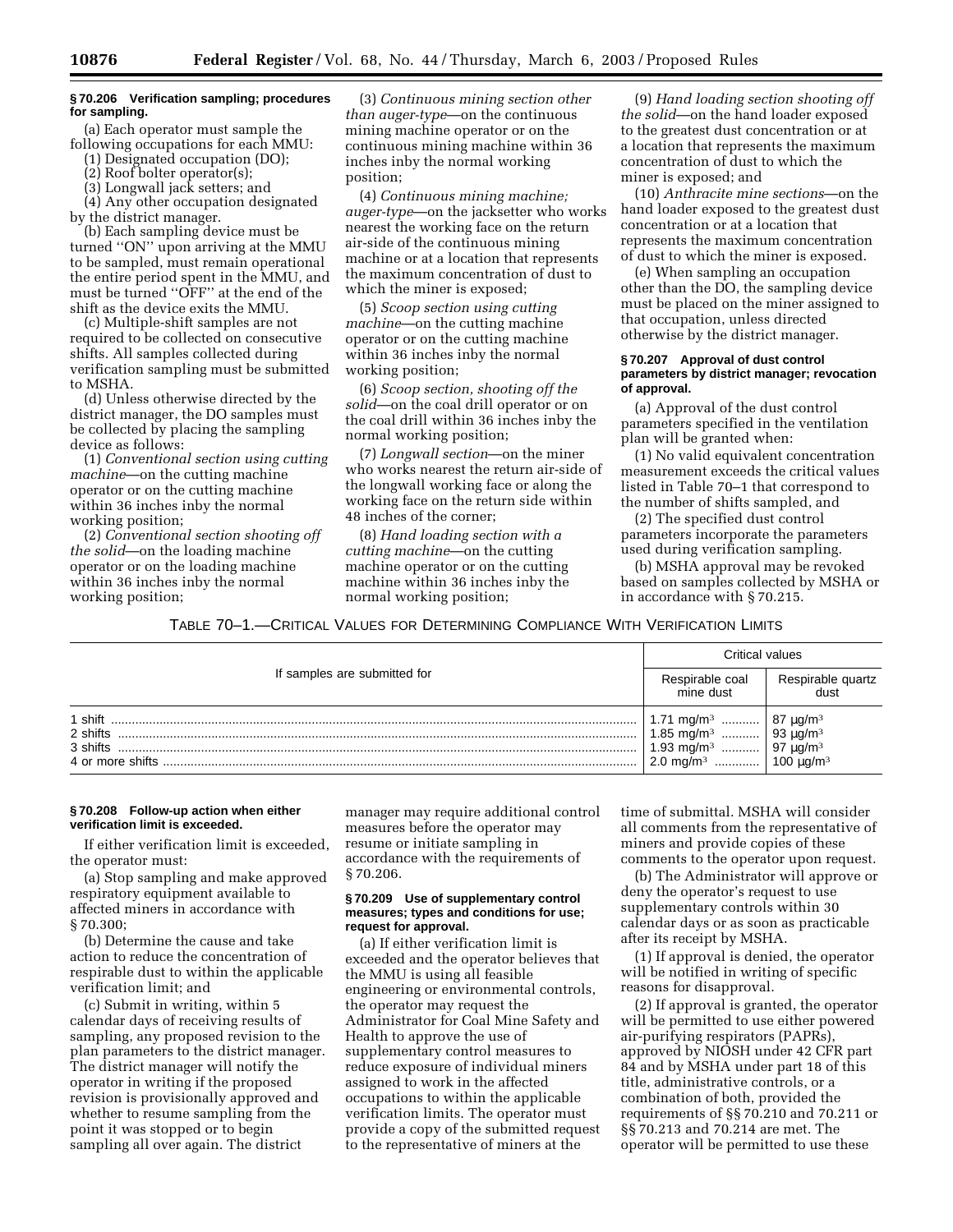supplementary controls until additional feasible engineering controls become available and are implemented or until the district manager revokes the approval.

(c) MSHA approval to use supplementary controls may be revoked for failure to comply with requirements of § 70.211(b) or § 70.214(b).

# **§ 70.210 Powered air-purifying respirators (PAPRs); requirements for approval.**

(a) Within 5 calendar days of receiving MSHA approval to use supplementary controls, the operator must submit, in writing, a revision to the ventilation plan to the district manager. The proposed revision must include:

(1) Feasible engineering controls capable of:

(i) Reducing the concentration of respirable dust in every occupational environment where a PAPR is required as low as achievable; and

(ii) Maintaining other occupational environments at or below the verification limits.

(2) A written PAPR protection program which meets the requirements of § 72.710 and includes:

(i) The protection factor assigned to the MMU as determined in accordance with § 70.2; and

(ii) The specific occupation(s), work locations or tasks affected in the MMU. The district manager may require adjustments in the PAPR protection program.

(3) The location(s) in a MMU where warning signs with the statement ''RESPIRATORY PROTECTION REQUIRED IN THIS AREA'' will be posted.

(b) Within 30 calendar days of receiving provisional approval of the plan revision, the operator must verify, in accordance with § 70.206(b) through (e), the adequacy of the proposed revision by sampling the occupation(s) being affected by the PAPR protection program, the DO, and/or other occupation(s) designated by the district manager.

#### **§ 70.211 Powered air-purifying respirators (PAPRs); approval and conditions for continued use; revocation of approval.**

(a) MSHA approval of the proposed plan revision incorporating a PAPR protection program will be granted when:

(1) No valid equivalent concentration measurement exceeds the critical values listed in Table 70–1 to §70.207 that correspond to the number of shifts sampled; and

(2) The revision incorporates the dust control parameters used during verification sampling.

(b) MSHA may revoke approval to use supplementary controls for failure to:

(1) Comply with the plan requirements on each shift;

(2) Maintain the equivalent concentration of respirable coal mine dust for any occupation affected by a PAPR protection program and other occupations within the MMU at or below the applicable dust standard; and

(3) Implement other feasible engineering controls to reduce dust concentrations as low as achievable when such controls become available. The approved plan parameters will be reviewed every 6 months to assure that the operator is using all feasible engineering controls and that the plan parameters continue to be effective under current operating conditions.

#### **§ 70.212 Powered air-purifying respirators (PAPRs); conditions of use under special circumstances.**

(a) When unusual operating conditions are either encountered or anticipated, which are known to occur briefly and intermittently, and the operator has reason to believe that the approved plan parameters will not maintain all occupational environments in the MMU in compliance with § 70.100 or § 70.101, the operator may submit a written request to the district manager, along with a proposed revision to the plan parameters, for the use of PAPRs as a supplementary control measure to prevent individual miners from being overexposed and to comply with the applicable dust standard during such periods. The operator must provide a copy of the request to the representative of miners at the time of submittal. MSHA will consider all comments from the representative of miners and provide copies of these comments to the operator upon request.

(b) The district manager will approve the use of PAPRs on an intermittent basis as a result of the operational factors set forth in paragraph (a) of this section when the operator:

(1) Shows that the unusual conditions are atypical, intermittent and beyond the control of the operator; and

(2) Revises the previously approved dust control provisions of the ventilation plan to comply with requirements of  $\S 70.210(a)(1)$ , (2) and (3) when PAPRs are used.

(c) The operator also must:

(1) Notify the district manager and the representative of miners in writing or by electronic means within 24 hours of the occurrence of unusual conditions which requires the use of PAPRs;

(2) Comply with the requirements of § 70.211(b)(1) and (2); and

(3) Not use PAPRs for a period longer than 30 consecutive calender days;

(d) If PAPR use is to exceed 30 consecutive calendar days or if any equivalent concentration measurements indicate that miners are being overexposed, the operator must revise and verify the adequacy of the plan parameters under the prevailing operating conditions.

# **§ 70.213 Administrative controls; requirements for approval.**

(a) Within 5 calendar days of receiving MSHA approval to use supplementary controls, the operator must submit, in writing, a revision to the ventilation plan to the district manager. The proposed revision must include:

(1) Feasible engineering controls capable of maintaining the environment of any occupation under administrative controls and other occupational environments at or below the verification limits; and

(2) The administrative controls to be implemented and the method for ensuring that the procedures for such controls are complied with on each shift. The district manager may require additional procedures in the plan revision.

(b) Within 30 calendar days of receiving provisional approval of the plan revision, the operator must verify, in accordance with § 70.206(b) through (e), the adequacy of the proposed revision by sampling the occupation(s) under administrative control, the DO, and/or other occupation(s) designated by the district manager.

#### **§ 70.214 Administrative controls; approval and conditions for continued use; revocation of approval.**

(a) MSHA will approve the proposed plan revision incorporating the use of administrative controls when:

(1) No valid equivalent concentration measurement exceeds the critical values listed in Table 70–1 that correspond to the number of shifts sampled; and

(2) The revision incorporates the dust control parameters used during verification sampling.

(b) MSHA may revoke approval to use supplementary controls for failure to:

(1) Comply with the plan requirements on each shift;

(2) Maintain the equivalent concentration of respirable coal mine dust for any occupation under administrative controls and other occupations in the MMU at or below the applicable dust standard; and

(3) Implement other feasible engineering controls to reduce dust concentrations as low as achievable when such controls become available. MSHA will review the approved plan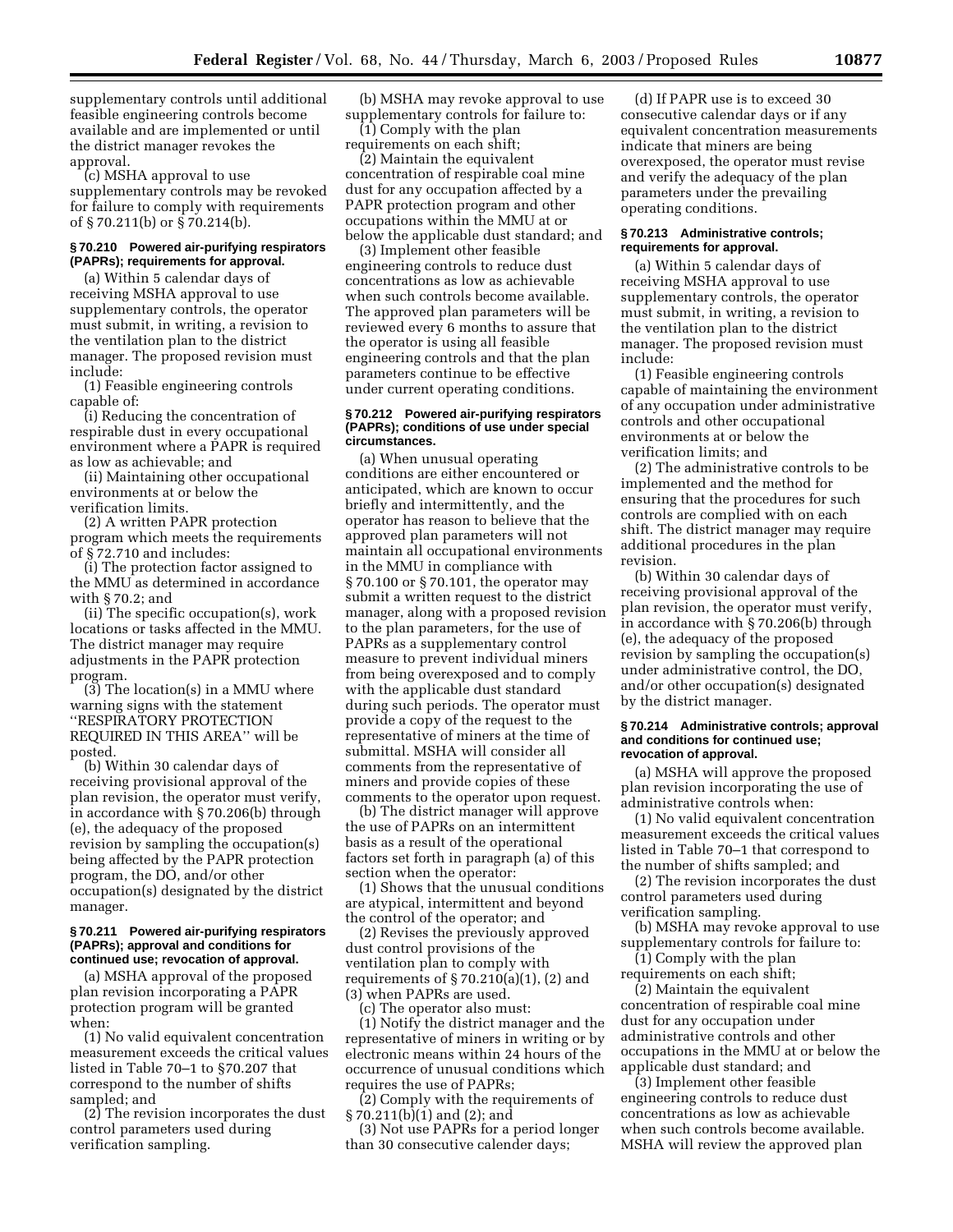parameters every 6 months to assure that the operator is using all feasible environmental controls and that the plan parameters continue to be effective under current operating conditions.

# **§ 70.215 Quarterly evaluation of approved plan parameters.**

(a) For those MMUs designated by MSHA, one valid respirable dust sample from the DO and the occupation(s) under supplementary controls must be submitted to MSHA on a quarterly basis. The occupations must be sampled in accordance with paragraphs (b), (d) and (e) of § 70.206.

(1) MSHA designates an MMU for sampling when any MSHA equivalent concentration measurement exceeds the applicable dust standard by at least 0.1  $me/m<sup>3</sup>$ .

(2) Sampling is required until all MSHA and operator sample results remain at or below the applicable dust standard for at least four quarters.

(3) Sampling begins during the next quarterly period following MSHA designation of the MMU. The quarterly periods are:

- (i) January 1–March 31
- (ii) April 1–June 30
- (iii) July 1–September 30
- (iv) October 1–December 31.

(b) If any valid equivalent concentration measurement exceeds the applicable dust standard by  $0.1 \text{ mg/m}^3$ or more , the operator must, make approved respiratory equipment available to affected miners in accordance with § 70.300, unless already under a PAPR protection program; and within 15 calender days after receipt of the respirable dust sample data report from MSHA:

(1) Determine the cause and take corrective action to reduce the equivalent concentration of respirable coal mine dust to within the applicable dust standard;

(2) Make a record of the reported excessive dust condition. The record must include the following:

(i) Date of sampling;

(ii) Location within the mine and the occupation where the sample was collected;

(iii) Measured dust concentration of each sample collected;

(iv) Corrective action being taken to reduce the concentration of respirable coal mine dust.

(c) If any valid equivalent concentration measurement exceeds the citation threshold value (CTV) listed in Table 70–2 that corresponds to the applicable dust standard, the district manager may require the operator to revise the plan parameters and verify their adequacy under the prevailing operating conditions.

(d) MSHA will cite an operator for failure to take corrective action to reduce the concentration of respirable dust in accordance with § 70.215(c)(1).

(e) Paragraph (a) of this section does not apply if using a personal continuous dust monitor under § 70.220.

#### **§ 70.216 Respirable dust samples; transmission by operator.**

(a) Within 24 hours after the end of the sampling shift, the operator must transmit, in containers provided by the manufacturer of the filter cassette, all samples collected to fulfill the requirements of this part, including the control filter cassettes if required to be used, to: Respirable Dust Processing Laboratory, Pittsburgh Safety and Health Technology Center, Cochrans Mill Road, Building 38, P.O. Box 18179, Pittsburgh, Pennsylvania 15236–0179, or to any other address designated by the district manager.

(b) The operator must not open or tamper with the seal of any filter cassette or alter the weight of any filter cassette before or after it is used.

(c) A person certified to take respirable dust samples must properly complete the dust data card for each filter cassette. The card must have an identification number identical to that on the cassette used to take the sample or used as a control filter and be submitted to MSHA with the sample. Each card must be signed by the certified person and must include that person's certification number. Samples with data cards not properly completed will be voided by MSHA.

(d) All samples submitted by the operator must be considered taken to fulfill the sampling requirement of this part, unless the sample has been identified in writing by the operator to the district manager, prior to the intended sampling shift, as a sample to be used for purposes other than required by this part.

(e) Paragraphs (a) through (d) of this section do not apply if using a PCDM under § 70.220, except when transmitting samples for quartz analysis along with the control filter cassette required by § 70.220(c).

# **§ 70.217 Respirable dust samples; report to operator; and posting.**

(a) MSHA will provide the operator a report with the following data on all samples submitted in accordance with this part and samples collected by MSHA:

(1) The mine identification number; (2) The location within the mine from which the samples were taken;

(3) The result of each sample taken in accordance with this part and by MSHA;

(4) The occupation code, where applicable;

(5) The reason for voiding any sample; and

(6) The engineering controls and their measured quantities, including other dust control parameters that were being used in the MMU when sampled by MSHA.

(b) The operator must post the following information on the mine bulletin board:

(1) The report of the results of all samples described in paragraph (a) of this section and the end-of-shift exposure data if using a personal continuous dust monitor (PCDM) under § 70.220.

(2) The engineering controls and their measured quantities, including other dust control parameters that were being used in the MMU when sampled by the operator or by MSHA.

(3) All written notifications from the district manager regarding any aspect of the verification procedures, including all correspondence submitted by the operator in accordance with §§ 70.209 and 70.212.

(c) The operator may remove all information pertaining to the verification process, such as sample results, the information specified in paragraph (b)(3) of this section, and written correspondence, after the district manager approves the dust control parameters specified in the ventilation plan. The notification required under  $\S 70.212(c)(1)$  of the occurrence of special circumstances requiring the use of PAPRs must be posted no longer than 30 calendar days or until such time when it is no longer necessary to continue to use PAPRs, whichever time period is less.

(d) Results of samples collected by the operator in accordance with § 70.215 or by MSHA must be posted for at least 31 calendar days following receipt, including the information specified in paragraph (b)(2) of this section. If using a PCDM, the end-of-shift exposure data and information specified in paragraph (b)(2) of this section must be posted for at least 7 calendar days.

#### **§ 70.218 Violation of respirable dust standard; issuance of citation; action required by operator; and termination of citation.**

(a) If a valid equivalent concentration measurement for any occupation sampled by MSHA meets or exceeds the citation threshold value (CTV) listed in Table 70–2 that corresponds to the applicable dust standard in effect, the operator will be cited for a violation of § 70.100 or § 70.101.

(b) Upon receipt of a citation issued in accordance with paragraph (a) of this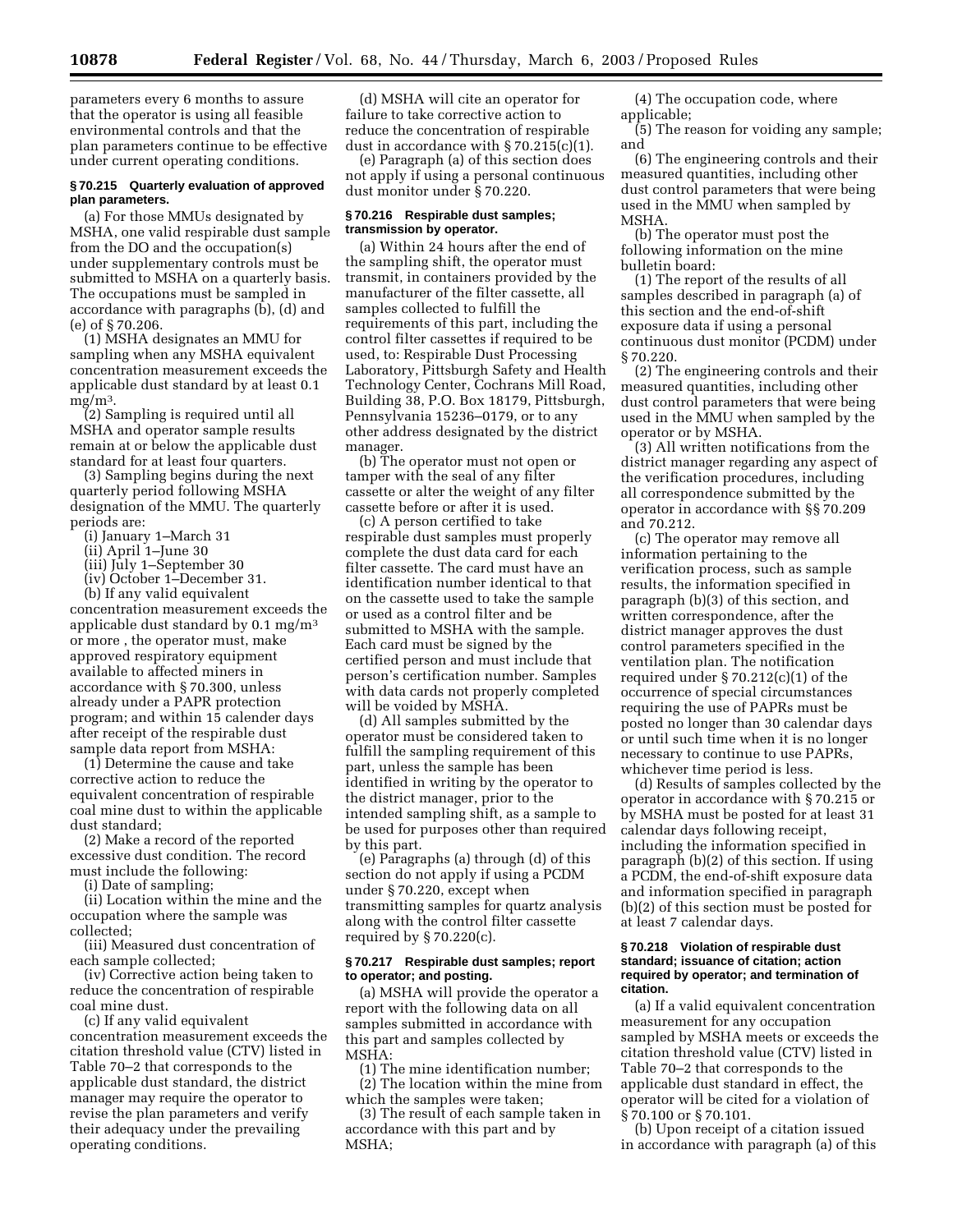section, the operator must take the following actions within the time for abatement fixed in the citation:

(1) Make respiratory equipment available to affected miners in accordance with § 70.300, unless already under a PAPR protection program;

(2) Determine the cause and take corrective action to reduce the equivalent concentration of respirable coal mine dust to within the applicable dust standard;

(3) Revise the plan parameters if the corrective action taken indicates that the dust control parameters originally approved for the MMU are inadequate for the current operating conditions; and

(4) Notify the district manager, in writing or by electronic means, within 24 hours after implementing corrective action(s).

(c) The citation will be terminated when:

(1) All valid equivalent concentration measurements of MSHA abatement samples are at or below the applicable dust standard. If compliance is demonstrated, the plan must incorporate the dust control parameters used during MSHA sampling; or,

(2) The revised plan parameters have been verified for the current operating conditions, if required by the district manager.

# TABLE 70–2.—CITATION THRESHOLD VALUES (CTV) FOR CITING RES-PIRABLE DUST VIOLATIONS BASED ON SINGLE-SHIFT MEASUREMENTS

| Applicable dust standard<br>(mg/m <sup>3</sup> ) | CTV<br>(mg/m <sup>3</sup> ) |
|--------------------------------------------------|-----------------------------|
| 2.0                                              | 2.33                        |
| 1.9                                              | 2.22                        |
| 1.8                                              | 2.11                        |
| 17                                               | 2.0                         |
| 1.6                                              | 1.90                        |
| 1.5                                              | 1.79                        |
| 1.4                                              | 1.68                        |
| 1.3                                              | 1.58                        |
| 1.2                                              | 1.47                        |
| 11                                               | 1.36                        |
| 1.0                                              | 1.26                        |
| 0.9                                              | 1.15                        |
| 0.8                                              | 1.05                        |
| በ 7                                              | 0.94                        |
| 0.6                                              | 0.84                        |
| 0.5                                              | 0.74                        |
| 0.4                                              | 0.64                        |
| 0.3                                              | 0.53                        |
| 0.2                                              | 0.43                        |

## **§ 70.219 Status change reports.**

(a) If there is a change in operational status of the mine or a MMU that affects either the sampling requirements of this part or MSHA's ability to carry out its sampling responsibilities, the operator

must report the change to the MSHA District Office or to any other MSHA office designated by the district manager. Status changes must be reported in writing within 3 working days after the change has occurred.

(b) Each specific operational status is defined as follows:

(1) Underground mine:

(i) Producing—has at least one MMU producing material.

(ii) Nonproducing—no material is being produced.

(iii) Abandoned—the work of all miners has been terminated and production activity has ceased.

(2) Mechanized mining unit:

(i) Producing—producing material from a working section.

(ii) Nonproducing—temporarily ceased production of material.

(iii) Abandoned—permanently ceased production of material.

# **§ 70.220 Personal continuous dust monitor (PCDM).**

(a) An operator may implement a miner protection program based on the use of approved personal continuous dust monitors (PCDM) in conjunction with engineering and administrative controls specified in the ventilation plan.

(b) If PCDMs are to be used, the operator may include administrative controls in the proposed plan without obtaining approval from the Administrator for Coal Mine Safety and Health under § 70.209. The proposed plan must include:

(1) The engineering and administrative controls to be used and the method for ensuring that such controls are complied with each shift;

(2) The miners or occupations that will wear a PCDM each shift; and

(3) The procedures that ensure no miner will be exposed above the applicable dust standard in § 70.100(a) or § 70.101.

(c) The adequacy of the proposed plan in controlling exposure to respirable dust must be demonstrated as prescribed in § 70.204 by monitoring each miner's exposure. Each PCDM must be operated portal-to-portal and must remain operational the entire work shift or for 12 hours, whichever time is less. In addition, the operator must collect a respirable dust sample for quartz analysis from each occupation specified in paragraph (a) and in accordance with paragraphs (b), (d) and (e) of § 70.206. The district manager will approve the proposed plan in accordance with § 70.207(a).

(d) Following approval by the district manager, the exposure of each miner on a MMU must be monitored on every

shift under the prevailing operating conditions, unless the operator demonstrated through verification sampling that the exposure of each miner working on the same shift is represented by sampling only the DO and/or another occupation(s) specified in § 70.206(a). Each PCDM must be operated portal-to-portal and must remain operational the entire shift or for 12 hours, whichever time is less.

(e) If any end-of-shift equivalent concentration measurement exceeds the applicable dust standard by 0.1 mg/m3 or more, the requirements in paragraphs (c)(1) through (3), (d) and (e) of § 70.215 will apply.

# **PART 75—[AMENDED]**

5. The authority citation for part 75 continues to read as follows:

**Authority:** 30 U.S.C. 811.

\* \* \* \* \*

6. Section 75.370 of Subpart D is amended by adding paragraph (h) to read as follows:

#### **§ 75.370 Mine ventilation plan; submission and approval.**

(h) The operator must record the amount of material produced, as defined in § 70.2 of this title, by each MMU during each production shift, retain the records for six months, and make the records available to authorized representatives of the Secretary and the miners' representative.

7. Section 75.371 of Subpart D is amended by revising paragraphs (f) and (t) to read as follows:

# **§ 75.371 Mine ventilation plan; contents.**

\* \* \* \* \*

(f) Section and face ventilation systems used, including drawings illustrating how each system is used; and a description of each different dust suppression system used on equipment on working sections, including any specific work practices used to minimize the dust exposure of individual miners, along with information on the location of the roof bolter(s) during the mining cycle for each continuous miner section, and the cut sequence for each longwall mining section. For plans required to be verified pursuant to § 70.204 of this title, the length of each normal production shift and the verification production level (VPL), as determined in accordance with § 70.2 of this title, must be included for each working section.

(t) The location of each ''designated area,'' and the respirable dust controls

\* \* \* \* \*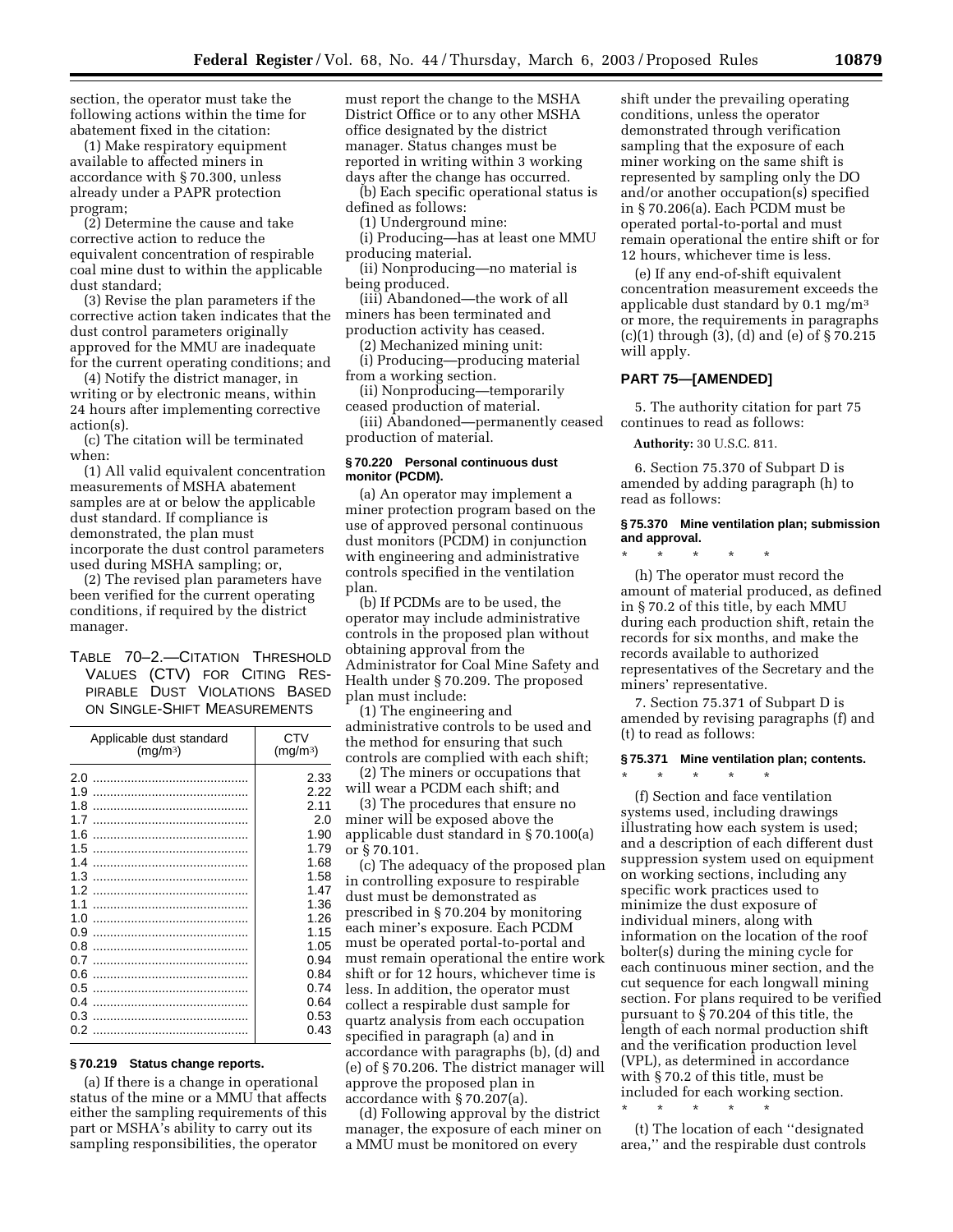used at the dust generating sources for these locations.

\* \* \* \* \*

8. Part 90 is revised to read as follows:

# **PART 90—MANDATORY HEALTH STANDARDS—COAL MINERS WHO HAVE EVIDENCE OF THE DEVELOPMENT OF PNEUMOCONIOSIS**

# **Subpart A—General**

Sec.

- 90.1 Scope.
- 90.2 Definitions.
- 90.3 Part 90 option; notice of eligibility; exercise of option.

# **Subpart B—Dust Standards, Rights of Part 90 Miners**

- 90.100 Respirable dust standard when quartz is not present.
- 90.101 Respirable dust standard when quartz is present.
- 90.102 Transfer; notice.<br>90.103 Compensation.
- Compensation.
- 90.104 Waiver of rights; re-exercise of option.

# **Subpart C—Sampling Procedures**

- 90.201 Sampling; general requirements. 90.202 Approved sampling devices;
- maintenance and calibration. 90.203 Approved sampling devices; operation; air flowrate.
- 90.204 Respirable dust sampling.
- 90.205 Respirable dust samples; transmission by operator.
- 90.206 Respirable dust samples; report to operator and Part 90 miner.
- 90.207 Violation of respirable dust standard; issuance of citation; action required by operator; and termination of citation.
- 90.208 Status change reports.

# **Subpart D—Respirable Dust Control Plans**

- 90.300 Respirable dust control plan; filing requirements; contents.
- 90.301 Respirable dust control plan; approval by district manager; copy to Part 90 miner.

**Authority:** 30 U.S.C. 811, 813(h).

#### **Subpart A—General**

#### **§ 90.1 Scope.**

This Part 90 establishes the option of miners who are employed at underground coal mines or at surface work areas of underground coal mines and who have evidence of the development of pneumoconiosis to work in an area of a mine where the average concentration of respirable dust in the mine atmosphere during each shift is continuously maintained at or below 1.0 milligrams per cubic meter of air. The proposed rule sets forth procedures for miners to exercise this option, and establishes the right of miners to retain their regular rate of pay and receive wage increases. The

proposed rule also sets forth the operator's obligations, including respirable dust sampling for Part 90 miners. This Part 90 is promulgated pursuant to section 101 of the Act and supercedes section 203(b) of the Act.

#### **§ 90.2 Definitions.**

*Act.* The Federal Mine Safety and Health Act of 1977, Public Law 91–173, as amended by Public Law 95–164, 30 U.S.C. 801 *et seq.*

*Active workings.* Any place in a coal mine where miners are normally required to work or travel.

*Approved sampling device.* A sampling device of the constant-flow type:

(1) Approved by the Secretary and the Secretary of Health and Human Services under part 74 of this title; or

(2) Approved by the Secretary when it has been determined that the measured concentration of respirable dust can be converted to an equivalent concentration as measured with a sampling device approved under part 70 of this title.

*Certified person.* An individual certified by the Secretary to take respirable dust samples and/or to perform the maintenance and calibration of approved sampling devices.

*Citation threshold value (CTV).* The lowest equivalent concentration measurement demonstrating that the applicable dust standard has been exceeded at a confidence level of at least 95 percent.

*Concentration.* The amount of respirable dust contained per unit volume of air.

*District manager.* The manager of the Coal Mine Safety and Health District in which the mine is located.

*Equivalent concentration.* The concentration of respirable coal mine dust, as measured by an approved sampling device, converted to an MRE 8-hour equivalent as follows:

(1) Multiply the concentration measured by the approved sampling device by the constant factor prescribed by the Secretary for that device and then apply criteria in paragraph (2) of this definition if applicable.

(2) If the sampled shift is longer than 8 hours, multiply the concentration obtained in paragraph (1) of this definition by t/480 where t is the length of the sampled work shift in minutes.

*Mechanized mining unit (MMU).* A set of mining equipment, including hand loading equipment, used for the production of material; or a specialized set which utilizes mining equipment other than specified in § 70.206(d). Each MMU is assigned a four-digit

identification number by MSHA. The identification number is retained by the MMU regardless of where the unit relocates within the mine. When two sets of mining equipment are provided in a series of working places and only one production crew is employed at any given time on either set of mining equipment, the two sets of equipment are identified as a single MMU. When two or more MMUs are simultaneously engaged in the production of material within the same working section, each such MMU is identified separately.

*MRE.* The Mining Research Establishment of the National Coal Board, London, England.

*MRE instrument.* A gravimetric dust sampler with a four channel horizontal elutriator developed by the MRE.

*MSHA.* The Mine Safety and Health Administration of the Department of Labor.

*Normal work duties.* Duties which the Part 90 miner performs on a routine day-to-day basis in his or her job classification at a mine.

*Part 90 miner.* A miner employed at an underground coal mine or at a surface work area of an underground coal mine who has exercised the option under the old section 203(b) program, or under § 90.3 of this part to work in an area of a mine where the average concentration of respirable dust in the mine atmosphere during each shift to which that miner is exposed is continuously maintained at or below 1.0 milligrams per cubic meter of air (mg/ m3), and who has not waived these rights.

*Quartz.* Crystalline silicon dioxide  $(SiO<sub>2</sub>)$  as measured by:

(1) MSHA's Analytical Method P–7: Infrared Determination of Quartz in Respirable Coal Mine Dust; or

(2) Any method approved by MSHA as providing a measurement of quartz equivalent to that measured by Analytical Method P–7.

*Respirable dust.* Dust collected with an approved sampling device.

*Secretary.* The Secretary of Labor or a designee.

*Surface work area of an underground coal mine.* The surface areas of land and all structures, facilities, machinery, tools, equipment, shafts, slopes, excavations, and other property, real or personal, placed upon or above the surface of such land by any person, used in, or to be used in, or resulting from, the work of extracting bituminous coal, lignite, or anthracite from its natural deposits underground by any means or method, and the work of preparing extracted coal, and includes custom coal preparation facilities.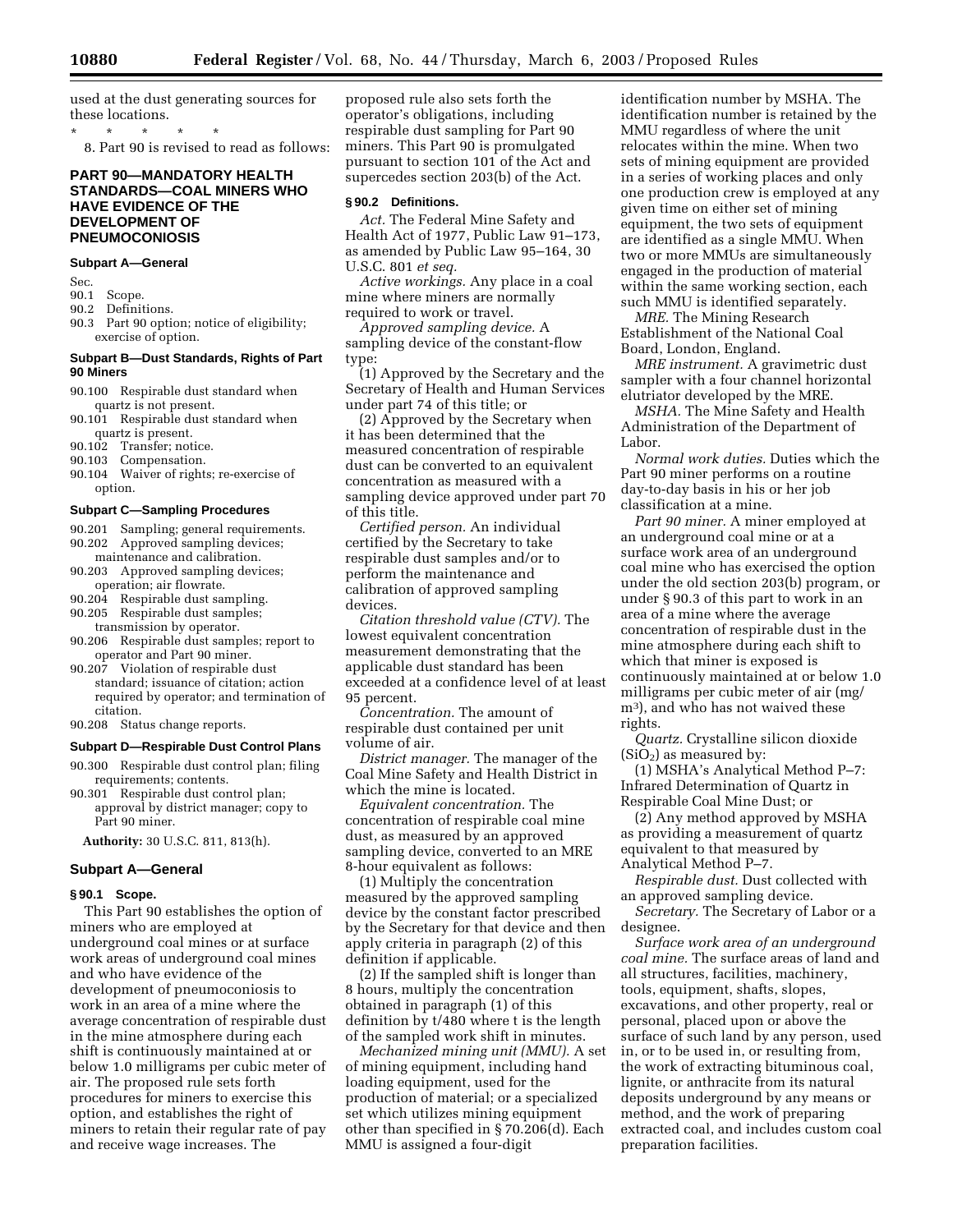*Transfer.* (1) Any change in the work assignment of a Part 90 miner by the operator and includes—

(i) any change in occupation code of a Part 90 miner;

(ii) any movement of a Part 90 miner to or from a MMU; or

(iii) any assignment of a Part 90 miner to the same occupation in a different location at a mine.

(2) A change in work assignment that lasts no longer than one shift would not constitute a transfer under Part 90 if circumstances beyond the control of the operator interrupt work being performed by a Part 90 miner because of equipment malfunction or absenteeism, and necessitate the operator to temporarily assign the Part 90 miner to perform work duties outside of his or her regular work classification.

*Underground coal mine.* An area of land and all structures, facilities, machinery, tools, equipment, shafts, slopes, tunnels, excavations, and other property, real or personal, placed upon, under, or above the surface of such land by any person, used in, or to be used in, or resulting from the work of extracting in such area bituminous coal, lignite, or anthracite from its natural deposits in the earth by any means or method, and the work of preparing the coal so extracted.

*Valid sample.* A respirable dust sample collected and submitted as required by this part, and not voided by MSHA.

#### **§ 90.3 Part 90 option; notice of eligibility; exercise of option.**

(a) Any miner employed at an underground coal mine or at a surface work area of an underground coal mine who, in the judgment of the Secretary of Health and Human Services, has evidence of the development of pneumoconiosis based on a chest X-ray, read and classified in the manner prescribed by the Secretary of Health and Human Services, or based on other medical examinations must be afforded the option to work in an area of a mine where the average concentration of respirable dust in the mine atmosphere during each shift to which that miner is exposed is continuously maintained at or below 1.0 milligrams per cubic meter of air (mg/m3). Each of these miners must be notified in writing of eligibility to exercise the option.

(b) Any miner who is a section 203(b) miner on January 31, 1981, must be a Part 90 miner on February 1, 1981, entitled to full rights under this part to retention of pay rate, future actual wage increases, and future work assignment shift and respirable dust protection.

(c) Any Part 90 miner who is transferred to a position at the same or another coal mine must remain a Part 90 miner entitled to full rights under this part at the new work assignment.

(d) The option to work in a low dust area of the mine may be exercised for the first time by any miner employed at an underground coal mine or at a surface work area of an underground coal mine who was eligible for the option under the old section 203(b) program, or is eligible for the option under this part by signing and dating the Exercise of Option Form and mailing the form to the Chief, Division of Health, Coal Mine Safety and Health, MSHA, 1100 Wilson Boulevard, Arlington, Virginia 22209.

(e) The option to work in a low dust area of the mine may be re-exercised by any miner employed at an underground coal mine or at a surface work area of an underground coal mine who exercised the option under the old section 203(b) program, or exercised the option under this part by sending a written request to the Chief, Division of Health, Coal Mine Safety and Health, MSHA, 1100 Wilson Boulevard, Arlington, Virginia 22209. The request should include the name and address of the mine and operator where the miner is employed.

(f) No operator shall require from a miner a copy of the medical information or notification of any chest X-ray evaluation received from the Secretary or Secretary of Health and Human Services.

# **Subpart B—Dust Standards, Rights of Part 90 Miners**

#### **§ 90.100 Respirable dust standard when quartz is not present.**

After the 20th calendar day following receipt of notification from MSHA that a Part 90 miner is employed at the mine, the operator must continuously maintain the average concentration of respirable dust in the mine atmosphere during each shift to which the Part 90 miner in the active workings of the mine is exposed at or below  $1.0 \text{ mg/m}^3$ , as measured with an approved sampling device and in terms of an equivalent concentration determined in accordance with § 90.2.

# **§ 90.101 Respirable dust standard when quartz is present.**

When the respirable dust in the mine atmosphere of the active workings to which a Part 90 miner is exposed contains more than 10 percent quartz, as determined by the average of the most recent three MSHA samples, the operator must continuously maintain

the average concentration of respirable dust in the mine atmosphere during each shift to which a Part 90 miner is exposed at or below the applicable dust standard, as measured with an approved sampling device and in terms of an equivalent concentration determined in accordance with § 90.2. The applicable dust standard is determined by dividing the average quartz percentage into the number 10. The application of the formula must not result in an applicable dust standard in excess of 1.0 mg/m3.

*Example:* Assume a Part 90 miner is on a 1.0-mg/m3 applicable dust standard (10% quartz or less). If the first MSHA sample contains 12.2% of quartz, and the required two subsequent samples contained 14.6% and 10.4%, respectively, the average quartz percentage would be 12.4% [(12.2% + 14.6%  $+ 10.4\%$ ) $/3 = 12.4\%$ . Therefore, the average concentration of respirable dust in the mine atmosphere associated with that Part 90 miner must, on each shift, be maintained at or below 0.8 mg/m<sup>3</sup> [10/12.4% = 0.8 mg/m<sup>3</sup>].

# **§ 90.102 Transfer; notice.**

(a) Whenever a Part 90 miner is transferred in order to meet the applicable dust standard in §§ 90.100 or 90.101, the operator must transfer the miner to an existing position at the same coal mine on the same shift or shift rotation on which the miner was employed immediately before the transfer. The operator may transfer a Part 90 miner to a different coal mine, a newly-created position or a position on a different shift or shift rotation if the miner agrees in writing to the transfer. The requirements of this paragraph do not apply when a Part 90 miner's work position complies with the applicable dust standard but circumstances, such as reductions in workforce or changes in operational methods, require a change in the miner's job or shift assignment.

(b) On or before the 20th calendar day following receipt of notification from MSHA that a Part 90 miner is employed at the mine, the operator must give the district manager written notice of the occupation and, if applicable, the mechanized mining unit to which the Part 90 miner will be assigned on the 21st calendar day following receipt of the notification from MSHA.

(c) After the 20th calendar day following receipt of notification from MSHA that a Part 90 miner is employed at the mine, the operator must give the district manager written notice before any transfer of a Part 90 miner. This notice must include the scheduled date of the transfer.

# **§ 90.103 Compensation.**

(a) The operator must compensate each Part 90 miner at not less than the regular rate of pay received by that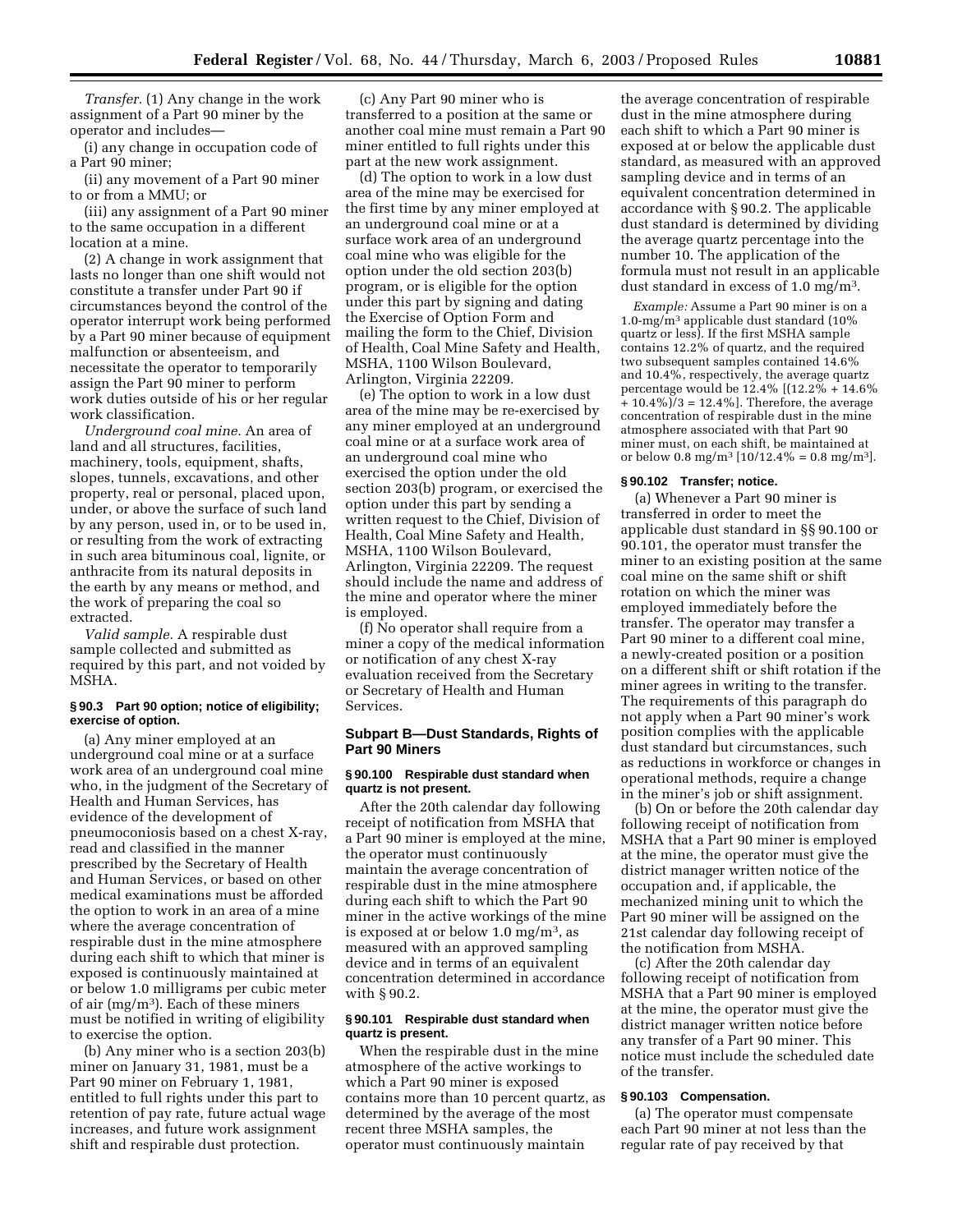miner immediately before exercising the option under § 90.3.

(b) Whenever a Part 90 miner is transferred, the operator must compensate the miner at not less than the regular rate of pay received by that miner immediately before the transfer.

(c) Paragraphs (a) and (b) of this section do not apply when a Part 90 miner initiates and accepts a change in work assignment for reasons of job preference.

(d) The operator must compensate each miner who is a section 203(b) miner on January 31, 1981, at not less than the regular rate of pay that the miner is required to receive under section 203(b) of the Act immediately before the effective date of this part.

(e) In addition to the compensation required to be paid under paragraphs (a), (b) and (d) of this section, the operator must pay each Part 90 miner the actual wage increases that accrue to the classification to which the miner is assigned.

(f) If a miner is temporarily employed in an occupation other than his or her regular work classification for two months or more before exercising the option under § 90.3, the miner's regular rate of pay for purposes of paragraph (a) and (b) of this section is the higher of the temporary or regular rates of pay. If the temporary assignment is for less than two months, the operator may pay the Part 90 miner at his or her regular work classification rate regardless of the temporary wage rate.

(g) If a Part 90 miner is transferred, and the Secretary subsequently notifies the miner that notice of the miner's eligibility to exercise the Part 90 option was incorrect, the operator must retain the affected miner in the current position to which the miner is assigned and continue to pay the affected miner the applicable rate of pay provided in paragraphs (a), (b), (d) and (e) of this section, until:

(1) The affected miner and operator agree in writing to a position with pay at not less than the regular rate of pay for that occupation; or

(2) A position is available at the same coal mine in both the same occupation and on the same shift on which the miner was employed immediately before exercising the option under § 90.3 or under the old section 203(b) program.

(i) When such a position is available, the operator must offer the available position in writing to the affected miner with pay at not less than the regular rate of pay for that occupation.

(ii) If the affected miner accepts the available position in writing, the operator must implement the miner's reassignment upon notice of the miner's acceptance. If the miner does not accept the available position in writing, the miner may be reassigned and protections under this Part 90 shall not apply. Failure by the miner to act on the written offer of the available position within 15 days after notice of the offer is received from the operator shall operate as an election not to accept the available position.

# **§ 90.104 Waiver of rights; re-exercise of option.**

(a) A Part 90 miner may waive his or her rights and be removed from MSHA's active list of miners who have rights under Part 90 by:

(1) Giving written notification to the Chief, Division of Health, Coal Mine Safety and Health, MSHA, that the miner waives all rights under this part;

(2) Applying for and accepting a position in an area of a mine which the miner knows exceeds the applicable dust standard; or

(3) Refusing to accept another position offered by the operator at the same coal mine that meets the requirements of §§ 90.100, 90.101 and 90.102(a) after dust sampling shows that the existing work position exceeds the applicable dust standard.

(b) If rights under this Part 90 are waived, the miner gives up all rights under this Part 90 until the miner reexercises the option in accordance with § 90.3(e).

(c) If rights under this Part 90 are waived, the miner may re-exercise the option under this part in accordance with § 90.3(e) at any time.

# **Subpart C—Sampling Procedures**

#### **§ 90.201 Sampling; general requirements.**

(a) Each operator must conduct respirable dust sampling required by this part with an approved sampling device to assure that the assigned work position of a new or transferred Part 90 miner meets §§ 90.100 or 90.101.

(b) Sampling must be performed by a certified person. To be certified, a person must pass the MSHA examination on sampling of respirable coal mine dust.

(c) The sampling device must be worn by each Part 90 miner, must be operated portal-to-portal, and must be operational during the Part 90 miner's entire work shift.

(d) Sampling required by this part must be conducted while the Part 90 miner is performing normal work duties.

(e) Unless otherwise directed by the district manager, the sampling device must be placed:

(1) On the Part 90 miner;

(2) On the piece of equipment which the Part 90 miner operates within 36 inches of the normal working position; or

(3) At a location that represents the maximum concentration of respirable dust to which the Part 90 miner is exposed.

(f) Upon request from the district manager, the operator must submit the date and time when sampling required by this part will begin.

#### **§ 90.202 Approved sampling devices; maintenance and calibration.**

(a) Sampling devices must be maintained as approved and calibrated by a certified person in accordance with MSHA Informational Report IR 1240 (1996) ''Calibration and Maintenance Procedures for Coal Mine Respirable Dust Samplers ''(supercedes IR 1121).'' To be certified, a person must pass the MSHA examination on maintenance and calibration for approved sampling devices.

(b) Sampling devices must be calibrated at the flowrate of 2.0 liters of air per minute, or at a different flowrate as prescribed by the Secretary and the Secretary of Health and Human Services for the particular device, before they are put into service and, thereafter, at time intervals prescribed by the manufacturer.

(c) If equipped with a flowmeter, a calibration mark must be placed on the flowmeter of each sampling device to indicate the proper position of the float when the sampler is operating at a flowrate of 2.0 liters of air per minute or other flowrate prescribed by the Secretary and the Secretary of Health and Human Services for the particular device. The standard to denote proper flow is when the lowest part of the float is lined up with the top of the calibration mark.

(d) Each sampling device must be tested and examined immediately before each sampling shift and necessary external maintenance must be performed by a certified person to assure that the sampling device is clean and in proper working condition. This testing and examination must include the following:

(1) Testing the voltage of each battery while under actual load to assure the battery is fully charged. The voltage for nickel cadmium cell batteries must not be lower than the product of the number of cells in the battery pack multiplied by 1.25. The voltage for other than nickel cadmium cell batteries must not be lower than the product of the number of cells in the battery pack multiplied by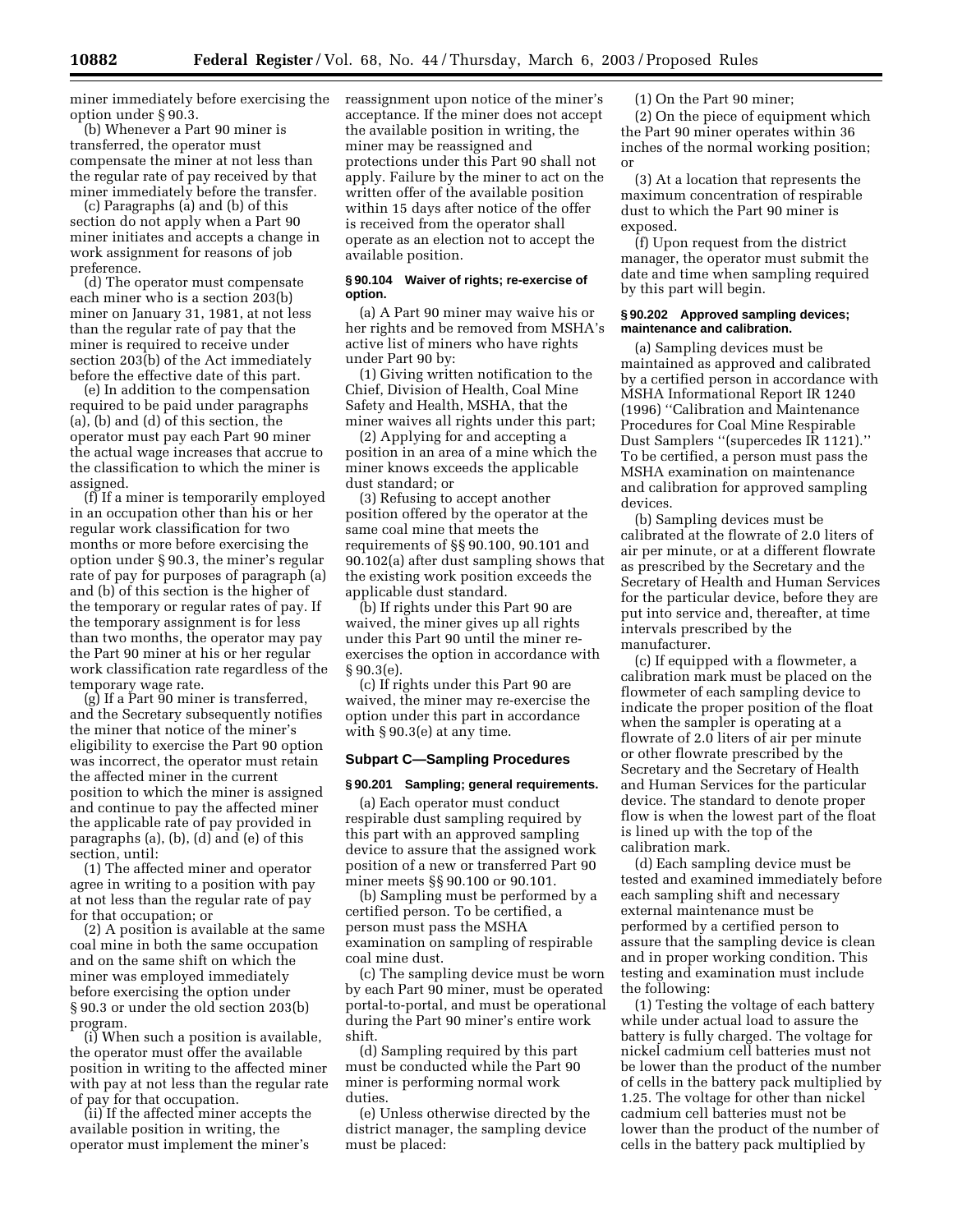the manufacturer's nominal voltage per cell value;

(2) Examination of all components of the cyclone to assure that they are clean and free of dust and dirt;

(3) Examination of the inner surface of the cyclone on the approved sampling device to assure that it is free of scoring;

(4) Examination of the external tubing on the approved sampling device to assure that it is clean and free of leaks; and

(5) Examination of the clamping and positioning of the cyclone body, vortex finder and cassette to assure that they are rigid, in alignment, and firmly in contact.

(e) In accordance with 5 U.S.C. 552(a) and 1 CFR, part 51, MSHA Informational Report No. 1240 (1996) referenced in paragraph (a) of this section is hereby incorporated-byreference. Copies may be inspected or obtained at each Coal Mine Safety and Health office of MSHA.

#### **§ 90.203 Approved sampling devices; operation; air flowrate.**

(a) Sampling devices must be operated at the flowrate of 2.0 liters of air per minute, or at a different flowrate as prescribed by the Secretary and the Secretary of Health and Human Services for the particular device.

(b) Except as provided in paragraph (c) of this section each sampling device must be examined each shift by a person certified to sample during:

(1) The second hour after being put into operation to assure that the sampling device is operating properly and at the proper flowrate. If the proper flowrate is not maintained, necessary adjustments must be made by the certified person.

(2) The last hour of operation to assure that the sampling device is operating properly and at the proper flowrate. If the proper flowrate is not maintained, the respirable dust sample must be transmitted to MSHA with a notation by the certified person on the back of the dust data card stating that the proper flowrate was not maintained. Other events occurring during sampling that may affect the validity of the sample must also be noted on the back of the dust data card.

(c) Paragraph (b)(1) of this section will not apply if the sampling device is being operated in a breast or chamber of an anthracite coal mine where the full box mining method is used.

# **§ 90.204 Respirable dust sampling.**

(a) The operator must collect five valid samples for each Part 90 miner within 15 calendar days after:

(1) The 20-day period specified for each Part 90 miner in § 90.100; and

(2) Implementing any transfer after the 20th calendar day following receipt of notification from MSHA that a part 90 miner is employed at the mine; and

(b) When any valid sample collected in accordance with either paragraph (a) or (b) of this section exceeds the applicable dust standard by at least 0.1  $mg/m<sup>3</sup>$ , the operator must, within 15 calendar days following receipt of notification from MSHA:

(1) Take corrective action by reducing the respirable dust level in the Part 90 miner's assigned work position or transferring the Part 90 miner to another work position that meets the applicable dust standard; and

(2) Sample the affected Part 90 miner until five valid samples are collected.

(c) When any valid sample taken in accordance with paragraph (b)(2) of this section exceeds the applicable dust standard by at least  $0.1 \text{ mg/m}^3$ , the operator will be cited for a violation of paragraph (b)(1) of this section.

## **§ 90.205 Respirable dust samples; transmission by operator.**

(a) Within 24 hours after the end of the sampling shift, the operator must transmit, in containers provided by the manufacturer of the filter cassette, all samples collected to fulfill the requirements of this part to: Respirable Dust Processing Laboratory, Pittsburgh Safety and Health Technology Center, Cochrans Mill Road, Building 38, P.O. Box 18179, Pittsburgh, Pennsylvania 15236–0179, or to any other address designated by the district manager.

(b) The operator must not open or tamper with the seal of any filter cassette or alter the weight of any filter cassette before or after it is used.

(c) A person certified to take respirable dust samples must properly complete the dust data card for each filter cassette. The card must have an identification number identical to that on the cassette used to take the sample and be submitted to MSHA with the sample. Each card must be signed by the certified person and must include that person's certification number. Samples with data cards not properly completed will be voided by MSHA.

(d) All samples submitted by the operator must be considered taken to fulfill the sampling requirements of this part, unless the sample has been identified in writing by the operator to the district manager, prior to the intended sampling shift, as a sample to be used for purposes other than required by this part.

# **§ 90.206 Respirable dust samples; report to operator and Part 90 miner.**

(a) MSHA will provide the operator a report with the following data on all

samples submitted by the operator in accordance with this part and samples collected by MSHA:

(1) The mine identification number;

(2) The location within the mine from which the samples were taken;

(3) The results of each sample taken in accordance with this part and by MSHA;

- (4) The occupation code;
- (5) The reason for voiding any sample; (6) The Social Security Number of the
- Part 90 miner; and

(7) The respirable dust control measures that were being used in the position of the Part 90 miner sampled by MSHA and their measured quantities;

(b) Upon receipt, the operator must provide a copy of this report to the Part 90 miner. The operator must not post the original or a copy of this report on the mine bulletin board.

## **§ 90.207 Violation of respirable dust standard; issuance of citation; action required by operator; and termination of citation.**

(a) If a valid equivalent concentration measurement for any Part 90 miner sampled by MSHA meets or exceeds the citation threshold value (CTV) listed in Table 70–2 to §70.218 of this title that corresponds to the applicable dust standard in effect, the operator will be cited for a violation of § 90.100 or § 90.101.

(b) Upon receipt of a citation issued in accordance with paragraph (a) of this section, the operator must take the following action within the time for abatement fixed in the citation:

(1) Make approved respiratory protection equipment available to the affected Part 90 miner in accordance with § 70.300;

(2) Determine the cause and take corrective action to reduce the equivalent concentration of respirable coal mine dust to within the applicable dust standard. If the corrective action involves:

(i) Reducing the respirable dust level in the position of the Part 90 miner, the operator must notify the district manager, in writing or by electronic means, within 24 hours after implementing the control measures.

(ii) Transferring the Part 90 miner to another position at the mine to meet the applicable dust standard, the operator must comply with § 90.102(c) and then sample the affected miner until five valid samples are collected.

(c) The citation will be terminated when a valid equivalent concentration measurement taken by MSHA is at or below the applicable dust standard. If the violation was abated by: